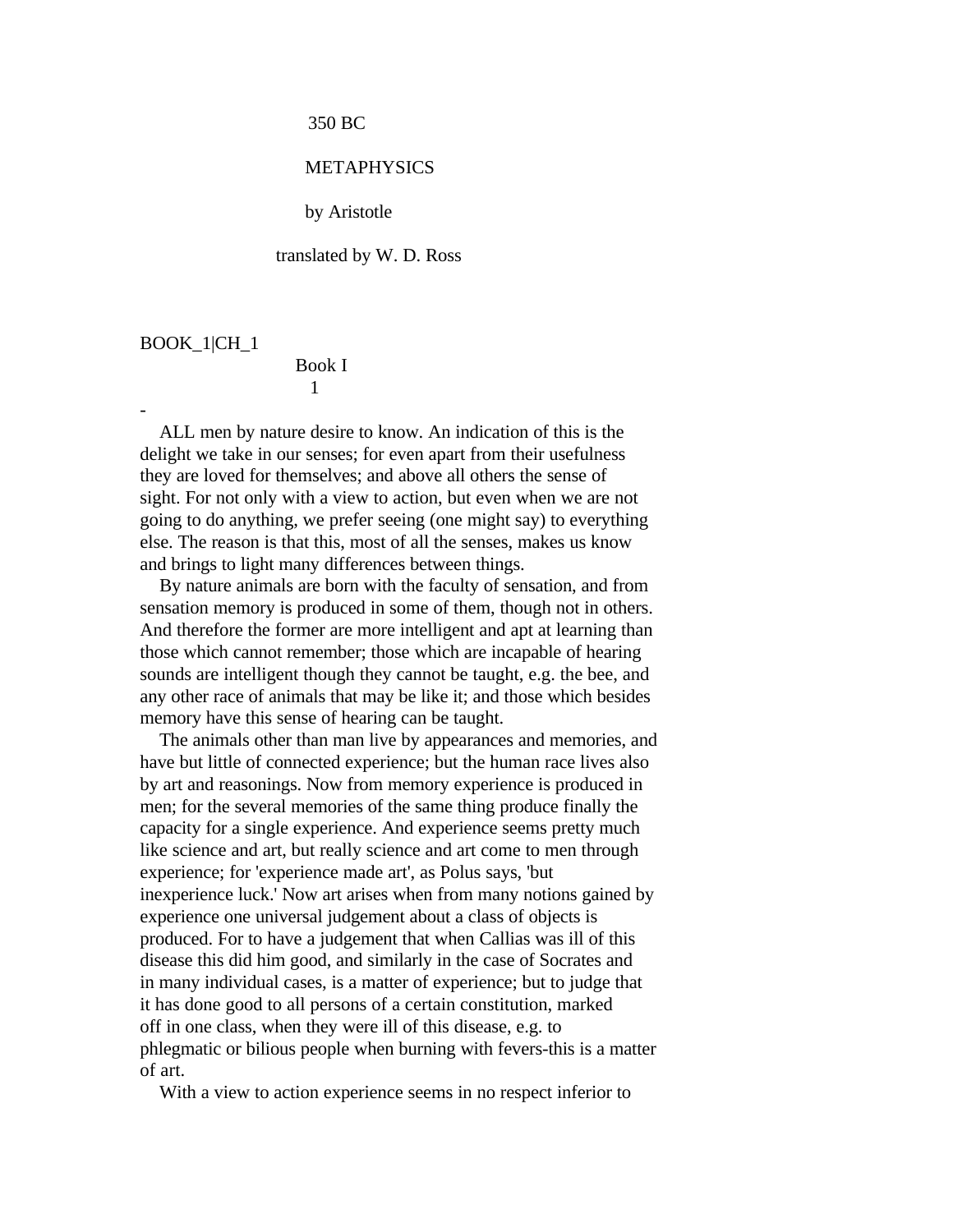art, and men of experience succeed even better than those who have theory without experience. (The reason is that experience is knowledge of individuals, art of universals, and actions and productions are all concerned with the individual; for the physician does not cure man, except in an incidental way, but Callias or Socrates or some other called by some such individual name, who happens to be a man. If, then, a man has the theory without the experience, and recognizes the universal but does not know the individual included in this, he will often fail to cure; for it is the individual that is to be cured.) But yet we think that knowledge and understanding belong to art rather than to experience, and we suppose artists to be wiser than men of experience (which implies that Wisdom depends in all cases rather on knowledge); and this because the former know the cause, but the latter do not. For men of experience know that the thing is so, but do not know why, while the others know the 'why' and the cause. Hence we think also that the masterworkers in each craft are more honourable and know in a truer sense and are wiser than the manual workers, because they know the causes of the things that are done (we think the manual workers are like certain lifeless things which act indeed, but act without knowing what they do, as fire burns,-but while the lifeless things perform each of their functions by a natural tendency, the labourers perform them through habit); thus we view them as being wiser not in virtue of being able to act, but of having the theory for themselves and knowing the causes. And in general it is a sign of the man who knows and of the man who does not know, that the former can teach, and therefore we think art more truly knowledge than experience is; for artists can teach, and men of mere experience cannot.

 Again, we do not regard any of the senses as Wisdom; yet surely these give the most authoritative knowledge of particulars. But they do not tell us the 'why' of anything-e.g. why fire is hot; they only say that it is hot.

 At first he who invented any art whatever that went beyond the common perceptions of man was naturally admired by men, not only because there was something useful in the inventions, but because he was thought wise and superior to the rest. But as more arts were invented, and some were directed to the necessities of life, others to recreation, the inventors of the latter were naturally always regarded as wiser than the inventors of the former, because their branches of knowledge did not aim at utility. Hence when all such inventions were already established, the sciences which do not aim at giving pleasure or at the necessities of life were discovered, and first in the places where men first began to have leisure. This is why the mathematical arts were founded in Egypt; for there the priestly caste was allowed to be at leisure.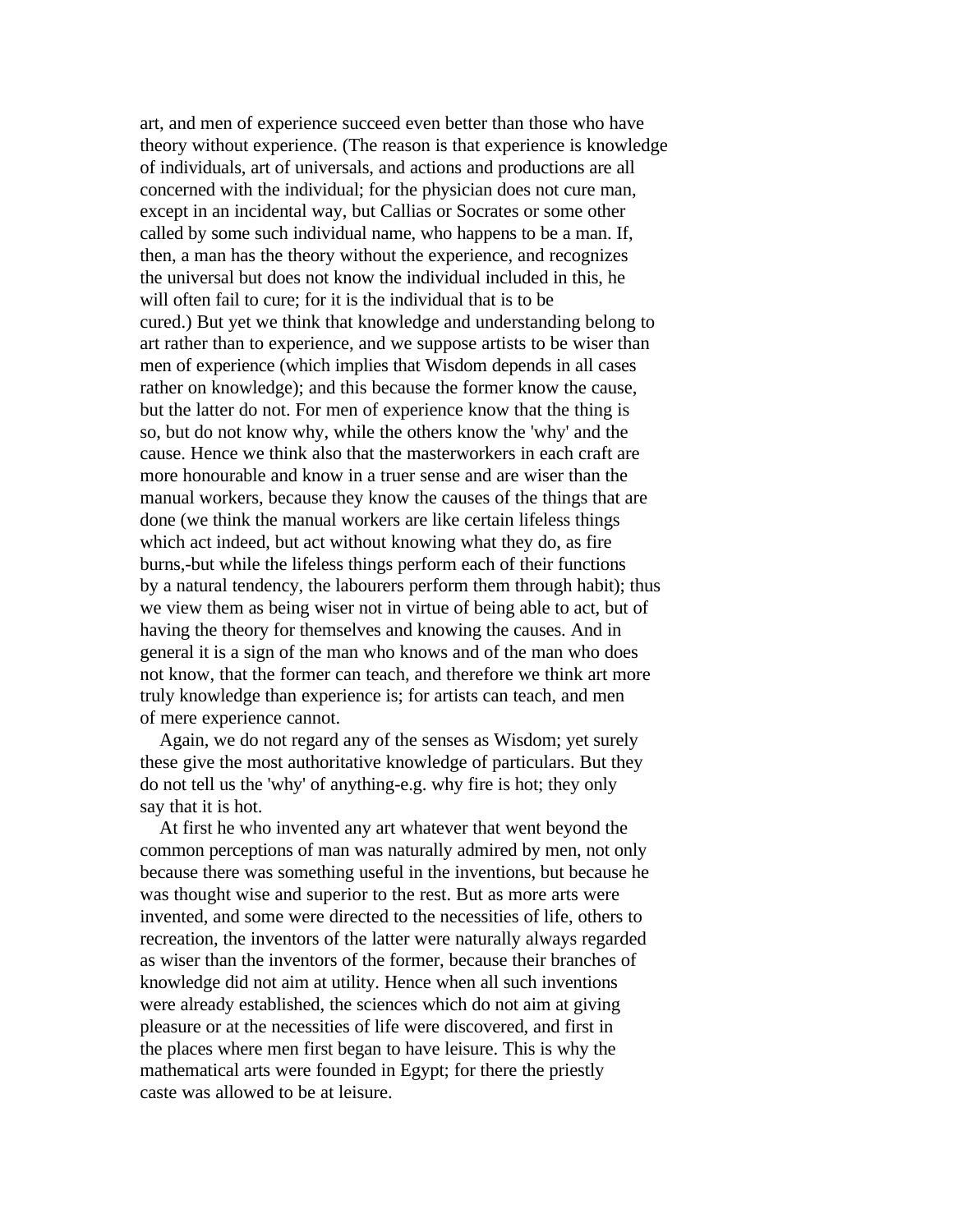We have said in the Ethics what the difference is between art and science and the other kindred faculties; but the point of our present discussion is this, that all men suppose what is called Wisdom to deal with the first causes and the principles of things; so that, as has been said before, the man of experience is thought to be wiser than the possessors of any sense-perception whatever, the artist wiser than the men of experience, the masterworker than the mechanic, and the theoretical kinds of knowledge to be more of the nature of Wisdom than the productive. Clearly then Wisdom is knowledge about certain principles and causes.

### BOOK\_1|CH\_2

2

- Since we are seeking this knowledge, we must inquire of what kind are the causes and the principles, the knowledge of which is Wisdom. If one were to take the notions we have about the wise man, this might perhaps make the answer more evident. We suppose first, then, that the wise man knows all things, as far as possible, although he has not knowledge of each of them in detail; secondly, that he who can learn things that are difficult, and not easy for man to know, is wise (sense-perception is common to all, and therefore easy and no mark of Wisdom); again, that he who is more exact and more capable of teaching the causes is wiser, in every branch of knowledge; and that of the sciences, also, that which is desirable on its own account and for the sake of knowing it is more of the nature of Wisdom than that which is desirable on account of its results, and the superior science is more of the nature of Wisdom than the ancillary; for the wise man must not be ordered but must order, and he must not obey another, but the less wise must obey him.

 Such and so many are the notions, then, which we have about Wisdom and the wise. Now of these characteristics that of knowing all things must belong to him who has in the highest degree universal knowledge; for he knows in a sense all the instances that fall under the universal. And these things, the most universal, are on the whole the hardest for men to know; for they are farthest from the senses. And the most exact of the sciences are those which deal most with first principles; for those which involve fewer principles are more exact than those which involve additional principles, e.g. arithmetic than geometry. But the science which investigates causes is also instructive, in a higher degree, for the people who instruct us are those who tell the causes of each thing. And understanding and knowledge pursued for their own sake are found most in the knowledge of that which is most knowable (for he who chooses to know for the sake of knowing will choose most readily that which is most truly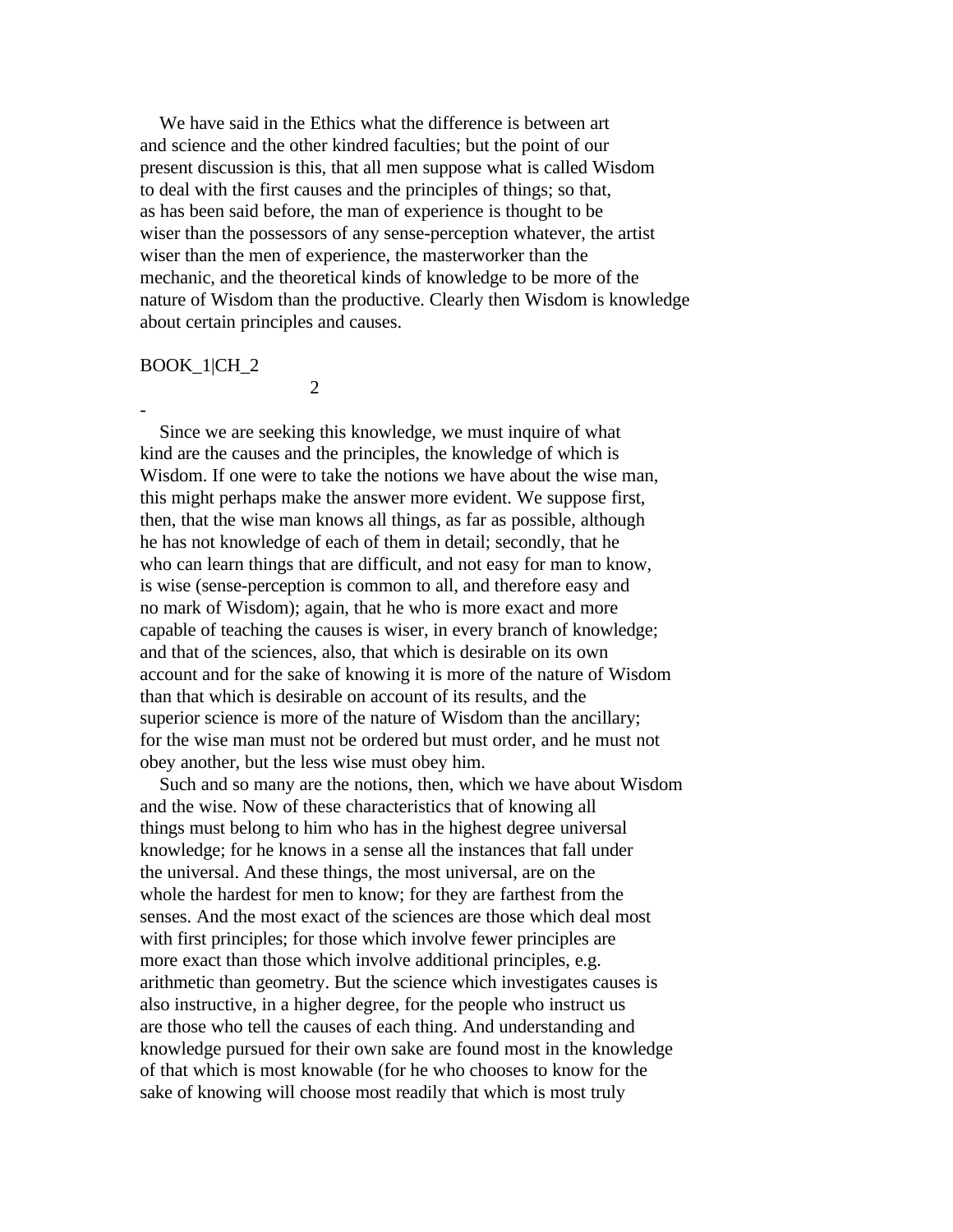knowledge, and such is the knowledge of that which is most knowable); and the first principles and the causes are most knowable; for by reason of these, and from these, all other things come to be known, and not these by means of the things subordinate to them. And the science which knows to what end each thing must be done is the most authoritative of the sciences, and more authoritative than any ancillary science; and this end is the good of that thing, and in general the supreme good in the whole of nature. Judged by all the tests we have mentioned, then, the name in question falls to the same science; this must be a science that investigates the first principles and causes; for the good, i.e. the end, is one of the causes.

 That it is not a science of production is clear even from the history of the earliest philosophers. For it is owing to their wonder that men both now begin and at first began to philosophize; they wondered originally at the obvious difficulties, then advanced little by little and stated difficulties about the greater matters, e.g. about the phenomena of the moon and those of the sun and of the stars, and about the genesis of the universe. And a man who is puzzled and wonders thinks himself ignorant (whence even the lover of myth is in a sense a lover of Wisdom, for the myth is composed of wonders); therefore since they philosophized order to escape from ignorance, evidently they were pursuing science in order to know, and not for any utilitarian end. And this is confirmed by the facts; for it was when almost all the necessities of life and the things that make for comfort and recreation had been secured, that such knowledge began to be sought. Evidently then we do not seek it for the sake of any other advantage; but as the man is free, we say, who exists for his own sake and not for another's, so we pursue this as the only free science, for it alone exists for its own sake.

 Hence also the possession of it might be justly regarded as beyond human power; for in many ways human nature is in bondage, so that according to Simonides 'God alone can have this privilege', and it is unfitting that man should not be content to seek the knowledge that is suited to him. If, then, there is something in what the poets say, and jealousy is natural to the divine power, it would probably occur in this case above all, and all who excelled in this knowledge would be unfortunate. But the divine power cannot be jealous (nay, according to the proverb, 'bards tell a lie'), nor should any other science be thought more honourable than one of this sort. For the most divine science is also most honourable; and this science alone must be, in two ways, most divine. For the science which it would be most meet for God to have is a divine science, and so is any science that deals with divine objects; and this science alone has both these qualities; for (1) God is thought to be among the causes of all things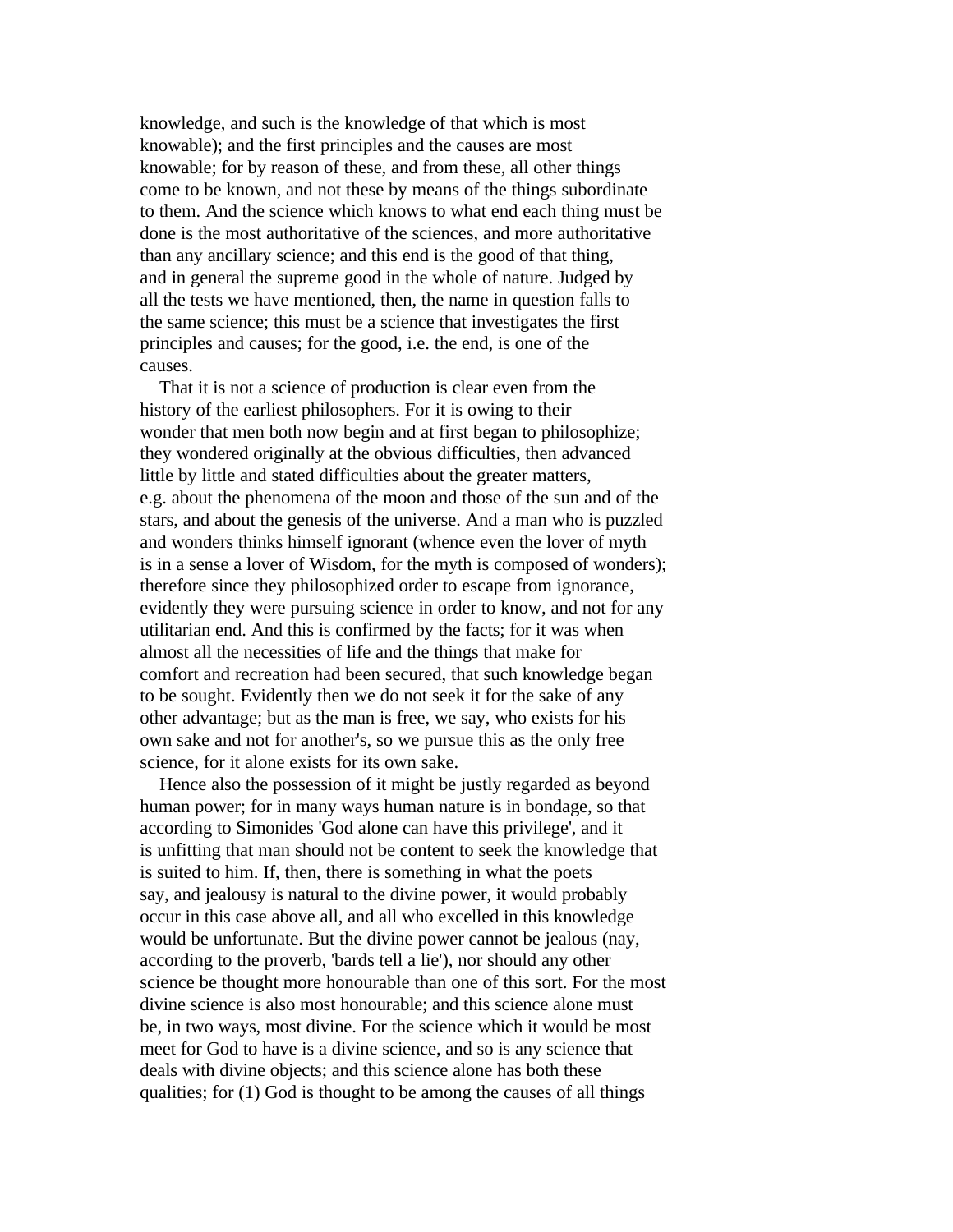and to be a first principle, and (2) such a science either God alone can have, or God above all others. All the sciences, indeed, are more necessary than this, but none is better.

 Yet the acquisition of it must in a sense end in something which is the opposite of our original inquiries. For all men begin, as we said, by wondering that things are as they are, as they do about self-moving marionettes, or about the solstices or the incommensurability of the diagonal of a square with the side; for it seems wonderful to all who have not yet seen the reason, that there is a thing which cannot be measured even by the smallest unit. But we must end in the contrary and, according to the proverb, the better state, as is the case in these instances too when men learn the cause; for there is nothing which would surprise a geometer so much as if the diagonal turned out to be commensurable.

We have stated, then, what is the nature of the science we are searching for, and what is the mark which our search and our whole investigation must reach.

BOOK\_1|CH\_3

3

- Evidently we have to acquire knowledge of the original causes (for we say we know each thing only when we think we recognize its first cause), and causes are spoken of in four senses. In one of these we mean the substance, i.e. the essence (for the 'why' is reducible finally to the definition, and the ultimate 'why' is a cause and principle); in another the matter or substratum, in a third the source of the change, and in a fourth the cause opposed to this, the purpose and the good (for this is the end of all generation and change). We have studied these causes sufficiently in our work on nature, but yet let us call to our aid those who have attacked the investigation of being and philosophized about reality before us. For obviously they too speak of certain principles and causes; to go over their views, then, will be of profit to the present inquiry, for we shall either find another kind of cause, or be more convinced of the correctness of those which we now maintain.

 Of the first philosophers, then, most thought the principles which were of the nature of matter were the only principles of all things. That of which all things that are consist, the first from which they come to be, the last into which they are resolved (the substance remaining, but changing in its modifications), this they say is the element and this the principle of things, and therefore they think nothing is either generated or destroyed, since this sort of entity is always conserved, as we say Socrates neither comes to be absolutely when he comes to be beautiful or musical, nor ceases to be when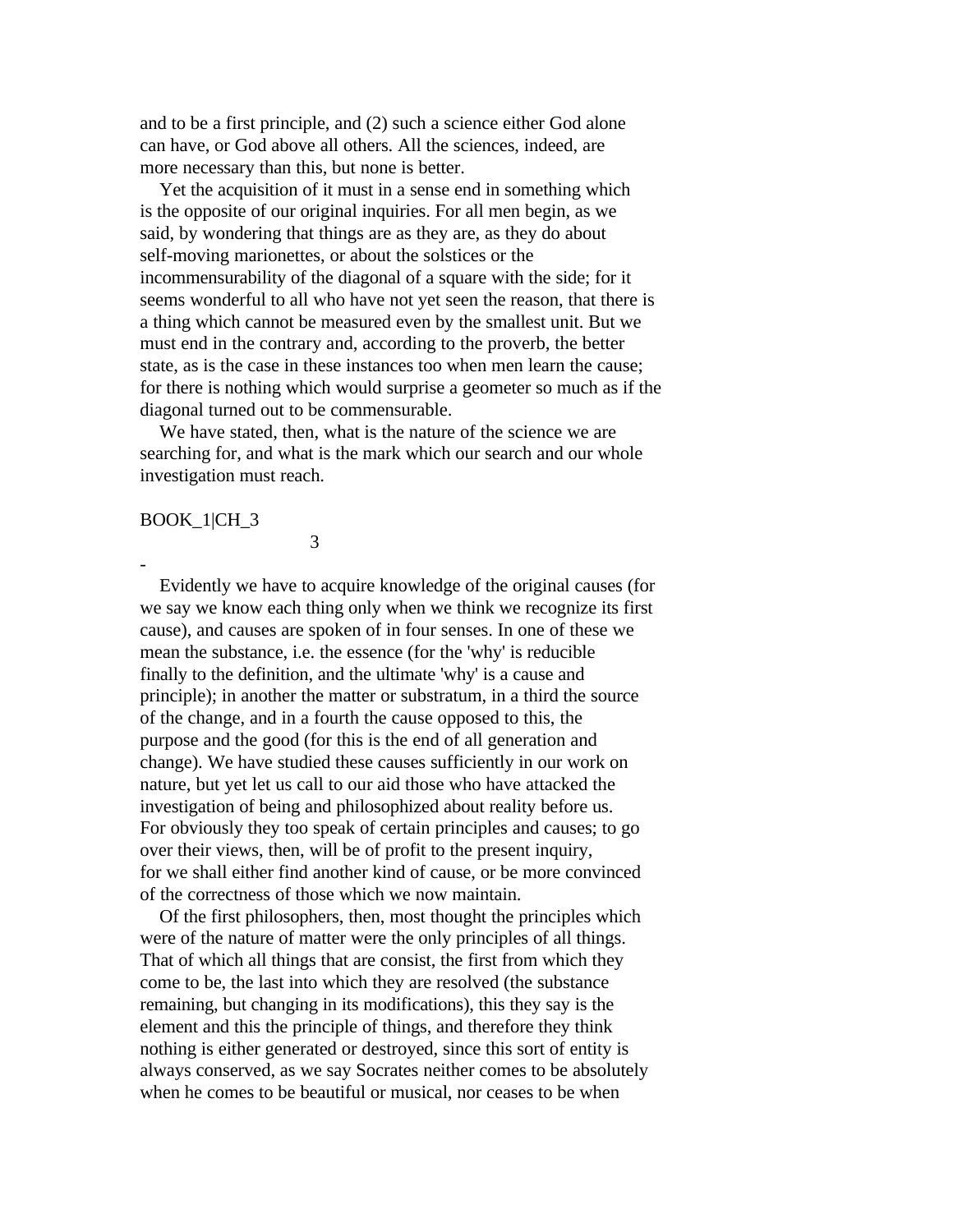loses these characteristics, because the substratum, Socrates himself remains. just so they say nothing else comes to be or ceases to be; for there must be some entity-either one or more than one-from which all other things come to be, it being conserved.

 Yet they do not all agree as to the number and the nature of these principles. Thales, the founder of this type of philosophy, says the principle is water (for which reason he declared that the earth rests on water), getting the notion perhaps from seeing that the nutriment of all things is moist, and that heat itself is generated from the moist and kept alive by it (and that from which they come to be is a principle of all things). He got his notion from this fact, and from the fact that the seeds of all things have a moist nature, and that water is the origin of the nature of moist things.

 Some think that even the ancients who lived long before the present generation, and first framed accounts of the gods, had a similar view of nature; for they made Ocean and Tethys the parents of creation, and described the oath of the gods as being by water, to which they give the name of Styx; for what is oldest is most honourable, and the most honourable thing is that by which one swears. It may perhaps be uncertain whether this opinion about nature is primitive and ancient, but Thales at any rate is said to have declared himself thus about the first cause. Hippo no one would think fit to include among these thinkers, because of the paltriness of his thought.

 Anaximenes and Diogenes make air prior to water, and the most primary of the simple bodies, while Hippasus of Metapontium and Heraclitus of Ephesus say this of fire, and Empedocles says it of the four elements (adding a fourth-earth-to those which have been named); for these, he says, always remain and do not come to be, except that they come to be more or fewer, being aggregated into one and segregated out of one.

 Anaxagoras of Clazomenae, who, though older than Empedocles, was later in his philosophical activity, says the principles are infinite in number; for he says almost all the things that are made of parts like themselves, in the manner of water or fire, are generated and destroyed in this way, only by aggregation and segregation, and are not in any other sense generated or destroyed, but remain eternally.

 From these facts one might think that the only cause is the so-called material cause; but as men thus advanced, the very facts opened the way for them and joined in forcing them to investigate the subject. However true it may be that all generation and destruction proceed from some one or (for that matter) from more elements, why does this happen and what is the cause? For at least the substratum itself does not make itself change; e.g. neither the wood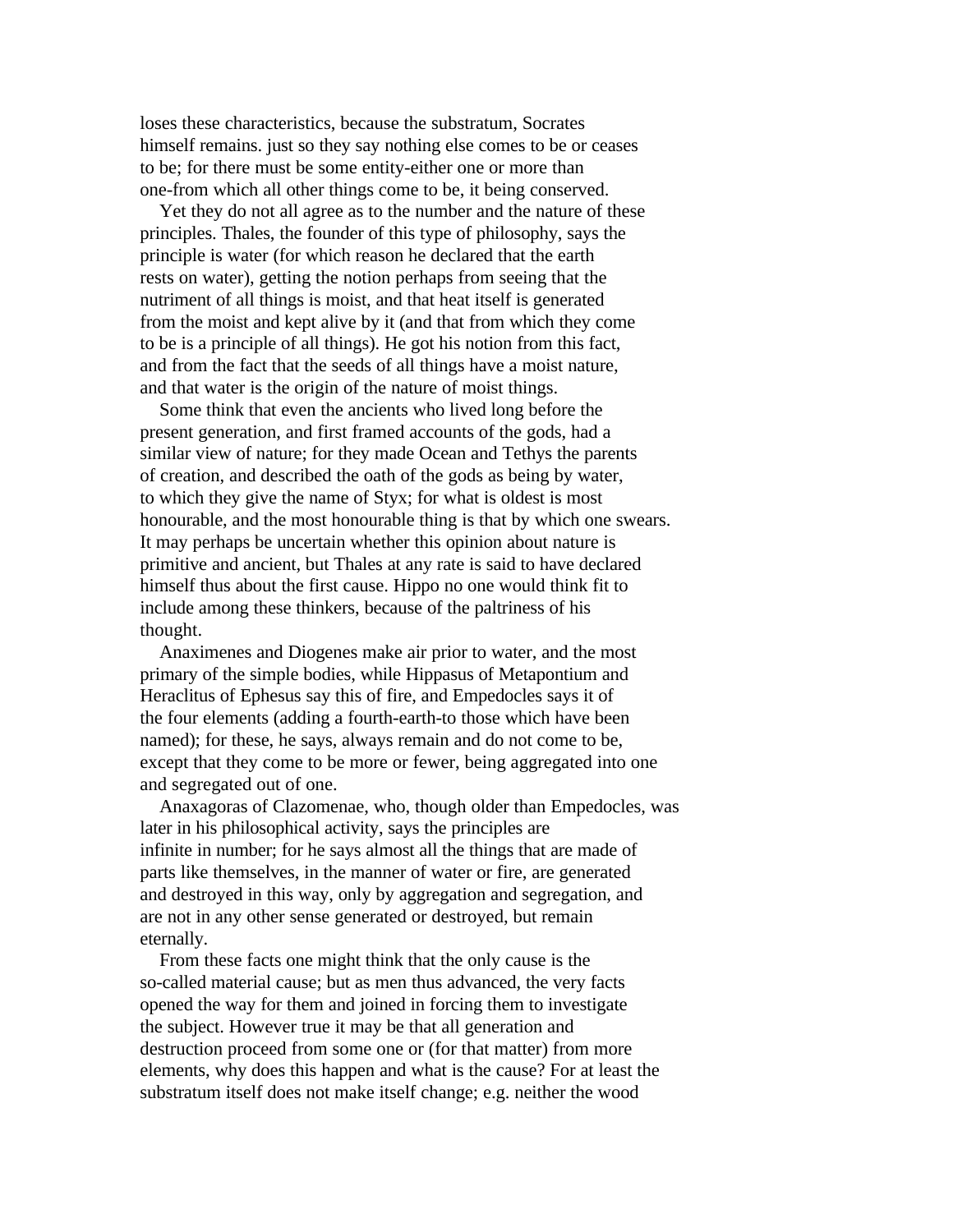nor the bronze causes the change of either of them, nor does the wood manufacture a bed and the bronze a statue, but something else is the cause of the change. And to seek this is to seek the second cause, as we should say,-that from which comes the beginning of the movement. Now those who at the very beginning set themselves to this kind of inquiry, and said the substratum was one, were not at all dissatisfied with themselves; but some at least of those who maintain it to be one-as though defeated by this search for the second cause-say the one and nature as a whole is unchangeable not only in respect of generation and destruction (for this is a primitive belief, and all agreed in it), but also of all other change; and this view is peculiar to them. Of those who said the universe was one, then none succeeded in discovering a cause of this sort, except perhaps Parmenides, and he only inasmuch as he supposes that there is not only one but also in some sense two causes. But for those who make more elements it is more possible to state the second cause, e.g. for those who make hot and cold, or fire and earth, the elements; for they treat fire as having a nature which fits it to move things, and water and earth and such things they treat in the contrary way.

 When these men and the principles of this kind had had their day, as the latter were found inadequate to generate the nature of things men were again forced by the truth itself, as we said, to inquire into the next kind of cause. For it is not likely either that fire or earth or any such element should be the reason why things manifest goodness and, beauty both in their being and in their coming to be, or that those thinkers should have supposed it was; nor again could it be right to entrust so great a matter to spontaneity and chance. When one man said, then, that reason was present-as in animals, so throughout nature-as the cause of order and of all arrangement, he seemed like a sober man in contrast with the random talk of his predecessors. We know that Anaxagoras certainly adopted these views, but Hermotimus of Clazomenae is credited with expressing them earlier. Those who thought thus stated that there is a principle of things which is at the same time the cause of beauty, and that sort of cause from which things acquire movement.

BOOK\_1|CH\_4

-

-

4

 One might suspect that Hesiod was the first to look for such a thing-or some one else who put love or desire among existing things as a principle, as Parmenides, too, does; for he, in constructing the genesis of the universe, says:-

Love first of all the Gods she planned.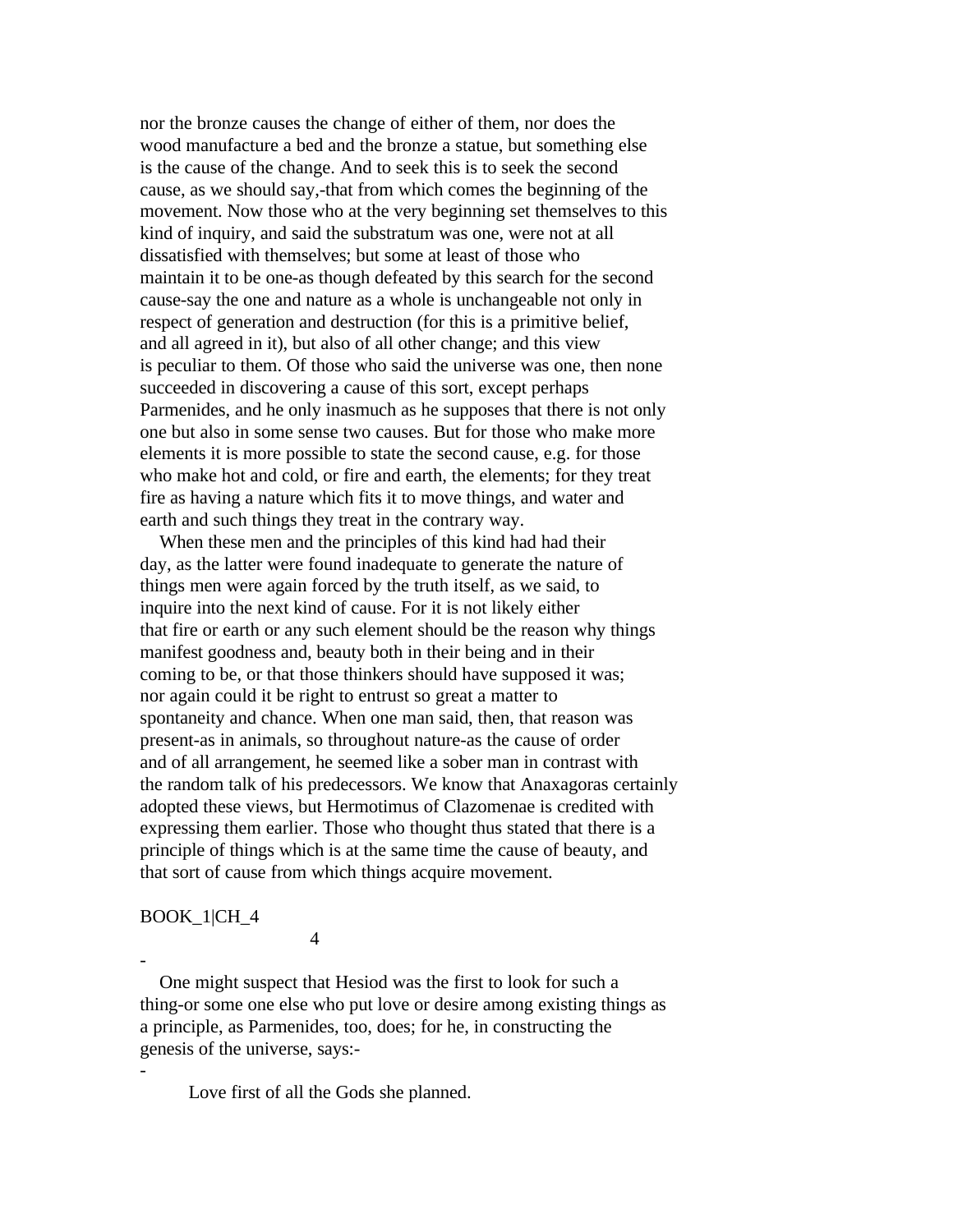And Hesiod says:-

-

-

 First of all things was chaos made, and then Broad-breasted earth... And love, 'mid all the gods pre-eminent,

 which implies that among existing things there must be from the first a cause which will move things and bring them together. How these thinkers should be arranged with regard to priority of discovery let us be allowed to decide later; but since the contraries of the various forms of good were also perceived to be present in nature-not only order and the beautiful, but also disorder and the ugly, and bad things in greater number than good, and ignoble things than beautiful-therefore another thinker introduced friendship and strife, each of the two the cause of one of these two sets of qualities. For if we were to follow out the view of Empedocles, and interpret it according to its meaning and not to its lisping expression, we should find that friendship is the cause of good things, and strife of bad. Therefore, if we said that Empedocles in a sense both mentions, and is the first to mention, the bad and the good as principles, we should perhaps be right, since the cause of all goods is the good itself.

 These thinkers, as we say, evidently grasped, and to this extent, two of the causes which we distinguished in our work on nature-the matter and the source of the movement-vaguely, however, and with no clearness, but as untrained men behave in fights; for they go round their opponents and often strike fine blows, but they do not fight on scientific principles, and so too these thinkers do not seem to know what they say; for it is evident that, as a rule, they make no use of their causes except to a small extent. For Anaxagoras uses reason as a deus ex machina for the making of the world, and when he is at a loss to tell from what cause something necessarily is, then he drags reason in, but in all other cases ascribes events to anything rather than to reason. And Empedocles, though he uses the causes to a greater extent than this, neither does so sufficiently nor attains consistency in their use. At least, in many cases he makes love segregate things, and strife aggregate them. For whenever the universe is dissolved into its elements by strife, fire is aggregated into one, and so is each of the other elements; but whenever again under the influence of love they come together into one, the parts must again be segregated out of each element.

 Empedocles, then, in contrast with his precessors, was the first to introduce the dividing of this cause, not positing one source of movement, but different and contrary sources. Again, he was the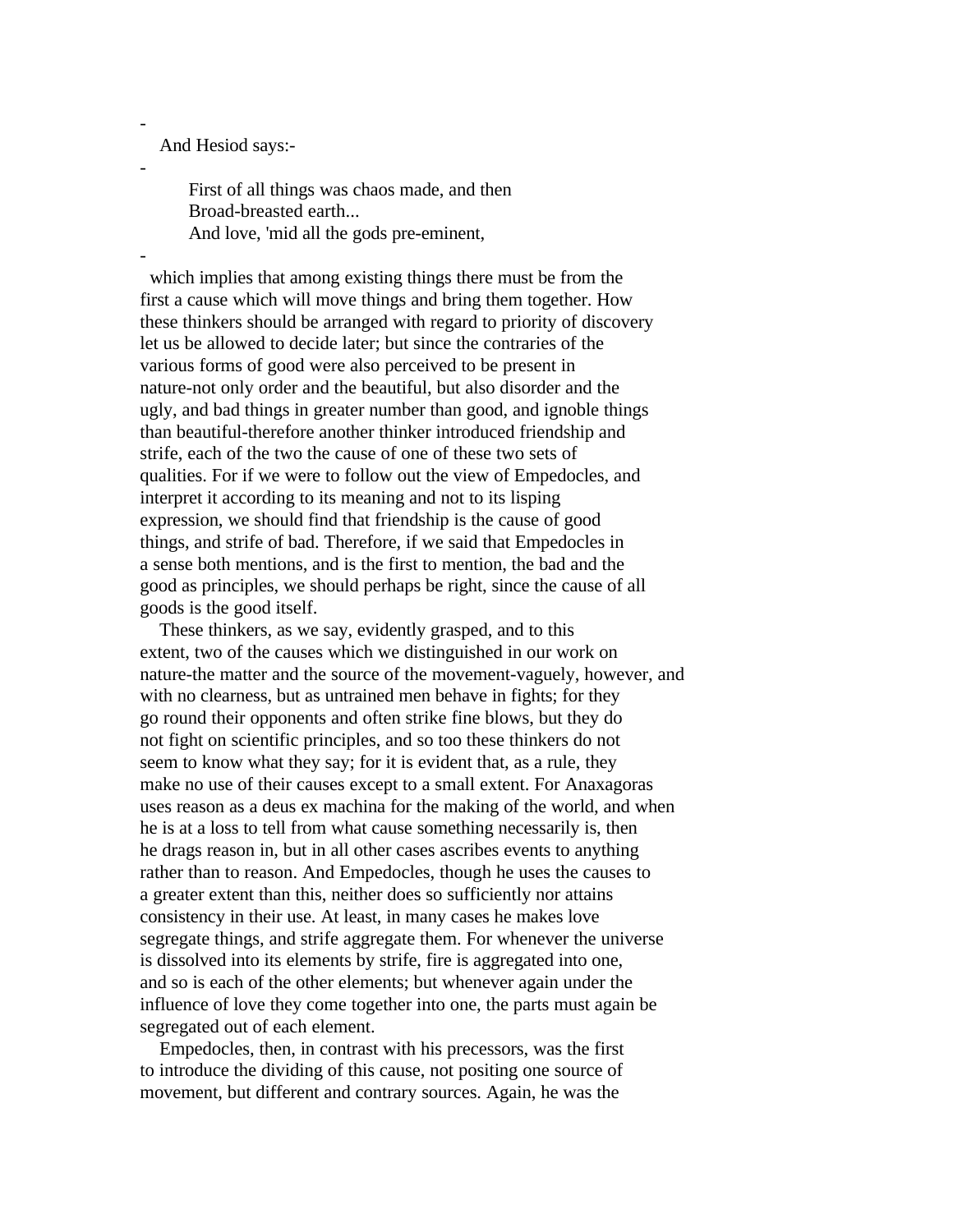first to speak of four material elements; yet he does not use four, but treats them as two only; he treats fire by itself, and its opposite-earth, air, and water-as one kind of thing. We may learn this by study of his verses.

 This philosopher then, as we say, has spoken of the principles in this way, and made them of this number. Leucippus and his associate Democritus say that the full and the empty are the elements, calling the one being and the other non-being-the full and solid being being, the empty non-being (whence they say being no more is than non-being, because the solid no more is than the empty); and they make these the material causes of things. And as those who make the underlying substance one generate all other things by its modifications, supposing the rare and the dense to be the sources of the modifications, in the same way these philosophers say the differences in the elements are the causes of all other qualities. These differences, they say, are three-shape and order and position. For they say the real is differentiated only by 'rhythm and 'inter-contact' and 'turning'; and of these rhythm is shape, inter-contact is order, and turning is position; for A differs from N in shape, AN from NA in order, M from W in position. The question of movement-whence or how it is to belong to things-these thinkers, like the others, lazily neglected.

 Regarding the two causes, then, as we say, the inquiry seems to have been pushed thus far by the early philosophers.

## BOOK\_1|CH\_5

-

5

 Contemporaneously with these philosophers and before them, the so-called Pythagoreans, who were the first to take up mathematics, not only advanced this study, but also having been brought up in it they thought its principles were the principles of all things. Since of these principles numbers are by nature the first, and in numbers they seemed to see many resemblances to the things that exist and come into being-more than in fire and earth and water (such and such a modification of numbers being justice, another being soul and reason, another being opportunity-and similarly almost all other things being numerically expressible); since, again, they saw that the modifications and the ratios of the musical scales were expressible in numbers;-since, then, all other things seemed in their whole nature to be modelled on numbers, and numbers seemed to be the first things in the whole of nature, they supposed the elements of numbers to be the elements of all things, and the whole heaven to be a musical scale and a number. And all the properties of numbers and scales which they could show to agree with the attributes and parts and the whole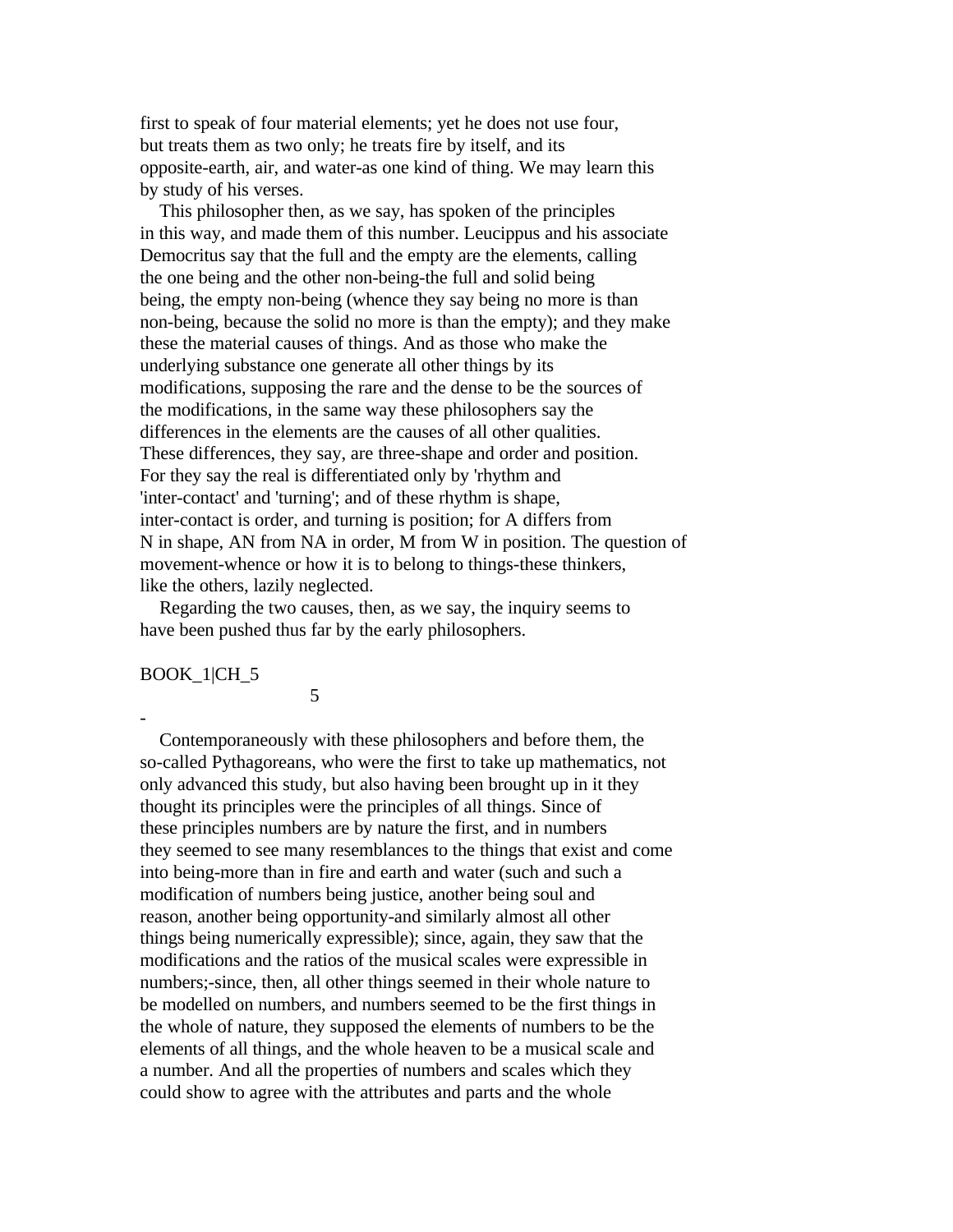arrangement of the heavens, they collected and fitted into their scheme; and if there was a gap anywhere, they readily made additions so as to make their whole theory coherent. E.g. as the number 10 is thought to be perfect and to comprise the whole nature of numbers, they say that the bodies which move through the heavens are ten, but as the visible bodies are only nine, to meet this they invent a tenth--the 'counter-earth'. We have discussed these matters more exactly elsewhere.

 But the object of our review is that we may learn from these philosophers also what they suppose to be the principles and how these fall under the causes we have named. Evidently, then, these thinkers also consider that number is the principle both as matter for things and as forming both their modifications and their permanent states, and hold that the elements of number are the even and the odd, and that of these the latter is limited, and the former unlimited; and that the One proceeds from both of these (for it is both even and odd), and number from the One; and that the whole heaven, as has been said, is numbers.

 Other members of this same school say there are ten principles, which they arrange in two columns of cognates-limit and unlimited, odd and even, one and plurality, right and left, male and female, resting and moving, straight and curved, light and darkness, good and bad, square and oblong. In this way Alcmaeon of Croton seems also to have conceived the matter, and either he got this view from them or they got it from him; for he expressed himself similarly to them. For he says most human affairs go in pairs, meaning not definite contrarieties such as the Pythagoreans speak of, but any chance contrarieties, e.g. white and black, sweet and bitter, good and bad, great and small. He threw out indefinite suggestions about the other contrarieties, but the Pythagoreans declared both how many and which their contraricties are.

 From both these schools, then, we can learn this much, that the contraries are the principles of things; and how many these principles are and which they are, we can learn from one of the two schools. But how these principles can be brought together under the causes we have named has not been clearly and articulately stated by them; they seem, however, to range the elements under the head of matter; for out of these as immanent parts they say substance is composed and moulded.

 From these facts we may sufficiently perceive the meaning of the ancients who said the elements of nature were more than one; but there are some who spoke of the universe as if it were one entity, though they were not all alike either in the excellence of their statement or in its conformity to the facts of nature. The discussion of them is in no way appropriate to our present investigation of causes, for. they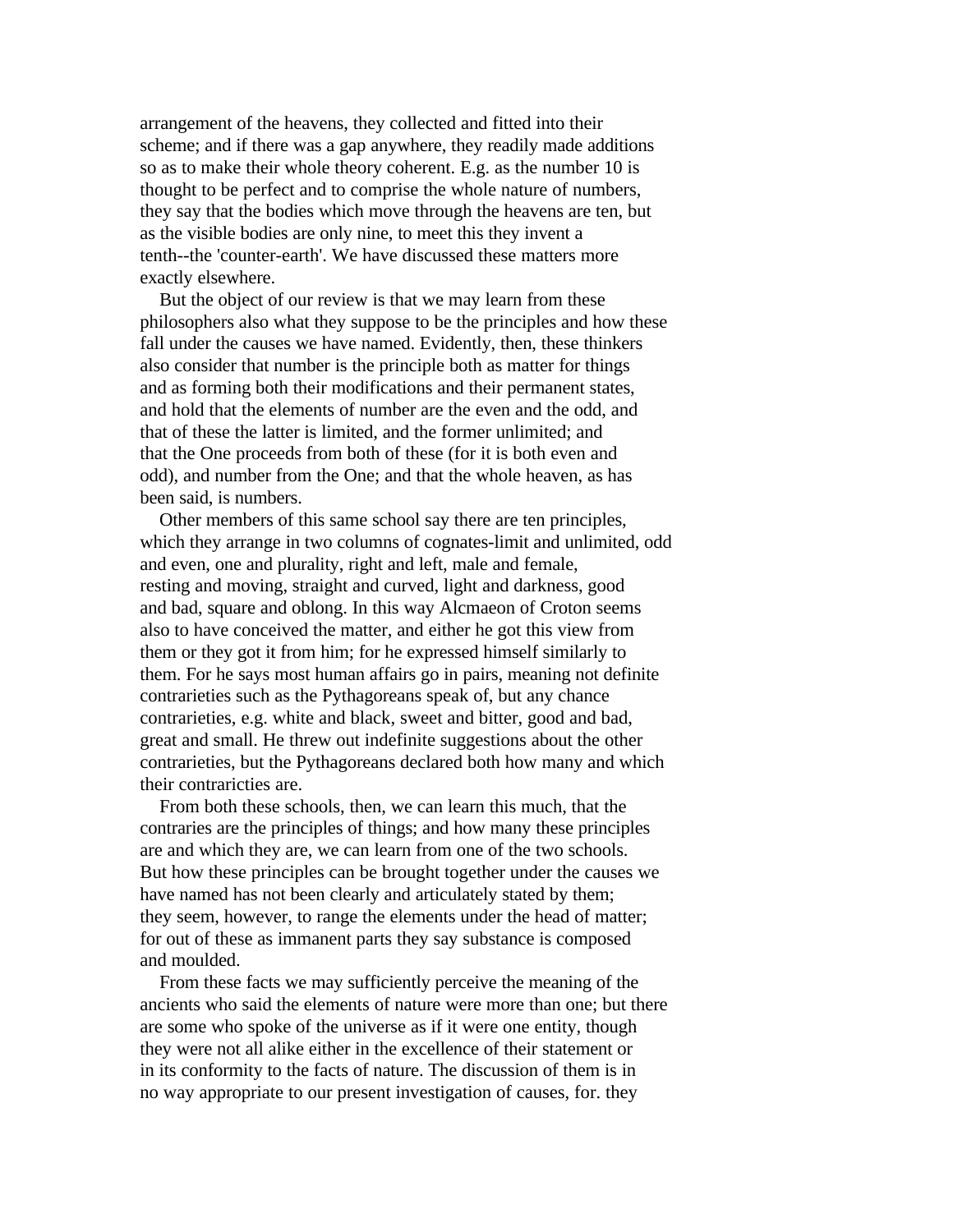do not, like some of the natural philosophers, assume being to be one and yet generate it out of the one as out of matter, but they speak in another way; those others add change, since they generate the universe, but these thinkers say the universe is unchangeable. Yet this much is germane to the present inquiry: Parmenides seems to fasten on that which is one in definition, Melissus on that which is one in matter, for which reason the former says that it is limited, the latter that it is unlimited; while Xenophanes, the first of these partisans of the One (for Parmenides is said to have been his pupil), gave no clear statement, nor does he seem to have grasped the nature of either of these causes, but with reference to the whole material universe he says the One is God. Now these thinkers, as we said, must be neglected for the purposes of the present inquiry-two of them entirely, as being a little too naive, viz. Xenophanes and Melissus; but Parmenides seems in places to speak with more insight. For, claiming that, besides the existent, nothing non-existent exists, he thinks that of necessity one thing exists, viz. the existent and nothing else (on this we have spoken more clearly in our work on nature), but being forced to follow the observed facts, and supposing the existence of that which is one in definition, but more than one according to our sensations, he now posits two causes and two principles, calling them hot and cold, i.e. fire and earth; and of these he ranges the hot with the existent, and the other with the non-existent.

 From what has been said, then, and from the wise men who have now sat in council with us, we have got thus much-on the one hand from the earliest philosophers, who regard the first principle as corporeal (for water and fire and such things are bodies), and of whom some suppose that there is one corporeal principle, others that there are more than one, but both put these under the head of matter; and on the other hand from some who posit both this cause and besides this the source of movement, which we have got from some as single and from others as twofold.

 Down to the Italian school, then, and apart from it, philosophers have treated these subjects rather obscurely, except that, as we said, they have in fact used two kinds of cause, and one of these-the source of movement-some treat as one and others as two. But the Pythagoreans have said in the same way that there are two principles, but added this much, which is peculiar to them, that they thought that finitude and infinity were not attributes of certain other things, e.g. of fire or earth or anything else of this kind, but that infinity itself and unity itself were the substance of the things of which they are predicated. This is why number was the substance of all things. On this subject, then, they expressed themselves thus; and regarding the question of essence they began to make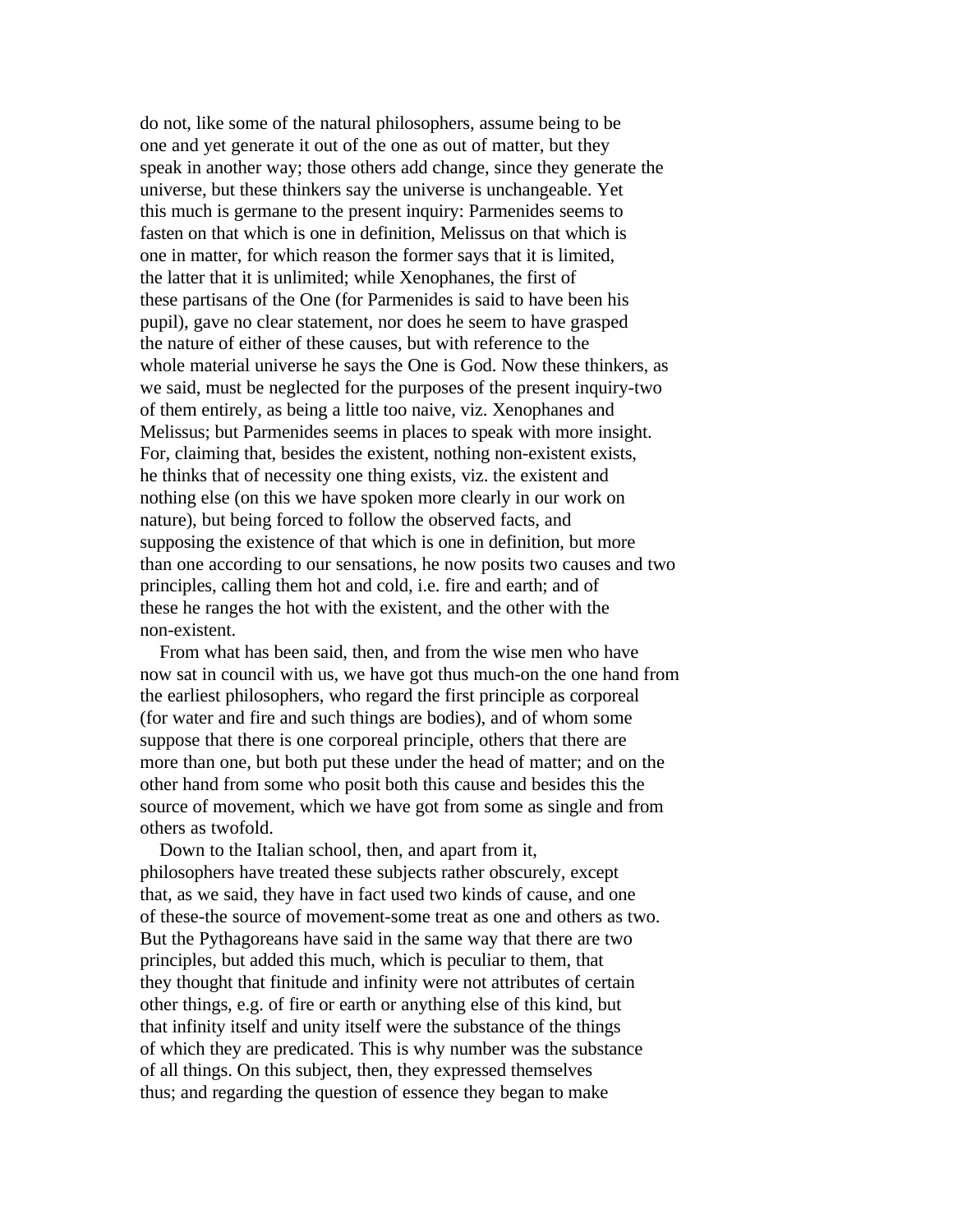statements and definitions, but treated the matter too simply. For they both defined superficially and thought that the first subject of which a given definition was predicable was the substance of the thing defined, as if one supposed that 'double' and '2' were the same, because 2 is the first thing of which 'double' is predicable. But surely to be double and to be 2 are not the same; if they are, one thing will be many-a consequence which they actually drew. From the earlier philosophers, then, and from their successors we can learn thus much.

BOOK 1|CH 6

6

- After the systems we have named came the philosophy of Plato, which in most respects followed these thinkers, but had pecullarities that distinguished it from the philosophy of the Italians. For, having in his youth first become familiar with Cratylus and with the Heraclitean doctrines (that all sensible things are ever in a state of flux and there is no knowledge about them), these views he held even in later years. Socrates, however, was busying himself about ethical matters and neglecting the world of nature as a whole but seeking the universal in these ethical matters, and fixed thought for the first time on definitions; Plato accepted his teaching, but held that the problem applied not to sensible things but to entities of another kind-for this reason, that the common definition could not be a definition of any sensible thing, as they were always changing. Things of this other sort, then, he called Ideas, and sensible things, he said, were all named after these, and in virtue of a relation to these; for the many existed by participation in the Ideas that have the same name as they. Only the name 'participation' was new; for the Pythagoreans say that things exist by 'imitation' of numbers, and Plato says they exist by participation, changing the name. But what the participation or the imitation of the Forms could be they left an open question.

 Further, besides sensible things and Forms he says there are the objects of mathematics, which occupy an intermediate position, differing from sensible things in being eternal and unchangeable, from Forms in that there are many alike, while the Form itself is in each case unique.

 Since the Forms were the causes of all other things, he thought their elements were the elements of all things. As matter, the great and the small were principles; as essential reality, the One; for from the great and the small, by participation in the One, come the Numbers.

But he agreed with the Pythagoreans in saying that the One is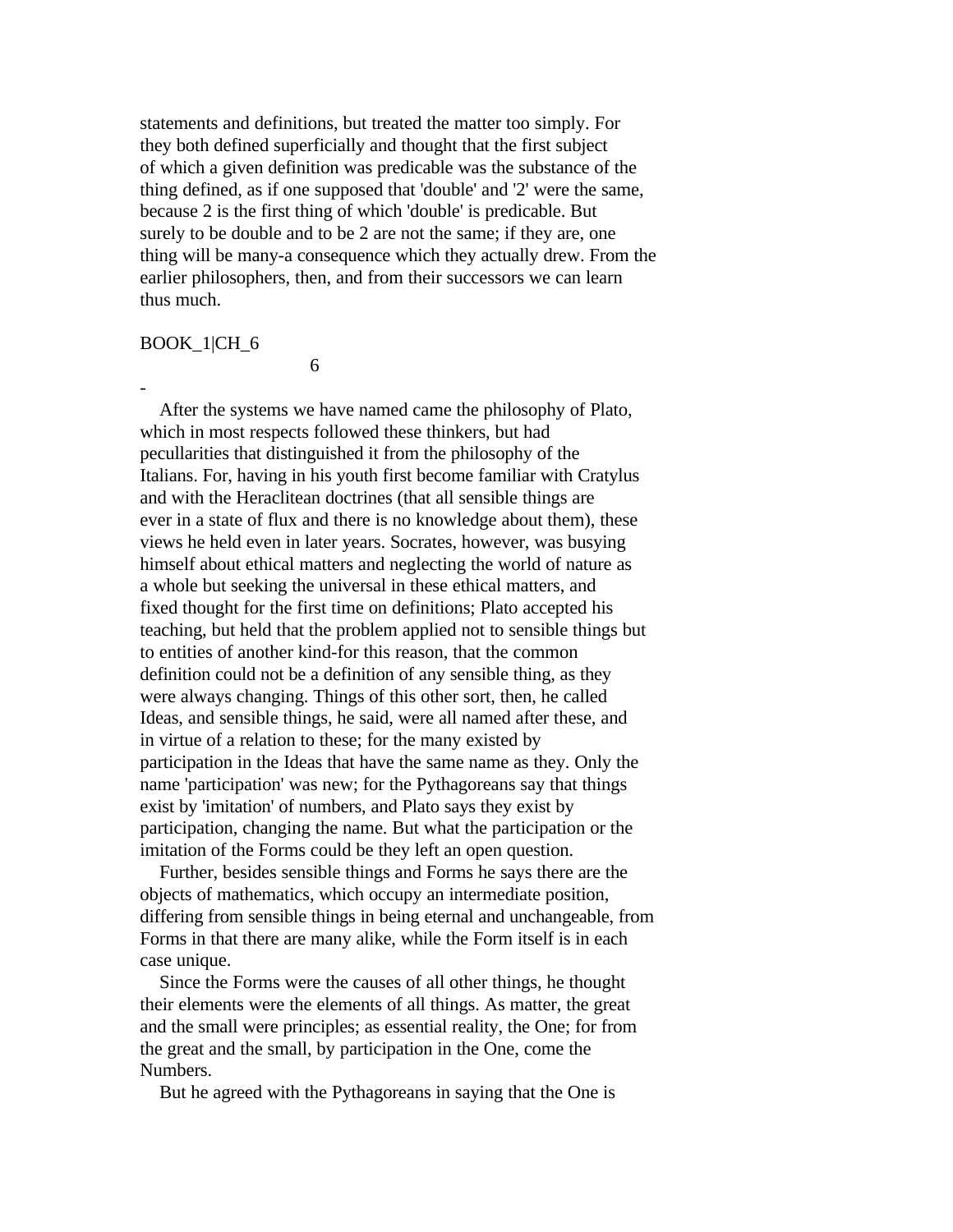substance and not a predicate of something else; and in saying that the Numbers are the causes of the reality of other things he agreed with them; but positing a dyad and constructing the infinite out of great and small, instead of treating the infinite as one, is peculiar to him; and so is his view that the Numbers exist apart from sensible things, while they say that the things themselves are Numbers, and do not place the objects of mathematics between Forms and sensible things. His divergence from the Pythagoreans in making the One and the Numbers separate from things, and his introduction of the Forms, were due to his inquiries in the region of definitions (for the earlier thinkers had no tincture of dialectic), and his making the other entity besides the One a dyad was due to the belief that the numbers, except those which were prime, could be neatly produced out of the dyad as out of some plastic material. Yet what happens is the contrary; the theory is not a reasonable one. For they make many things out of the matter, and the form generates only once, but what we observe is that one table is made from one matter, while the man who applies the form, though he is one, makes many tables. And the relation of the male to the female is similar; for the latter is impregnated by one copulation, but the male impregnates many females; yet these are analogues of those first principles.

 Plato, then, declared himself thus on the points in question; it is evident from what has been said that he has used only two causes, that of the essence and the material cause (for the Forms are the causes of the essence of all other things, and the One is the cause of the essence of the Forms); and it is evident what the underlying matter is, of which the Forms are predicated in the case of sensible things, and the One in the case of Forms, viz. that this is a dyad, the great and the small. Further, he has assigned the cause of good and that of evil to the elements, one to each of the two, as we say some of his predecessors sought to do, e.g. Empedocles and Anaxagoras.

### BOOK\_1|CH\_7

-

7

 Our review of those who have spoken about first principles and reality and of the way in which they have spoken, has been concise and summary; but yet we have learnt this much from them, that of those who speak about 'principle' and 'cause' no one has mentioned any principle except those which have been distinguished in our work on nature, but all evidently have some inkling of them, though only vaguely. For some speak of the first principle as matter, whether they suppose one or more first principles, and whether they suppose this to be a body or to be incorporeal; e.g. Plato spoke of the great and the small, the Italians of the infinite, Empedocles of fire, earth,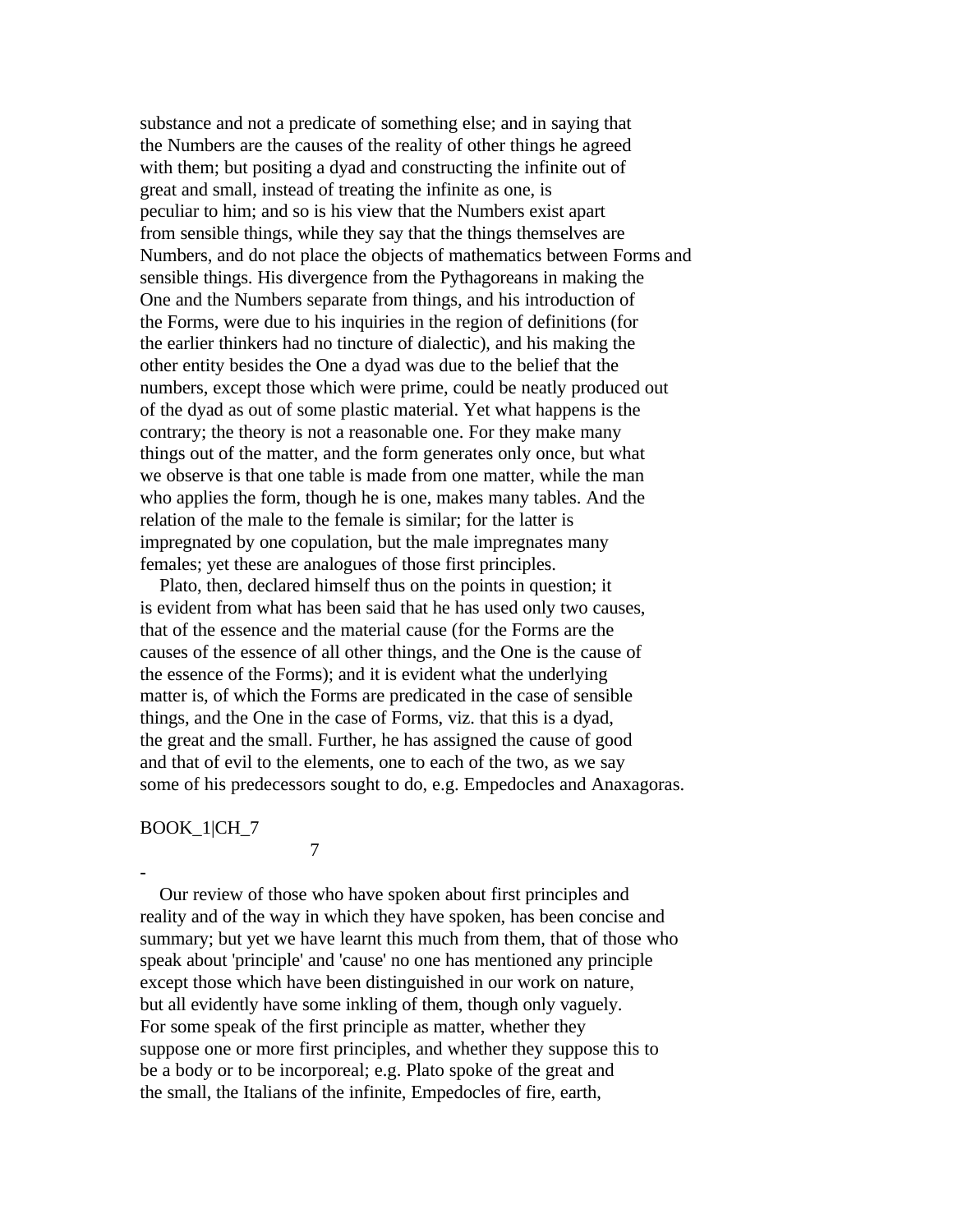water, and air, Anaxagoras of the infinity of things composed of similar parts. These, then, have all had a notion of this kind of cause, and so have all who speak of air or fire or water, or something denser than fire and rarer than air; for some have said the prime element is of this kind.

 These thinkers grasped this cause only; but certain others have mentioned the source of movement, e.g. those who make friendship and strife, or reason, or love, a principle.

 The essence, i.e. the substantial reality, no one has expressed distinctly. It is hinted at chiefly by those who believe in the Forms; for they do not suppose either that the Forms are the matter of sensible things, and the One the matter of the Forms, or that they are the source of movement (for they say these are causes rather of immobility and of being at rest), but they furnish the Forms as the essence of every other thing, and the One as the essence of the Forms.

 That for whose sake actions and changes and movements take place, they assert to be a cause in a way, but not in this way, i.e. not in the way in which it is its nature to be a cause. For those who speak of reason or friendship class these causes as goods; they do not speak, however, as if anything that exists either existed or came into being for the sake of these, but as if movements started from these. In the same way those who say the One or the existent is the good, say that it is the cause of substance, but not that substance either is or comes to be for the sake of this. Therefore it turns out that in a sense they both say and do not say the good is a cause; for they do not call it a cause qua good but only incidentally.

 All these thinkers then, as they cannot pitch on another cause, seem to testify that we have determined rightly both how many and of what sort the causes are. Besides this it is plain that when the causes are being looked for, either all four must be sought thus or they must be sought in one of these four ways. Let us next discuss the possible difficulties with regard to the way in which each of these thinkers has spoken, and with regard to his situation relatively to the first principles.

BOOK\_1|CH\_8

-

8

 Those, then, who say the universe is one and posit one kind of thing as matter, and as corporeal matter which has spatial magnitude, evidently go astray in many ways. For they posit the elements of bodies only, not of incorporeal things, though there are also incorporeal things. And in trying to state the causes of generation and destruction, and in giving a physical account of all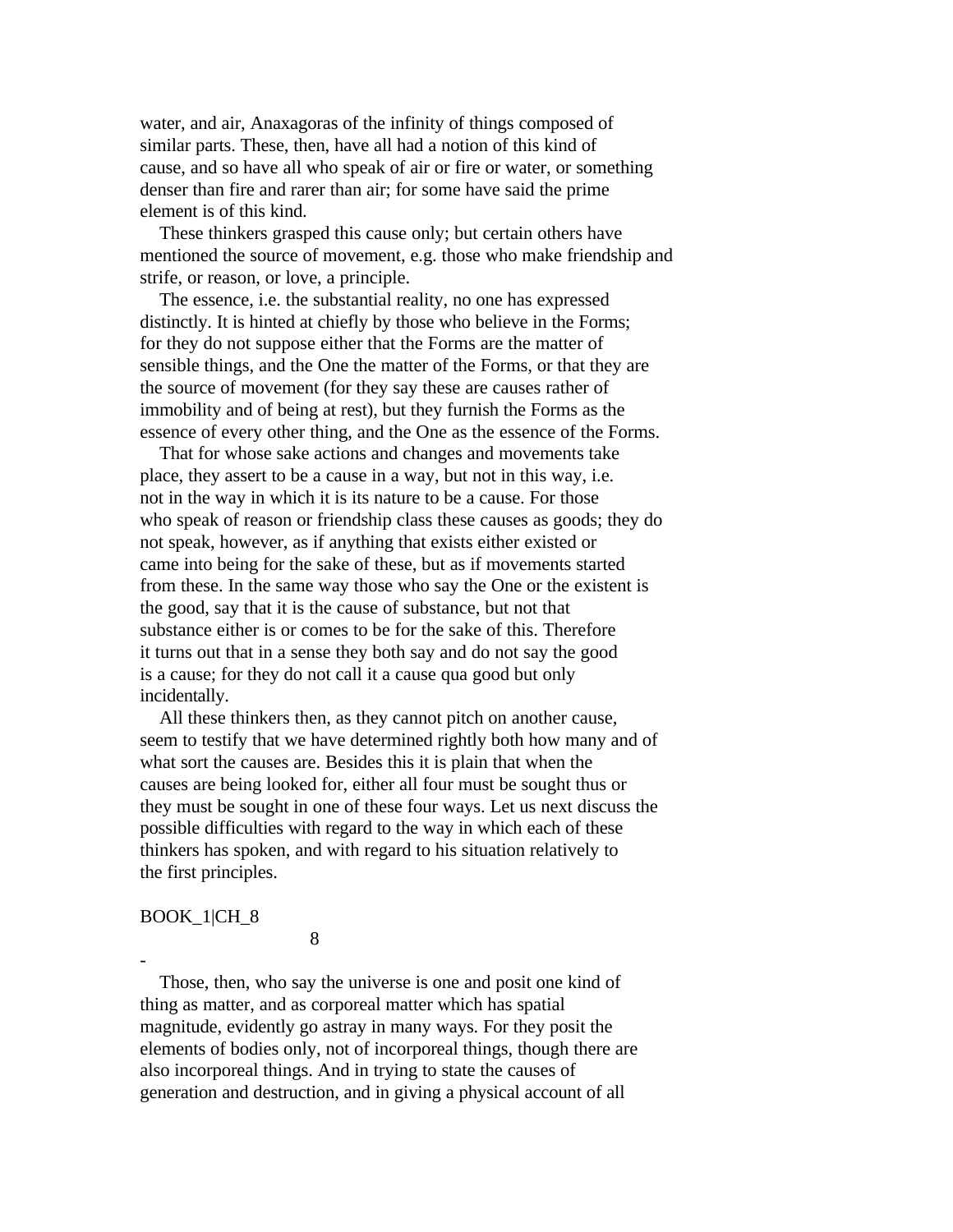things, they do away with the cause of movement. Further, they err in not positing the substance, i.e. the essence, as the cause of anything, and besides this in lightly calling any of the simple bodies except earth the first principle, without inquiring how they are produced out of one anothers-I mean fire, water, earth, and air. For some things are produced out of each other by combination, others by separation, and this makes the greatest difference to their priority and posteriority. For (1) in a way the property of being most elementary of all would seem to belong to the first thing from which they are produced by combination, and this property would belong to the most fine-grained and subtle of bodies. For this reason those who make fire the principle would be most in agreement with this argument. But each of the other thinkers agrees that the element of corporeal things is of this sort. At least none of those who named one element claimed that earth was the element, evidently because of the coarseness of its grain. (Of the other three elements each has found some judge on its side; for some maintain that fire, others that water, others that air is the element. Yet why, after all, do they not name earth also, as most men do? For people say all things are earth Hesiod says earth was produced first of corporeal things; so primitive and popular has the opinion been.) According to this argument, then, no one would be right who either says the first principle is any of the elements other than fire, or supposes it to be denser than air but rarer than water. But (2) if that which is later in generation is prior in nature, and that which is concocted and compounded is later in generation, the contrary of what we have been saying must be true,-water must be prior to air, and earth to water.

 So much, then, for those who posit one cause such as we mentioned; but the same is true if one supposes more of these, as Empedocles says matter of things is four bodies. For he too is confronted by consequences some of which are the same as have been mentioned, while others are peculiar to him. For we see these bodies produced from one another, which implies that the same body does not always remain fire or earth (we have spoken about this in our works on nature); and regarding the cause of movement and the question whether we must posit one or two, he must be thought to have spoken neither correctly nor altogether plausibly. And in general, change of quality is necessarily done away with for those who speak thus, for on their view cold will not come from hot nor hot from cold. For if it did there would be something that accepted the contraries themselves, and there would be some one entity that became fire and water, which Empedocles denies.

 As regards Anaxagoras, if one were to suppose that he said there were two elements, the supposition would accord thoroughly with an argument which Anaxagoras himself did not state articulately, but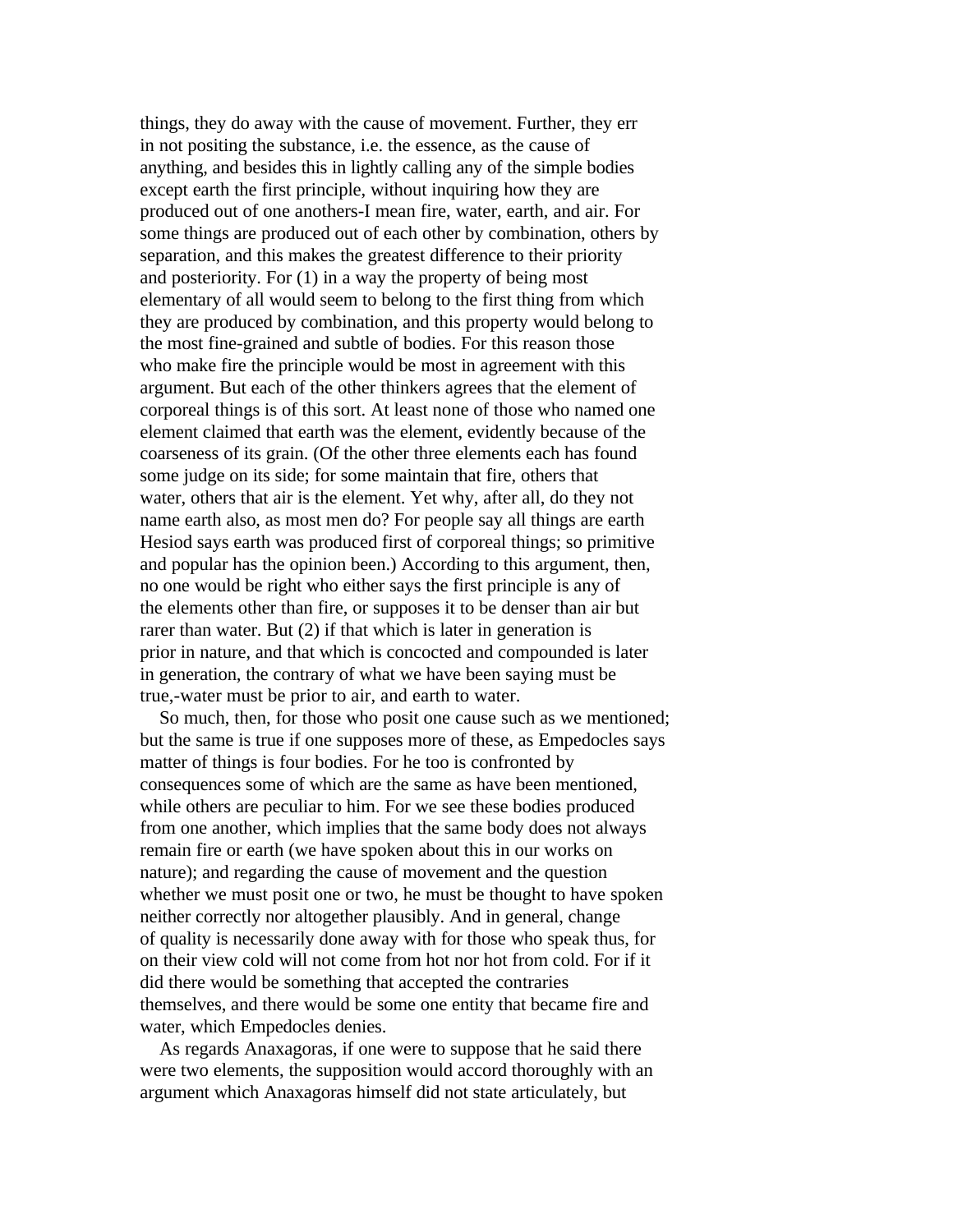which he must have accepted if any one had led him on to it. True, to say that in the beginning all things were mixed is absurd both on other grounds and because it follows that they must have existed before in an unmixed form, and because nature does not allow any chance thing to be mixed with any chance thing, and also because on this view modifications and accidents could be separated from substances (for the same things which are mixed can be separated); yet if one were to follow him up, piecing together what he means, he would perhaps be seen to be somewhat modern in his views. For when nothing was separated out, evidently nothing could be truly asserted of the substance that then existed. I mean, e.g. that it was neither white nor black, nor grey nor any other colour, but of necessity colourless; for if it had been coloured, it would have had one of these colours. And similarly, by this same argument, it was flavourless, nor had it any similar attribute; for it could not be either of any quality or of any size, nor could it be any definite kind of thing. For if it were, one of the particular forms would have belonged to it, and this is impossible, since all were mixed together; for the particular form would necessarily have been already separated out, but he all were mixed except reason, and this alone was unmixed and pure. From this it follows, then, that he must say the principles are the One (for this is simple and unmixed) and the Other, which is of such a nature as we suppose the indefinite to be before it is defined and partakes of some form. Therefore, while expressing himself neither rightly nor clearly, he means something like what the later thinkers say and what is now more clearly seen to be the case.

 But these thinkers are, after all, at home only in arguments about generation and destruction and movement; for it is practically only of this sort of substance that they seek the principles and the causes. But those who extend their vision to all things that exist, and of existing things suppose some to be perceptible and others not perceptible, evidently study both classes, which is all the more reason why one should devote some time to seeing what is good in their views and what bad from the standpoint of the inquiry we have now before us.

 The 'Pythagoreans' treat of principles and elements stranger than those of the physical philosophers (the reason is that they got the principles from non-sensible things, for the objects of mathematics, except those of astronomy, are of the class of things without movement); yet their discussions and investigations are all about nature; for they generate the heavens, and with regard to their parts and attributes and functions they observe the phenomena, and use up the principles and the causes in explaining these, which implies that they agree with the others, the physical philosophers, that the real is just all that which is perceptible and contained by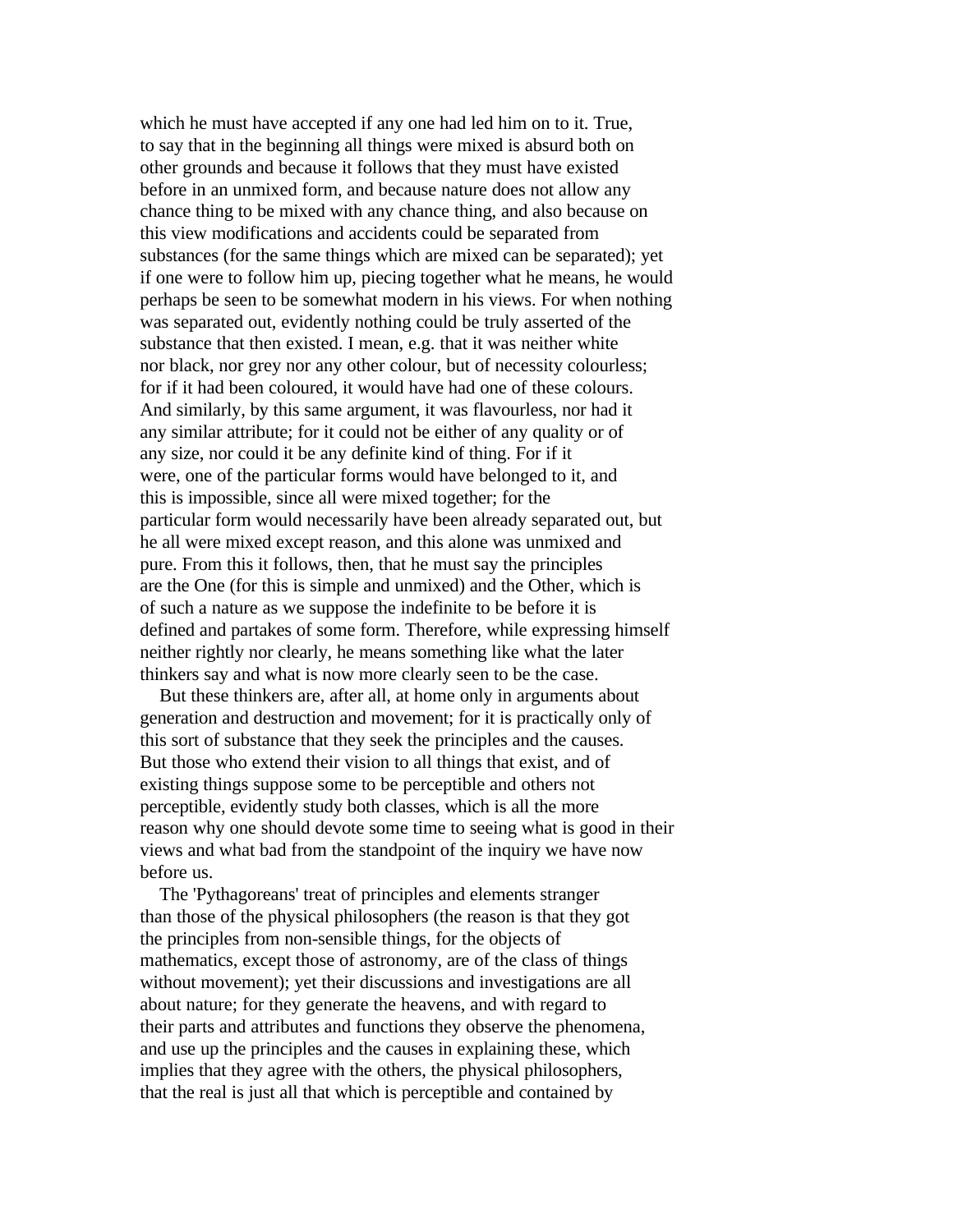the so-called 'heavens'. But the causes and the principles which they mention are, as we said, sufficient to act as steps even up to the higher realms of reality, and are more suited to these than to theories about nature. They do not tell us at all, however, how there can be movement if limit and unlimited and odd and even are the only things assumed, or how without movement and change there can be generation and destruction, or the bodies that move through the heavens can do what they do.

 Further, if one either granted them that spatial magnitude consists of these elements, or this were proved, still how would some bodies be light and others have weight? To judge from what they assume and maintain they are speaking no more of mathematical bodies than of perceptible; hence they have said nothing whatever about fire or earth or the other bodies of this sort, I suppose because they have nothing to say which applies peculiarly to perceptible things.

 Further, how are we to combine the beliefs that the attributes of number, and number itself, are causes of what exists and happens in the heavens both from the beginning and now, and that there is no other number than this number out of which the world is composed? When in one particular region they place opinion and opportunity, and, a little above or below, injustice and decision or mixture, and allege, as proof, that each of these is a number, and that there happens to be already in this place a plurality of the extended bodies composed of numbers, because these attributes of number attach to the various places,-this being so, is this number, which we must suppose each of these abstractions to be, the same number which is exhibited in the material universe, or is it another than this? Plato says it is different; yet even he thinks that both these bodies and their causes are numbers, but that the intelligible numbers are causes, while the others are sensible.

# BOOK 1|CH 9

-

9

 Let us leave the Pythagoreans for the present; for it is enough to have touched on them as much as we have done. But as for those who posit the Ideas as causes, firstly, in seeking to grasp the causes of the things around us, they introduced others equal in number to these, as if a man who wanted to count things thought he would not be able to do it while they were few, but tried to count them when he had added to their number. For the Forms are practically equal to-or not fewer than-the things, in trying to explain which these thinkers proceeded from them to the Forms. For to each thing there answers an entity which has the same name and exists apart from the substances, and so also in the case of all other groups there is a one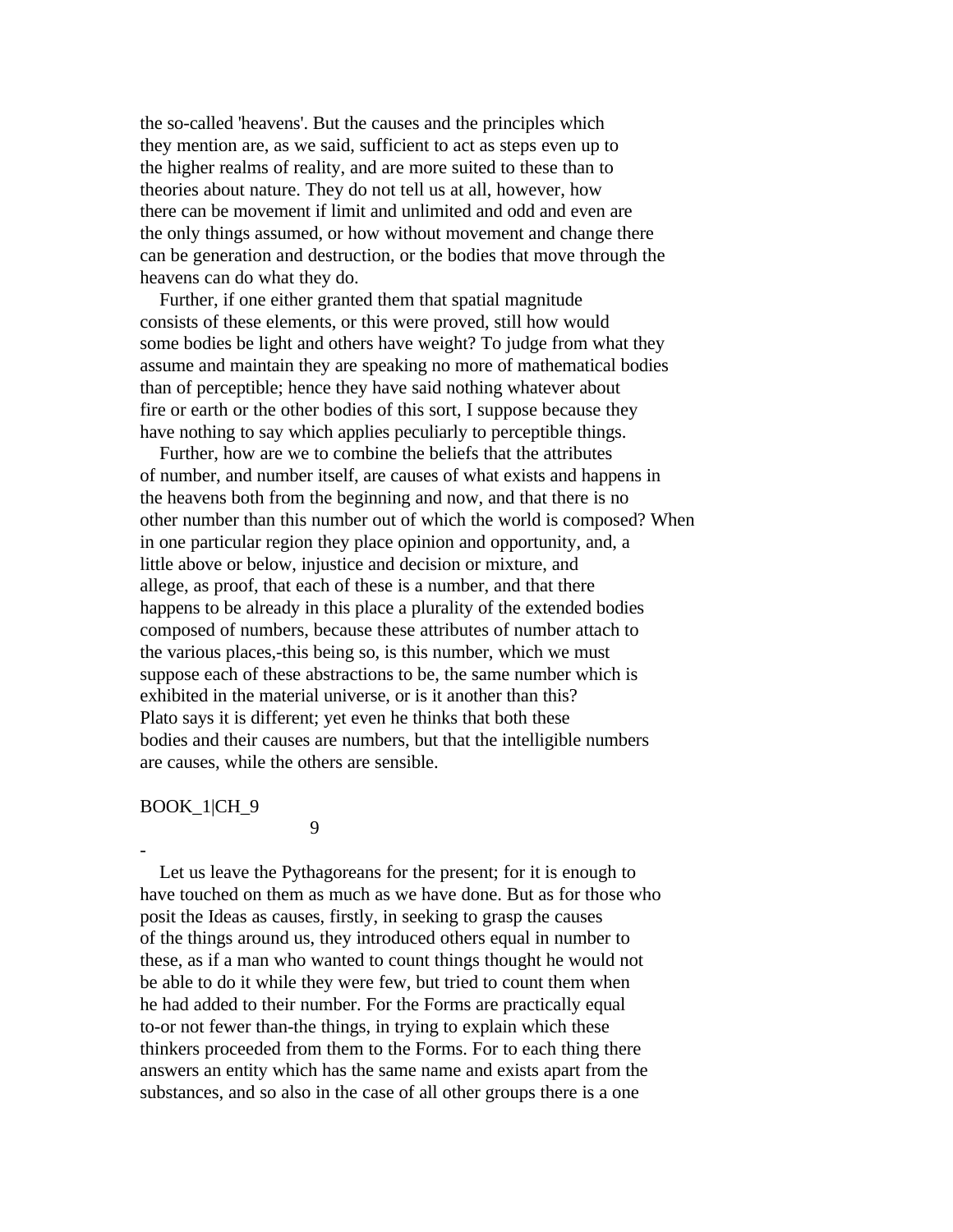over many, whether the many are in this world or are eternal.

 Further, of the ways in which we prove that the Forms exist, none is convincing; for from some no inference necessarily follows, and from some arise Forms even of things of which we think there are no Forms. For according to the arguments from the existence of the sciences there will be Forms of all things of which there are sciences and according to the 'one over many' argument there will be Forms even of negations, and according to the argument that there is an object for thought even when the thing has perished, there will be Forms of perishable things; for we have an image of these. Further, of the more accurate arguments, some lead to Ideas of relations, of which we say there is no independent class, and others introduce the 'third man'.

 And in general the arguments for the Forms destroy the things for whose existence we are more zealous than for the existence of the Ideas; for it follows that not the dyad but number is first, i.e. that the relative is prior to the absolute,-besides all the other points on which certain people by following out the opinions held about the Ideas have come into conflict with the principles of the theory.

 Further, according to the assumption on which our belief in the Ideas rests, there will be Forms not only of substances but also of many other things (for the concept is single not only in the case of substances but also in the other cases, and there are sciences not only of substance but also of other things, and a thousand other such difficulties confront them). But according to the necessities of the case and the opinions held about the Forms, if Forms can be shared in there must be Ideas of substances only. For they are not shared in incidentally, but a thing must share in its Form as in something not predicated of a subject (by 'being shared in incidentally' I mean that e.g. if a thing shares in 'double itself', it shares also in 'eternal', but incidentally; for 'eternal' happens to be predicable of the 'double'). Therefore the Forms will be substance; but the same terms indicate substance in this and in the ideal world (or what will be the meaning of saying that there is something apart from the particulars-the one over many?). And if the Ideas and the particulars that share in them have the same form, there will be something common to these; for why should '2' be one and the same in the perishable 2's or in those which are many but eternal, and not the same in the '2' itself' as in the particular 2? But if they have not the same form, they must have only the name in common, and it is as if one were to call both Callias and a wooden image a 'man', without observing any community between them.

 Above all one might discuss the question what on earth the Forms contribute to sensible things, either to those that are eternal or to those that come into being and cease to be. For they cause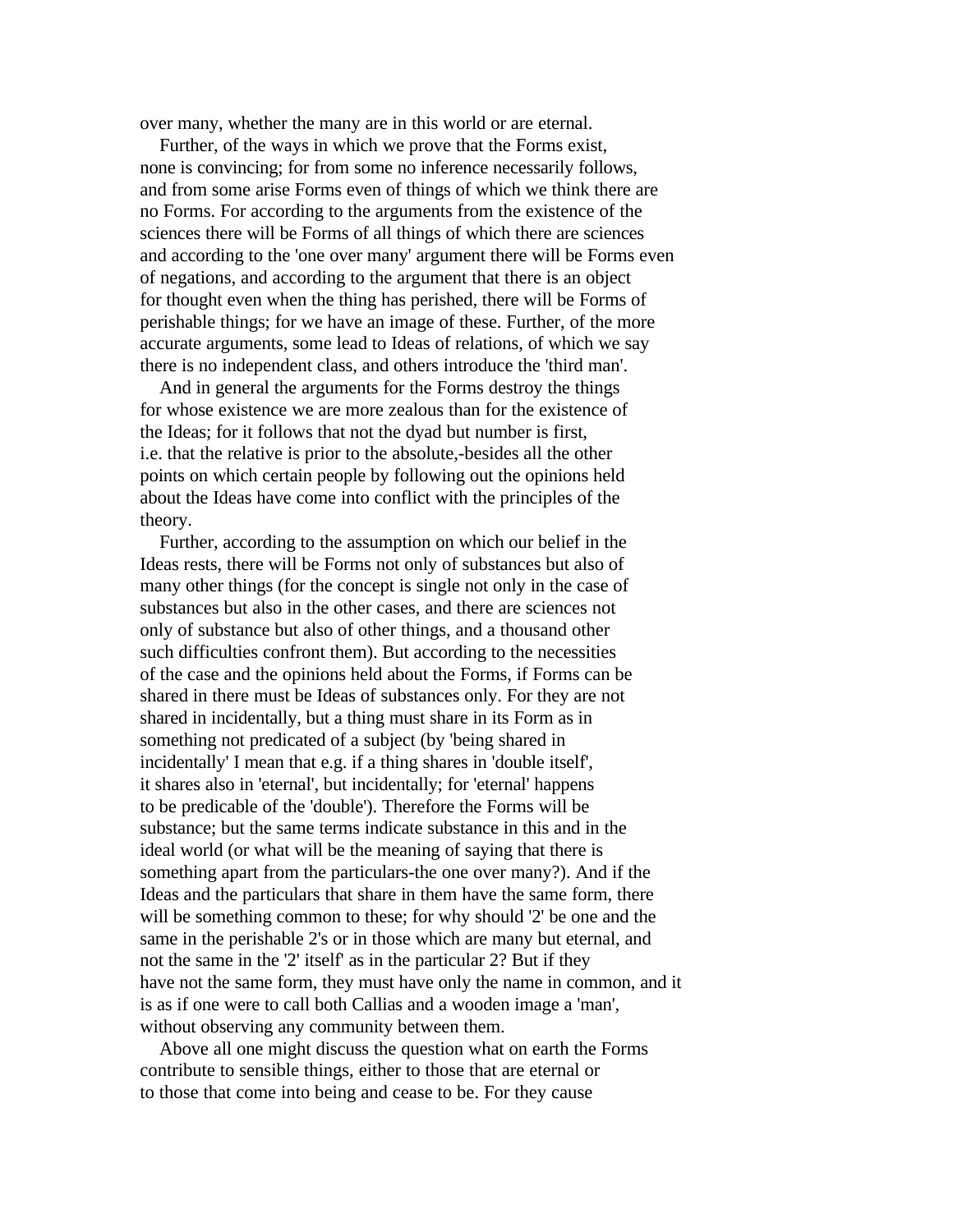neither movement nor any change in them. But again they help in no wise either towards the knowledge of the other things (for they are not even the substance of these, else they would have been in them), or towards their being, if they are not in the particulars which share in them; though if they were, they might be thought to be causes, as white causes whiteness in a white object by entering into its composition. But this argument, which first Anaxagoras and later Eudoxus and certain others used, is very easily upset; for it is not difficult to collect many insuperable objections to such a view.

 But, further, all other things cannot come from the Forms in any of the usual senses of 'from'. And to say that they are patterns and the other things share in them is to use empty words and poetical metaphors. For what is it that works, looking to the Ideas? And anything can either be, or become, like another without being copied from it, so that whether Socrates or not a man Socrates like might come to be; and evidently this might be so even if Socrates were eternal. And there will be several patterns of the same thing, and therefore several Forms; e.g. 'animal' and 'two-footed' and also 'man himself' will be Forms of man. Again, the Forms are patterns not only sensible things, but of Forms themselves also; i.e. the genus, as genus of various species, will be so; therefore the same thing will be pattern and copy.

 Again, it would seem impossible that the substance and that of which it is the substance should exist apart; how, therefore, could the Ideas, being the substances of things, exist apart? In the Phaedo' the case is stated in this way-that the Forms are causes both of being and of becoming; yet when the Forms exist, still the things that share in them do not come into being, unless there is something to originate movement; and many other things come into being (e.g. a house or a ring) of which we say there are no Forms. Clearly, therefore, even the other things can both be and come into being owing to such causes as produce the things just mentioned.

 Again, if the Forms are numbers, how can they be causes? Is it because existing things are other numbers, e.g. one number is man, another is Socrates, another Callias? Why then are the one set of numbers causes of the other set? It will not make any difference even if the former are eternal and the latter are not. But if it is because things in this sensible world (e.g. harmony) are ratios of numbers, evidently the things between which they are ratios are some one class of things. If, then, this--the matter--is some definite thing, evidently the numbers themselves too will be ratios of something to something else. E.g. if Callias is a numerical ratio between fire and earth and water and air, his Idea also will be a number of certain other underlying things; and man himself, whether it is a number in a sense or not, will still be a numerical ratio of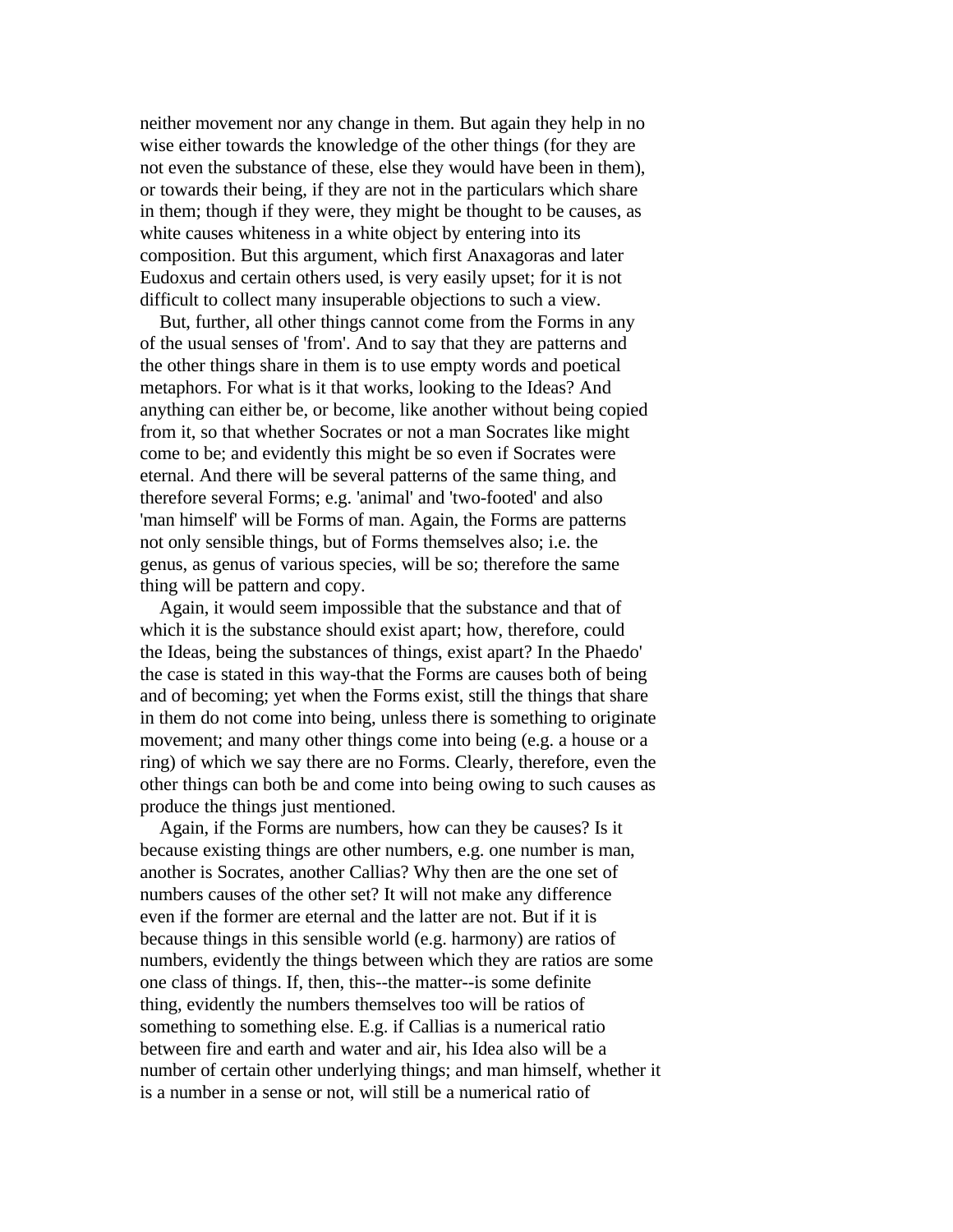certain things and not a number proper, nor will it be a of number merely because it is a numerical ratio.

 Again, from many numbers one number is produced, but how can one Form come from many Forms? And if the number comes not from the many numbers themselves but from the units in them, e.g. in 10,000, how is it with the units? If they are specifically alike, numerous absurdities will follow, and also if they are not alike (neither the units in one number being themselves like one another nor those in other numbers being all like to all); for in what will they differ, as they are without quality? This is not a plausible view, nor is it consistent with our thought on the matter.

 Further, they must set up a second kind of number (with which arithmetic deals), and all the objects which are called 'intermediate' by some thinkers; and how do these exist or from what principles do they proceed? Or why must they be intermediate between the things in this sensible world and the things-themselves?

 Further, the units in must each come from a prior but this is impossible.

Further, why is a number, when taken all together, one?

 Again, besides what has been said, if the units are diverse the Platonists should have spoken like those who say there are four, or two, elements; for each of these thinkers gives the name of element not to that which is common, e.g. to body, but to fire and earth, whether there is something common to them, viz. body, or not. But in fact the Platonists speak as if the One were homogeneous like fire or water; and if this is so, the numbers will not be substances. Evidently, if there is a One itself and this is a first principle, 'one' is being used in more than one sense; for otherwise the theory is impossible.

 When we wish to reduce substances to their principles, we state that lines come from the short and long (i.e. from a kind of small and great), and the plane from the broad and narrow, and body from the deep and shallow. Yet how then can either the plane contain a line, or the solid a line or a plane? For the broad and narrow is a different class from the deep and shallow. Therefore, just as number is not present in these, because the many and few are different from these, evidently no other of the higher classes will be present in the lower. But again the broad is not a genus which includes the deep, for then the solid would have been a species of plane. Further, from what principle will the presence of the points in the line be derived? Plato even used to object to this class of things as being a geometrical fiction. He gave the name of principle of the line-and this he often posited-to the indivisible lines. Yet these must have a limit; therefore the argument from which the existence of the line follows proves also the existence of the point.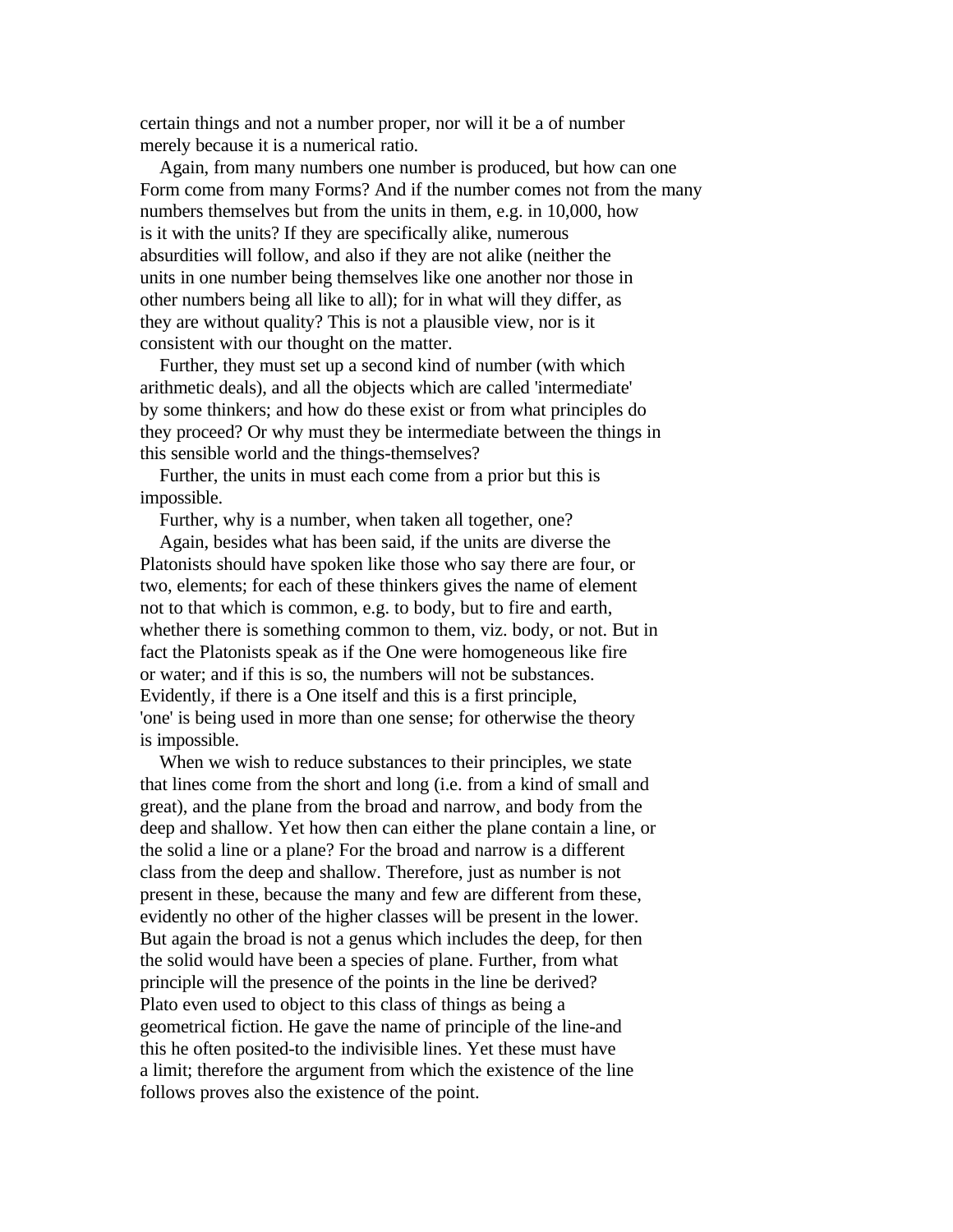In general, though philosophy seeks the cause of perceptible things, we have given this up (for we say nothing of the cause from which change takes its start), but while we fancy we are stating the substance of perceptible things, we assert the existence of a second class of substances, while our account of the way in which they are the substances of perceptible things is empty talk; for 'sharing', as we said before, means nothing.

 Nor have the Forms any connexion with what we see to be the cause in the case of the arts, that for whose sake both all mind and the whole of nature are operative,-with this cause which we assert to be one of the first principles; but mathematics has come to be identical with philosophy for modern thinkers, though they say that it should be studied for the sake of other things. Further, one might suppose that the substance which according to them underlies as matter is too mathematical, and is a predicate and differentia of the substance, ie. of the matter, rather than matter itself; i.e. the great and the small are like the rare and the dense which the physical philosophers speak of, calling these the primary differentiae of the substratum; for these are a kind of excess and defect. And regarding movement, if the great and the small are to he movement, evidently the Forms will be moved; but if they are not to be movement, whence did movement come? The whole study of nature has been annihilated.

 And what is thought to be easy-to show that all things are one-is not done; for what is proved by the method of setting out instances is not that all things are one but that there is a One itself,-if we grant all the assumptions. And not even this follows, if we do not grant that the universal is a genus; and this in some cases it cannot be.

 Nor can it be explained either how the lines and planes and solids that come after the numbers exist or can exist, or what significance they have; for these can neither be Forms (for they are not numbers), nor the intermediates (for those are the objects of mathematics), nor the perishable things. This is evidently a distinct fourth class.

 In general, if we search for the elements of existing things without distinguishing the many senses in which things are said to exist, we cannot find them, especially if the search for the elements of which things are made is conducted in this manner. For it is surely impossible to discover what 'acting' or 'being acted on', or 'the straight', is made of, but if elements can be discovered at all, it is only the elements of substances; therefore either to seek the elements of all existing things or to think one has them is incorrect.

 And how could we learn the elements of all things? Evidently we cannot start by knowing anything before. For as he who is learning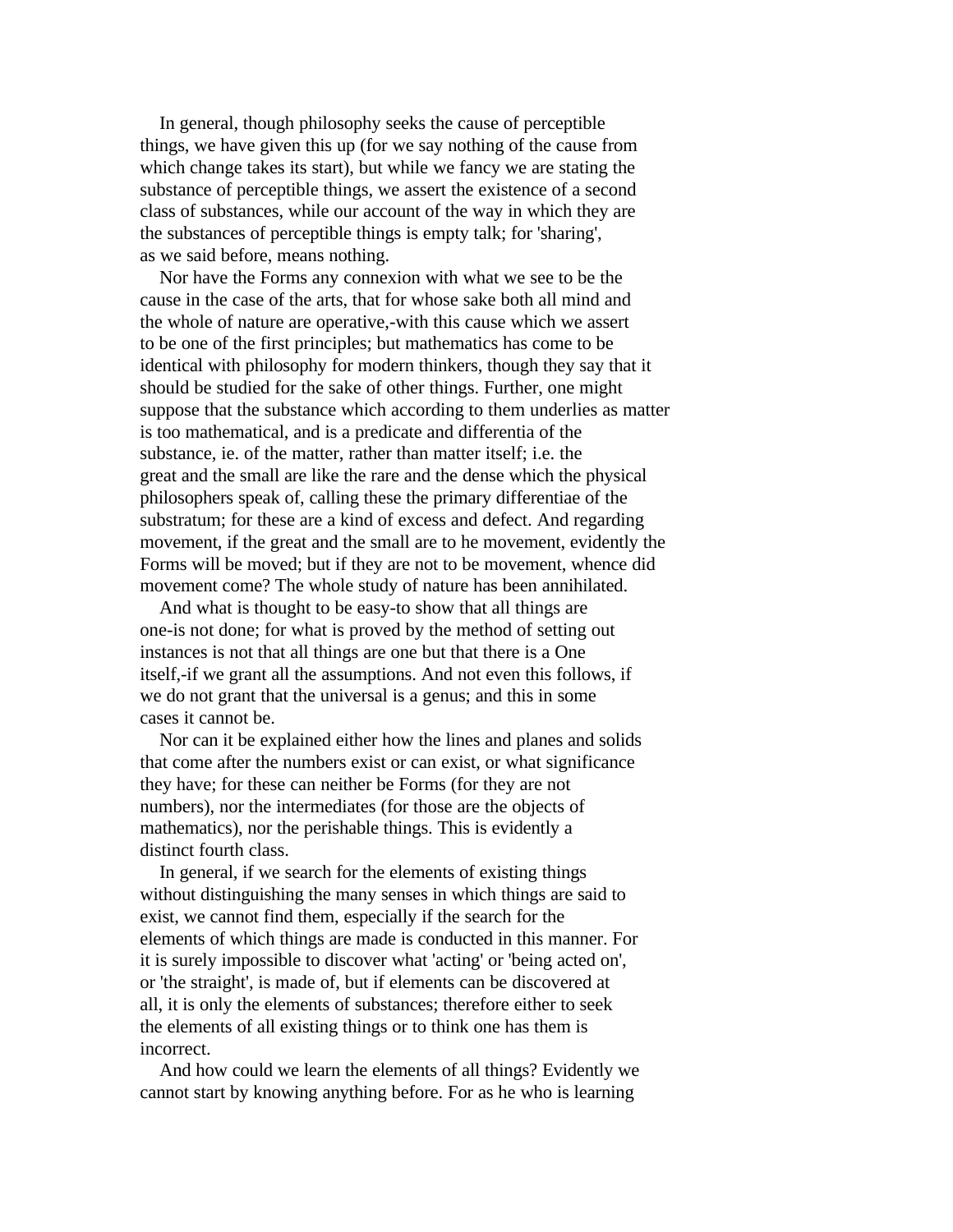geometry, though he may know other things before, knows none of the things with which the science deals and about which he is to learn, so is it in all other cases. Therefore if there is a science of all things, such as some assert to exist, he who is learning this will know nothing before. Yet all learning is by means of premisses which are (either all or some of them) known before,-whether the learning be by demonstration or by definitions; for the elements of the definition must be known before and be familiar; and learning by induction proceeds similarly. But again, if the science were actually innate, it were strange that we are unaware of our possession of the greatest of sciences.

 Again, how is one to come to know what all things are made of, and how is this to be made evident? This also affords a difficulty; for there might be a conflict of opinion, as there is about certain syllables; some say za is made out of s and d and a, while others say it is a distinct sound and none of those that are familiar.

 Further, how could we know the objects of sense without having the sense in question? Yet we ought to, if the elements of which all things consist, as complex sounds consist of the clements proper to sound, are the same.

BOOK\_1|CH\_10

-

10

 It is evident, then, even from what we have said before, that all men seem to seek the causes named in the Physics, and that we cannot name any beyond these; but they seek these vaguely; and though in a sense they have all been described before, in a sense they have not been described at all. For the earliest philosophy is, on all subjects, like one who lisps, since it is young and in its beginnings. For even Empedocles says bone exists by virtue of the ratio in it. Now this is the essence and the substance of the thing. But it is similarly necessary that flesh and each of the other tissues should be the ratio of its elements, or that not one of them should; for it is on account of this that both flesh and bone and everything else will exist, and not on account of the matter, which he names,-fire and earth and water and air. But while he would necessarily have agreed if another had said this, he has not said it clearly.

 On these questions our views have been expressed before; but let us return to enumerate the difficulties that might be raised on these same points; for perhaps we may get from them some help towards our later difficulties.

BOOK\_2|CH\_1

Book II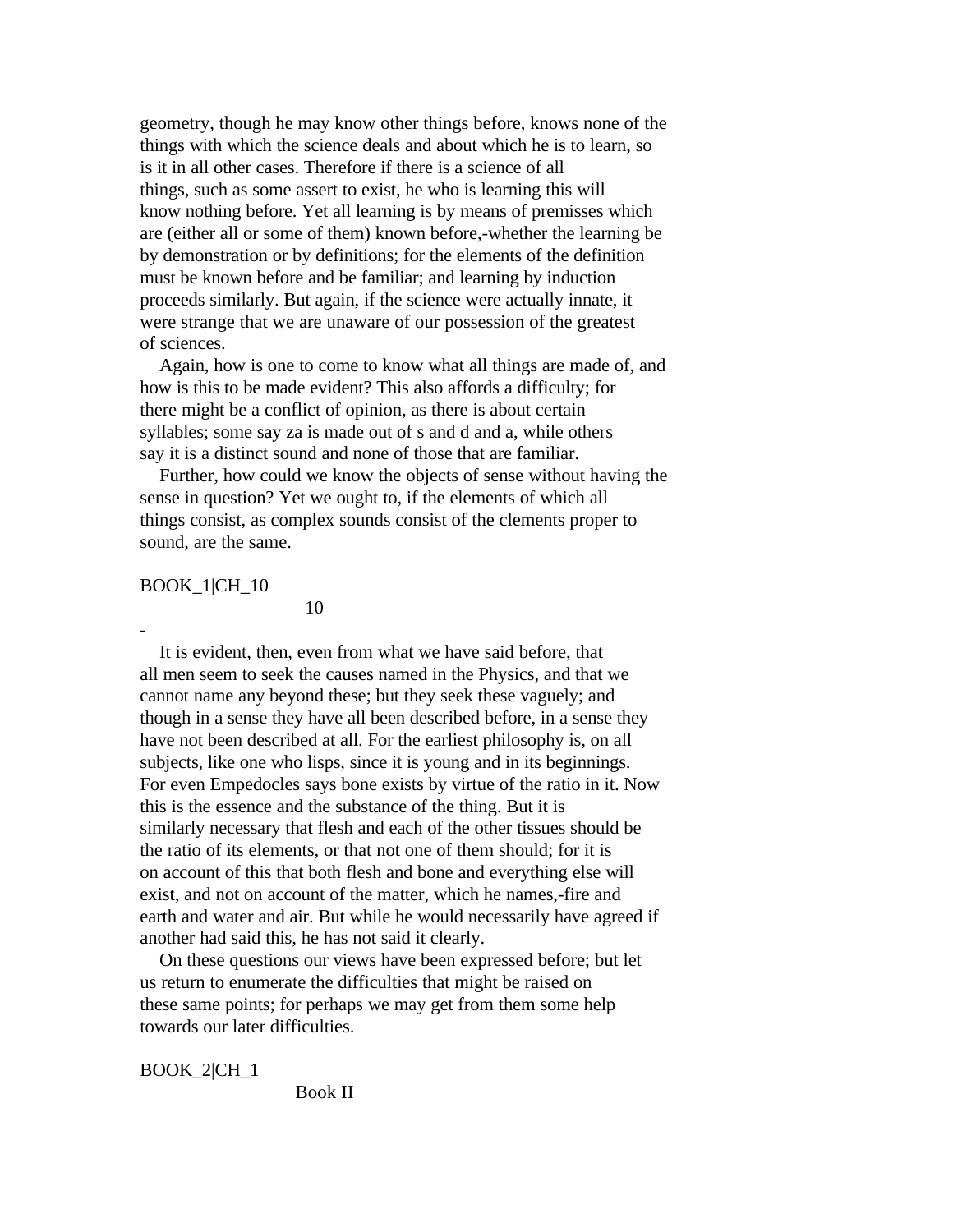THE investigation of the truth is in one way hard, in another easy. An indication of this is found in the fact that no one is able to attain the truth adequately, while, on the other hand, we do not collectively fail, but every one says something true about the nature of things, and while individually we contribute little or nothing to the truth, by the union of all a considerable amount is amassed. Therefore, since the truth seems to be like the proverbial door, which no one can fail to hit, in this respect it must be easy, but the fact that we can have a whole truth and not the particular part we aim at shows the difficulty of it.

 Perhaps, too, as difficulties are of two kinds, the cause of the present difficulty is not in the facts but in us. For as the eyes of bats are to the blaze of day, so is the reason in our soul to the things which are by nature most evident of all.

 It is just that we should be grateful, not only to those with whose views we may agree, but also to those who have expressed more superficial views; for these also contributed something, by developing before us the powers of thought. It is true that if there had been no Timotheus we should have been without much of our lyric poetry; but if there had been no Phrynis there would have been no Timotheus. The same holds good of those who have expressed views about the truth; for from some thinkers we have inherited certain opinions, while the others have been responsible for the appearance of the former.

 It is right also that philosophy should be called knowledge of the truth. For the end of theoretical knowledge is truth, while that of practical knowledge is action (for even if they consider how things are, practical men do not study the eternal, but what is relative and in the present). Now we do not know a truth without its cause; and a thing has a quality in a higher degree than other things if in virtue of it the similar quality belongs to the other things as well (e.g. fire is the hottest of things; for it is the cause of the heat of all other things); so that that causes derivative truths to be true is most true. Hence the principles of eternal things must be always most true (for they are not merely sometimes true, nor is there any cause of their being, but they themselves are the cause of the being of other things), so that as each thing is in respect of being, so is it in respect of truth.

BOOK\_2|CH\_2

-

2

 But evidently there is a first principle, and the causes of things are neither an infinite series nor infinitely various in kind. For

1

-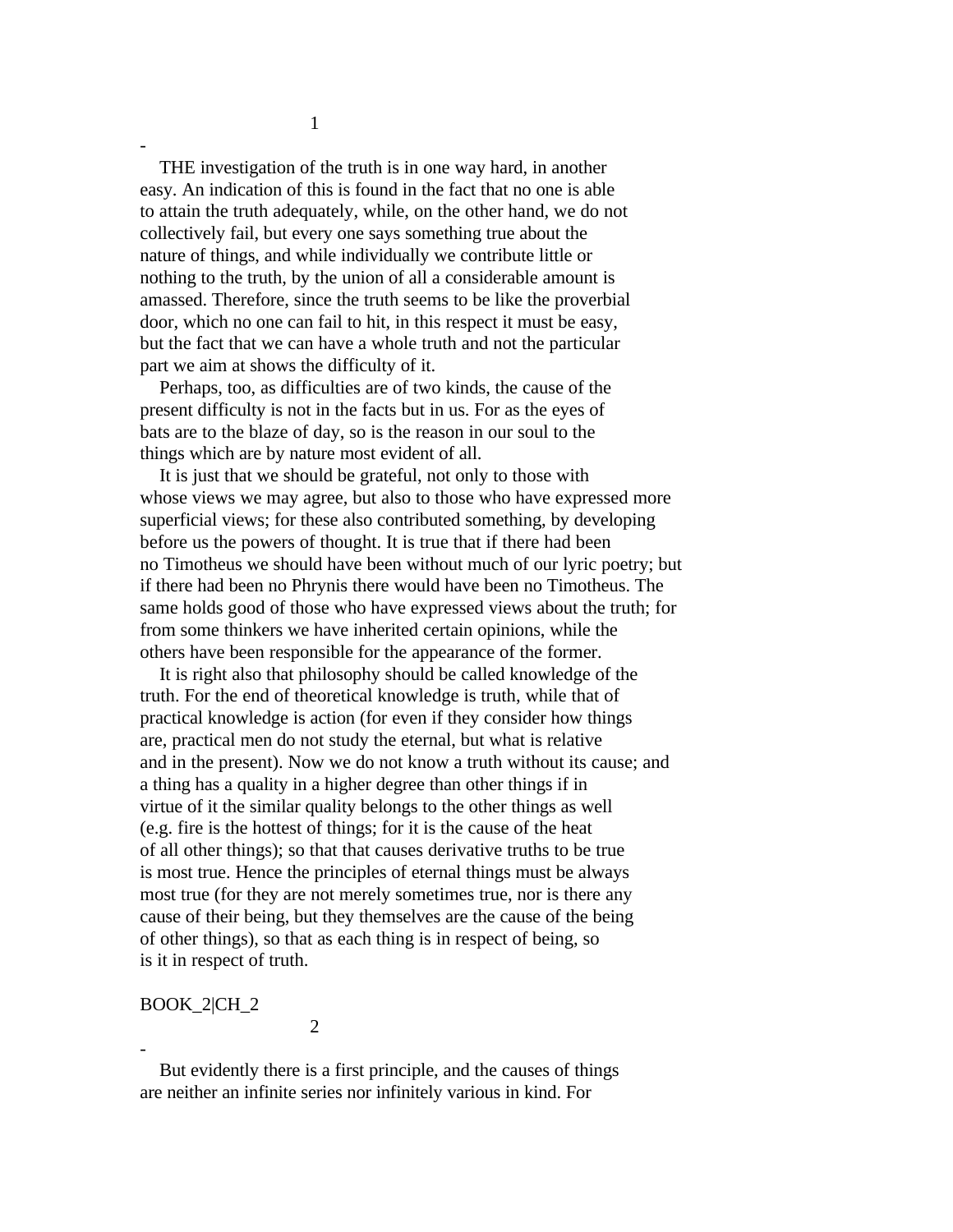neither can one thing proceed from another, as from matter, ad infinitum (e.g. flesh from earth, earth from air, air from fire, and so on without stopping), nor can the sources of movement form an endless series (man for instance being acted on by air, air by the sun, the sun by Strife, and so on without limit). Similarly the final causes cannot go on ad infinitum,-walking being for the sake of health, this for the sake of happiness, happiness for the sake of something else, and so one thing always for the sake of another. And the case of the essence is similar. For in the case of intermediates, which have a last term and a term prior to them, the prior must be the cause of the later terms. For if we had to say which of the three is the cause, we should say the first; surely not the last, for the final term is the cause of none; nor even the intermediate, for it is the cause only of one. (It makes no difference whether there is one intermediate or more, nor whether they are infinite or finite in number.) But of series which are infinite in this way, and of the infinite in general, all the parts down to that now present are alike intermediates; so that if there is no first there is no cause at all.

 Nor can there be an infinite process downwards, with a beginning in the upward direction, so that water should proceed from fire, earth from water, and so always some other kind should be produced. For one thing comes from another in two ways-not in the sense in which 'from' means 'after' (as we say 'from the Isthmian games come the Olympian'), but either (i) as the man comes from the boy, by the boy's changing, or (ii) as air comes from water. By 'as the man comes from the boy' we mean 'as that which has come to be from that which is coming to be' or 'as that which is finished from that which is being achieved' (for as becoming is between being and not being, so that which is becoming is always between that which is and that which is not; for the learner is a man of science in the making, and this is what is meant when we say that from a learner a man of science is being made); on the other hand, coming from another thing as water comes from air implies the destruction of the other thing. This is why changes of the former kind are not reversible, and the boy does not come from the man (for it is not that which comes to be something that comes to be as a result of coming to be, but that which exists after the coming to be; for it is thus that the day, too, comes from the morning-in the sense that it comes after the morning; which is the reason why the morning cannot come from the day); but changes of the other kind are reversible. But in both cases it is impossible that the number of terms should be infinite. For terms of the former kind, being intermediates, must have an end, and terms of the latter kind change back into one another, for the destruction of either is the generation of the other.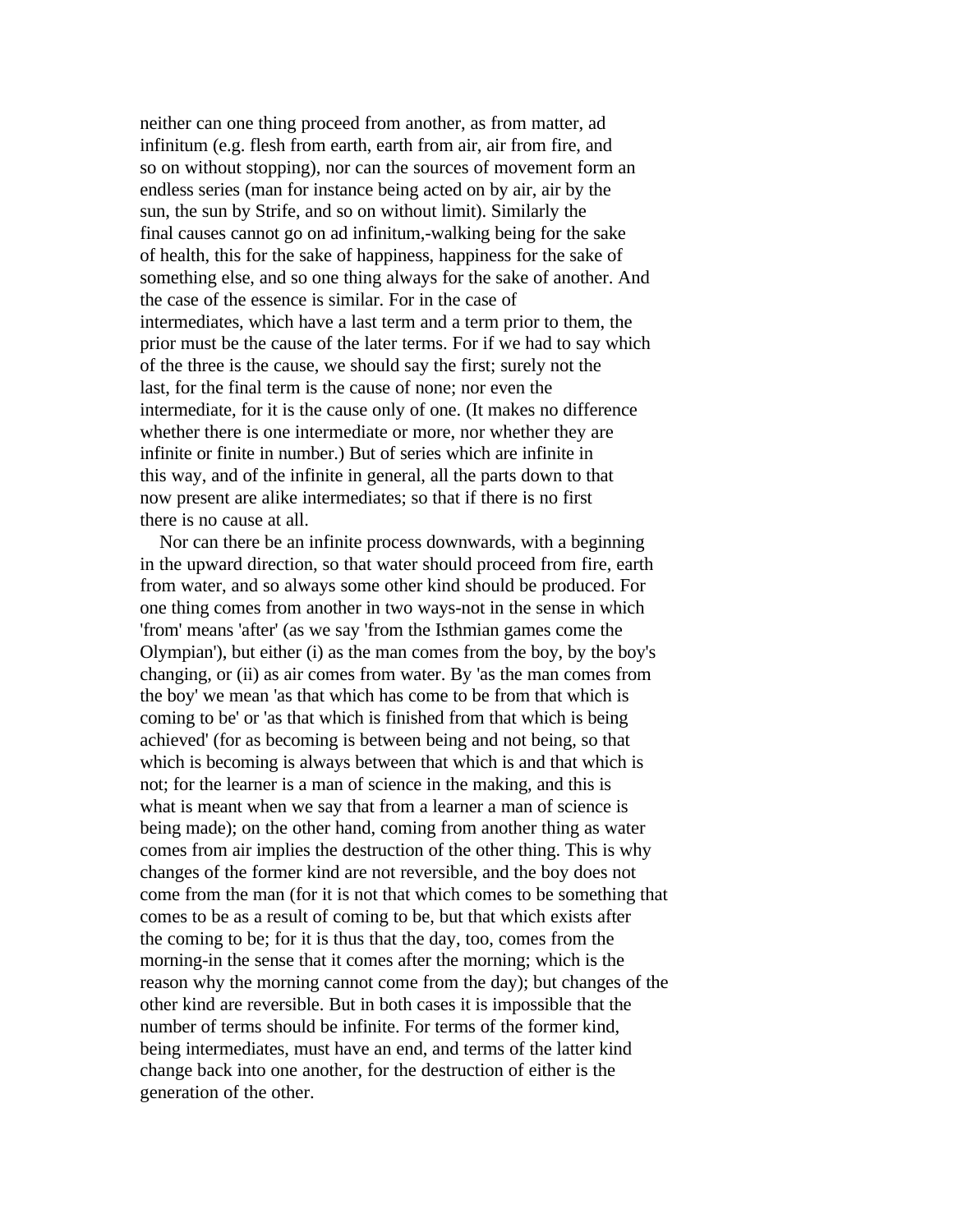At the same time it is impossible that the first cause, being eternal, should be destroyed; for since the process of becoming is not infinite in the upward direction, that which is the first thing by whose destruction something came to be must be non-eternal.

 Further, the final cause is an end, and that sort of end which is not for the sake of something else, but for whose sake everything else is; so that if there is to be a last term of this sort, the process will not be infinite; but if there is no such term, there will be no final cause, but those who maintain the infinite series eliminate the Good without knowing it (yet no one would try to do anything if he were not going to come to a limit); nor would there be reason in the world; the reasonable man, at least, always acts for a purpose, and this is a limit; for the end is a limit.

 But the essence, also, cannot be reduced to another definition which is fuller in expression. For the original definition is always more of a definition, and not the later one; and in a series in which the first term has not the required character, the next has not it either. Further, those who speak thus destroy science; for it is not possible to have this till one comes to the unanalysable terms. And knowledge becomes impossible; for how can one apprehend things that are infinite in this way? For this is not like the case of the line, to whose divisibility there is no stop, but which we cannot think if we do not make a stop (for which reason one who is tracing the infinitely divisible line cannot be counting the possibilities of section), but the whole line also must be apprehended by something in us that does not move from part to part.-Again, nothing infinite can exist; and if it could, at least the notion of infinity is not infinite.

 But if the kinds of causes had been infinite in number, then also knowledge would have been impossible; for we think we know, only when we have ascertained the causes, that but that which is infinite by addition cannot be gone through in a finite time.

### BOOK\_2|CH\_3

-

3

 The effect which lectures produce on a hearer depends on his habits; for we demand the language we are accustomed to, and that which is different from this seems not in keeping but somewhat unintelligible and foreign because of its unwontedness. For it is the customary that is intelligible. The force of habit is shown by the laws, in which the legendary and childish elements prevail over our knowledge about them, owing to habit. Thus some people do not listen to a speaker unless he speaks mathematically, others unless he gives instances, while others expect him to cite a poet as witness. And some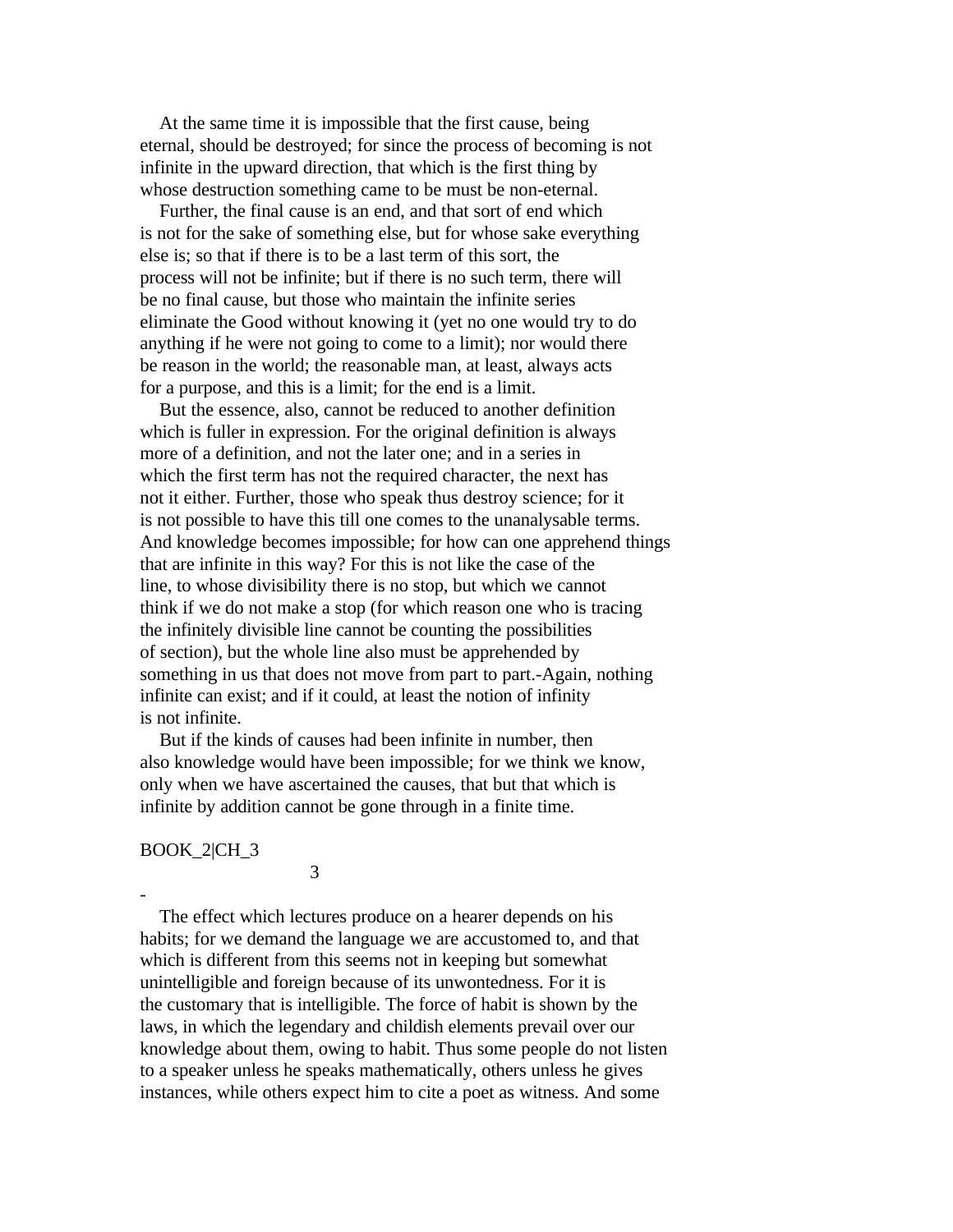want to have everything done accurately, while others are annoyed by accuracy, either because they cannot follow the connexion of thought or because they regard it as pettifoggery. For accuracy has something of this character, so that as in trade so in argument some people think it mean. Hence one must be already trained to know how to take each sort of argument, since it is absurd to seek at the same time knowledge and the way of attaining knowledge; and it is not easy to get even one of the two.

 The minute accuracy of mathematics is not to be demanded in all cases, but only in the case of things which have no matter. Hence method is not that of natural science; for presumably the whole of nature has matter. Hence we must inquire first what nature is: for thus we shall also see what natural science treats of (and whether it belongs to one science or to more to investigate the causes and the principles of things).

#### BOOK\_3|CH\_1

-

 Book III 1

WE must, with a view to the science which we are seeking, first recount the subjects that should be first discussed. These include both the other opinions that some have held on the first principles, and any point besides these that happens to have been overlooked. For those who wish to get clear of difficulties it is advantageous to discuss the difficulties well; for the subsequent free play of thought implies the solution of the previous difficulties, and it is not possible to untie a knot of which one does not know. But the difficulty of our thinking points to a 'knot' in the object; for in so far as our thought is in difficulties, it is in like case with those who are bound; for in either case it is impossible to go forward. Hence one should have surveyed all the difficulties beforehand, both for the purposes we have stated and because people who inquire without first stating the difficulties are like those who do not know where they have to go; besides, a man does not otherwise know even whether he has at any given time found what he is looking for or not; for the end is not clear to such a man, while to him who has first discussed the difficulties it is clear. Further, he who has heard all the contending arguments, as if they were the parties to a case, must be in a better position for judging.

 The first problem concerns the subject which we discussed in our prefatory remarks. It is this-(1) whether the investigation of the causes belongs to one or to more sciences, and (2) whether such a science should survey only the first principles of substance, or also the principles on which all men base their proofs, e.g. whether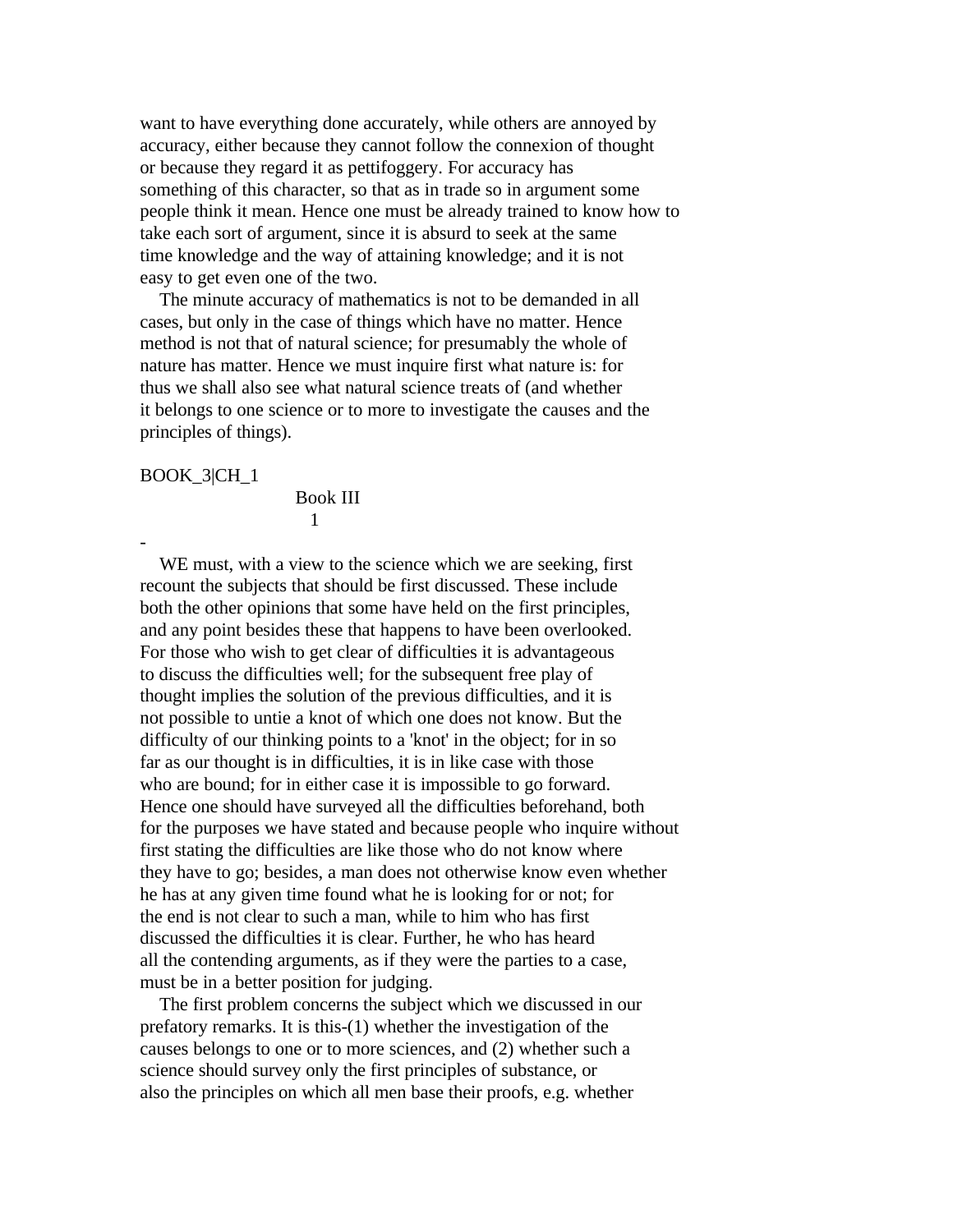it is possible at the same time to assert and deny one and the same thing or not, and all other such questions; and (3) if the science in question deals with substance, whether one science deals with all substances, or more than one, and if more, whether all are akin, or some of them must be called forms of Wisdom and the others something else. And (4) this itself is also one of the things that must be discussed-whether sensible substances alone should be said to exist or others also besides them, and whether these others are of one kind or there are several classes of substances, as is supposed by those who believe both in Forms and in mathematical objects intermediate between these and sensible things. Into these questions, then, as we say, we must inquire, and also (5) whether our investigation is concerned only with substances or also with the essential attributes of substances. Further, with regard to the same and other and like and unlike and contrariety, and with regard to prior and posterior and all other such terms about which the dialecticians try to inquire, starting their investigation from probable premises only,-whose business is it to inquire into all these? Further, we must discuss the essential attributes of these themselves; and we must ask not only what each of these is, but also whether one thing always has one contrary. Again (6), are the principles and elements of things the genera, or the parts present in each thing, into which it is divided; and (7) if they are the genera, are they the genera that are predicated proximately of the individuals, or the highest genera, e.g. is animal or man the first principle and the more independent of the individual instance? And (8) we must inquire and discuss especially whether there is, besides the matter, any thing that is a cause in itself or not, and whether this can exist apart or not, and whether it is one or more in number, and whether there is something apart from the concrete thing (by the concrete thing I mean the matter with something already predicated of it), or there is nothing apart, or there is something in some cases though not in others, and what sort of cases these are. Again (9) we ask whether the principles are limited in number or in kind, both those in the definitions and those in the substratum; and (10) whether the principles of perishable and of imperishable things are the same or different; and whether they are all imperishable or those of perishable things are perishable. Further (11) there is the question which is hardest of all and most perplexing, whether unity and being, as the Pythagoreans and Plato said, are not attributes of something else but the substance of existing things, or this is not the case, but the substratum is something else,-as Empedocles says, love; as some one else says, fire; while another says water or air. Again (12) we ask whether the principles are universal or like individual things, and (13) whether they exist potentially or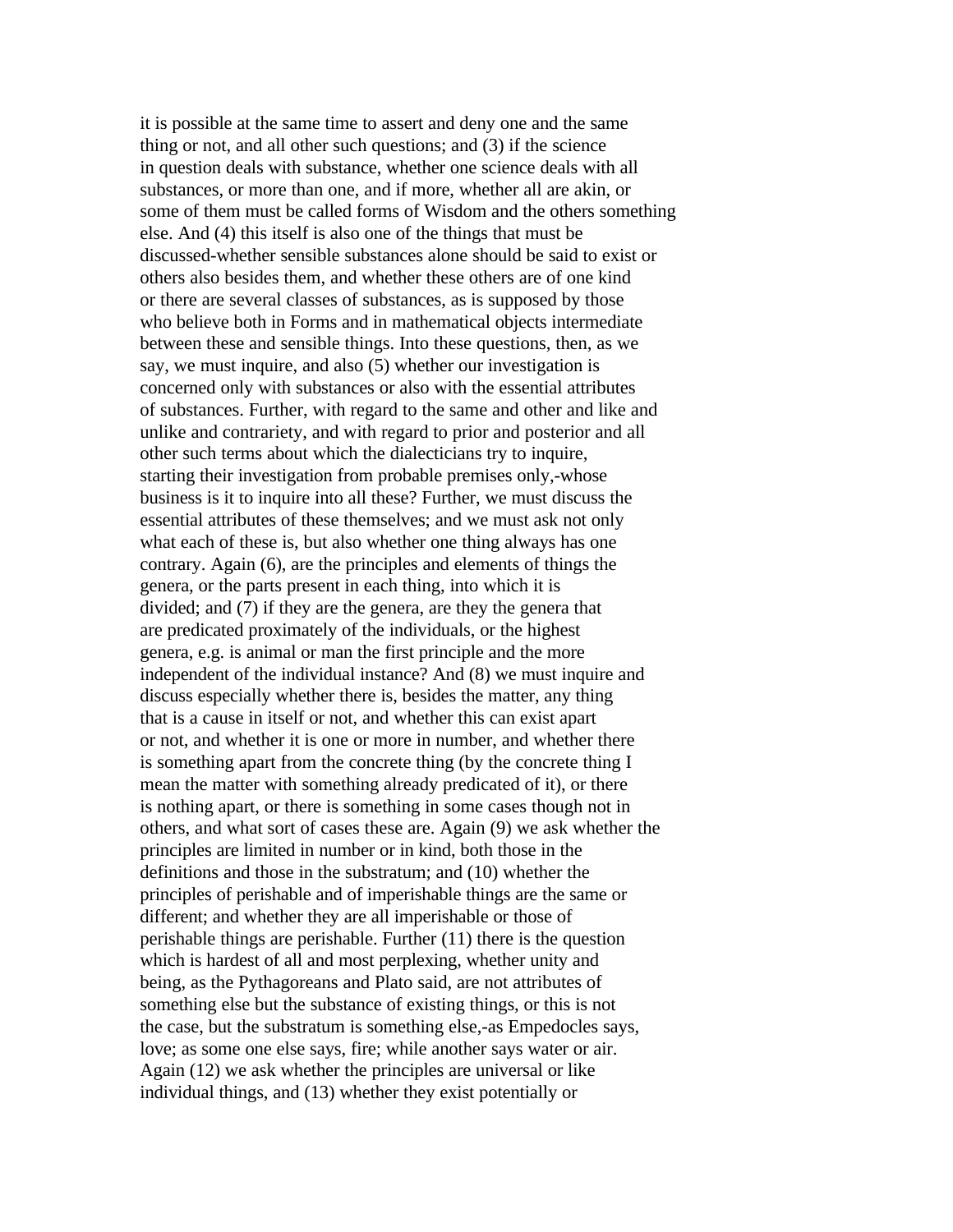actually, and further, whether they are potential or actual in any other sense than in reference to movement; for these questions also would present much difficulty. Further (14), are numbers and lines and figures and points a kind of substance or not, and if they are substances are they separate from sensible things or present in them? With regard to all these matters not only is it hard to get possession of the truth, but it is not easy even to think out the difficulties well.

BOOK 3|CH\_2

-

2

 (1) First then with regard to what we mentioned first, does it belong to one or to more sciences to investigate all the kinds of causes? How could it belong to one science to recognize the principles if these are not contrary?

 Further, there are many things to which not all the principles pertain. For how can a principle of change or the nature of the good exist for unchangeable things, since everything that in itself and by its own nature is good is an end, and a cause in the sense that for its sake the other things both come to be and are, and since an end or purpose is the end of some action, and all actions imply change? So in the case of unchangeable things this principle could not exist, nor could there be a good itself. This is why in mathematics nothing is proved by means of this kind of cause, nor is there any demonstration of this kind-'because it is better, or worse'; indeed no one even mentions anything of the kind. And so for this reason some of the Sophists, e.g. Aristippus, used to ridicule mathematics; for in the arts (he maintained), even in the industrial arts, e.g. in carpentry and cobbling, the reason always given is 'because it is better, or worse,' but the mathematical sciences take no account of goods and evils.

 But if there are several sciences of the causes, and a different science for each different principle, which of these sciences should be said to be that which we seek, or which of the people who possess them has the most scientific knowledge of the object in question? The same thing may have all the kinds of causes, e.g. the moving cause of a house is the art or the builder, the final cause is the function it fulfils, the matter is earth and stones, and the form is the definition. To judge from our previous discussion of the question which of the sciences should be called Wisdom, there is reason for applying the name to each of them. For inasmuch as it is most architectonic and authoritative and the other sciences, like slavewomen, may not even contradict it, the science of the end and of the good is of the nature of Wisdom (for the other things are for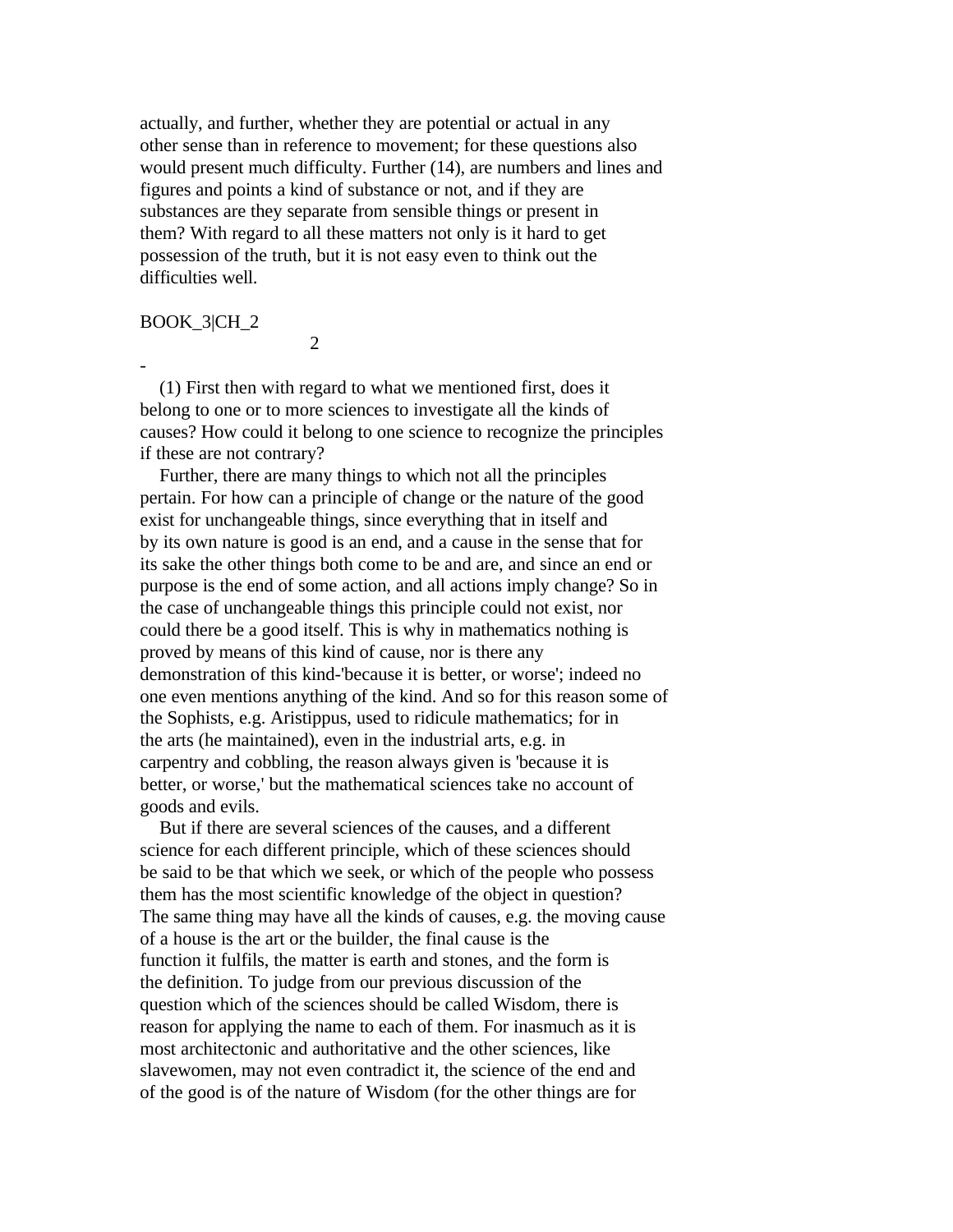the sake of the end). But inasmuch as it was described' as dealing with the first causes and that which is in the highest sense object of knowledge, the science of substance must be of the nature of Wisdom. For since men may know the same thing in many ways, we say that he who recognizes what a thing is by its being so and so knows more fully than he who recognizes it by its not being so and so, and in the former class itself one knows more fully than another, and he knows most fully who knows what a thing is, not he who knows its quantity or quality or what it can by nature do or have done to it. And further in all cases also we think that the knowledge of each even of the things of which demonstration is possible is present only when we know what the thing is, e.g. what squaring a rectangle is, viz. that it is the finding of a mean; and similarly in all other cases. And we know about becomings and actions and about every change when we know the source of the movement; and this is other than and opposed to the end. Therefore it would seem to belong to different sciences to investigate these causes severally.

 But (2), taking the starting-points of demonstration as well as the causes, it is a disputable question whether they are the object of one science or of more (by the starting-points of demonstration I mean the common beliefs, on which all men base their proofs); e.g. that everything must be either affirmed or denied, and that a thing cannot at the same time be and not be, and all other such premisses:-the question is whether the same science deals with them as with substance, or a different science, and if it is not one science, which of the two must be identified with that which we now seek.-It is not reasonable that these topics should be the object of one science; for why should it be peculiarly appropriate to geometry or to any other science to understand these matters? If then it belongs to every science alike, and cannot belong to all, it is not peculiar to the science which investigates substances, any more than to any other science, to know about these topics.-And, at the same time, in what way can there be a science of the first principles? For we are aware even now what each of them in fact is (at least even other sciences use them as familiar); but if there is a demonstrative science which deals with them, there will have to be an underlying kind, and some of them must be demonstrable attributes and others must be axioms (for it is impossible that there should be demonstration about all of them); for the demonstration must start from certain premisses and be about a certain subject and prove certain attributes. Therefore it follows that all attributes that are proved must belong to a single class; for all demonstrative sciences use the axioms.

 But if the science of substance and the science which deals with the axioms are different, which of them is by nature more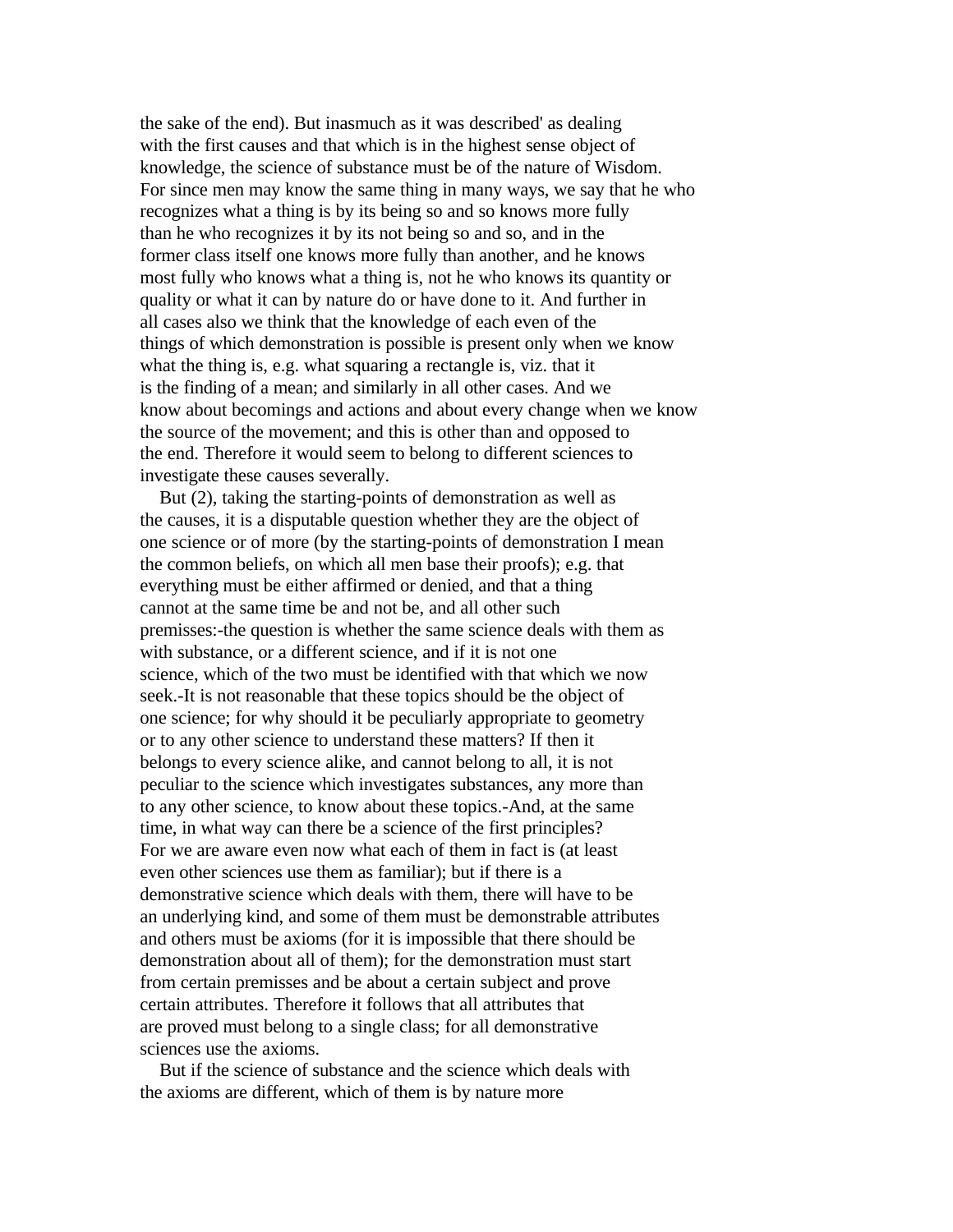authoritative and prior? The axioms are most universal and are principles of all things. And if it is not the business of the philosopher, to whom else will it belong to inquire what is true and what is untrue about them?

 (3) In general, do all substances fall under one science or under more than one? If the latter, to what sort of substance is the present science to be assigned?-On the other hand, it is not reasonable that one science should deal with all. For then there would be one demonstrative science dealing with all attributes. For ever demonstrative science investigates with regard to some subject its essential attributes, starting from the common beliefs. Therefore to investigate the essential attributes of one class of things, starting from one set of beliefs, is the business of one science. For the subject belongs to one science, and the premisses belong to one, whether to the same or to another; so that the attributes do so too, whether they are investigated by these sciences or by one compounded out of them.

 (5) Further, does our investigation deal with substances alone or also with their attributes? I mean for instance, if the solid is a substance and so are lines and planes, is it the business of the same science to know these and to know the attributes of each of these classes (the attributes about which the mathematical sciences offer proofs), or of a different science? If of the same, the science of substance also must be a demonstrative science, but it is thought that there is no demonstration of the essence of things. And if of another, what will be the science that investigates the attributes of substance? This is a very difficult question.

 (4) Further, must we say that sensible substances alone exist, or that there are others besides these? And are substances of one kind or are there in fact several kinds of substances, as those say who assert the existence both of the Forms and of the intermediates, with which they say the mathematical sciences deal?-The sense in which we say the Forms are both causes and self-dependent substances has been explained in our first remarks about them; while the theory presents difficulties in many ways, the most paradoxical thing of all is the statement that there are certain things besides those in the material universe, and that these are the same as sensible things except that they are eternal while the latter are perishable. For they say there is a man-himself and a horse-itself and health-itself, with no further qualification,-a procedure like that of the people who said there are gods, but in human form. For they were positing nothing but eternal men, nor are the Platonists making the Forms anything other than eternal sensible things.

 Further, if we are to posit besides the Forms and the sensibles the intermediates between them, we shall have many difficulties. For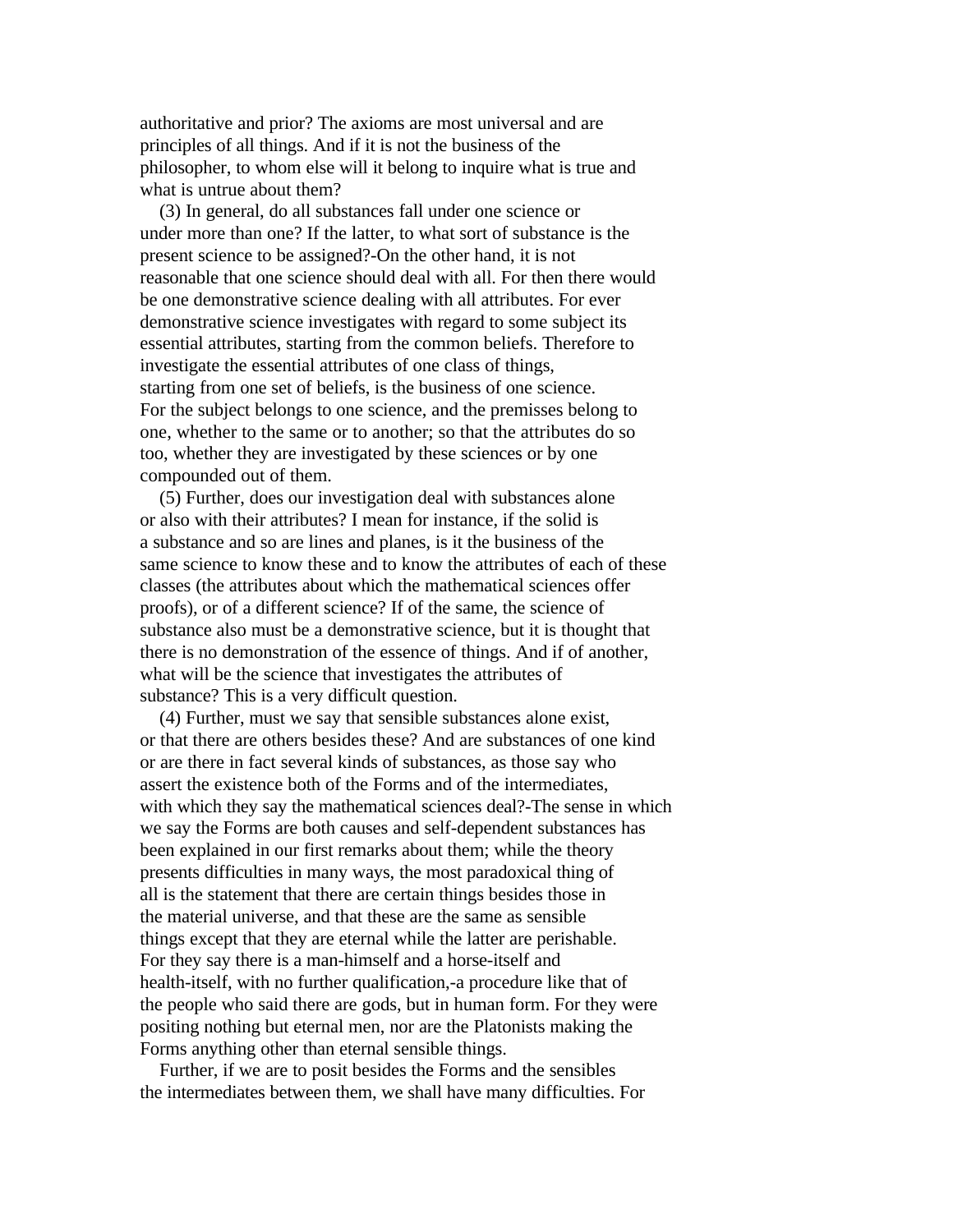clearly on the same principle there will be lines besides the lines-themselves and the sensible lines, and so with each of the other classes of things; so that since astronomy is one of these mathematical sciences there will also be a heaven besides the sensible heaven, and a sun and a moon (and so with the other heavenly bodies) besides the sensible. Yet how are we to believe in these things? It is not reasonable even to suppose such a body immovable, but to suppose it moving is quite impossible.-And similarly with the things of which optics and mathematical harmonics treat; for these also cannot exist apart from the sensible things, for the same reasons. For if there are sensible things and sensations intermediate between Form and individual, evidently there will also be animals intermediate between animals-themselves and the perishable animals.-We might also raise the question, with reference to which kind of existing things we must look for these sciences of intermediates. If geometry is to differ from mensuration only in this, that the latter deals with things that we perceive, and the former with things that are not perceptible, evidently there will also be a science other than medicine, intermediate between medical-science-itself and this individual medical science, and so with each of the other sciences. Yet how is this possible? There would have to be also healthy things besides the perceptible healthy things and the healthy-itself.--And at the same time not even this is true, that mensuration deals with perceptible and perishable magnitudes; for then it would have perished when they perished.

 But on the other hand astronomy cannot be dealing with perceptible magnitudes nor with this heaven above us. For neither are perceptible lines such lines as the geometer speaks of (for no perceptible thing is straight or round in the way in which he defines 'straight' and 'round'; for a hoop touches a straight edge not at a point, but as Protagoras used to say it did, in his refutation of the geometers), nor are the movements and spiral orbits in the heavens like those of which astronomy treats, nor have geometrical points the same nature as the actual stars.-Now there are some who say that these so-called intermediates between the Forms and the perceptible things exist, not apart from the perceptible things, however, but in these; the impossible results of this view would take too long to enumerate, but it is enough to consider even such points as the following:-It is not reasonable that this should be so only in the case of these intermediates, but clearly the Forms also might be in the perceptible things; for both statements are parts of the same theory. Further, it follows from this theory that there are two solids in the same place, and that the intermediates are not immovable, since they are in the moving perceptible things. And in general to what purpose would one suppose them to exist indeed, but to exist in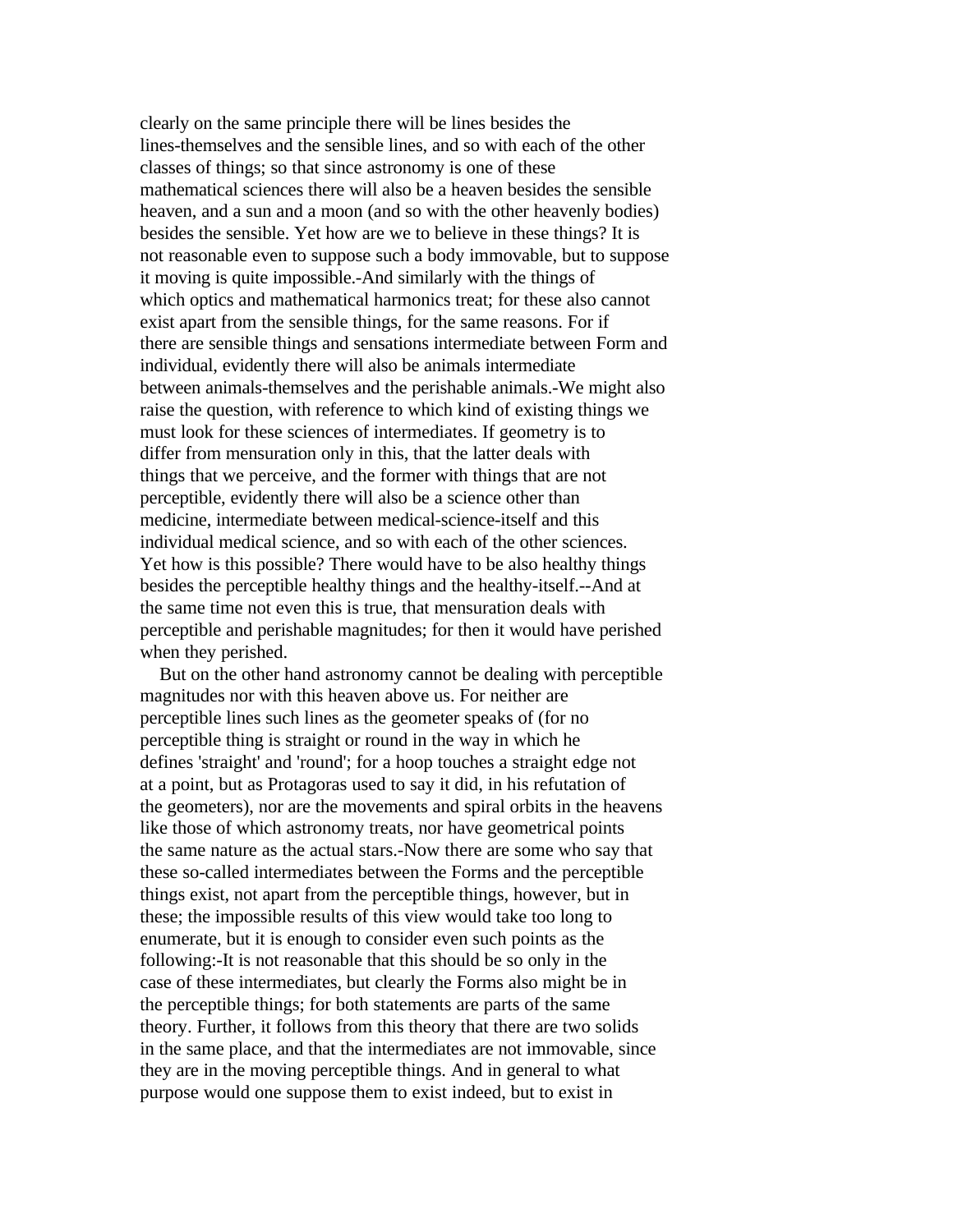perceptible things? For the same paradoxical results will follow which we have already mentioned; there will be a heaven besides the heaven, only it will be not apart but in the same place; which is still more impossible.

# BOOK 3 CH 3

-

3

 (6) Apart from the great difficulty of stating the case truly with regard to these matters, it is very hard to say, with regard to the first principles, whether it is the genera that should be taken as elements and principles, or rather the primary constituents of a thing; e.g. it is the primary parts of which articulate sounds consist that are thought to be elements and principles of articulate sound, not the common genus-articulate sound; and we give the name of 'elements' to those geometrical propositions, the proofs of which are implied in the proofs of the others, either of all or of most. Further, both those who say there are several elements of corporeal things and those who say there is one, say the parts of which bodies are compounded and consist are principles; e.g. Empedocles says fire and water and the rest are the constituent elements of things, but does not describe these as genera of existing things. Besides this, if we want to examine the nature of anything else, we examine the parts of which, e.g. a bed consists and how they are put together, and then we know its nature.

 To judge from these arguments, then, the principles of things would not be the genera; but if we know each thing by its definition, and the genera are the principles or starting-points of definitions, the genera must also be the principles of definable things. And if to get the knowledge of the species according to which things are named is to get the knowledge of things, the genera are at least starting-points of the species. And some also of those who say unity or being, or the great and the small, are elements of things, seem to treat them as genera.

 But, again, it is not possible to describe the principles in both ways. For the formula of the essence is one; but definition by genera will be different from that which states the constituent parts of a thing.

 (7) Besides this, even if the genera are in the highest degree principles, should one regard the first of the genera as principles, or those which are predicated directly of the individuals? This also admits of dispute. For if the universals are always more of the nature of principles, evidently the uppermost of the genera are the principles; for these are predicated of all things. There will, then, be as many principles of things as there are primary genera,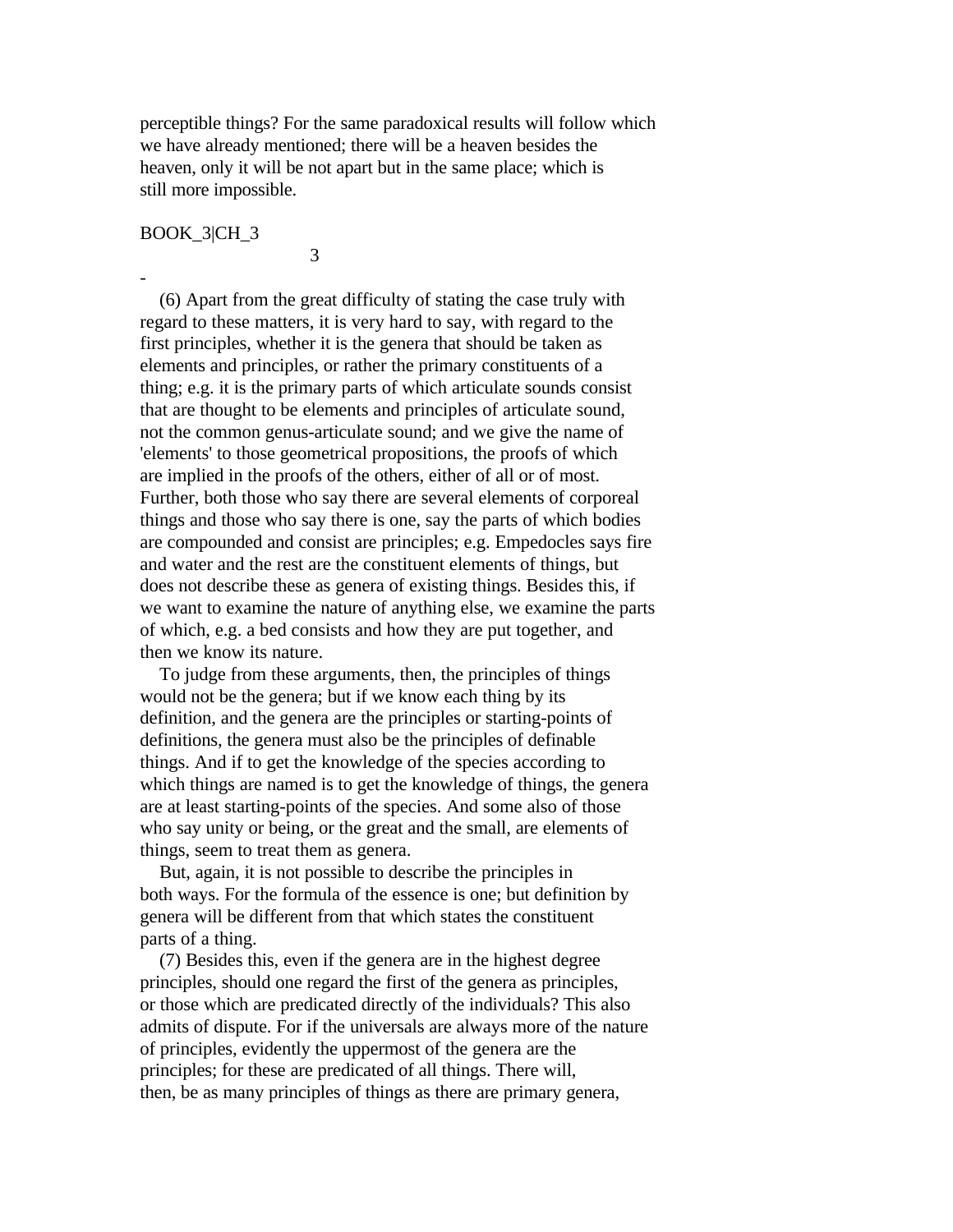so that both being and unity will be principles and substances; for these are most of all predicated of all existing things. But it is not possible that either unity or being should be a single genus of things; for the differentiae of any genus must each of them both have being and be one, but it is not possible for the genus taken apart from its species (any more than for the species of the genus) to be predicated of its proper differentiae; so that if unity or being is a genus, no differentia will either have being or be one. But if unity and being are not genera, neither will they be principles, if the genera are the principles.-Again, the intermediate kinds, in whose nature the differentiae are included, will on this theory be genera, down to the indivisible species; but as it is, some are thought to be genera and others are not thought to be so. Besides this, the differentiae are principles even more than the genera; and if these also are principles, there comes to be practically an infinite number of principles, especially if we suppose the highest genus to be a principle.-But again, if unity is more of the nature of a principle, and the indivisible is one, and everything indivisible is so either in quantity or in species, and that which is so in species is the prior, and genera are divisible into species for man is not the genus of individual men), that which is predicated directly of the individuals will have more unity.-Further, in the case of things in which the distinction of prior and posterior is present, that which is predicable of these things cannot be something apart from them (e.g. if two is the first of numbers, there will not be a Number apart from the kinds of numbers; and similarly there will not be a Figure apart from the kinds of figures; and if the genera of these things do not exist apart from the species, the genera of other things will scarcely do so; for genera of these things are thought to exist if any do). But among the individuals one is not prior and another posterior. Further, where one thing is better and another worse, the better is always prior; so that of these also no genus can exist. From these considerations, then, the species predicated of individuals seem to be principles rather than the genera. But again, it is not easy to say in what sense these are to be taken as principles. For the principle or cause must exist alongside of the things of which it is the principle, and must be capable of existing in separation from them; but for what reason should we suppose any such thing to exist alongside of the individual, except that it is predicated universally and of all? But if this is the reason, the things that are more universal must be supposed to be more of the nature of principles; so that the highest genera would be the principles.

BOOK 3|CH\_4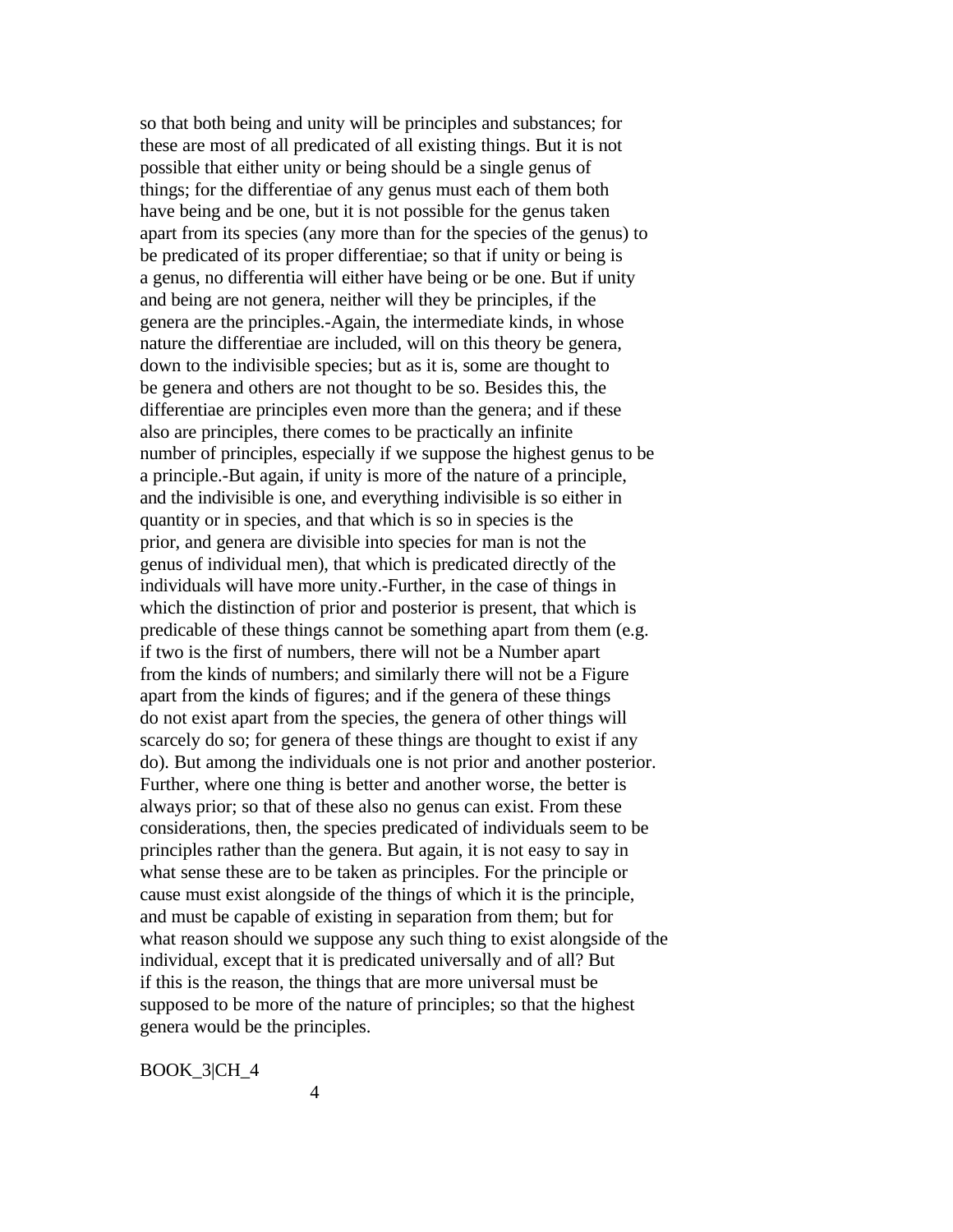(8) There is a difficulty connected with these, the hardest of all and the most necessary to examine, and of this the discussion now awaits us. If, on the one hand, there is nothing apart from individual things, and the individuals are infinite in number, how then is it possible to get knowledge of the infinite individuals? For all things that we come to know, we come to know in so far as they have some unity and identity, and in so far as some attribute belongs to them universally.

-

 But if this is necessary, and there must be something apart from the individuals, it will be necessary that the genera exist apart from the individuals, either the lowest or the highest genera; but we found by discussion just now that this is impossible.

 Further, if we admit in the fullest sense that something exists apart from the concrete thing, whenever something is predicated of the matter, must there, if there is something apart, be something apart from each set of individuals, or from some and not from others, or from none? (A) If there is nothing apart from individuals, there will be no object of thought, but all things will be objects of sense, and there will not be knowledge of anything, unless we say that sensation is knowledge. Further, nothing will be eternal or unmovable; for all perceptible things perish and are in movement. But if there is nothing eternal, neither can there be a process of coming to be; for there must be something that comes to be, i.e. from which something comes to be, and the ultimate term in this series cannot have come to be, since the series has a limit and since nothing can come to be out of that which is not. Further, if generation and movement exist there must also be a limit; for no movement is infinite, but every movement has an end, and that which is incapable of completing its coming to be cannot be in process of coming to be; and that which has completed its coming to be must he as soon as it has come to be. Further, since the matter exists, because it is ungenerated, it is a fortiori reasonable that the substance or essence, that which the matter is at any time coming to be, should exist; for if neither essence nor matter is to be, nothing will be at all, and since this is impossible there must be something besides the concrete thing, viz. the shape or form.

 But again (B) if we are to suppose this, it is hard to say in which cases we are to suppose it and in which not. For evidently it is not possible to suppose it in all cases; we could not suppose that there is a house besides the particular houses.-Besides this, will the substance of all the individuals, e.g. of all men, be one? This is paradoxical, for all the things whose substance is one are one. But are the substances many and different? This also is unreasonable.-At the same time, how does the matter become each of the individuals, and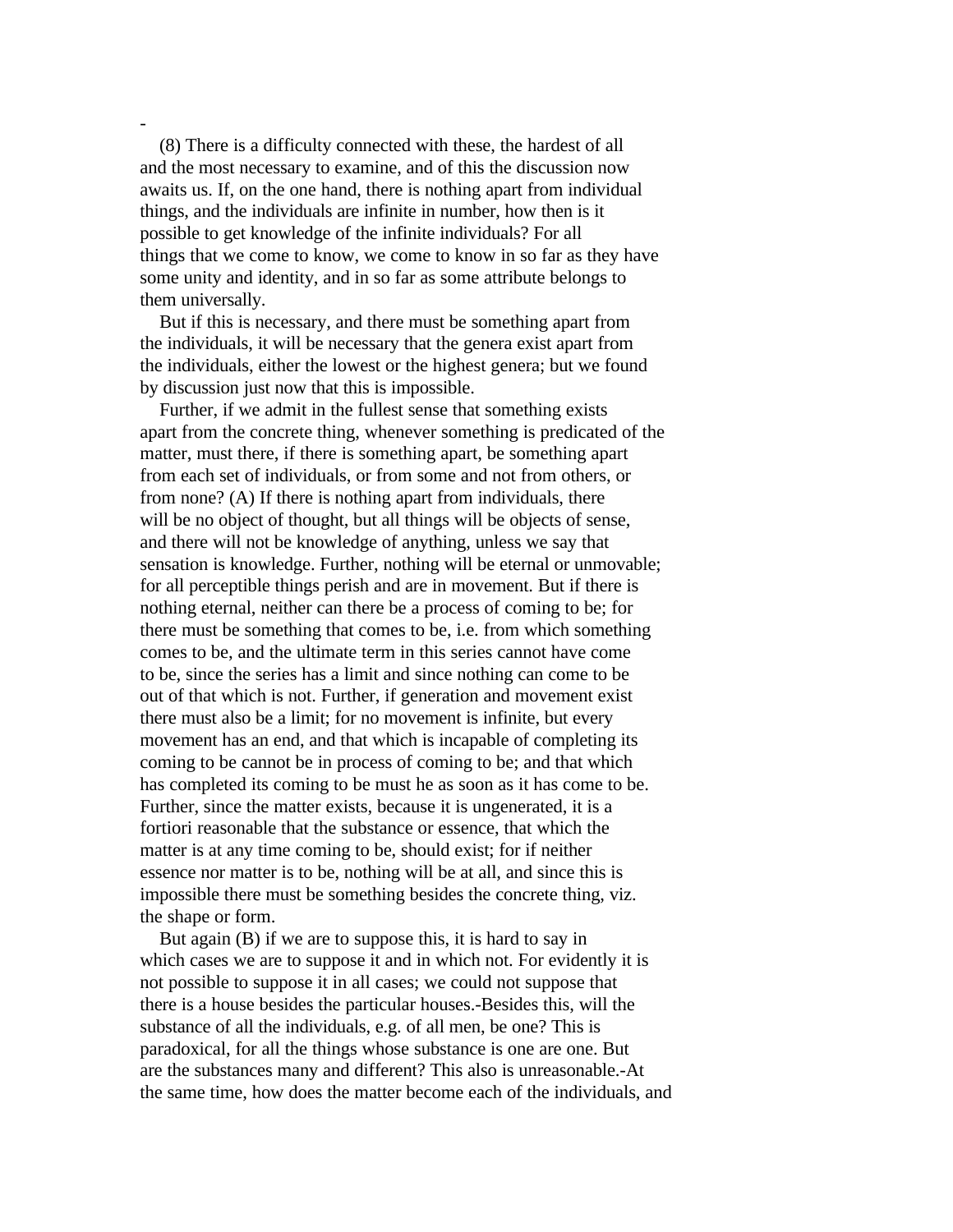how is the concrete thing these two elements?

 (9) Again, one might ask the following question also about the first principles. If they are one in kind only, nothing will be numerically one, not even unity-itself and being-itself; and how will knowing exist, if there is not to be something common to a whole set of individuals?

 But if there is a common element which is numerically one, and each of the principles is one, and the principles are not as in the case of perceptible things different for different things (e.g. since this particular syllable is the same in kind whenever it occurs, the elements it are also the same in kind; only in kind, for these also, like the syllable, are numerically different in different contexts),-if it is not like this but the principles of things are numerically one, there will be nothing else besides the elements (for there is no difference of meaning between 'numerically one' and 'individual'; for this is just what we mean by the individual-the numerically one, and by the universal we mean that which is predicable of the individuals). Therefore it will be just as if the elements of articulate sound were limited in number; all the language in the world would be confined to the ABC, since there could not be two or more letters of the same kind.

 (10) One difficulty which is as great as any has been neglected both by modern philosophers and by their predecessors-whether the principles of perishable and those of imperishable things are the same or different. If they are the same, how are some things perishable and others imperishable, and for what reason? The school of Hesiod and all the theologians thought only of what was plausible to themselves, and had no regard to us. For, asserting the first principles to be gods and born of gods, they say that the beings which did not taste of nectar and ambrosia became mortal; and clearly they are using words which are familiar to themselves, yet what they have said about the very application of these causes is above our comprehension. For if the gods taste of nectar and ambrosia for their pleasure, these are in no wise the causes of their existence; and if they taste them to maintain their existence, how can gods who need food be eternal?-But into the subtleties of the mythologists it is not worth our while to inquire seriously; those, however, who use the language of proof we must cross-examine and ask why, after all, things which consist of the same elements are, some of them, eternal in nature, while others perish. Since these philosophers mention no cause, and it is unreasonable that things should be as they say, evidently the principles or causes of things cannot be the same. Even the man whom one might suppose to speak most consistently-Empedocles, even he has made the same mistake; for he maintains that strife is a principle that causes destruction, but even strife would seem no less to produce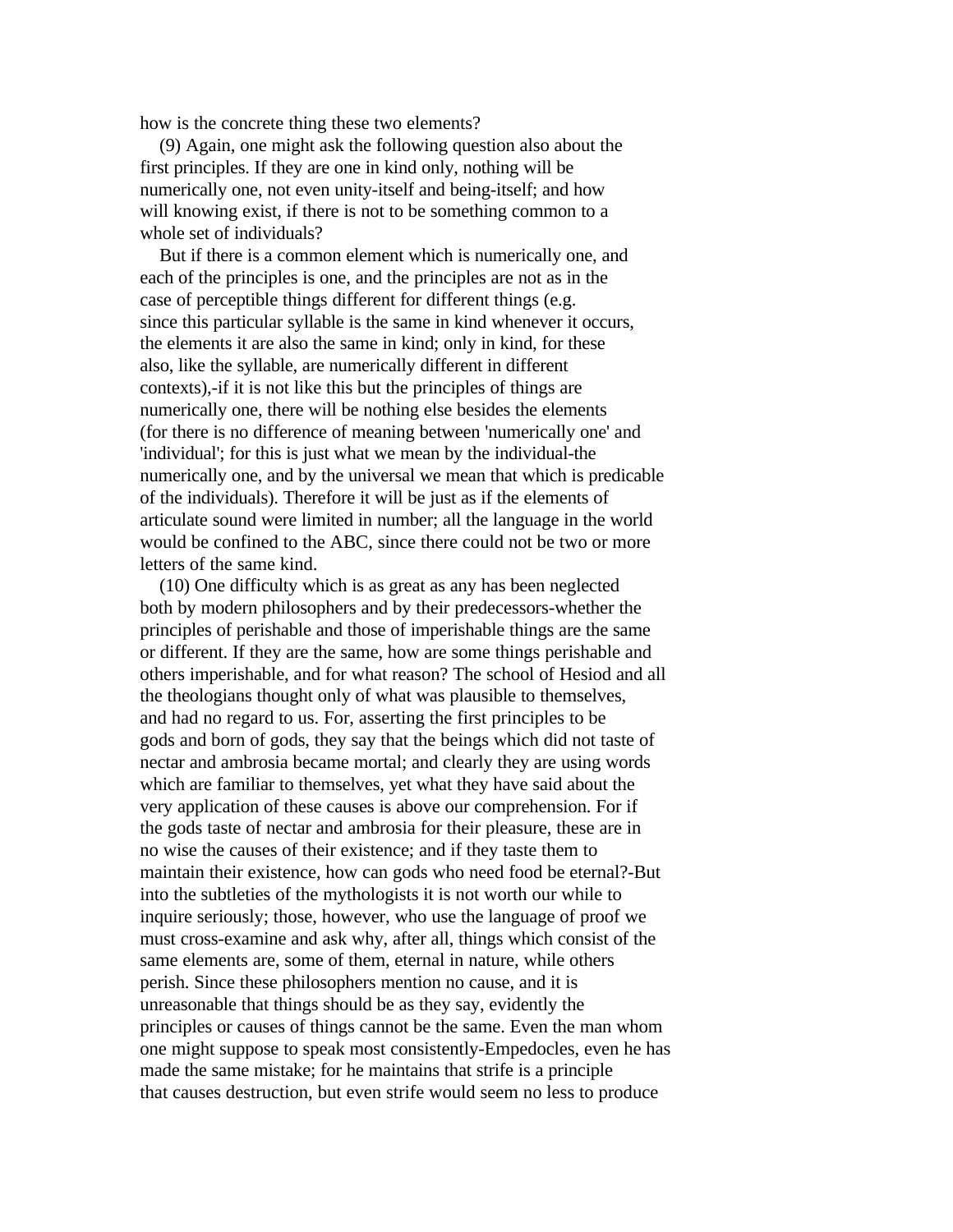everything, except the One; for all things excepting God proceed from strife. At least he says:-

 From which all that was and is and will be hereafter- Trees, and men and women, took their growth, And beasts and birds and water-nourished fish, And long-aged gods.

 The implication is evident even apart from these words; for if strife had not been present in things, all things would have been one, according to him; for when they have come together, 'then strife stood outermost.' Hence it also follows on his theory that God most blessed is less wise than all others; for he does not know all the elements; for he has in him no strife, and knowledge is of the like by the like. 'For by earth,' he says,

 we see earth, by water water, By ether godlike ether, by fire wasting fire, Love by love, and strife by gloomy strife.

- -

-

-

-

 But-and this is the point we started from this at least is evident, that on his theory it follows that strife is as much the cause of existence as of destruction. And similarly love is not specially the cause of existence; for in collecting things into the One it destroys all other things. And at the same time Empedocles mentions no cause of the change itself, except that things are so by nature.

-

-

 But when strife at last waxed great in the limbs of the Sphere,

 And sprang to assert its rights as the time was fulfilled Which is fixed for them in turn by a mighty oath.

 This implies that change was necessary; but he shows no cause of the necessity. But yet so far at least he alone speaks consistently; for he does not make some things perishable and others imperishable, but makes all perishable except the elements. The difficulty we are speaking of now is, why some things are perishable and others are not, if they consist of the same principles.

 Let this suffice as proof of the fact that the principles cannot be the same. But if there are different principles, one difficulty is whether these also will be imperishable or perishable. For if they are perishable, evidently these also must consist of certain elements (for all things that perish, perish by being resolved into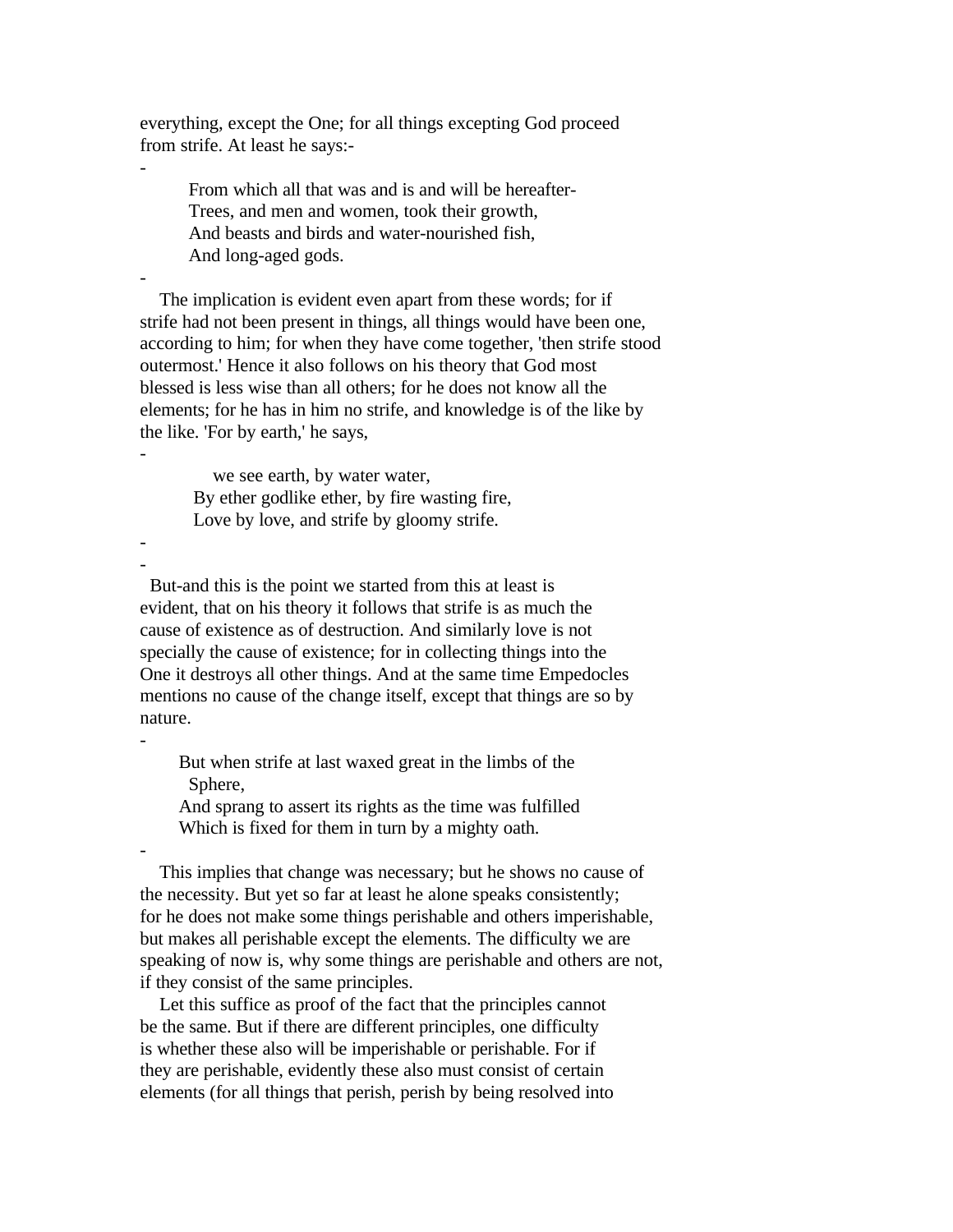the elements of which they consist); so that it follows that prior to the principles there are other principles. But this is impossible, whether the process has a limit or proceeds to infinity. Further, how will perishable things exist, if their principles are to be annulled? But if the principles are imperishable, why will things composed of some imperishable principles be perishable, while those composed of the others are imperishable? This is not probable, but is either impossible or needs much proof. Further, no one has even tried to maintain different principles; they maintain the same principles for all things. But they swallow the difficulty we stated first as if they took it to be something trifling.

 (11) The inquiry that is both the hardest of all and the most necessary for knowledge of the truth is whether being and unity are the substances of things, and whether each of them, without being anything else, is being or unity respectively, or we must inquire what being and unity are, with the implication that they have some other underlying nature. For some people think they are of the former, others think they are of the latter character. Plato and the Pythagoreans thought being and unity were nothing else, but this was their nature, their essence being just unity and being. But the natural philosophers take a different line; e.g. Empedocles-as though reducing to something more intelligible-says what unity is; for he would seem to say it is love: at least, this is for all things the cause of their being one. Others say this unity and being, of which things consist and have been made, is fire, and others say it is air. A similar view is expressed by those who make the elements more than one; for these also must say that unity and being are precisely all the things which they say are principles.

 (A) If we do not suppose unity and being to be substances, it follows that none of the other universals is a substance; for these are most universal of all, and if there is no unity itself or being-itself, there will scarcely be in any other case anything apart from what are called the individuals. Further, if unity is not a substance, evidently number also will not exist as an entity separate from the individual things; for number is units, and the unit is precisely a certain kind of one.

 But (B) if there is a unity-itself and a being itself, unity and being must be their substance; for it is not something else that is predicated universally of the things that are and are one, but just unity and being. But if there is to be a being-itself and a unity-itself, there is much difficulty in seeing how there will be anything else besides these,-I mean, how things will be more than one in number. For what is different from being does not exist, so that it necessarily follows, according to the argument of Parmenides, that all things that are are one and this is being.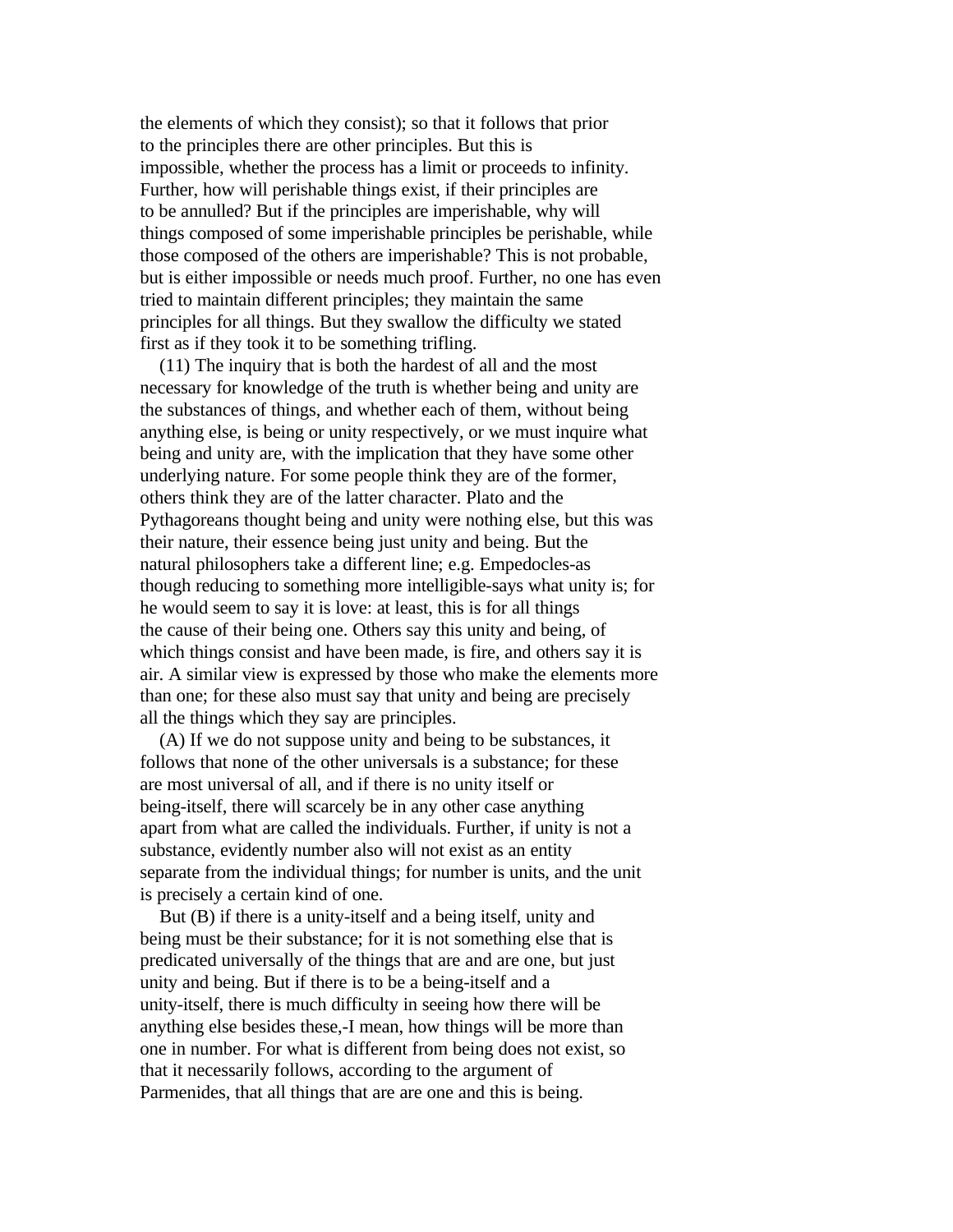There are objections to both views. For whether unity is not a substance or there is a unity-itself, number cannot be a substance. We have already said why this result follows if unity is not a substance; and if it is, the same difficulty arises as arose with regard to being. For whence is there to be another one besides unity-itself? It must be not-one; but all things are either one or many, and of the many each is one.

 Further, if unity-itself is indivisible, according to Zeno's postulate it will be nothing. For that which neither when added makes a thing greater nor when subtracted makes it less, he asserts to have no being, evidently assuming that whatever has being is a spatial magnitude. And if it is a magnitude, it is corporeal; for the corporeal has being in every dimension, while the other objects of mathematics, e.g. a plane or a line, added in one way will increase what they are added to, but in another way will not do so, and a point or a unit does so in no way. But, since his theory is of a low order, and an indivisible thing can exist in such a way as to have a defence even against him (for the indivisible when added will make the number, though not the size, greater),-yet how can a magnitude proceed from one such indivisible or from many? It is like saying that the line is made out of points.

 But even if ore supposes the case to be such that, as some say, number proceeds from unity-itself and something else which is not one, none the less we must inquire why and how the product will be sometimes a number and sometimes a magnitude, if the not-one was inequality and was the same principle in either case. For it is not evident how magnitudes could proceed either from the one and this principle, or from some number and this principle.

BOOK\_3|CH\_5

-

5

 (14) A question connected with these is whether numbers and bodies and planes and points are substances of a kind, or not. If they are not, it baffles us to say what being is and what the substances of things are. For modifications and movements and relations and dispositions and ratios do not seem to indicate the substance of anything; for all are predicated of a subject, and none is a 'this'. And as to the things which might seem most of all to indicate substance, water and earth and fire and air, of which composite bodies consist, heat and cold and the like are modifications of these, not substances, and the body which is thus modified alone persists as something real and as a substance. But, on the other hand, the body is surely less of a substance than the surface, and the surface than the line, and the line than the unit and the point. For the body is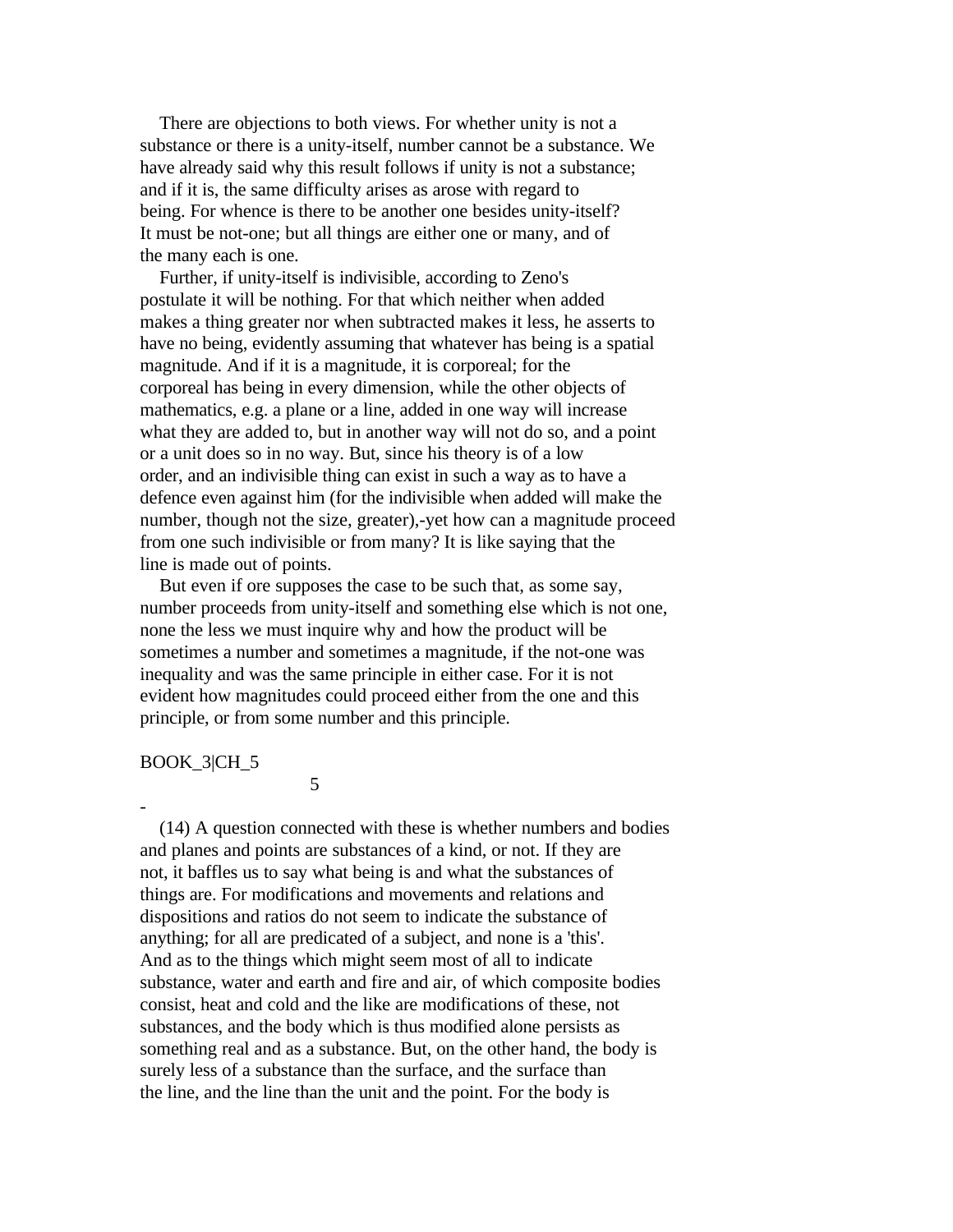bounded by these; and they are thought to be capable of existing without body, but body incapable of existing without these. This is why, while most of the philosophers and the earlier among them thought that substance and being were identical with body, and that all other things were modifications of this, so that the first principles of the bodies were the first principles of being, the more recent and those who were held to be wiser thought numbers were the first principles. As we said, then, if these are not substance, there is no substance and no being at all; for the accidents of these it cannot be right to call beings.

 But if this is admitted, that lines and points are substance more than bodies, but we do not see to what sort of bodies these could belong (for they cannot be in perceptible bodies), there can be no substance.-Further, these are all evidently divisions of body,-one in breadth, another in depth, another in length. Besides this, no sort of shape is present in the solid more than any other; so that if the Hermes is not in the stone, neither is the half of the cube in the cube as something determinate; therefore the surface is not in it either; for if any sort of surface were in it, the surface which marks off the half of the cube would be in it too. And the same account applies to the line and to the point and the unit. Therefore, if on the one hand body is in the highest degree substance, and on the other hand these things are so more than body, but these are not even instances of substance, it baffles us to say what being is and what the substance of things is.-For besides what has been said, the questions of generation and instruction confront us with further paradoxes. For if substance, not having existed before, now exists, or having existed before, afterwards does not exist, this change is thought to be accompanied by a process of becoming or perishing; but points and lines and surfaces cannot be in process either of becoming or of perishing, when they at one time exist and at another do not. For when bodies come into contact or are divided, their boundaries simultaneously become one in the one case when they touch, and two in the other-when they are divided; so that when they have been put together one boundary does not exist but has perished, and when they have been divided the boundaries exist which before did not exist (for it cannot be said that the point, which is indivisible, was divided into two). And if the boundaries come into being and cease to be, from what do they come into being? A similar account may also be given of the 'now' in time; for this also cannot be in process of coming into being or of ceasing to be, but yet seems to be always different, which shows that it is not a substance. And evidently the same is true of points and lines and planes; for the same argument applies, since they are all alike either limits or divisions.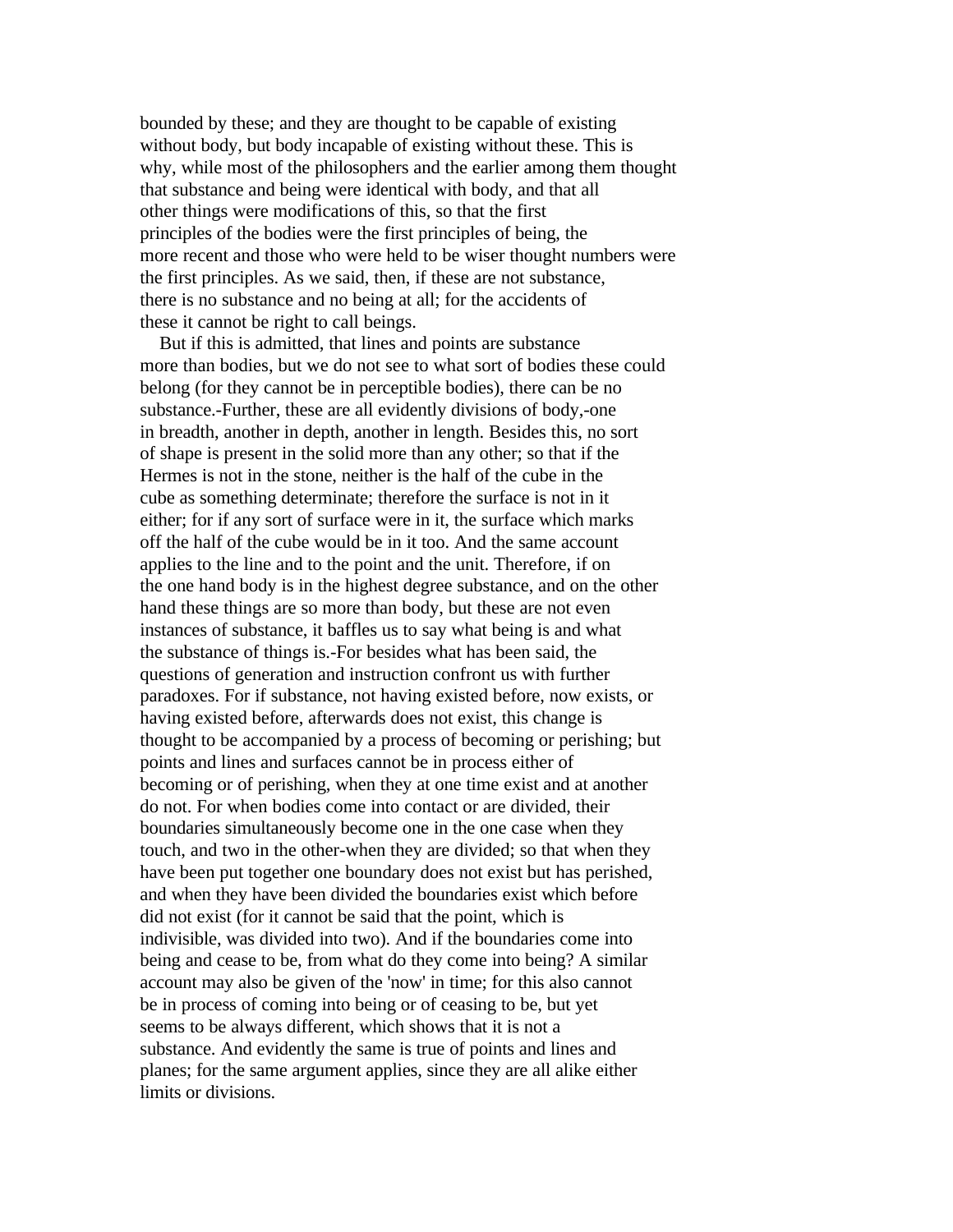-

6

 In general one might raise the question why after all, besides perceptible things and the intermediates, we have to look for another class of things, i.e. the Forms which we posit. If it is for this reason, because the objects of mathematics, while they differ from the things in this world in some other respect, differ not at all in that there are many of the same kind, so that their first principles cannot be limited in number (just as the elements of all the language in this sensible world are not limited in number, but in kind, unless one takes the elements of this individual syllable or of this individual articulate sound-whose elements will be limited even in number; so is it also in the case of the intermediates; for there also the members of the same kind are infinite in number), so that if there are not-besides perceptible and mathematical objects-others such as some maintain the Forms to be, there will be no substance which is one in number, but only in kind, nor will the first principles of things be determinate in number, but only in kind:-if then this must be so, the Forms also must therefore be held to exist. Even if those who support this view do not express it articulately, still this is what they mean, and they must be maintaining the Forms just because each of the Forms is a substance and none is by accident.

 But if we are to suppose both that the Forms exist and that the principles are one in number, not in kind, we have mentioned the impossible results that necessarily follow.

 (13) Closely connected with this is the question whether the elements exist potentially or in some other manner. If in some other way, there will be something else prior to the first principles; for the potency is prior to the actual cause, and it is not necessary for everything potential to be actual.-But if the elements exist potentially, it is possible that everything that is should not be. For even that which is not yet is capable of being; for that which is not comes to be, but nothing that is incapable of being comes to be.

 (12) We must not only raise these questions about the first principles, but also ask whether they are universal or what we call individuals. If they are universal, they will not be substances; for everything that is common indicates not a 'this' but a 'such', but substance is a 'this'. And if we are to be allowed to lay it down that a common predicate is a 'this' and a single thing, Socrates will be several animals-himself and 'man' and 'animal', if each of these indicates a 'this' and a single thing.

If, then, the principles are universals, these universal.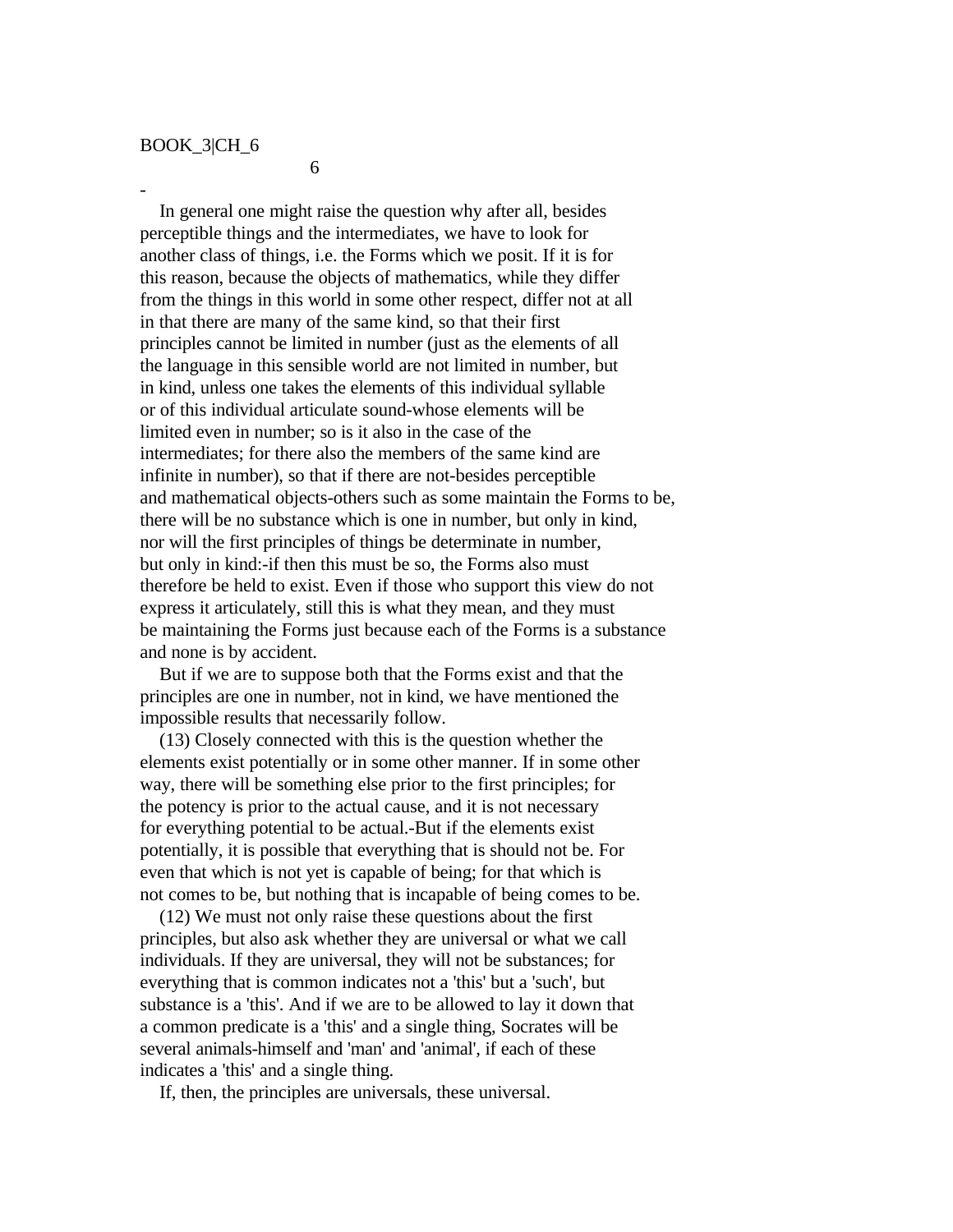Therefore if there is to be results follow; if they are not universals but of knowledge of the principles there must be the nature of individuals, they will not be other principles prior to them, namely those knowable; for the knowledge of anything is that are universally predicated of them.

BOOK\_4|CH\_1

-

 Book IV 1

 THERE is a science which investigates being as being and the attributes which belong to this in virtue of its own nature. Now this is not the same as any of the so-called special sciences; for none of these others treats universally of being as being. They cut off a part of being and investigate the attribute of this part; this is what the mathematical sciences for instance do. Now since we are seeking the first principles and the highest causes, clearly there must be some thing to which these belong in virtue of its own nature. If then those who sought the elements of existing things were seeking these same principles, it is necessary that the elements must be elements of being not by accident but just because it is being. Therefore it is of being as being that we also must grasp the first causes.

BOOK\_4|CH\_2

-

2

 There are many senses in which a thing may be said to 'be', but all that 'is' is related to one central point, one definite kind of thing, and is not said to 'be' by a mere ambiguity. Everything which is healthy is related to health, one thing in the sense that it preserves health, another in the sense that it produces it, another in the sense that it is a symptom of health, another because it is capable of it. And that which is medical is relative to the medical art, one thing being called medical because it possesses it, another because it is naturally adapted to it, another because it is a function of the medical art. And we shall find other words used similarly to these. So, too, there are many senses in which a thing is said to be, but all refer to one starting-point; some things are said to be because they are substances, others because they are affections of substance, others because they are a process towards substance, or destructions or privations or qualities of substance, or productive or generative of substance, or of things which are relative to substance, or negations of one of these thing of substance itself. It is for this reason that we say even of non-being that it is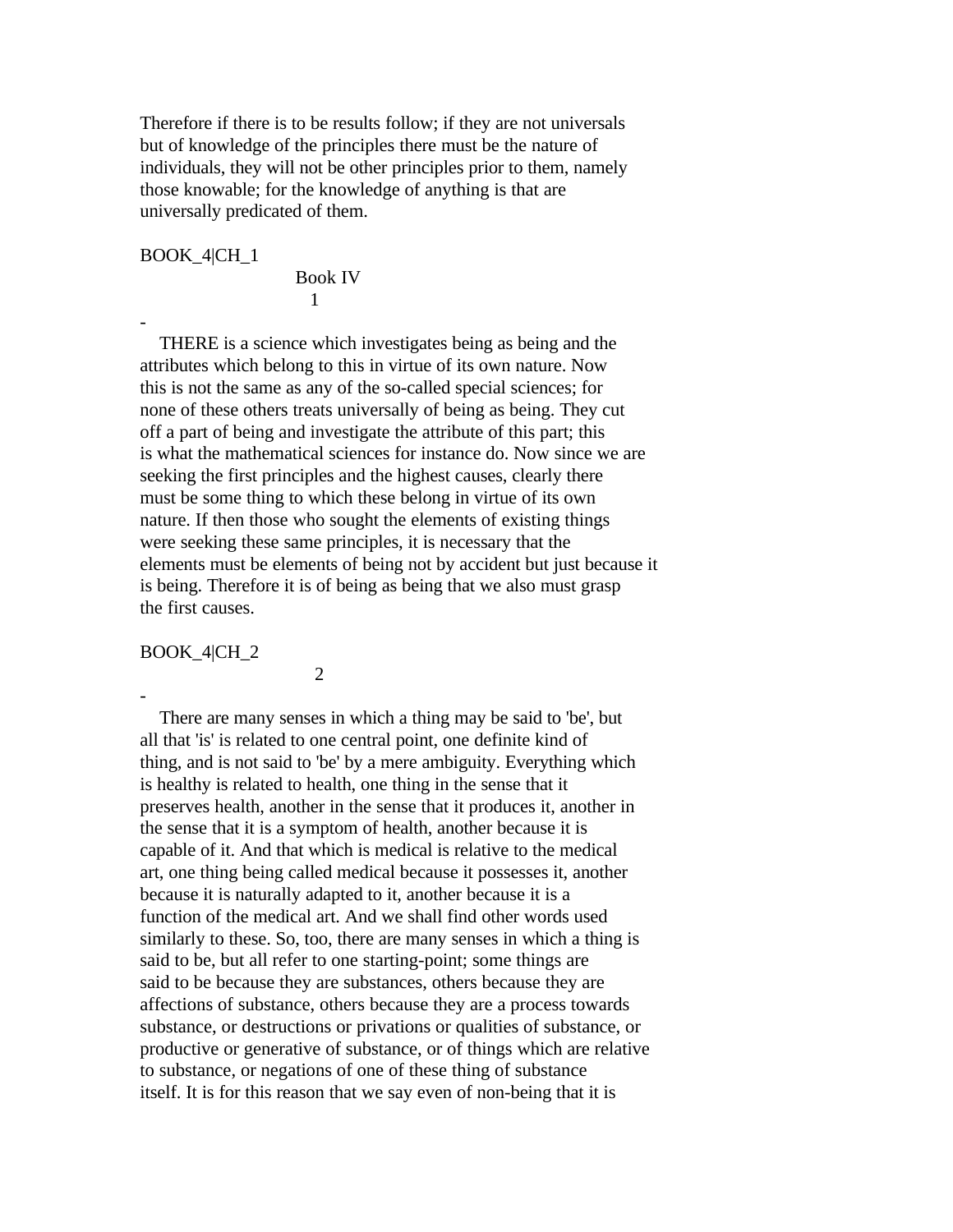nonbeing. As, then, there is one science which deals with all healthy things, the same applies in the other cases also. For not only in the case of things which have one common notion does the investigation belong to one science, but also in the case of things which are related to one common nature; for even these in a sense have one common notion. It is clear then that it is the work of one science also to study the things that are, qua being.-But everywhere science deals chiefly with that which is primary, and on which the other things depend, and in virtue of which they get their names. If, then, this is substance, it will be of substances that the philosopher must grasp the principles and the causes.

 Now for each one class of things, as there is one perception, so there is one science, as for instance grammar, being one science, investigates all articulate sounds. Hence to investigate all the species of being qua being is the work of a science which is generically one, and to investigate the several species is the work of the specific parts of the science.

 If, now, being and unity are the same and are one thing in the sense that they are implied in one another as principle and cause are, not in the sense that they are explained by the same definition (though it makes no difference even if we suppose them to be like that-in fact this would even strengthen our case); for 'one man' and 'man' are the same thing, and so are 'existent man' and 'man', and the doubling of the words in 'one man and one existent man' does not express anything different (it is clear that the two things are not separated either in coming to be or in ceasing to be); and similarly 'one existent man' adds nothing to 'existent man', and that it is obvious that the addition in these cases means the same thing, and unity is nothing apart from being; and if, further, the substance of each thing is one in no merely accidental way, and similarly is from its very nature something that is:-all this being so, there must be exactly as many species of being as of unity. And to investigate the essence of these is the work of a science which is generically one-I mean, for instance, the discussion of the same and the similar and the other concepts of this sort; and nearly all contraries may be referred to this origin; let us take them as having been investigated in the 'Selection of Contraries'.

 And there are as many parts of philosophy as there are kinds of substance, so that there must necessarily be among them a first philosophy and one which follows this. For being falls immediately into genera; for which reason the sciences too will correspond to these genera. For the philosopher is like the mathematician, as that word is used; for mathematics also has parts, and there is a first and a second science and other successive ones within the sphere of mathematics.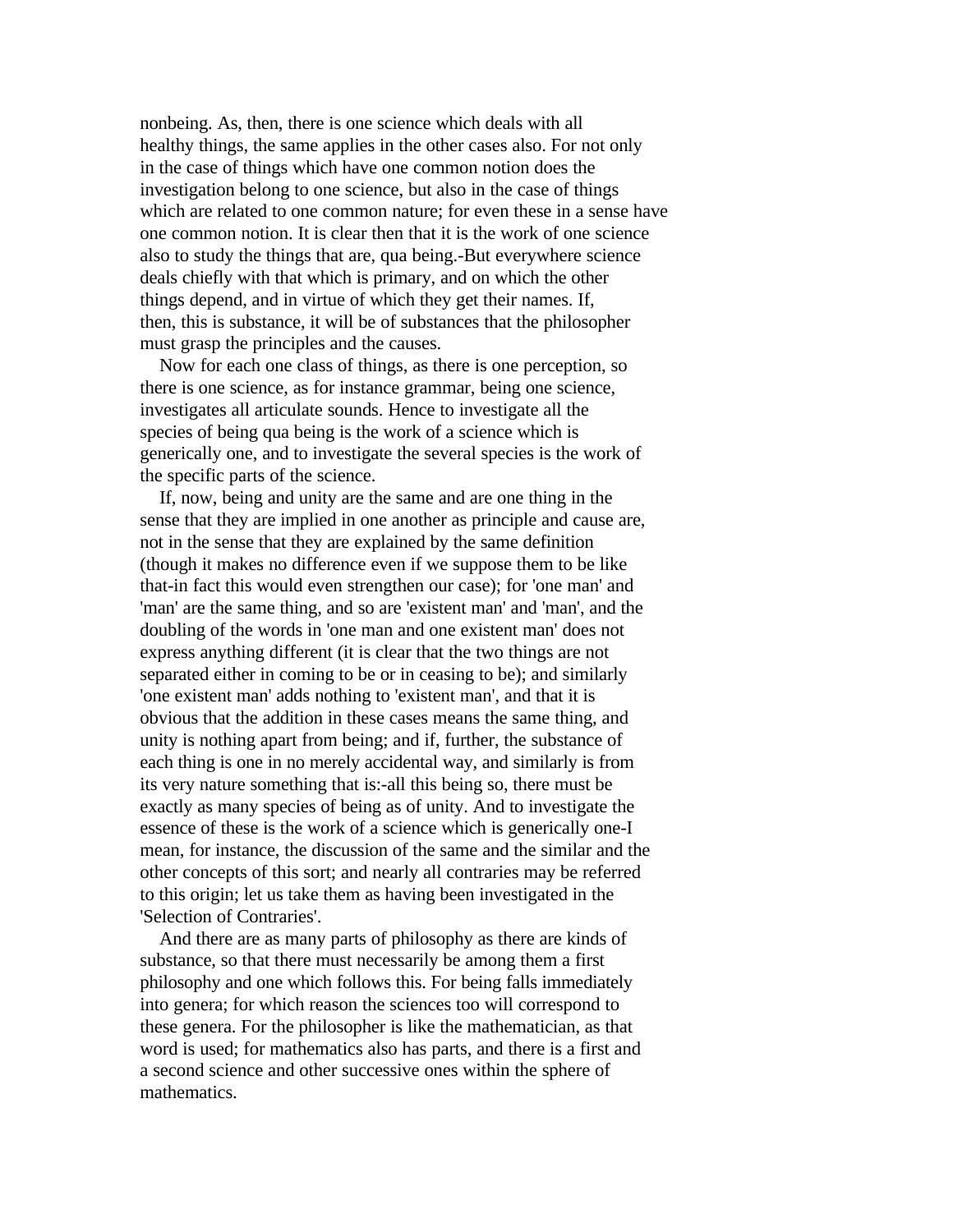Now since it is the work of one science to investigate opposites, and plurality is opposed to unity-and it belongs to one science to investigate the negation and the privation because in both cases we are really investigating the one thing of which the negation or the privation is a negation or privation (for we either say simply that that thing is not present, or that it is not present in some particular class; in the latter case difference is present over and above what is implied in negation; for negation means just the absence of the thing in question, while in privation there is also employed an underlying nature of which the privation is asserted):-in view of all these facts, the contraries of the concepts we named above, the other and the dissimilar and the unequal, and everything else which is derived either from these or from plurality and unity, must fall within the province of the science above named. And contrariety is one of these concepts; for contrariety is a kind of difference, and difference is a kind of otherness. Therefore, since there are many senses in which a thing is said to be one, these terms also will have many senses, but yet it belongs to one science to know them all; for a term belongs to different sciences not if it has different senses, but if it has not one meaning and its definitions cannot be referred to one central meaning. And since all things are referred to that which is primary, as for instance all things which are called one are referred to the primary one, we must say that this holds good also of the same and the other and of contraries in general; so that after distinguishing the various senses of each, we must then explain by reference to what is primary in the case of each of the predicates in question, saying how they are related to it; for some will be called what they are called because they possess it, others because they produce it, and others in other such ways.

 It is evident, then, that it belongs to one science to be able to give an account of these concepts as well as of substance (this was one of the questions in our book of problems), and that it is the function of the philosopher to be able to investigate all things. For if it is not the function of the philosopher, who is it who will inquire whether Socrates and Socrates seated are the same thing, or whether one thing has one contrary, or what contrariety is, or how many meanings it has? And similarly with all other such questions. Since, then, these are essential modifications of unity qua unity and of being qua being, not qua numbers or lines or fire, it is clear that it belongs to this science to investigate both the essence of these concepts and their properties. And those who study these properties err not by leaving the sphere of philosophy, but by forgetting that substance, of which they have no correct idea, is prior to these other things. For number qua number has peculiar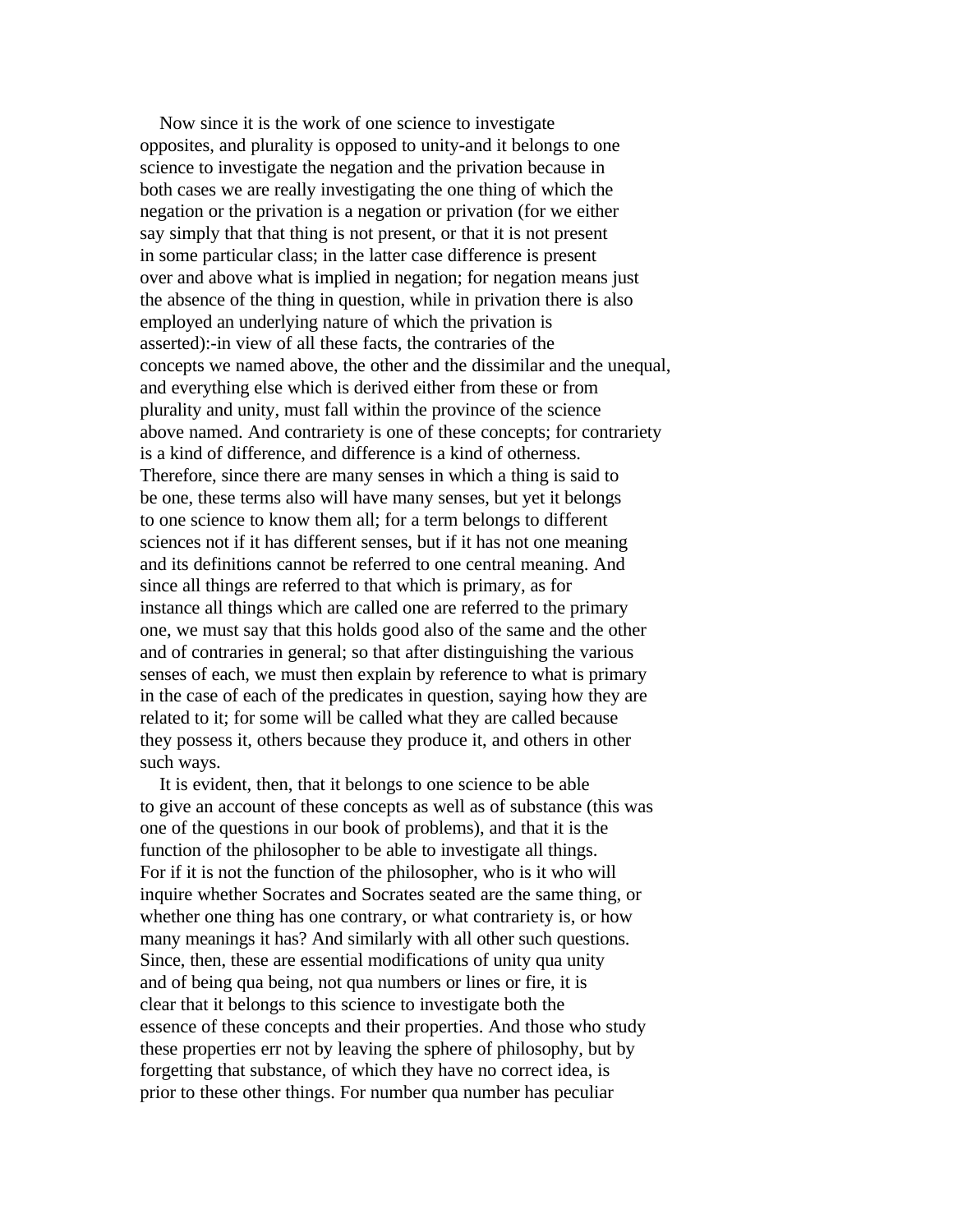attributes, such as oddness and evenness, commensurability and equality, excess and defect, and these belong to numbers either in themselves or in relation to one another. And similarly the solid and the motionless and that which is in motion and the weightless and that which has weight have other peculiar properties. So too there are certain properties peculiar to being as such, and it is about these that the philosopher has to investigate the truth.-An indication of this may be mentioned: dialecticians and sophists assume the same guise as the philosopher, for sophistic is Wisdom which exists only in semblance, and dialecticians embrace all things in their dialectic, and being is common to all things; but evidently their dialectic embraces these subjects because these are proper to philosophy.-For sophistic and dialectic turn on the same class of things as philosophy, but this differs from dialectic in the nature of the faculty required and from sophistic in respect of the purpose of the philosophic life. Dialectic is merely critical where philosophy claims to know, and sophistic is what appears to be philosophy but is not.

 Again, in the list of contraries one of the two columns is privative, and all contraries are reducible to being and non-being, and to unity and plurality, as for instance rest belongs to unity and movement to plurality. And nearly all thinkers agree that being and substance are composed of contraries; at least all name contraries as their first principles-some name odd and even, some hot and cold, some limit and the unlimited, some love and strife. And all the others as well are evidently reducible to unity and plurality (this reduction we must take for granted), and the principles stated by other thinkers fall entirely under these as their genera. It is obvious then from these considerations too that it belongs to one science to examine being qua being. For all things are either contraries or composed of contraries, and unity and plurality are the starting-points of all contraries. And these belong to one science, whether they have or have not one single meaning. Probably the truth is that they have not; yet even if 'one' has several meanings, the other meanings will be related to the primary meaning (and similarly in the case of the contraries), even if being or unity is not a universal and the same in every instance or is not separable from the particular instances (as in fact it probably is not; the unity is in some cases that of common reference, in some cases that of serial succession). And for this reason it does not belong to the geometer to inquire what is contrariety or completeness or unity or being or the same or the other, but only to presuppose these concepts and reason from this starting-point.--Obviously then it is the work of one science to examine being qua being, and the attributes which belong to it qua being, and the same science will examine not only substances but also their attributes, both those above named and the concepts 'prior'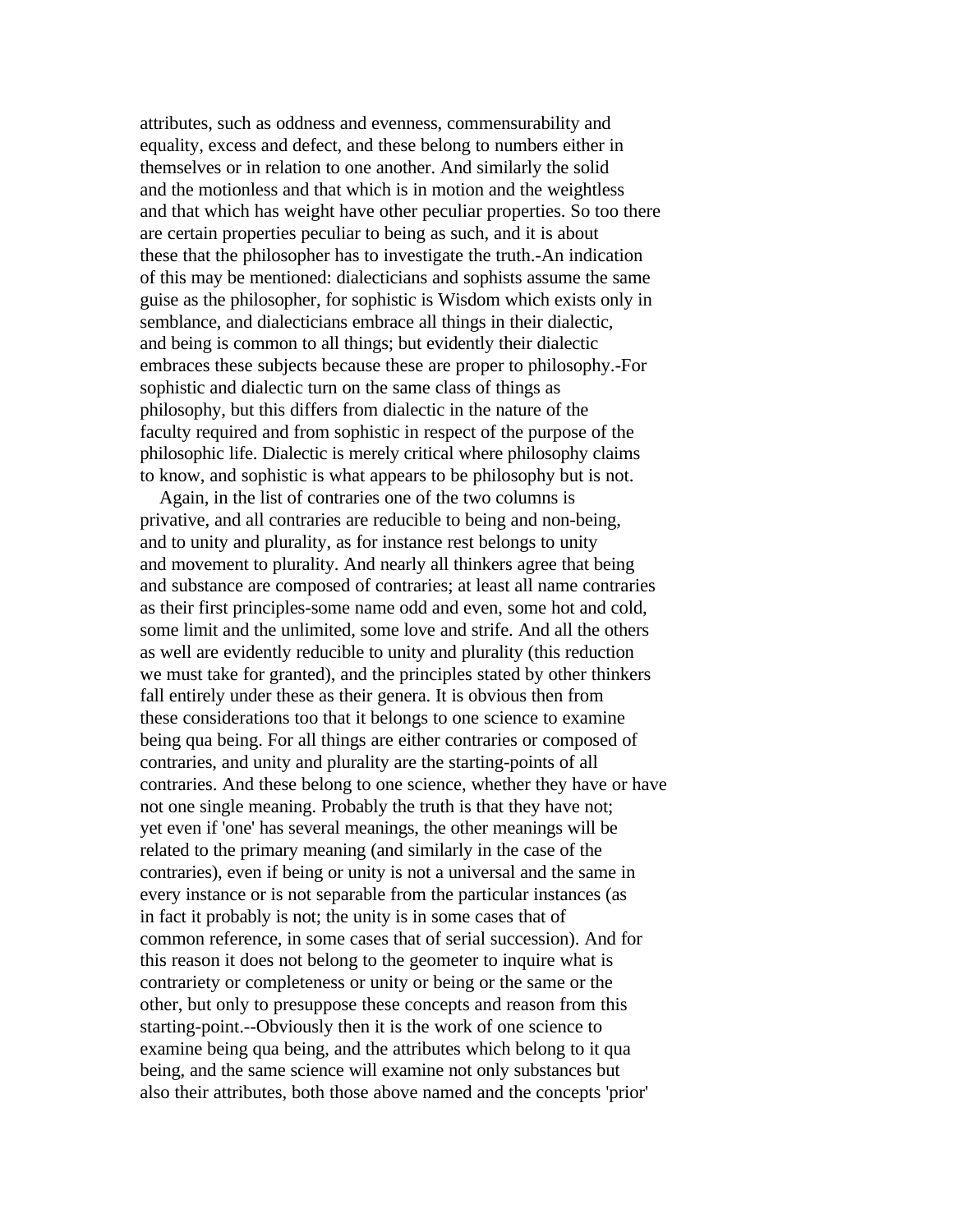and 'posterior', 'genus' and 'species', 'whole' and 'part', and the others of this sort.

# BOOK\_4|CH\_3

-

3

 We must state whether it belongs to one or to different sciences to inquire into the truths which are in mathematics called axioms, and into substance. Evidently, the inquiry into these also belongs to one science, and that the science of the philosopher; for these truths hold good for everything that is, and not for some special genus apart from others. And all men use them, because they are true of being qua being and each genus has being. But men use them just so far as to satisfy their purposes; that is, as far as the genus to which their demonstrations refer extends. Therefore since these truths clearly hold good for all things qua being (for this is what is common to them), to him who studies being qua being belongs the inquiry into these as well. And for this reason no one who is conducting a special inquiry tries to say anything about their truth or falsity,-neither the geometer nor the arithmetician. Some natural philosophers indeed have done so, and their procedure was intelligible enough; for they thought that they alone were inquiring about the whole of nature and about being. But since there is one kind of thinker who is above even the natural philosopher (for nature is only one particular genus of being), the discussion of these truths also will belong to him whose inquiry is universal and deals with primary substance. Physics also is a kind of Wisdom, but it is not the first kind.-And the attempts of some of those who discuss the terms on which truth should be accepted, are due to a want of training in logic; for they should know these things already when they come to a special study, and not be inquiring into them while they are listening to lectures on it.

 Evidently then it belongs to the philosopher, i.e. to him who is studying the nature of all substance, to inquire also into the principles of syllogism. But he who knows best about each genus must be able to state the most certain principles of his subject, so that he whose subject is existing things qua existing must be able to state the most certain principles of all things. This is the philosopher, and the most certain principle of all is that regarding which it is impossible to be mistaken; for such a principle must be both the best known (for all men may be mistaken about things which they do not know), and non-hypothetical. For a principle which every one must have who understands anything that is, is not a hypothesis; and that which every one must know who knows anything, he must already have when he comes to a special study. Evidently then such a principle is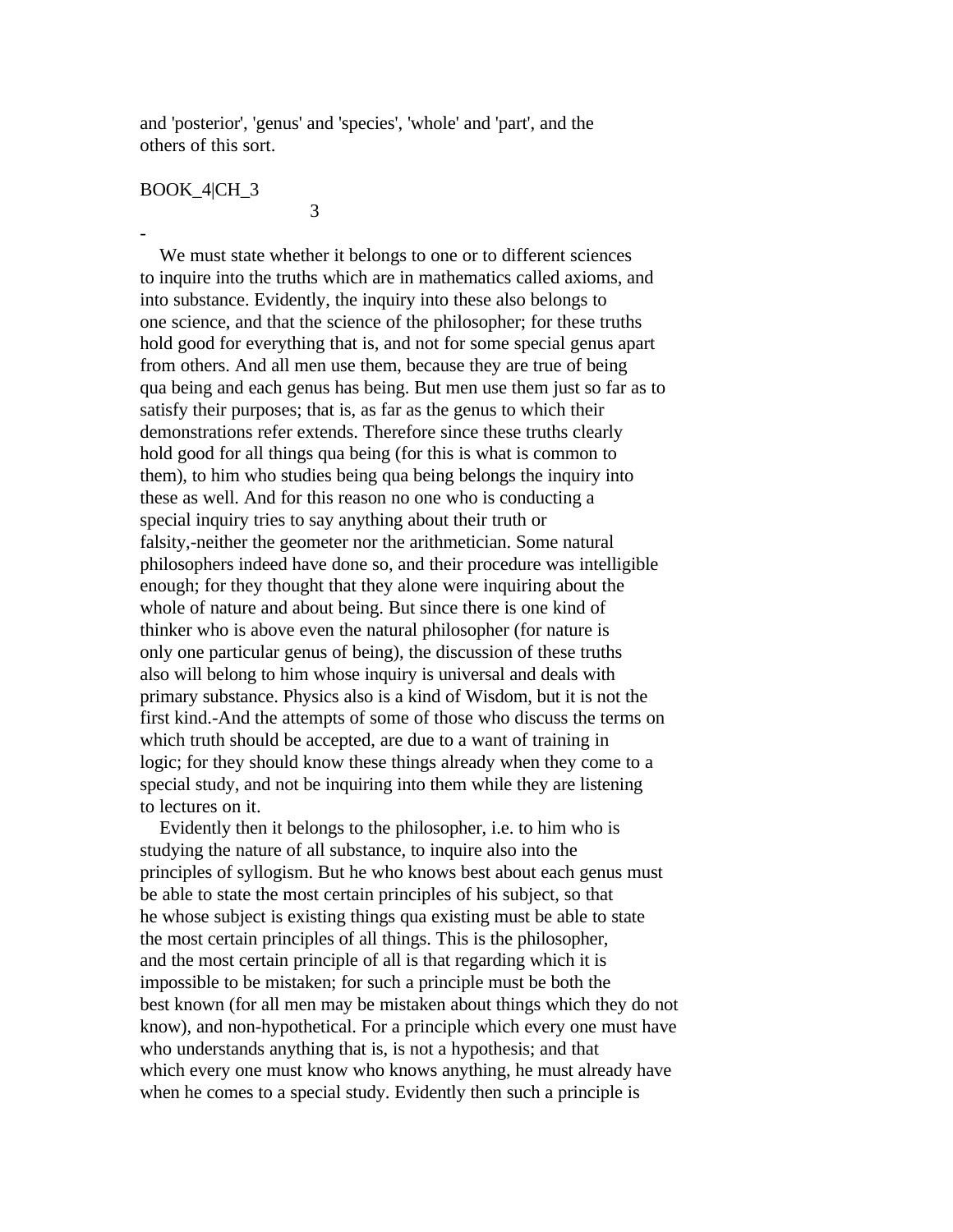the most certain of all; which principle this is, let us proceed to say. It is, that the same attribute cannot at the same time belong and not belong to the same subject and in the same respect; we must presuppose, to guard against dialectical objections, any further qualifications which might be added. This, then, is the most certain of all principles, since it answers to the definition given above. For it is impossible for any one to believe the same thing to be and not to be, as some think Heraclitus says. For what a man says, he does not necessarily believe; and if it is impossible that contrary attributes should belong at the same time to the same subject (the usual qualifications must be presupposed in this premiss too), and if an opinion which contradicts another is contrary to it, obviously it is impossible for the same man at the same time to believe the same thing to be and not to be; for if a man were mistaken on this point he would have contrary opinions at the same time. It is for this reason that all who are carrying out a demonstration reduce it to this as an ultimate belief; for this is naturally the starting-point even for all the other axioms.

#### BOOK\_4|CH\_4

-

4

 There are some who, as we said, both themselves assert that it is possible for the same thing to be and not to be, and say that people can judge this to be the case. And among others many writers about nature use this language. But we have now posited that it is impossible for anything at the same time to be and not to be, and by this means have shown that this is the most indisputable of all principles.-Some indeed demand that even this shall be demonstrated, but this they do through want of education, for not to know of what things one should demand demonstration, and of what one should not, argues want of education. For it is impossible that there should be demonstration of absolutely everything (there would be an infinite regress, so that there would still be no demonstration); but if there are things of which one should not demand demonstration, these persons could not say what principle they maintain to be more self-evident than the present one.

We can, however, demonstrate negatively even that this view is impossible, if our opponent will only say something; and if he says nothing, it is absurd to seek to give an account of our views to one who cannot give an account of anything, in so far as he cannot do so. For such a man, as such, is from the start no better than a vegetable. Now negative demonstration I distinguish from demonstration proper, because in a demonstration one might be thought to be begging the question, but if another person is responsible for the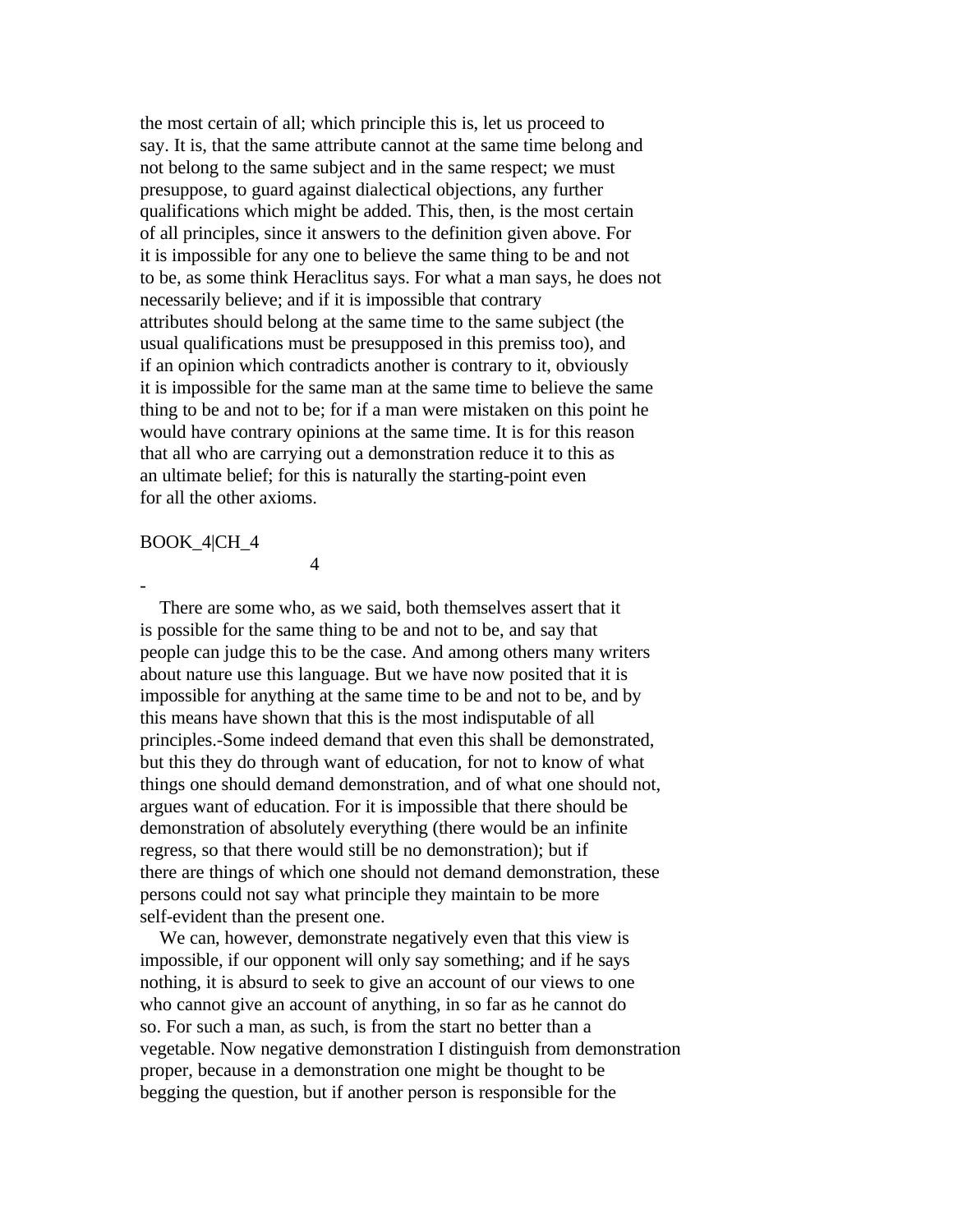assumption we shall have negative proof, not demonstration. The starting-point for all such arguments is not the demand that our opponent shall say that something either is or is not (for this one might perhaps take to be a begging of the question), but that he shall say something which is significant both for himself and for another; for this is necessary, if he really is to say anything. For, if he means nothing, such a man will not be capable of reasoning, either with himself or with another. But if any one grants this, demonstration will be possible; for we shall already have something definite. The person responsible for the proof, however, is not he who demonstrates but he who listens; for while disowning reason he listens to reason. And again he who admits this has admitted that something is true apart from demonstration (so that not everything will be 'so and not so').

 First then this at least is obviously true, that the word 'be' or 'not be' has a definite meaning, so that not everything will be 'so and not so'. Again, if 'man' has one meaning, let this be 'two-footed animal'; by having one meaning I understand this:-if 'man' means 'X', then if A is a man 'X' will be what 'being a man' means for him. (It makes no difference even if one were to say a word has several meanings, if only they are limited in number; for to each definition there might be assigned a different word. For instance, we might say that 'man' has not one meaning but several, one of which would have one definition, viz. 'two-footed animal', while there might be also several other definitions if only they were limited in number; for a peculiar name might be assigned to each of the definitions. If, however, they were not limited but one were to say that the word has an infinite number of meanings, obviously reasoning would be impossible; for not to have one meaning is to have no meaning, and if words have no meaning our reasoning with one another, and indeed with ourselves, has been annihilated; for it is impossible to think of anything if we do not think of one thing; but if this is possible, one name might be assigned to this thing.)

 Let it be assumed then, as was said at the beginning, that the name has a meaning and has one meaning; it is impossible, then, that 'being a man' should mean precisely 'not being a man', if 'man' not only signifies something about one subject but also has one significance (for we do not identify 'having one significance' with 'signifying something about one subject', since on that assumption even 'musical' and 'white' and 'man' would have had one significance, so that all things would have been one; for they would all have had the same significance).

 And it will not be possible to be and not to be the same thing, except in virtue of an ambiguity, just as if one whom we call 'man', others were to call 'not-man'; but the point in question is not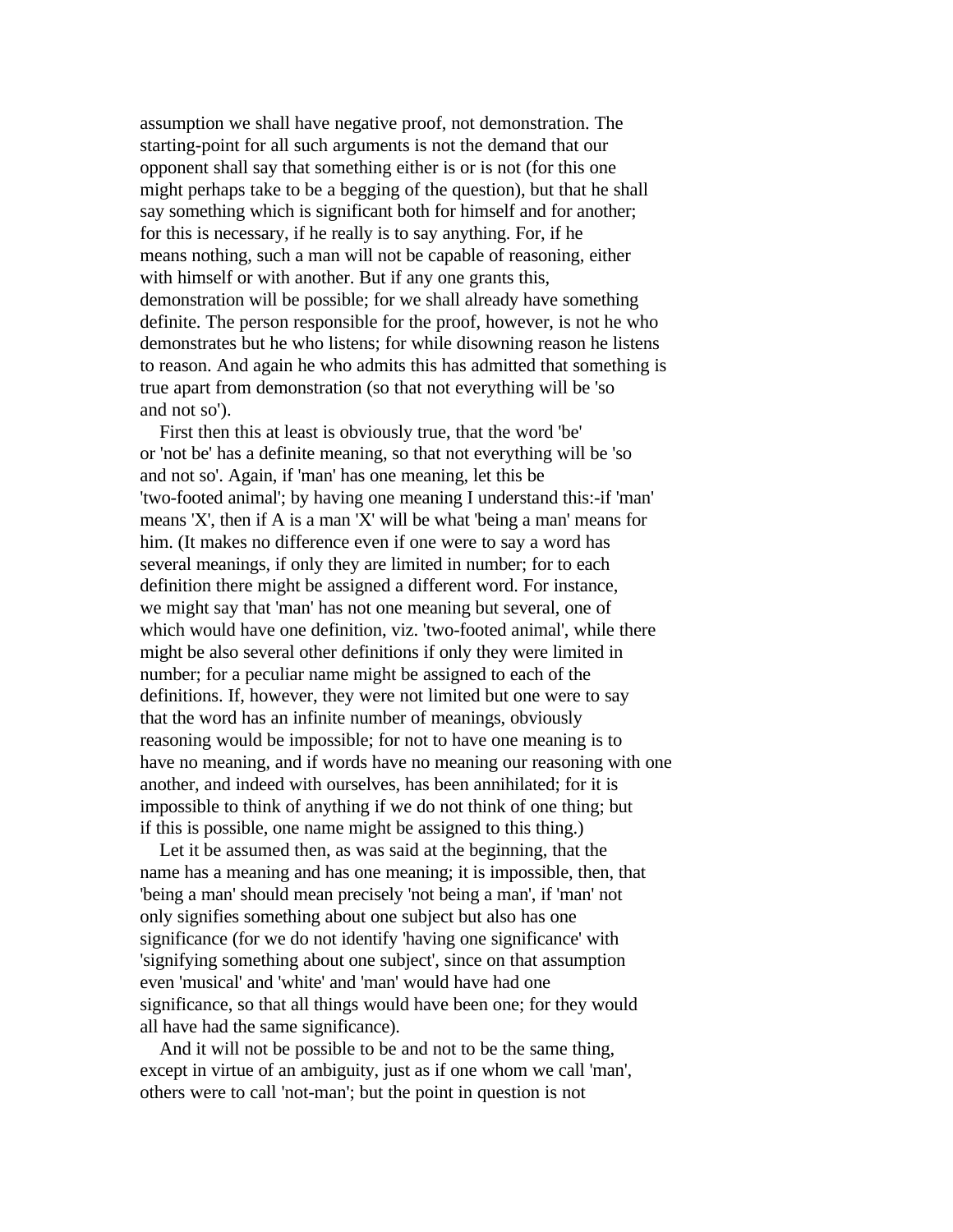this, whether the same thing can at the same time be and not be a man in name, but whether it can in fact. Now if 'man' and 'not-man' mean nothing different, obviously 'not being a man' will mean nothing different from 'being a man'; so that 'being a man' will be 'not being a man'; for they will be one. For being one means this-being related as 'raiment' and 'dress' are, if their definition is one. And if 'being a man' and 'being a not-man' are to be one, they must mean one thing. But it was shown earlier' that they mean different things.-Therefore, if it is true to say of anything that it is a man, it must be a two-footed animal (for this was what 'man' meant); and if this is necessary, it is impossible that the same thing should not at that time be a two-footed animal; for this is what 'being necessary' means-that it is impossible for the thing not to be. It is, then, impossible that it should be at the same time true to say the same thing is a man and is not a man.

 The same account holds good with regard to 'not being a man', for 'being a man' and 'being a not-man' mean different things, since even 'being white' and 'being a man' are different; for the former terms are much more different so that they must a fortiori mean different things. And if any one says that 'white' means one and the same thing as 'man', again we shall say the same as what was said before, that it would follow that all things are one, and not only opposites. But if this is impossible, then what we have maintained will follow, if our opponent will only answer our question.

 And if, when one asks the question simply, he adds the contradictories, he is not answering the question. For there is nothing to prevent the same thing from being both a man and white and countless other things: but still, if one asks whether it is or is not true to say that this is a man, our opponent must give an answer which means one thing, and not add that 'it is also white and large'. For, besides other reasons, it is impossible to enumerate its accidental attributes, which are infinite in number; let him, then, enumerate either all or none. Similarly, therefore, even if the same thing is a thousand times a man and a not-man, he must not, in answering the question whether this is a man, add that it is also at the same time a not-man, unless he is bound to add also all the other accidents, all that the subject is or is not; and if he does this, he is not observing the rules of argument.

 And in general those who say this do away with substance and essence. For they must say that all attributes are accidents, and that there is no such thing as 'being essentially a man' or 'an animal'. For if there is to be any such thing as 'being essentially a man' this will not be 'being a not-man' or 'not being a man' (yet these are negations of it); for there was one thing which it meant, and this was the substance of something. And denoting the substance of a thing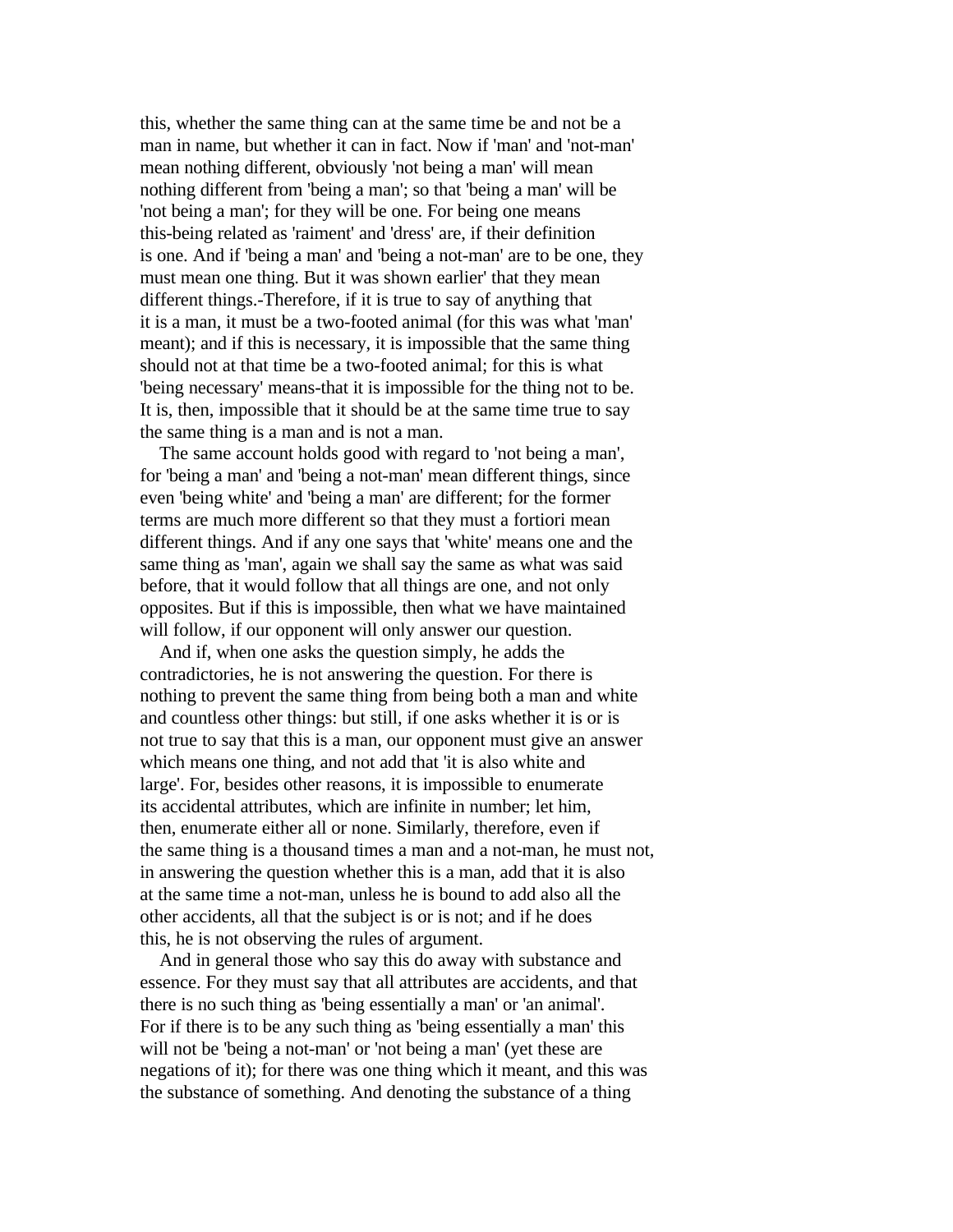means that the essence of the thing is nothing else. But if its being essentially a man is to be the same as either being essentially a not-man or essentially not being a man, then its essence will be something else. Therefore our opponents must say that there cannot be such a definition of anything, but that all attributes are accidental; for this is the distinction between substance and accident-'white' is accidental to man, because though he is white, whiteness is not his essence. But if all statements are accidental, there will be nothing primary about which they are made, if the accidental always implies predication about a subject. The predication, then, must go on ad infinitum. But this is impossible; for not even more than two terms can be combined in accidental predication. For (1) an accident is not an accident of an accident, unless it be because both are accidents of the same subject. I mean, for instance, that the white is musical and the latter is white, only because both are accidental to man. But (2) Socrates is musical, not in this sense, that both terms are accidental to something else. Since then some predicates are accidental in this and some in that sense, (a) those which are accidental in the latter sense, in which white is accidental to Socrates, cannot form an infinite series in the upward direction; e.g. Socrates the white has not yet another accident; for no unity can be got out of such a sum. Nor again (b) will 'white' have another term accidental to it, e.g. 'musical'. For this is no more accidental to that than that is to this; and at the same time we have drawn the distinction, that while some predicates are accidental in this sense, others are so in the sense in which 'musical' is accidental to Socrates; and the accident is an accident of an accident not in cases of the latter kind, but only in cases of the other kind, so that not all terms will be accidental. There must, then, even so be something which denotes substance. And if this is so, it has been shown that contradictories cannot be predicated at the same time.

 Again, if all contradictory statements are true of the same subject at the same time, evidently all things will be one. For the same thing will be a trireme, a wall, and a man, if of everything it is possible either to affirm or to deny anything (and this premiss must be accepted by those who share the views of Protagoras). For if any one thinks that the man is not a trireme, evidently he is not a trireme; so that he also is a trireme, if, as they say, contradictory statements are both true. And we thus get the doctrine of Anaxagoras, that all things are mixed together; so that nothing really exists. They seem, then, to be speaking of the indeterminate, and, while fancying themselves to be speaking of being, they are speaking about non-being; for it is that which exists potentially and not in complete reality that is indeterminate. But they must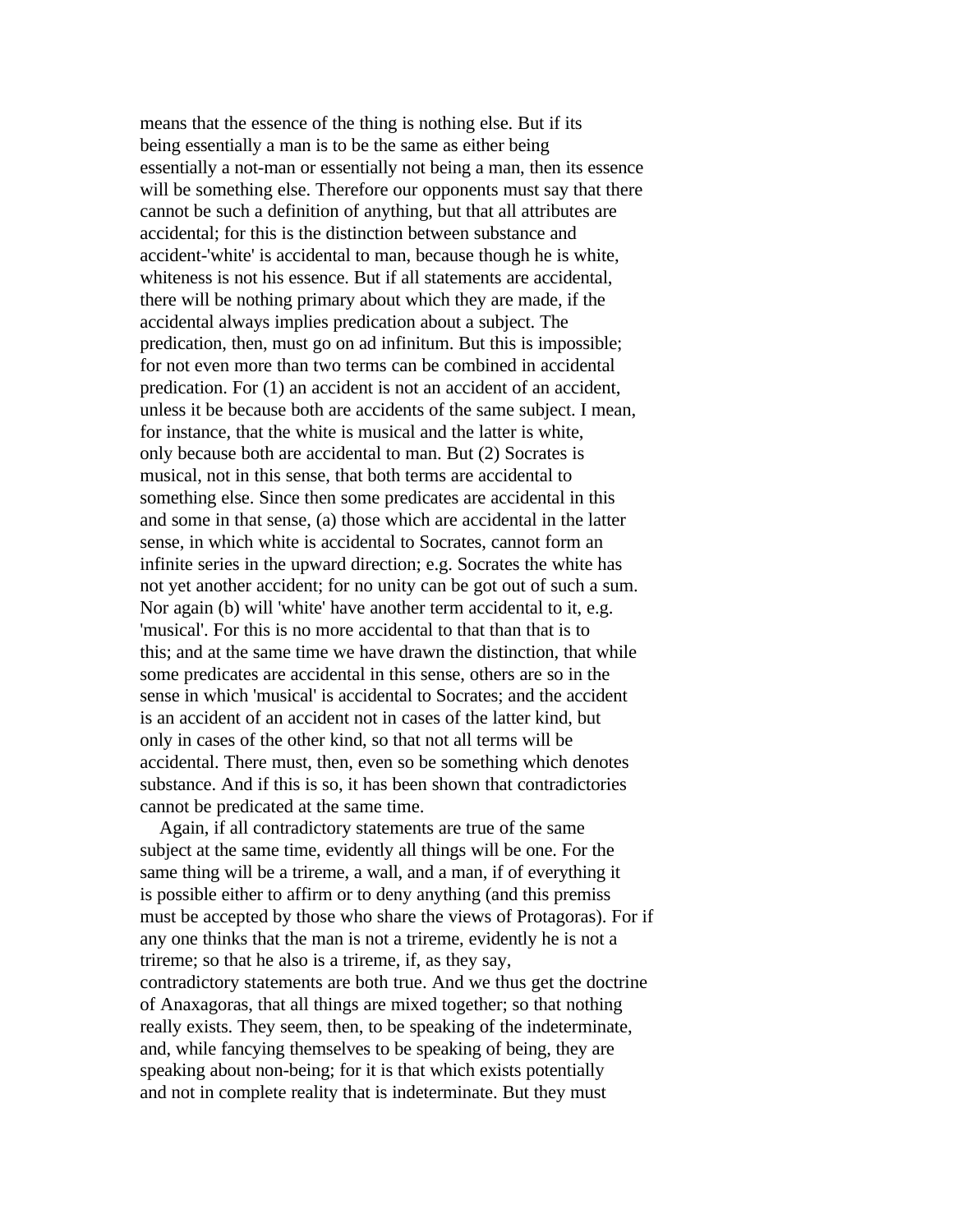predicate of every subject the affirmation or the negation of every attribute. For it is absurd if of each subject its own negation is to be predicable, while the negation of something else which cannot be predicated of it is not to be predicable of it; for instance, if it is true to say of a man that he is not a man, evidently it is also true to say that he is either a trireme or not a trireme. If, then, the affirmative can be predicated, the negative must be predicable too; and if the affirmative is not predicable, the negative, at least, will be more predicable than the negative of the subject itself. If, then, even the latter negative is predicable, the negative of 'trireme' will be also predicable; and, if this is predicable, the affirmative will be so too.

 Those, then, who maintain this view are driven to this conclusion, and to the further conclusion that it is not necessary either to assert or to deny. For if it is true that a thing is a man and a not-man, evidently also it will be neither a man nor a not-man. For to the two assertions there answer two negations, and if the former is treated as a single proposition compounded out of two, the latter also is a single proposition opposite to the former.

 Again, either the theory is true in all cases, and a thing is both white and not-white, and existent and non-existent, and all other assertions and negations are similarly compatible or the theory is true of some statements and not of others. And if not of all, the exceptions will be contradictories of which admittedly only one is true; but if of all, again either the negation will be true wherever the assertion is, and the assertion true wherever the negation is, or the negation will be true where the assertion is, but the assertion not always true where the negation is. And (a) in the latter case there will be something which fixedly is not, and this will be an indisputable belief; and if non-being is something indisputable and knowable, the opposite assertion will be more knowable. But (b) if it is equally possible also to assert all that it is possible to deny, one must either be saying what is true when one separates the predicates (and says, for instance, that a thing is white, and again that it is not-white), or not. And if (i) it is not true to apply the predicates separately, our opponent is not saying what he professes to say, and also nothing at all exists; but how could non-existent things speak or walk, as he does? Also all things would on this view be one, as has been already said, and man and God and trireme and their contradictories will be the same. For if contradictories can be predicated alike of each subject, one thing will in no wise differ from another; for if it differ, this difference will be something true and peculiar to it. And (ii) if one may with truth apply the predicates separately, the above-mentioned result follows none the less, and, further, it follows that all would then be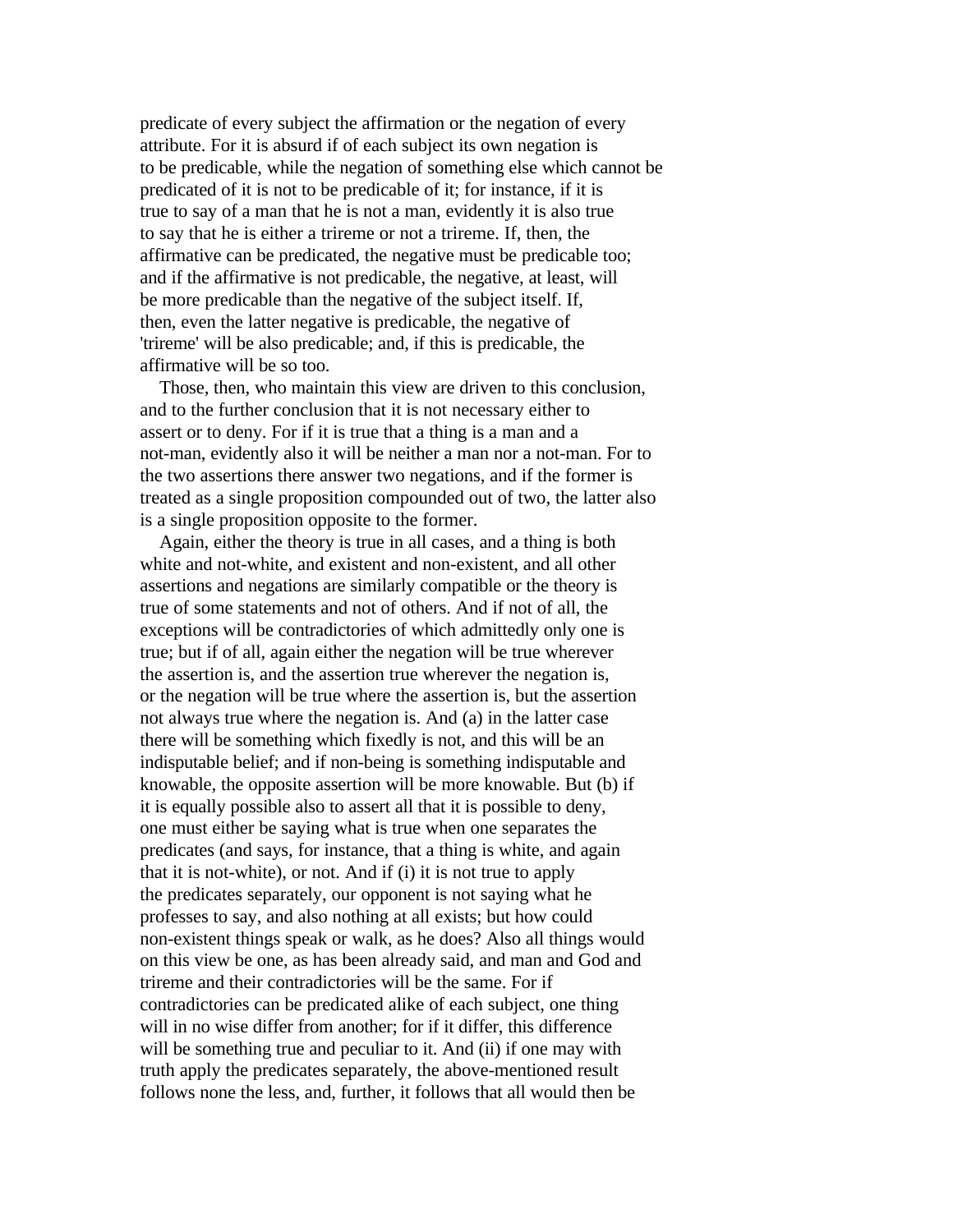right and all would be in error, and our opponent himself confesses himself to be in error.-And at the same time our discussion with him is evidently about nothing at all; for he says nothing. For he says neither 'yes' nor 'no', but 'yes and no'; and again he denies both of these and says 'neither yes nor no'; for otherwise there would already be something definite.

 Again if when the assertion is true, the negation is false, and when this is true, the affirmation is false, it will not be possible to assert and deny the same thing truly at the same time. But perhaps they might say this was the very question at issue.

 Again, is he in error who judges either that the thing is so or that it is not so, and is he right who judges both? If he is right, what can they mean by saying that the nature of existing things is of this kind? And if he is not right, but more right than he who judges in the other way, being will already be of a definite nature, and this will be true, and not at the same time also not true. But if all are alike both wrong and right, one who is in this condition will not be able either to speak or to say anything intelligible; for he says at the same time both 'yes' and 'no.' And if he makes no judgement but 'thinks' and 'does not think', indifferently, what difference will there be between him and a vegetable?-Thus, then, it is in the highest degree evident that neither any one of those who maintain this view nor any one else is really in this position. For why does a man walk to Megara and not stay at home, when he thinks he ought to be walking there? Why does he not walk early some morning into a well or over a precipice, if one happens to be in his way? Why do we observe him guarding against this, evidently because he does not think that falling in is alike good and not good? Evidently, then, he judges one thing to be better and another worse. And if this is so, he must also judge one thing to be a man and another to be not-a-man, one thing to be sweet and another to be not-sweet. For he does not aim at and judge all things alike, when, thinking it desirable to drink water or to see a man, he proceeds to aim at these things; yet he ought, if the same thing were alike a man and not-a-man. But, as was said, there is no one who does not obviously avoid some things and not others. Therefore, as it seems, all men make unqualified judgements, if not about all things, still about what is better and worse. And if this is not knowledge but opinion, they should be all the more anxious about the truth, as a sick man should be more anxious about his health than one who is healthy; for he who has opinions is, in comparison with the man who knows, not in a healthy state as far as the truth is concerned.

 Again, however much all things may be 'so and not so', still there is a more and a less in the nature of things; for we should not say that two and three are equally even, nor is he who thinks four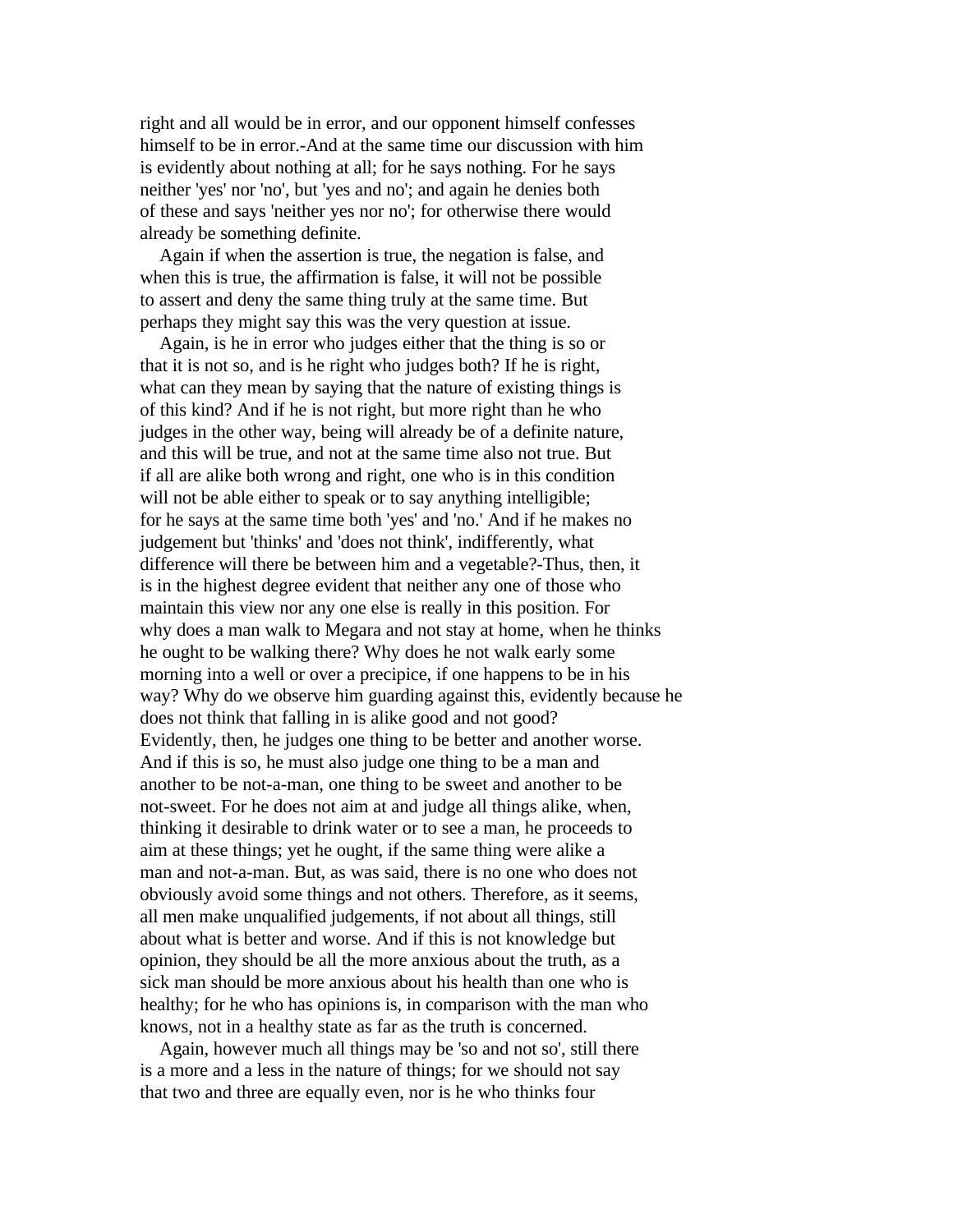things are five equally wrong with him who thinks they are a thousand. If then they are not equally wrong, obviously one is less wrong and therefore more right. If then that which has more of any quality is nearer the norm, there must be some truth to which the more true is nearer. And even if there is not, still there is already something better founded and liker the truth, and we shall have got rid of the unqualified doctrine which would prevent us from determining anything in our thought.

# BOOK\_4|CH\_5

 5 - From the same opinion proceeds the doctrine of Protagoras, and both doctrines must be alike true or alike untrue. For on the one hand, if all opinions and appearances are true, all statements must be at the same time true and false. For many men hold beliefs in which they conflict with one another, and think those mistaken who have not the same opinions as themselves; so that the same thing must both be and not be. And on the other hand, if this is so, all opinions must be true; for those who are mistaken and those who are right are opposed to one another in their opinions; if, then, reality is such as the view in question supposes, all will be right in their beliefs. Evidently, then, both doctrines proceed from the same way of

thinking. But the same method of discussion must not be used with all opponents; for some need persuasion, and others compulsion. Those who have been driven to this position by difficulties in their thinking can easily be cured of their ignorance; for it is not their expressed argument but their thought that one has to meet. But those who argue for the sake of argument can be cured only by refuting the argument as expressed in speech and in words.

 Those who really feel the difficulties have been led to this opinion by observation of the sensible world. (1) They think that contradictories or contraries are true at the same time, because they see contraries coming into existence out of the same thing. If, then, that which is not cannot come to be, the thing must have existed before as both contraries alike, as Anaxagoras says all is mixed in all, and Democritus too; for he says the void and the full exist alike in every part, and yet one of these is being, and the other non-being. To those, then, whose belief rests on these grounds, we shall say that in a sense they speak rightly and in a sense they err. For 'that which is' has two meanings, so that in some sense a thing can come to be out of that which is not, while in some sense it cannot, and the same thing can at the same time be in being and not in being-but not in the same respect. For the same thing can be potentially at the same time two contraries, but it cannot actually. And again we shall ask them to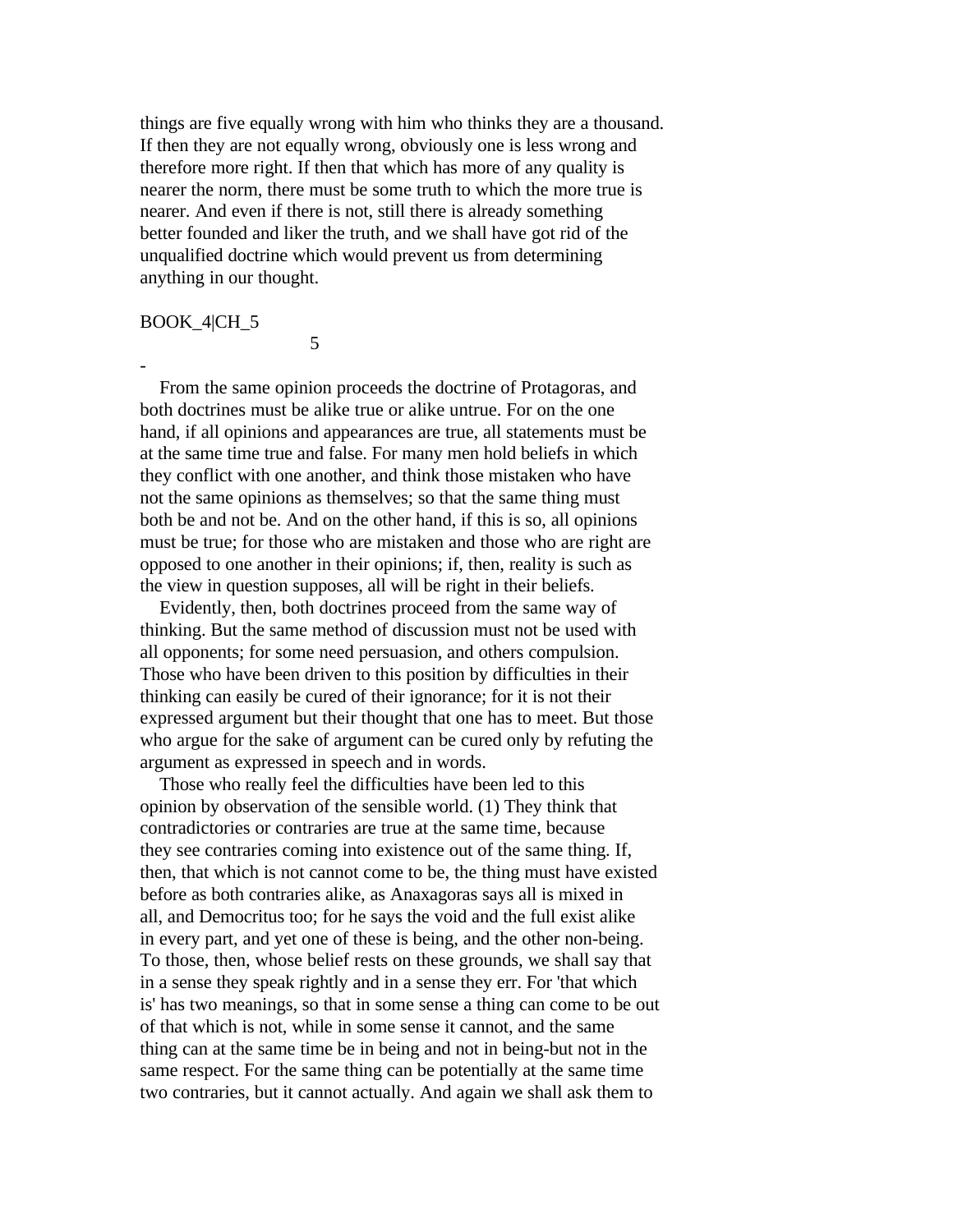believe that among existing things there is also another kind of substance to which neither movement nor destruction nor generation at all belongs.

 And (2) similarly some have inferred from observation of the sensible world the truth of appearances. For they think that the truth should not be determined by the large or small number of those who hold a belief, and that the same thing is thought sweet by some when they taste it, and bitter by others, so that if all were ill or all were mad, and only two or three were well or sane, these would be thought ill and mad, and not the others.

 And again, they say that many of the other animals receive impressions contrary to ours; and that even to the senses of each individual, things do not always seem the same. Which, then, of these impressions are true and which are false is not obvious; for the one set is no more true than the other, but both are alike. And this is why Democritus, at any rate, says that either there is no truth or to us at least it is not evident.

 And in general it is because these thinkers suppose knowledge to be sensation, and this to be a physical alteration, that they say that what appears to our senses must be true; for it is for these reasons that both Empedocles and Democritus and, one may almost say, all the others have fallen victims to opinions of this sort. For Empedocles says that when men change their condition they change their knowledge;

For wisdom increases in men according to what is before them.

And elsewhere he says that:-

 So far as their nature changed, so far to them always Came changed thoughts into mind.

And Parmenides also expresses himself in the same way:

-

-

-

-

-

 For as at each time the much-bent limbs are composed, So is the mind of men; for in each and all men 'Tis one thing thinks-the substance of their limbs: For that of which there is more is thought.

- -

> A saying of Anaxagoras to some of his friends is also related,-that things would be for them such as they supposed them to be. And they say that Homer also evidently had this opinion, because he made Hector, when he was unconscious from the blow, lie 'thinking other thoughts',-which implies that even those who are bereft of thought have thoughts, though not the same thoughts. Evidently,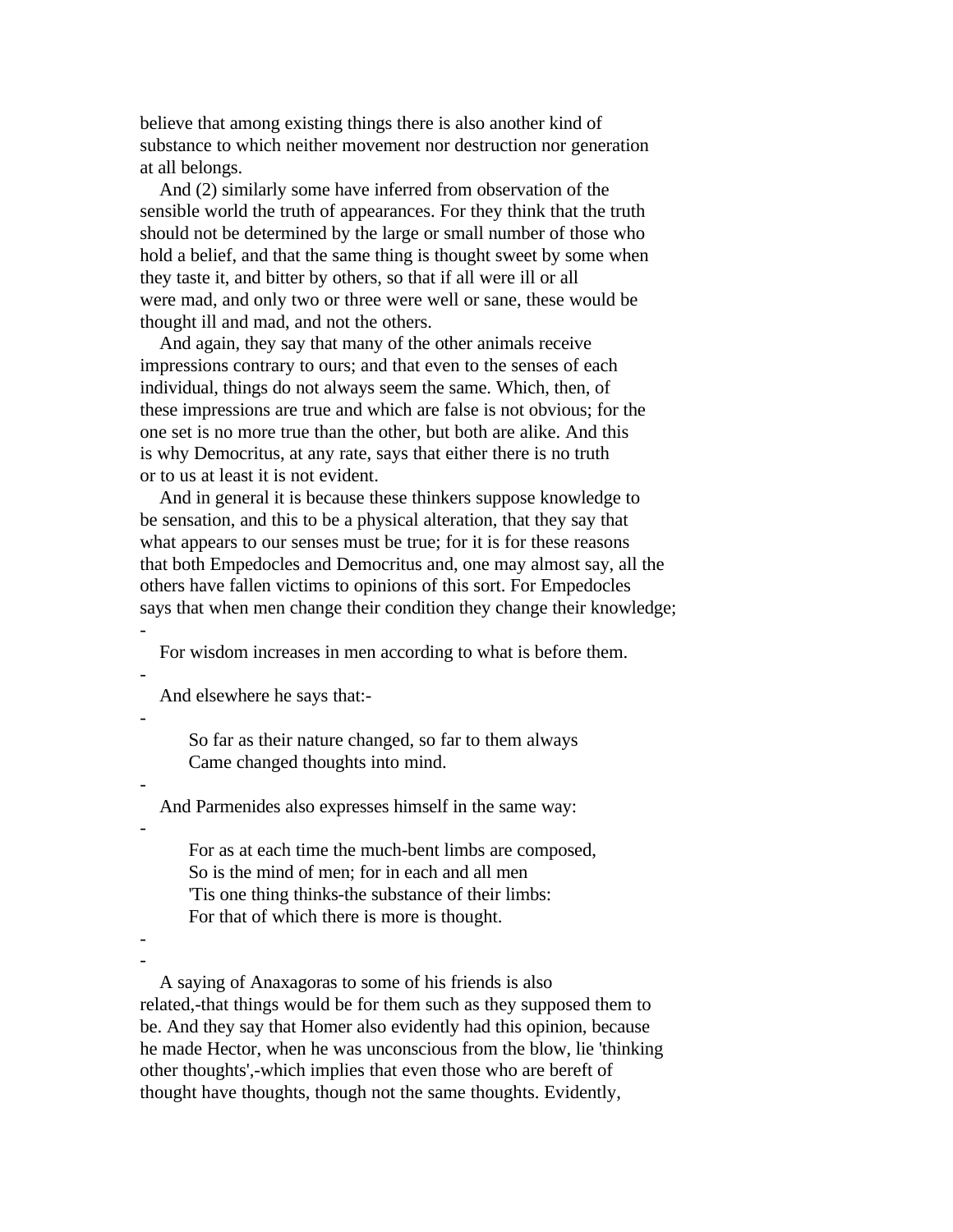then, if both are forms of knowledge, the real things also are at the same time 'both so and not so'. And it is in this direction that the consequences are most difficult. For if those who have seen most of such truth as is possible for us (and these are those who seek and love it most)-if these have such opinions and express these views about the truth, is it not natural that beginners in philosophy should lose heart? For to seek the truth would be to follow flying game.

 But the reason why these thinkers held this opinion is that while they were inquiring into the truth of that which is, they thought, 'that which is' was identical with the sensible world; in this, however, there is largely present the nature of the indeterminate-of that which exists in the peculiar sense which we have explained; and therefore, while they speak plausibly, they do not say what is true (for it is fitting to put the matter so rather than as Epicharmus put it against Xenophanes). And again, because they saw that all this world of nature is in movement and that about that which changes no true statement can be made, they said that of course, regarding that which everywhere in every respect is changing, nothing could truly be affirmed. It was this belief that blossomed into the most extreme of the views above mentioned, that of the professed Heracliteans, such as was held by Cratylus, who finally did not think it right to say anything but only moved his finger, and criticized Heraclitus for saying that it is impossible to step twice into the same river; for he thought one could not do it even once.

 But we shall say in answer to this argument also that while there is some justification for their thinking that the changing, when it is changing, does not exist, yet it is after all disputable; for that which is losing a quality has something of that which is being lost, and of that which is coming to be, something must already be. And in general if a thing is perishing, will be present something that exists; and if a thing is coming to be, there must be something from which it comes to be and something by which it is generated, and this process cannot go on ad infinitum.-But, leaving these arguments, let us insist on this, that it is not the same thing to change in quantity and in quality. Grant that in quantity a thing is not constant; still it is in respect of its form that we know each thing.-And again, it would be fair to criticize those who hold this view for asserting about the whole material universe what they saw only in a minority even of sensible things. For only that region of the sensible world which immediately surrounds us is always in process of destruction and generation; but this is-so to speak-not even a fraction of the whole, so that it would have been juster to acquit this part of the world because of the other part, than to condemn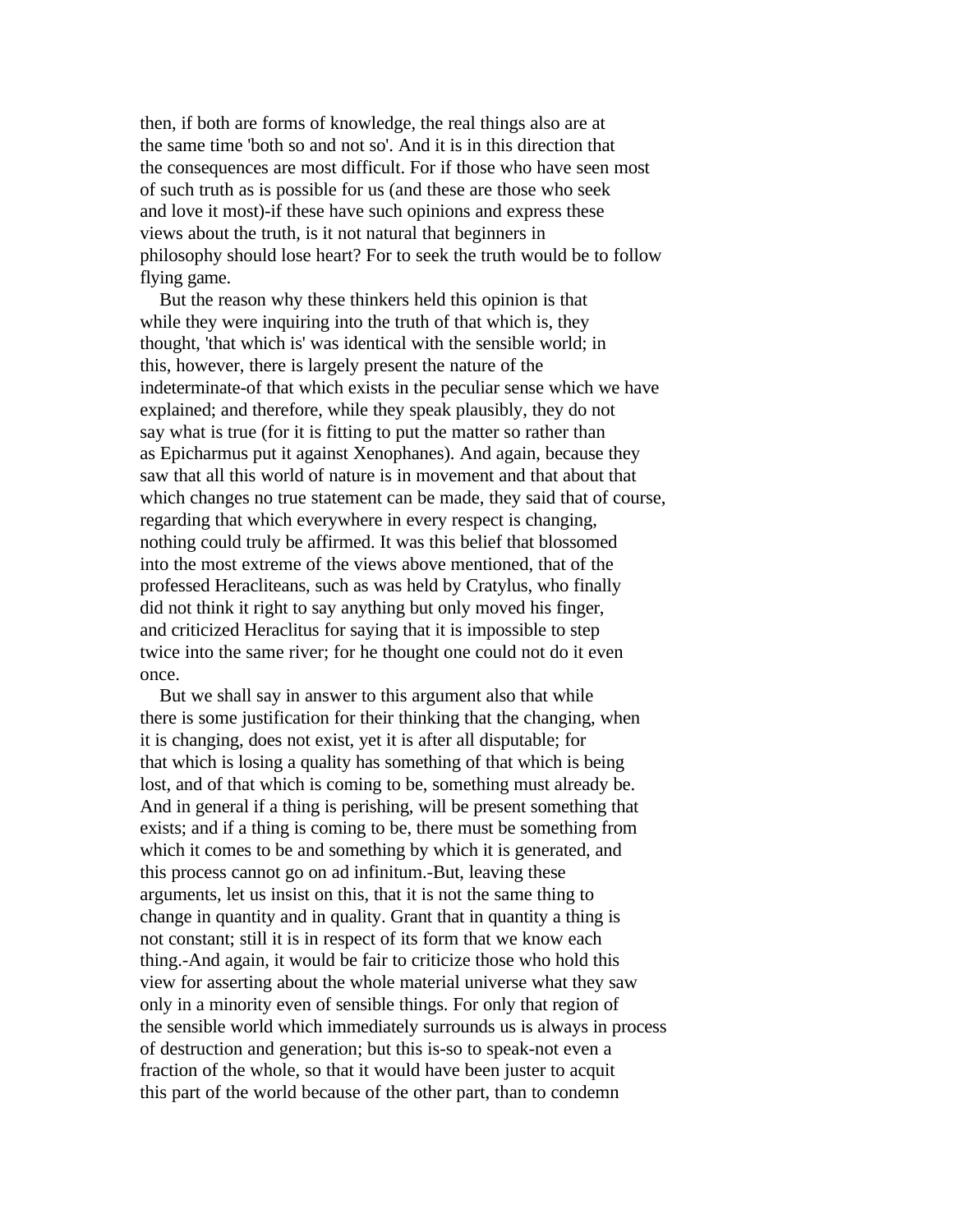the other because of this.-And again, obviously we shall make to them also the same reply that we made long ago; we must show them and persuade them that there is something whose nature is changeless. Indeed, those who say that things at the same time are and are not, should in consequence say that all things are at rest rather than that they are in movement; for there is nothing into which they can change, since all attributes belong already to all subjects.

 Regarding the nature of truth, we must maintain that not everything which appears is true; firstly, because even if sensation-at least of the object peculiar to the sense in question-is not false, still appearance is not the same as sensation.-Again, it is fair to express surprise at our opponents' raising the question whether magnitudes are as great, and colours are of such a nature, as they appear to people at a distance, or as they appear to those close at hand, and whether they are such as they appear to the healthy or to the sick, and whether those things are heavy which appear so to the weak or those which appear so to the strong, and those things true which appear to the slee ing or to the waking. For obviously they do not think these to be open questions; no one, at least, if when he is in Libya he has fancied one night that he is in Athens, starts for the concert hall.-And again with regard to the future, as Plato says, surely the opinion of the physician and that of the ignorant man are not equally weighty, for instance, on the question whether a man will get well or not.-And again, among sensations themselves the sensation of a foreign object and that of the appropriate object, or that of a kindred object and that of the object of the sense in question, are not equally authoritative, but in the case of colour sight, not taste, has the authority, and in the case of flavour taste, not sight; each of which senses never says at the same time of the same object that it simultaneously is 'so and not so'.-But not even at different times does one sense disagree about the quality, but only about that to which the quality belongs. I mean, for instance, that the same wine might seem, if either it or one's body changed, at one time sweet and at another time not sweet; but at least the sweet, such as it is when it exists, has never yet changed, but one is always right about it, and that which is to be sweet is of necessity of such and such a nature. Yet all these views destroy this necessity, leaving nothing to be of necessity, as they leave no essence of anything; for the necessary cannot be in this way and also in that, so that if anything is of necessity, it will not be 'both so and not so'.

 And, in general, if only the sensible exists, there would be nothing if animate things were not; for there would be no faculty of sense. Now the view that neither the sensible qualities nor the sensations would exist is doubtless true (for they are affections of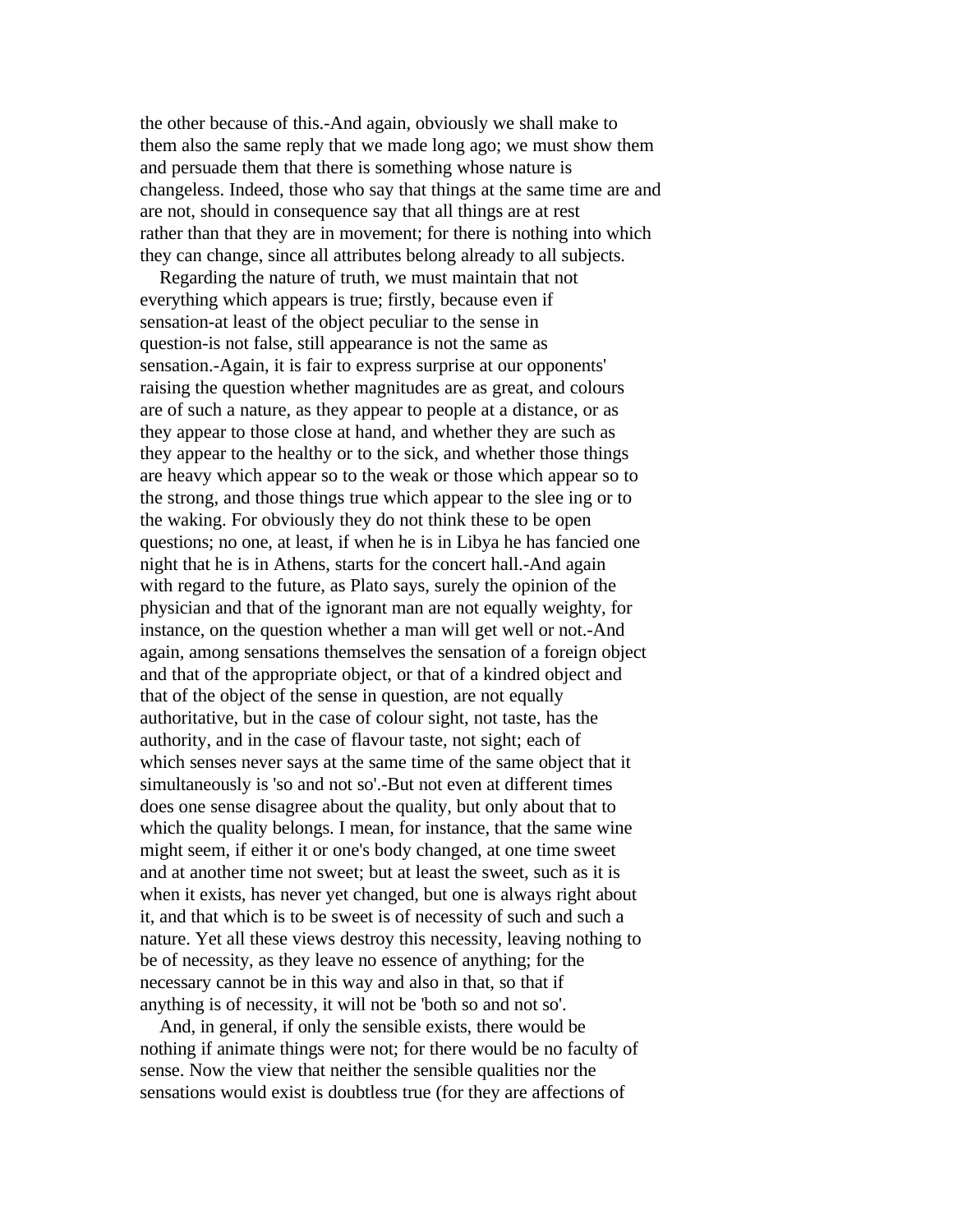the perceiver), but that the substrata which cause the sensation should not exist even apart from sensation is impossible. For sensation is surely not the sensation of itself, but there is something beyond the sensation, which must be prior to the sensation; for that which moves is prior in nature to that which is moved, and if they are correlative terms, this is no less the case.

### BOOK 4|CH 6

-

6

 There are, both among those who have these convictions and among those who merely profess these views, some who raise a difficulty by asking, who is to be the judge of the healthy man, and in general who is likely to judge rightly on each class of questions. But such inquiries are like puzzling over the question whether we are now asleep or awake. And all such questions have the same meaning. These people demand that a reason shall be given for everything; for they seek a starting-point, and they seek to get this by demonstration, while it is obvious from their actions that they have no conviction. But their mistake is what we have stated it to be; they seek a reason for things for which no reason can be given; for the starting-point of demonstration is not demonstration.

 These, then, might be easily persuaded of this truth, for it is not difficult to grasp; but those who seek merely compulsion in argument seek what is impossible; for they demand to be allowed to contradict themselves-a claim which contradicts itself from the very first.-But if not all things are relative, but some are self-existent, not everything that appears will be true; for that which appears is apparent to some one; so that he who says all things that appear are true, makes all things relative. And, therefore, those who ask for an irresistible argument, and at the same time demand to be called to account for their views, must guard themselves by saying that the truth is not that what appears exists, but that what appears exists for him to whom it appears, and when, and to the sense to which, and under the conditions under which it appears. And if they give an account of their view, but do not give it in this way, they will soon find themselves contradicting themselves. For it is possible that the same thing may appear to be honey to the sight, but not to the taste, and that, since we have two eyes, things may not appear the same to each, if their sight is unlike. For to those who for the reasons named some time ago say that what appears is true, and therefore that all things are alike false and true, for things do not appear either the same to all men or always the same to the same man, but often have contrary appearances at the same time (for touch says there are two objects when we cross our fingers, while sight says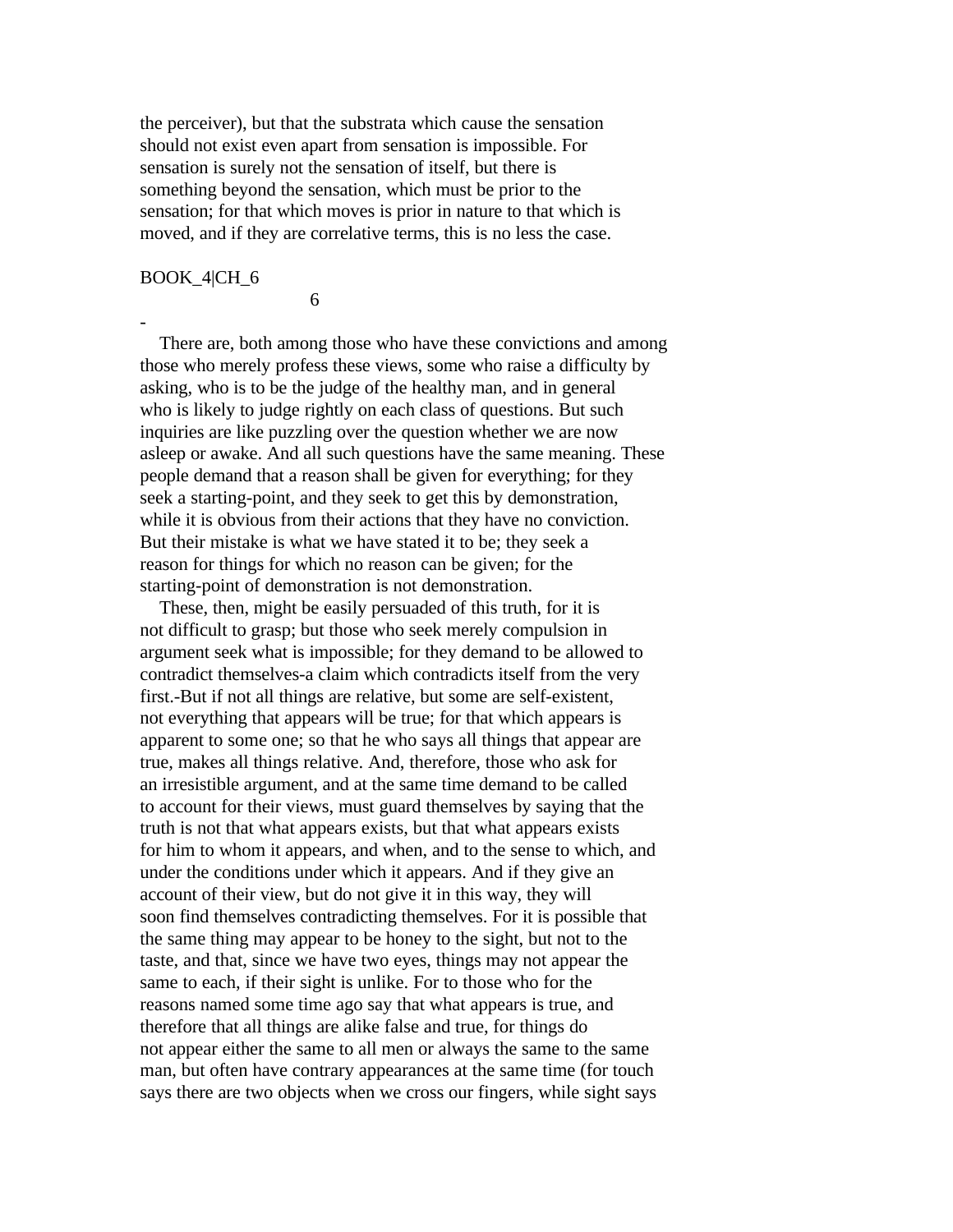there is one)-to these we shall say 'yes, but not to the same sense and in the same part of it and under the same conditions and at the same time', so that what appears will be with these qualifications true. But perhaps for this reason those who argue thus not because they feel a difficulty but for the sake of argument, should say that this is not true, but true for this man. And as has been said before, they must make everything relative-relative to opinion and perception, so that nothing either has come to be or will be without some one's first thinking so. But if things have come to be or will be, evidently not all things will be relative to opinion.-Again, if a thing is one, it is in relation to one thing or to a definite number of things; and if the same thing is both half and equal, it is not to the double that the equal is correlative. If, then, in relation to that which thinks, man and that which is thought are the same, man will not be that which thinks, but only that which is thought. And if each thing is to be relative to that which thinks, that which thinks will be relative to an infinity of specifically different things.

 Let this, then, suffice to show (1) that the most indisputable of all beliefs is that contradictory statements are not at the same time true, and (2) what consequences follow from the assertion that they are, and (3) why people do assert this. Now since it is impossible that contradictories should be at the same time true of the same thing, obviously contraries also cannot belong at the same time to the same thing. For of contraries, one is a privation no less than it is a contrary-and a privation of the essential nature; and privation is the denial of a predicate to a determinate genus. If, then, it is impossible to affirm and deny truly at the same time, it is also impossible that contraries should belong to a subject at the same time, unless both belong to it in particular relations, or one in a particular relation and one without qualification.

# BOOK\_4|CH\_7

7

-

 But on the other hand there cannot be an intermediate between contradictories, but of one subject we must either affirm or deny any one predicate. This is clear, in the first place, if we define what the true and the false are. To say of what is that it is not, or of what is not that it is, is false, while to say of what is that it is, and of what is not that it is not, is true; so that he who says of anything that it is, or that it is not, will say either what is true or what is false; but neither what is nor what is not is said to be or not to be.-Again, the intermediate between the contradictories will be so either in the way in which grey is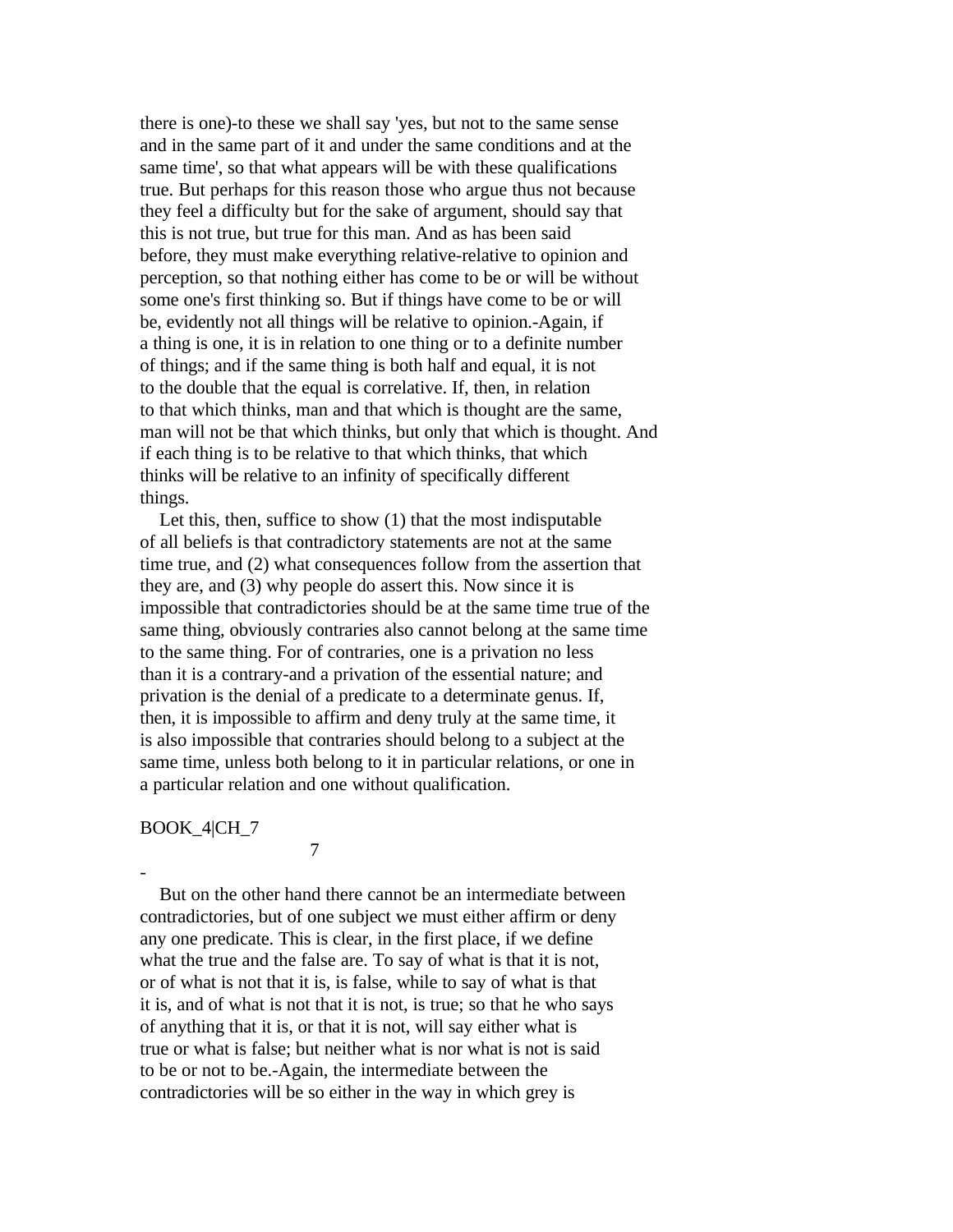between black and white, or as that which is neither man nor horse is between man and horse. (a) If it were of the latter kind, it could not change into the extremes (for change is from not-good to good, or from good to not-good), but as a matter of fact when there is an intermediate it is always observed to change into the extremes. For there is no change except to opposites and to their intermediates. (b) But if it is really intermediate, in this way too there would have to be a change to white, which was not from not-white; but as it is, this is never seen.-Again, every object of understanding or reason the understanding either affirms or denies-this is obvious from the definition-whenever it says what is true or false. When it connects in one way by assertion or negation, it says what is true, and when it does so in another way, what is false.-Again, there must be an intermediate between all contradictories, if one is not arguing merely for the sake of argument; so that it will be possible for a man to say what is neither true nor untrue, and there will be a middle between that which is and that which is not, so that there will also be a kind of change intermediate between generation and destruction.-Again, in all classes in which the negation of an attribute involves the assertion of its contrary, even in these there will be an intermediate; for instance, in the sphere of numbers there will be number which is neither odd nor not-odd. But this is impossible, as is obvious from the definition.-Again, the process will go on ad infinitum, and the number of realities will be not only half as great again, but even greater. For again it will be possible to deny this intermediate with reference both to its assertion and to its negation, and this new term will be some definite thing; for its essence is something different.-Again, when a man, on being asked whether a thing is white, says 'no', he has denied nothing except that it is; and its not being is a negation.

 Some people have acquired this opinion as other paradoxical opinions have been acquired; when men cannot refute eristical arguments, they give in to the argument and agree that the conclusion is true. This, then, is why some express this view; others do so because they demand a reason for everything. And the starting-point in dealing with all such people is definition. Now the definition rests on the necessity of their meaning something; for the form of words of which the word is a sign will be its definition.-While the doctrine of Heraclitus, that all things are and are not, seems to make everything true, that of Anaxagoras, that there is an intermediate between the terms of a contradiction, seems to make everything false; for when things are mixed, the mixture is neither good nor not-good, so that one cannot say anything that is true.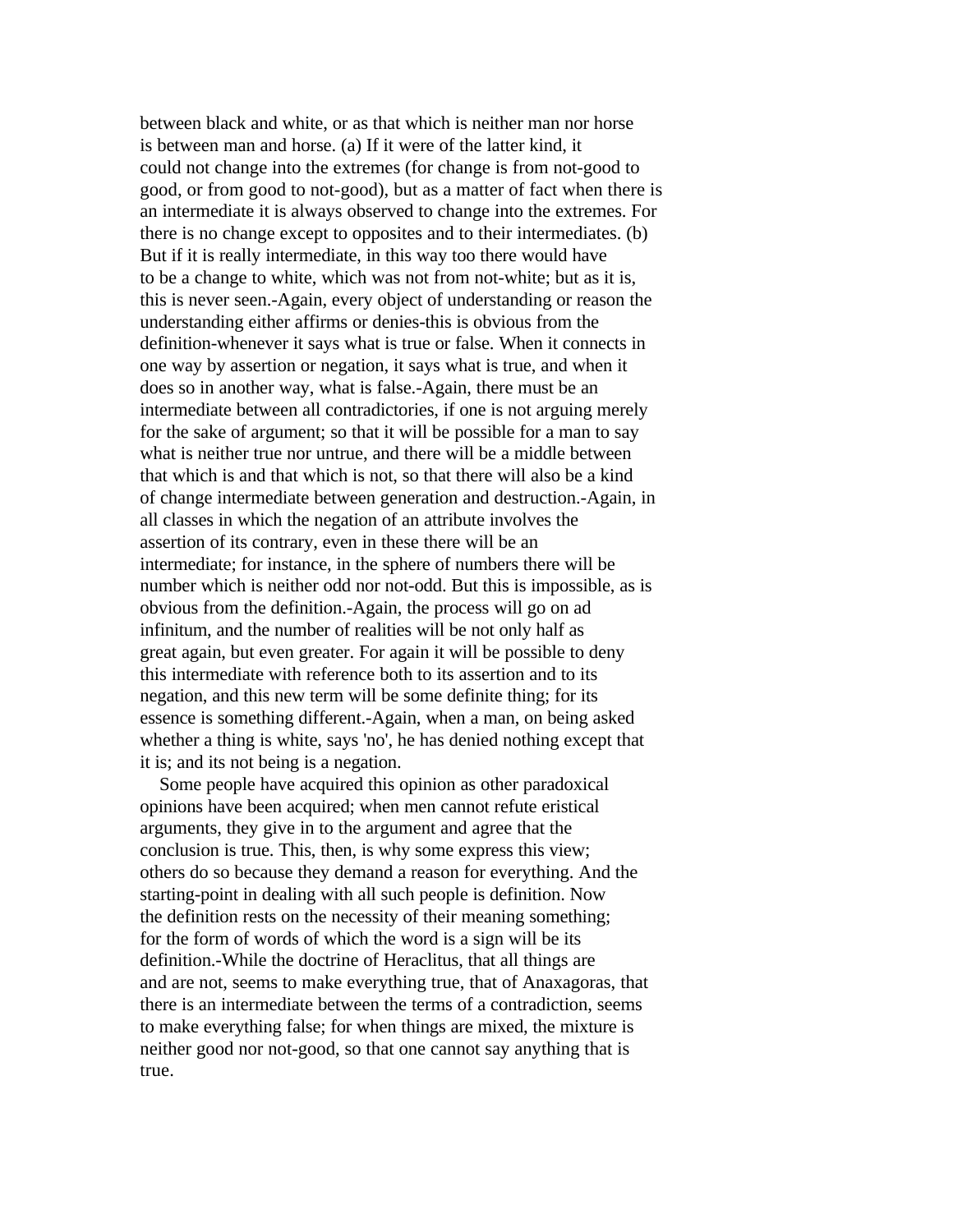-

8

 In view of these distinctions it is obvious that the one-sided theories which some people express about all things cannot be valid-on the one hand the theory that nothing is true (for, say they, there is nothing to prevent every statement from being like the statement 'the diagonal of a square is commensurate with the side'), on the other hand the theory that everything is true. These views are practically the same as that of Heraclitus; for he who says that all things are true and all are false also makes each of these statements separately, so that since they are impossible, the double statement must be impossible too.-Again, there are obviously contradictories which cannot be at the same time true-nor on the other hand can all statements be false; yet this would seem more possible in the light of what has been said.-But against all such views we must postulate, as we said above,' not that something is or is not, but that something has a meaning, so that we must argue from a definition, viz. by assuming what falsity or truth means. If that which it is true to affirm is nothing other than that which it is false to deny, it is impossible that all statements should be false; for one side of the contradiction must be true. Again, if it is necessary with regard to everything either to assert or to deny it, it is impossible that both should be false; for it is one side of the contradiction that is false.-Therefore all such views are also exposed to the often expressed objection, that they destroy themselves. For he who says that everything is true makes even the statement contrary to his own true, and therefore his own not true (for the contrary statement denies that it is true), while he who says everything is false makes himself also false.-And if the former person excepts the contrary statement, saying it alone is not true, while the latter excepts his own as being not false, none the less they are driven to postulate the truth or falsity of an infinite number of statements; for that which says the true statement is true is true, and this process will go on to infinity.

 Evidently, again, those who say all things are at rest are not right, nor are those who say all things are in movement. For if all things are at rest, the same statements will always be true and the same always false,-but this obviously changes; for he who makes a statement, himself at one time was not and again will not be. And if all things are in motion, nothing will be true; everything therefore will be false. But it has been shown that this is impossible. Again, it must be that which is that changes; for change is from something to something. But again it is not the case that all things are at rest or in motion sometimes, and nothing for ever; for there is something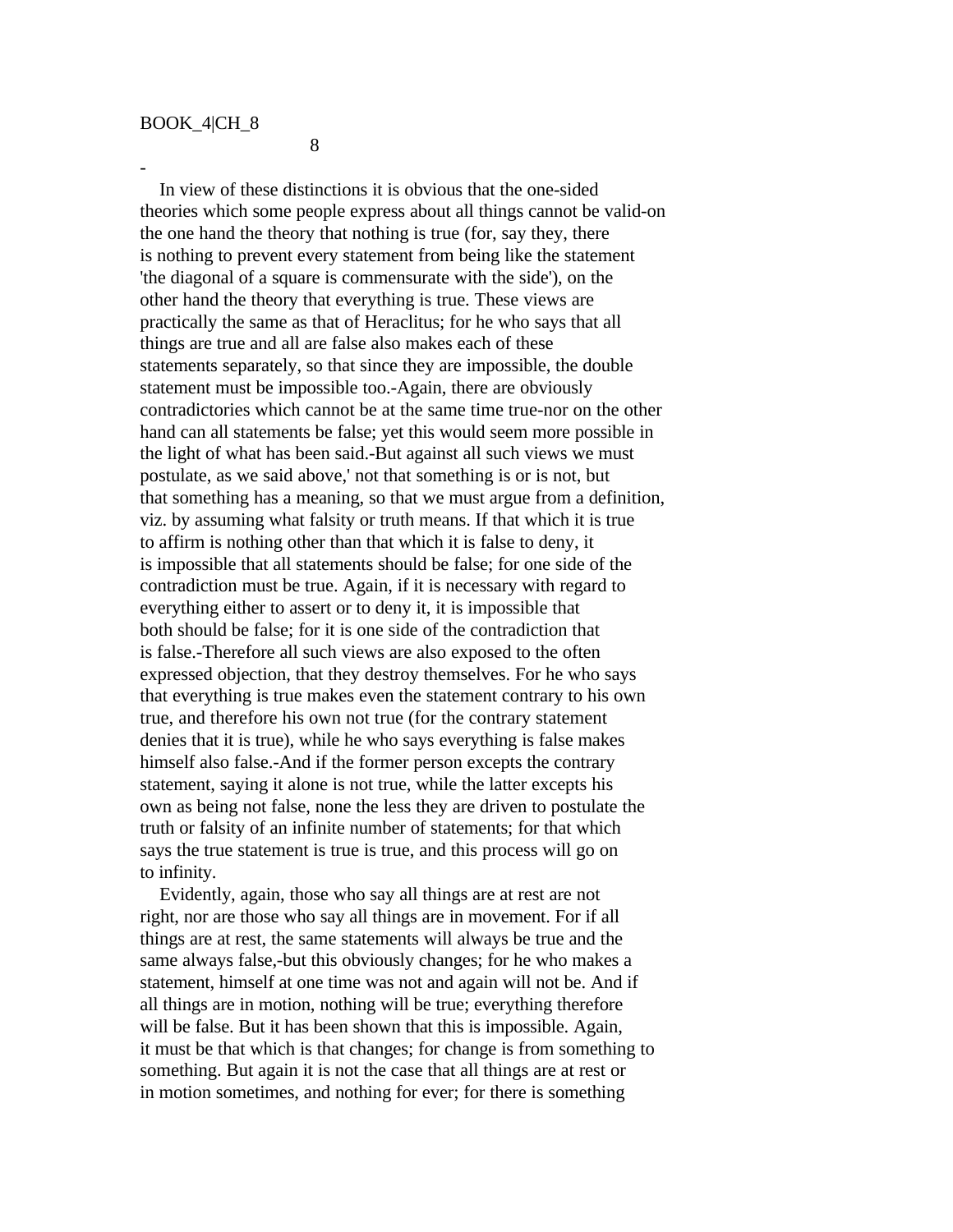which always moves the things that are in motion, and the first mover is itself unmoved.

BOOK\_5|CH\_1

-

 Book V 1

 'BEGINNING' means (1) that part of a thing from which one would start first, e.g a line or a road has a beginning in either of the contrary directions. (2) That from which each thing would best be originated, e.g. even in learning we must sometimes begin not from the first point and the beginning of the subject, but from the point from which we should learn most easily. (4) That from which, as an immanent part, a thing first comes to be, e,g, as the keel of a ship and the foundation of a house, while in animals some suppose the heart, others the brain, others some other part, to be of this nature. (4) That from which, not as an immanent part, a thing first comes to be, and from which the movement or the change naturally first begins, as a child comes from its father and its mother, and a fight from abusive language. (5) That at whose will that which is moved is moved and that which changes changes, e.g. the magistracies in cities, and oligarchies and monarchies and tyrannies, are called arhchai, and so are the arts, and of these especially the architectonic arts. (6) That from which a thing can first be known,-this also is called the beginning of the thing, e.g. the hypotheses are the beginnings of demonstrations. (Causes are spoken of in an equal number of senses; for all causes are beginnings.) It is common, then, to all beginnings to be the first point from which a thing either is or comes to be or is known; but of these some are immanent in the thing and others are outside. Hence the nature of a thing is a beginning, and so is the element of a thing, and thought and will, and essence, and the final cause-for the good and the beautiful are the beginning both of the knowledge and of the movement of many things.

# BOOK\_5|CH\_2

-

2

 'Cause' means (1) that from which, as immanent material, a thing comes into being, e.g. the bronze is the cause of the statue and the silver of the saucer, and so are the classes which include these. (2) The form or pattern, i.e. the definition of the essence, and the classes which include this (e.g. the ratio 2:1 and number in general are causes of the octave), and the parts included in the definition. (3) That from which the change or the resting from change first begins; e.g. the adviser is a cause of the action, and the father a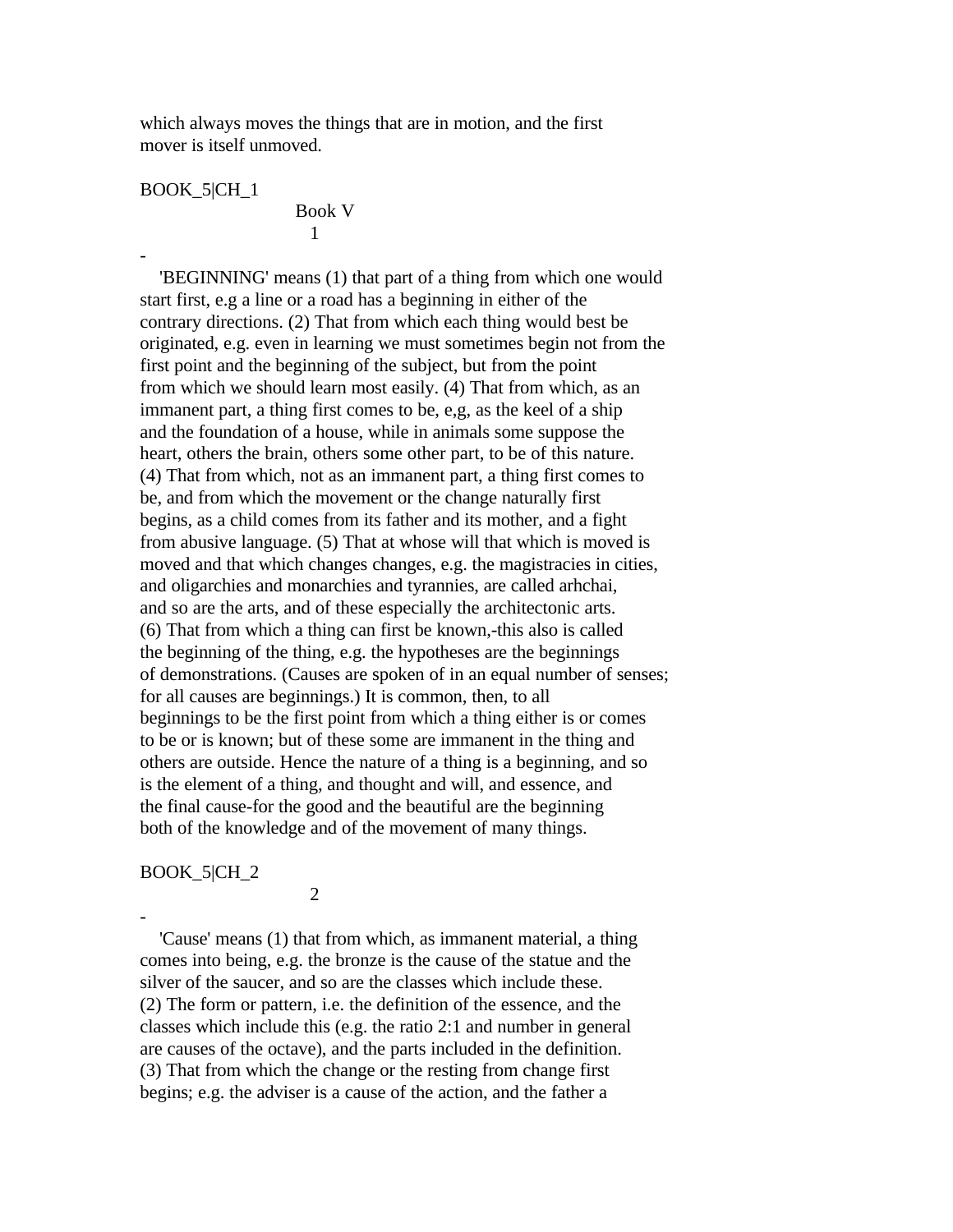cause of the child, and in general the maker a cause of the thing made and the change-producing of the changing. (4) The end, i.e. that for the sake of which a thing is; e.g. health is the cause of walking. For 'Why does one walk?' we say; 'that one may be healthy'; and in speaking thus we think we have given the cause. The same is true of all the means that intervene before the end, when something else has put the process in motion, as e.g. thinning or purging or drugs or instruments intervene before health is reached; for all these are for the sake of the end, though they differ from one another in that some are instruments and others are actions.

 These, then, are practically all the senses in which causes are spoken of, and as they are spoken of in several senses it follows both that there are several causes of the same thing, and in no accidental sense (e.g. both the art of sculpture and the bronze are causes of the statue not in respect of anything else but qua statue; not, however, in the same way, but the one as matter and the other as source of the movement), and that things can be causes of one another (e.g. exercise of good condition, and the latter of exercise; not, however, in the same way, but the one as end and the other as source of movement).-Again, the same thing is the cause of contraries; for that which when present causes a particular thing, we sometimes charge, when absent, with the contrary, e.g. we impute the shipwreck to the absence of the steersman, whose presence was the cause of safety; and both-the presence and the privation-are causes as sources of movement.

 All the causes now mentioned fall under four senses which are the most obvious. For the letters are the cause of syllables, and the material is the cause of manufactured things, and fire and earth and all such things are the causes of bodies, and the parts are causes of the whole, and the hypotheses are causes of the conclusion, in the sense that they are that out of which these respectively are made; but of these some are cause as the substratum (e.g. the parts), others as the essence (the whole, the synthesis, and the form). The semen, the physician, the adviser, and in general the agent, are all sources of change or of rest. The remainder are causes as the end and the good of the other things; for that for the sake of which other things are tends to be the best and the end of the other things; let us take it as making no difference whether we call it good or apparent good.

 These, then, are the causes, and this is the number of their kinds, but the varieties of causes are many in number, though when summarized these also are comparatively few. Causes are spoken of in many senses, and even of those which are of the same kind some are causes in a prior and others in a posterior sense, e.g. both 'the physician' and 'the professional man' are causes of health, and both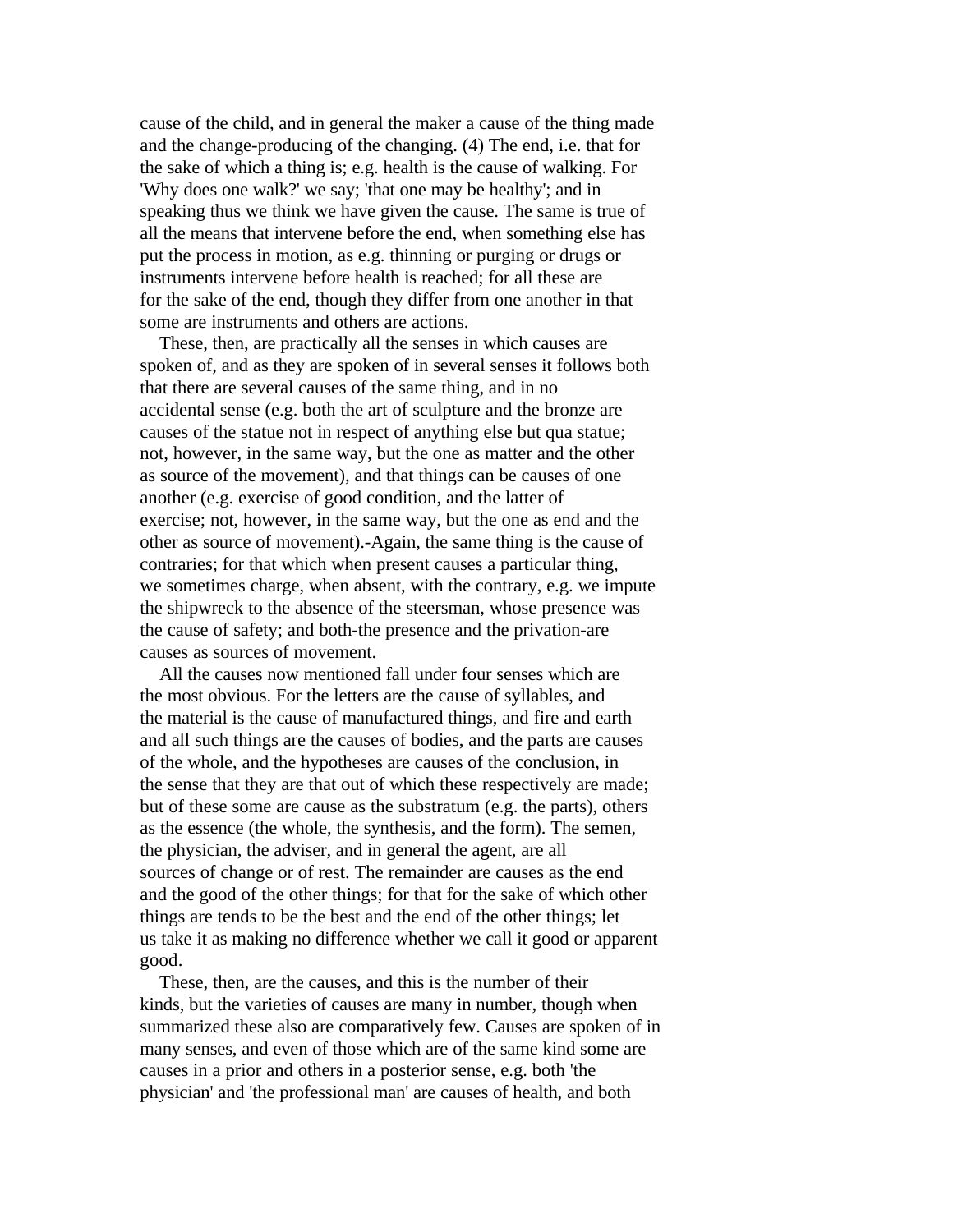'the ratio 2:1' and 'number' are causes of the octave, and the classes that include any particular cause are always causes of the particular effect. Again, there are accidental causes and the classes which include these; e.g. while in one sense 'the sculptor' causes the statue, in another sense 'Polyclitus' causes it, because the sculptor happens to be Polyclitus; and the classes that include the accidental cause are also causes, e.g. 'man'-or in general 'animal'-is the cause of the statue, because Polyclitus is a man, and man is an animal. Of accidental causes also some are more remote or nearer than others, as, for instance, if 'the white' and 'the musical' were called causes of the statue, and not only 'Polyclitus' or 'man'. But besides all these varieties of causes, whether proper or accidental, some are called causes as being able to act, others as acting; e.g. the cause of the house's being built is a builder, or a builder who is building.-The same variety of language will be found with regard to the effects of causes; e.g. a thing may be called the cause of this statue or of a statue or in general of an image, and of this bronze or of bronze or of matter in general; and similarly in the case of accidental effects. Again, both accidental and proper causes may be spoken of in combination; e.g. we may say not 'Polyclitus' nor 'the sculptor' but 'Polyclitus the sculptor'. Yet all these are but six in number, while each is spoken of in two ways; for (A) they are causes either as the individual, or as the genus, or as the accidental, or as the genus that includes the accidental, and these either as combined, or as taken simply; and (B) all may be taken as acting or as having a capacity. But they differ inasmuch as the acting causes, i.e. the individuals, exist, or do not exist, simultaneously with the things of which they are causes, e.g. this particular man who is healing, with this particular man who is recovering health, and this particular builder with this particular thing that is being built; but the potential causes are not always in this case; for the house does not perish at the same time as the builder.

#### BOOK\_5|CH\_3

-

### 3

 'Element' means (1) the primary component immanent in a thing, and indivisible in kind into other kinds; e.g. the elements of speech are the parts of which speech consists and into which it is ultimately divided, while they are no longer divided into other forms of speech different in kind from them. If they are divided, their parts are of the same kind, as a part of water is water (while a part of the syllable is not a syllable). Similarly those who speak of the elements of bodies mean the things into which bodies are ultimately divided,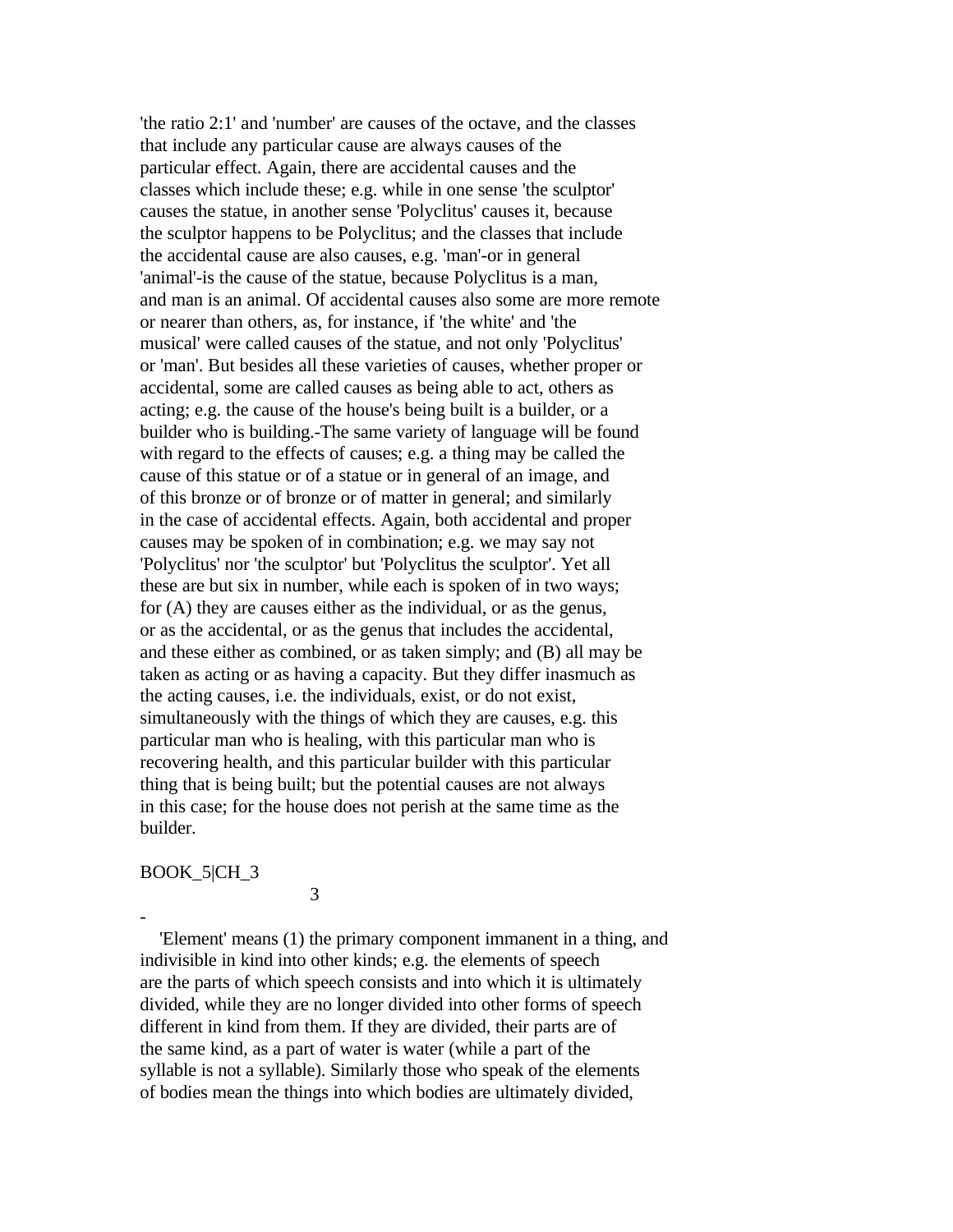while they are no longer divided into other things differing in kind; and whether the things of this sort are one or more, they call these elements. The so-called elements of geometrical proofs, and in general the elements of demonstrations, have a similar character; for the primary demonstrations, each of which is implied in many demonstrations, are called elements of demonstrations; and the primary syllogisms, which have three terms and proceed by means of one middle, are of this nature.

 (2) People also transfer the word 'element' from this meaning and apply it to that which, being one and small, is useful for many purposes; for which reason what is small and simple and indivisible is called an element. Hence come the facts that the most universal things are elements (because each of them being one and simple is present in a plurality of things, either in all or in as many as possible), and that unity and the point are thought by some to be first principles. Now, since the so-called genera are universal and indivisible (for there is no definition of them), some say the genera are elements, and more so than the differentia, because the genus is more universal; for where the differentia is present, the genus accompanies it, but where the genus is present, the differentia is not always so. It is common to all the meanings that the element of each thing is the first component immanent in each.

# BOOK\_5|CH\_4

-

4

 'Nature' means (1) the genesis of growing things-the meaning which would be suggested if one were to pronounce the 'u' in phusis long. (2) That immanent part of a growing thing, from which its growth first proceeds. (3) The source from which the primary movement in each natural object is present in it in virtue of its own essence. Those things are said to grow which derive increase from something else by contact and either by organic unity, or by organic adhesion as in the case of embryos. Organic unity differs from contact; for in the latter case there need not be anything besides the contact, but in organic unities there is something identical in both parts, which makes them grow together instead of merely touching, and be one in respect of continuity and quantity, though not of quality.-(4) 'Nature' means the primary material of which any natural object consists or out of which it is made, which is relatively unshaped and cannot be changed from its own potency, as e.g. bronze is said to be the nature of a statue and of bronze utensils, and wood the nature of wooden things; and so in all other cases; for when a product is made out of these materials, the first matter is preserved throughout. For it is in this way that people call the elements of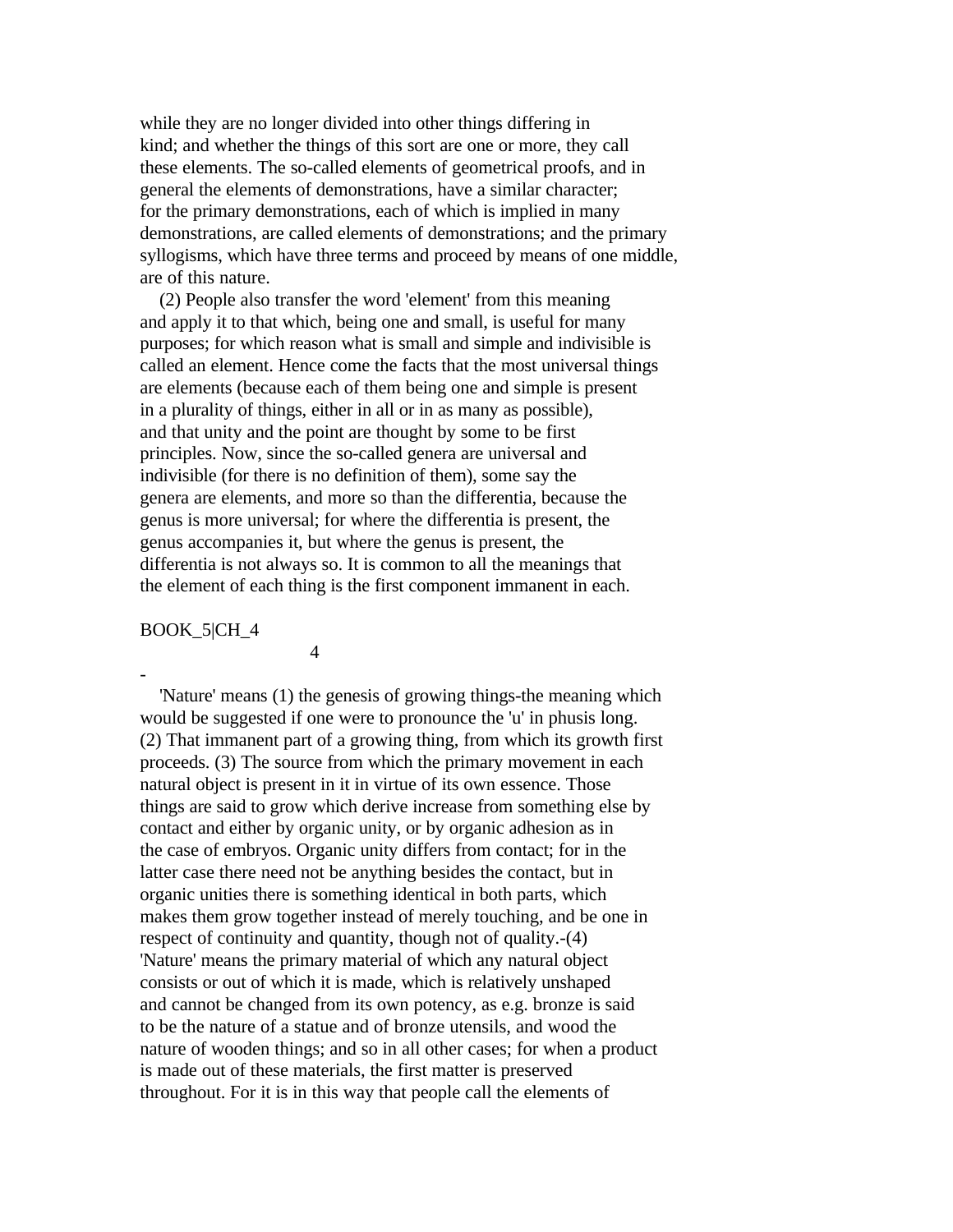natural objects also their nature, some naming fire, others earth, others air, others water, others something else of the sort, and some naming more than one of these, and others all of them.-(5) 'Nature' means the essence of natural objects, as with those who say the nature is the primary mode of composition, or as Empedocles says:-

> Nothing that is has a nature, But only mixing and parting of the mixed, And nature is but a name given them by men.

 Hence as regards the things that are or come to be by nature, though that from which they naturally come to be or are is already present, we say they have not their nature yet, unless they have their form or shape. That which comprises both of these exists by nature, e.g. the animals and their parts; and not only is the first matter nature (and this in two senses, either the first, counting from the thing, or the first in general; e.g. in the case of works in bronze, bronze is first with reference to them, but in general perhaps water is first, if all things that can be melted are water), but also the form or essence, which is the end of the process of becoming.-(6) By an extension of meaning from this sense of 'nature' every essence in general has come to be called a 'nature', because the nature of a thing is one kind of essence.

 From what has been said, then, it is plain that nature in the primary and strict sense is the essence of things which have in themselves, as such, a source of movement; for the matter is called the nature because it is qualified to receive this, and processes of becoming and growing are called nature because they are movements proceeding from this. And nature in this sense is the source of the movement of natural objects, being present in them somehow, either potentially or in complete reality.

BOOK\_5|CH\_5

-

5

-

-

We call 'necessary' (1) (a) that without which, as a condition, a thing cannot live; e.g. breathing and food are necessary for an animal; for it is incapable of existing without these; (b) the conditions without which good cannot be or come to be, or without which we cannot get rid or be freed of evil; e.g. drinking the medicine is necessary in order that we may be cured of disease, and a man's sailing to Aegina is necessary in order that he may get his money.-(2) The compulsory and compulsion, i.e. that which impedes and tends to hinder, contrary to impulse and purpose. For the compulsory is called necessary (whence the necessary is painful, as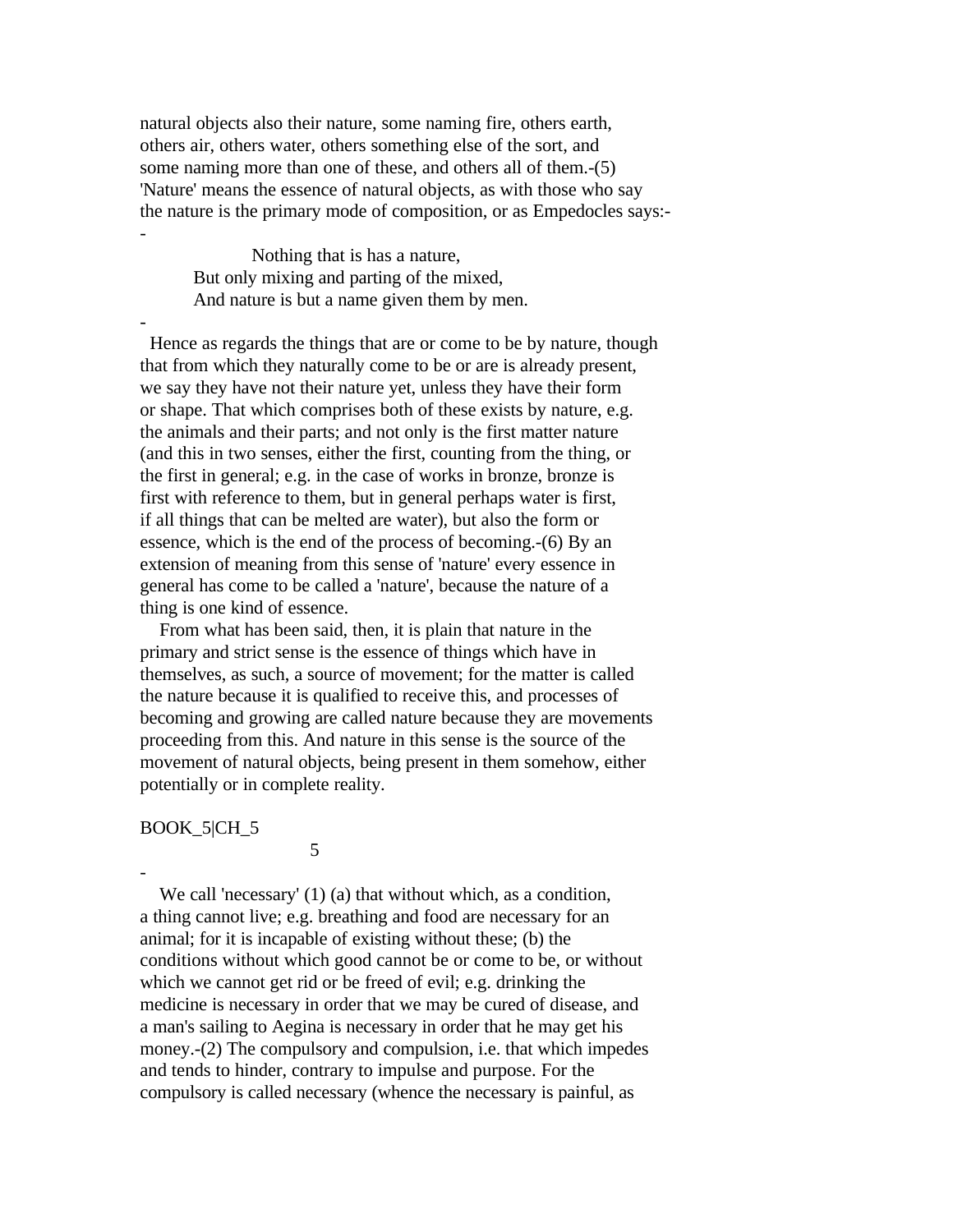Evenus says: 'For every necessary thing is ever irksome'), and compulsion is a form of necessity, as Sophocles says: 'But force necessitates me to this act'. And necessity is held to be something that cannot be persuaded-and rightly, for it is contrary to the movement which accords with purpose and with reasoning.-(3) We say that that which cannot be otherwise is necessarily as it is. And from this sense of 'necessary' all the others are somehow derived; for a thing is said to do or suffer what is necessary in the sense of compulsory, only when it cannot act according to its impulse because of the compelling forces-which implies that necessity is that because of which a thing cannot be otherwise; and similarly as regards the conditions of life and of good; for when in the one case good, in the other life and being, are not possible without certain conditions, these are necessary, and this kind of cause is a sort of necessity. Again, demonstration is a necessary thing because the conclusion cannot be otherwise, if there has been demonstration in the unqualified sense; and the causes of this necessity are the first premisses, i.e. the fact that the propositions from which the syllogism proceeds cannot be otherwise.

 Now some things owe their necessity to something other than themselves; others do not, but are themselves the source of necessity in other things. Therefore the necessary in the primary and strict sense is the simple; for this does not admit of more states than one, so that it cannot even be in one state and also in another; for if it did it would already be in more than one. If, then, there are any things that are eternal and unmovable, nothing compulsory or against their nature attaches to them.

#### BOOK\_5|CH\_6

-

6

 'One' means (1) that which is one by accident, (2) that which is one by its own nature. (1) Instances of the accidentally one are 'Coriscus and what is musical', and 'musical Coriscus' (for it is the same thing to say 'Coriscus and what is musical', and 'musical Coriscus'), and 'what is musical and what is just', and 'musical Coriscus and just Coriscus'. For all of these are called one by virtue of an accident, 'what is just and what is musical' because they are accidents of one substance, 'what is musical and Coriscus' because the one is an accident of the other; and similarly in a sense 'musical Coriscus' is one with 'Coriscus' because one of the parts of the phrase is an accident of the other, i.e. 'musical' is an accident of Coriscus; and 'musical Coriscus' is one with 'just Coriscus' because one part of each is an accident of one and the same subject. The case is similar if the accident is predicated of a genus or of any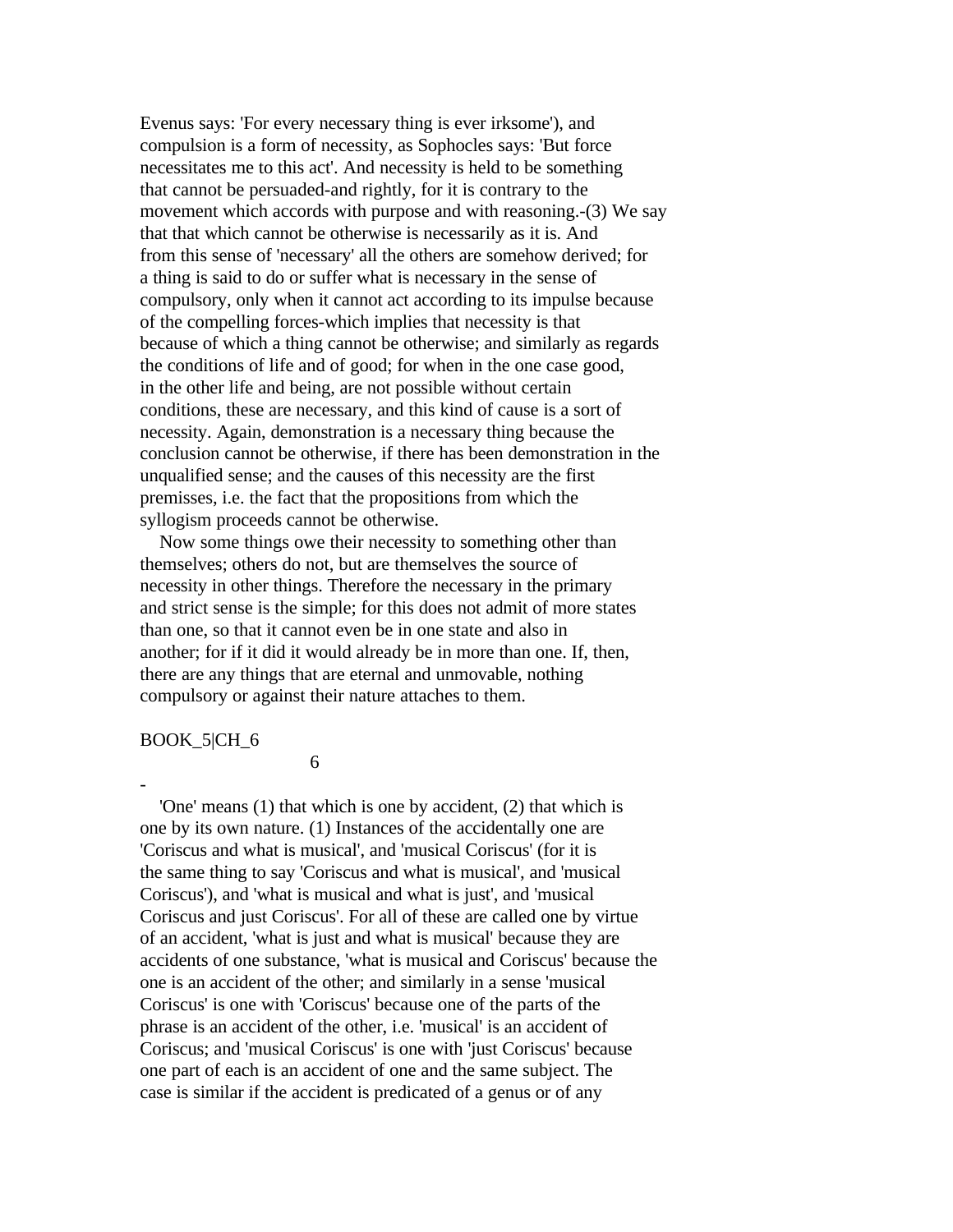universal name, e.g. if one says that man is the same as 'musical man'; for this is either because 'musical' is an accident of man, which is one substance, or because both are accidents of some individual, e.g. Coriscus. Both, however, do not belong to him in the same way, but one presumably as genus and included in his substance, the other as a state or affection of the substance.

 The things, then, that are called one in virtue of an accident, are called so in this way. (2) Of things that are called one in virtue of their own nature some (a) are so called because they are continuous, e.g. a bundle is made one by a band, and pieces of wood are made one by glue; and a line, even if it is bent, is called one if it is continuous, as each part of the body is, e.g. the leg or the arm. Of these themselves, the continuous by nature are more one than the continuous by art. A thing is called continuous which has by its own nature one movement and cannot have any other; and the movement is one when it is indivisible, and it is indivisible in respect of time. Those things are continuous by their own nature which are one not merely by contact; for if you put pieces of wood touching one another, you will not say these are one piece of wood or one body or one continuum of any other sort. Things, then, that are continuous in any way called one, even if they admit of being bent, and still more those which cannot be bent; e.g. the shin or the thigh is more one than the leg, because the movement of the leg need not be one. And the straight line is more one than the bent; but that which is bent and has an angle we call both one and not one, because its movement may be either simultaneous or not simultaneous; but that of the straight line is always simultaneous, and no part of it which has magnitude rests while another moves, as in the bent line.

 (b)(i) Things are called one in another sense because their substratum does not differ in kind; it does not differ in the case of things whose kind is indivisible to sense. The substratum meant is either the nearest to, or the farthest from, the final state. For, one the one hand, wine is said to be one and water is said to be one, qua indivisible in kind; and, on the other hand, all juices, e.g. oil and wine, are said to be one, and so are all things that can be melted, because the ultimate substratum of all is the same; for all of these are water or air.

 (ii) Those things also are called one whose genus is one though distinguished by opposite differentiae-these too are all called one because the genus which underlies the differentiae is one (e.g. horse, man, and dog form a unity, because all are animals), and indeed in a way similar to that in which the matter is one. These are sometimes called one in this way, but sometimes it is the higher genus that is said to be the same (if they are infimae species of their genus)-the genus above the proximate genera; e.g. the isosceles and the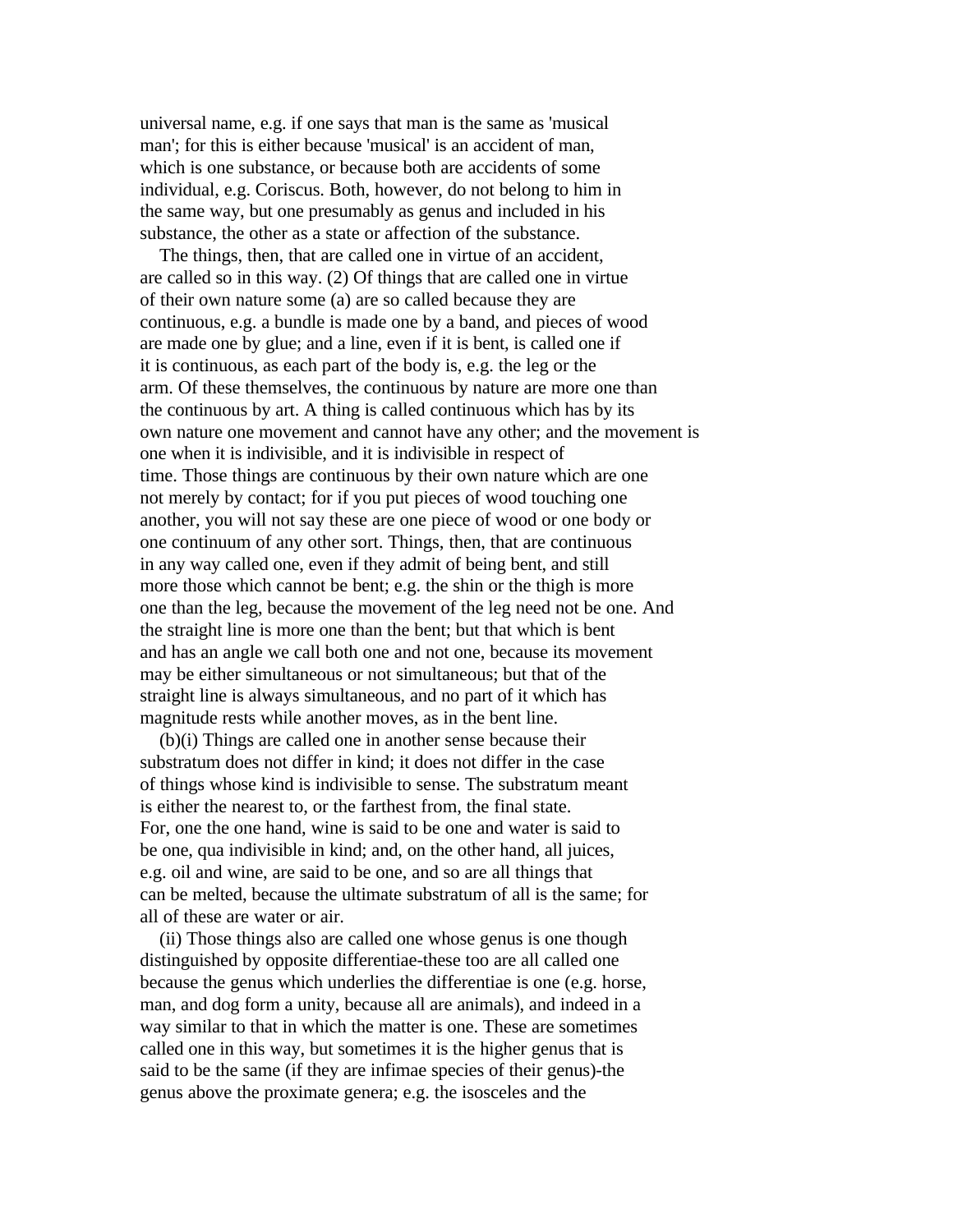equilateral are one and the same figure because both are triangles; but they are not the same triangles.

 (c) Two things are called one, when the definition which states the essence of one is indivisible from another definition which shows us the other (though in itself every definition is divisible). Thus even that which has increased or is diminishing is one, because its definition is one, as, in the case of plane figures, is the definition of their form. In general those things the thought of whose essence is indivisible, and cannot separate them either in time or in place or in definition, are most of all one, and of these especially those which are substances. For in general those things that do not admit of division are called one in so far as they do not admit of it; e.g. if two things are indistinguishable qua man, they are one kind of man; if qua animal, one kind of animal; if qua magnitude, one kind of magnitude.-Now most things are called one because they either do or have or suffer or are related to something else that is one, but the things that are primarily called one are those whose substance is one,-and one either in continuity or in form or in definition; for we count as more than one either things that are not continuous, or those whose form is not one, or those whose definition is not one.

While in a sense we call anything one if it is a quantity and continuous, in a sense we do not unless it is a whole, i.e. unless it has unity of form; e.g. if we saw the parts of a shoe put together anyhow we should not call them one all the same (unless because of their continuity); we do this only if they are put together so as to be a shoe and to have already a certain single form. This is why the circle is of all lines most truly one, because it is whole and complete.

 (3) The essence of what is one is to be some kind of beginning of number; for the first measure is the beginning, since that by which we first know each class is the first measure of the class; the one, then, is the beginning of the knowable regarding each class. But the one is not the same in all classes. For here it is a quarter-tone, and there it is the vowel or the consonant; and there is another unit of weight and another of movement. But everywhere the one is indivisible either in quantity or in kind. Now that which is indivisible in quantity is called a unit if it is not divisible in any dimension and is without position, a point if it is not divisible in any dimension and has position, a line if it is divisible in one dimension, a plane if in two, a body if divisible in quantity in all--i.e. in three--dimensions. And, reversing the order, that which is divisible in two dimensions is a plane, that which is divisible in one a line, that which is in no way divisible in quantity is a point or a unit,-that which has not position a unit, that which has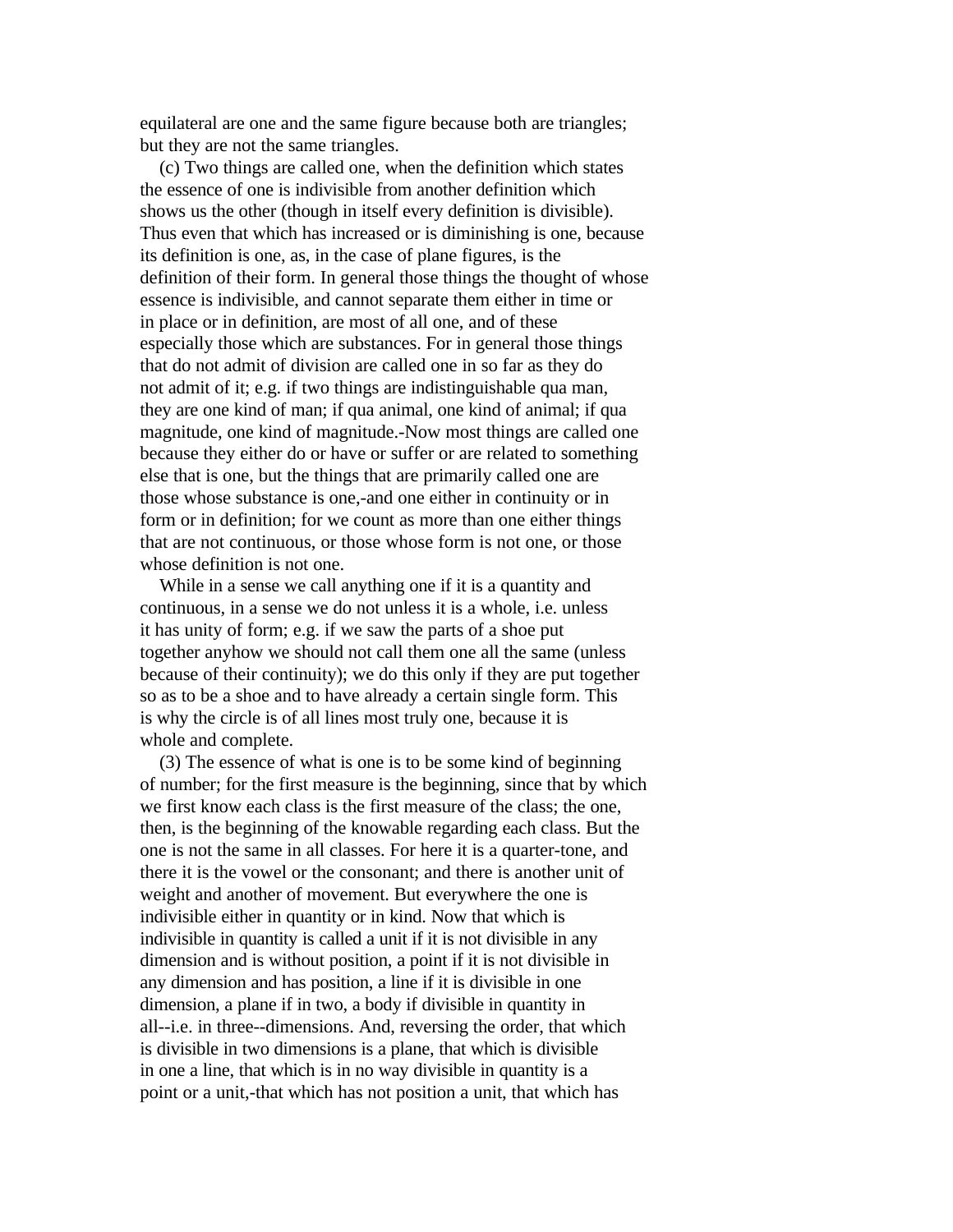position a point.

 Again, some things are one in number, others in species, others in genus, others by analogy; in number those whose matter is one, in species those whose definition is one, in genus those to which the same figure of predication applies, by analogy those which are related as a third thing is to a fourth. The latter kinds of unity are always found when the former are; e.g. things that are one in number are also one in species, while things that are one in species are not all one in number; but things that are one in species are all one in genus, while things that are so in genus are not all one in species but are all one by analogy; while things that are one by analogy are not all one in genus.

 Evidently 'many' will have meanings opposite to those of 'one'; some things are many because they are not continuous, others because their matter-either the proximate matter or the ultimate-is divisible in kind, others because the definitions which state their essence are more than one.

BOOK 5|CH\_7

 7 -

 Things are said to 'be' (1) in an accidental sense, (2) by their own nature.

 (1) In an accidental sense, e.g. we say 'the righteous doer is musical', and 'the man is musical', and 'the musician is a man', just as we say 'the musician builds', because the builder happens to be musical or the musician to be a builder; for here 'one thing is another' means 'one is an accident of another'. So in the cases we have mentioned; for when we say 'the man is musical' and 'the musician is a man', or 'he who is pale is musical' or 'the musician is pale', the last two mean that both attributes are accidents of the same thing; the first that the attribute is an accident of that which is, while 'the musical is a man' means that 'musical' is an accident of a man. (In this sense, too, the not-pale is said to be, because that of which it is an accident is.) Thus when one thing is said in an accidental sense to be another, this is either because both belong to the same thing, and this is, or because that to which the attribute belongs is, or because the subject which has as an attribute that of which it is itself predicated, itself is.

 (2) The kinds of essential being are precisely those that are indicated by the figures of predication; for the senses of 'being' are just as many as these figures. Since, then, some predicates indicate what the subject is, others its quality, others quantity, others relation, others activity or passivity, others its 'where', others its 'when', 'being' has a meaning answering to each of these. For there is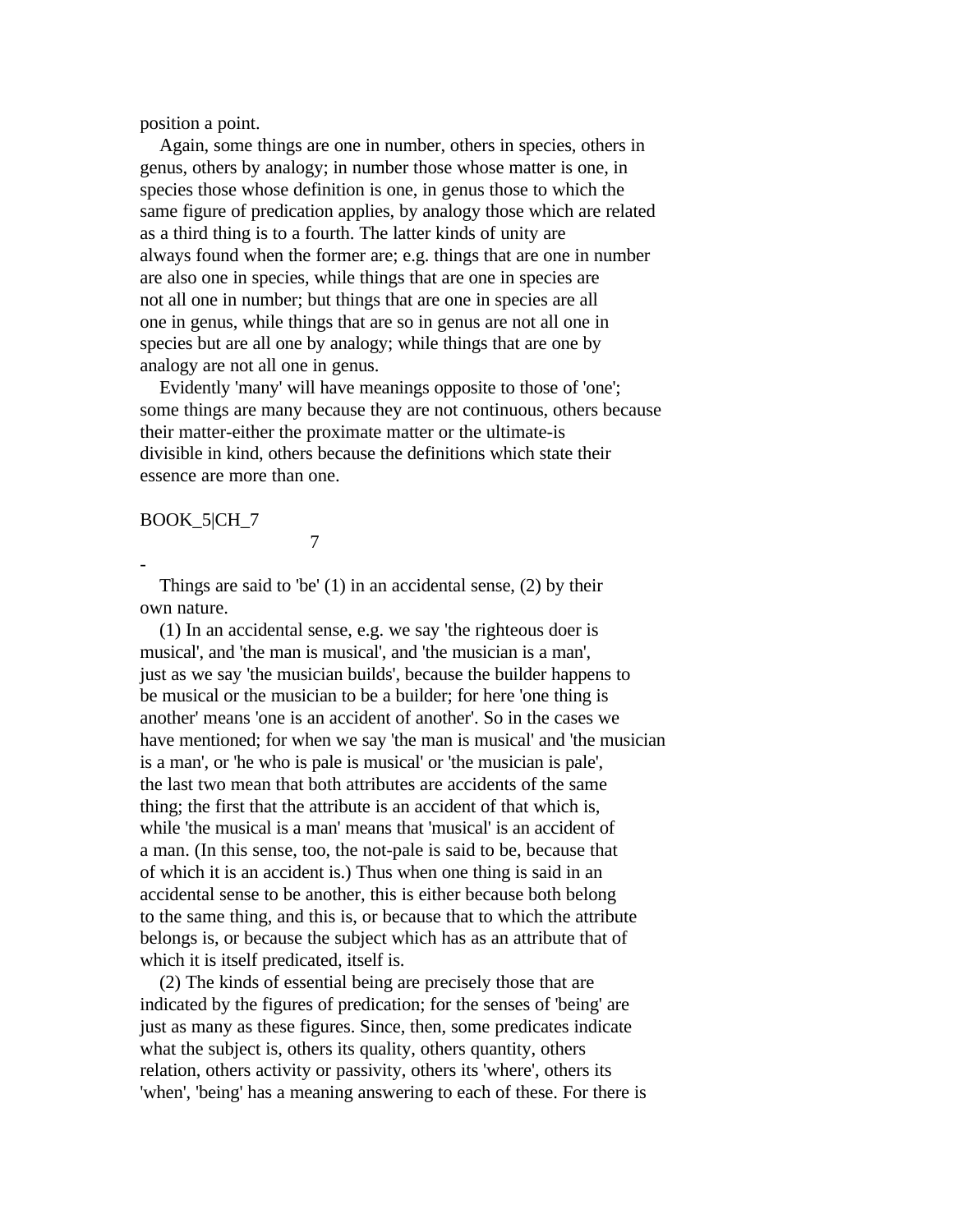no difference between 'the man is recovering' and 'the man recovers', nor between 'the man is walking or cutting' and 'the man walks' or 'cuts'; and similarly in all other cases.

 (3) Again, 'being' and 'is' mean that a statement is true, 'not being' that it is not true but falses-and this alike in the case of affirmation and of negation; e.g. 'Socrates is musical' means that this is true, or 'Socrates is not-pale' means that this is true; but 'the diagonal of the square is not commensurate with the side' means that it is false to say it is.

 (4) Again, 'being' and 'that which is' mean that some of the things we have mentioned 'are' potentially, others in complete reality. For we say both of that which sees potentially and of that which sees actually, that it is 'seeing', and both of that which can actualize its knowledge and of that which is actualizing it, that it knows, and both of that to which rest is already present and of that which can rest, that it rests. And similarly in the case of substances; we say the Hermes is in the stone, and the half of the line is in the line, and we say of that which is not yet ripe that it is corn. When a thing is potential and when it is not yet potential must be explained elsewhere.

BOOK\_5|CH\_8

-

8

 We call 'substance' (1) the simple bodies, i.e. earth and fire and water and everything of the sort, and in general bodies and the things composed of them, both animals and divine beings, and the parts of these. All these are called substance because they are not predicated of a subject but everything else is predicated of them.-(2) That which, being present in such things as are not predicated of a subject, is the cause of their being, as the soul is of the being of an animal.-(3) The parts which are present in such things, limiting them and marking them as individuals, and by whose destruction the whole is destroyed, as the body is by the destruction of the plane, as some say, and the plane by the destruction of the line; and in general number is thought by some to be of this nature; for if it is destroyed, they say, nothing exists, and it limits all things.-(4) The essence, the formula of which is a definition, is also called the substance of each thing.

 It follows, then, that 'substance' has two senses, (A) ultimate substratum, which is no longer predicated of anything else, and (B) that which, being a 'this', is also separable and of this nature is the shape or form of each thing.

BOOK 5|CH 9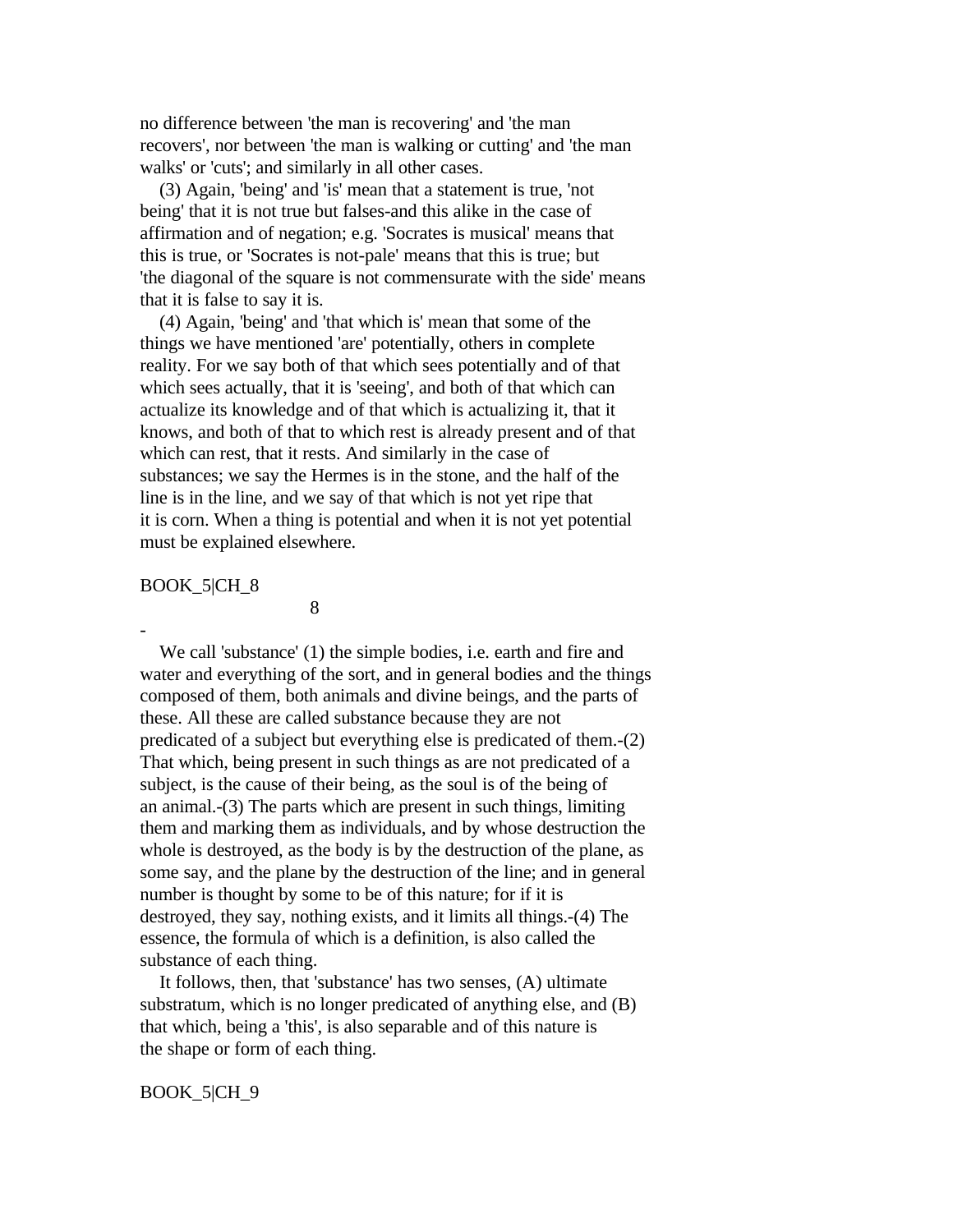'The same' means (1) that which is the same in an accidental sense, e.g. 'the pale' and 'the musical' are the same because they are accidents of the same thing, and 'a man' and 'musical' because the one is an accident of the other; and 'the musical' is 'a man' because it is an accident of the man. (The complex entity is the same as either of the simple ones and each of these is the same as it; for both 'the man' and 'the musical' are said to be the same as 'the musical man', and this the same as they.) This is why all of these statements are made not universally; for it is not true to say that every man is the same as 'the musical' (for universal attributes belong to things in virtue of their own nature, but accidents do not belong to them in virtue of their own nature); but of the individuals the statements are made without qualification. For 'Socrates' and 'musical Socrates' are thought to be the same; but 'Socrates' is not predicable of more than one subject, and therefore we do not say 'every Socrates' as we say 'every man'.

 Some things are said to be the same in this sense, others (2) are the same by their own nature, in as many senses as that which is one by its own nature is so; for both the things whose matter is one either in kind or in number, and those whose essence is one, are said to be the same. Clearly, therefore, sameness is a unity of the being either of more than one thing or of one thing when it is treated as more than one, ie. when we say a thing is the same as itself; for we treat it as two.

 Things are called 'other' if either their kinds or their matters or the definitions of their essence are more than one; and in general 'other' has meanings opposite to those of 'the same'.

 'Different' is applied (1) to those things which though other are the same in some respect, only not in number but either in species or in genus or by analogy; (2) to those whose genus is other, and to contraries, and to an things that have their otherness in their essence.

 Those things are called 'like' which have the same attributes in every respect, and those which have more attributes the same than different, and those whose quality is one; and that which shares with another thing the greater number or the more important of the attributes (each of them one of two contraries) in respect of which things are capable of altering, is like that other thing. The senses of 'unlike' are opposite to those of 'like'.

BOOK\_5|CH\_10

9

-

-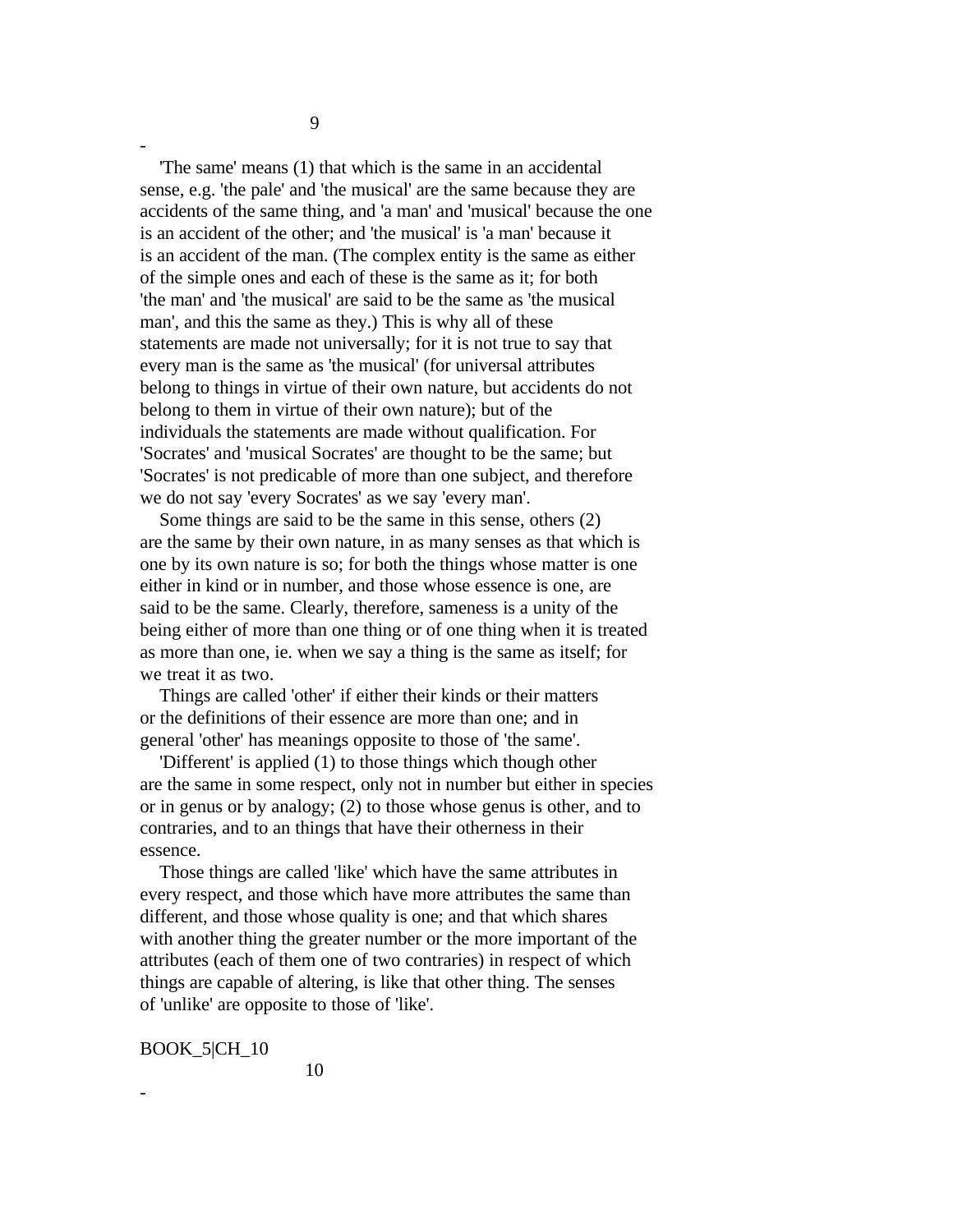The term 'opposite' is applied to contradictories, and to contraries, and to relative terms, and to privation and possession, and to the extremes from which and into which generation and dissolution take place; and the attributes that cannot be present at the same time in that which is receptive of both, are said to be opposed,-either themselves of their constituents. Grey and white colour do not belong at the same time to the same thing; hence their constituents are opposed.

 The term 'contrary' is applied (1) to those attributes differing in genus which cannot belong at the same time to the same subject, (2) to the most different of the things in the same genus, (3) to the most different of the attributes in the same recipient subject, (4) to the most different of the things that fall under the same faculty, (5) to the things whose difference is greatest either absolutely or in genus or in species. The other things that are called contrary are so called, some because they possess contraries of the above kind, some because they are receptive of such, some because they are productive of or susceptible to such, or are producing or suffering them, or are losses or acquisitions, or possessions or privations, of such. Since 'one' and 'being' have many senses, the other terms which are derived from these, and therefore 'same', 'other', and 'contrary', must correspond, so that they must be different for each category.

 The term 'other in species' is applied to things which being of the same genus are not subordinate the one to the other, or which being in the same genus have a difference, or which have a contrariety in their substance; and contraries are other than one another in species (either all contraries or those which are so called in the primary sense), and so are those things whose definitions differ in the infima species of the genus (e.g. man and horse are indivisible in genus, but their definitions are different), and those which being in the same substance have a difference. 'The same in species' has the various meanings opposite to these.

# BOOK\_5|CH\_11

-

### 11

 The words 'prior' and 'posterior' are applied (1) to some things (on the assumption that there is a first, i.e. a beginning, in each class) because they are nearer some beginning determined either absolutely and by nature, or by reference to something or in some place or by certain people; e.g. things are prior in place because they are nearer either to some place determined by nature (e.g. the middle or the last place), or to some chance object; and that which is farther is posterior.-Other things are prior in time; some by being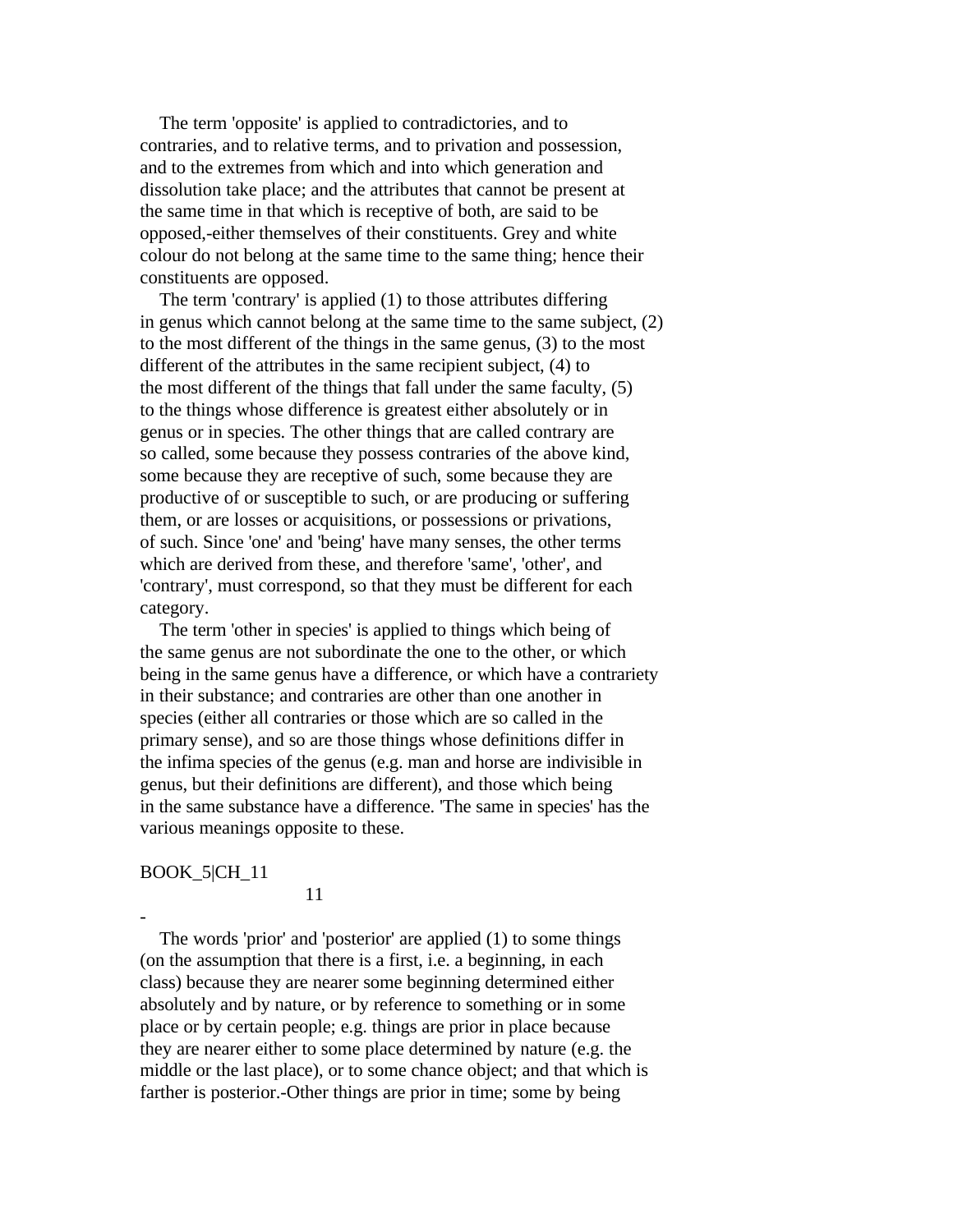farther from the present, i.e. in the case of past events (for the Trojan war is prior to the Persian, because it is farther from the present), others by being nearer the present, i.e. in the case of future events (for the Nemean games are prior to the Pythian, if we treat the present as beginning and first point, because they are nearer the present).-Other things are prior in movement; for that which is nearer the first mover is prior (e.g. the boy is prior to the man); and the prime mover also is a beginning absolutely.-Others are prior in power; for that which exceeds in power, i.e. the more powerful, is prior; and such is that according to whose will the other-i.e. the posterior-must follow, so that if the prior does not set it in motion the other does not move, and if it sets it in motion it does move; and here will is a beginning.-Others are prior in arrangement; these are the things that are placed at intervals in reference to some one definite thing according to some rule, e.g. in the chorus the second man is prior to the third, and in the lyre the second lowest string is prior to the lowest; for in the one case the leader and in the other the middle string is the beginning.

 These, then, are called prior in this sense, but (2) in another sense that which is prior for knowledge is treated as also absolutely prior; of these, the things that are prior in definition do not coincide with those that are prior in relation to perception. For in definition universals are prior, in relation to perception individuals. And in definition also the accident is prior to the whole, e.g. 'musical' to 'musical man', for the definition cannot exist as a whole without the part; yet musicalness cannot exist unless there is some one who is musical.

 (3) The attributes of prior things are called prior, e.g. straightness is prior to smoothness; for one is an attribute of a line as such, and the other of a surface.

 Some things then are called prior and posterior in this sense, others (4) in respect of nature and substance, i.e. those which can be without other things, while the others cannot be without them,-a distinction which Plato used. (If we consider the various senses of 'being', firstly the subject is prior, so that substance is prior; secondly, according as potency or complete reality is taken into account, different things are prior, for some things are prior in respect of potency, others in respect of complete reality, e.g. in potency the half line is prior to the whole line, and the part to the whole, and the matter to the concrete substance, but in complete reality these are posterior; for it is only when the whole has been dissolved that they will exist in complete reality.) In a sense, therefore, all things that are called prior and posterior are so called with reference to this fourth sense; for some things can exist without others in respect of generation, e.g. the whole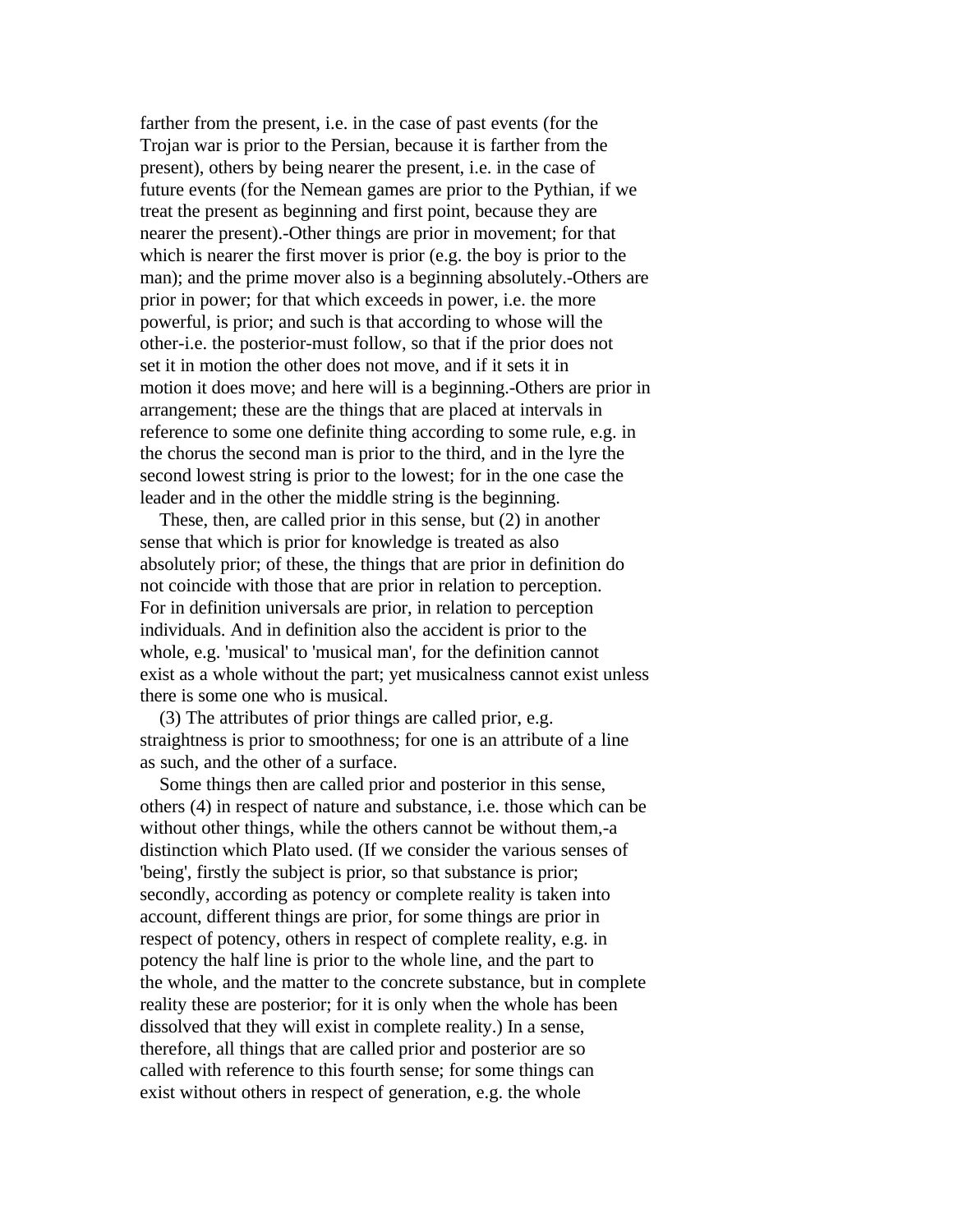without the parts, and others in respect of dissolution, e.g. the part without the whole. And the same is true in all other cases.

## BOOK\_5|CH\_12

-

## 12

 'Potency' means (1) a source of movement or change, which is in another thing than the thing moved or in the same thing qua other; e.g. the art of building is a potency which is not in the thing built, while the art of healing, which is a potency, may be in the man healed, but not in him qua healed. 'Potency' then means the source, in general, of change or movement in another thing or in the same thing qua other, and also (2) the source of a thing's being moved by another thing or by itself qua other. For in virtue of that principle, in virtue of which a patient suffers anything, we call it 'capable' of suffering; and this we do sometimes if it suffers anything at all, sometimes not in respect of everything it suffers, but only if it suffers a change for the better--(3) The capacity of performing this well or according to intention; for sometimes we say of those who merely can walk or speak but not well or not as they intend, that they cannot speak or walk. So too (4) in the case of passivity--(5) The states in virtue of which things are absolutely impassive or unchangeable, or not easily changed for the worse, are called potencies; for things are broken and crushed and bent and in general destroyed not by having a potency but by not having one and by lacking something, and things are impassive with respect to such processes if they are scarcely and slightly affected by them, because of a 'potency' and because they 'can' do something and are in some positive state.

 'Potency' having this variety of meanings, so too the 'potent' or 'capable' in one sense will mean that which can begin a movement (or a change in general, for even that which can bring things to rest is a 'potent' thing) in another thing or in itself qua other; and in one sense that over which something else has such a potency; and in one sense that which has a potency of changing into something, whether for the worse or for the better (for even that which perishes is thought to be 'capable' of perishing, for it would not have perished if it had not been capable of it; but, as a matter of fact, it has a certain disposition and cause and principle which fits it to suffer this; sometimes it is thought to be of this sort because it has something, sometimes because it is deprived of something; but if privation is in a sense 'having' or 'habit', everything will be capable by having something, so that things are capable both by having a positive habit and principle, and by having the privation of this, if it is possible to have a privation; and if privation is not in a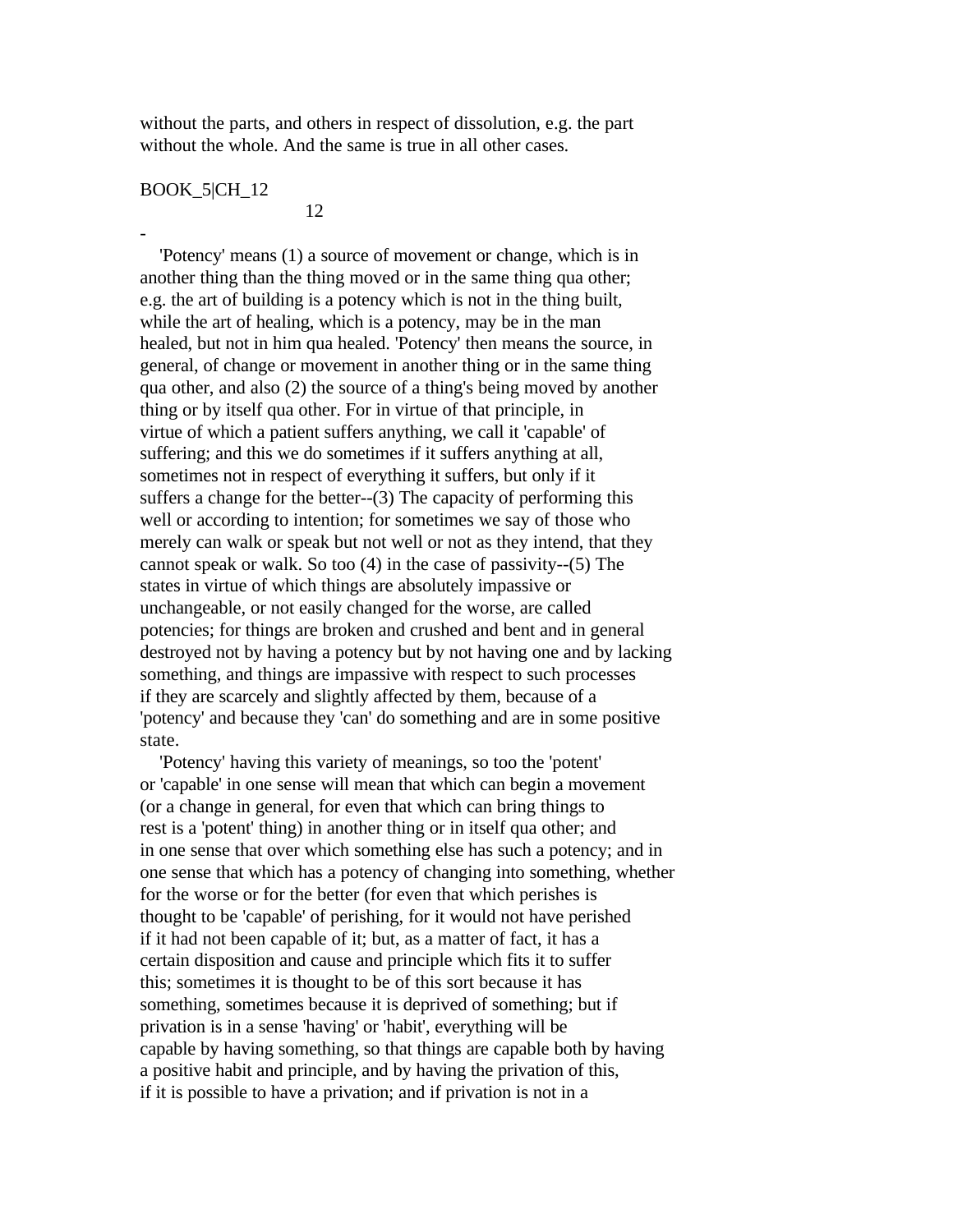sense 'habit', 'capable' is used in two distinct senses); and a thing is capable in another sense because neither any other thing, nor itself qua other, has a potency or principle which can destroy it. Again, all of these are capable either merely because the thing might chance to happen or not to happen, or because it might do so well. This sort of potency is found even in lifeless things, e.g. in instruments; for we say one lyre can speak, and another cannot speak at all, if it has not a good tone.

 Incapacity is privation of capacity-i.e. of such a principle as has been described either in general or in the case of something that would naturally have the capacity, or even at the time when it would naturally already have it; for the senses in which we should call a boy and a man and a eunuch 'incapable of begetting' are distinct.-Again, to either kind of capacity there is an opposite incapacity-both to that which only can produce movement and to that which can produce it well.

 Some things, then, are called adunata in virtue of this kind of incapacity, while others are so in another sense; i.e. both dunaton and adunaton are used as follows. The impossible is that of which the contrary is of necessity true, e.g. that the diagonal of a square is commensurate with the side is impossible, because such a statement is a falsity of which the contrary is not only true but also necessary; that it is commensurate, then, is not only false but also of necessity false. The contrary of this, the possible, is found when it is not necessary that the contrary is false, e.g. that a man should be seated is possible; for that he is not seated is not of necessity false. The possible, then, in one sense, as has been said, means that which is not of necessity false; in one, that which is true; in one, that which may be true.-A 'potency' or 'power' in geometry is so called by a change of meaning.-These senses of 'capable' or 'possible' involve no reference to potency. But the senses which involve a reference to potency all refer to the primary kind of potency; and this is a source of change in another thing or in the same thing qua other. For other things are called 'capable', some because something else has such a potency over them, some because it has not, some because it has it in a particular way. The same is true of the things that are incapable. Therefore the proper definition of the primary kind of potency will be 'a source of change in another thing or in the same thing qua other'.

# BOOK\_5|CH\_13

-

## 13

 'Quantum' means that which is divisible into two or more constituent parts of which each is by nature a 'one' and a 'this'. A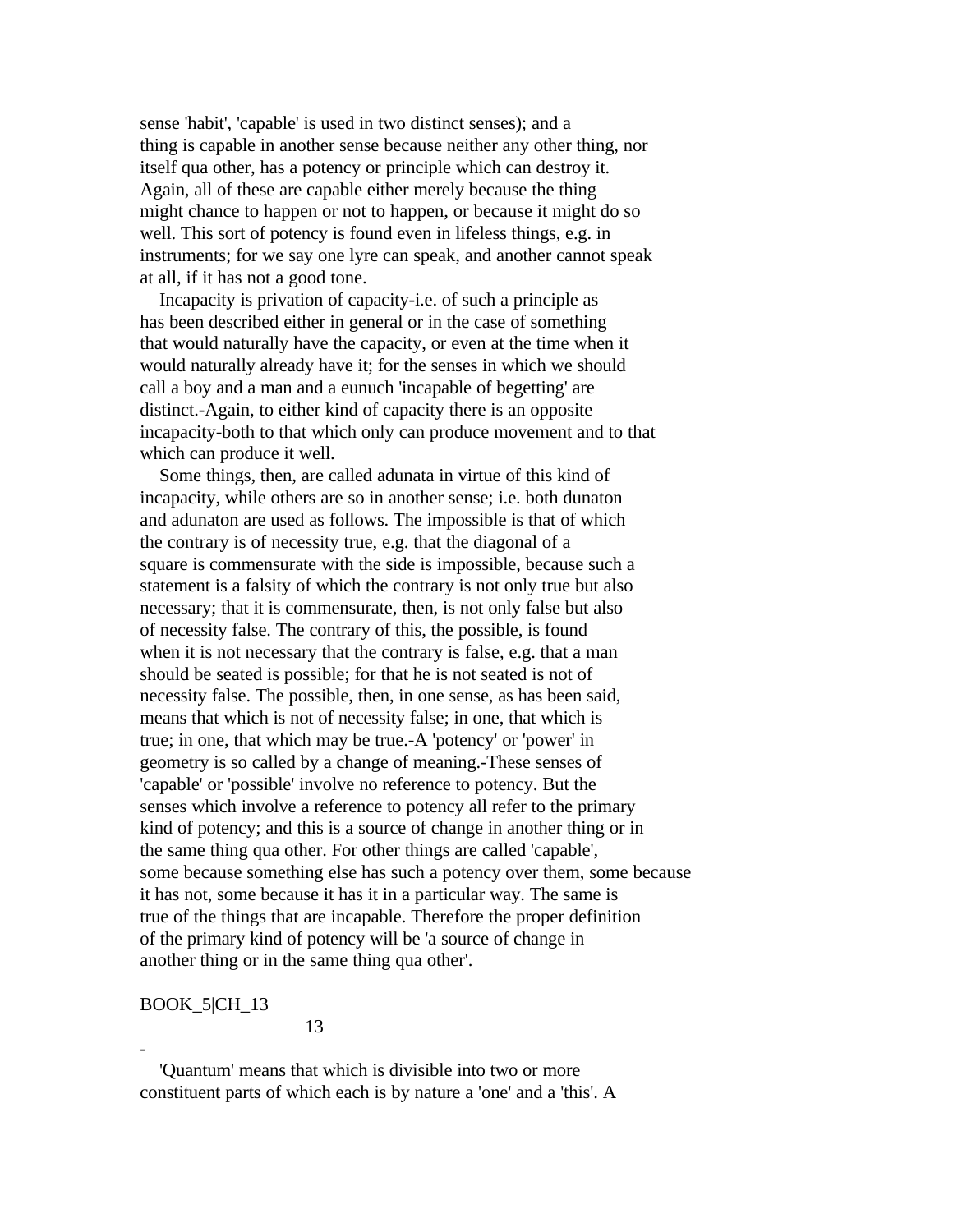quantum is a plurality if it is numerable, a magnitude if it is a measurable. 'Plurality' means that which is divisible potentially into non-continuous parts, 'magnitude' that which is divisible into continuous parts; of magnitude, that which is continuous in one dimension is length; in two breadth, in three depth. Of these, limited plurality is number, limited length is a line, breadth a surface, depth a solid.

 Again, some things are called quanta in virtue of their own nature, others incidentally; e.g. the line is a quantum by its own nature, the musical is one incidentally. Of the things that are quanta by their own nature some are so as substances, e.g. the line is a quantum (for 'a certain kind of quantum' is present in the definition which states what it is), and others are modifications and states of this kind of substance, e.g. much and little, long and short, broad and narrow, deep and shallow, heavy and light, and all other such attributes. And also great and small, and greater and smaller, both in themselves and when taken relatively to each other, are by their own nature attributes of what is quantitative; but these names are transferred to other things also. Of things that are quanta incidentally, some are so called in the sense in which it was said that the musical and the white were quanta, viz. because that to which musicalness and whiteness belong is a quantum, and some are quanta in the way in which movement and time are so; for these also are called quanta of a sort and continuous because the things of which these are attributes are divisible. I mean not that which is moved, but the space through which it is moved; for because that is a quantum movement also is a quantum, and because this is a quantum time is one.

## BOOK\_5|CH\_14

-

14

 'Quality' means (1) the differentia of the essence, e.g. man is an animal of a certain quality because he is two-footed, and the horse is so because it is four-footed; and a circle is a figure of particular quality because it is without angles,-which shows that the essential differentia is a quality.-This, then, is one meaning of quality-the differentia of the essence, but (2) there is another sense in which it applies to the unmovable objects of mathematics, the sense in which the numbers have a certain quality, e.g. the composite numbers which are not in one dimension only, but of which the plane and the solid are copies (these are those which have two or three factors); and in general that which exists in the essence of numbers besides quantity is quality; for the essence of each is what it is once, e.g. that of is not what it is twice or thrice, but what it is once; for 6 is once 6.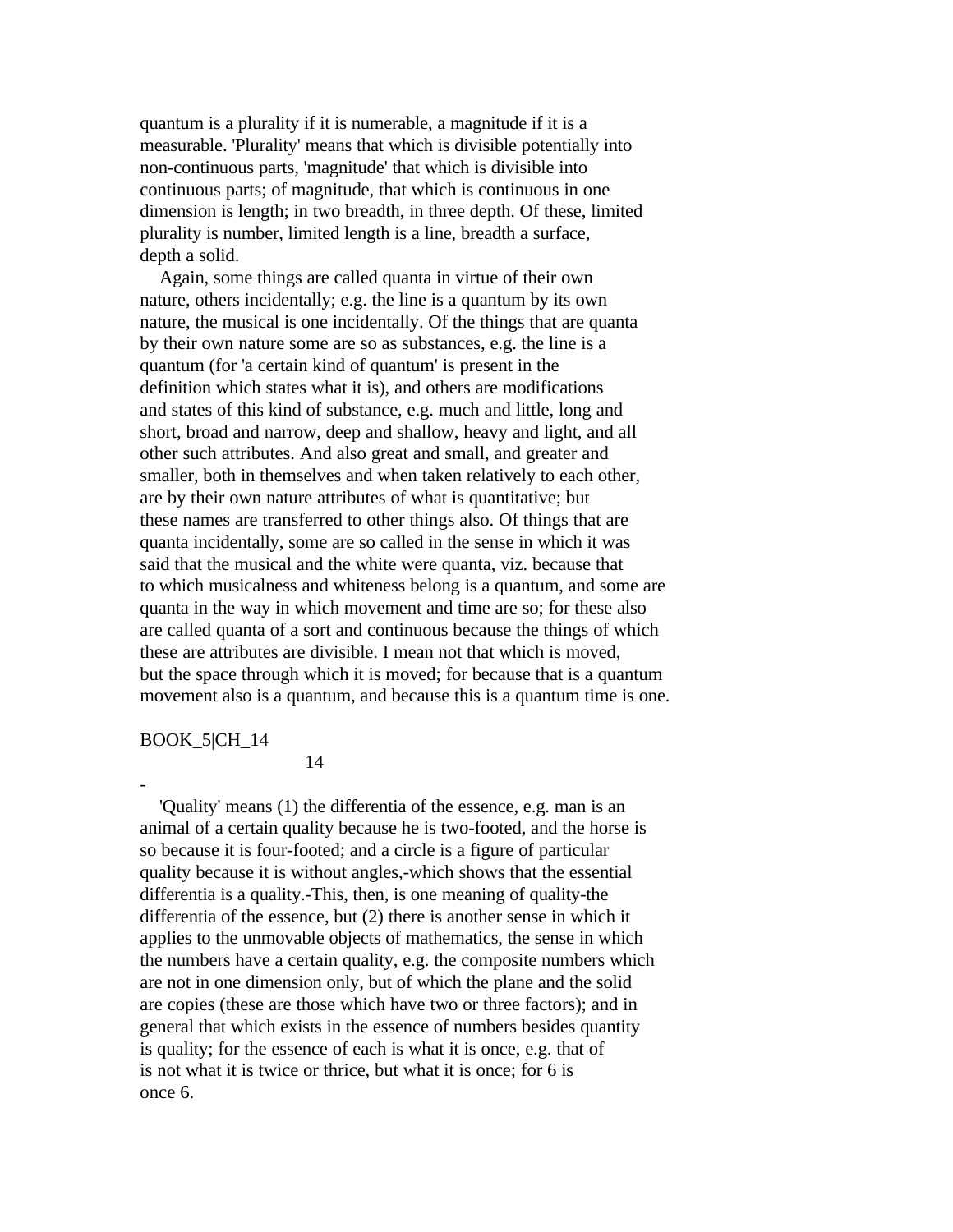(3) All the modifications of substances that move (e.g. heat and cold, whiteness and blackness, heaviness and lightness, and the others of the sort) in virtue of which, when they change, bodies are said to alter. (4) Quality in respect of virtue and vice, and in general, of evil and good.

 Quality, then, seems to have practically two meanings, and one of these is the more proper. The primary quality is the differentia of the essence, and of this the quality in numbers is a part; for it is a differentia of essences, but either not of things that move or not of them qua moving. Secondly, there are the modifications of things that move, qua moving, and the differentiae of movements. Virtue and vice fall among these modifications; for they indicate differentiae of the movement or activity, according to which the things in motion act or are acted on well or badly; for that which can be moved or act in one way is good, and that which can do so in another--the contrary--way is vicious. Good and evil indicate quality especially in living things, and among these especially in those which have purpose.

BOOK\_5|CH\_15

-

15

 Things are 'relative' (1) as double to half, and treble to a third, and in general that which contains something else many times to that which is contained many times in something else, and that which exceeds to that which is exceeded; (2) as that which can heat to that which can be heated, and that which can cut to that which can be cut, and in general the active to the passive; (3) as the measurable to the measure, and the knowable to knowledge, and the perceptible to perception.

 (1) Relative terms of the first kind are numerically related either indefinitely or definitely, to numbers themselves or to 1. E.g. the double is in a definite numerical relation to 1, and that which is 'many times as great' is in a numerical, but not a definite, relation to 1, i.e. not in this or in that numerical relation to it; the relation of that which is half as big again as something else to that something is a definite numerical relation to a number; that which is n+I/n times something else is in an indefinite relation to that something, as that which is 'many times as great' is in an indefinite relation to 1; the relation of that which exceeds to that which is exceeded is numerically quite indefinite; for number is always commensurate, and 'number' is not predicated of that which is not commensurate, but that which exceeds is, in relation to that which is exceeded, so much and something more; and this something is indefinite; for it can, indifferently, be either equal or not equal to that which is exceeded.-All these relations, then, are numerically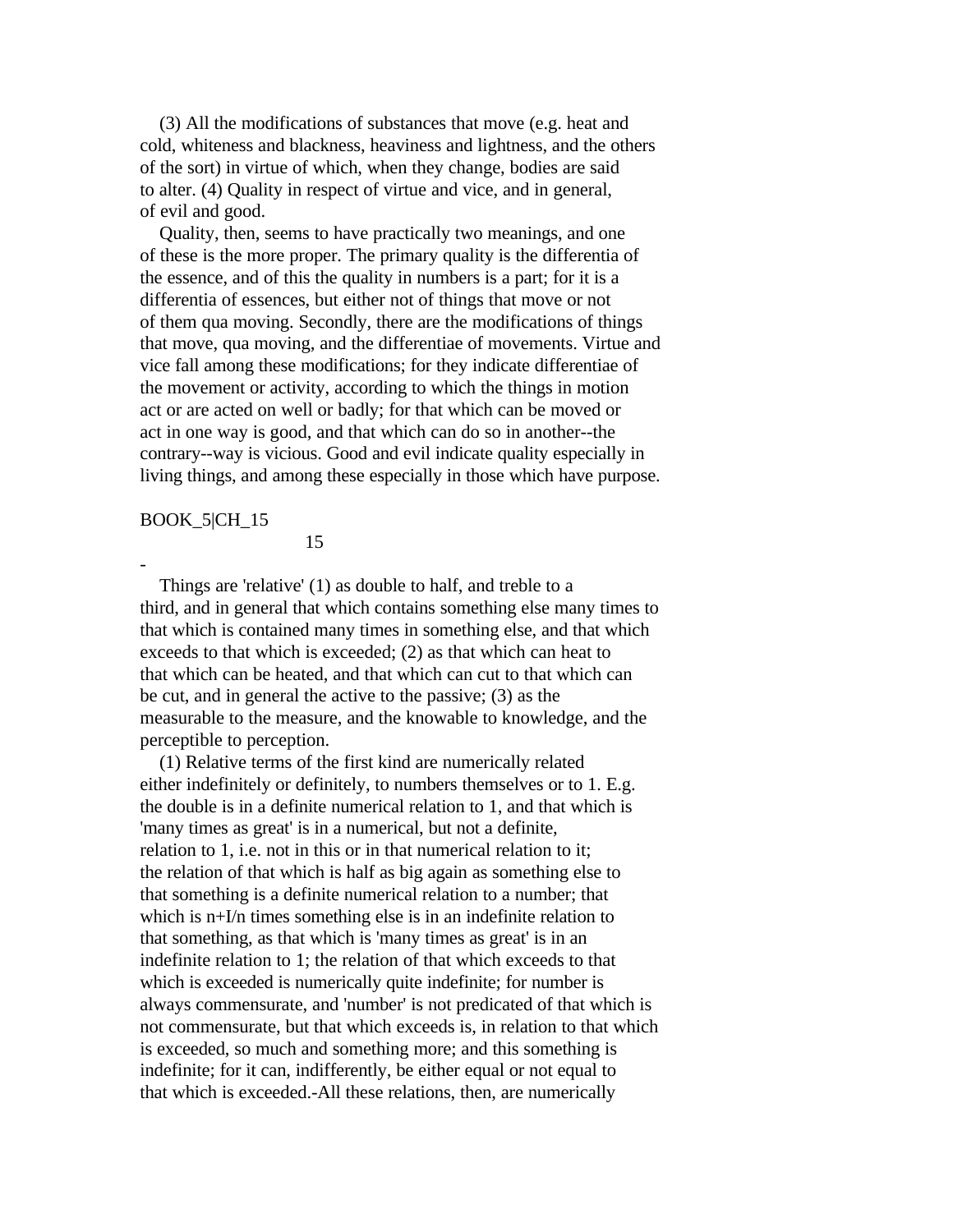expressed and are determinations of number, and so in another way are the equal and the like and the same. For all refer to unity. Those things are the same whose substance is one; those are like whose quality is one; those are equal whose quantity is one; and 1 is the beginning and measure of number, so that all these relations imply number, though not in the same way.

 (2) Things that are active or passive imply an active or a passive potency and the actualizations of the potencies; e.g. that which is capable of heating is related to that which is capable of being heated, because it can heat it, and, again, that which heats is related to that which is heated and that which cuts to that which is cut, in the sense that they actually do these things. But numerical relations are not actualized except in the sense which has been elsewhere stated; actualizations in the sense of movement they have not. Of relations which imply potency some further imply particular periods of time, e.g. that which has made is relative to that which has been made, and that which will make to that which will be made. For it is in this way that a father is called the father of his son; for the one has acted and the other has been acted on in a certain way. Further, some relative terms imply privation of potency, i.e. 'incapable' and terms of this sort, e.g. 'invisible'.

 Relative terms which imply number or potency, therefore, are all relative because their very essence includes in its nature a reference to something else, not because something else involves a reference to it; but (3) that which is measurable or knowable or thinkable is called relative because something else involves a reference to it. For 'that which is thinkable' implies that the thought of it is possible, but the thought is not relative to 'that of which it is the thought'; for we should then have said the same thing twice. Similarly sight is the sight of something, not 'of that of which it is the sight' (though of course it is true to say this); in fact it is relative to colour or to something else of the sort. But according to the other way of speaking the same thing would be said twice,-'the sight is of that of which it is.'

 Things that are by their own nature called relative are called so sometimes in these senses, sometimes if the classes that include them are of this sort; e.g. medicine is a relative term because its genus, science, is thought to be a relative term. Further, there are the properties in virtue of which the things that have them are called relative, e.g. equality is relative because the equal is, and likeness because the like is. Other things are relative by accident; e.g. a man is relative because he happens to be double of something and double is a relative term; or the white is relative, if the same thing happens to be double and white.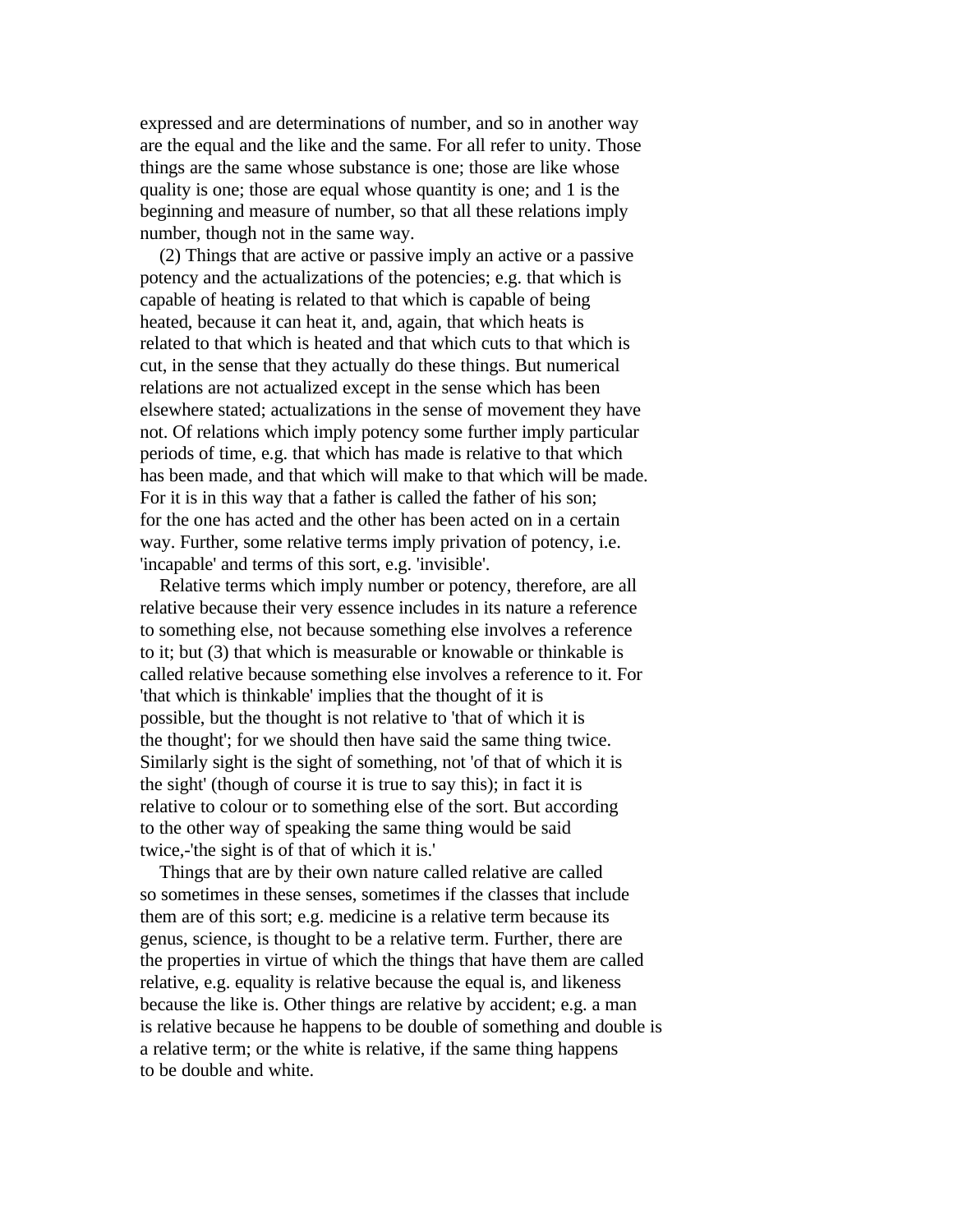-

16

 What is called 'complete' is (1) that outside which it is not possible to find any, even one, of its parts; e.g. the complete time of each thing is that outside which it is not possible to find any time which is a part proper to it.-(2) That which in respect of excellence and goodness cannot be excelled in its kind; e.g. we have a complete doctor or a complete flute-player, when they lack nothing in respect of the form of their proper excellence. And thus, transferring the word to bad things, we speak of a complete scandal-monger and a complete thief; indeed we even call them good, i.e. a good thief and a good scandal-monger. And excellence is a completion; for each thing is complete and every substance is complete, when in respect of the form of its proper excellence it lacks no part of its natural magnitude.-(3) The things which have attained their end, this being good, are called complete; for things are complete in virtue of having attained their end. Therefore, since the end is something ultimate, we transfer the word to bad things and say a thing has been completely spoilt, and completely destroyed, when it in no wise falls short of destruction and badness, but is at its last point. This is why death, too, is by a figure of speech called the end, because both are last things. But the ultimate purpose is also an end.-Things, then, that are called complete in virtue of their own nature are so called in all these senses, some because in respect of goodness they lack nothing and cannot be excelled and no part proper to them can be found outside them, others in general because they cannot be exceeded in their several classes and no part proper to them is outside them; the others presuppose these first two kinds, and are called complete because they either make or have something of the sort or are adapted to it or in some way or other involve a reference to the things that are called complete in the primary sense.

## BOOK\_5|CH\_17

-

## 17

 'Limit' means (1) the last point of each thing, i.e. the first point beyond which it is not possible to find any part, and the first point within which every part is; (2) the form, whatever it may be, of a spatial magnitude or of a thing that has magnitude; (3) the end of each thing (and of this nature is that towards which the movement and the action are, not that from which they are-though sometimes it is both, that from which and that to which the movement is, i.e. the final cause); (4) the substance of each thing, and the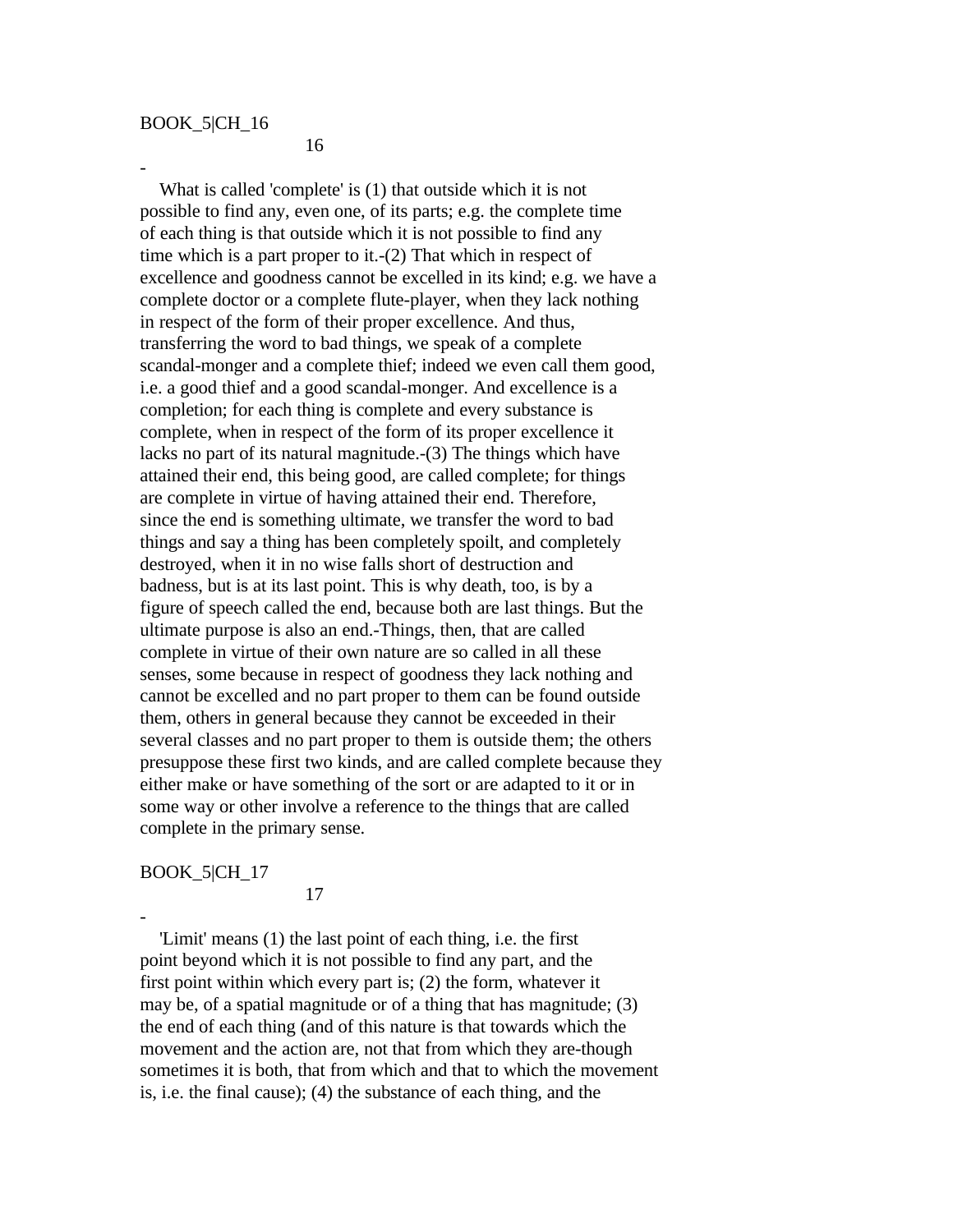essence of each; for this is the limit of knowledge; and if of knowledge, of the object also. Evidently, therefore, 'limit' has as many senses as 'beginning', and yet more; for the beginning is a limit, but not every limit is a beginning.

# BOOK\_5|CH\_18

-

## 18

 'That in virtue of which' has several meanings:-(1) the form or substance of each thing, e.g. that in virtue of which a man is good is the good itself, (2) the proximate subject in which it is the nature of an attribute to be found, e.g. colour in a surface. 'That in virtue of which', then, in the primary sense is the form, and in a secondary sense the matter of each thing and the proximate substratum of each.-In general 'that in virtue of which' will found in the same number of senses as 'cause'; for we say indifferently (3) in virtue of what has he come?' or 'for what end has he come?'; and (4) in virtue of what has he inferred wrongly, or inferred?' or 'what is the cause of the inference, or of the wrong inference?'-Further (5) Kath' d is used in reference to position, e.g. 'at which he stands' or 'along which he walks; for all such phrases indicate place and position.

 Therefore 'in virtue of itself' must likewise have several meanings. The following belong to a thing in virtue of itself:-(1) the essence of each thing, e.g. Callias is in virtue of himself Callias and what it was to be Callias;-(2) whatever is present in the 'what', e.g. Callias is in virtue of himself an animal. For 'animal' is present in his definition; Callias is a particular animal.-(3) Whatever attribute a thing receives in itself directly or in one of its parts; e.g. a surface is white in virtue of itself, and a man is alive in virtue of himself; for the soul, in which life directly resides, is a part of the man.-(4) That which has no cause other than itself; man has more than one cause--animal, two-footed--but yet man is man in virtue of himself.-(5) Whatever attributes belong to a thing alone, and in so far as they belong to it merely by virtue of itself considered apart by itself.

#### BOOK\_5|CH\_19

-

19

 'Disposition' means the arrangement of that which has parts, in respect either of place or of potency or of kind; for there must be a certain position, as even the word 'disposition' shows.

BOOK\_5|CH\_20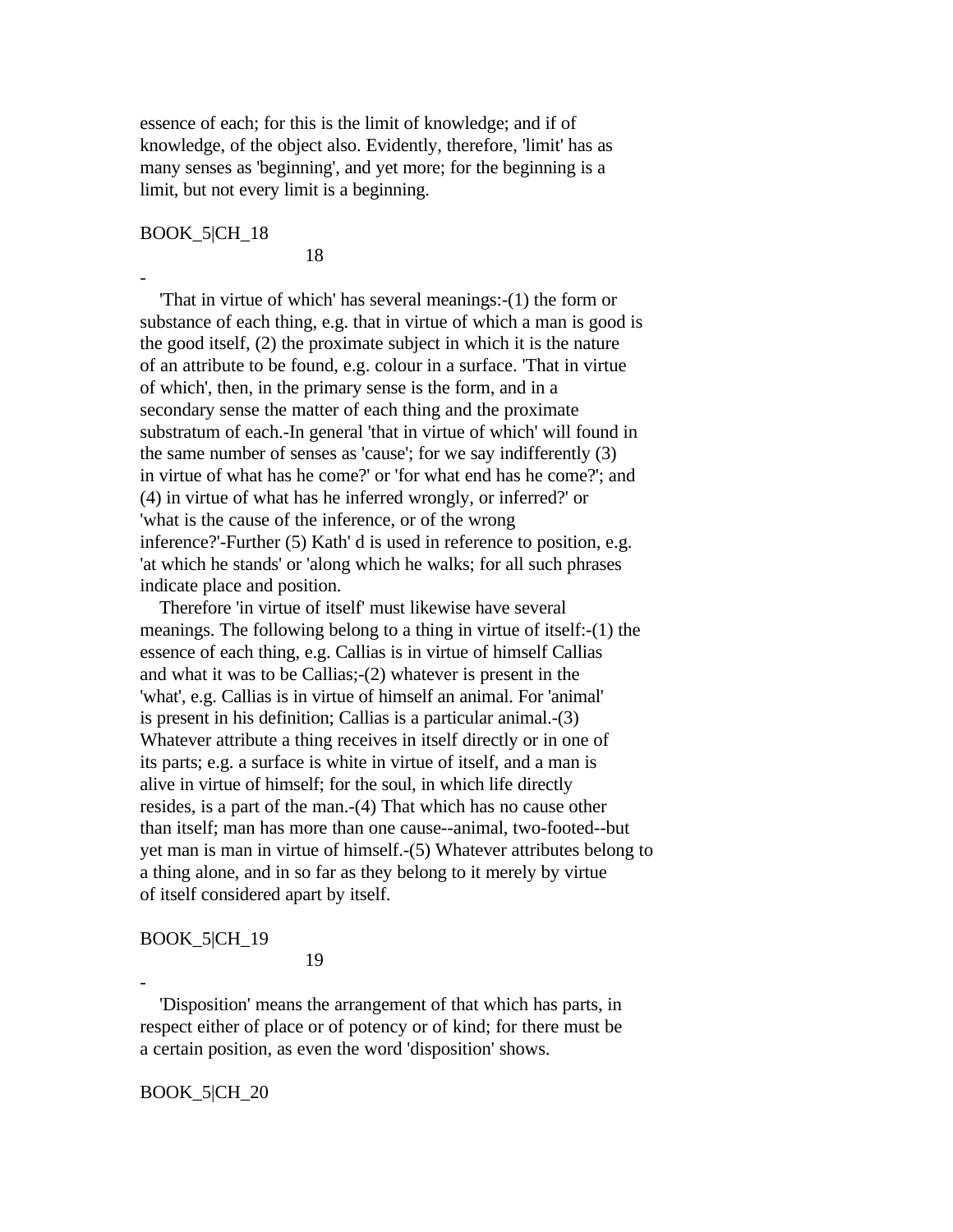'Having' means (1) a kind of activity of the haver and of what he has-something like an action or movement. For when one thing makes and one is made, between them there is a making; so too between him who has a garment and the garment which he has there is a having. This sort of having, then, evidently we cannot have; for the process will go on to infinity, if it is to be possible to have the having of what we have.-(2) 'Having' or 'habit' means a disposition according to which that which is disposed is either well or ill disposed, and either in itself or with reference to something else; e.g. health is a 'habit'; for it is such a disposition.-(3) We speak of a 'habit' if there is a portion of such a disposition; and so even the excellence of the parts is a 'habit' of the whole thing.

## BOOK\_5|CH\_21

-

-

-

## 21

 'Affection' means (1) a quality in respect of which a thing can be altered, e.g. white and black, sweet and bitter, heaviness and lightness, and all others of the kind.-(2) The actualization of these-the already accomplished alterations.-(3) Especially, injurious alterations and movements, and, above all painful injuries.-(4) Misfortunes and painful experiences when on a large scale are called affections.

# BOOK\_5|CH\_22

22

 We speak of 'privation' (1) if something has not one of the attributes which a thing might naturally have, even if this thing itself would not naturally have it; e.g. a plant is said to be 'deprived' of eyes.-(2) If, though either the thing itself or its genus would naturally have an attribute, it has it not; e.g. a blind man and a mole are in different senses 'deprived' of sight; the latter in contrast with its genus, the former in contrast with his own normal nature.-(3) If, though it would naturally have the attribute, and when it would naturally have it, it has it not; for blindness is a privation, but one is not 'blind' at any and every age, but only if one has not sight at the age at which one would naturally have it. Similarly a thing is called blind if it has not sight in the medium in which, and in respect of the organ in respect of which, and with reference to the object with reference to which, and in the circumstances in which, it would naturally have it.-(4) The violent taking away of anything is called privation.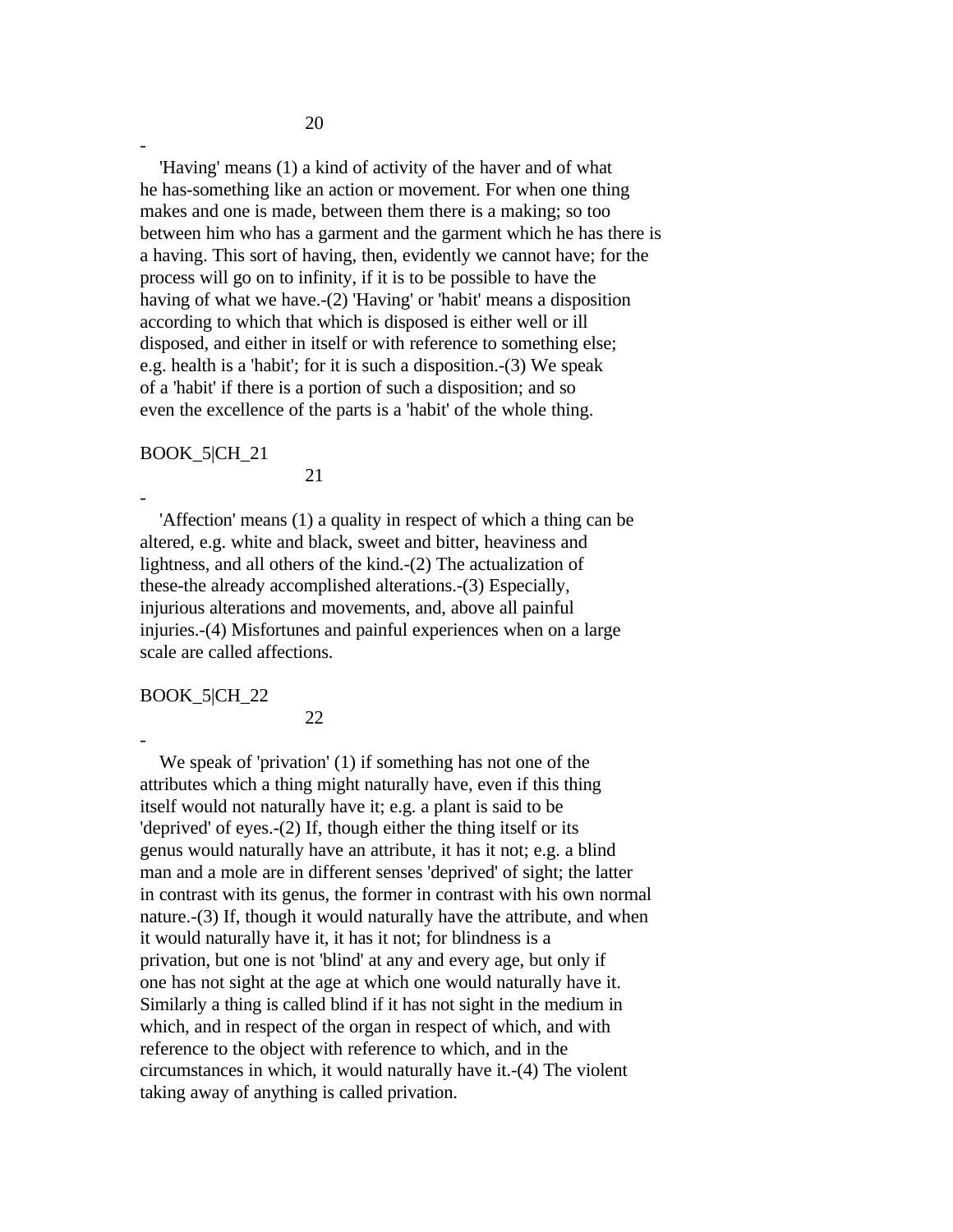Indeed there are just as many kinds of privations as there are of words with negative prefixes; for a thing is called unequal because it has not equality though it would naturally have it, and invisible either because it has no colour at all or because it has a poor colour, and apodous either because it has no feet at all or because it has imperfect feet. Again, a privative term may be used because the thing has little of the attribute (and this means having it in a sense imperfectly), e.g. 'kernel-less'; or because it has it not easily or not well (e.g. we call a thing uncuttable not only if it cannot be cut but also if it cannot be cut easily or well); or because it has not the attribute at all; for it is not the one-eyed man but he who is sightless in both eyes that is called blind. This is why not every man is 'good' or 'bad', 'just' or 'unjust', but there is also an intermediate state.

#### BOOK\_5|CH\_23

-

## 23

 To 'have' or 'hold' means many things:-(1) to treat a thing according to one's own nature or according to one's own impulse; so that fever is said to have a man, and tyrants to have their cities, and people to have the clothes they wear.-(2) That in which a thing is present as in something receptive of it is said to have the thing; e.g. the bronze has the form of the statue, and the body has the disease.-(3) As that which contains holds the things contained; for a thing is said to be held by that in which it is as in a container; e.g. we say that the vessel holds the liquid and the city holds men and the ship sailors; and so too that the whole holds the parts.-(4) That which hinders a thing from moving or acting according to its own impulse is said to hold it, as pillars hold the incumbent weights, and as the poets make Atlas hold the heavens, implying that otherwise they would collapse on the earth, as some of the natural philosophers also say. In this way also that which holds things together is said to hold the things it holds together, since they would otherwise separate, each according to its own impulse.

 'Being in something' has similar and corresponding meanings to 'holding' or 'having'.

BOOK\_5|CH\_24

-

# 24

 'To come from something' means (1) to come from something as from matter, and this in two senses, either in respect of the highest genus or in respect of the lowest species; e.g. in a sense all things that can be melted come from water, but in a sense the statue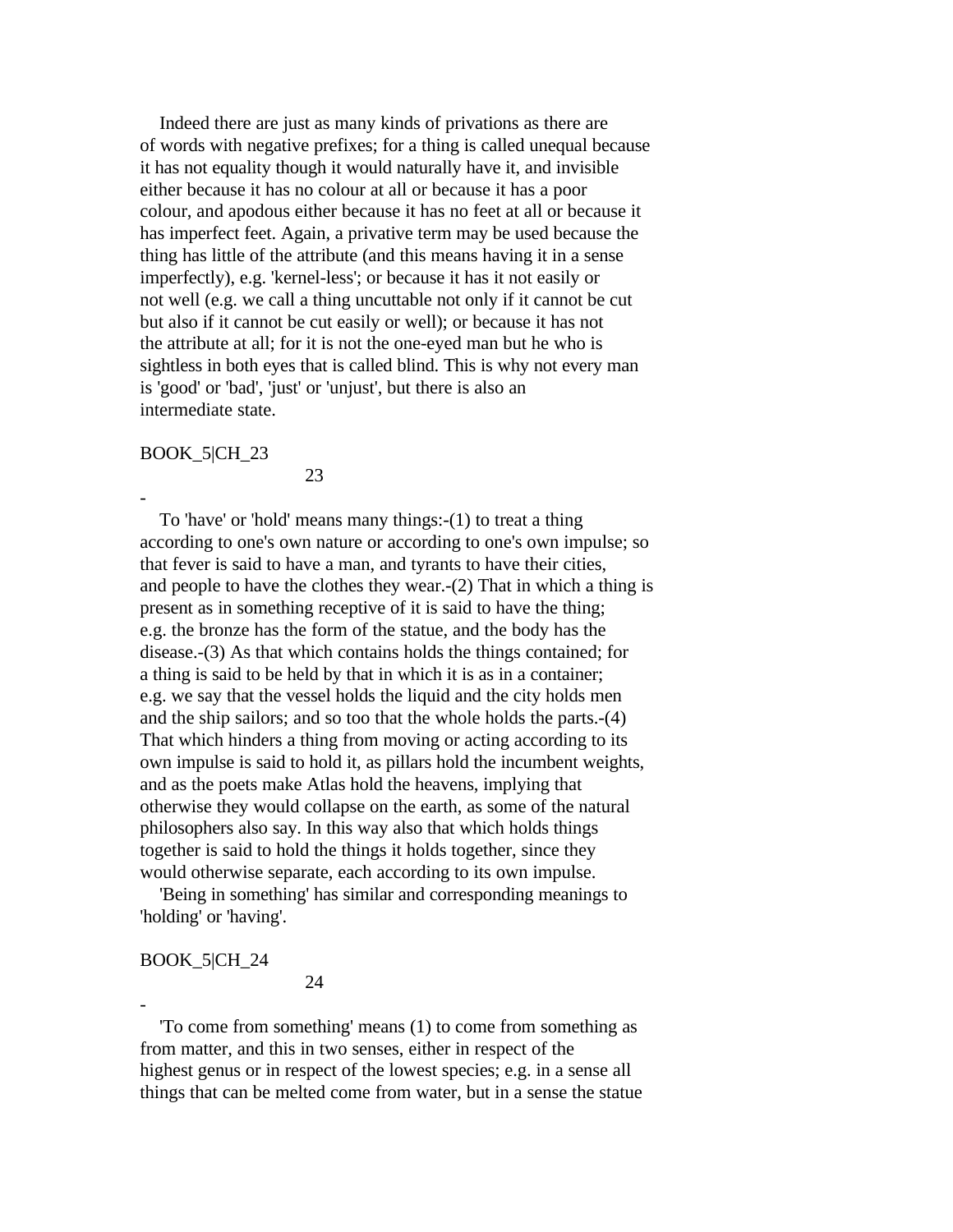comes from bronze.-(2) As from the first moving principle; e.g. 'what did the fight come from?' From abusive language, because this was the origin of the fight.-(3) From the compound of matter and shape, as the parts come from the whole, and the verse from the Iliad, and the stones from the house; (in every such case the whole is a compound of matter and shape,) for the shape is the end, and only that which attains an end is complete.-(4) As the form from its part, e.g. man from 'two-footed'and syllable from 'letter'; for this is a different sense from that in which the statue comes from bronze; for the composite substance comes from the sensible matter, but the form also comes from the matter of the form.-Some things, then, are said to come from something else in these senses; but (5) others are so described if one of these senses is applicable to a part of that other thing; e.g. the child comes from its father and mother, and plants come from the earth, because they come from a part of those things.-(6) It means coming after a thing in time, e.g. night comes from day and storm from fine weather, because the one comes after the other. Of these things some are so described because they admit of change into one another, as in the cases now mentioned; some merely because they are successive in time, e.g. the voyage took place 'from' the equinox, because it took place after the equinox, and the festival of the Thargelia comes 'from' the Dionysia, because after the Dionysia.

## BOOK\_5|CH\_25

-

## 25

 'Part' means (1) (a) that into which a quantum can in any way be divided; for that which is taken from a quantum qua quantum is always called a part of it, e.g. two is called in a sense a part of three. It means (b), of the parts in the first sense, only those which measure the whole; this is why two, though in one sense it is, in another is not, called a part of three.-(2) The elements into which a kind might be divided apart from the quantity are also called parts of it; for which reason we say the species are parts of the genus.-(3) The elements into which a whole is divided, or of which it consists-the 'whole' meaning either the form or that which has the form; e.g. of the bronze sphere or of the bronze cube both the bronze-i.e. the matter in which the form is-and the characteristic angle are parts.-(4) The elements in the definition which explains a thing are also parts of the whole; this is why the genus is called a part of the species, though in another sense the species is part of the genus.

### BOOK\_5|CH\_26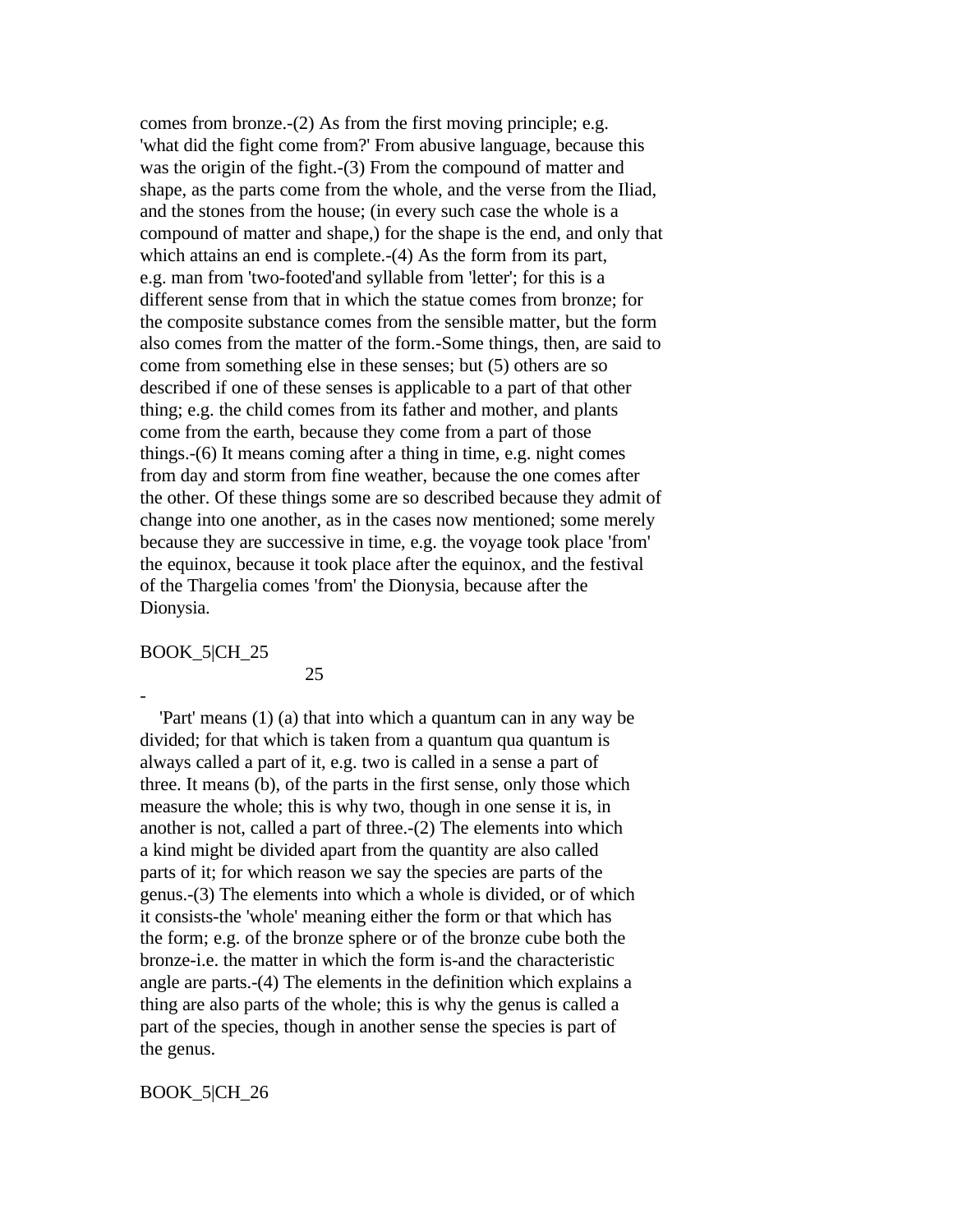'A whole' means (1) that from which is absent none of the parts of which it is said to be naturally a whole, and (2) that which so contains the things it contains that they form a unity; and this in two senses-either as being each severally one single thing, or as making up the unity between them. For (a) that which is true of a whole class and is said to hold good as a whole (which implies that it is a kind whole) is true of a whole in the sense that it contains many things by being predicated of each, and by all of them, e.g. man, horse, god, being severally one single thing, because all are living things. But (b) the continuous and limited is a whole, when it is a unity consisting of several parts, especially if they are present only potentially, but, failing this, even if they are present actually. Of these things themselves, those which are so by nature are wholes in a higher degree than those which are so by art, as we said in the case of unity also, wholeness being in fact a sort of oneness.

 Again (3) of quanta that have a beginning and a middle and an end, those to which the position does not make a difference are called totals, and those to which it does, wholes. Those which admit of both descriptions are both wholes and totals. These are the things whose nature remains the same after transposition, but whose form does not, e.g. wax or a coat; they are called both wholes and totals; for they have both characteristics. Water and all liquids and number are called totals, but 'the whole number' or 'the whole water' one does not speak of, except by an extension of meaning. To things, to which qua one the term 'total' is applied, the term 'all' is applied when they are treated as separate; 'this total number,' 'all these units.'

BOOK\_5|CH\_27

-

27

 It is not any chance quantitative thing that can be said to be 'mutilated'; it must be a whole as well as divisible. For not only is two not 'mutilated' if one of the two ones is taken away (for the part removed by mutilation is never equal to the remainder), but in general no number is thus mutilated; for it is also necessary that the essence remain; if a cup is mutilated, it must still be a cup; but the number is no longer the same. Further, even if things consist of unlike parts, not even these things can all be said to be mutilated, for in a sense a number has unlike parts (e.g. two and three) as well as like; but in general of the things to which their position makes no difference, e.g. water or fire, none can be mutilated; to be mutilated, things must be such as in virtue of their essence have a certain position. Again, they must be continuous; for a musical

-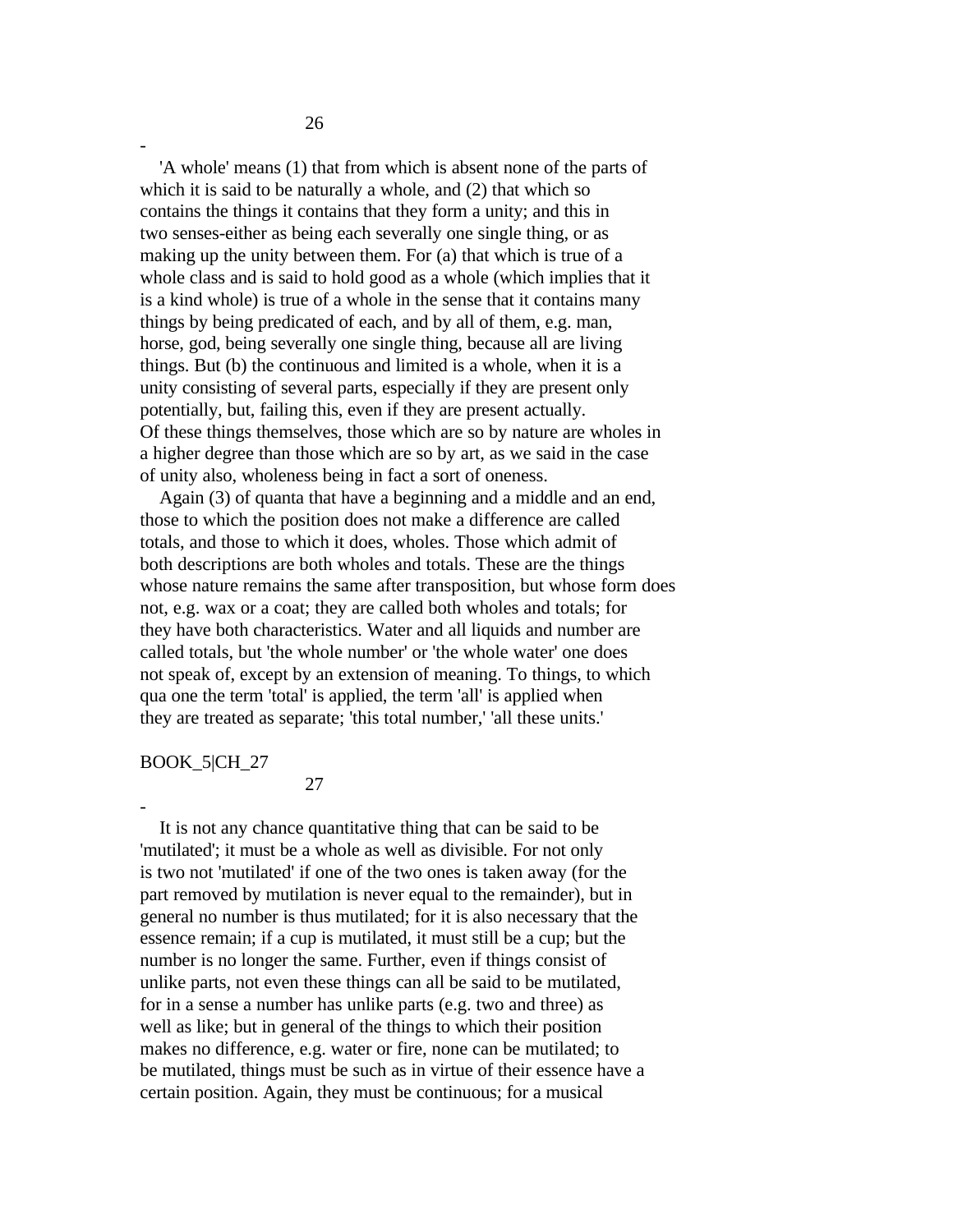scale consists of unlike parts and has position, but cannot become mutilated. Besides, not even the things that are wholes are mutilated by the privation of any part. For the parts removed must be neither those which determine the essence nor any chance parts, irrespective of their position; e.g. a cup is not mutilated if it is bored through, but only if the handle or a projecting part is removed, and a man is mutilated not if the flesh or the spleen is removed, but if an extremity is, and that not every extremity but one which when completely removed cannot grow again. Therefore baldness is not a mutilation.

### BOOK\_5|CH\_28

-

## 28

 The term 'race' or 'genus' is used (1) if generation of things which have the same form is continuous, e.g. 'while the race of men lasts' means 'while the generation of them goes on continuously'.-(2) It is used with reference to that which first brought things into existence; for it is thus that some are called Hellenes by race and others Ionians, because the former proceed from Hellen and the latter from Ion as their first begetter. And the word is used in reference to the begetter more than to the matter, though people also get a race-name from the female, e.g. 'the descendants of Pyrrha'.-(3) There is genus in the sense in which 'plane' is the genus of plane figures and solid' of solids; for each of the figures is in the one case a plane of such and such a kind, and in the other a solid of such and such a kind; and this is what underlies the differentiae. Again (4) in definitions the first constituent element, which is included in the 'what', is the genus, whose differentiae the qualities are said to be 'Genus' then is used in all these ways, (1) in reference to continuous generation of the same kind, (2) in reference to the first mover which is of the same kind as the things it moves, (3) as matter; for that to which the differentia or quality belongs is the substratum, which we call matter.

 Those things are said to be 'other in genus' whose proximate substratum is different, and which are not analysed the one into the other nor both into the same thing (e.g. form and matter are different in genus); and things which belong to different categories of being (for some of the things that are said to 'be' signify essence, others a quality, others the other categories we have before distinguished); these also are not analysed either into one another or into some one thing.

#### BOOK\_5|CH\_29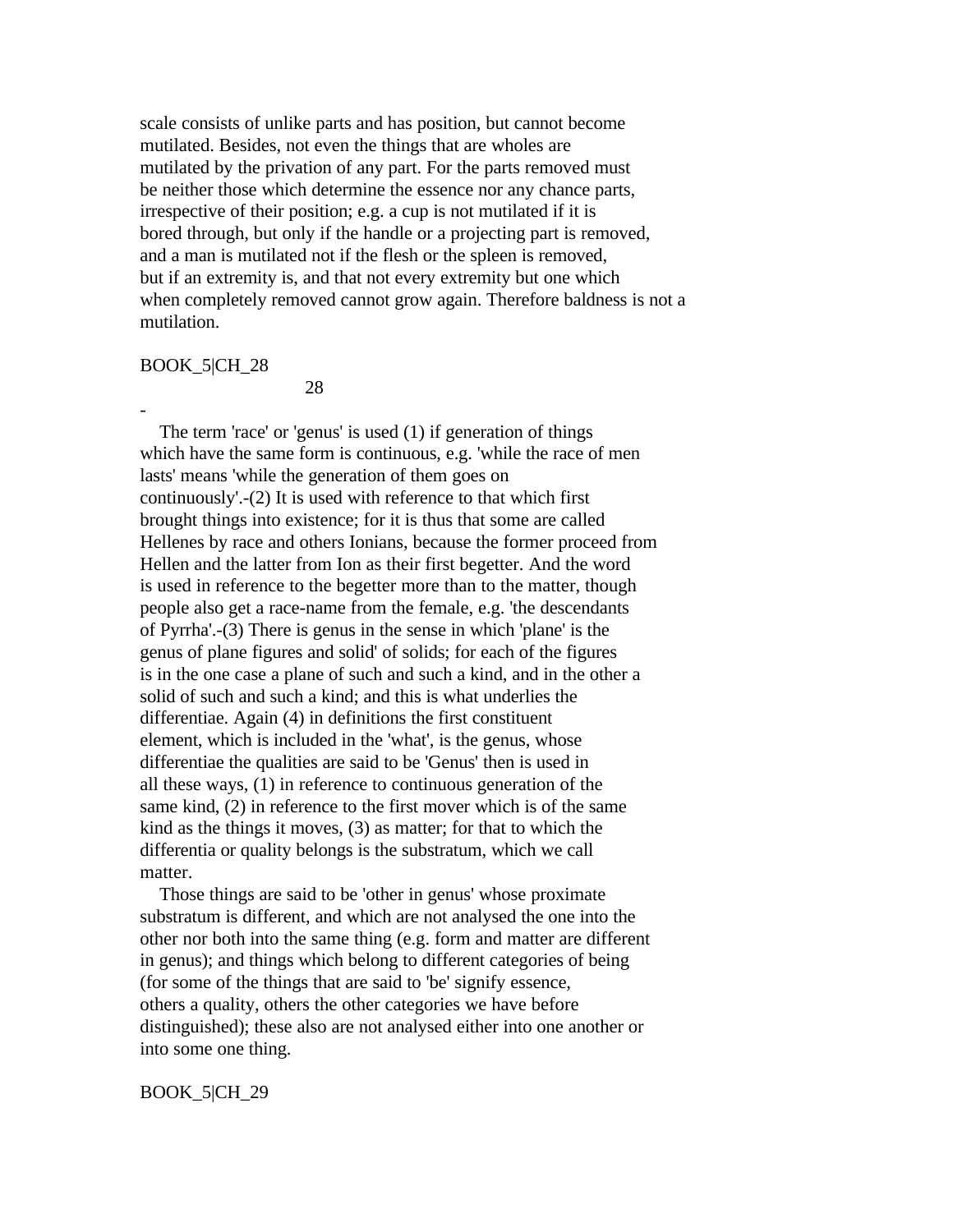'The false' means (1) that which is false as a thing, and that (a) because it is not put together or cannot be put together, e.g. 'that the diagonal of a square is commensurate with the side' or 'that you are sitting'; for one of these is false always, and the other sometimes; it is in these two senses that they are non-existent. (b) There are things which exist, but whose nature it is to appear either not to be such as they are or to be things that do not exist, e.g. a sketch or a dream; for these are something, but are not the things the appearance of which they produce in us. We call things false in this way, then,-either because they themselves do not exist, or because the appearance which results from them is that of something that does not exist.

 (2) A false account is the account of non-existent objects, in so far as it is false. Hence every account is false when applied to something other than that of which it is true; e.g. the account of a circle is false when applied to a triangle. In a sense there is one account of each thing, i.e. the account of its essence, but in a sense there are many, since the thing itself and the thing itself with an attribute are in a sense the same, e.g. Socrates and musical Socrates (a false account is not the account of anything, except in a qualified sense). Hence Antisthenes was too simple-minded when he claimed that nothing could be described except by the account proper to it,-one predicate to one subject; from which the conclusion used to be drawn that there could be no contradiction, and almost that there could be no error. But it is possible to describe each thing not only by the account of itself, but also by that of something else. This may be done altogether falsely indeed, but there is also a way in which it may be done truly; e.g. eight may be described as a double number by the use of the definition of two.

 These things, then, are called false in these senses, but (3) a false man is one who is ready at and fond of such accounts, not for any other reason but for their own sake, and one who is good at impressing such accounts on other people, just as we say things are which produce a false appearance. This is why the proof in the Hippias that the same man is false and true is misleading. For it assumes that he is false who can deceive (i.e. the man who knows and is wise); and further that he who is willingly bad is better. This is a false result of induction-for a man who limps willingly is better than one who does so unwillingly-by 'limping' Plato means 'mimicking a limp', for if the man were lame willingly, he would presumably be worse in this case as in the corresponding case of moral character.

-

-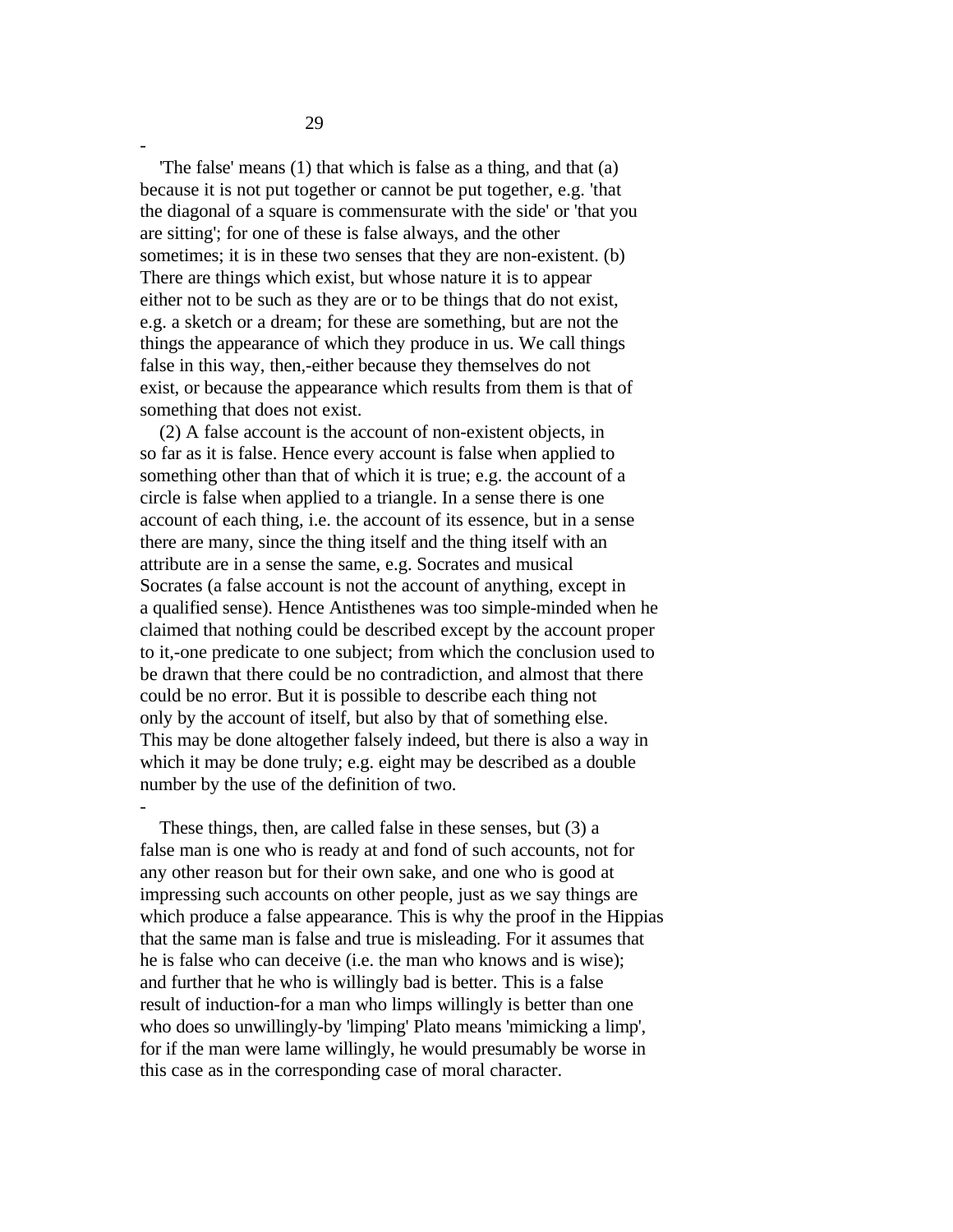-

30

 'Accident' means (1) that which attaches to something and can be truly asserted, but neither of necessity nor usually, e.g. if some one in digging a hole for a plant has found treasure. This-the finding of treasure-is for the man who dug the hole an accident; for neither does the one come of necessity from the other or after the other, nor, if a man plants, does he usually find treasure. And a musical man might be pale; but since this does not happen of necessity nor usually, we call it an accident. Therefore since there are attributes and they attach to subjects, and some of them attach to these only in a particular place and at a particular time, whatever attaches to a subject, but not because it was this subject, or the time this time, or the place this place, will be an accident. Therefore, too, there is no definite cause for an accident, but a chance cause, i.e. an indefinite one. Going to Aegina was an accident for a man, if he went not in order to get there, but because he was carried out of his way by a storm or captured by pirates. The accident has happened or exists,-not in virtue of the subject's nature, however, but of something else; for the storm was the cause of his coming to a place for which he was not sailing, and this was Aegina.

 'Accident' has also (2) another meaning, i.e. all that attaches to each thing in virtue of itself but is not in its essence, as having its angles equal to two right angles attaches to the triangle. And accidents of this sort may be eternal, but no accident of the other sort is. This is explained elsewhere.

BOOK\_6|CH\_1

-

 Book VI 1

 WE are seeking the principles and the causes of the things that are, and obviously of them qua being. For, while there is a cause of health and of good condition, and the objects of mathematics have first principles and elements and causes, and in general every science which is ratiocinative or at all involves reasoning deals with causes and principles, more or less precise, all these sciences mark off some particular being-some genus, and inquire into this, but not into being simply nor qua being, nor do they offer any discussion of the essence of the things of which they treat; but starting from the essence-some making it plain to the senses, others assuming it as a hypothesis-they then demonstrate, more or less cogently, the essential attributes of the genus with which they deal. It is obvious,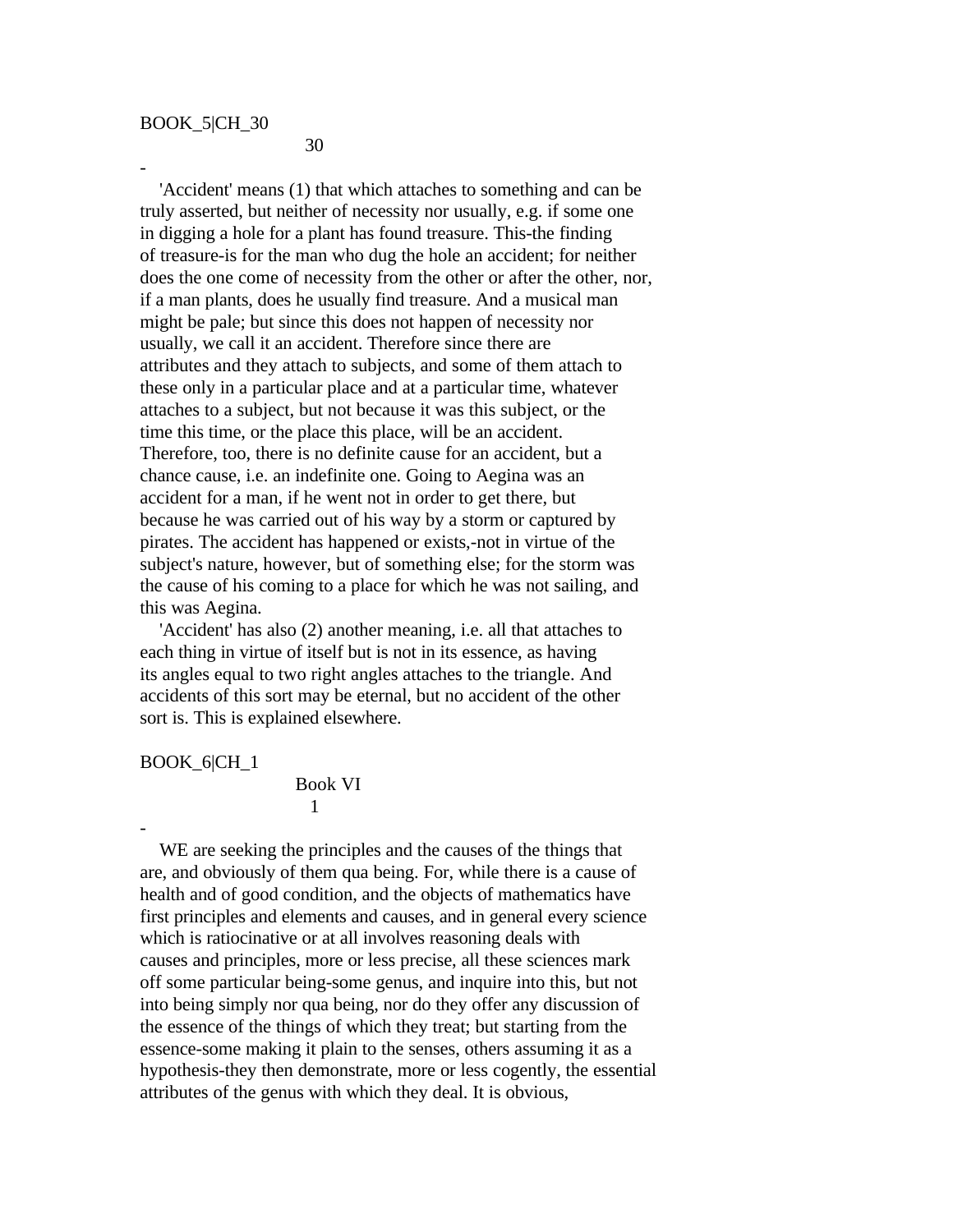therefore, that such an induction yields no demonstration of substance or of the essence, but some other way of exhibiting it. And similarly the sciences omit the question whether the genus with which they deal exists or does not exist, because it belongs to the same kind of thinking to show what it is and that it is.

 And since natural science, like other sciences, is in fact about one class of being, i.e. to that sort of substance which has the principle of its movement and rest present in itself, evidently it is neither practical nor productive. For in the case of things made the principle is in the maker-it is either reason or art or some faculty, while in the case of things done it is in the doer-viz. will, for that which is done and that which is willed are the same. Therefore, if all thought is either practical or productive or theoretical, physics must be a theoretical science, but it will theorize about such being as admits of being moved, and about substance-as-defined for the most part only as not separable from matter. Now, we must not fail to notice the mode of being of the essence and of its definition, for, without this, inquiry is but idle. Of things defined, i.e. of 'whats', some are like 'snub', and some like 'concave'. And these differ because 'snub' is bound up with matter (for what is snub is a concave nose), while concavity is independent of perceptible matter. If then all natural things are a analogous to the snub in their nature; e.g. nose, eye, face, flesh, bone, and, in general, animal; leaf, root, bark, and, in general, plant (for none of these can be defined without reference to movement-they always have matter), it is clear how we must seek and define the 'what' in the case of natural objects, and also that it belongs to the student of nature to study even soul in a certain sense, i.e. so much of it as is not independent of matter.

 That physics, then, is a theoretical science, is plain from these considerations. Mathematics also, however, is theoretical; but whether its objects are immovable and separable from matter, is not at present clear; still, it is clear that some mathematical theorems consider them qua immovable and qua separable from matter. But if there is something which is eternal and immovable and separable, clearly the knowledge of it belongs to a theoretical science,-not, however, to physics (for physics deals with certain movable things) nor to mathematics, but to a science prior to both. For physics deals with things which exist separately but are not immovable, and some parts of mathematics deal with things which are immovable but presumably do not exist separately, but as embodied in matter; while the first science deals with things which both exist separately and are immovable. Now all causes must be eternal, but especially these; for they are the causes that operate on so much of the divine as appears to us. There must, then, be three theoretical philosophies,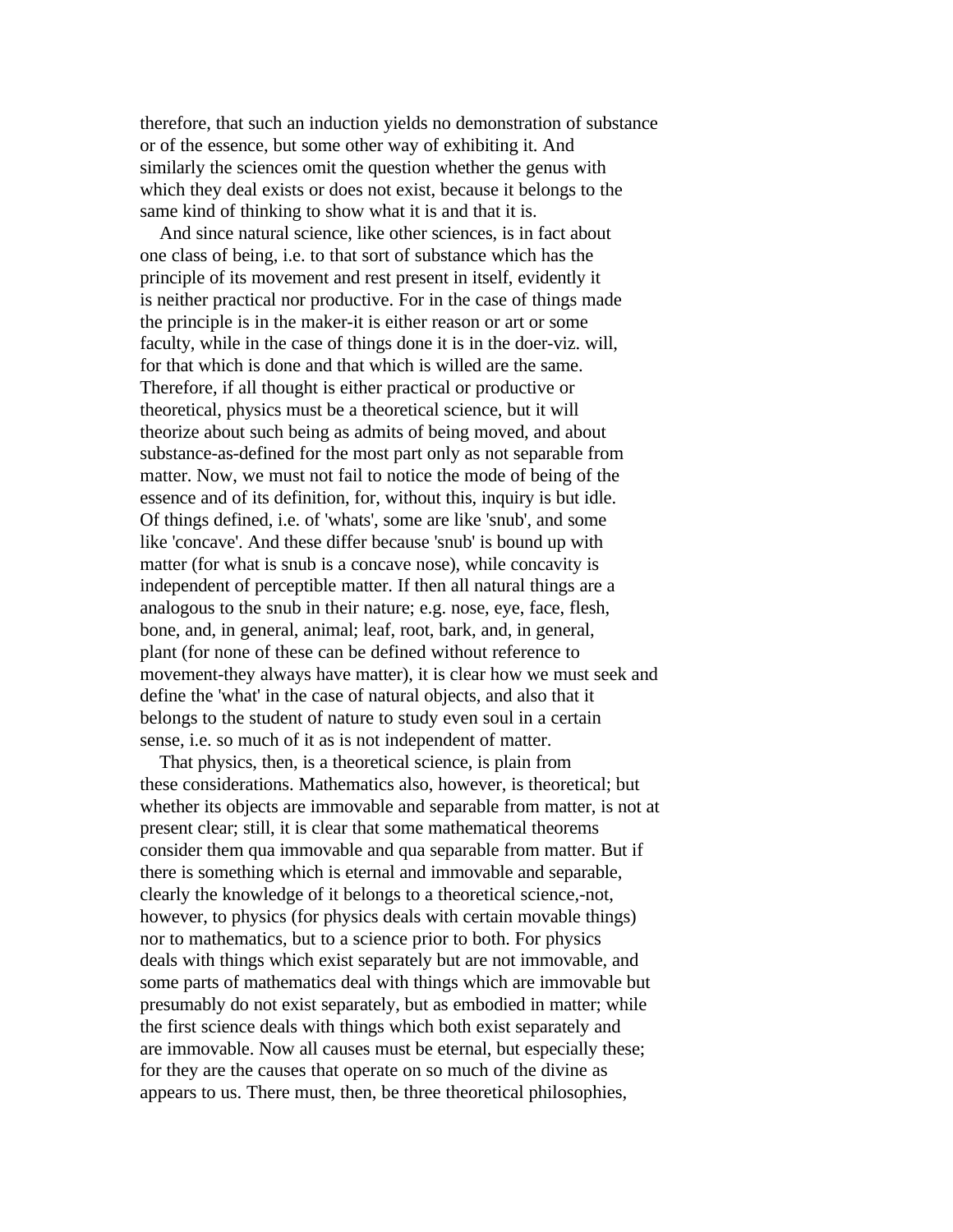mathematics, physics, and what we may call theology, since it is obvious that if the divine is present anywhere, it is present in things of this sort. And the highest science must deal with the highest genus. Thus, while the theoretical sciences are more to be desired than the other sciences, this is more to be desired than the other theoretical sciences. For one might raise the question whether first philosophy is universal, or deals with one genus, i.e. some one kind of being; for not even the mathematical sciences are all alike in this respect,-geometry and astronomy deal with a certain particular kind of thing, while universal mathematics applies alike to all. We answer that if there is no substance other than those which are formed by nature, natural science will be the first science; but if there is an immovable substance, the science of this must be prior and must be first philosophy, and universal in this way, because it is first. And it will belong to this to consider being qua being-both what it is and the attributes which belong to it qua being.

## BOOK 6|CH\_2

-

2

 But since the unqualified term 'being' has several meanings, of which one was seen' to be the accidental, and another the true ('non-being' being the false), while besides these there are the figures of predication (e.g. the 'what', quality, quantity, place, time, and any similar meanings which 'being' may have), and again besides all these there is that which 'is' potentially or actually:-since 'being' has many meanings, we must say regarding the accidental, that there can be no scientific treatment of it. This is confirmed by the fact that no science practical, productive, or theoretical troubles itself about it. For on the one hand he who produces a house does not produce all the attributes that come into being along with the house; for these are innumerable; the house that has been made may quite well be pleasant for some people, hurtful for some, and useful to others, and different-to put it shortly from all things that are; and the science of building does not aim at producing any of these attributes. And in the same way the geometer does not consider the attributes which attach thus to figures, nor whether 'triangle' is different from 'triangle whose angles are equal to two right angles'.-And this happens naturally enough; for the accidental is practically a mere name. And so Plato was in a sense not wrong in ranking sophistic as dealing with that which is not. For the arguments of the sophists deal, we may say, above all with the accidental; e.g. the question whether 'musical' and 'lettered' are different or the same, and whether 'musical Coriscus' and 'Coriscus' are the same, and whether 'everything which is, but is not eternal,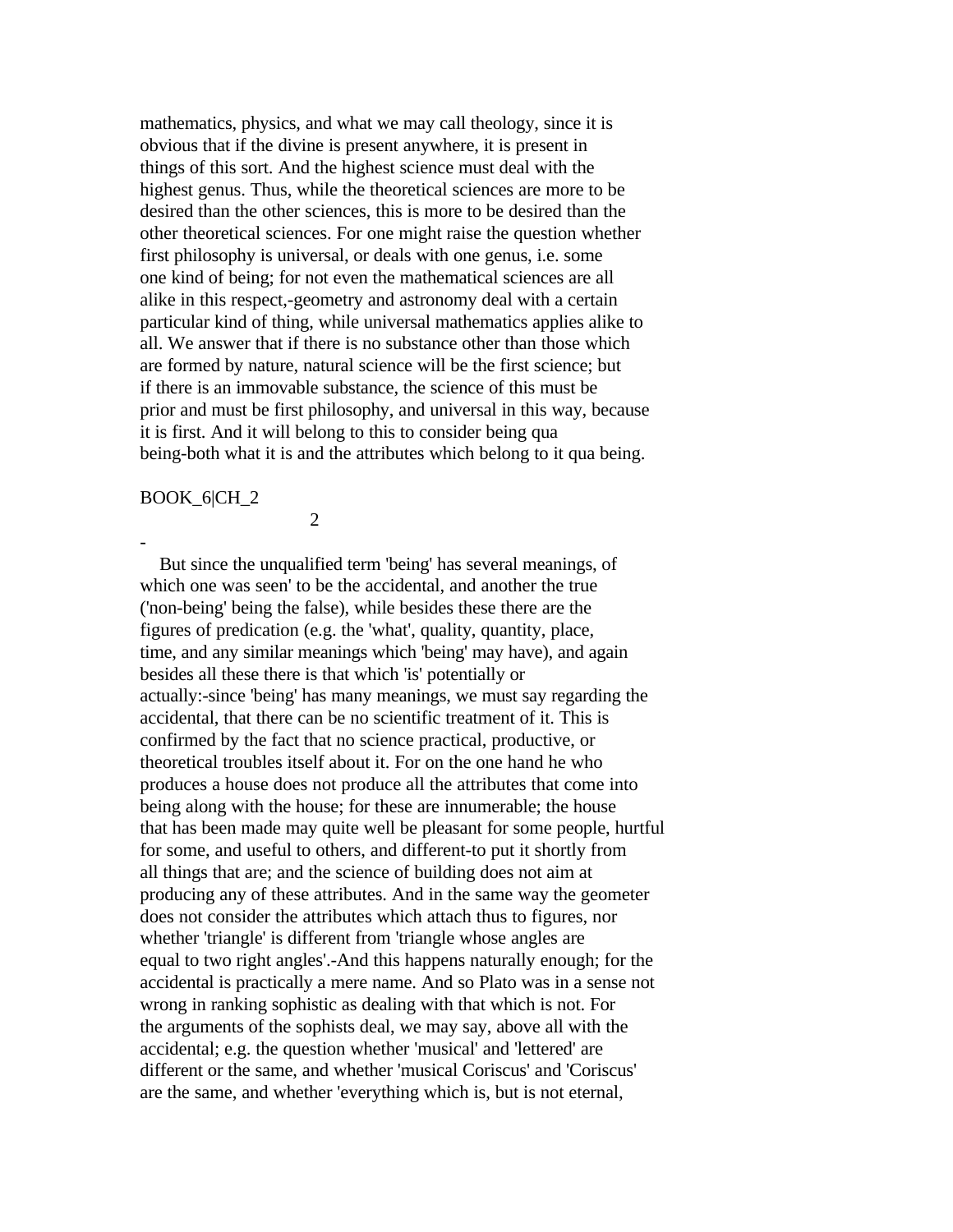has come to be', with the paradoxical conclusion that if one who was musical has come to be lettered, he must also have been lettered and have come to be musical, and all the other arguments of this sort; the accidental is obviously akin to non-being. And this is clear also from arguments such as the following: things which are in another sense come into being and pass out of being by a process, but things which are accidentally do not. But still we must, as far as we can, say further, regarding the accidental, what its nature is and from what cause it proceeds; for it will perhaps at the same time become clear why there is no science of it.

 Since, among things which are, some are always in the same state and are of necessity (not necessity in the sense of compulsion but that which we assert of things because they cannot be otherwise), and some are not of necessity nor always, but for the most part, this is the principle and this the cause of the existence of the accidental; for that which is neither always nor for the most part, we call accidental. For instance, if in the dog-days there is wintry and cold weather, we say this is an accident, but not if there is sultry heat, because the latter is always or for the most part so, but not the former. And it is an accident that a man is pale (for this is neither always nor for the most part so), but it is not by accident that he is an animal. And that the builder produces health is an accident, because it is the nature not of the builder but of the doctor to do this,-but the builder happened to be a doctor. Again, a confectioner, aiming at giving pleasure, may make something wholesome, but not in virtue of the confectioner's art; and therefore we say 'it was an accident', and while there is a sense in which he makes it, in the unqualified sense he does not. For to other things answer faculties productive of them, but to accidental results there corresponds no determinate art nor faculty; for of things which are or come to be by accident, the cause also is accidental. Therefore, since not all things either are or come to be of necessity and always, but, the majority of things are for the most part, the accidental must exist; for instance a pale man is not always nor for the most part musical, but since this sometimes happens, it must be accidental (if not, everything will be of necessity). The matter, therefore, which is capable of being otherwise than as it usually is, must be the cause of the accidental. And we must take as our starting-point the question whether there is nothing that is neither always nor for the most part. Surely this is impossible. There is, then, besides these something which is fortuitous and accidental. But while the usual exists, can nothing be said to be always, or are there eternal things? This must be considered later,' but that there is no science of the accidental is obvious; for all science is either of that which is always or of that which is for the most part. (For how else is one to learn or to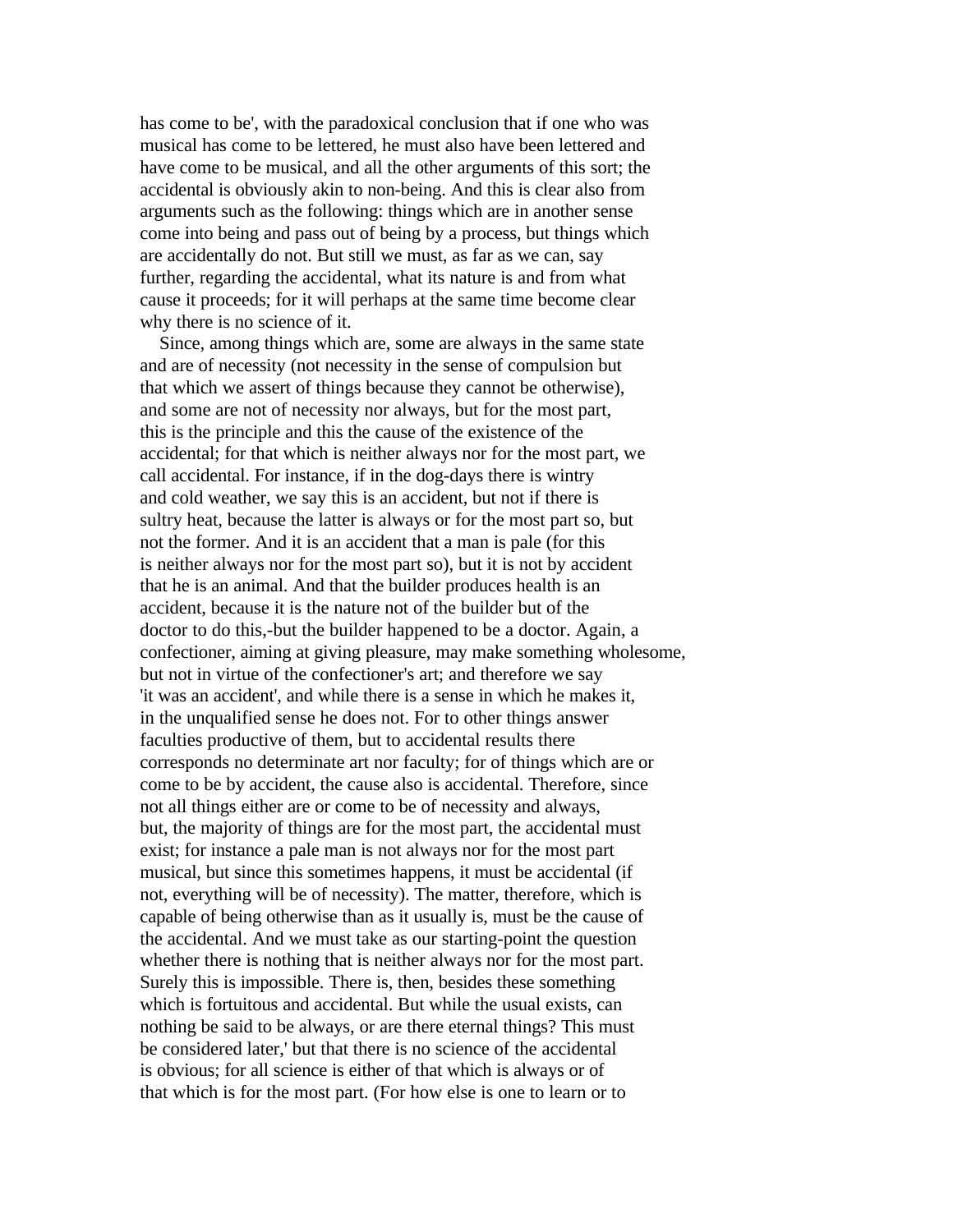teach another? The thing must be determined as occurring either always or for the most part, e.g. that honey-water is useful for a patient in a fever is true for the most part.) But that which is contrary to the usual law science will be unable to state, i.e. when the thing does not happen, e.g.'on the day of new moon'; for even that which happens on the day of new moon happens then either always or for the most part; but the accidental is contrary to such laws. We have stated, then, what the accidental is, and from what cause it arises, and that there is no science which deals with it.

#### BOOK 6|CH 3

3

- That there are principles and causes which are generable and destructible without ever being in course of being generated or destroyed, is obvious. For otherwise all things will be of necessity, since that which is being generated or destroyed must have a cause which is not accidentally its cause. Will A exist or not? It will if B happens; and if not, not. And B will exist if C happens. And thus if time is constantly subtracted from a limited extent of time, one will obviously come to the present. This man, then, will die by violence, if he goes out; and he will do this if he gets thirsty; and he will get thirsty if something else happens; and thus we shall come to that which is now present, or to some past event. For instance, he will go out if he gets thirsty; and he will get thirsty if he is eating pungent food; and this is either the case or not; so that he will of necessity die, or of necessity not die. And similarly if one jumps over to past events, the same account will hold good; for this-I mean the past condition-is already present in something. Everything, therefore, that will be, will be of necessity; e.g. it is necessary that he who lives shall one day die; for already some condition has come into existence, e.g. the presence of contraries in the same body. But whether he is to die by disease or by violence is not yet determined, but depends on the happening of something else. Clearly then the process goes back to a certain starting-point, but this no longer points to something further. This then will be the starting-point for the fortuitous, and will have nothing else as cause of its coming to be. But to what sort of starting-point and what sort of cause we thus refer the fortuitous-whether to matter or to the purpose or to the motive power, must be carefully considered.

BOOK 6|CH 4

-

4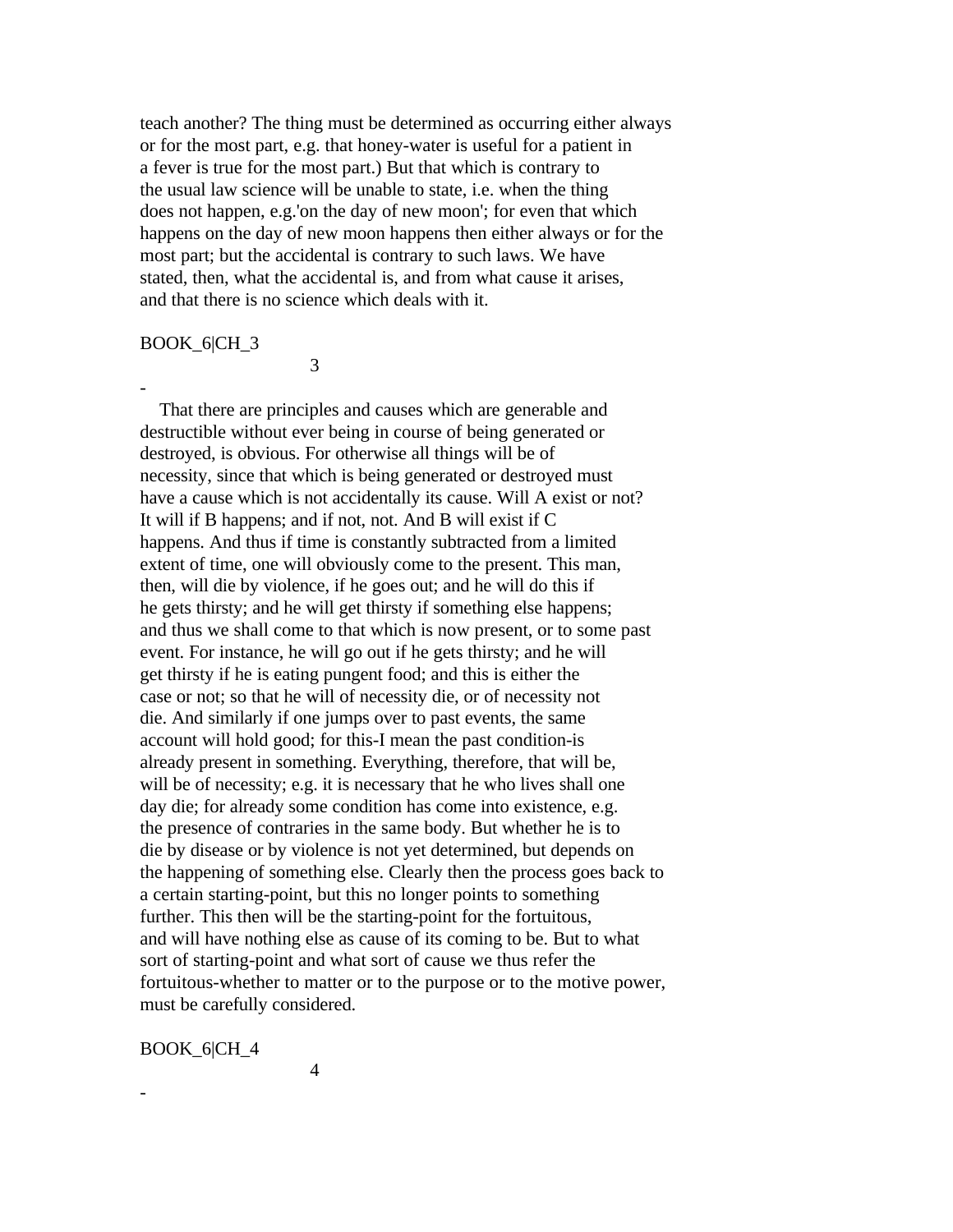Let us dismiss accidental being; for we have sufficiently determined its nature. But since that which is in the sense of being true, or is not in the sense of being false, depends on combination and separation, and truth and falsity together depend on the allocation of a pair of contradictory judgements (for the true judgement affirms where the subject and predicate really are combined, and denies where they are separated, while the false judgement has the opposite of this allocation; it is another question, how it happens that we think things together or apart; by 'together' and 'apart' I mean thinking them so that there is no succession in the thoughts but they become a unity); for falsity and truth are not in things-it is not as if the good were true, and the bad were in itself false-but in thought; while with regard to simple concepts and 'whats' falsity and truth do not exist even in thought--this being so, we must consider later what has to be discussed with regard to that which is or is not in this sense. But since the combination and the separation are in thought and not in the things, and that which is in this sense is a different sort of 'being' from the things that are in the full sense (for the thought attaches or removes either the subject's 'what' or its having a certain quality or quantity or something else), that which is accidentally and that which is in the sense of being true must be dismissed. For the cause of the former is indeterminate, and that of the latter is some affection of the thought, and both are related to the remaining genus of being, and do not indicate the existence of any separate class of being. Therefore let these be dismissed, and let us consider the causes and the principles of being itself, qua being. (It was clear in our discussion of the various meanings of terms, that 'being' has several meanings.)

BOOK\_7|CH\_1

-

# Book VII 1

 THERE are several senses in which a thing may be said to 'be', as we pointed out previously in our book on the various senses of words;' for in one sense the 'being' meant is 'what a thing is' or a 'this', and in another sense it means a quality or quantity or one of the other things that are predicated as these are. While 'being' has all these senses, obviously that which 'is' primarily is the 'what', which indicates the substance of the thing. For when we say of what quality a thing is, we say that it is good or bad, not that it is three cubits long or that it is a man; but when we say what it is, we do not say 'white' or 'hot' or 'three cubits long', but 'a man' or 'a 'god'. And all other things are said to be because they are,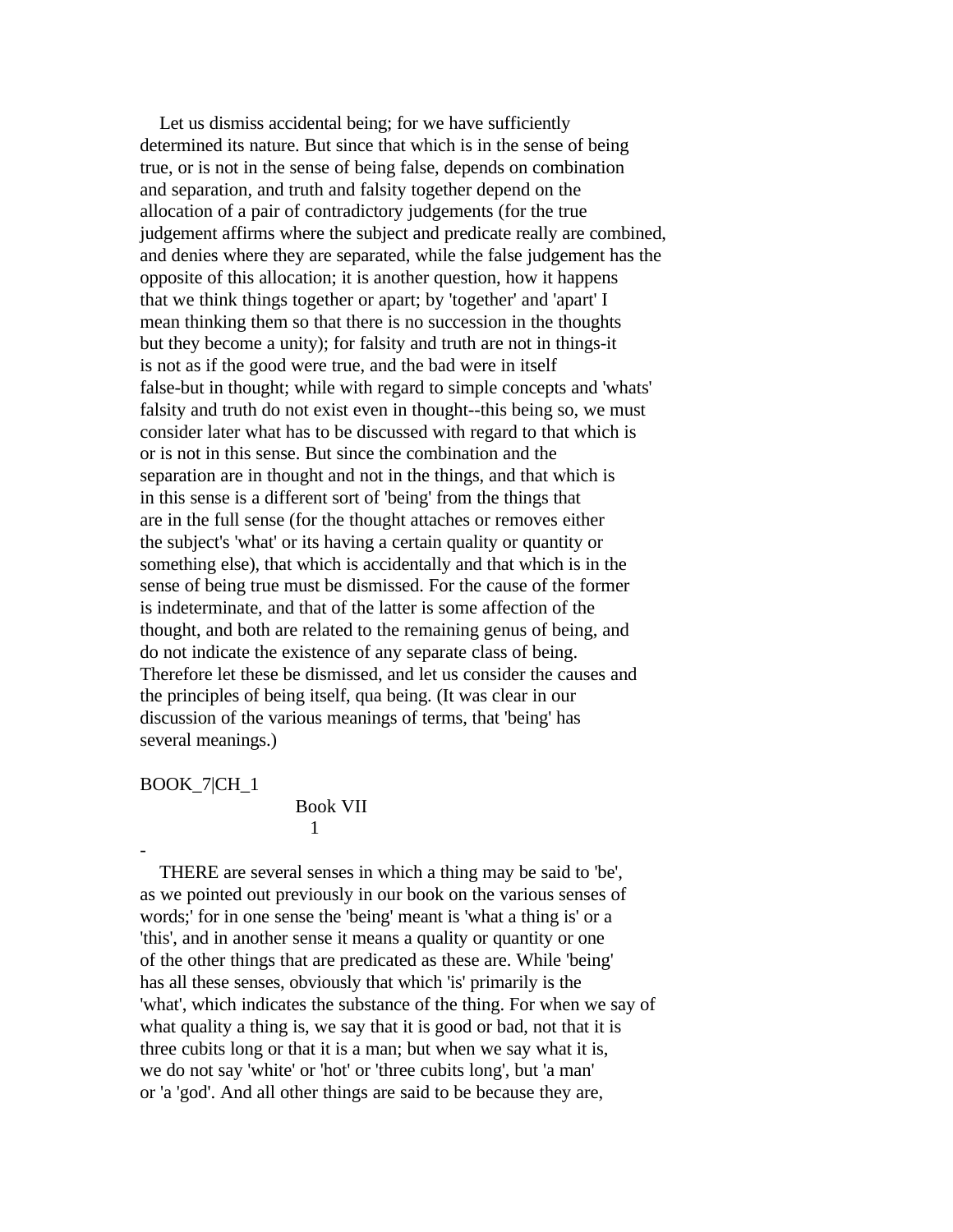some of them, quantities of that which is in this primary sense, others qualities of it, others affections of it, and others some other determination of it. And so one might even raise the question whether the words 'to walk', 'to be healthy', 'to sit' imply that each of these things is existent, and similarly in any other case of this sort; for none of them is either self-subsistent or capable of being separated from substance, but rather, if anything, it is that which walks or sits or is healthy that is an existent thing. Now these are seen to be more real because there is something definite which underlies them (i.e. the substance or individual), which is implied in such a predicate; for we never use the word 'good' or 'sitting' without implying this. Clearly then it is in virtue of this category that each of the others also is. Therefore that which is primarily, i.e. not in a qualified sense but without qualification, must be substance.

 Now there are several senses in which a thing is said to be first; yet substance is first in every sense-(1) in definition, (2) in order of knowledge, (3) in time. For (3) of the other categories none can exist independently, but only substance. And (1) in definition also this is first; for in the definition of each term the definition of its substance must be present. And (2) we think we know each thing most fully, when we know what it is, e.g. what man is or what fire is, rather than when we know its quality, its quantity, or its place; since we know each of these predicates also, only when we know what the quantity or the quality is.

 And indeed the question which was raised of old and is raised now and always, and is always the subject of doubt, viz. what being is, is just the question, what is substance? For it is this that some assert to be one, others more than one, and that some assert to be limited in number, others unlimited. And so we also must consider chiefly and primarily and almost exclusively what that is which is in this sense.

## BOOK\_7|CH\_2

-

2

 Substance is thought to belong most obviously to bodies; and so we say that not only animals and plants and their parts are substances, but also natural bodies such as fire and water and earth and everything of the sort, and all things that are either parts of these or composed of these (either of parts or of the whole bodies), e.g. the physical universe and its parts, stars and moon and sun. But whether these alone are substances, or there are also others, or only some of these, or others as well, or none of these but only some other things, are substances, must be considered. Some think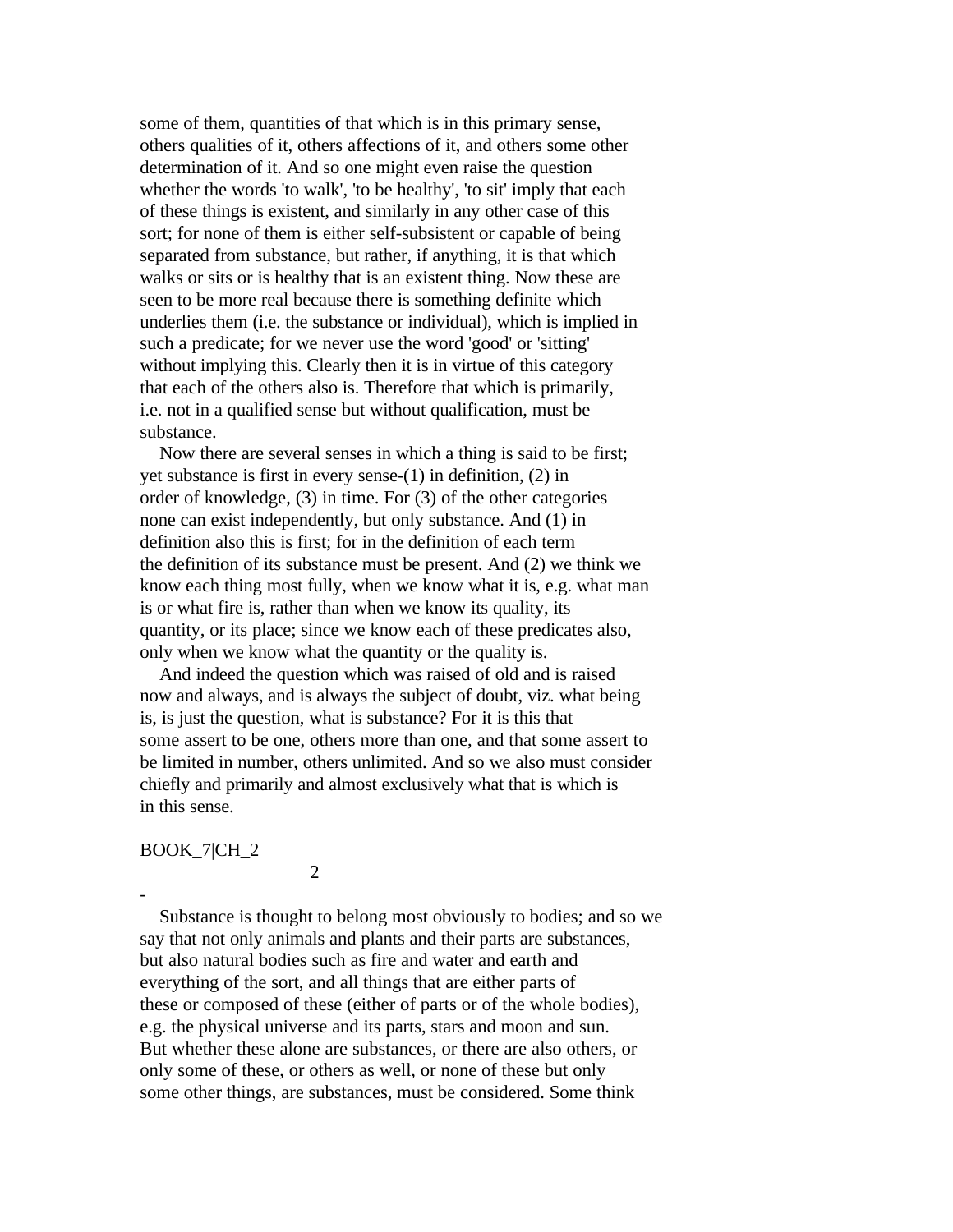the limits of body, i.e. surface, line, point, and unit, are substances, and more so than body or the solid.

 Further, some do not think there is anything substantial besides sensible things, but others think there are eternal substances which are more in number and more real; e.g. Plato posited two kinds of substance-the Forms and objects of mathematics-as well as a third kind, viz. the substance of sensible bodies. And Speusippus made still more kinds of substance, beginning with the One, and assuming principles for each kind of substance, one for numbers, another for spatial magnitudes, and then another for the soul; and by going on in this way he multiplies the kinds of substance. And some say Forms and numbers have the same nature, and the other things come after them-lines and planes-until we come to the substance of the material universe and to sensible bodies.

 Regarding these matters, then, we must inquire which of the common statements are right and which are not right, and what substances there are, and whether there are or are not any besides sensible substances, and how sensible substances exist, and whether there is a substance capable of separate existence (and if so why and how) or no such substance, apart from sensible substances; and we must first sketch the nature of substance.

## BOOK\_7|CH\_3

-

## 3

 The word 'substance' is applied, if not in more senses, still at least to four main objects; for both the essence and the universal and the genus, are thought to be the substance of each thing, and fourthly the substratum. Now the substratum is that of which everything else is predicated, while it is itself not predicated of anything else. And so we must first determine the nature of this; for that which underlies a thing primarily is thought to be in the truest sense its substance. And in one sense matter is said to be of the nature of substratum, in another, shape, and in a third, the compound of these. (By the matter I mean, for instance, the bronze, by the shape the pattern of its form, and by the compound of these the statue, the concrete whole.) Therefore if the form is prior to the matter and more real, it will be prior also to the compound of both, for the same reason.

We have now outlined the nature of substance, showing that it is that which is not predicated of a stratum, but of which all else is predicated. But we must not merely state the matter thus; for this is not enough. The statement itself is obscure, and further, on this view, matter becomes substance. For if this is not substance, it baffles us to say what else is. When all else is stripped off evidently nothing but matter remains. For while the rest are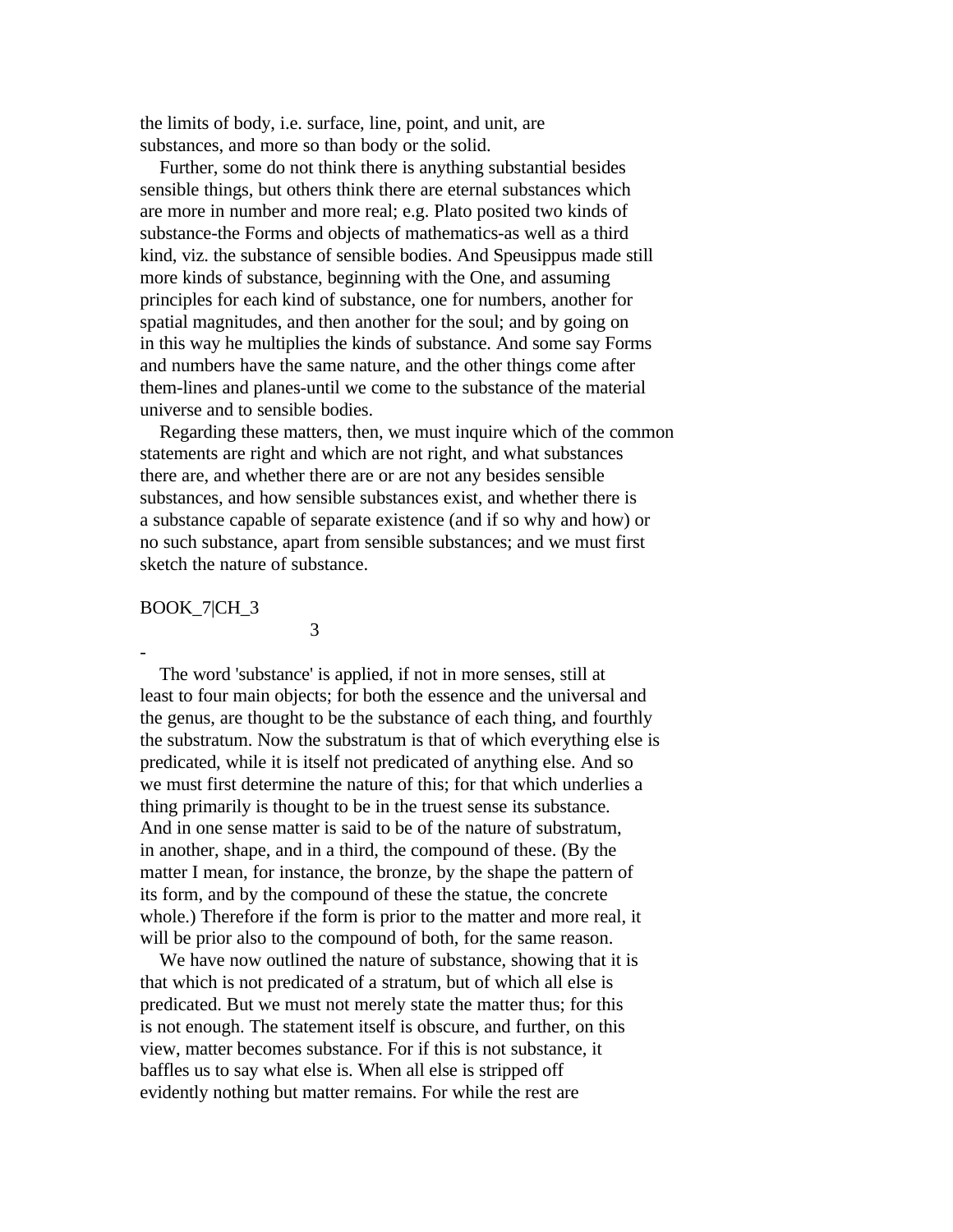affections, products, and potencies of bodies, length, breadth, and depth are quantities and not substances (for a quantity is not a substance), but the substance is rather that to which these belong primarily. But when length and breadth and depth are taken away we see nothing left unless there is something that is bounded by these; so that to those who consider the question thus matter alone must seem to be substance. By matter I mean that which in itself is neither a particular thing nor of a certain quantity nor assigned to any other of the categories by which being is determined. For there is something of which each of these is predicated, whose being is different from that of each of the predicates (for the predicates other than substance are predicated of substance, while substance is predicated of matter). Therefore the ultimate substratum is of itself neither a particular thing nor of a particular quantity nor otherwise positively characterized; nor yet is it the negations of these, for negations also will belong to it only by accident.

 If we adopt this point of view, then, it follows that matter is substance. But this is impossible; for both separability and 'thisness' are thought to belong chiefly to substance. And so form and the compound of form and matter would be thought to be substance, rather than matter. The substance compounded of both, i.e. of matter and shape, may be dismissed; for it is posterior and its nature is obvious. And matter also is in a sense manifest. But we must inquire into the third kind of substance; for this is the most perplexing.

 Some of the sensible substances are generally admitted to be substances, so that we must look first among these. For it is an advantage to advance to that which is more knowable. For learning proceeds for all in this way-through that which is less knowable by nature to that which is more knowable; and just as in conduct our task is to start from what is good for each and make what is without qualification good good for each, so it is our task to start from what is more knowable to oneself and make what is knowable by nature knowable to oneself. Now what is knowable and primary for particular sets of people is often knowable to a very small extent, and has little or nothing of reality. But yet one must start from that which is barely knowable but knowable to oneself, and try to know what is knowable without qualification, passing, as has been said, by way of those very things which one does know.

BOOK\_7|CH\_4

-

4

 Since at the start we distinguished the various marks by which we determine substance, and one of these was thought to be the essence, we must investigate this. And first let us make some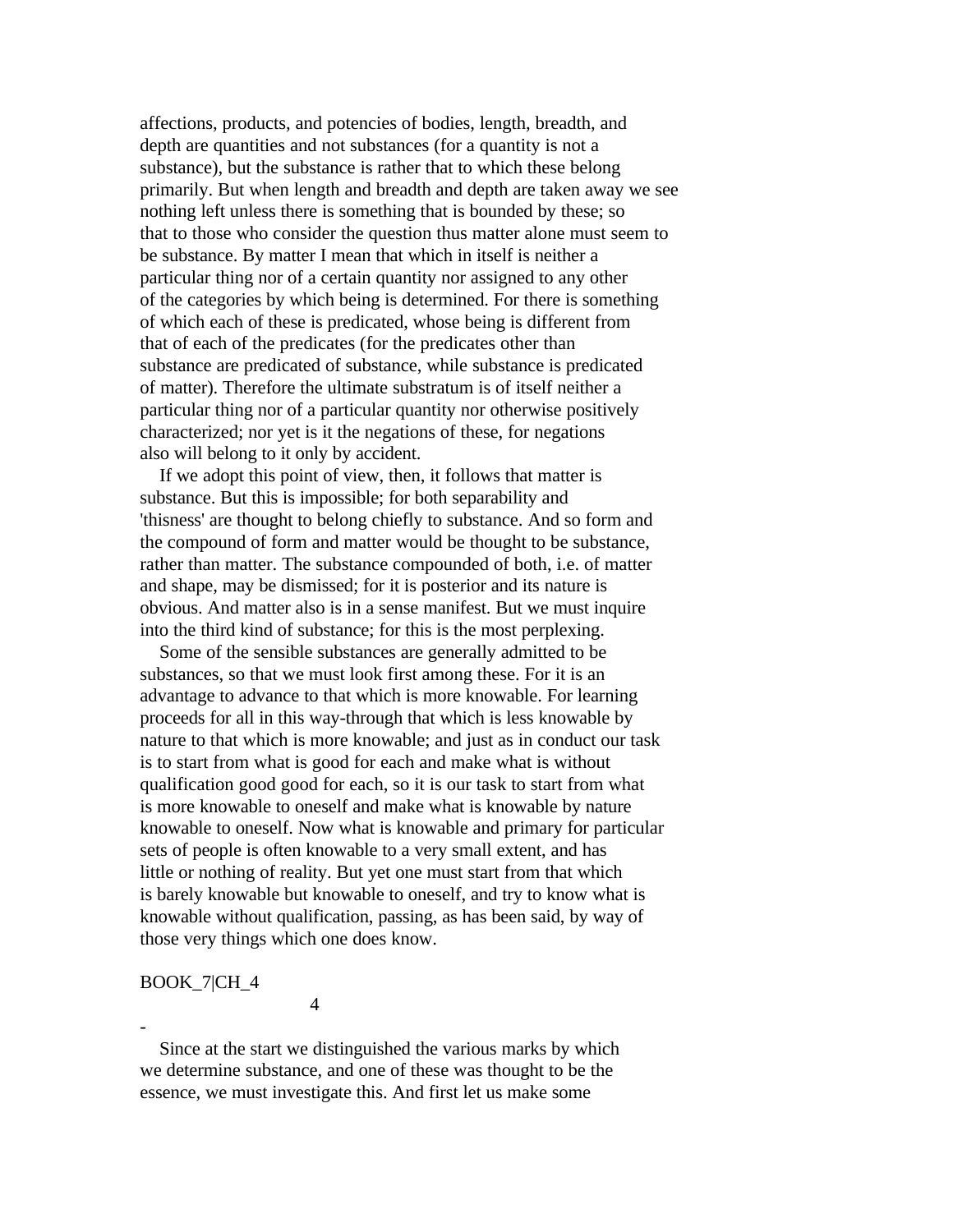linguistic remarks about it. The essence of each thing is what it is said to be propter se. For being you is not being musical, since you are not by your very nature musical. What, then, you are by your very nature is your essence.

 Nor yet is the whole of this the essence of a thing; not that which is propter se as white is to a surface, because being a surface is not identical with being white. But again the combination of both-'being a white surface'-is not the essence of surface, because 'surface' itself is added. The formula, therefore, in which the term itself is not present but its meaning is expressed, this is the formula of the essence of each thing. Therefore if to be a white surface is to be a smooth surface, to be white and to be smooth are one and the same.

 But since there are also compounds answering to the other categories (for there is a substratum for each category, e.g. for quality, quantity, time, place, and motion), we must inquire whether there is a formula of the essence of each of them, i.e. whether to these compounds also there belongs an essence, e.g. 'white man'. Let the compound be denoted by 'cloak'. What is the essence of cloak? But, it may be said, this also is not a propter se expression. We reply that there are just two ways in which a predicate may fail to be true of a subject propter se, and one of these results from the addition, and the other from the omission, of a determinant. One kind of predicate is not propter se because the term that is being defined is combined with another determinant, e.g. if in defining the essence of white one were to state the formula of white man; the other because in the subject another determinant is combined with that which is expressed in the formula, e.g. if 'cloak' meant 'white man', and one were to define cloak as white; white man is white indeed, but its essence is not to be white.

 But is being-a-cloak an essence at all? Probably not. For the essence is precisely what something is; but when an attribute is asserted of a subject other than itself, the complex is not precisely what some 'this' is, e.g. white man is not precisely what some 'this' is, since thisness belongs only to substances. Therefore there is an essence only of those things whose formula is a definition. But we have a definition not where we have a word and a formula identical in meaning (for in that case all formulae or sets of words would be definitions; for there will be some name for any set of words whatever, so that even the Iliad will be a definition), but where there is a formula of something primary; and primary things are those which do not imply the predication of one element in them of another element. Nothing, then, which is not a species of a genus will have an essence-only species will have it, for these are thought to imply not merely that the subject participates in the attribute and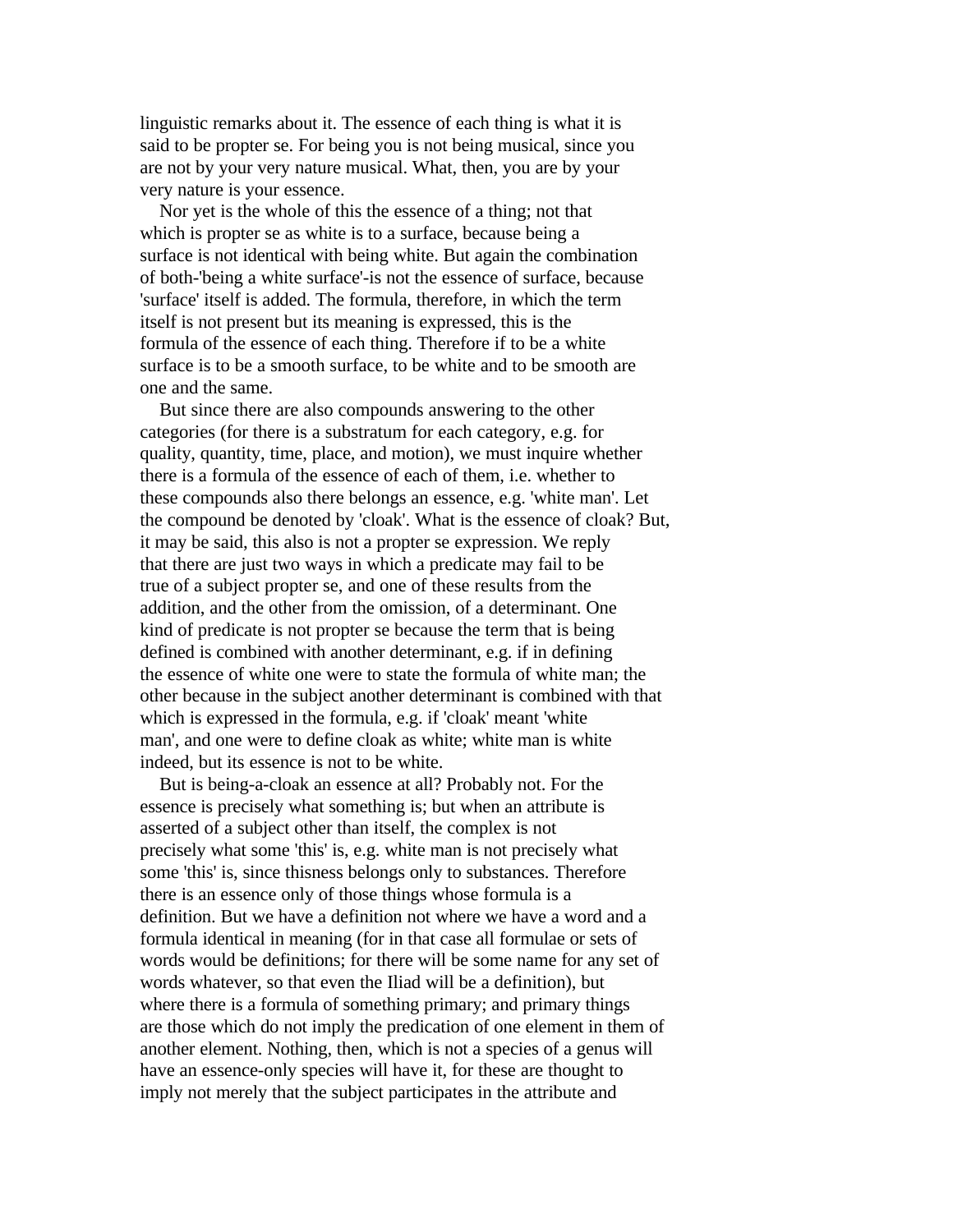has it as an affection, or has it by accident; but for ever thing else as well, if it has a name, there be a formula of its meaning-viz. that this attribute belongs to this subject; or instead of a simple formula we shall be able to give a more accurate one; but there will be no definition nor essence.

 Or has 'definition', like 'what a thing is', several meanings? 'What a thing is' in one sense means substance and the 'this', in another one or other of the predicates, quantity, quality, and the like. For as 'is' belongs to all things, not however in the same sense, but to one sort of thing primarily and to others in a secondary way, so too 'what a thing is' belongs in the simple sense to substance, but in a limited sense to the other categories. For even of a quality we might ask what it is, so that quality also is a 'what a thing is',-not in the simple sense, however, but just as, in the case of that which is not, some say, emphasizing the linguistic form, that that is which is not is-not is simply, but is non-existent; so too with quality.

 We must no doubt inquire how we should express ourselves on each point, but certainly not more than how the facts actually stand. And so now also, since it is evident what language we use, essence will belong, just as 'what a thing is' does, primarily and in the simple sense to substance, and in a secondary way to the other categories also,-not essence in the simple sense, but the essence of a quality or of a quantity. For it must be either by an equivocation that we say these are, or by adding to and taking from the meaning of 'are' (in the way in which that which is not known may be said to be known),-the truth being that we use the word neither ambiguously nor in the same sense, but just as we apply the word 'medical' by virtue of a reference to one and the same thing, not meaning one and the same thing, nor yet speaking ambiguously; for a patient and an operation and an instrument are called medical neither by an ambiguity nor with a single meaning, but with reference to a common end. But it does not matter at all in which of the two ways one likes to describe the facts; this is evident, that definition and essence in the primary and simple sense belong to substances. Still they belong to other things as well, only not in the primary sense. For if we suppose this it does not follow that there is a definition of every word which means the same as any formula; it must mean the same as a particular kind of formula; and this condition is satisfied if it is a formula of something which is one, not by continuity like the Iliad or the things that are one by being bound together, but in one of the main senses of 'one', which answer to the senses of 'is'; now 'that which is' in one sense denotes a 'this', in another a quantity, in another a quality. And so there can be a formula or definition even of white man, but not in the sense in which there is a definition either of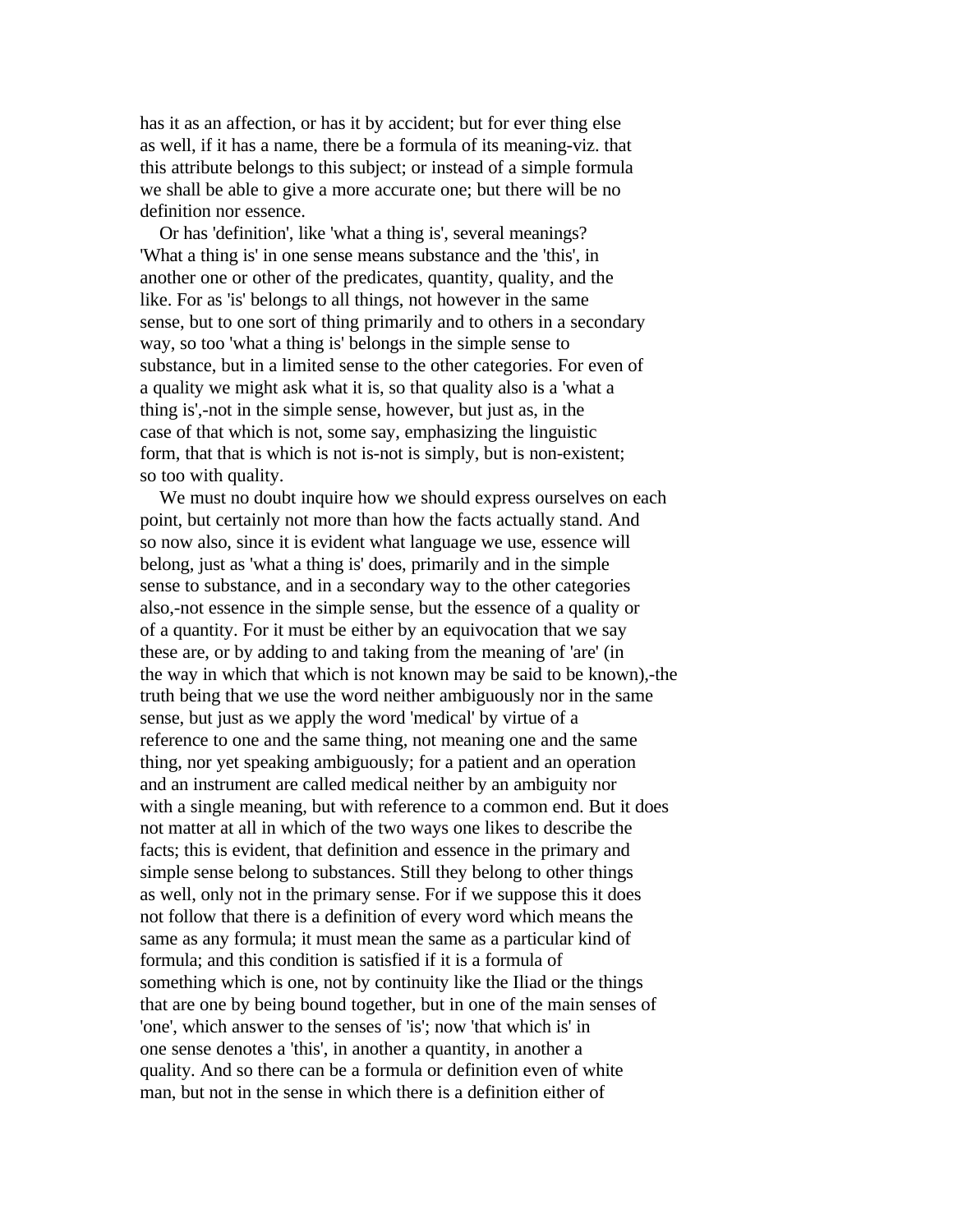white or of a substance.

BOOK\_7|CH\_5

-

5

 It is a difficult question, if one denies that a formula with an added determinant is a definition, whether any of the terms that are not simple but coupled will be definable. For we must explain them by adding a determinant. E.g. there is the nose, and concavity, and snubness, which is compounded out of the two by the presence of the one in the other, and it is not by accident that the nose has the attribute either of concavity or of snubness, but in virtue of its nature; nor do they attach to it as whiteness does to Callias, or to man (because Callias, who happens to be a man, is white), but as 'male' attaches to animal and 'equal' to quantity, and as all so-called 'attributes propter se' attach to their subjects. And such attributes are those in which is involved either the formula or the name of the subject of the particular attribute, and which cannot be explained without this; e.g. white can be explained apart from man, but not female apart from animal. Therefore there is either no essence and definition of any of these things, or if there is, it is in another sense, as we have said.

 But there is also a second difficulty about them. For if snub nose and concave nose are the same thing, snub and concave will be the thing; but if snub and concave are not the same (because it is impossible to speak of snubness apart from the thing of which it is an attribute propter se, for snubness is concavity-in-a-nose), either it is impossible to say 'snub nose' or the same thing will have been said twice, concave-nose nose; for snub nose will be concave-nose nose. And so it is absurd that such things should have an essence; if they have, there will be an infinite regress; for in snub-nose nose yet another 'nose' will be involved.

 Clearly, then, only substance is definable. For if the other categories also are definable, it must be by addition of a determinant, e.g. the qualitative is defined thus, and so is the odd, for it cannot be defined apart from number; nor can female be defined apart from animal. (When I say 'by addition' I mean the expressions in which it turns out that we are saying the same thing twice, as in these instances.) And if this is true, coupled terms also, like 'odd number', will not be definable (but this escapes our notice because our formulae are not accurate.). But if these also are definable, either it is in some other way or, as we definition and essence must be said to have more than one sense. Therefore in one sense nothing will have a definition and nothing will have an essence, except substances, but in another sense other things will have them.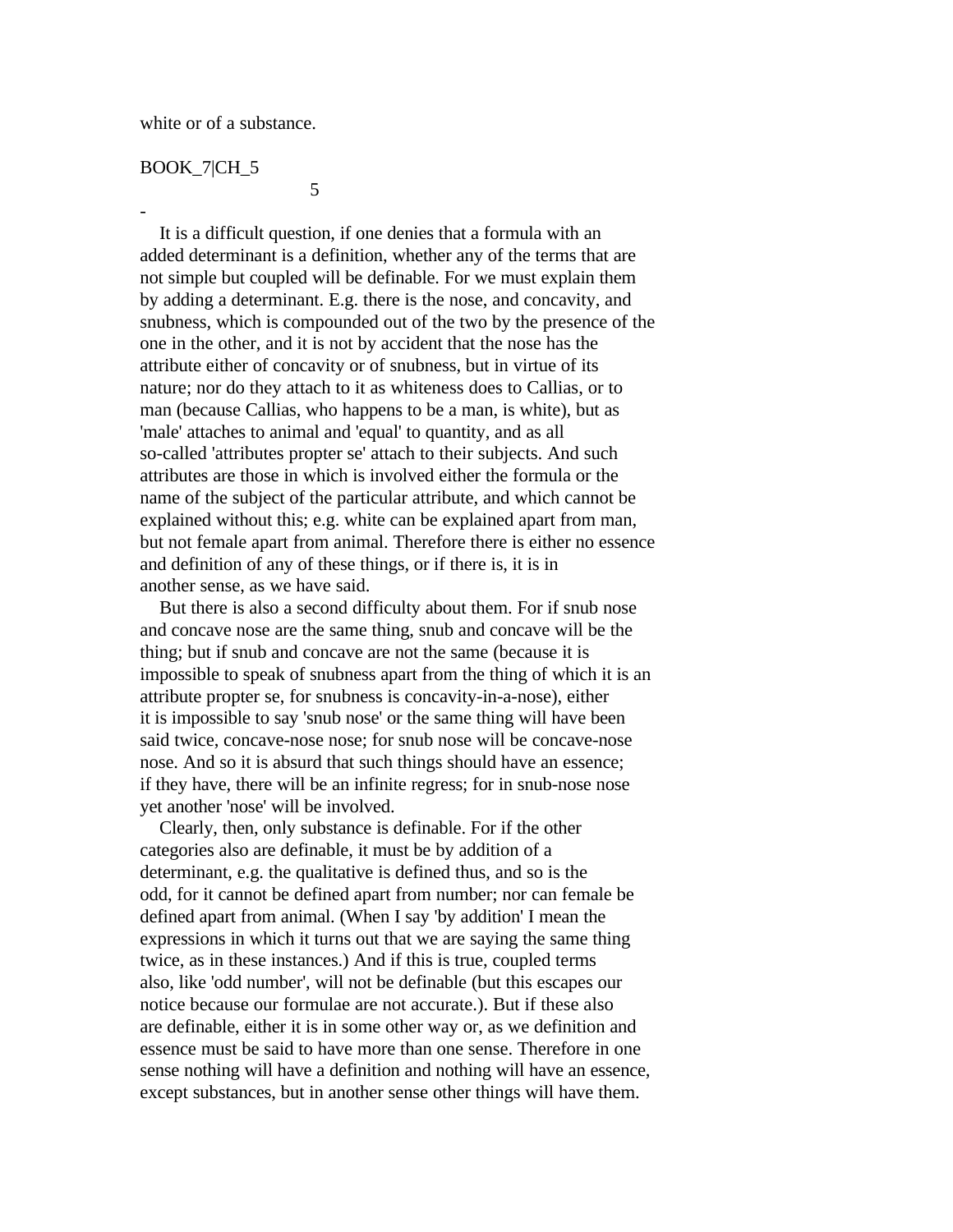Clearly, then, definition is the formula of the essence, and essence belongs to substances either alone or chiefly and primarily and in the unqualified sense.

## BOOK\_7|CH\_6

-

6

 We must inquire whether each thing and its essence are the same or different. This is of some use for the inquiry concerning substance; for each thing is thought to be not different from its substance, and the essence is said to be the substance of each thing.

 Now in the case of accidental unities the two would be generally thought to be different, e.g. white man would be thought to be different from the essence of white man. For if they are the same, the essence of man and that of white man are also the same; for a man and a white man are the same thing, as people say, so that the essence of white man and that of man would be also the same. But perhaps it does not follow that the essence of accidental unities should be the same as that of the simple terms. For the extreme terms are not in the same way identical with the middle term. But perhaps this might be thought to follow, that the extreme terms, the accidents, should turn out to be the same, e.g. the essence of white and that of musical; but this is not actually thought to be the case.

 But in the case of so-called self-subsistent things, is a thing necessarily the same as its essence? E.g. if there are some substances which have no other substances nor entities prior to them-substances such as some assert the Ideas to be?-If the essence of good is to be different from good-itself, and the essence of animal from animal-itself, and the essence of being from being-itself, there will, firstly, be other substances and entities and Ideas besides those which are asserted, and, secondly, these others will be prior substances, if essence is substance. And if the posterior substances and the prior are severed from each other, (a) there will be no knowledge of the former, and (b) the latter will have no being. (By 'severed' I mean, if the good-itself has not the essence of good, and the latter has not the property of being good.) For (a) there is knowledge of each thing only when we know its essence. And (b) the case is the same for other things as for the good; so that if the essence of good is not good, neither is the essence of reality real, nor the essence of unity one. And all essences alike exist or none of them does; so that if the essence of reality is not real, neither is any of the others. Again, that to which the essence of good does not belong is not good.-The good, then, must be one with the essence of good, and the beautiful with the essence of beauty, and so with all things which do not depend on something else but are self-subsistent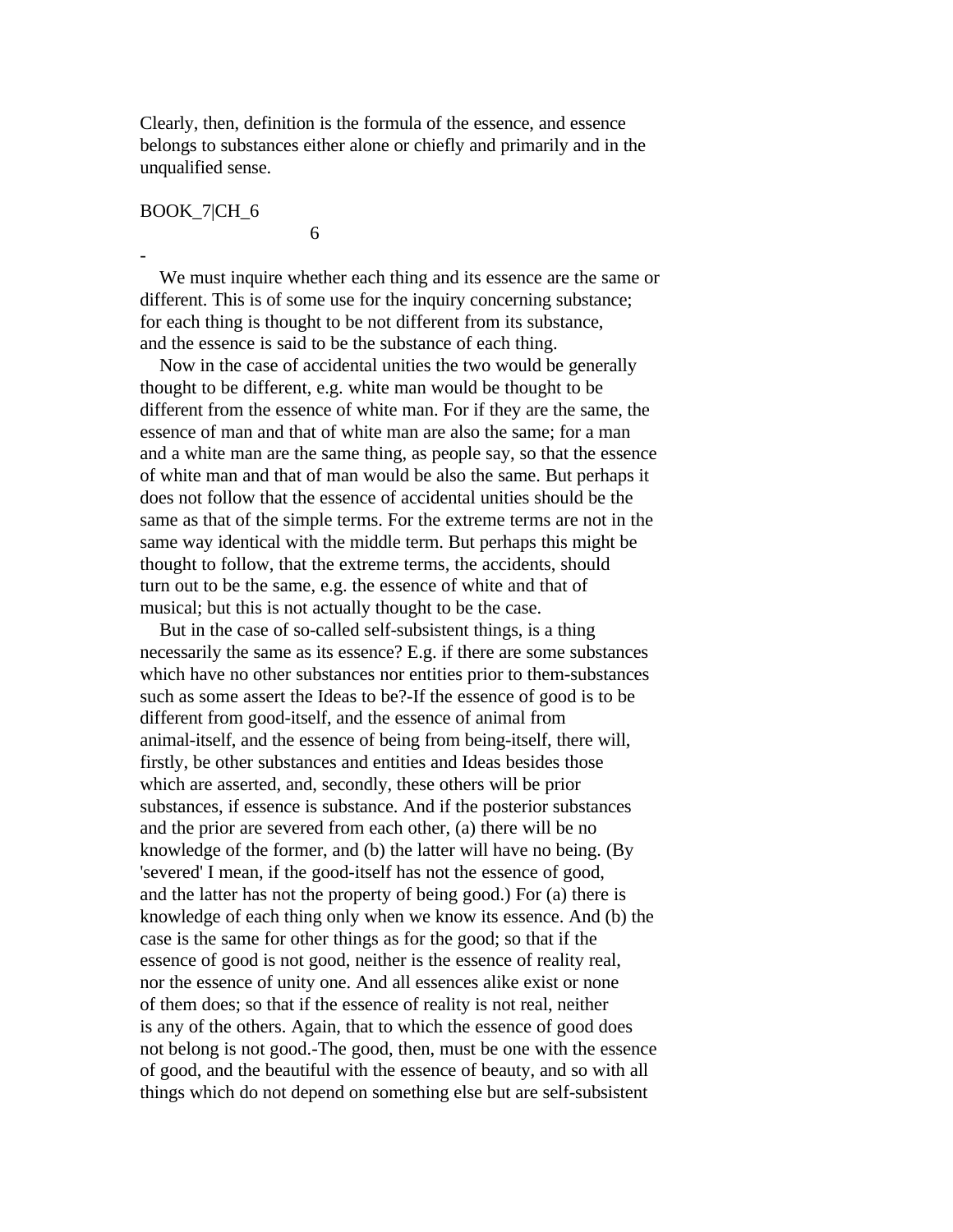and primary. For it is enough if they are this, even if they are not Forms; or rather, perhaps, even if they are Forms. (At the same time it is clear that if there are Ideas such as some people say there are, it will not be substratum that is substance; for these must be substances, but not predicable of a substratum; for if they were they would exist only by being participated in.)

 Each thing itself, then, and its essence are one and the same in no merely accidental way, as is evident both from the preceding arguments and because to know each thing, at least, is just to know its essence, so that even by the exhibition of instances it becomes clear that both must be one.

 (But of an accidental term, e.g.'the musical' or 'the white', since it has two meanings, it is not true to say that it itself is identical with its essence; for both that to which the accidental quality belongs, and the accidental quality, are white, so that in a sense the accident and its essence are the same, and in a sense they are not; for the essence of white is not the same as the man or the white man, but it is the same as the attribute white.)

 The absurdity of the separation would appear also if one were to assign a name to each of the essences; for there would be yet another essence besides the original one, e.g. to the essence of horse there will belong a second essence. Yet why should not some things be their essences from the start, since essence is substance? But indeed not only are a thing and its essence one, but the formula of them is also the same, as is clear even from what has been said; for it is not by accident that the essence of one, and the one, are one. Further, if they are to be different, the process will go on to infinity; for we shall have (1) the essence of one, and (2) the one, so that to terms of the former kind the same argument will be applicable.

 Clearly, then, each primary and self-subsistent thing is one and the same as its essence. The sophistical objections to this position, and the question whether Socrates and to be Socrates are the same thing, are obviously answered by the same solution; for there is no difference either in the standpoint from which the question would be asked, or in that from which one could answer it successfully. We have explained, then, in what sense each thing is the same as its essence and in what sense it is not.

BOOK\_7|CH\_7

-

 Of things that come to be, some come to be by nature, some by art, some spontaneously. Now everything that comes to be comes to be by the agency of something and from something and comes to be something.

 <sup>7</sup>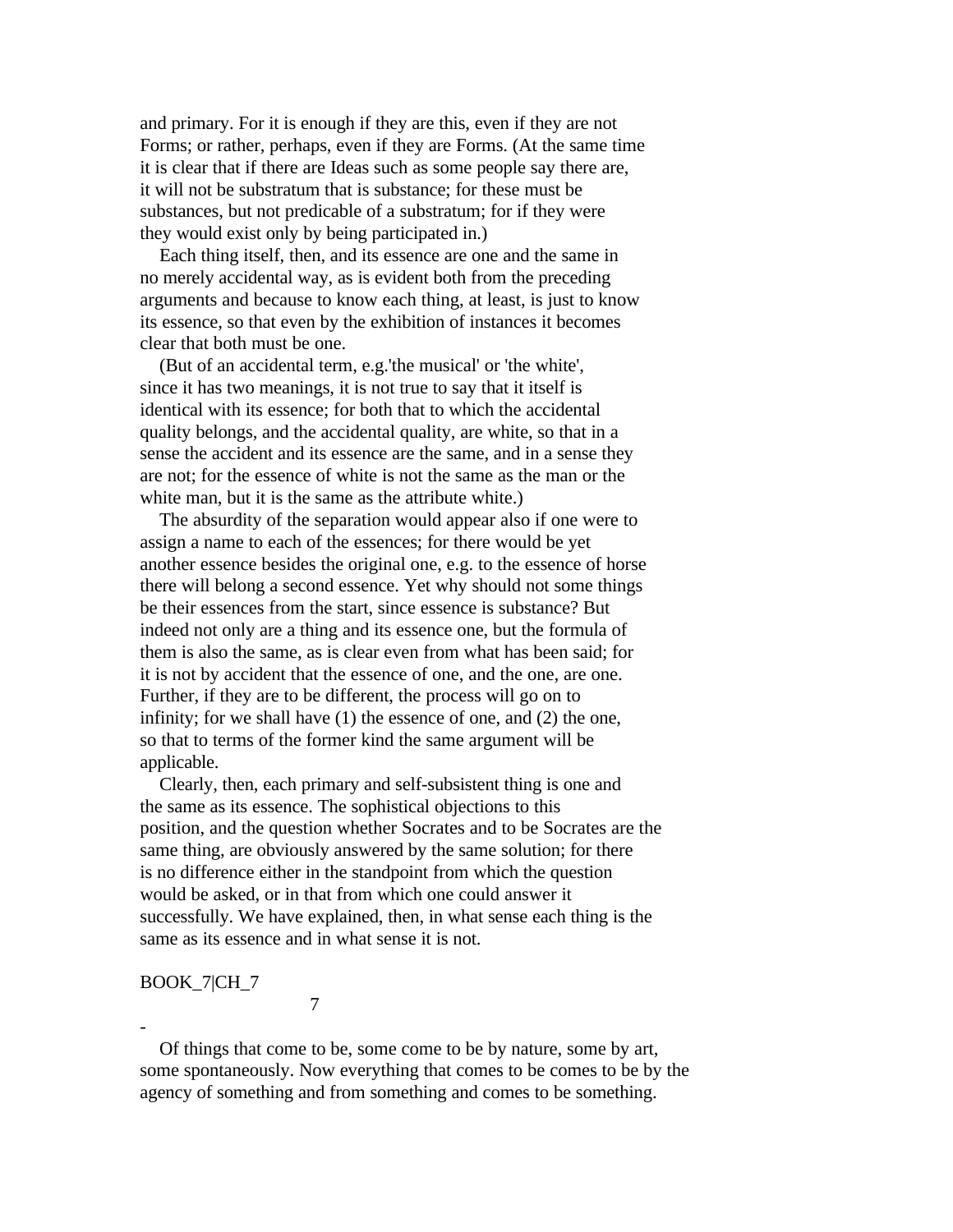And the something which I say it comes to be may be found in any category; it may come to be either a 'this' or of some size or of some quality or somewhere.

 Now natural comings to be are the comings to be of those things which come to be by nature; and that out of which they come to be is what we call matter; and that by which they come to be is something which exists naturally; and the something which they come to be is a man or a plant or one of the things of this kind, which we say are substances if anything is-all things produced either by nature or by art have matter; for each of them is capable both of being and of not being, and this capacity is the matter in each-and, in general, both that from which they are produced is nature, and the type according to which they are produced is nature (for that which is produced, e.g. a plant or an animal, has a nature), and so is that by which they are produced--the so-called 'formal' nature, which is specifically the same (though this is in another individual); for man begets man.

 Thus, then, are natural products produced; all other productions are called 'makings'. And all makings proceed either from art or from a faculty or from thought. Some of them happen also spontaneously or by luck just as natural products sometimes do; for there also the same things sometimes are produced without seed as well as from seed. Concerning these cases, then, we must inquire later, but from art proceed the things of which the form is in the soul of the artist. (By form I mean the essence of each thing and its primary substance.) For even contraries have in a sense the same form; for the substance of a privation is the opposite substance, e.g. health is the substance of disease (for disease is the absence of health); and health is the formula in the soul or the knowledge of it. The healthy subject is produced as the result of the following train of thought:-since this is health, if the subject is to be healthy this must first be present, e.g. a uniform state of body, and if this is to be present, there must be heat; and the physician goes on thinking thus until he reduces the matter to a final something which he himself can produce. Then the process from this point onward, i.e. the process towards health, is called a 'making'. Therefore it follows that in a sense health comes from health and house from house, that with matter from that without matter; for the medical art and the building art are the form of health and of the house, and when I speak of substance without matter I mean the essence.

 Of the productions or processes one part is called thinking and the other making,-that which proceeds from the starting-point and the form is thinking, and that which proceeds from the final step of the thinking is making. And each of the other, intermediate, things is produced in the same way. I mean, for instance, if the subject is to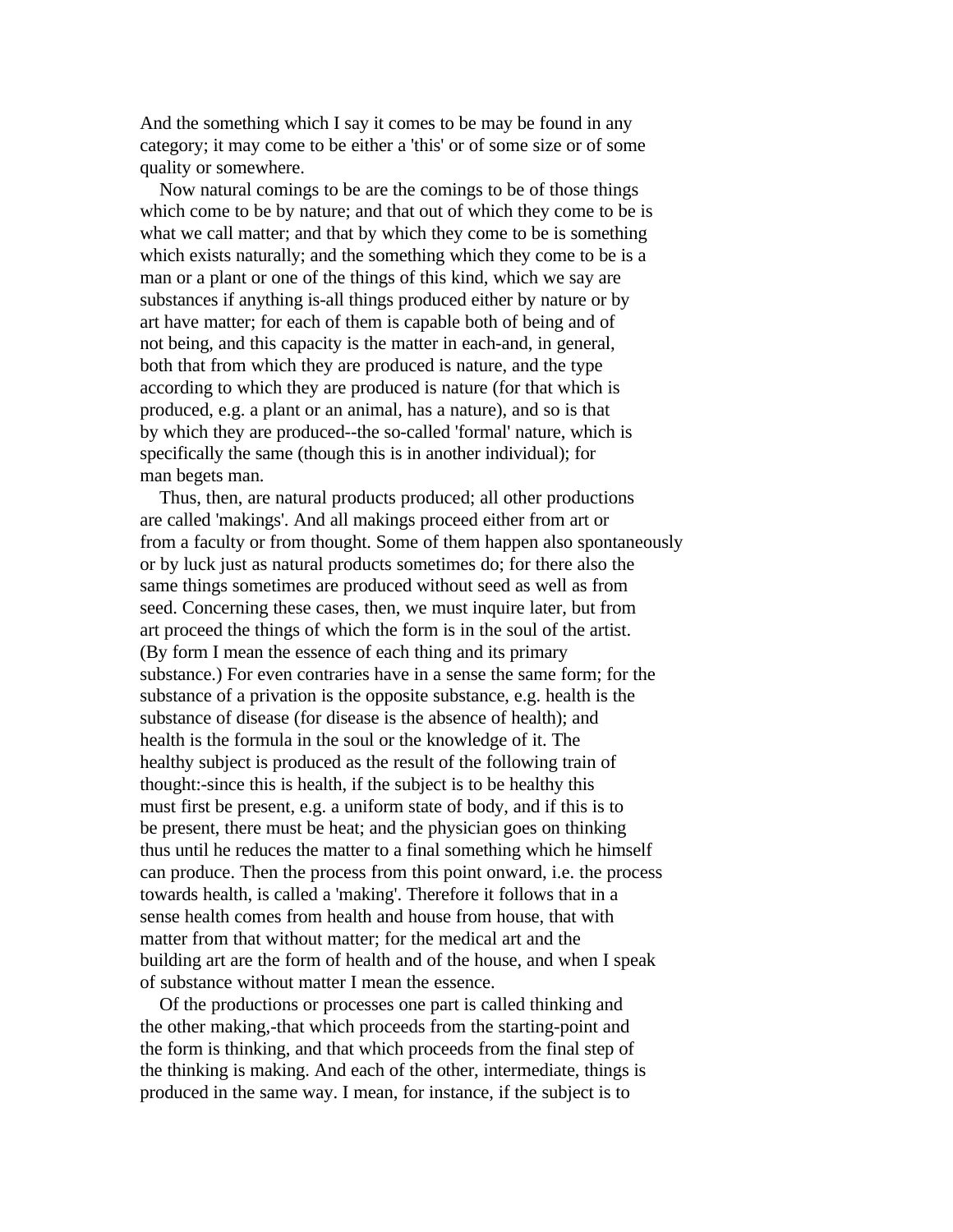be healthy his bodily state must be made uniform. What then does being made uniform imply? This or that. And this depends on his being made warm. What does this imply? Something else. And this something is present potentially; and what is present potentially is already in the physician's power.

 The active principle then and the starting point for the process of becoming healthy is, if it happens by art, the form in the soul, and if spontaneously, it is that, whatever it is, which starts the making, for the man who makes by art, as in healing the starting-point is perhaps the production of warmth (and this the physician produces by rubbing). Warmth in the body, then, is either a part of health or is followed (either directly or through several intermediate steps) by something similar which is a part of health; and this, viz. that which produces the part of health, is the limiting-point--and so too with a house (the stones are the limiting-point here) and in all other cases. Therefore, as the saying goes, it is impossible that anything should be produced if there were nothing existing before. Obviously then some part of the result will pre-exist of necessity; for the matter is a part; for this is present in the process and it is this that becomes something. But is the matter an element even in the formula? We certainly describe in both ways what brazen circles are; we describe both the matter by saying it is brass, and the form by saying that it is such and such a figure; and figure is the proximate genus in which it is placed. The brazen circle, then, has its matter in its formula.

 As for that out of which as matter they are produced, some things are said, when they have been produced, to be not that but 'thaten'; e.g. the statue is not gold but golden. And a healthy man is not said to be that from which he has come. The reason is that though a thing comes both from its privation and from its substratum, which we call its matter (e.g. what becomes healthy is both a man and an invalid), it is said to come rather from its privation (e.g. it is from an invalid rather than from a man that a healthy subject is produced). And so the healthy subject is not said to he an invalid, but to be a man, and the man is said to be healthy. But as for the things whose privation is obscure and nameless, e.g. in brass the privation of a particular shape or in bricks and timber the privation of arrangement as a house, the thing is thought to be produced from these materials, as in the former case the healthy man is produced from an invalid. And so, as there also a thing is not said to be that from which it comes, here the statue is not said to be wood but is said by a verbal change to be wooden, not brass but brazen, not gold but golden, and the house is said to be not bricks but bricken (though we should not say without qualification, if we looked at the matter carefully, even that a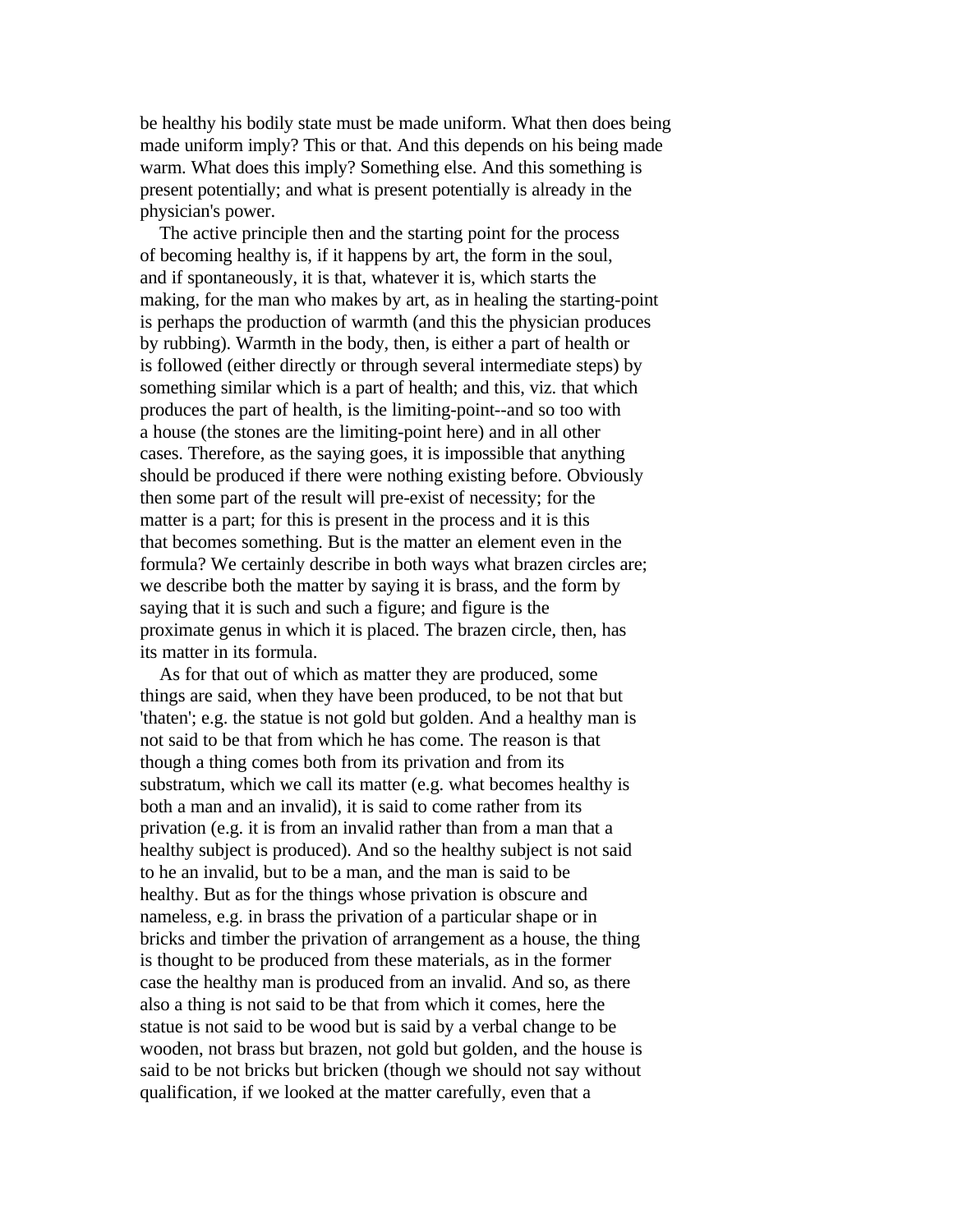statue is produced from wood or a house from bricks, because coming to be implies change in that from which a thing comes to be, and not permanence). It is for this reason, then, that we use this way of speaking.

# BOOK 7 CH 8

-

8

 Since anything which is produced is produced by something (and this I call the starting-point of the production), and from something (and let this be taken to be not the privation but the matter; for the meaning we attach to this has already been explained), and since something is produced (and this is either a sphere or a circle or whatever else it may chance to be), just as we do not make the substratum (the brass), so we do not make the sphere, except incidentally, because the brazen sphere is a sphere and we make the forme. For to make a 'this' is to make a 'this' out of the substratum in the full sense of the word. (I mean that to make the brass round is not to make the round or the sphere, but something else, i.e. to produce this form in something different from itself. For if we make the form, we must make it out of something else; for this was assumed. E.g. we make a brazen sphere; and that in the sense that out of this, which is brass, we make this other, which is a sphere.) If, then, we also make the substratum itself, clearly we shall make it in the same way, and the processes of making will regress to infinity. Obviously then the form also, or whatever we ought to call the shape present in the sensible thing, is not produced, nor is there any production of it, nor is the essence produced; for this is that which is made to be in something else either by art or by nature or by some faculty. But that there is a brazen sphere, this we make. For we make it out of brass and the sphere; we bring the form into this particular matter, and the result is a brazen sphere. But if the essence of sphere in general is to be produced, something must be produced out of something. For the product will always have to be divisible, and one part must be this and another that; I mean the one must be matter and the other form. If, then, a sphere is 'the figure whose circumference is at all points equidistant from the centre', part of this will be the medium in which the thing made will be, and part will be in that medium, and the whole will be the thing produced, which corresponds to the brazen sphere. It is obvious, then, from what has been said, that that which is spoken of as form or substance is not produced, but the concrete thing which gets its name from this is produced, and that in everything which is generated matter is present, and one part of the thing is matter and the other form.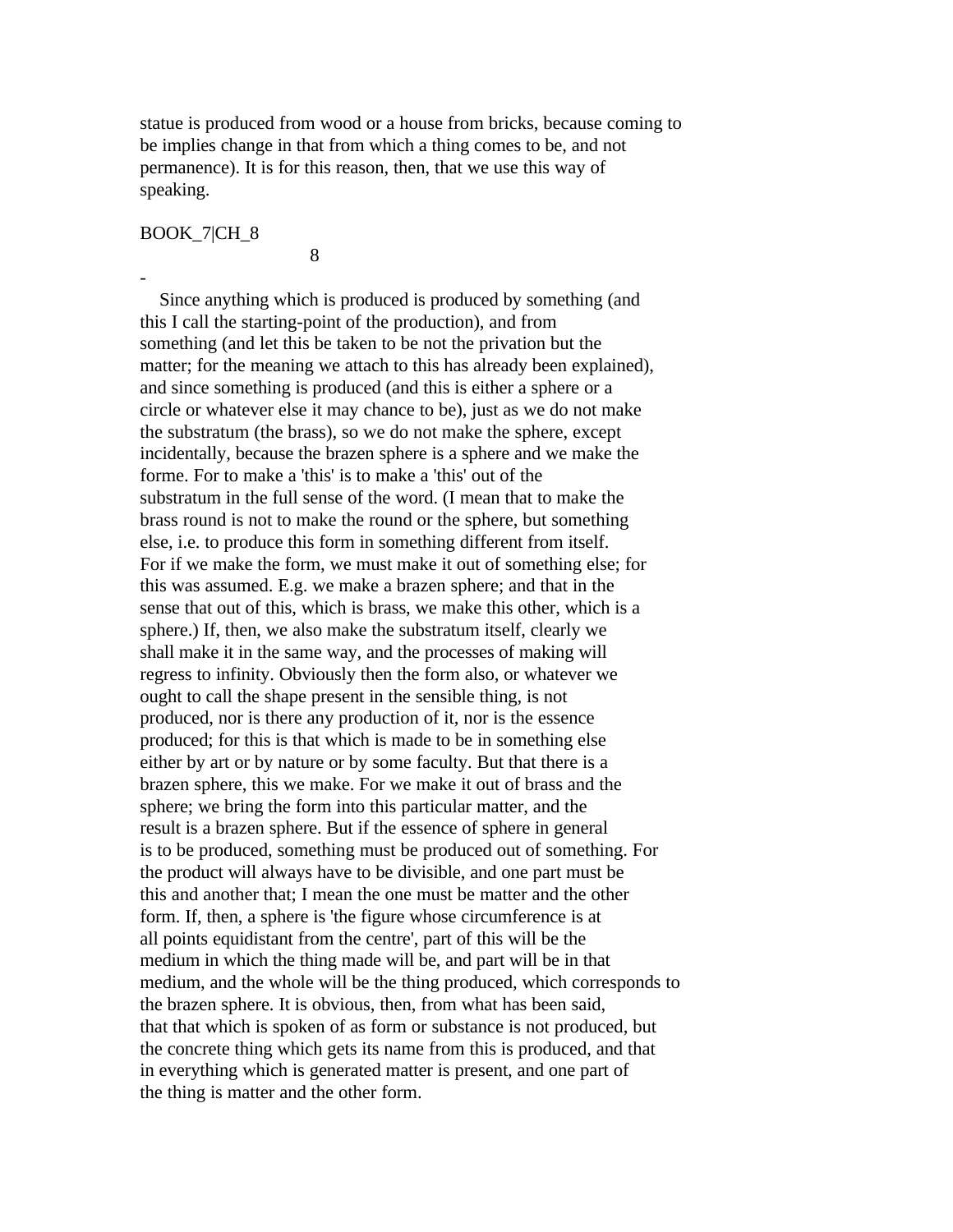Is there, then, a sphere apart from the individual spheres or a house apart from the bricks? Rather we may say that no 'this' would ever have been coming to be, if this had been so, but that the 'form' means the 'such', and is not a 'this'-a definite thing; but the artist makes, or the father begets, a 'such' out of a 'this'; and when it has been begotten, it is a 'this such'. And the whole 'this', Callias or Socrates, is analogous to 'this brazen sphere', but man and animal to 'brazen sphere' in general. Obviously, then, the cause which consists of the Forms (taken in the sense in which some maintain the existence of the Forms, i.e. if they are something apart from the individuals) is useless, at least with regard to comings-to-be and to substances; and the Forms need not, for this reason at least, be self-subsistent substances. In some cases indeed it is even obvious that the begetter is of the same kind as the begotten (not, however, the same nor one in number, but in form), i.e. in the case of natural products (for man begets man), unless something happens contrary to nature, e.g. the production of a mule by a horse. (And even these cases are similar; for that which would be found to be common to horse and ass, the genus next above them, has not received a name, but it would doubtless be both in fact something like a mule.) Obviously, therefore, it is quite unnecessary to set up a Form as a pattern (for we should have looked for Forms in these cases if in any; for these are substances if anything is so); the begetter is adequate to the making of the product and to the causing of the form in the matter. And when we have the whole, such and such a form in this flesh and in these bones, this is Callias or Socrates; and they are different in virtue of their matter (for that is different), but the same in form; for their form is indivisible.

## BOOK\_7|CH\_9

-

9

 The question might be raised, why some things are produced spontaneously as well as by art, e.g. health, while others are not, e.g. a house. The reason is that in some cases the matter which governs the production in the making and producing of any work of art, and in which a part of the product is present,-some matter is such as to be set in motion by itself and some is not of this nature, and of the former kind some can move itself in the particular way required, while other matter is incapable of this; for many things can be set in motion by themselves but not in some particular way, e.g. that of dancing. The things, then, whose matter is of this sort, e.g. stones, cannot be moved in the particular way required, except by something else, but in another way they can move themselves-and so it is with fire. Therefore some things will not exist apart from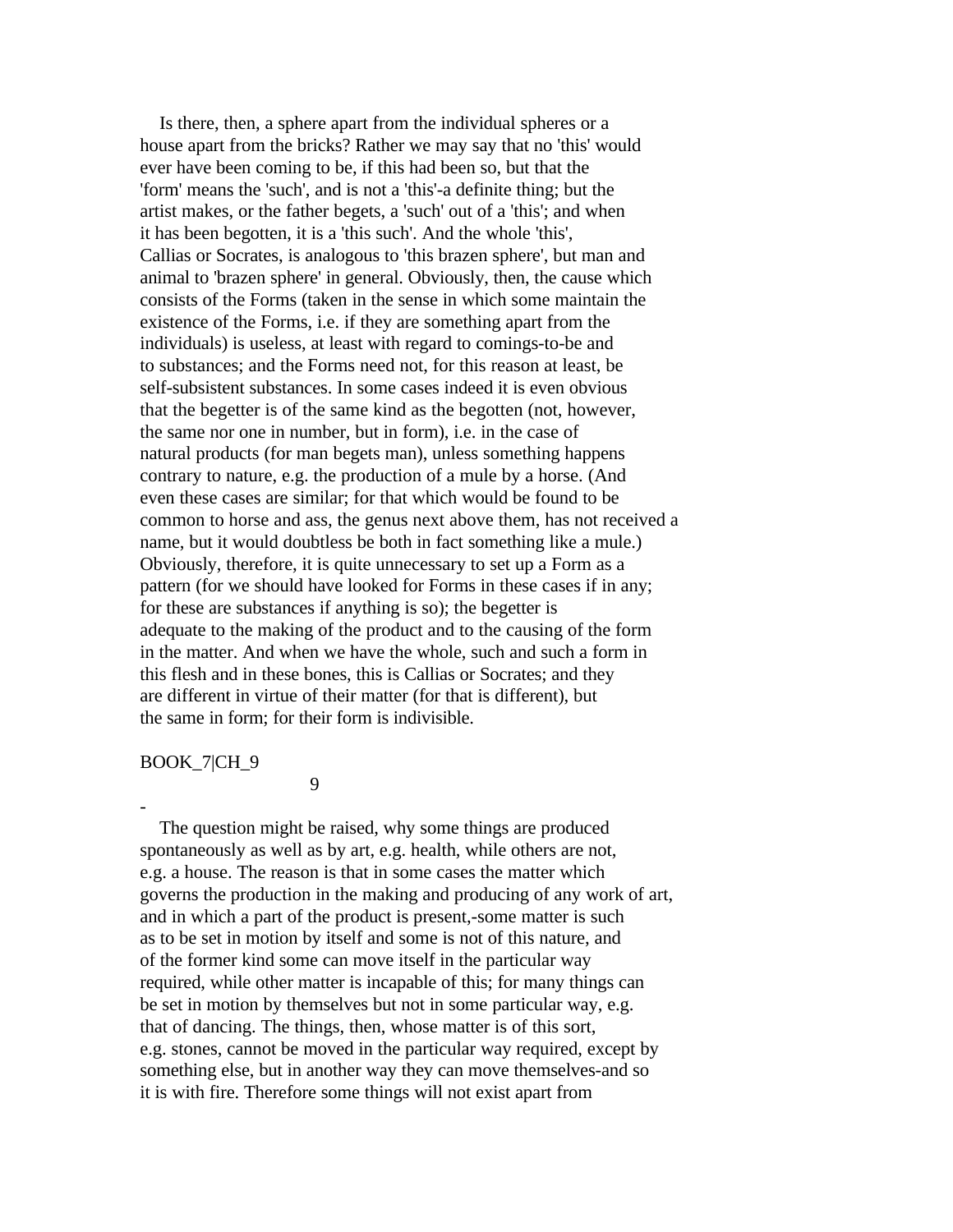some one who has the art of making them, while others will; for motion will be started by these things which have not the art but can themselves be moved by other things which have not the art or with a motion starting from a part of the product.

 And it is clear also from what has been said that in a sense every product of art is produced from a thing which shares its name (as natural products are produced), or from a part of itself which shares its name (e.g. the house is produced from a house, qua produced by reason; for the art of building is the form of the house), or from something which contains a art of it,-if we exclude things produced by accident; for the cause of the thing's producing the product directly per se is a part of the product. The heat in the movement caused heat in the body, and this is either health, or a part of health, or is followed by a part of health or by health itself. And so it is said to cause health, because it causes that to which health attaches as a consequence.

 Therefore, as in syllogisms, substance is the starting-point of everything. It is from 'what a thing is' that syllogisms start; and from it also we now find processes of production to start.

 Things which are formed by nature are in the same case as these products of art. For the seed is productive in the same way as the things that work by art; for it has the form potentially, and that from which the seed comes has in a sense the same name as the offspring only in a sense, for we must not expect parent and offspring always to have exactly the same name, as in the production of 'human being' from 'human' for a 'woman' also can be produced by a 'man'-unless the offspring be an imperfect form; which is the reason why the parent of a mule is not a mule. The natural things which (like the artificial objects previously considered) can be produced spontaneously are those whose matter can be moved even by itself in the way in which the seed usually moves it; those things which have not such matter cannot be produced except from the parent animals themselves.

 But not only regarding substance does our argument prove that its form does not come to be, but the argument applies to all the primary classes alike, i.e. quantity, quality, and the other categories. For as the brazen sphere comes to be, but not the sphere nor the brass, and so too in the case of brass itself, if it comes to be, it is its concrete unity that comes to be (for the matter and the form must always exist before), so is it both in the case of substance and in that of quality and quantity and the other categories likewise; for the quality does not come to be, but the wood of that quality, and the quantity does not come to be, but the wood or the animal of that size. But we may learn from these instances a peculiarity of substance, that there must exist beforehand in complete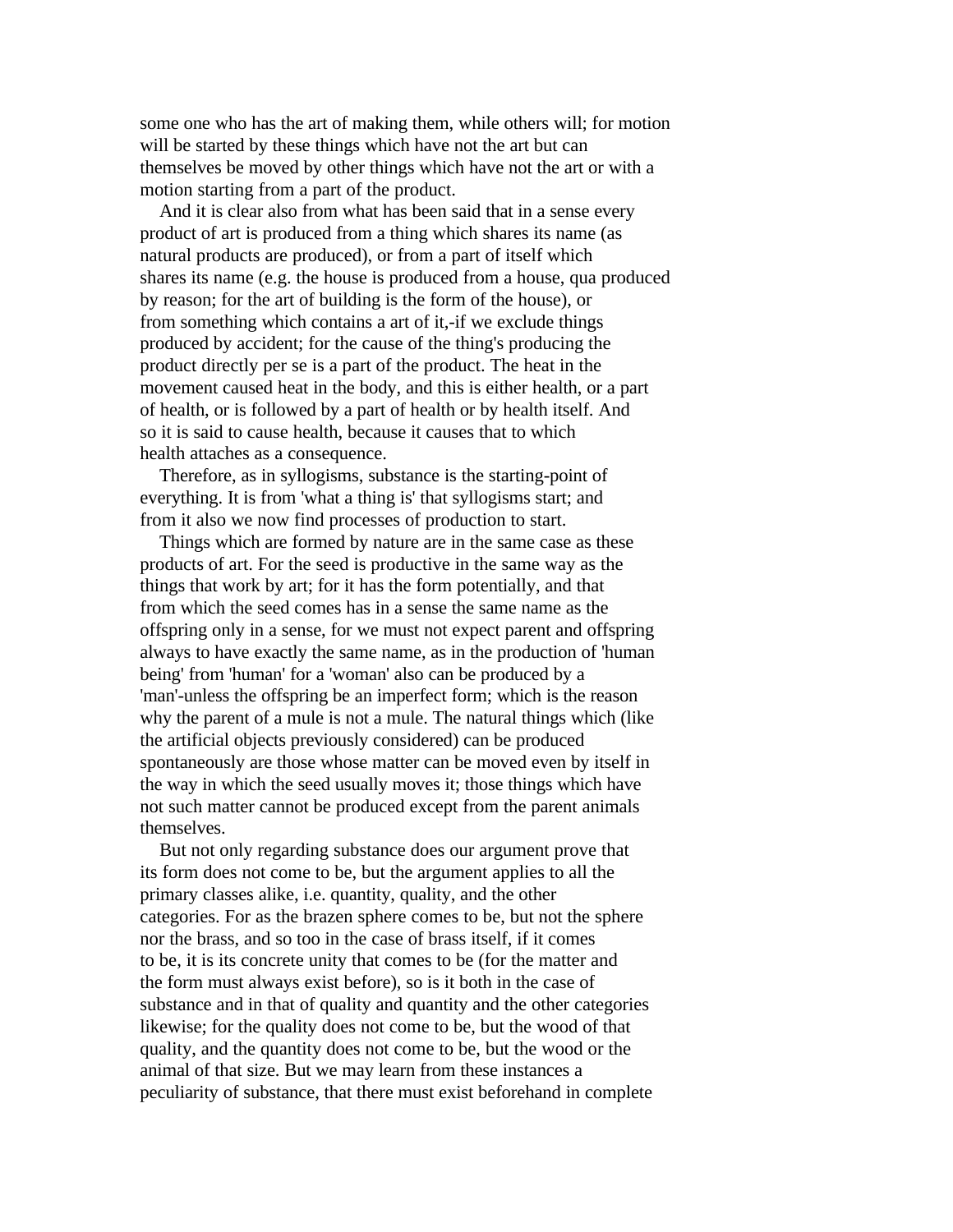reality another substance which produces it, e.g. an animal if an animal is produced; but it is not necessary that a quality or quantity should pre-exist otherwise than potentially.

# BOOK\_7|CH\_10

-

## 10

 Since a definition is a formula, and every formula has parts, and as the formula is to the thing, so is the part of the formula to the part of the thing, the question is already being asked whether the formula of the parts must be present in the formula of the whole or not. For in some cases the formulae of the parts are seen to be present, and in some not. The formula of the circle does not include that of the segments, but that of the syllable includes that of the letters; yet the circle is divided into segments as the syllable is into letters.-And further if the parts are prior to the whole, and the acute angle is a part of the right angle and the finger a part of the animal, the acute angle will be prior to the right angle and finger to the man. But the latter are thought to be prior; for in formula the parts are explained by reference to them, and in respect also of the power of existing apart from each other the wholes are prior to the parts.

 Perhaps we should rather say that 'part' is used in several senses. One of these is 'that which measures another thing in respect of quantity'. But let this sense be set aside; let us inquire about the parts of which substance consists. If then matter is one thing, form another, the compound of these a third, and both the matter and the form and the compound are substance even the matter is in a sense called part of a thing, while in a sense it is not, but only the elements of which the formula of the form consists. E.g. of concavity flesh (for this is the matter in which it is produced) is not a part, but of snubness it is a part; and the bronze is a part of the concrete statue, but not of the statue when this is spoken of in the sense of the form. (For the form, or the thing as having form, should be said to be the thing, but the material element by itself must never be said to be so.) And so the formula of the circle does not include that of the segments, but the formula of the syllable includes that of the letters; for the letters are parts of the formula of the form, and not matter, but the segments are parts in the sense of matter on which the form supervenes; yet they are nearer the form than the bronze is when roundness is produced in bronze. But in a sense not even every kind of letter will be present in the formula of the syllable, e.g. particular waxen letters or the letters as movements in the air; for in these also we have already something that is part of the syllable only in the sense that it is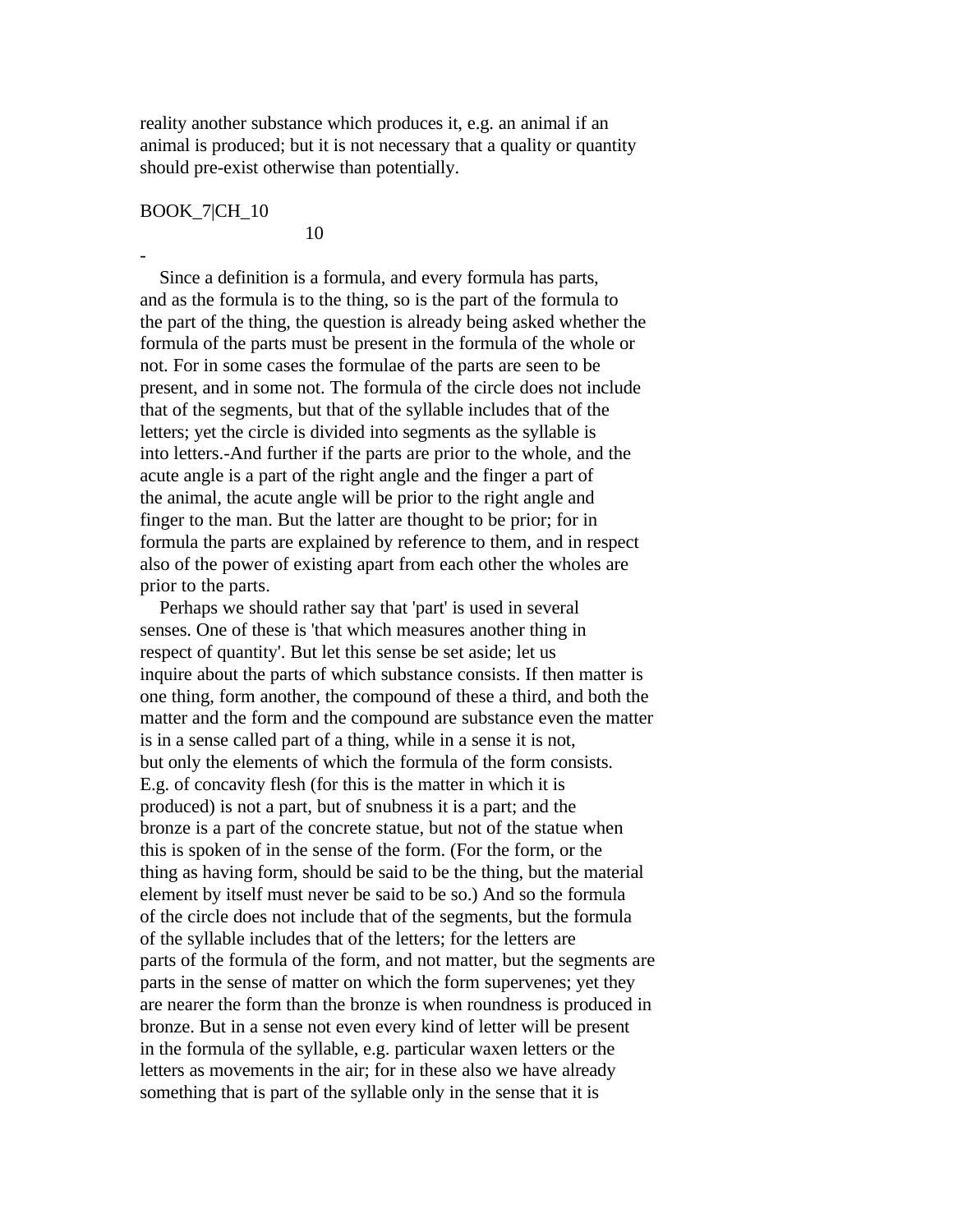its perceptible matter. For even if the line when divided passes away into its halves, or the man into bones and muscles and flesh, it does not follow that they are composed of these as parts of their essence, but rather as matter; and these are parts of the concrete thing, but not also of the form, i.e. of that to which the formula refers; wherefore also they are not present in the formulae. In one kind of formula, then, the formula of such parts will be present, but in another it must not be present, where the formula does not refer to the concrete object. For it is for this reason that some things have as their constituent principles parts into which they pass away, while some have not. Those things which are the form and the matter taken together, e.g. the snub, or the bronze circle, pass away into these materials, and the matter is a part of them; but those things which do not involve matter but are without matter, and whose formulae are formulae of the form only, do not pass away,-either not at all or at any rate not in this way. Therefore these materials are principles and parts of the concrete things, while of the form they are neither parts nor principles. And therefore the clay statue is resolved into clay and the ball into bronze and Callias into flesh and bones, and again the circle into its segments; for there is a sense of 'circle' in which involves matter. For 'circle' is used ambiguously, meaning both the circle, unqualified, and the individual circle, because there is no name peculiar to the individuals.

 The truth has indeed now been stated, but still let us state it yet more clearly, taking up the question again. The parts of the formula, into which the formula is divided, are prior to it, either all or some of them. The formula of the right angle, however, does not include the formula of the acute, but the formula of the acute includes that of the right angle; for he who defines the acute uses the right angle; for the acute is 'less than a right angle'. The circle and the semicircle also are in a like relation; for the semicircle is defined by the circle; and so is the finger by the whole body, for a finger is 'such and such a part of a man'. Therefore the parts which are of the nature of matter, and into which as its matter a thing is divided, are posterior; but those which are of the nature of parts of the formula, and of the substance according to its formula, are prior, either all or some of them. And since the soul of animals (for this is the substance of a living being) is their substance according to the formula, i.e. the form and the essence of a body of a certain kind (at least we shall define each part, if we define it well, not without reference to its function, and this cannot belong to it without perception), so that the parts of soul are prior, either all or some of them, to the concrete 'animal', and so too with each individual animal; and the body and parts are posterior to this, the essential substance, and it is not the substance but the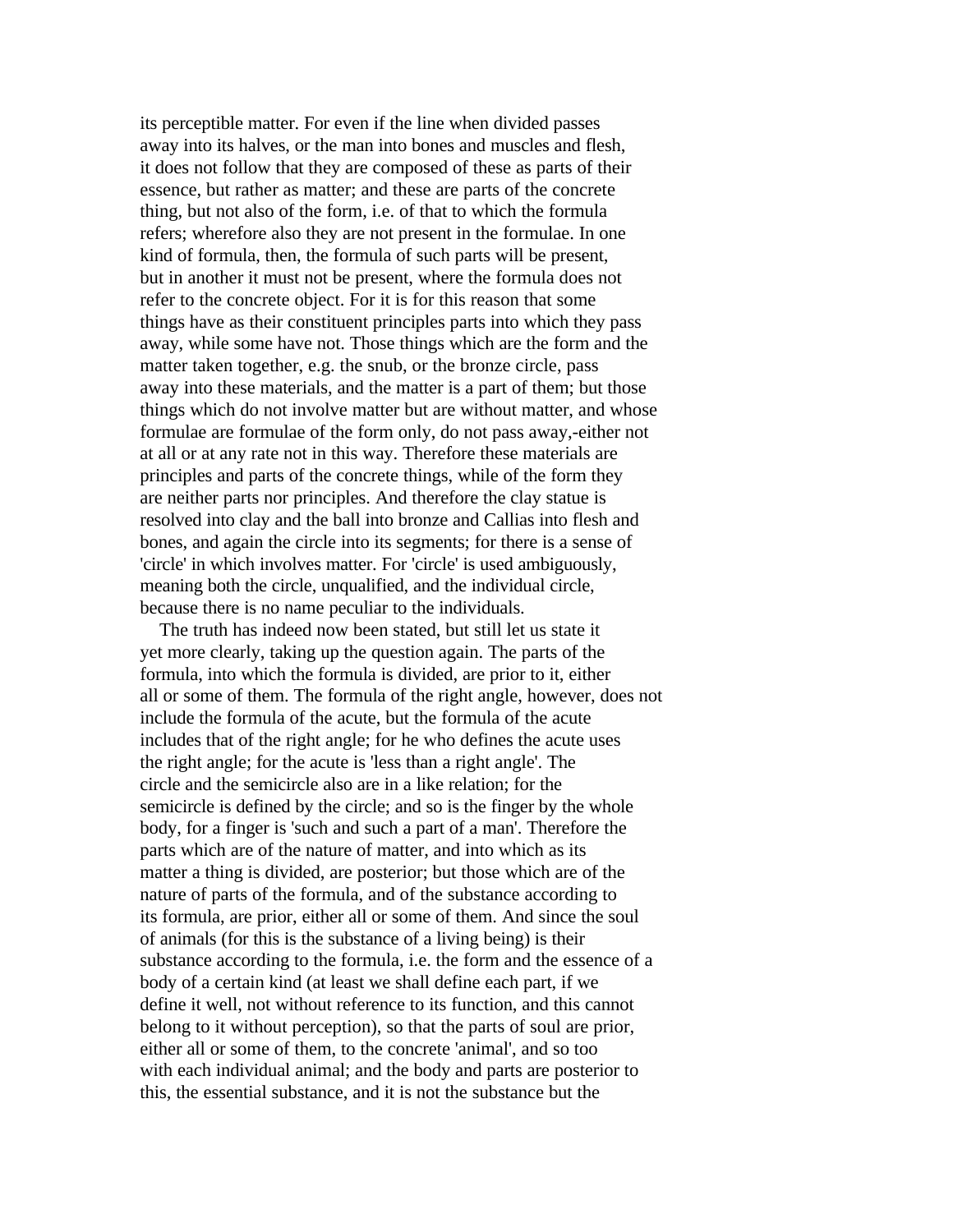concrete thing that is divided into these parts as its matter:-this being so, to the concrete thing these are in a sense prior, but in a sense they are not. For they cannot even exist if severed from the whole; for it is not a finger in any and every state that is the finger of a living thing, but a dead finger is a finger only in name. Some parts are neither prior nor posterior to the whole, i.e. those which are dominant and in which the formula, i.e. the essential substance, is immediately present, e.g. perhaps the heart or the brain; for it does not matter in the least which of the two has this quality. But man and horse and terms which are thus applied to individuals, but universally, are not substance but something composed of this particular formula and this particular matter treated as universal; and as regards the individual, Socrates already includes in him ultimate individual matter; and similarly in all other cases. 'A part' may be a part either of the form (i.e. of the essence), or of the compound of the form and the matter, or of the matter itself. But only the parts of the form are parts of the formula, and the formula is of the universal; for 'being a circle' is the same as the circle, and 'being a soul' the same as the soul. But when we come to the concrete thing, e.g. this circle, i.e. one of the individual circles, whether perceptible or intelligible (I mean by intelligible circles the mathematical, and by perceptible circles those of bronze and of wood),-of these there is no definition, but they are known by the aid of intuitive thinking or of perception; and when they pass out of this complete realization it is not clear whether they exist or not; but they are always stated and recognized by means of the universal formula. But matter is unknowable in itself. And some matter is perceptible and some intelligible, perceptible matter being for instance bronze and wood and all matter that is changeable, and intelligible matter being that which is present in perceptible things not qua perceptible, i.e. the objects of mathematics.

 We have stated, then, how matters stand with regard to whole and part, and their priority and posteriority. But when any one asks whether the right angle and the circle and the animal are prior, or the things into which they are divided and of which they consist, i.e. the parts, we must meet the inquiry by saying that the question cannot be answered simply. For if even bare soul is the animal or the living thing, or the soul of each individual is the individual itself, and 'being a circle' is the circle, and 'being a right angle' and the essence of the right angle is the right angle, then the whole in one sense must be called posterior to the art in one sense, i.e. to the parts included in the formula and to the parts of the individual right angle (for both the material right angle which is made of bronze, and that which is formed by individual lines, are posterior to their parts); while the immaterial right angle is posterior to the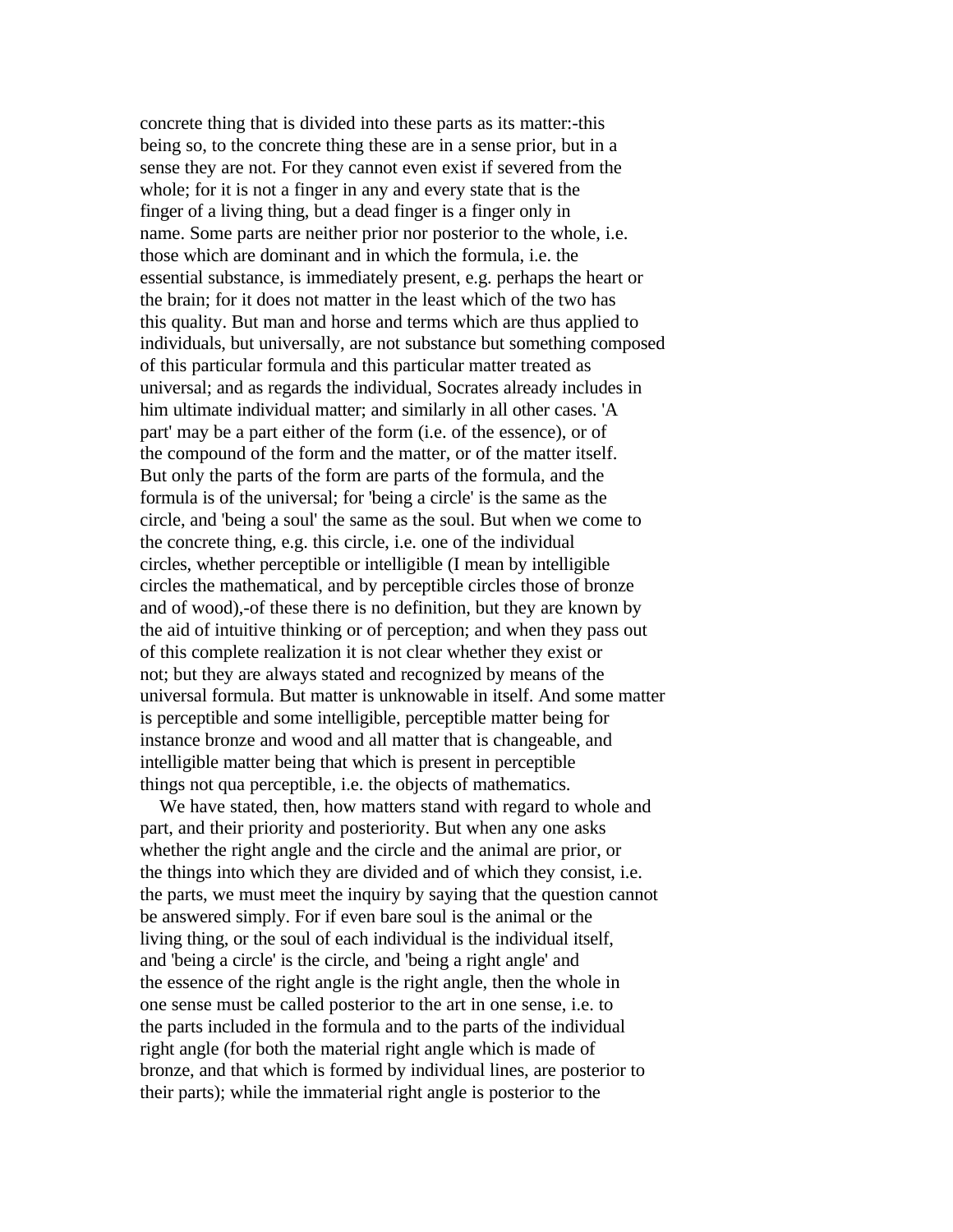parts included in the formula, but prior to those included in the particular instance, and the question must not be answered simply. If, however, the soul is something different and is not identical with the animal, even so some parts must, as we have maintained, be called prior and others must not.

## BOOK\_7|CH\_11

-

11

 Another question is naturally raised, viz. what sort of parts belong to the form and what sort not to the form, but to the concrete thing. Yet if this is not plain it is not possible to define any thing; for definition is of the universal and of the form. If then it is not evident what sort of parts are of the nature of matter and what sort are not, neither will the formula of the thing be evident. In the case of things which are found to occur in specifically different materials, as a circle may exist in bronze or stone or wood, it seems plain that these, the bronze or the stone, are no part of the essence of the circle, since it is found apart from them. Of things which are not seen to exist apart, there is no reason why the same may not be true, just as if all circles that had ever been seen were of bronze; for none the less the bronze would be no part of the form; but it is hard to eliminate it in thought. E.g. the form of man is always found in flesh and bones and parts of this kind; are these then also parts of the form and the formula? No, they are matter; but because man is not found also in other matters we are unable to perform the abstraction.

 Since this is thought to be possible, but it is not clear when it is the case, some people already raise the question even in the case of the circle and the triangle, thinking that it is not right to define these by reference to lines and to the continuous, but that all these are to the circle or the triangle as flesh and bones are to man, and bronze or stone to the statue; and they reduce all things to numbers, and they say the formula of 'line' is that of 'two'. And of those who assert the Ideas some make 'two' the line-itself, and others make it the Form of the line; for in some cases they say the Form and that of which it is the Form are the same, e.g. 'two' and the Form of two; but in the case of 'line' they say this is no longer so.

 It follows then that there is one Form for many things whose form is evidently different (a conclusion which confronted the Pythagoreans also); and it is possible to make one thing the Form-itself of all, and to hold that the others are not Forms; but thus all things will be one.

We have pointed out, then, that the question of definitions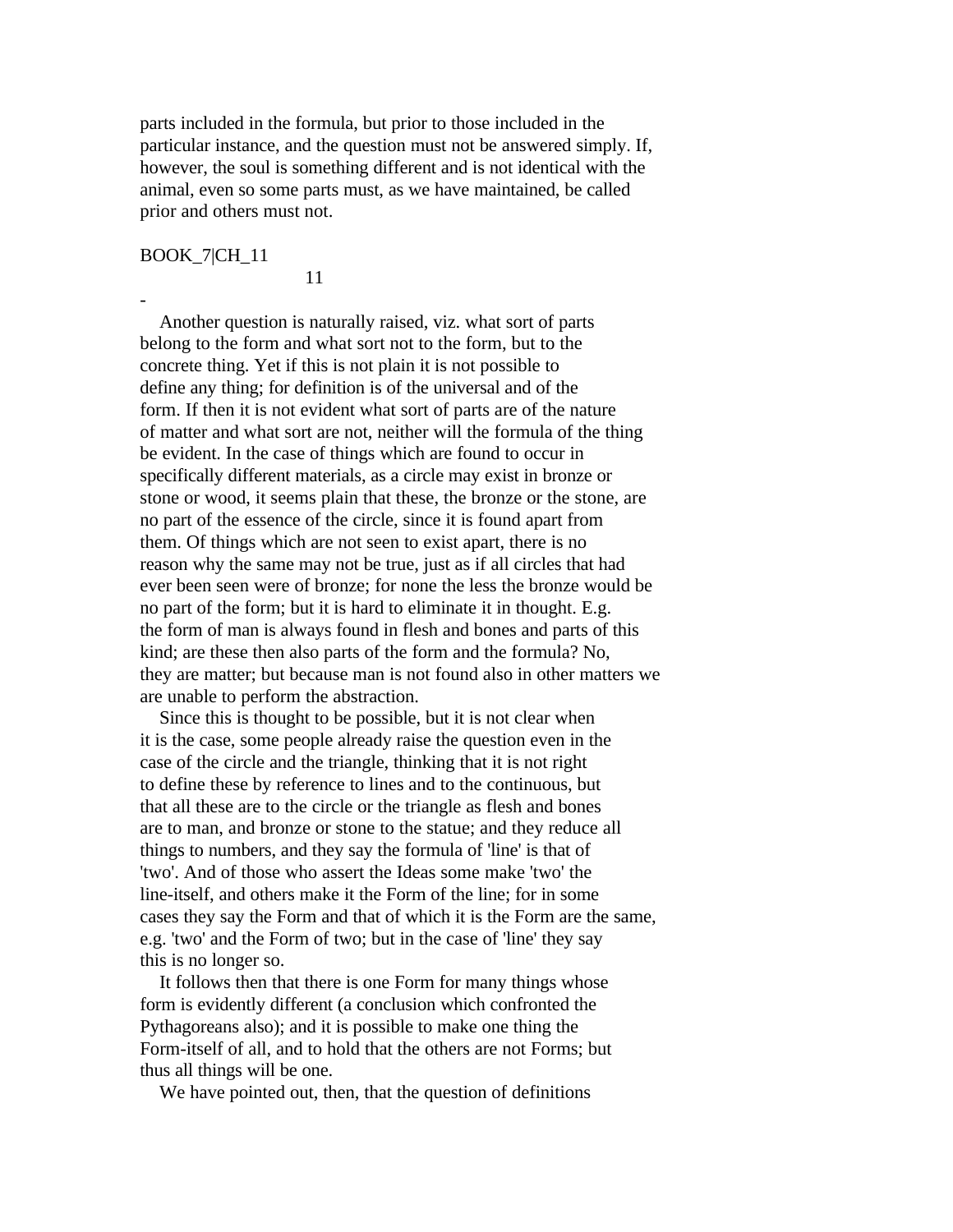contains some difficulty, and why this is so. And so to reduce all things thus to Forms and to eliminate the matter is useless labour; for some things surely are a particular form in a particular matter, or particular things in a particular state. And the comparison which Socrates the younger used to make in the case of 'animal' is not sound; for it leads away from the truth, and makes one suppose that man can possibly exist without his parts, as the circle can without the bronze. But the case is not similar; for an animal is something perceptible, and it is not possible to define it without reference to movement-nor, therefore, without reference to the parts' being in a certain state. For it is not a hand in any and every state that is a part of man, but only when it can fulfil its work, and therefore only when it is alive; if it is not alive it is not a part.

 Regarding the objects of mathematics, why are the formulae of the parts not parts of the formulae of the wholes; e.g. why are not the semicircles included in the formula of the circle? It cannot be said, 'because these parts are perceptible things'; for they are not. But perhaps this makes no difference; for even some things which are not perceptible must have matter; indeed there is some matter in everything which is not an essence and a bare form but a 'this'. The semicircles, then, will not be parts of the universal circle, but will be parts of the individual circles, as has been said before; for while one kind of matter is perceptible, there is another which is intelligible.

 It is clear also that the soul is the primary substance and the body is matter, and man or animal is the compound of both taken universally; and 'Socrates' or 'Coriscus', if even the soul of Socrates may be called Socrates, has two meanings (for some mean by such a term the soul, and others mean the concrete thing), but if 'Socrates' or 'Coriscus' means simply this particular soul and this particular body, the individual is analogous to the universal in its composition.

 Whether there is, apart from the matter of such substances, another kind of matter, and one should look for some substance other than these, e.g. numbers or something of the sort, must be considered later. For it is for the sake of this that we are trying to determine the nature of perceptible substances as well, since in a sense the inquiry about perceptible substances is the work of physics, i.e. of second philosophy; for the physicist must come to know not only about the matter, but also about the substance expressed in the formula, and even more than about the other. And in the case of definitions, how the elements in the formula are parts of the definition, and why the definition is one formula (for clearly the thing is one, but in virtue of what is the thing one, although it has parts?),-this must be considered later.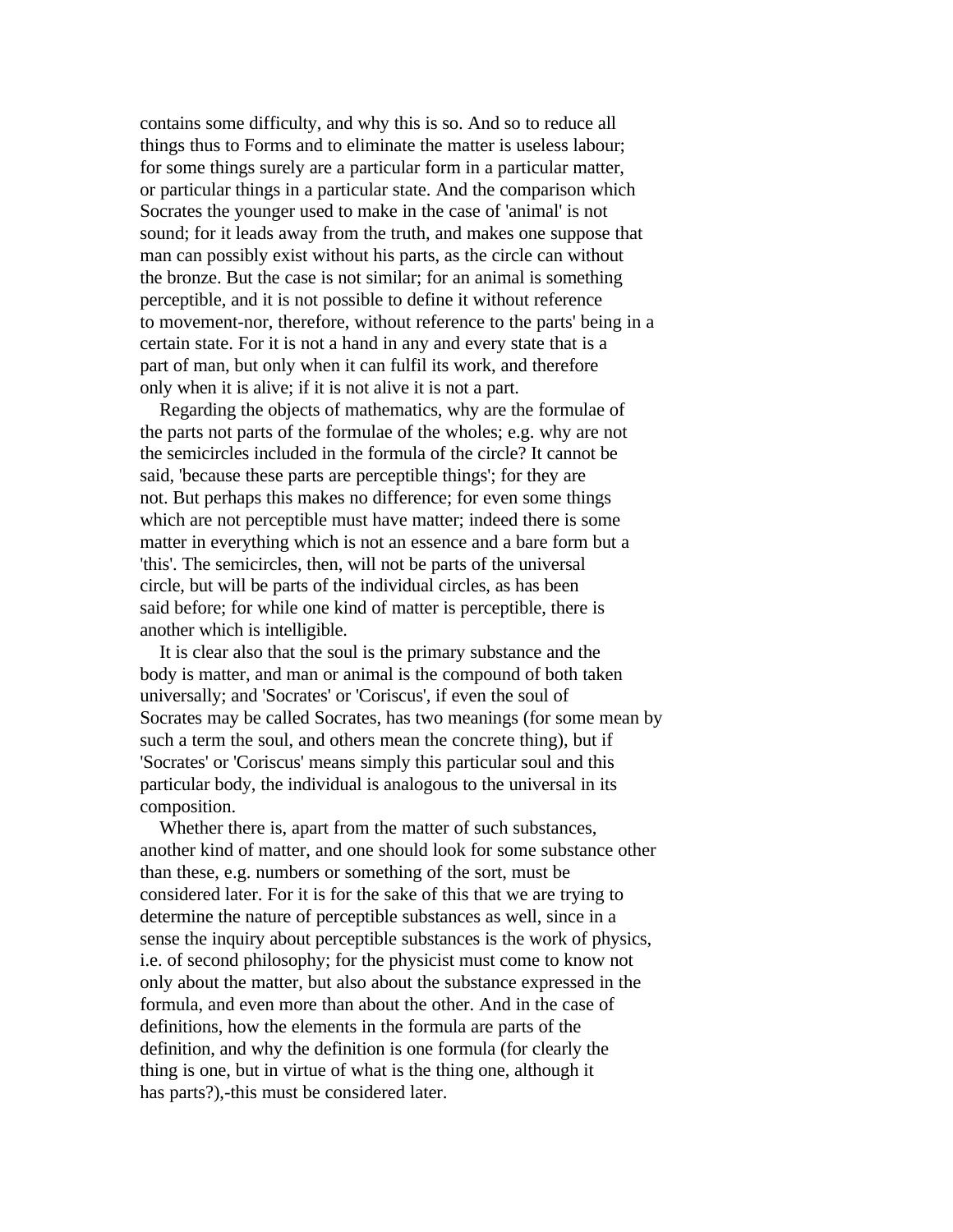What the essence is and in what sense it is independent, has been stated universally in a way which is true of every case, and also why the formula of the essence of some things contains the parts of the thing defined, while that of others does not. And we have stated that in the formula of the substance the material parts will not be present (for they are not even parts of the substance in that sense, but of the concrete substance; but of this there is in a sense a formula, and in a sense there is not; for there is no formula of it with its matter, for this is indefinite, but there is a formula of it with reference to its primary substance-e.g. in the case of man the formula of the soul-, for the substance is the indwelling form, from which and the matter the so-called concrete substance is derived; e.g. concavity is a form of this sort, for from this and the nose arise 'snub nose' and 'snubness'); but in the concrete substance, e.g. a snub nose or Callias, the matter also will be present. And we have stated that the essence and the thing itself are in some cases the same; ie. in the case of primary substances, e.g. curvature and the essence of curvature if this is primary. (By a 'primary' substance I mean one which does not imply the presence of something in something else, i.e. in something that underlies it which acts as matter.) But things which are of the nature of matter, or of wholes that include matter, are not the same as their essences, nor are accidental unities like that of 'Socrates' and 'musical'; for these are the same only by accident.

## BOOK\_7|CH\_12

-

12

 Now let us treat first of definition, in so far as we have not treated of it in the Analytics; for the problem stated in them is useful for our inquiries concerning substance. I mean this problem:-wherein can consist the unity of that, the formula of which we call a definition, as for instance, in the case of man, 'two-footed animal'; for let this be the formula of man. Why, then, is this one, and not many, viz. 'animal' and 'two-footed'? For in the case of 'man' and 'pale' there is a plurality when one term does not belong to the other, but a unity when it does belong and the subject, man, has a certain attribute; for then a unity is produced and we have 'the pale man'. In the present case, on the other hand, one does not share in the other; the genus is not thought to share in its differentiae (for then the same thing would share in contraries; for the differentiae by which the genus is divided are contrary). And even if the genus does share in them, the same argument applies, since the differentiae present in man are many, e.g. endowed with feet, two-footed, featherless. Why are these one and not many? Not because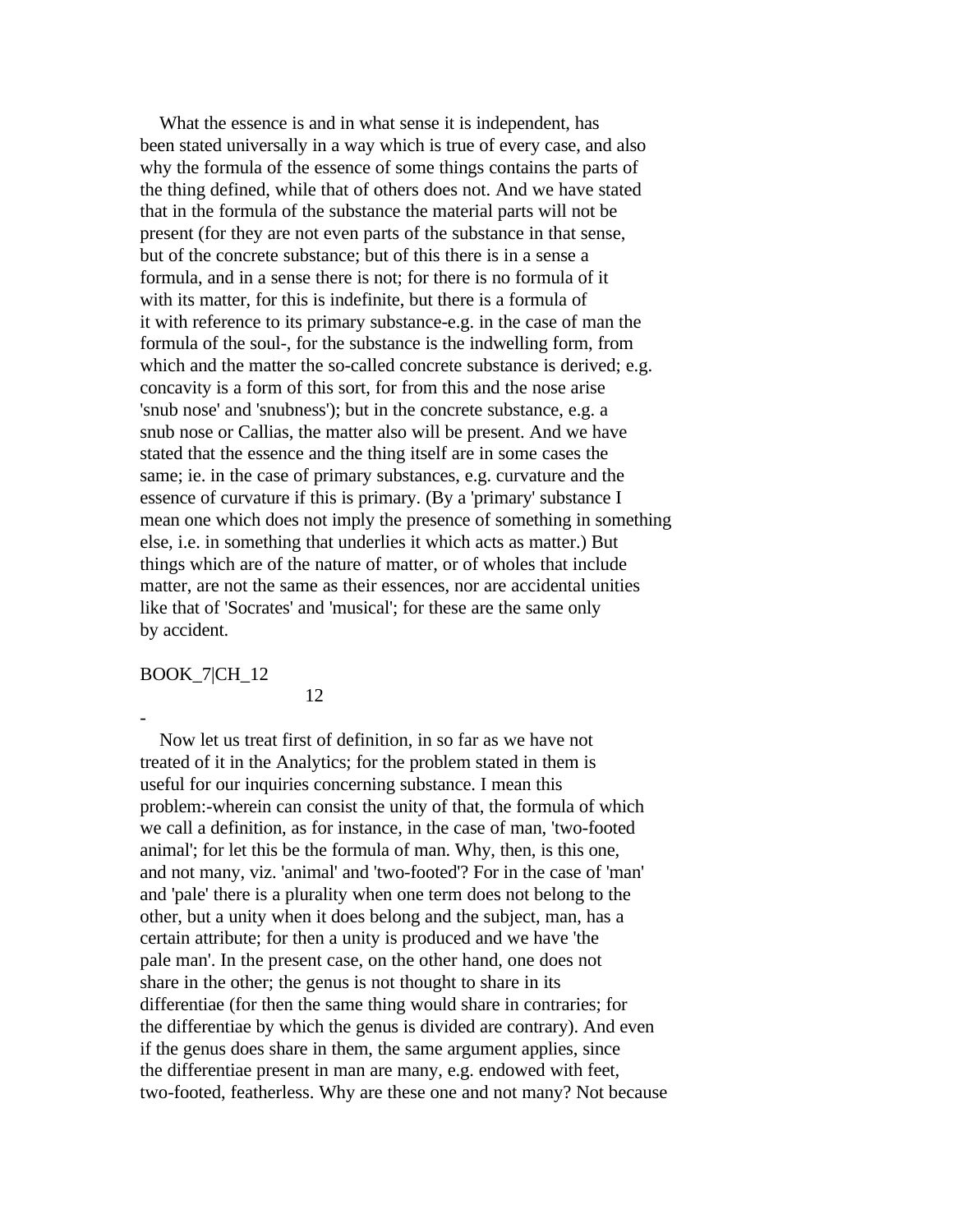they are present in one thing; for on this principle a unity can be made out of all the attributes of a thing. But surely all the attributes in the definition must be one; for the definition is a single formula and a formula of substance, so that it must be a formula of some one thing; for substance means a 'one' and a 'this', as we maintain.

 We must first inquire about definitions reached by the method of divisions. There is nothing in the definition except the first-named and the differentiae. The other genera are the first genus and along with this the differentiae that are taken with it, e.g. the first may be 'animal', the next 'animal which is two-footed', and again 'animal which is two-footed and featherless', and similarly if the definition includes more terms. And in general it makes no difference whether it includes many or few terms,-nor, therefore, whether it includes few or simply two; and of the two the one is differentia and the other genus; e.g. in 'two-footed animal' 'animal' is genus, and the other is differentia.

 If then the genus absolutely does not exist apart from the species-of-a-genus, or if it exists but exists as matter (for the voice is genus and matter, but its differentiae make the species, i.e. the letters, out of it), clearly the definition is the formula which comprises the differentiae.

 But it is also necessary that the division be by the differentia of the diferentia; e.g. 'endowed with feet' is a differentia of 'animal'; again the differentia of 'animal endowed with feet' must be of it qua endowed with feet. Therefore we must not say, if we are to speak rightly, that of that which is endowed with feet one part has feathers and one is featherless (if we do this we do it through incapacity); we must divide it only into cloven-footed and not cloven; for these are differentiae in the foot; cloven-footedness is a form of footedness. And the process wants always to go on so till it reaches the species that contain no differences. And then there will be as many kinds of foot as there are differentiae, and the kinds of animals endowed with feet will be equal in number to the differentiae. If then this is so, clearly the last differentia will be the substance of the thing and its definition, since it is not right to state the same things more than once in our definitions; for it is superfluous. And this does happen; for when we say 'animal endowed with feet and two-footed' we have said nothing other than 'animal having feet, having two feet'; and if we divide this by the proper division, we shall be saying the same thing more than once-as many times as there are differentiae.

 If then a differentia of a differentia be taken at each step, one differentia-the last-will be the form and the substance; but if we divide according to accidental qualities, e.g. if we were to divide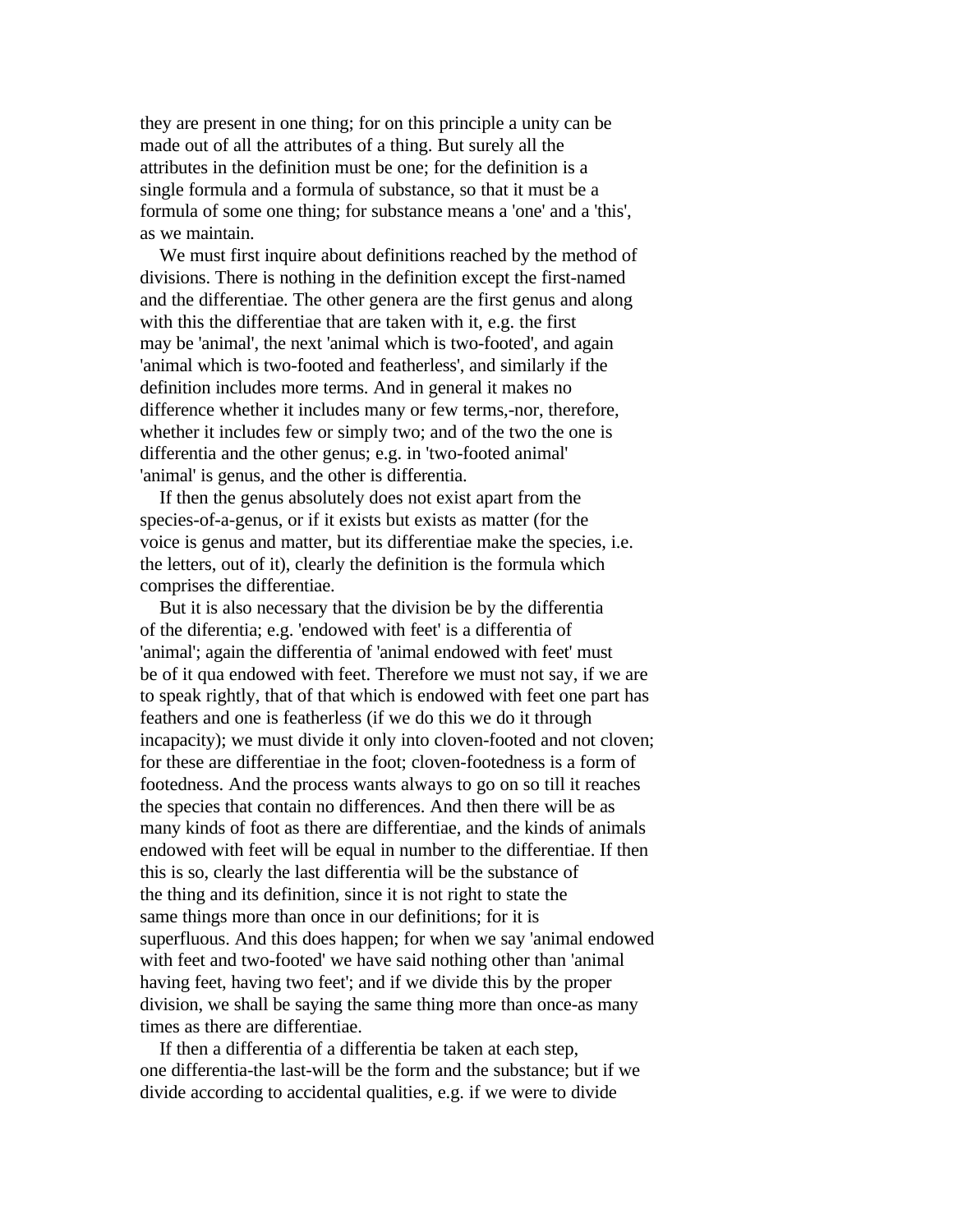that which is endowed with feet into the white and the black, there will be as many differentiae as there are cuts. Therefore it is plain that the definition is the formula which contains the differentiae, or, according to the right method, the last of these. This would be evident, if we were to change the order of such definitions, e.g. of that of man, saying 'animal which is two-footed and endowed with feet'; for 'endowed with feet' is superfluous when 'two-footed' has been said. But there is no order in the substance; for how are we to think the one element posterior and the other prior? Regarding the definitions, then, which are reached by the method of divisions, let this suffice as our first attempt at stating their nature.

#### BOOK\_7|CH\_13

-

### 13

 Let us return to the subject of our inquiry, which is substance. As the substratum and the essence and the compound of these are called substance, so also is the universal. About two of these we have spoken; both about the essence and about the substratum, of which we have said that it underlies in two senses, either being a 'this'-which is the way in which an animal underlies its attributes-or as the matter underlies the complete reality. The universal also is thought by some to be in the fullest sense a cause, and a principle; therefore let us attack the discussion of this point also. For it seems impossible that any universal term should be the name of a substance. For firstly the substance of each thing is that which is peculiar to it, which does not belong to anything else; but the universal is common, since that is called universal which is such as to belong to more than one thing. Of which individual then will this be the substance? Either of all or of none; but it cannot be the substance of all. And if it is to be the substance of one, this one will be the others also; for things whose substance is one and whose essence is one are themselves also one.

 Further, substance means that which is not predicable of a subject, but the universal is predicable of some subject always.

 But perhaps the universal, while it cannot be substance in the way in which the essence is so, can be present in this; e.g. 'animal' can be present in 'man' and 'horse'. Then clearly it is a formula of the essence. And it makes no difference even if it is not a formula of everything that is in the substance; for none the less the universal will be the substance of something, as 'man' is the substance of the individual man in whom it is present, so that the same result will follow once more; for the universal, e.g. 'animal', will be the substance of that in which it is present as something peculiar to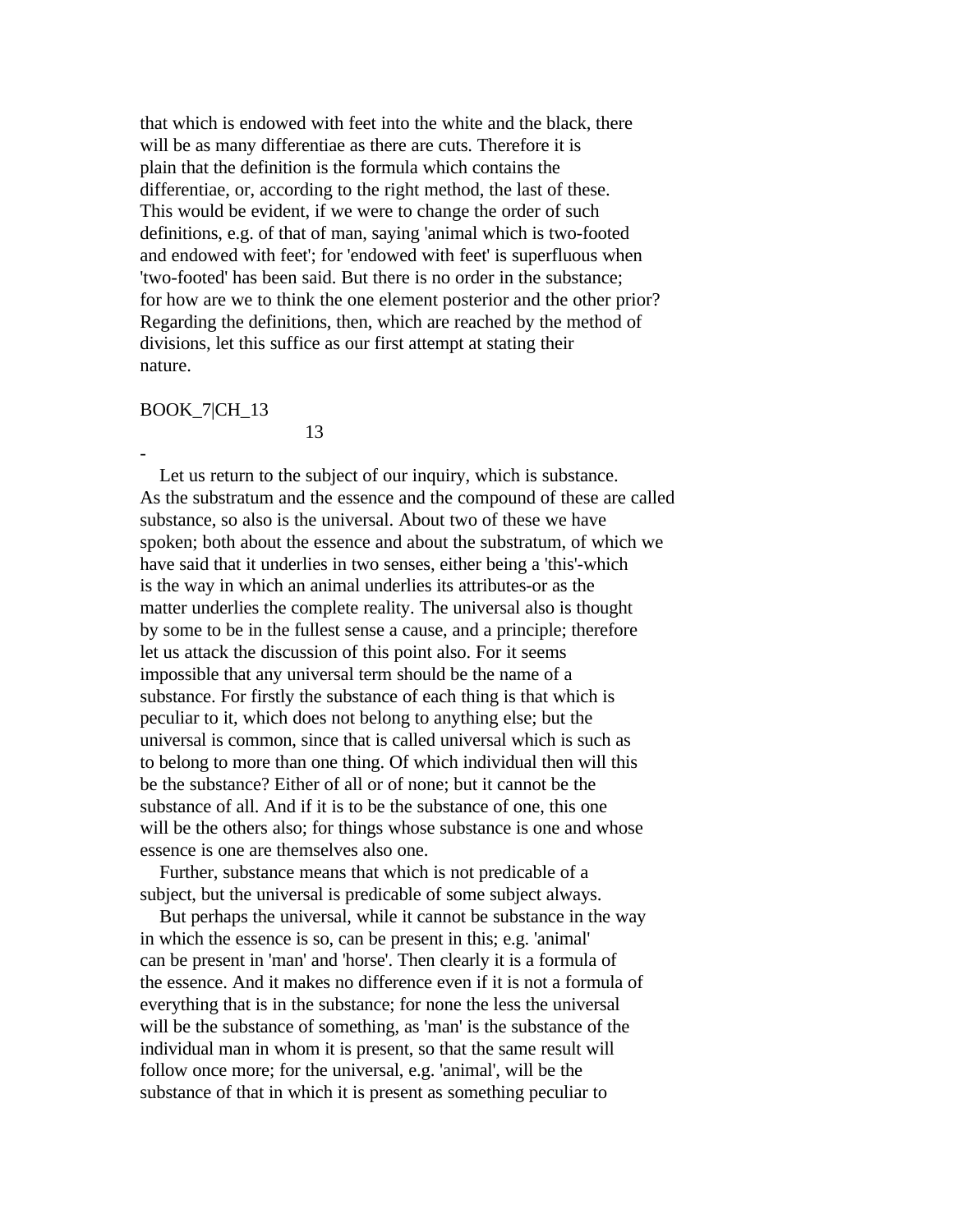it. And further it is impossible and absurd that the 'this', i.e. the substance, if it consists of parts, should not consist of substances nor of what is a 'this', but of quality; for that which is not substance, i.e. the quality, will then be prior to substance and to the 'this'. Which is impossible; for neither in formula nor in time nor in coming to be can the modifications be prior to the substance; for then they will also be separable from it. Further, Socrates will contain a substance present in a substance, so that this will be the substance of two things. And in general it follows, if man and such things are substance, that none of the elements in their formulae is the substance of anything, nor does it exist apart from the species or in anything else; I mean, for instance, that no 'animal' exists apart from the particular kinds of animal, nor does any other of the elements present in formulae exist apart.

 If, then, we view the matter from these standpoints, it is plain that no universal attribute is a substance, and this is plain also from the fact that no common predicate indicates a 'this', but rather a 'such'. If not, many difficulties follow and especially the 'third man'.

 The conclusion is evident also from the following consideration. A substance cannot consist of substances present in it in complete reality; for things that are thus in complete reality two are never in complete reality one, though if they are potentially two, they can be one (e.g. the double line consists of two halves-potentially; for the complete realization of the halves divides them from one another); therefore if the substance is one, it will not consist of substances present in it and present in this way, which Democritus describes rightly; he says one thing cannot be made out of two nor two out of one; for he identifies substances with his indivisible magnitudes. It is clear therefore that the same will hold good of number, if number is a synthesis of units, as is said by some; for two is either not one, or there is no unit present in it in complete reality. But our result involves a difficulty. If no substance can consist of universals because a universal indicates a 'such', not a 'this', and if no substance can be composed of substances existing in complete reality, every substance would be incomposite, so that there would not even be a formula of any substance. But it is thought by all and was stated long ago that it is either only, or primarily, substance that can defined; yet now it seems that not even substance can. There cannot, then, be a definition of anything; or in a sense there can be, and in a sense there cannot. And what we are saying will be plainer from what follows.

BOOK\_7|CH\_14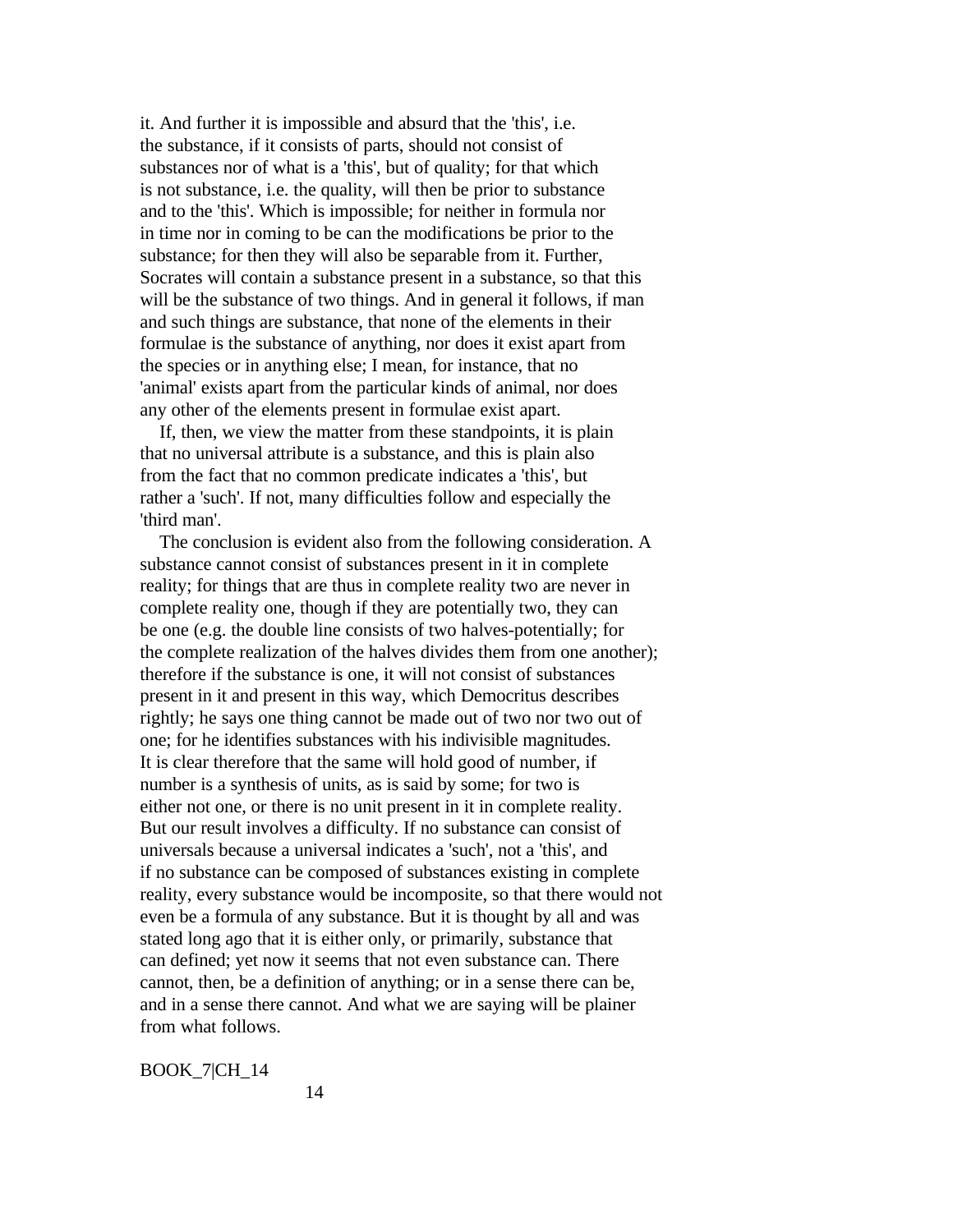It is clear also from these very facts what consequence confronts those who say the Ideas are substances capable of separate existence, and at the same time make the Form consist of the genus and the differentiae. For if the Forms exist and 'animal' is present in 'man' and 'horse', it is either one and the same in number, or different. (In formula it is clearly one; for he who states the formula will go through the formula in either case.) If then there is a 'man-in-himself' who is a 'this' and exists apart, the parts also of which he consists, e.g. 'animal' and 'two-footed', must indicate 'thises', and be capable of separate existence, and substances; therefore 'animal', as well as 'man', must be of this sort.

 Now (1) if the 'animal' in 'the horse' and in 'man' is one and the same, as you are with yourself, (a) how will the one in things that exist apart be one, and how will this 'animal' escape being divided even from itself?

 Further, (b) if it is to share in 'two-footed' and 'many-footed', an impossible conclusion follows; for contrary attributes will belong at the same time to it although it is one and a 'this'. If it is not to share in them, what is the relation implied when one says the animal is two-footed or possessed of feet? But perhaps the two things are 'put together' and are 'in contact', or are 'mixed'. Yet all these expressions are absurd.

 But (2) suppose the Form to be different in each species. Then there will be practically an infinite number of things whose substance is animal'; for it is not by accident that 'man' has 'animal' for one of its elements. Further, many things will be 'animal-itself'. For (i) the 'animal' in each species will be the substance of the species; for it is after nothing else that the species is called; if it were, that other would be an element in 'man', i.e. would be the genus of man. And further, (ii) all the elements of which 'man' is composed will be Ideas. None of them, then, will be the Idea of one thing and the substance of another; this is impossible. The 'animal', then, present in each species of animals will be animal-itself. Further, from what is this 'animal' in each species derived, and how will it be derived from animal-itself? Or how can this 'animal', whose essence is simply animality, exist apart from animal-itself?

 Further, (3)in the case of sensible things both these consequences and others still more absurd follow. If, then, these consequences are impossible, clearly there are not Forms of sensible things in the sense in which some maintain their existence.

BOOK\_7|CH\_15

-

-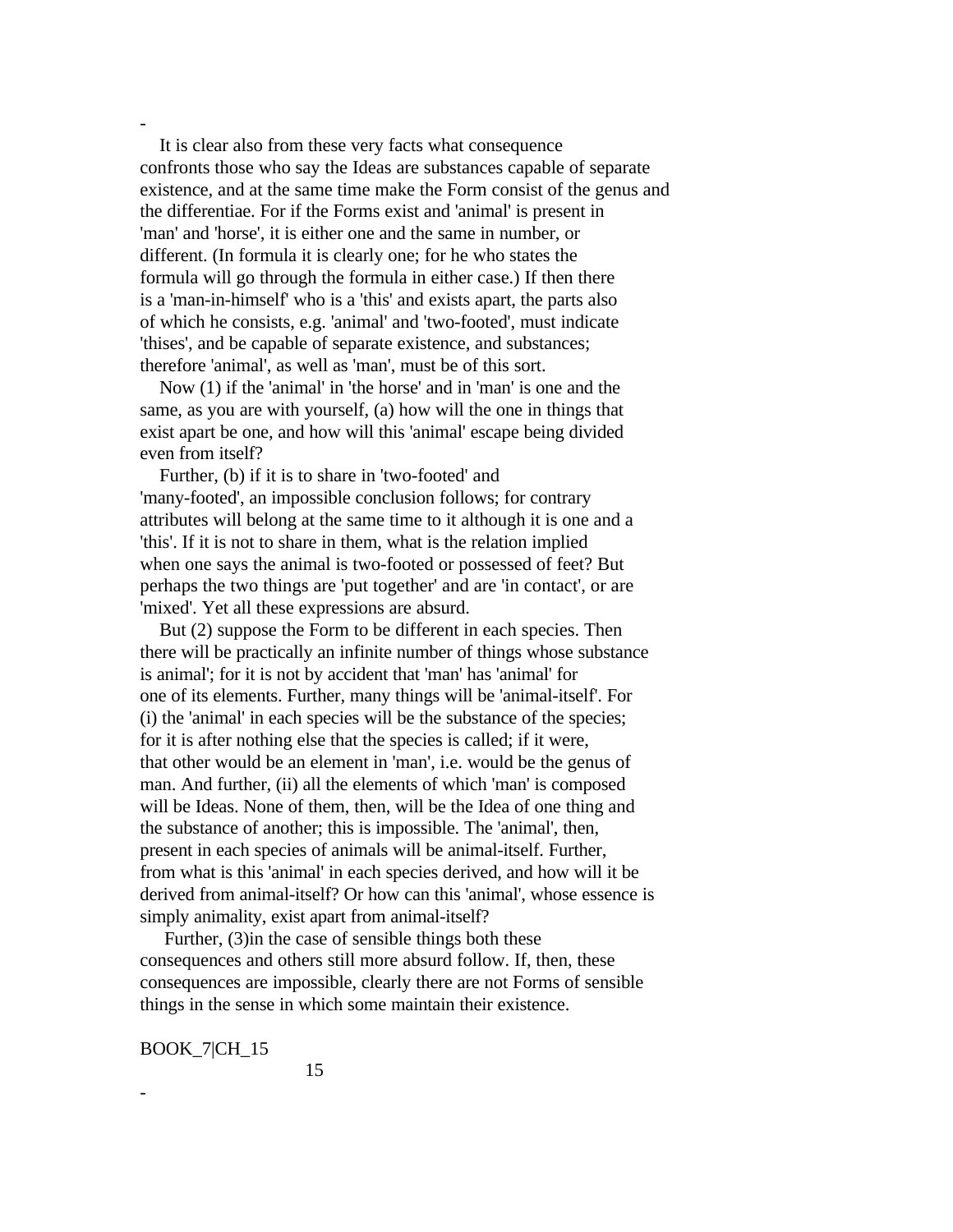Since substance is of two kinds, the concrete thing and the formula (I mean that one kind of substance is the formula taken with the matter, while another kind is the formula in its generality), substances in the former sense are capable of destruction (for they are capable also of generation), but there is no destruction of the formula in the sense that it is ever in course of being destroyed (for there is no generation of it either; the being of house is not generated, but only the being of this house), but without generation and destruction formulae are and are not; for it has been shown that no one begets nor makes these. For this reason, also, there is neither definition of nor demonstration about sensible individual substances, because they have matter whose nature is such that they are capable both of being and of not being; for which reason all the individual instances of them are destructible. If then demonstration is of necessary truths and definition is a scientific process, and if, just as knowledge cannot be sometimes knowledge and sometimes ignorance, but the state which varies thus is opinion, so too demonstration and definition cannot vary thus, but it is opinion that deals with that which can be otherwise than as it is, clearly there can neither be definition of nor demonstration about sensible individuals. For perishing things are obscure to those who have the relevant knowledge, when they have passed from our perception; and though the formulae remain in the soul unchanged, there will no longer be either definition or demonstration. And so when one of the definition-mongers defines any individual, he must recognize that his definition may always be overthrown; for it is not possible to define such things.

 Nor is it possible to define any Idea. For the Idea is, as its supporters say, an individual, and can exist apart; and the formula must consist of words; and he who defines must not invent a word (for it would be unknown), but the established words are common to all the members of a class; these then must apply to something besides the thing defined; e.g. if one were defining you, he would say 'an animal which is lean' or 'pale', or something else which will apply also to some one other than you. If any one were to say that perhaps all the attributes taken apart may belong to many subjects, but together they belong only to this one, we must reply first that they belong also to both the elements; e.g. 'two-footed animal' belongs to animal and to the two-footed. (And in the case of eternal entities this is even necessary, since the elements are prior to and parts of the compound; nay more, they can also exist apart, if 'man' can exist apart. For either neither or both can. If, then, neither can, the genus will not exist apart from the various species; but if it does, the differentia will also.) Secondly, we must reply that 'animal' and 'two-footed' are prior in being to 'two-footed animal';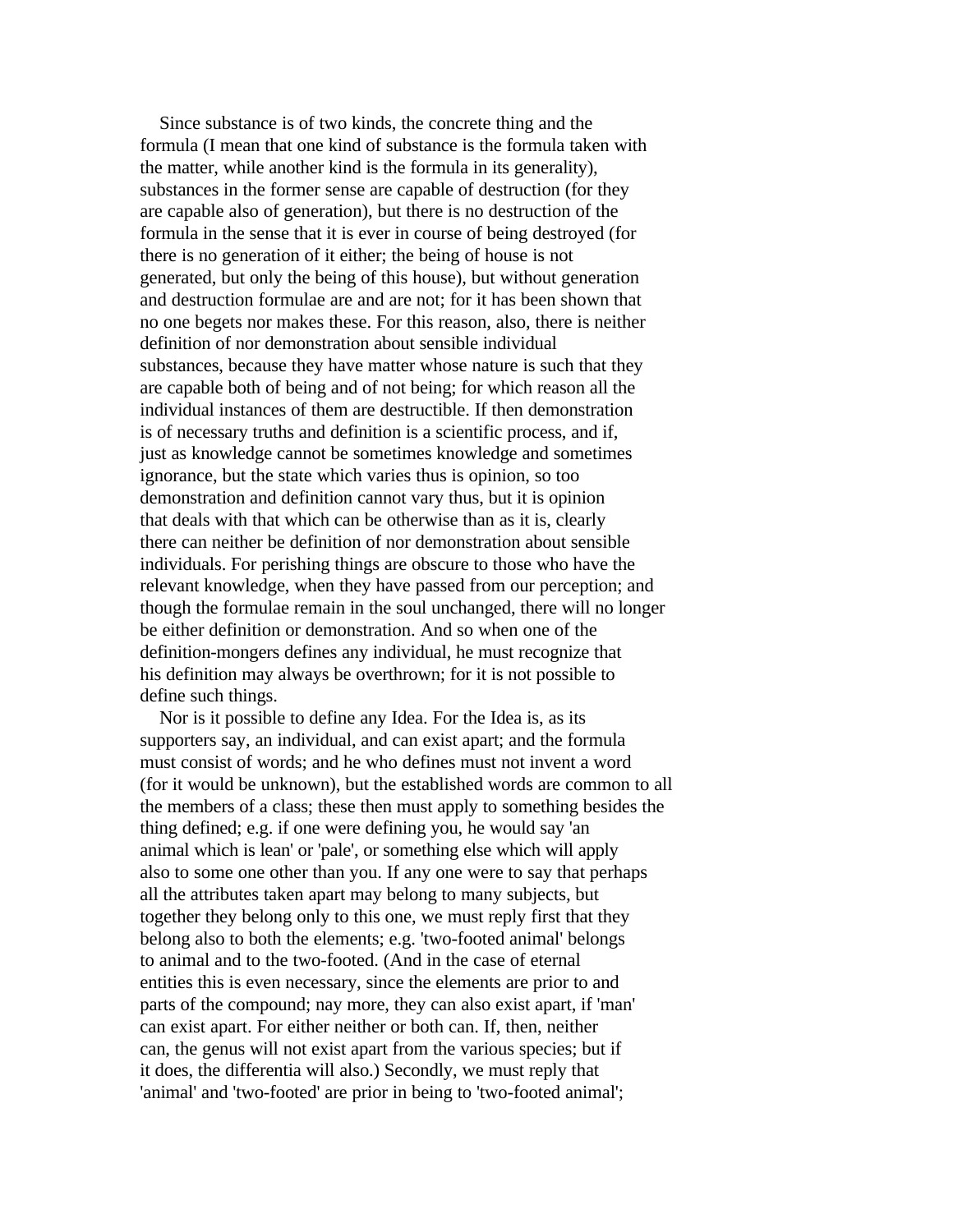and things which are prior to others are not destroyed when the others are.

 Again, if the Ideas consist of Ideas (as they must, since elements are simpler than the compound), it will be further necessary that the elements also of which the Idea consists, e.g. 'animal' and 'two-footed', should be predicated of many subjects. If not, how will they come to be known? For there will then be an Idea which cannot be predicated of more subjects than one. But this is not thought possible-every Idea is thought to be capable of being shared.

 As has been said, then, the impossibility of defining individuals escapes notice in the case of eternal things, especially those which are unique, like the sun or the moon. For people err not only by adding attributes whose removal the sun would survive, e.g. 'going round the earth' or 'night-hidden' (for from their view it follows that if it stands still or is visible, it will no longer be the sun; but it is strange if this is so; for 'the sun' means a certain substance); but also by the mention of attributes which can belong to another subject; e.g. if another thing with the stated attributes comes into existence, clearly it will be a sun; the formula therefore is general. But the sun was supposed to be an individual, like Cleon or Socrates. After all, why does not one of the supporters of the Ideas produce a definition of an Idea? It would become clear, if they tried, that what has now been said is true.

## BOOK\_7|CH\_16

-

### 16

 Evidently even of the things that are thought to be substances, most are only potencies,-both the parts of animals (for none of them exists separately; and when they are separated, then too they exist, all of them, merely as matter) and earth and fire and air; for none of them is a unity, but as it were a mere heap, till they are worked up and some unity is made out of them. One might most readily suppose the parts of living things and the parts of the soul nearly related to them to turn out to be both, i.e. existent in complete reality as well as in potency, because they have sources of movement in something in their joints; for which reason some animals live when divided. Yet all the parts must exist only potentially, when they are one and continuous by nature,-not by force or by growing into one, for such a phenomenon is an abnormality.

 Since the term 'unity' is used like the term 'being', and the substance of that which is one is one, and things whose substance is numerically one are numerically one, evidently neither unity nor being can be the substance of things, just as being an element or a principle cannot be the substance, but we ask what, then, the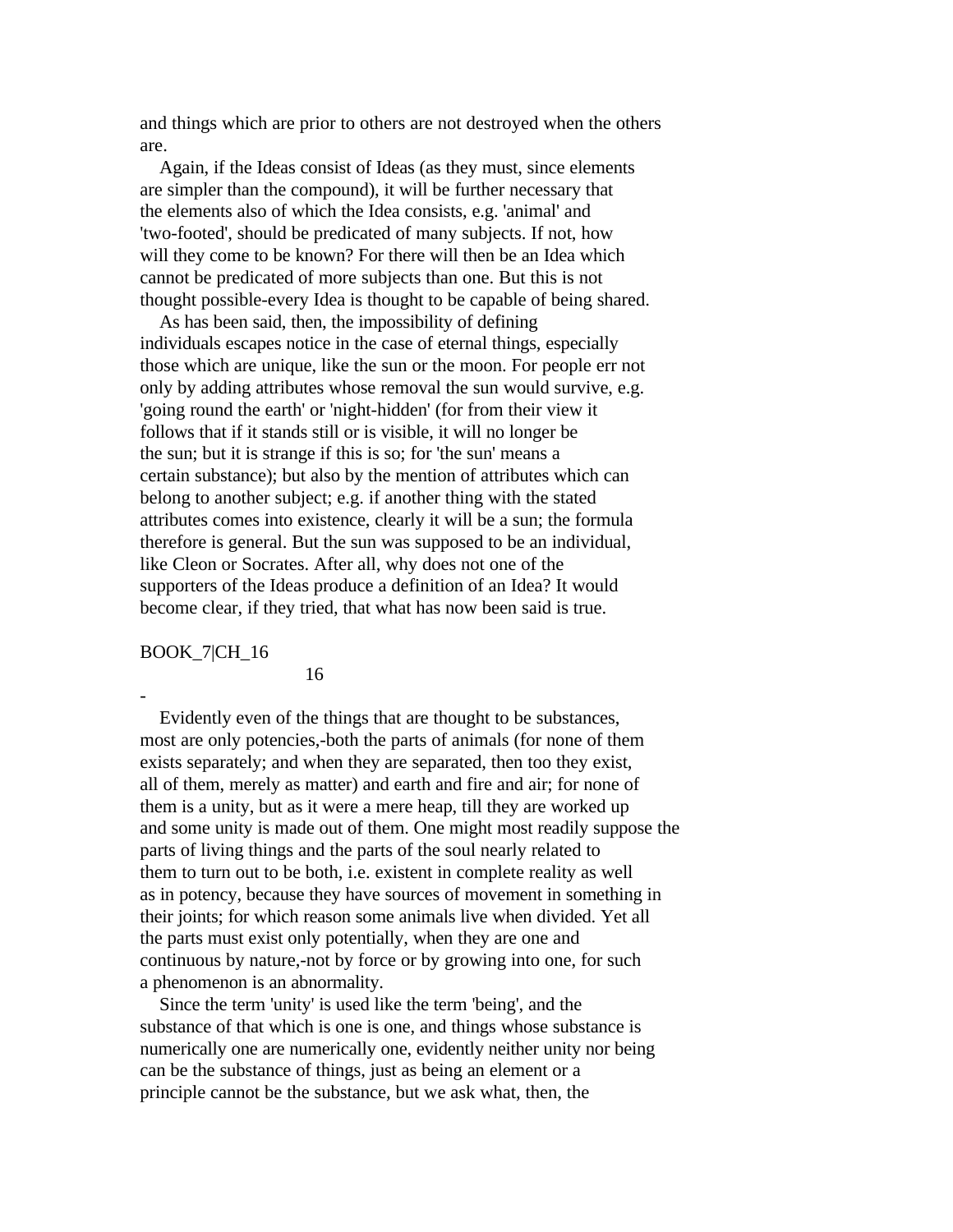principle is, that we may reduce the thing to something more knowable. Now of these concepts 'being' and 'unity' are more substantial than 'principle' or 'element' or 'cause', but not even the former are substance, since in general nothing that is common is substance; for substance does not belong to anything but to itself and to that which has it, of which it is the substance. Further, that which is one cannot be in many places at the same time, but that which is common is present in many places at the same time; so that clearly no universal exists apart from its individuals.

 But those who say the Forms exist, in one respect are right, in giving the Forms separate existence, if they are substances; but in another respect they are not right, because they say the one over many is a Form. The reason for their doing this is that they cannot declare what are the substances of this sort, the imperishable substances which exist apart from the individual and sensible substances. They make them, then, the same in kind as the perishable things (for this kind of substance we know)--'man-himself' and 'horse-itself', adding to the sensible things the word 'itself'. Yet even if we had not seen the stars, none the less, I suppose, would they have been eternal substances apart from those which we knew; so that now also if we do not know what non-sensible substances there are, yet it is doubtless necessary that there should he some.-Clearly, then, no universal term is the name of a substance, and no substance is composed of substances.

# BOOK\_7|CH\_17

-

17

 Let us state what, i.e. what kind of thing, substance should be said to be, taking once more another starting-point; for perhaps from this we shall get a clear view also of that substance which exists apart from sensible substances. Since, then, substance is a principle and a cause, let us pursue it from this starting-point. The 'why' is always sought in this form--'why does one thing attach to some other?' For to inquire why the musical man is a musical man, is either to inquire--as we have said why the man is musical, or it is something else. Now 'why a thing is itself' is a meaningless inquiry (for (to give meaning to the question 'why') the fact or the existence of the thing must already be evident-e.g. that the moon is eclipsed-but the fact that a thing is itself is the single reason and the single cause to be given in answer to all such questions as why the man is man, or the musician musical', unless one were to answer 'because each thing is inseparable from itself, and its being one just meant this'; this, however, is common to all things and is a short and easy way with the question). But we can inquire why man is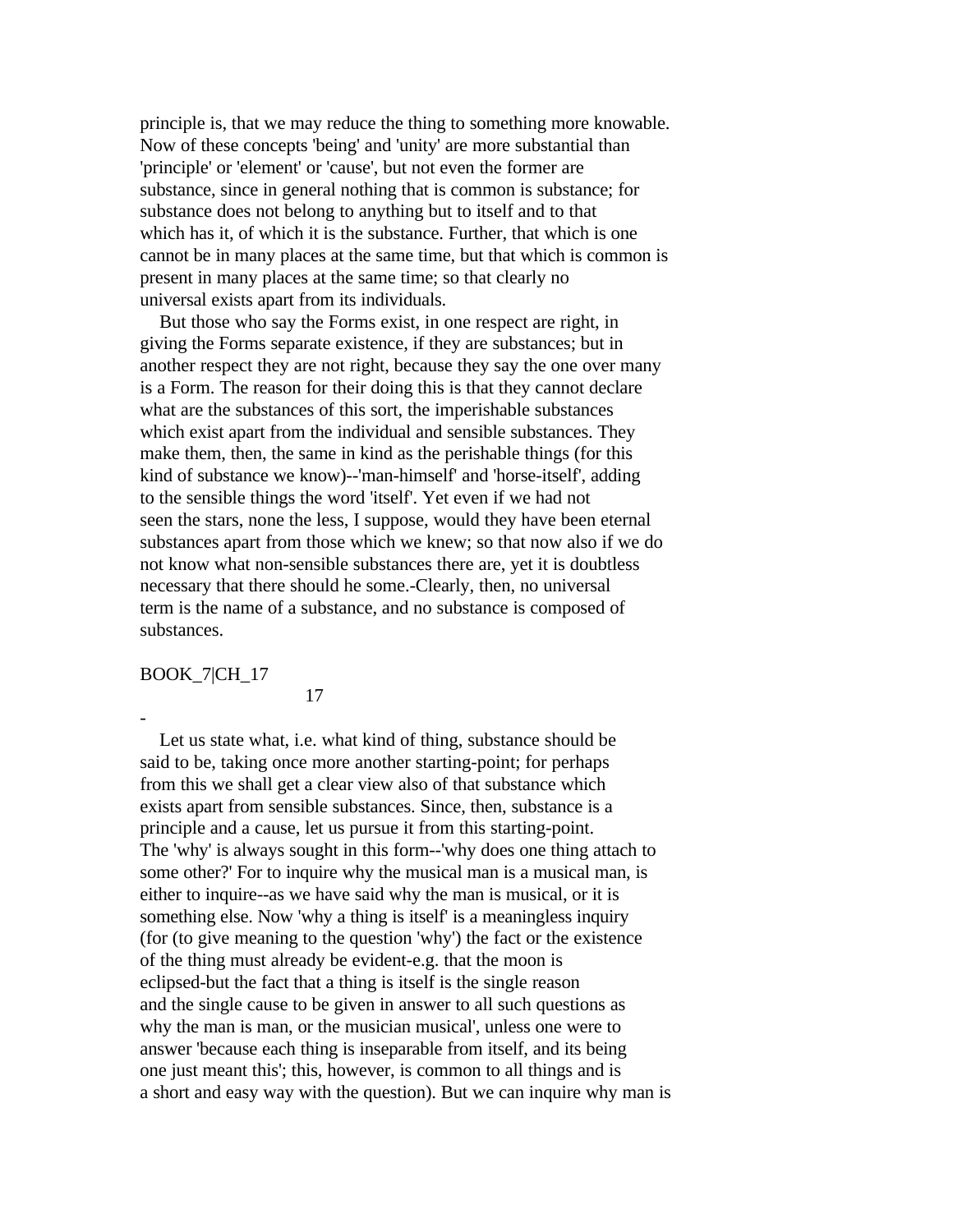an animal of such and such a nature. This, then, is plain, that we are not inquiring why he who is a man is a man. We are inquiring, then, why something is predicable of something (that it is predicable must be clear; for if not, the inquiry is an inquiry into nothing). E.g. why does it thunder? This is the same as 'why is sound produced in the clouds?' Thus the inquiry is about the predication of one thing of another. And why are these things, i.e. bricks and stones, a house? Plainly we are seeking the cause. And this is the essence (to speak abstractly), which in some cases is the end, e.g. perhaps in the case of a house or a bed, and in some cases is the first mover; for this also is a cause. But while the efficient cause is sought in the case of genesis and destruction, the final cause is sought in the case of being also.

 The object of the inquiry is most easily overlooked where one term is not expressly predicated of another (e.g. when we inquire 'what man is'), because we do not distinguish and do not say definitely that certain elements make up a certain whole. But we must articulate our meaning before we begin to inquire; if not, the inquiry is on the border-line between being a search for something and a search for nothing. Since we must have the existence of the thing as something given, clearly the question is why the matter is some definite thing; e.g. why are these materials a house? Because that which was the essence of a house is present. And why is this individual thing, or this body having this form, a man? Therefore what we seek is the cause, i.e. the form, by reason of which the matter is some definite thing; and this is the substance of the thing. Evidently, then, in the case of simple terms no inquiry nor teaching is possible; our attitude towards such things is other than that of inquiry.

 Since that which is compounded out of something so that the whole is one, not like a heap but like a syllable-now the syllable is not its elements, ba is not the same as b and a, nor is flesh fire and earth (for when these are separated the wholes, i.e. the flesh and the syllable, no longer exist, but the elements of the syllable exist, and so do fire and earth); the syllable, then, is something-not only its elements (the vowel and the consonant) but also something else, and the flesh is not only fire and earth or the hot and the cold, but also something else:-if, then, that something must itself be either an element or composed of elements, (1) if it is an element the same argument will again apply; for flesh will consist of this and fire and earth and something still further, so that the process will go on to infinity. But (2) if it is a compound, clearly it will be a compound not of one but of more than one (or else that one will be the thing itself), so that again in this case we can use the same argument as in the case of flesh or of the syllable. But it would seem that this 'other' is something, and not an element, and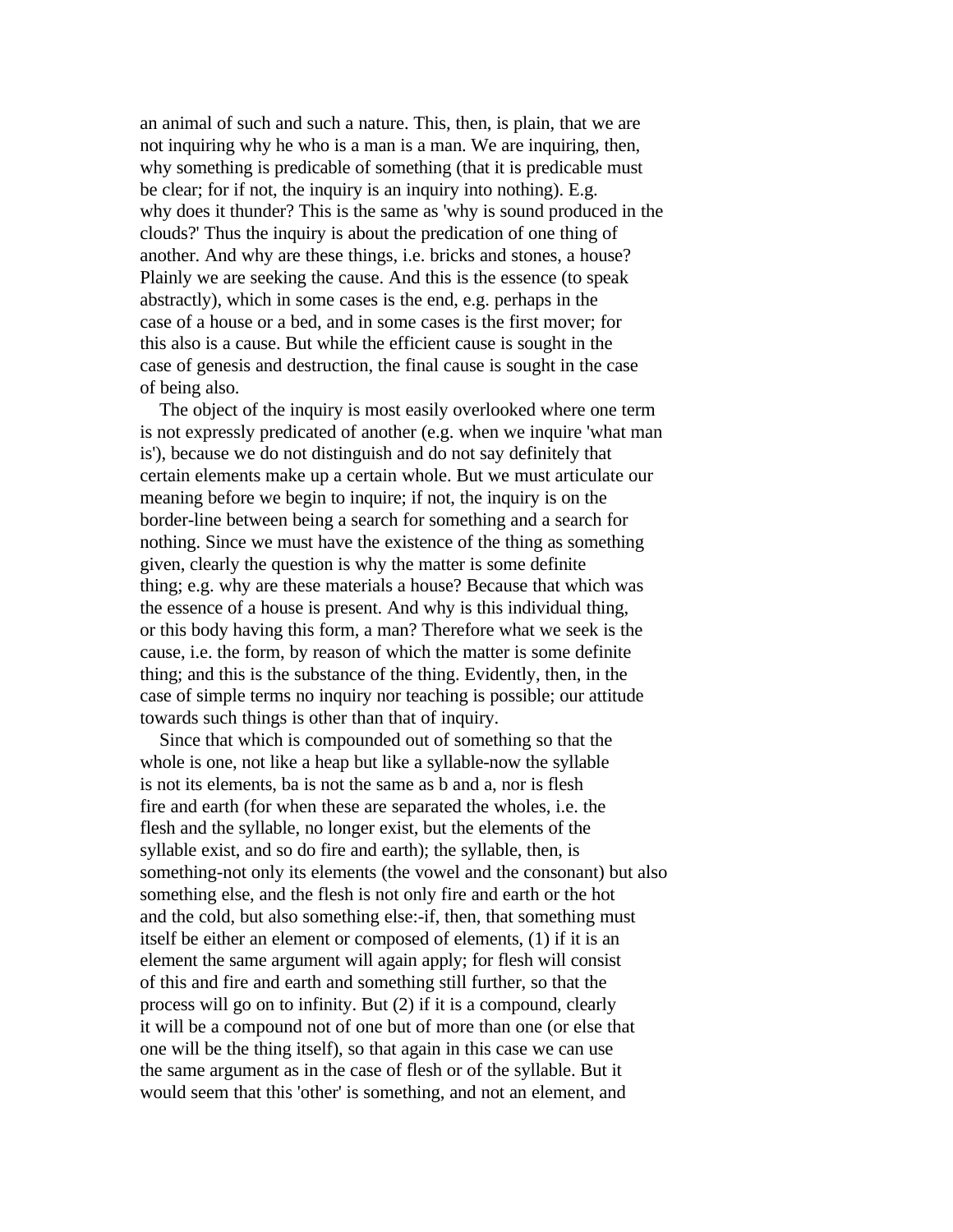that it is the cause which makes this thing flesh and that a syllable. And similarly in all other cases. And this is the substance of each thing (for this is the primary cause of its being); and since, while some things are not substances, as many as are substances are formed in accordance with a nature of their own and by a process of nature, their substance would seem to be this kind of 'nature', which is not an element but a principle. An element, on the other hand, is that into which a thing is divided and which is present in it as matter; e.g. a and b are the elements of the syllable.

## BOOK\_8|CH\_1

-

## Book VIII 1

 WE must reckon up the results arising from what has been said, and compute the sum of them, and put the finishing touch to our inquiry. We have said that the causes, principles, and elements of substances are the object of our search. And some substances are recognized by every one, but some have been advocated by particular schools. Those generally recognized are the natural substances, i.e. fire, earth, water, air, &c., the simple bodies; second plants and their parts, and animals and the parts of animals; and finally the physical universe and its parts; while some particular schools say that Forms and the objects of mathematics are substances. But there are arguments which lead to the conclusion that there are other substances, the essence and the substratum. Again, in another way the genus seems more substantial than the various spccies, and the universal than the particulars. And with the universal and the genus the Ideas are connected; it is in virtue of the same argument that they are thought to be substances. And since the essence is substance, and the definition is a formula of the essence, for this reason we have discussed definition and essential predication. Since the definition is a formula, and a formula has parts, we had to consider also with respect to the notion of 'part', what are parts of the substance and what are not, and whether the parts of the substance are also parts of the definition. Further, too, neither the universal nor the genus is a substance; we must inquire later into the Ideas and the objects of mathematics; for some say these are substances as well as the sensible substances.

 But now let us resume the discussion of the generally recognized substances. These are the sensible substances, and sensible substances all have matter. The substratum is substance, and this is in one sense the matter (and by matter I mean that which, not being a 'this' actually, is potentially a 'this'), and in another sense the formula or shape (that which being a 'this' can be separately formulated), and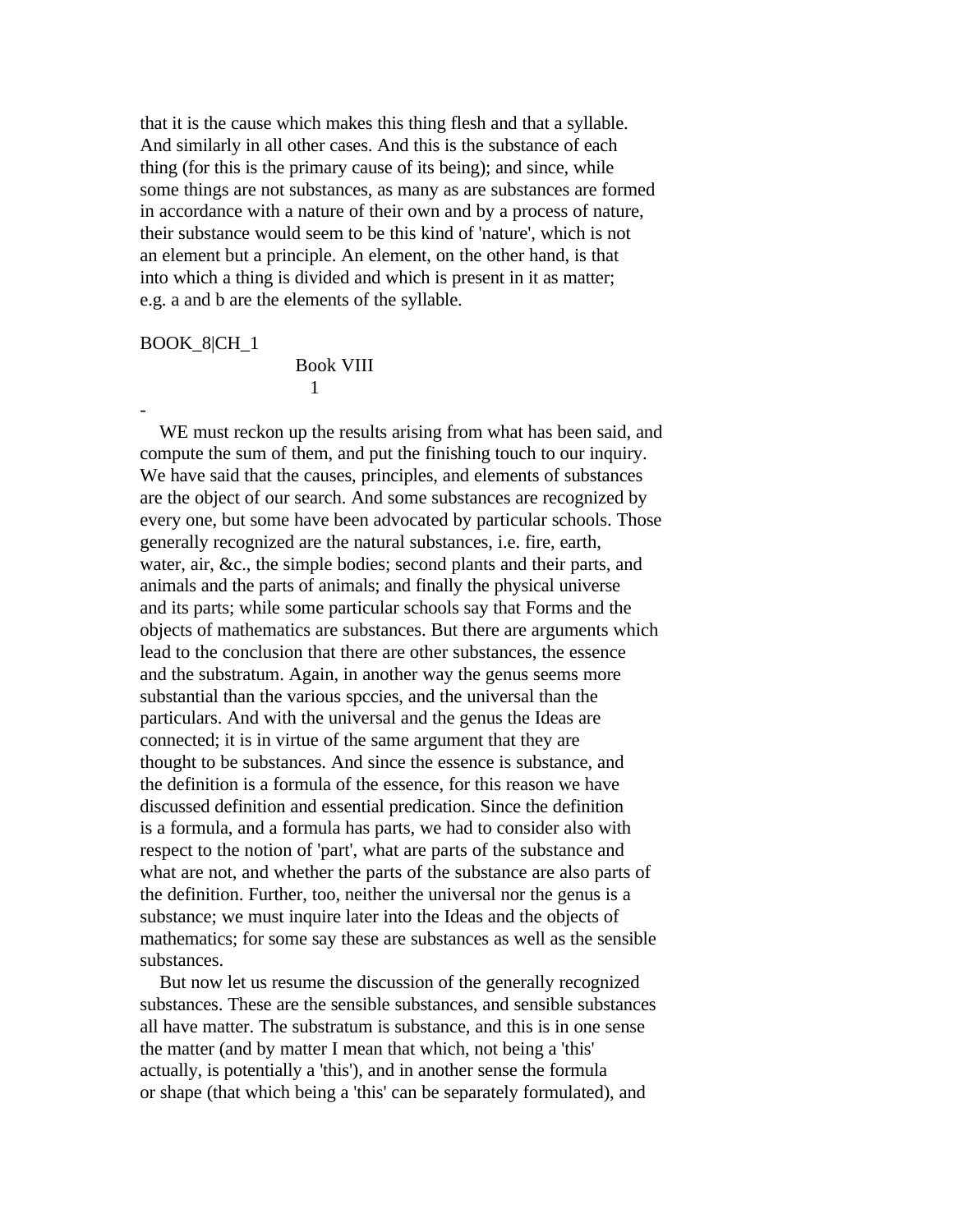thirdly the complex of these two, which alone is generated and destroyed, and is, without qualification, capable of separate existence; for of substances completely expressible in a formula some are separable and some are separable and some are not.

 But clearly matter also is substance; for in all the opposite changes that occur there is something which underlies the changes, e.g. in respect of place that which is now here and again elsewhere, and in respect of increase that which is now of one size and again less or greater, and in respect of alteration that which is now healthy and again diseased; and similarly in respect of substance there is something that is now being generated and again being destroyed, and now underlies the process as a 'this' and again underlies it in respect of a privation of positive character. And in this change the others are involved. But in either one or two of the others this is not involved; for it is not necessary if a thing has matter for change of place that it should also have matter for generation and destruction.

 The difference between becoming in the full sense and becoming in a qualified sense has been stated in our physical works.

BOOK\_8|CH\_2

2

-

 Since the substance which exists as underlying and as matter is generally recognized, and this that which exists potentially, it remains for us to say what is the substance, in the sense of actuality, of sensible things. Democritus seems to think there are three kinds of difference between things; the underlying body, the matter, is one and the same, but they differ either in rhythm, i.e. shape, or in turning, i.e. position, or in inter-contact, i.e. order. But evidently there are many differences; for instance, some things are characterized by the mode of composition of their matter, e.g. the things formed by blending, such as honey-water; and others by being bound together, e.g. bundle; and others by being glued together, e.g. a book; and others by being nailed together, e.g. a casket; and others in more than one of these ways; and others by position, e.g. threshold and lintel (for these differ by being placed in a certain way); and others by time, e.g. dinner and breakfast; and others by place, e.g. the winds; and others by the affections proper to sensible things, e.g. hardness and softness, density and rarity, dryness and wetness; and some things by some of these qualities, others by them all, and in general some by excess and some by defect. Clearly, then, the word 'is' has just as many meanings; a thing is a threshold because it lies in such and such a position, and its being means its lying in that position, while being ice means having been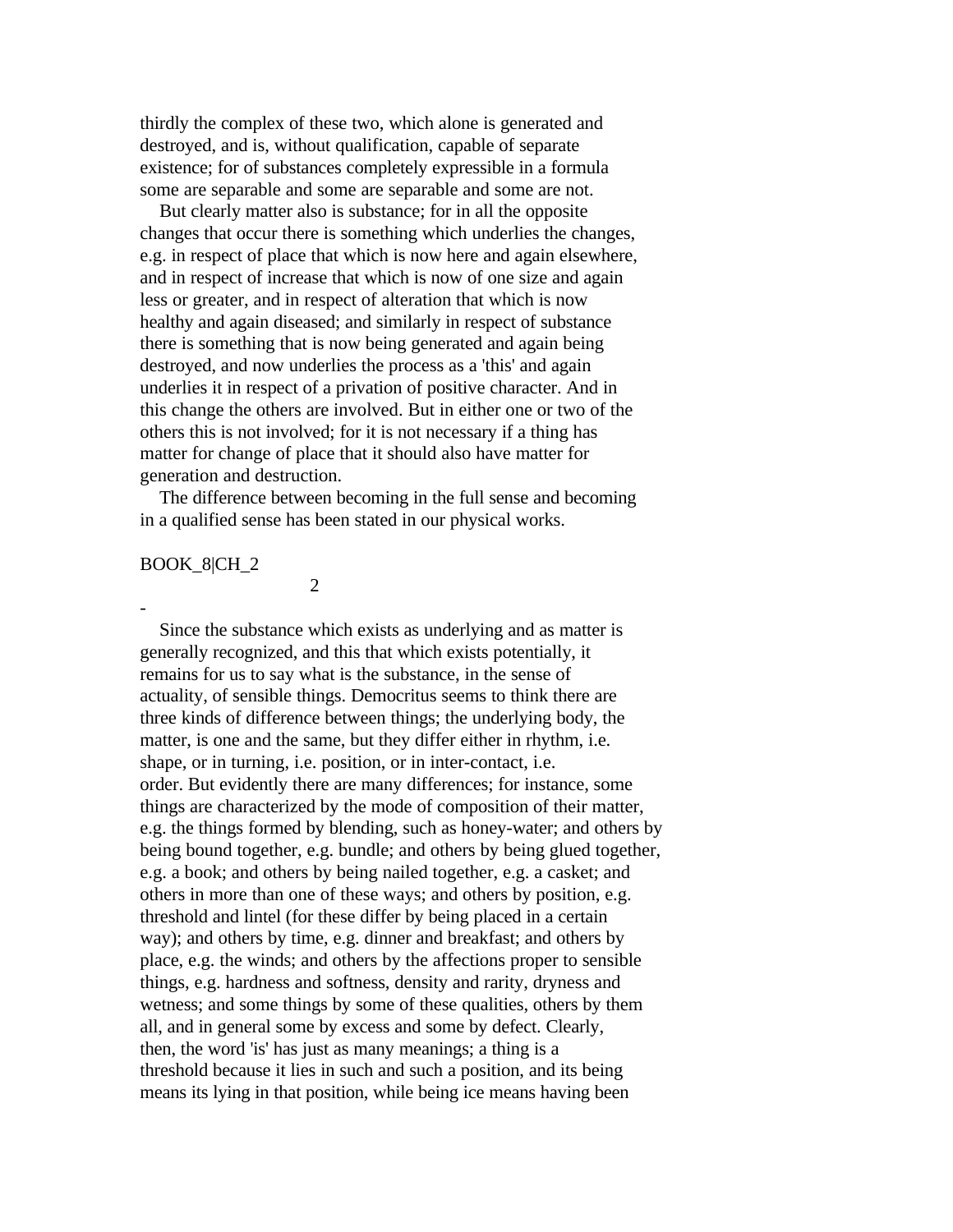solidified in such and such a way. And the being of some things will be defined by all these qualities, because some parts of them are mixed, others are blended, others are bound together, others are solidified, and others use the other differentiae; e.g. the hand or the foot requires such complex definition. We must grasp, then, the kinds of differentiae (for these will be the principles of the being of things), e.g. the things characterized by the more and the less, or by the dense and the rare, and by other such qualities; for all these are forms of excess and defect. And anything that is characterized by shape or by smoothness and roughness is characterized by the straight and the curved. And for other things their being will mean their being mixed, and their not being will mean the opposite.

 It is clear, then, from these facts that, since its substance is the cause of each thing's being, we must seek in these differentiae what is the cause of the being of each of these things. Now none of these differentiae is substance, even when coupled with matter, yet it is what is analogous to substance in each case; and as in substances that which is predicated of the matter is the actuality itself, in all other definitions also it is what most resembles full actuality. E.g. if we had to define a threshold, we should say 'wood or stone in such and such a position', and a house we should define as 'bricks and timbers in such and such a position',(or a purpose may exist as well in some cases), and if we had to define ice we should say 'water frozen or solidified in such and such a way', and harmony is 'such and such a blending of high and low'; and similarly in all other cases.

 Obviously, then, the actuality or the formula is different when the matter is different; for in some cases it is the composition, in others the mixing, and in others some other of the attributes we have named. And so, of the people who go in for defining, those who define a house as stones, bricks, and timbers are speaking of the potential house, for these are the matter; but those who propose 'a receptacle to shelter chattels and living beings', or something of the sort, speak of the actuality. Those who combine both of these speak of the third kind of substance, which is composed of matter and form (for the formula that gives the differentiae seems to be an account of the form or actuality, while that which gives the components is rather an account of the matter); and the same is true of the kind of definitions which Archytas used to accept; they are accounts of the combined form and matter. E.g. what is still weather? Absence of motion in a large expanse of air; air is the matter, and absence of motion is the actuality and substance. What is a calm? Smoothness of sea; the material substratum is the sea, and the actuality or shape is smoothness. It is obvious then, from what has been said, what sensible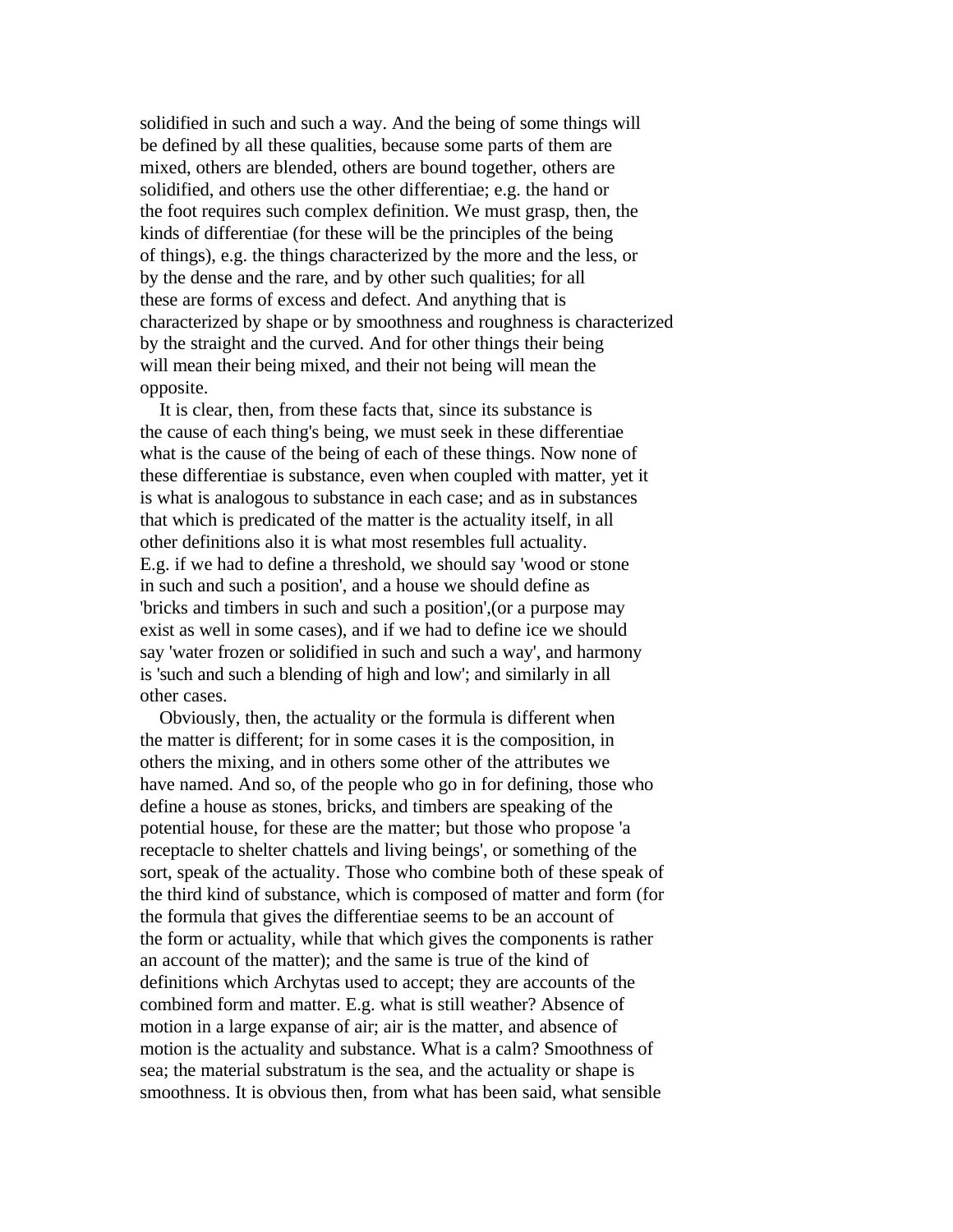substance is and how it exists-one kind of it as matter, another as form or actuality, while the third kind is that which is composed of these two.

# BOOK\_8|CH\_3

-

3

 We must not fail to notice that sometimes it is not clear whether a name means the composite substance, or the actuality or form, e.g. whether 'house' is a sign for the composite thing, 'a covering consisting of bricks and stones laid thus and thus', or for the actuality or form, 'a covering', and whether a line is 'twoness in length' or 'twoness', and whether an animal is soul in a body' or 'a soul'; for soul is the substance or actuality of some body. 'Animal' might even be applied to both, not as something definable by one formula, but as related to a single thing. But this question, while important for another purpose, is of no importance for the inquiry into sensible substance; for the essence certainly attaches to the form and the actuality. For 'soul' and 'to be soul' are the same, but 'to be man' and 'man' are not the same, unless even the bare soul is to be called man; and thus on one interpretation the thing is the same as its essence, and on another it is not.

 If we examine we find that the syllable does not consist of the letters  $+$  juxtaposition, nor is the house bricks  $+$  juxtaposition. And this is right; for the juxtaposition or mixing does not consist of those things of which it is the juxtaposition or mixing. And the same is true in all other cases; e.g. if the threshold is characterized by its position, the position is not constituted by the threshold, but rather the latter is constituted by the former. Nor is man animal + biped, but there must be something besides these, if these are matter,-something which is neither an element in the whole nor a compound, but is the substance; but this people eliminate, and state only the matter. If, then, this is the cause of the thing's being, and if the cause of its being is its substance, they will not be stating the substance itself.

 (This, then, must either be eternal or it must be destructible without being ever in course of being destroyed, and must have come to be without ever being in course of coming to be. But it has been proved and explained elsewhere that no one makes or begets the form, but it is the individual that is made, i.e. the complex of form and matter that is generated. Whether the substances of destructible things can exist apart, is not yet at all clear; except that obviously this is impossible in some cases-in the case of things which cannot exist apart from the individual instances, e.g. house or utensil. Perhaps, indeed, neither these things themselves, nor any of the other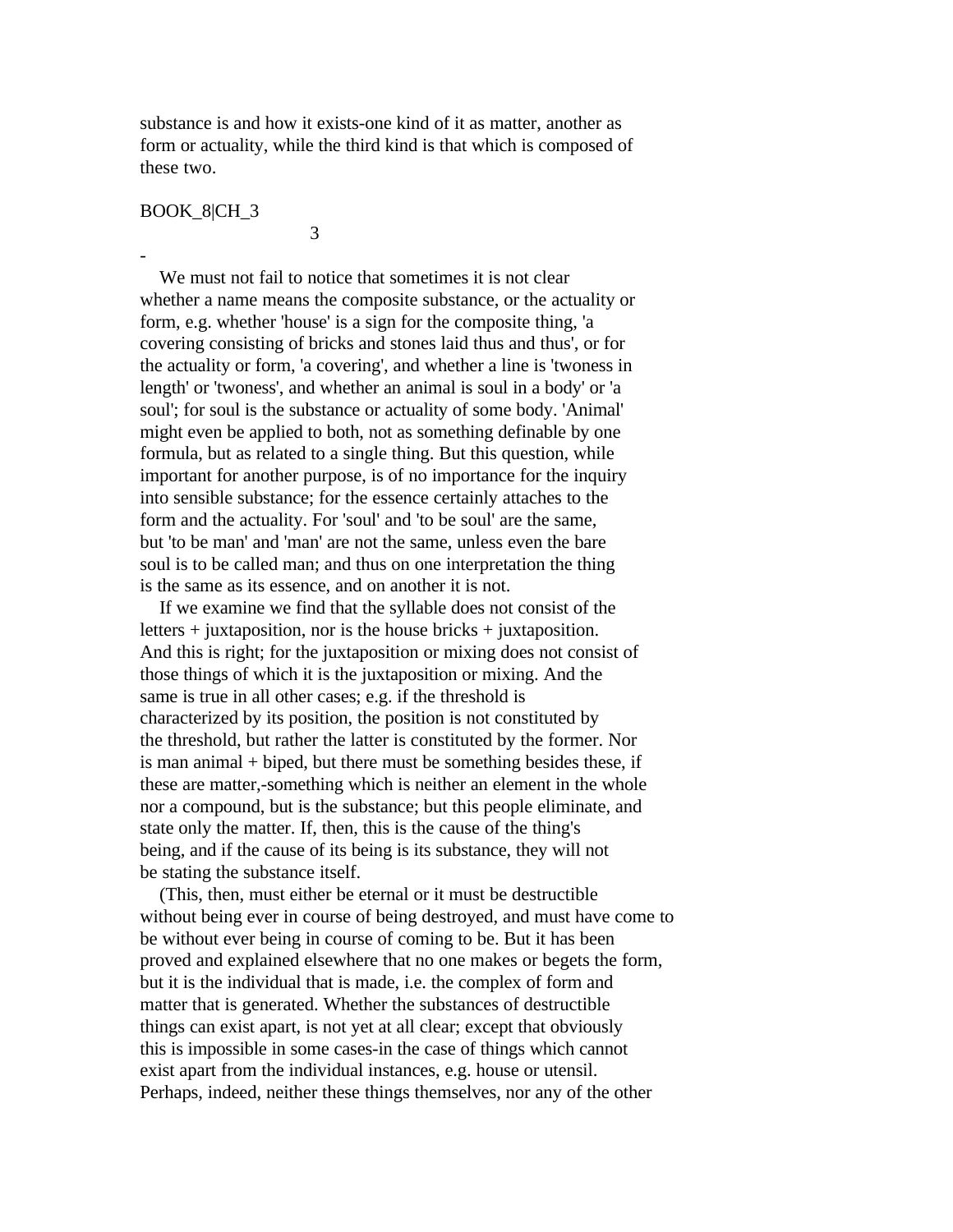things which are not formed by nature, are substances at all; for one might say that the nature in natural objects is the only substance to be found in destructible things.)

 Therefore the difficulty which used to be raised by the school of Antisthenes and other such uneducated people has a certain timeliness. They said that the 'what' cannot be defined (for the definition so called is a 'long rigmarole') but of what sort a thing, e.g. silver, is, they thought it possible actually to explain, not saying what it is, but that it is like tin. Therefore one kind of substance can be defined and formulated, i.e. the composite kind, whether it be perceptible or intelligible; but the primary parts of which this consists cannot be defined, since a definitory formula predicates something of something, and one part of the definition must play the part of matter and the other that of form.

It is also obvious that, if substances are in a sense numbers. they are so in this sense and not, as some say, as numbers of units. For a definition is a sort of number; for (1) it is divisible, and into indivisible parts (for definitory formulae are not infinite), and number also is of this nature. And (2) as, when one of the parts of which a number consists has been taken from or added to the number, it is no longer the same number, but a different one, even if it is the very smallest part that has been taken away or added, so the definition and the essence will no longer remain when anything has been taken away or added. And (3) the number must be something in virtue of which it is one, and this these thinkers cannot state, what makes it one, if it is one (for either it is not one but a sort of heap, or if it is, we ought to say what it is that makes one out of many); and the definition is one, but similarly they cannot say what makes it one. And this is a natural result; for the same reason is applicable, and substance is one in the sense which we have explained, and not, as some say, by being a sort of unit or point; each is a complete reality and a definite nature. And (4) as number does not admit of the more and the less, neither does substance, in the sense of form, but if any substance does, it is only the substance which involves matter. Let this, then, suffice for an account of the generation and destruction of so-called substances in what sense it is possible and in what sense impossible--and of the reduction of things to number.

BOOK\_8|CH\_4

-

4

 Regarding material substance we must not forget that even if all things come from the same first cause or have the same things for their first causes, and if the same matter serves as starting-point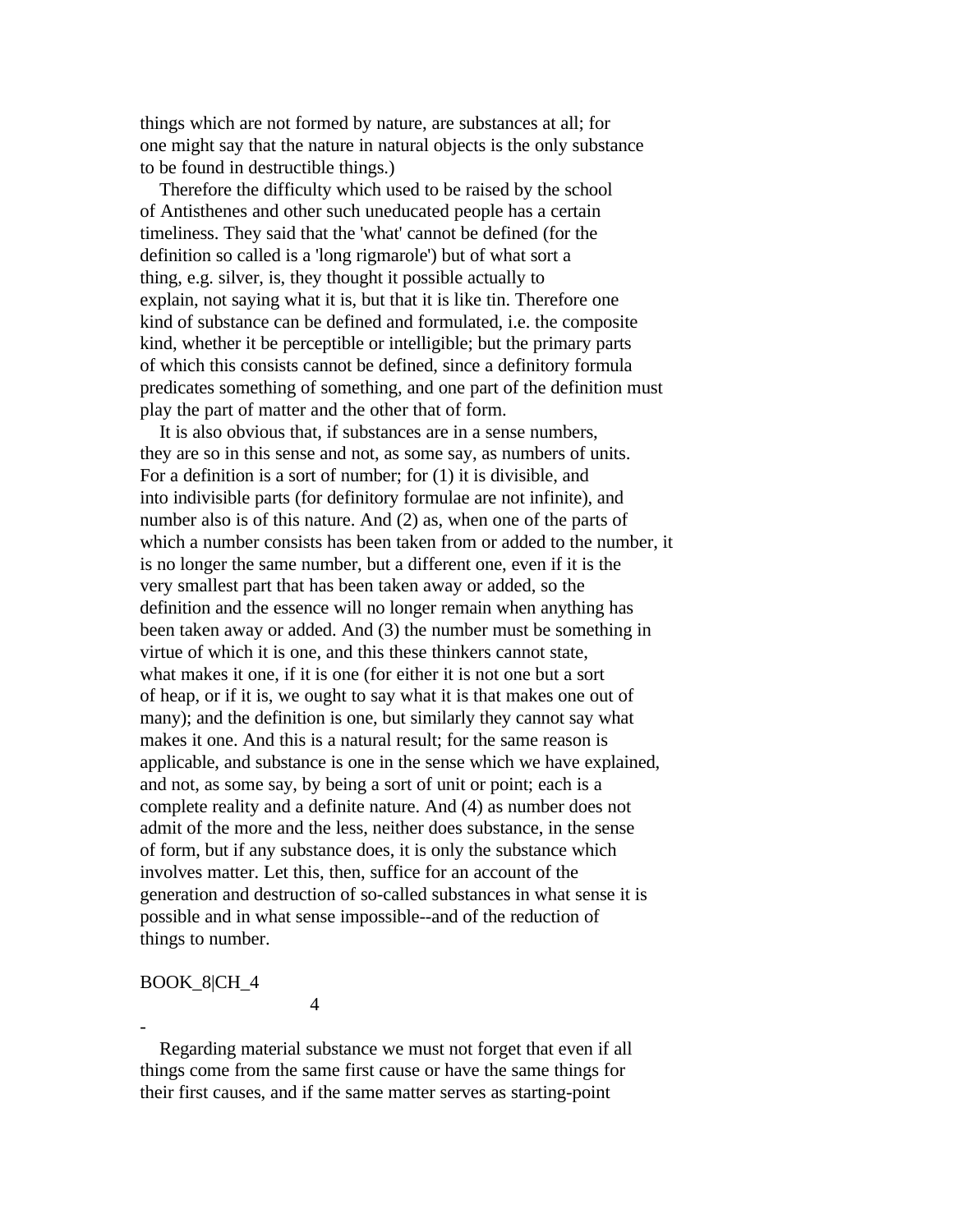for their generation, yet there is a matter proper to each, e.g. for phlegm the sweet or the fat, and for bile the bitter, or something else; though perhaps these come from the same original matter. And there come to be several matters for the same thing, when the one matter is matter for the other; e.g. phlegm comes from the fat and from the sweet, if the fat comes from the sweet; and it comes from bile by analysis of the bile into its ultimate matter. For one thing comes from another in two senses, either because it will be found at a later stage, or because it is produced if the other is analysed into its original constituents. When the matter is one, different things may be produced owing to difference in the moving cause; e.g. from wood may be made both a chest and a bed. But some different things must have their matter different; e.g. a saw could not be made of wood, nor is this in the power of the moving cause; for it could not make a saw of wool or of wood. But if, as a matter of fact, the same thing can be made of different material, clearly the art, i.e. the moving principle, is the same; for if both the matter and the moving cause were different, the product would be so too.

 When one inquires into the cause of something, one should, since 'causes' are spoken of in several senses, state all the possible causes. what is the material cause of man? Shall we say 'the menstrual fluid'? What is moving cause? Shall we say 'the seed'? The formal cause? His essence. The final cause? His end. But perhaps the latter two are the same.-It is the proximate causes we must state. What is the material cause? We must name not fire or earth, but the matter peculiar to the thing.

 Regarding the substances that are natural and generable, if the causes are really these and of this number and we have to learn the causes, we must inquire thus, if we are to inquire rightly. But in the case of natural but eternal substances another account must be given. For perhaps some have no matter, or not matter of this sort but only such as can be moved in respect of place. Nor does matter belong to those things which exist by nature but are not substances; their substratum is the substance. E.g what is the cause of eclipse? What is its matter? There is none; the moon is that which suffers eclipse. What is the moving cause which extinguished the light? The earth. The final cause perhaps does not exist. The formal principle is the definitory formula, but this is obscure if it does not include the cause. E.g. what is eclipse? Deprivation of light. But if we add 'by the earth's coming in between', this is the formula which includes the cause. In the case of sleep it is not clear what it is that proximately has this affection. Shall we say that it is the animal? Yes, but the animal in virtue of what, i.e. what is the proximate subject? The heart or some other part. Next, by what is it produced? Next, what is the affection-that of the proximate subject, not of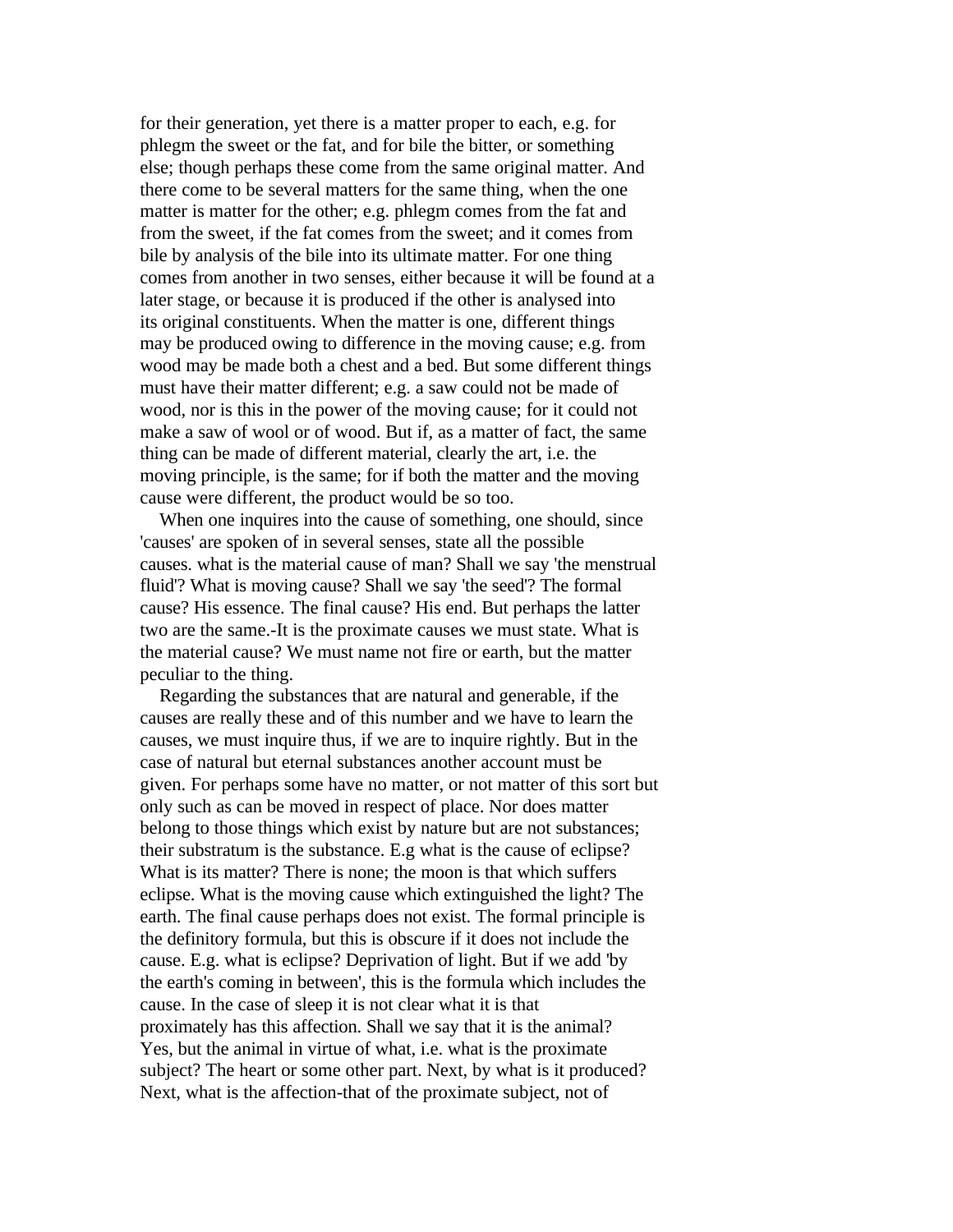the whole animal? Shall we say that it is immobility of such and such a kind? Yes, but to what process in the proximate subject is this due?

# BOOK\_8|CH\_5

-

5

 Since some things are and are not, without coming to be and ceasing to be, e.g. points, if they can be said to be, and in general forms (for it is not 'white' comes to be, but the wood comes to be white, if everything that comes to be comes from something and comes to be something), not all contraries can come from one another, but it is in different senses that a pale man comes from a dark man, and pale comes from dark. Nor has everything matter, but only those things which come to be and change into one another. Those things which, without ever being in course of changing, are or are not, have no matter.

 There is difficulty in the question how the matter of each thing is related to its contrary states. E.g. if the body is potentially healthy, and disease is contrary to health, is it potentially both healthy and diseased? And is water potentially wine and vinegar? We answer that it is the matter of one in virtue of its positive state and its form, and of the other in virtue of the privation of its positive state and the corruption of it contrary to its nature. It is also hard to say why wine is not said to be the matter of vinegar nor potentially vinegar (though vinegar is produced from it), and why a living man is not said to be potentially dead. In fact they are not, but the corruptions in question are accidental, and it is the matter of the animal that is itself in virtue of its corruption the potency and matter of a corpse, and it is water that is the matter of vinegar. For the corpse comes from the animal, and vinegar from wine, as night from day. And all the things which change thus into one another must go back to their matter; e.g. if from a corpse is produced an animal, the corpse first goes back to its matter, and only then becomes an animal; and vinegar first goes back to water, and only then becomes wine.

#### BOOK\_8|CH\_6

-

6

 To return to the difficulty which has been stated with respect both to definitions and to numbers, what is the cause of their unity? In the case of all things which have several parts and in which the totality is not, as it were, a mere heap, but the whole is something beside the parts, there is a cause; for even in bodies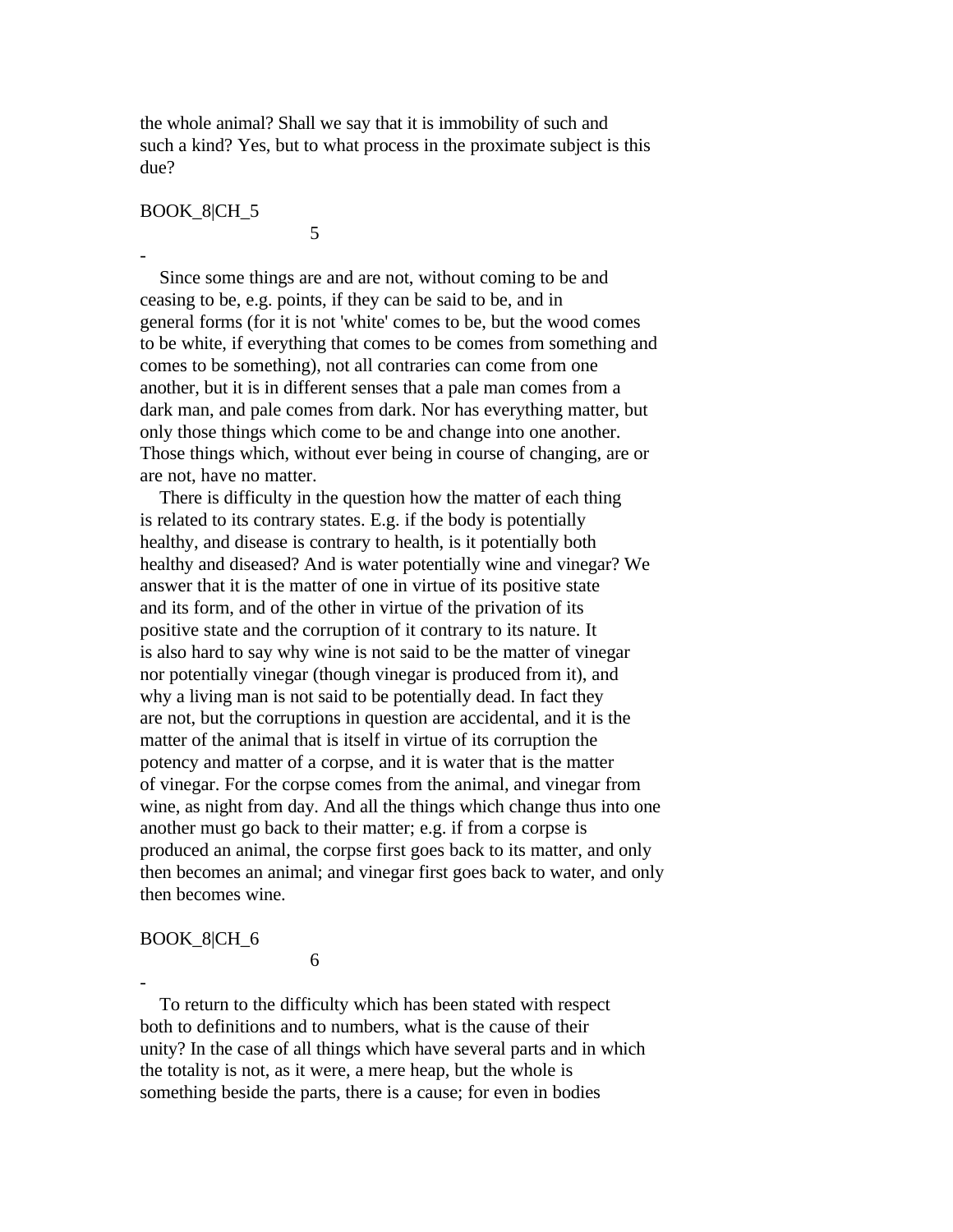contact is the cause of unity in some cases, and in others viscosity or some other such quality. And a definition is a set of words which is one not by being connected together, like the Iliad, but by dealing with one object.-What then, is it that makes man one; why is he one and not many, e.g. animal + biped, especially if there are, as some say, an animal-itself and a biped-itself? Why are not those Forms themselves the man, so that men would exist by participation not in man, nor in-one Form, but in two, animal and biped, and in general man would be not one but more than one thing, animal and biped?

 Clearly, then, if people proceed thus in their usual manner of definition and speech, they cannot explain and solve the difficulty. But if, as we say, one element is matter and another is form, and one is potentially and the other actually, the question will no longer be thought a difficulty. For this difficulty is the same as would arise if 'round bronze' were the definition of 'cloak'; for this word would be a sign of the definitory formula, so that the question is, what is the cause of the unity of 'round' and 'bronze'? The difficulty disappears, because the one is matter, the other form. What, then, causes this-that which was potentially to be actually-except, in the case of things which are generated, the agent? For there is no other cause of the potential sphere's becoming actually a sphere, but this was the essence of either. Of matter some is intelligible, some perceptible, and in a formula there is always an element of matter as well as one of actuality; e.g. the circle is 'a plane figure'. But of the things which have no matter, either intelligible or perceptible, each is by its nature essentially a kind of unity, as it is essentially a kind of being-individual substance, quality, or quantity (and so neither 'existent' nor 'one' is present in their definitions), and the essence of each of them is by its very nature a kind of unity as it is a kind of being-and so none of these has any reason outside itself, for being one, nor for being a kind of being; for each is by its nature a kind of being and a kind of unity, not as being in the genus 'being' or 'one' nor in the sense that being and unity can exist apart from particulars.

 Owing to the difficulty about unity some speak of 'participation', and raise the question, what is the cause of participation and what is it to participate; and others speak of 'communion', as Lycophron says knowledge is a communion of knowing with the soul; and others say life is a 'composition' or 'connexion' of soul with body. Yet the same account applies to all cases; for being healthy, too, will on this showing be either a 'communion' or a 'connexion' or a 'composition' of soul and health, and the fact that the bronze is a triangle will be a 'composition' of bronze and triangle, and the fact that a thing is white will be a 'composition' of surface and whiteness. The reason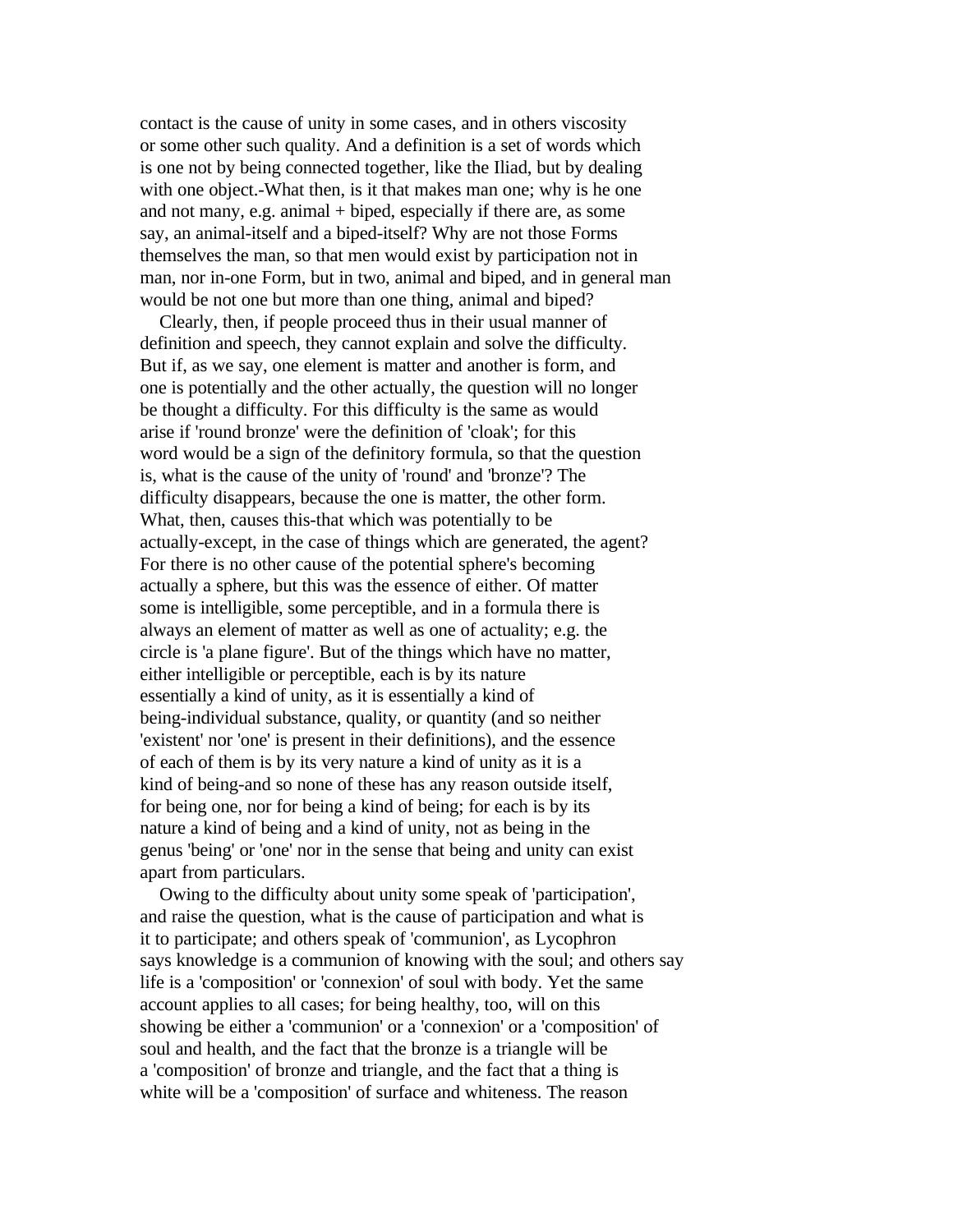is that people look for a unifying formula, and a difference, between potency and complete reality. But, as has been said, the proximate matter and the form are one and the same thing, the one potentially, and the other actually. Therefore it is like asking what in general is the cause of unity and of a thing's being one; for each thing is a unity, and the potential and the actual are somehow one. Therefore there is no other cause here unless there is something which caused the movement from potency into actuality. And all things which have no matter are without qualification essentially unities.

BOOK\_9|CH\_1

-

Book IX

1

 WE have treated of that which is primarily and to which all the other categories of being are referred-i.e. of substance. For it is in virtue of the concept of substance that the others also are said to be-quantity and quality and the like; for all will be found to involve the concept of substance, as we said in the first part of our work. And since 'being' is in one way divided into individual thing, quality, and quantity, and is in another way distinguished in respect of potency and complete reality, and of function, let us now add a discussion of potency and complete reality. And first let us explain potency in the strictest sense, which is, however, not the most useful for our present purpose. For potency and actuality extend beyond the cases that involve a reference to motion. But when we have spoken of this first kind, we shall in our discussions of actuality' explain the other kinds of potency as well.

 We have pointed out elsewhere that 'potency' and the word 'can' have several senses. Of these we may neglect all the potencies that are so called by an equivocation. For some are called so by analogy, as in geometry we say one thing is or is not a 'power' of another by virtue of the presence or absence of some relation between them. But all potencies that conform to the same type are originative sources of some kind, and are called potencies in reference to one primary kind of potency, which is an originative source of change in another thing or in the thing itself qua other. For one kind is a potency of being acted on, i.e. the originative source, in the very thing acted on, of its being passively changed by another thing or by itself qua other; and another kind is a state of insusceptibility to change for the worse and to destruction by another thing or by the thing itself qua other by virtue of an originative source of change. In all these definitions is implied the formula if potency in the primary sense.-And again these so-called potencies are potencies either of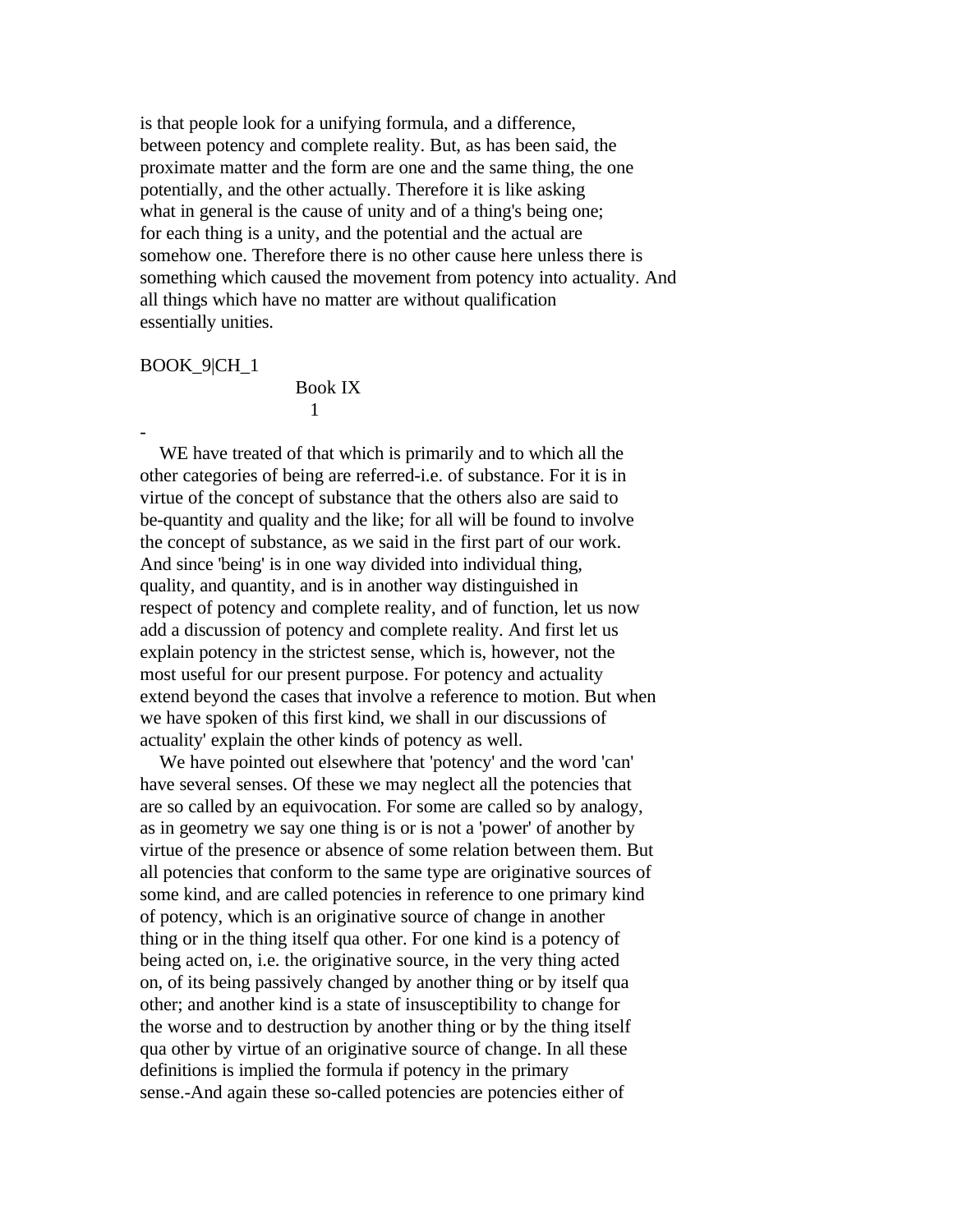merely acting or being acted on, or of acting or being acted on well, so that even in the formulae of the latter the formulae of the prior kinds of potency are somehow implied.

 Obviously, then, in a sense the potency of acting and of being acted on is one (for a thing may be 'capable' either because it can itself be acted on or because something else can be acted on by it), but in a sense the potencies are different. For the one is in the thing acted on; it is because it contains a certain originative source, and because even the matter is an originative source, that the thing acted on is acted on, and one thing by one, another by another; for that which is oily can be burnt, and that which yields in a particular way can be crushed; and similarly in all other cases. But the other potency is in the agent, e.g. heat and the art of building are present, one in that which can produce heat and the other in the man who can build. And so, in so far as a thing is an organic unity, it cannot be acted on by itself; for it is one and not two different things. And 'impotence'and 'impotent' stand for the privation which is contrary to potency of this sort, so that every potency belongs to the same subject and refers to the same process as a corresponding impotence. Privation has several senses; for it means (1) that which has not a certain quality and (2) that which might naturally have it but has not it, either (a) in general or (b) when it might naturally have it, and either (a) in some particular way, e.g. when it has not it completely, or (b) when it has not it at all. And in certain cases if things which naturally have a quality lose it by violence, we say they have suffered privation.

#### BOOK\_9|CH\_2

-

2

 Since some such originative sources are present in soulless things, and others in things possessed of soul, and in soul, and in the rational part of the soul, clearly some potencies will, be non-rational and some will be non-rational and some will be accompanied by a rational formula. This is why all arts, i.e. all productive forms of knowledge, are potencies; they are originative sources of change in another thing or in the artist himself considered as other.

 And each of those which are accompanied by a rational formula is alike capable of contrary effects, but one non-rational power produces one effect; e.g. the hot is capable only of heating, but the medical art can produce both disease and health. The reason is that science is a rational formula, and the same rational formula explains a thing and its privation, only not in the same way; and in a sense it applies to both, but in a sense it applies rather to the positive fact.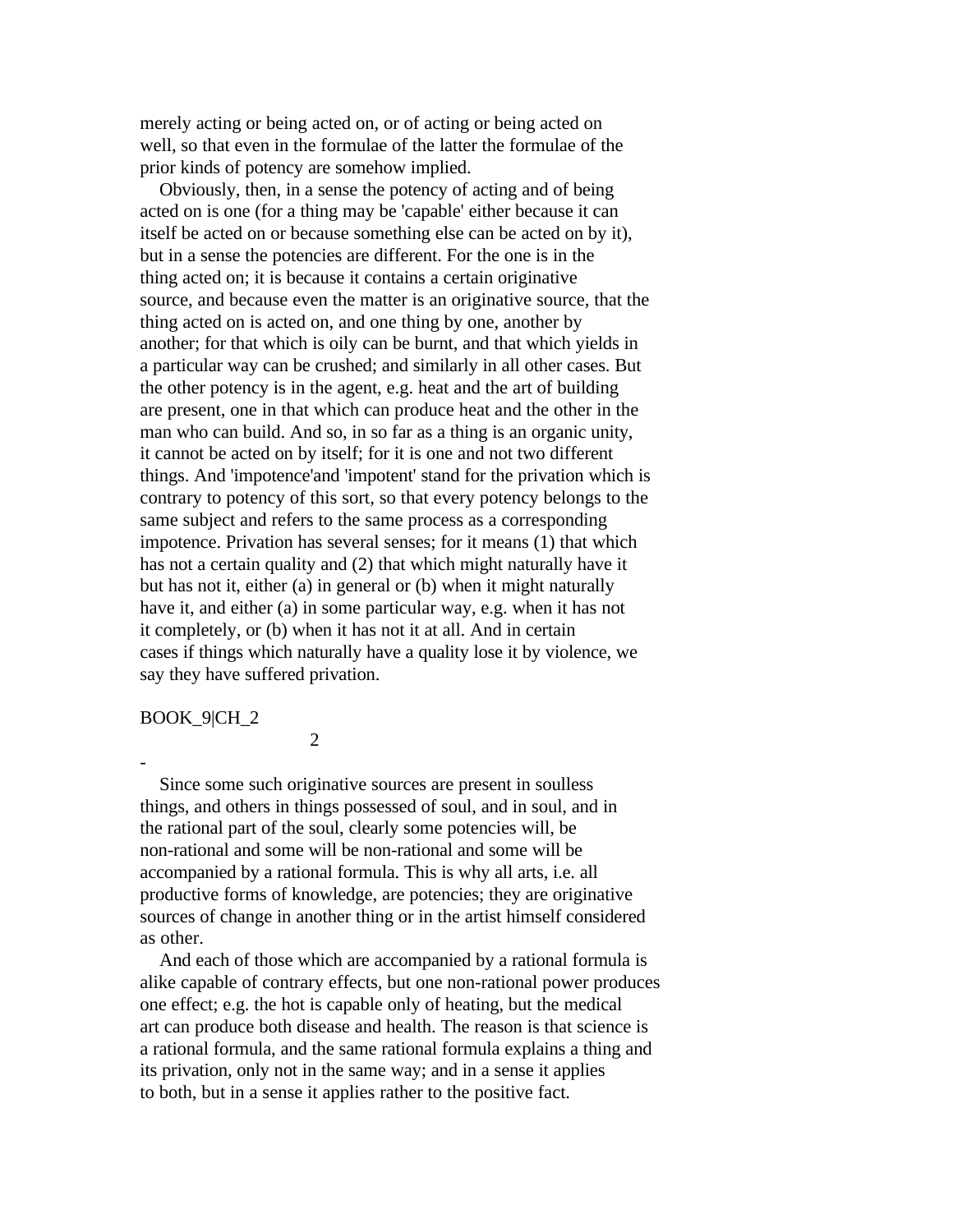Therefore such sciences must deal with contraries, but with one in virtue of their own nature and with the other not in virtue of their nature; for the rational formula applies to one object in virtue of that object's nature, and to the other, in a sense, accidentally. For it is by denial and removal that it exhibits the contrary; for the contrary is the primary privation, and this is the removal of the positive term. Now since contraries do not occur in the same thing, but science is a potency which depends on the possession of a rational formula, and the soul possesses an originative source of movement; therefore, while the wholesome produces only health and the calorific only heat and the frigorific only cold, the scientific man produces both the contrary effects. For the rational formula is one which applies to both, though not in the same way, and it is in a soul which possesses an originative source of movement; so that the soul will start both processes from the same originative source, having linked them up with the same thing. And so the things whose potency is according to a rational formula act contrariwise to the things whose potency is non-rational; for the products of the former are included under one originative source, the rational formula.

 It is obvious also that the potency of merely doing a thing or having it done to one is implied in that of doing it or having it done well, but the latter is not always implied in the former: for he who does a thing well must also do it, but he who does it merely need not also do it well.

#### BOOK\_9|CH\_3

-

3

 There are some who say, as the Megaric school does, that a thing 'can' act only when it is acting, and when it is not acting it 'cannot' act, e.g. that he who is not building cannot build, but only he who is building, when he is building; and so in all other cases. It is not hard to see the absurdities that attend this view.

 For it is clear that on this view a man will not be a builder unless he is building (for to be a builder is to be able to build), and so with the other arts. If, then, it is impossible to have such arts if one has not at some time learnt and acquired them, and it is then impossible not to have them if one has not sometime lost them (either by forgetfulness or by some accident or by time; for it cannot be by the destruction of the object, for that lasts for ever), a man will not have the art when he has ceased to use it, and yet he may immediately build again; how then will he have got the art? And similarly with regard to lifeless things; nothing will be either cold or hot or sweet or perceptible at all if people are not perceiving it; so that the upholders of this view will have to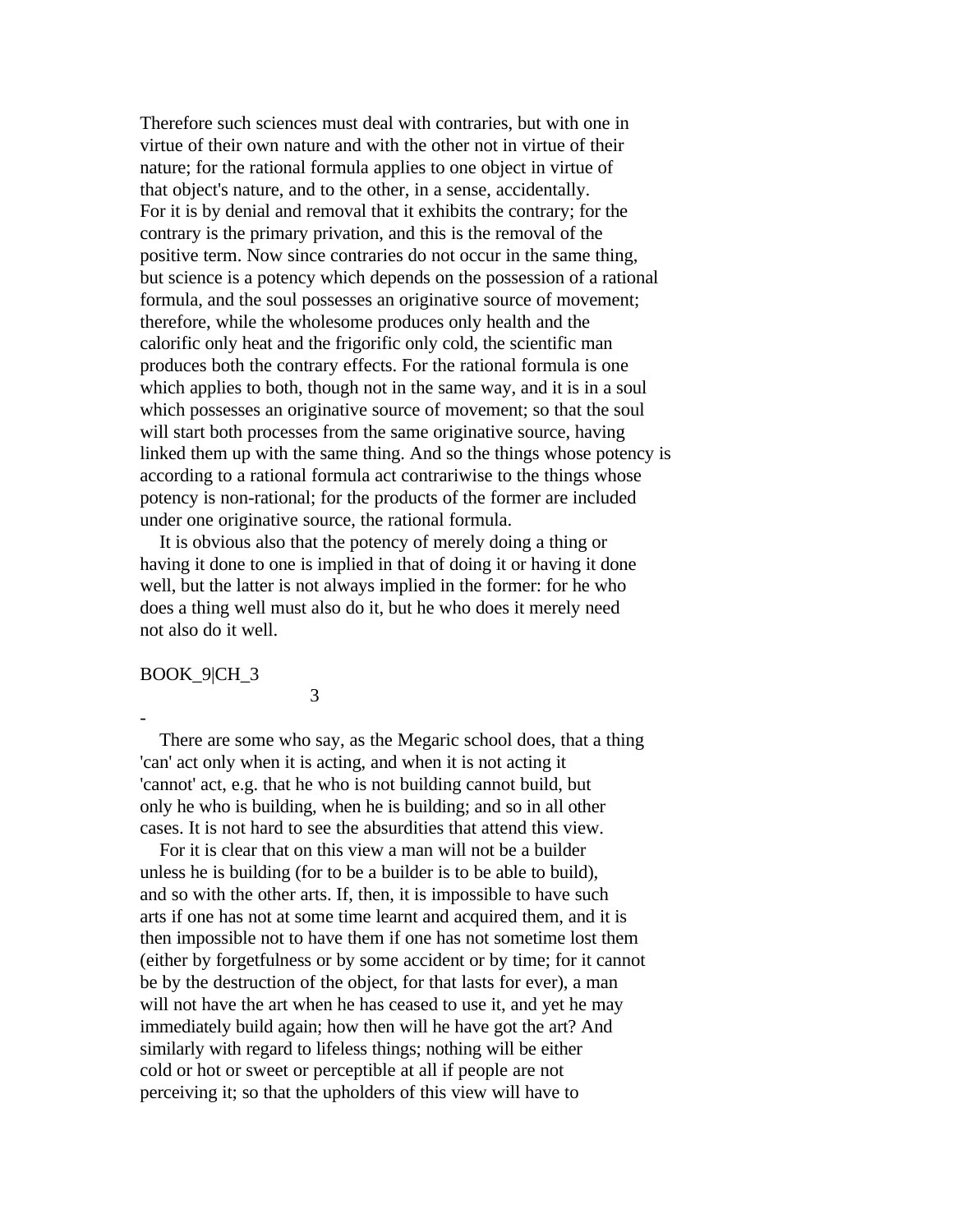maintain the doctrine of Protagoras. But, indeed, nothing will even have perception if it is not perceiving, i.e. exercising its perception. If, then, that is blind which has not sight though it would naturally have it, when it would naturally have it and when it still exists, the same people will be blind many times in the day-and deaf too.

 Again, if that which is deprived of potency is incapable, that which is not happening will be incapable of happening; but he who says of that which is incapable of happening either that it is or that it will be will say what is untrue; for this is what incapacity meant. Therefore these views do away with both movement and becoming. For that which stands will always stand, and that which sits will always sit, since if it is sitting it will not get up; for that which, as we are told, cannot get up will be incapable of getting up. But we cannot say this, so that evidently potency and actuality are different (but these views make potency and actuality the same, and so it is no small thing they are seeking to annihilate), so that it is possible that a thing may be capable of being and not he, and capable of not being and yet he, and similarly with the other kinds of predicate; it may be capable of walking and yet not walk, or capable of not walking and yet walk. And a thing is capable of doing something if there will be nothing impossible in its having the actuality of that of which it is said to have the capacity. I mean, for instance, if a thing is capable of sitting and it is open to it to sit, there will be nothing impossible in its actually sitting; and similarly if it is capable of being moved or moving, or of standing or making to stand, or of being or coming to be, or of not being or not coming to be.

 The word 'actuality', which we connect with 'complete reality', has, in the main, been extended from movements to other things; for actuality in the strict sense is thought to be identical with movement. And so people do not assign movement to non-existent things, though they do assign some other predicates. E.g. they say that non-existent things are objects of thought and desire, but not that they are moved; and this because, while ex hypothesi they do not actually exist, they would have to exist actually if they were moved. For of non-existent things some exist potentially; but they do not exist, because they do not exist in complete reality.

BOOK\_9|CH\_4

-

4

 If what we have described is identical with the capable or convertible with it, evidently it cannot be true to say 'this is capable of being but will not be', which would imply that the things incapable of being would on this showing vanish. Suppose, for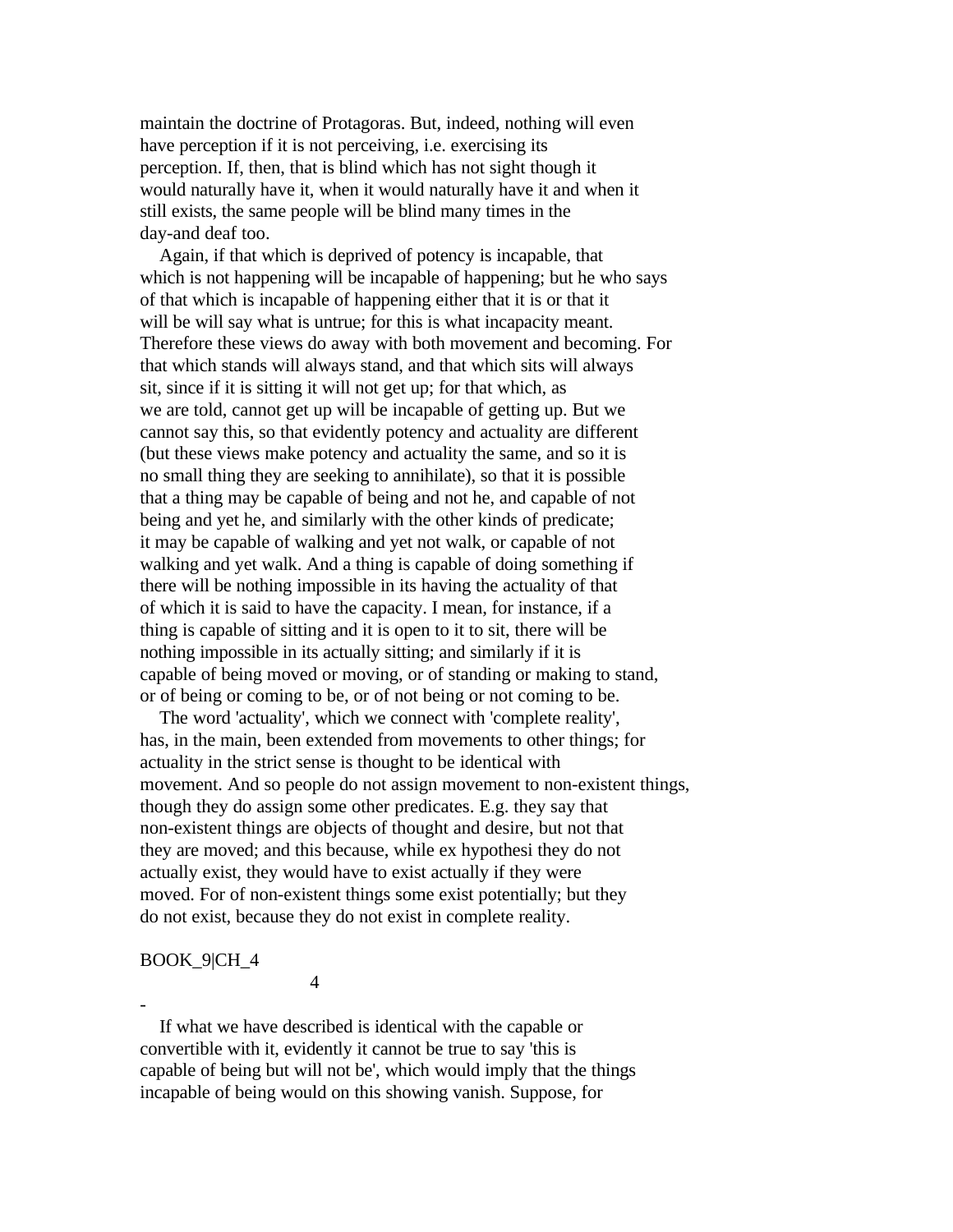instance, that a man-one who did not take account of that which is incapable of being-were to say that the diagonal of the square is capable of being measured but will not be measured, because a thing may well be capable of being or coming to be, and yet not be or be about to be. But from the premisses this necessarily follows, that if we actually supposed that which is not, but is capable of being, to be or to have come to be, there will be nothing impossible in this; but the result will be impossible, for the measuring of the diagonal is impossible. For the false and the impossible are not the same; that you are standing now is false, but that you should be standing is not impossible.

 At the same time it is clear that if, when A is real, B must be real, then, when A is possible, B also must be possible. For if B need not be possible, there is nothing to prevent its not being possible. Now let A be supposed possible. Then, when A was possible, we agreed that nothing impossible followed if A were supposed to be real; and then B must of course be real. But we supposed B to be impossible. Let it be impossible then. If, then, B is impossible, A also must be so. But the first was supposed impossible; therefore the second also is impossible. If, then, A is possible, B also will be possible, if they were so related that if A,is real, B must be real. If, then, A and B being thus related, B is not possible on this condition, and B will not be related as was supposed. And if when A is possible, B must be possible, then if A is real, B also must be real. For to say that B must be possible, if A is possible, means this, that if A is real both at the time when and in the way in which it was supposed capable of being real, B also must then and in that way be real.

#### BOOK\_9|CH\_5

-

5

 As all potencies are either innate, like the senses, or come by practice, like the power of playing the flute, or by learning, like artistic power, those which come by practice or by rational formula we must acquire by previous exercise but this is not necessary with those which are not of this nature and which imply passivity.

 Since that which is 'capable' is capable of something and at some time in some way (with all the other qualifications which must be present in the definition), and since some things can produce change according to a rational formula and their potencies involve such a formula, while other things are nonrational and their potencies are non-rational, and the former potencies must be in a living thing, while the latter can be both in the living and in the lifeless; as regards potencies of the latter kind, when the agent and the patient meet in the way appropriate to the potency in question, the one must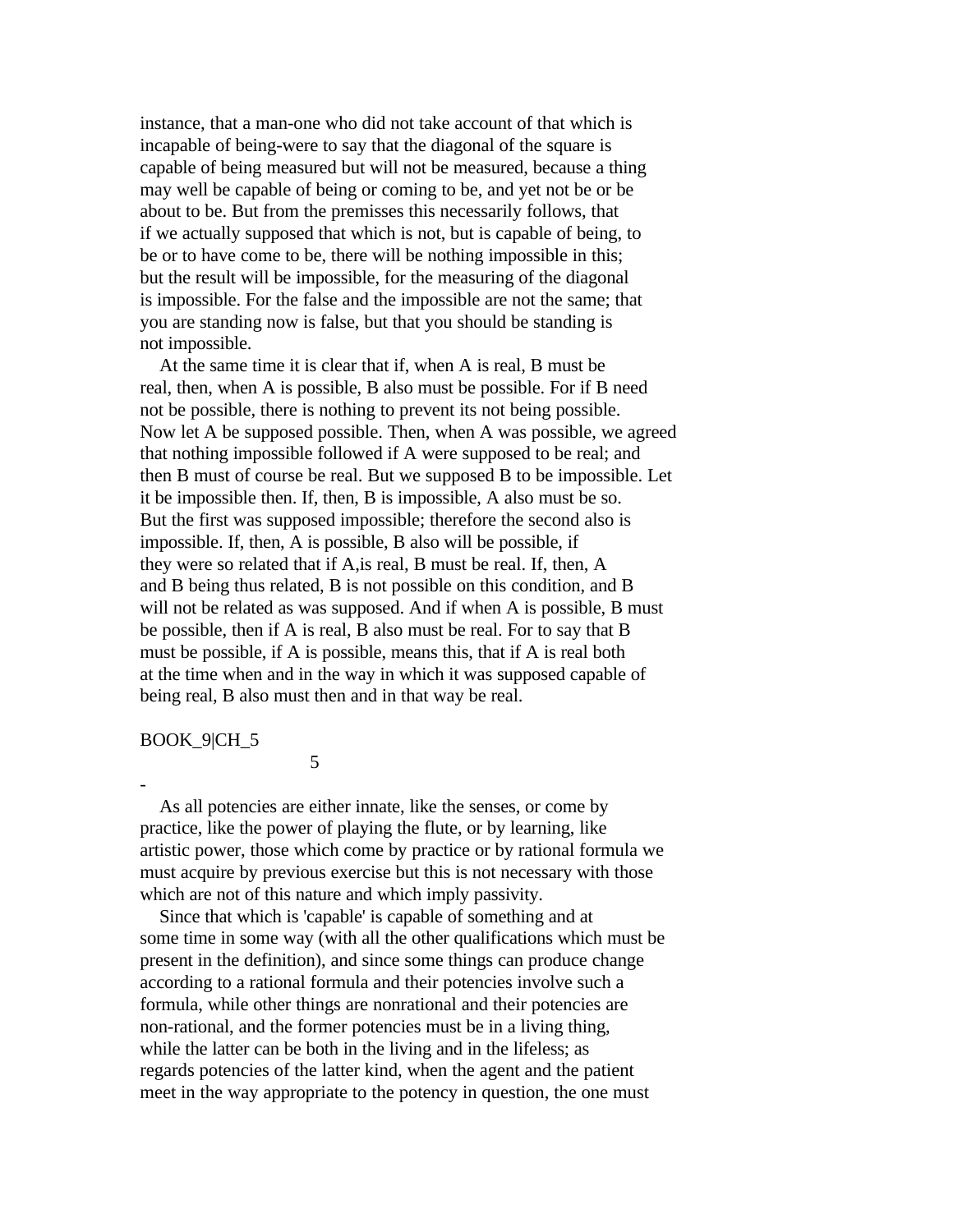act and the other be acted on, but with the former kind of potency this is not necessary. For the nonrational potencies are all productive of one effect each, but the rational produce contrary effects, so that if they produced their effects necessarily they would produce contrary effects at the same time; but this is impossible. There must, then, be something else that decides; I mean by this, desire or will. For whichever of two things the animal desires decisively, it will do, when it is present, and meets the passive object, in the way appropriate to the potency in question. Therefore everything which has a rational potency, when it desires that for which it has a potency and in the circumstances in which it has the potency, must do this. And it has the potency in question when the passive object is present and is in a certain state; if not it will not be able to act. (To add the qualification 'if nothing external prevents it' is not further necessary; for it has the potency on the terms on which this is a potency of acting, and it is this not in all circumstances but on certain conditions, among which will be the exclusion of external hindrances; for these are barred by some of the positive qualifications.) And so even if one has a rational wish, or an appetite, to do two things or contrary things at the same time, one will not do them; for it is not on these terms that one has the potency for them, nor is it a potency of doing both at the same time, since one will do the things which it is a potency of doing, on the terms on which one has the potency.

#### BOOK\_9|CH\_6

-

6

 Since we have treated of the kind of potency which is related to movement, let us discuss actuality-what, and what kind of thing, actuality is. For in the course of our analysis it will also become clear, with regard to the potential, that we not only ascribe potency to that whose nature it is to move something else, or to be moved by something else, either without qualification or in some particular way, but also use the word in another sense, which is the reason of the inquiry in the course of which we have discussed these previous senses also. Actuality, then, is the existence of a thing not in the way which we express by 'potentially'; we say that potentially, for instance, a statue of Hermes is in the block of wood and the half-line is in the whole, because it might be separated out, and we call even the man who is not studying a man of science, if he is capable of studying; the thing that stands in contrast to each of these exists actually. Our meaning can be seen in the particular cases by induction, and we must not seek a definition of everything but be content to grasp the analogy, that it is as that which is building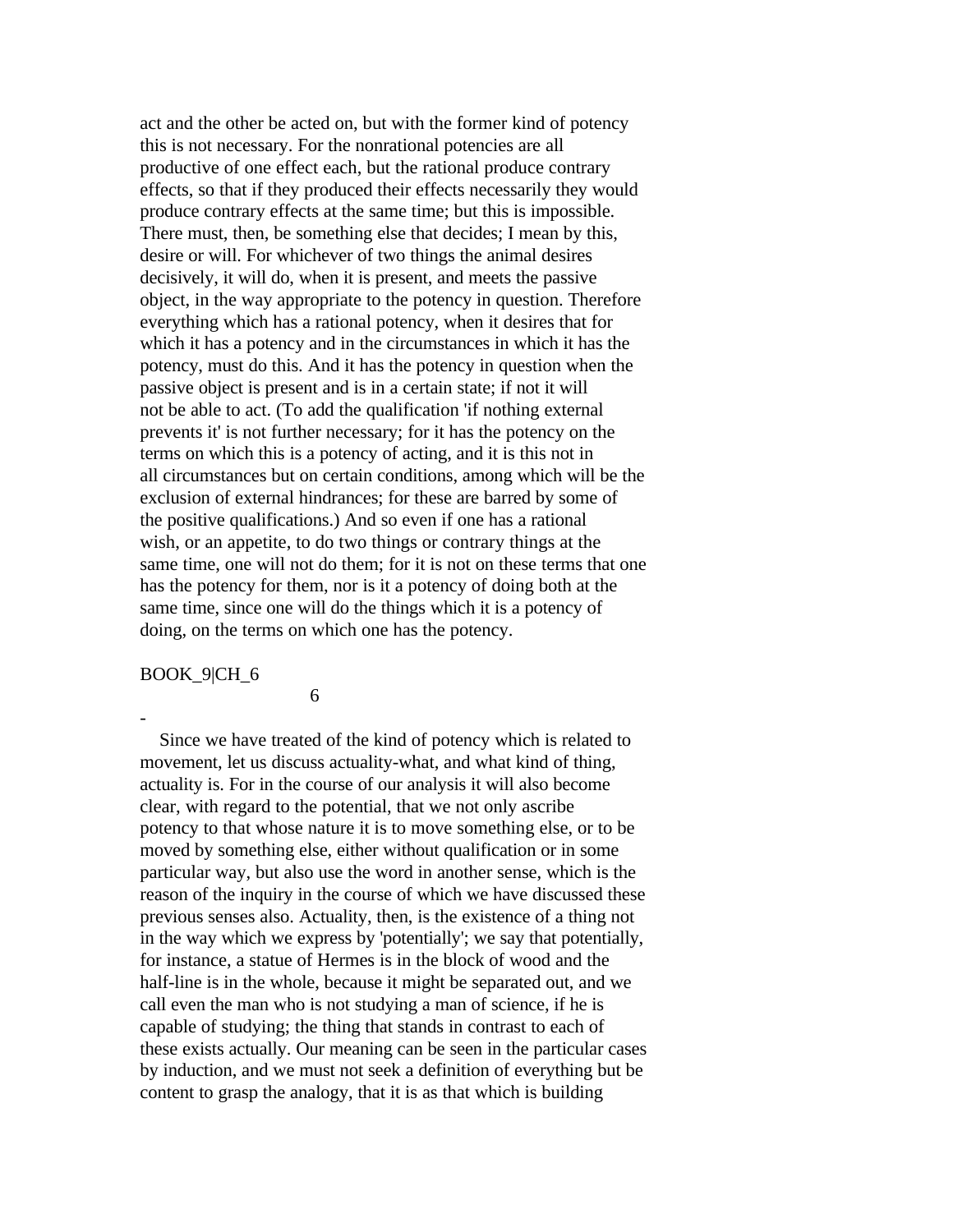is to that which is capable of building, and the waking to the sleeping, and that which is seeing to that which has its eyes shut but has sight, and that which has been shaped out of the matter to the matter, and that which has been wrought up to the unwrought. Let actuality be defined by one member of this antithesis, and the potential by the other. But all things are not said in the same sense to exist actually, but only by analogy-as A is in B or to B, C is in D or to D; for some are as movement to potency, and the others as substance to some sort of matter.

 But also the infinite and the void and all similar things are said to exist potentially and actually in a different sense from that which applies to many other things, e.g. to that which sees or walks or is seen. For of the latter class these predicates can at some time be also truly asserted without qualification; for the seen is so called sometimes because it is being seen, sometimes because it is capable of being seen. But the infinite does not exist potentially in the sense that it will ever actually have separate existence; it exists potentially only for knowledge. For the fact that the process of dividing never comes to an end ensures that this activity exists potentially, but not that the infinite exists separately.

 Since of the actions which have a limit none is an end but all are relative to the end, e.g. the removing of fat, or fat-removal, and the bodily parts themselves when one is making them thin are in movement in this way (i.e. without being already that at which the movement aims), this is not an action or at least not a complete one (for it is not an end); but that movement in which the end is present is an action. E.g. at the same time we are seeing and have seen, are understanding and have understood, are thinking and have thought (while it is not true that at the same time we are learning and have learnt, or are being cured and have been cured). At the same time we are living well and have lived well, and are happy and have been happy. If not, the process would have had sometime to cease, as the process of making thin ceases: but, as things are, it does not cease; we are living and have lived. Of these processes, then, we must call the one set movements, and the other actualities. For every movement is incomplete-making thin, learning, walking, building; these are movements, and incomplete at that. For it is not true that at the same time a thing is walking and has walked, or is building and has built, or is coming to be and has come to be, or is being moved and has been moved, but what is being moved is different from what has been moved, and what is moving from what has moved. But it is the same thing that at the same time has seen and is seeing, seeing, or is thinking and has thought. The latter sort of process, then, I call an actuality, and the former a movement.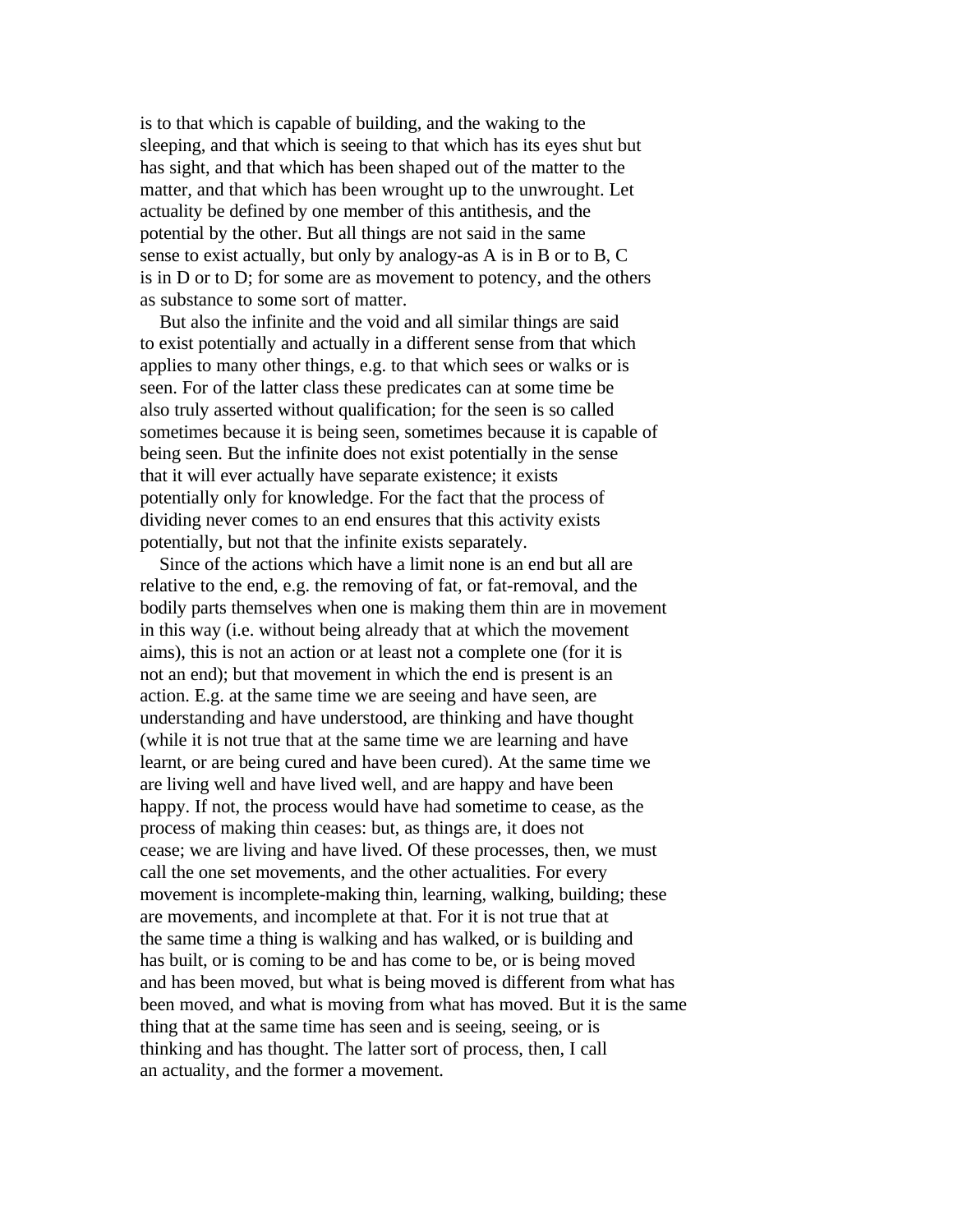-

7

 What, and what kind of thing, the actual is, may be taken as explained by these and similar considerations. But we must distinguish when a thing exists potentially and when it does not; for it is not at any and every time. E.g. is earth potentially a man? No-but rather when it has already become seed, and perhaps not even then. It is just as it is with being healed; not everything can be healed by the medical art or by luck, but there is a certain kind of thing which is capable of it, and only this is potentially healthy. And (1) the delimiting mark of that which as a result of thought comes to exist in complete reality from having existed potentially is that if the agent has willed it it comes to pass if nothing external hinders, while the condition on the other side-viz. in that which is healed-is that nothing in it hinders the result. It is on similar terms that we have what is potentially a house; if nothing in the thing acted on-i.e. in the matter-prevents it from becoming a house, and if there is nothing which must be added or taken away or changed, this is potentially a house; and the same is true of all other things the source of whose becoming is external. And (2) in the cases in which the source of the becoming is in the very thing which comes to be, a thing is potentially all those things which it will be of itself if nothing external hinders it. E.g. the seed is not yet potentially a man; for it must be deposited in something other than itself and undergo a change. But when through its own motive principle it has already got such and such attributes, in this state it is already potentially a man; while in the former state it needs another motive principle, just as earth is not yet potentially a statue (for it must first change in order to become brass.)

 It seems that when we call a thing not something else but 'thaten'-e.g. a casket is not 'wood' but 'wooden', and wood is not 'earth' but 'earthen', and again earth will illustrate our point if it is similarly not something else but 'thaten'-that other thing is always potentially (in the full sense of that word) the thing which comes after it in this series. E.g. a casket is not 'earthen' nor 'earth', but 'wooden'; for this is potentially a casket and this is the matter of a casket, wood in general of a casket in general, and this particular wood of this particular casket. And if there is a first thing, which is no longer, in reference to something else, called 'thaten', this is prime matter; e.g. if earth is 'airy' and air is not 'fire' but 'fiery', fire is prime matter, which is not a 'this'. For the subject or substratum is differentiated by being a 'this' or not being one; i.e. the substratum of modifications is, e.g. a man, i.e. a body and a soul, while the modification is 'musical'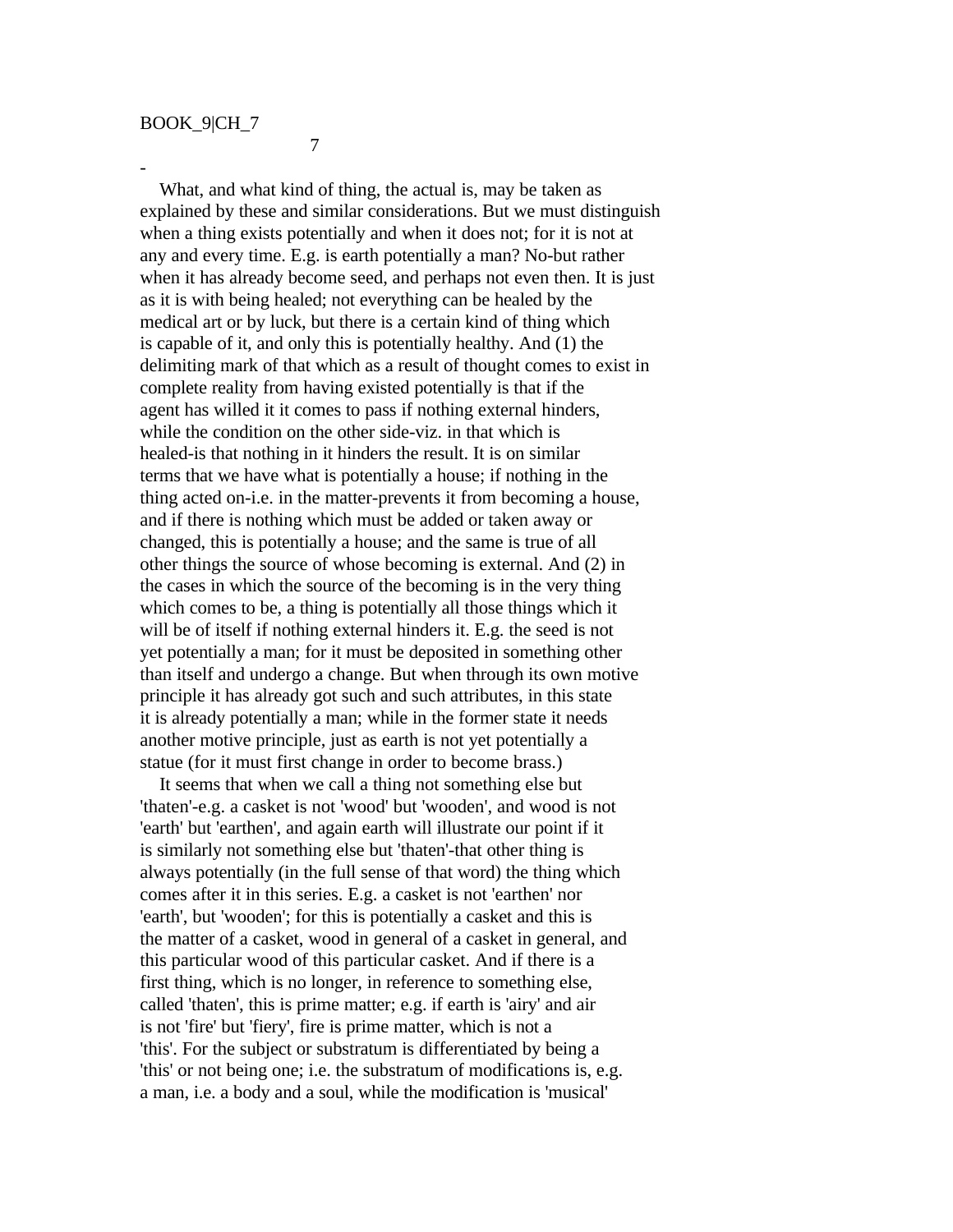or 'pale'. (The subject is called, when music comes to be present in it, not 'music' but 'musical', and the man is not 'paleness' but 'pale', and not 'ambulation' or 'movement' but 'walking' or 'moving',-which is akin to the 'thaten'.) Wherever this is so, then, the ultimate subject is a substance; but when this is not so but the predicate is a form and a 'this', the ultimate subject is matter and material substance. And it is only right that 'thaten' should be used with reference both to the matter and to the accidents; for both are indeterminates.

 We have stated, then, when a thing is to be said to exist potentially and when it is not.

## BOOK\_9|CH\_8

-

## 8

 From our discussion of the various senses of 'prior', it is clear that actuality is prior to potency. And I mean by potency not only that definite kind which is said to be a principle of change in another thing or in the thing itself regarded as other, but in general every principle of movement or of rest. For nature also is in the same genus as potency; for it is a principle of movement-not, however, in something else but in the thing itself qua itself. To all such potency, then, actuality is prior both in formula and in substantiality; and in time it is prior in one sense, and in another not.

 (1) Clearly it is prior in formula; for that which is in the primary sense potential is potential because it is possible for it to become active; e.g. I mean by 'capable of building' that which can build, and by 'capable of seeing' that which can see, and by 'visible' that which can be seen. And the same account applies to all other cases, so that the formula and the knowledge of the one must precede the knowledge of the other.

 (2) In time it is prior in this sense: the actual which is identical in species though not in number with a potentially existing thing is to it. I mean that to this particular man who now exists actually and to the corn and to the seeing subject the matter and the seed and that which is capable of seeing, which are potentially a man and corn and seeing, but not yet actually so, are prior in time; but prior in time to these are other actually existing things, from which they were produced. For from the potentially existing the actually existing is always produced by an actually existing thing, e.g. man from man, musician by musician; there is always a first mover, and the mover already exists actually. We have said in our account of substance that everything that is produced is something produced from something and by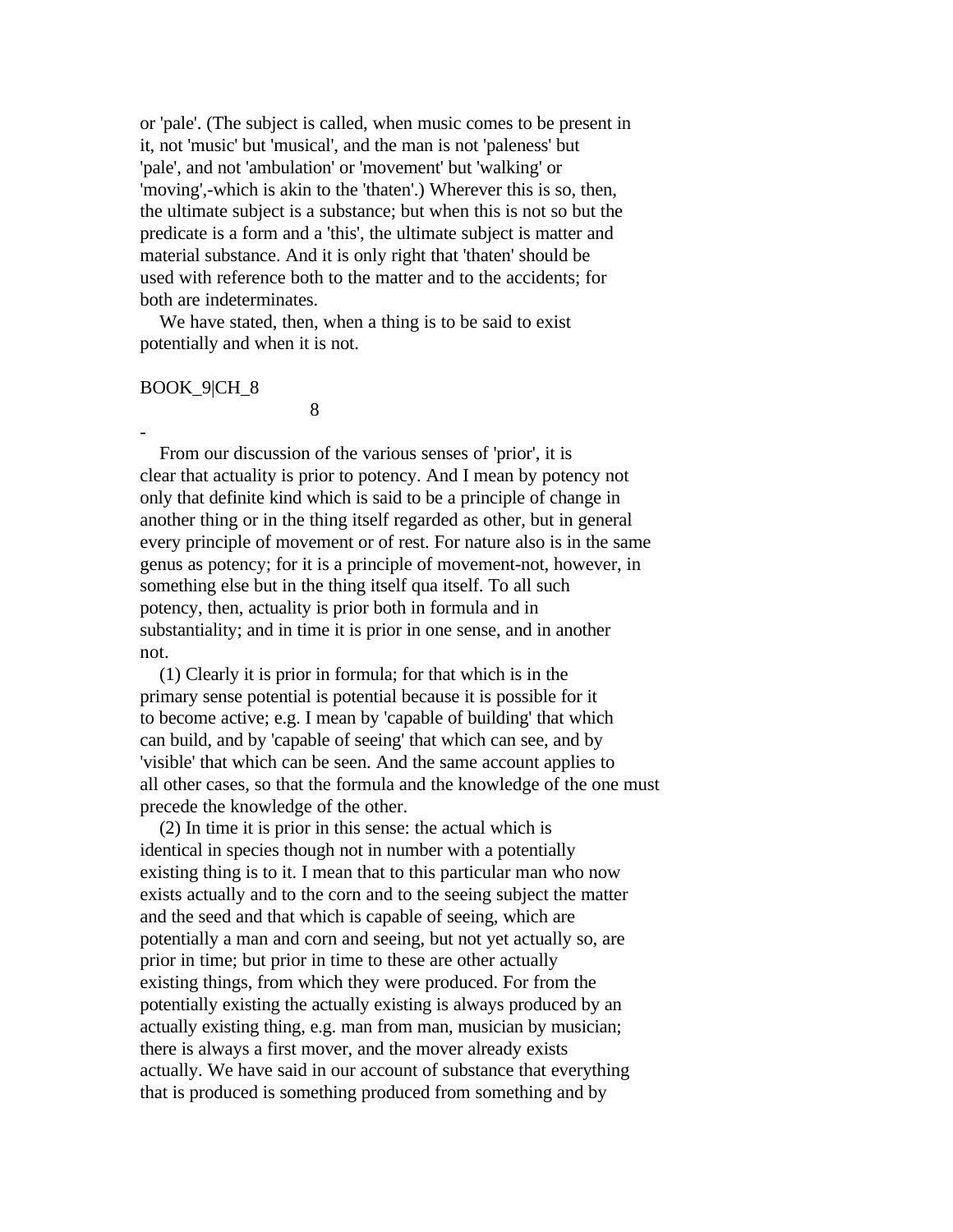something, and that the same in species as it.

 This is why it is thought impossible to be a builder if one has built nothing or a harper if one has never played the harp; for he who learns to play the harp learns to play it by playing it, and all other learners do similarly. And thence arose the sophistical quibble, that one who does not possess a science will be doing that which is the object of the science; for he who is learning it does not possess it. But since, of that which is coming to be, some part must have come to be, and, of that which, in general, is changing, some part must have changed (this is shown in the treatise on movement), he who is learning must, it would seem, possess some part of the science. But here too, then, it is clear that actuality is in this sense also, viz. in order of generation and of time, prior to potency.

 But (3) it is also prior in substantiality; firstly, (a) because the things that are posterior in becoming are prior in form and in substantiality (e.g. man is prior to boy and human being to seed; for the one already has its form, and the other has not), and because everything that comes to be moves towards a principle, i.e. an end (for that for the sake of which a thing is, is its principle, and the becoming is for the sake of the end), and the actuality is the end, and it is for the sake of this that the potency is acquired. For animals do not see in order that they may have sight, but they have sight that they may see. And similarly men have the art of building that they may build, and theoretical science that they may theorize; but they do not theorize that they may have theoretical science, except those who are learning by practice; and these do not theorize except in a limited sense, or because they have no need to theorize. Further, matter exists in a potential state, just because it may come to its form; and when it exists actually, then it is in its form. And the same holds good in all cases, even those in which the end is a movement. And so, as teachers think they have achieved their end when they have exhibited the pupil at work, nature does likewise. For if this is not the case, we shall have Pauson's Hermes over again, since it will be hard to say about the knowledge, as about the figure in the picture, whether it is within or without. For the action is the end, and the actuality is the action. And so even the word 'actuality' is derived from 'action', and points to the complete reality.

And while in some cases the exercise is the ultimate thing (e.g. in sight the ultimate thing is seeing, and no other product besides this results from sight), but from some things a product follows (e.g. from the art of building there results a house as well as the act of building), yet none the less the act is in the former case the end and in the latter more of an end than the potency is. For the act of building is realized in the thing that is being built, and comes to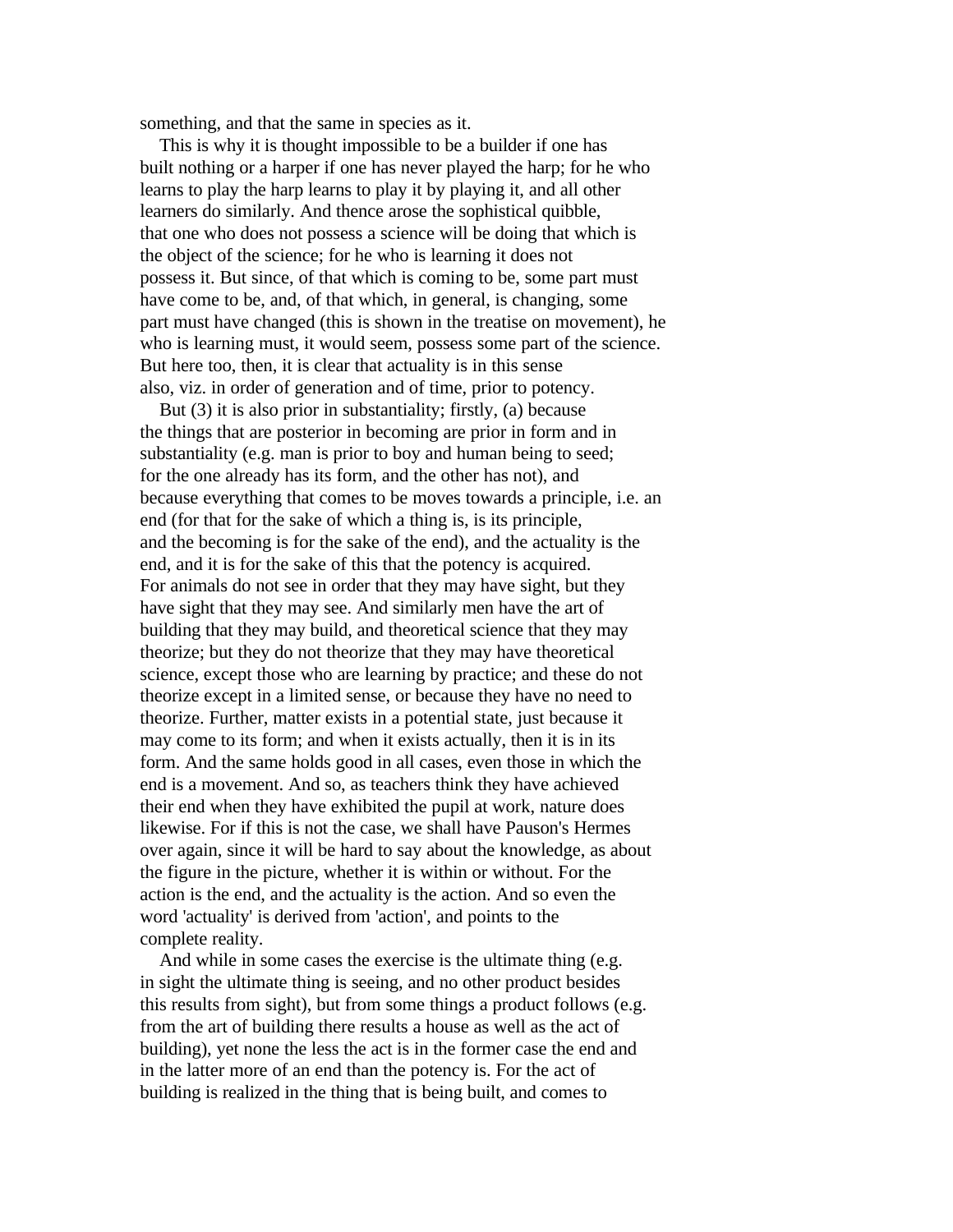be, and is, at the same time as the house.

 Where, then, the result is something apart from the exercise, the actuality is in the thing that is being made, e.g. the act of building is in the thing that is being built and that of weaving in the thing that is being woven, and similarly in all other cases, and in general the movement is in the thing that is being moved; but where there is no product apart from the actuality, the actuality is present in the agents, e.g. the act of seeing is in the seeing subject and that of theorizing in the theorizing subject and the life is in the soul (and therefore well-being also; for it is a certain kind of life).

 Obviously, therefore, the substance or form is actuality. According to this argument, then, it is obvious that actuality is prior in substantial being to potency; and as we have said, one actuality always precedes another in time right back to the actuality of the eternal prime mover.

 But (b) actuality is prior in a stricter sense also; for eternal things are prior in substance to perishable things, and no eternal thing exists potentially. The reason is this. Every potency is at one and the same time a potency of the opposite; for, while that which is not capable of being present in a subject cannot be present, everything that is capable of being may possibly not be actual. That, then, which is capable of being may either be or not be; the same thing, then, is capable both of being and of not being. And that which is capable of not being may possibly not be; and that which may possibly not be is perishable, either in the full sense, or in the precise sense in which it is said that it possibly may not be, i.e. in respect either of place or of quantity or quality; 'in the full sense' means 'in respect of substance'. Nothing, then, which is in the full sense imperishable is in the full sense potentially existent (though there is nothing to prevent its being so in some respect, e.g. potentially of a certain quality or in a certain place); all imperishable things, then, exist actually. Nor can anything which is of necessity exist potentially; yet these things are primary; for if these did not exist, nothing would exist. Nor does eternal movement, if there be such, exist potentially; and, if there is an eternal mobile, it is not in motion in virtue of a potentiality, except in respect of 'whence' and 'whither' (there is nothing to prevent its having matter which makes it capable of movement in various directions). And so the sun and the stars and the whole heaven are ever active, and there is no fear that they may sometime stand still, as the natural philosophers fear they may. Nor do they tire in this activity; for movement is not for them, as it is for perishable things, connected with the potentiality for opposites, so that the continuity of the movement should be laborious; for it is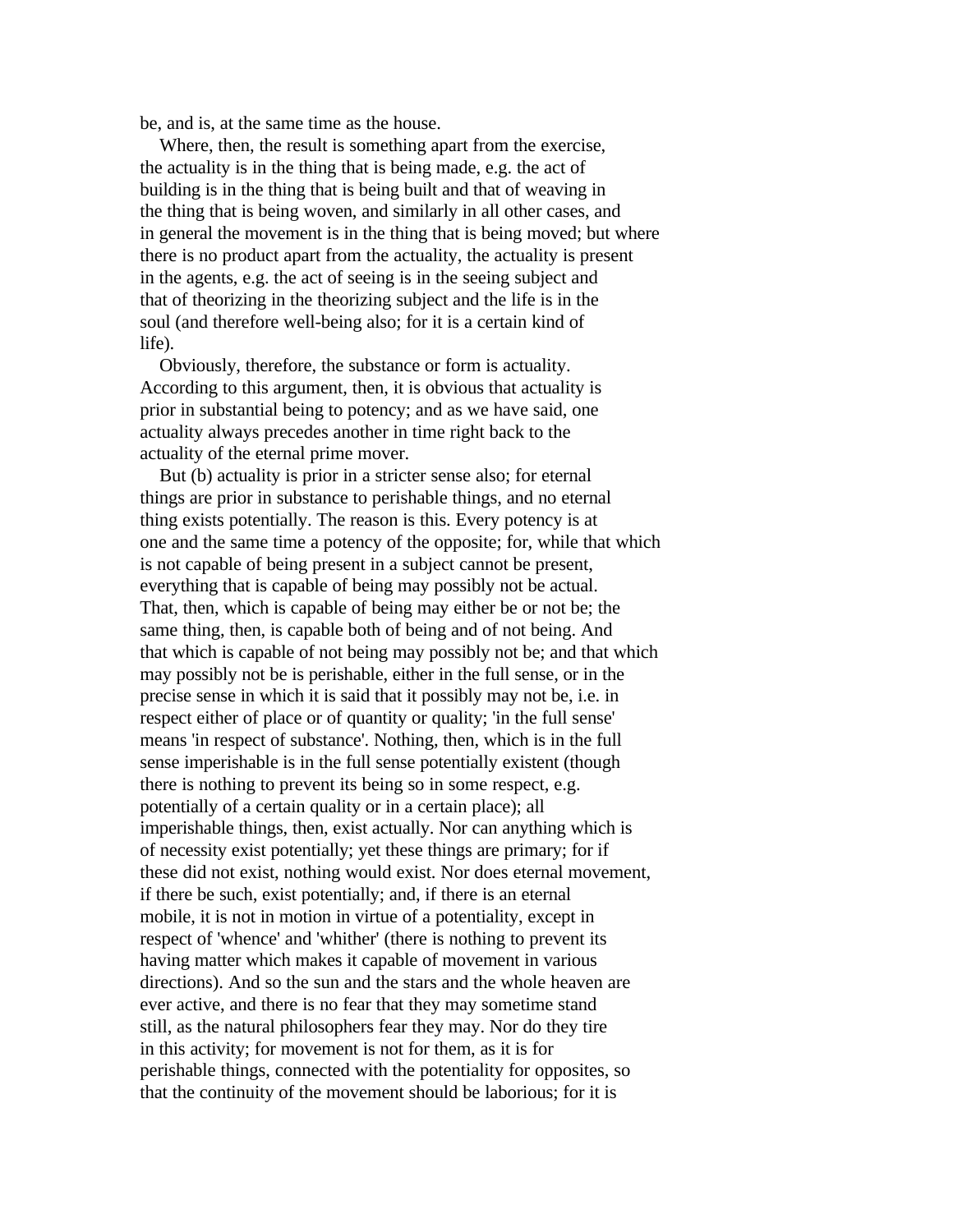that kind of substance which is matter and potency, not actuality, that causes this.

 Imperishable things are imitated by those that are involved in change, e.g. earth and fire. For these also are ever active; for they have their movement of themselves and in themselves. But the other potencies, according to our previous discussion, are all potencies for opposites; for that which can move another in this way can also move it not in this way, i.e. if it acts according to a rational formula; and the same non-rational potencies will produce opposite results by their presence or absence.

 If, then, there are any entities or substances such as the dialecticians say the Ideas are, there must be something much more scientific than science-itself and something more mobile than movement-itself; for these will be more of the nature of actualities, while science-itself and movement-itself are potencies for these.

 Obviously, then, actuality is prior both to potency and to every principle of change.

## BOOK 9|CH\_9

 9 -

 That the actuality is also better and more valuable than the good potency is evident from the following argument. Everything of which we say that it can do something, is alike capable of contraries, e.g. that of which we say that it can be well is the same as that which can be ill, and has both potencies at once; for the same potency is a potency of health and illness, of rest and motion, of building and throwing down, of being built and being thrown down. The capacity for contraries, then, is present at the same time; but contraries cannot be present at the same time, and the actualities also cannot be present at the same time, e.g. health and illness. Therefore, while the good must be one of them, the capacity is both alike, or neither; the actuality, then, is better. Also in the case of bad things the end or actuality must be worse than the potency; for that which 'can' is both contraries alike. Clearly, then, the bad does not exist apart from bad things; for the bad is in its nature posterior to the potency. And therefore we may also say that in the things which are from the beginning, i.e. in eternal things, there is nothing bad, nothing defective, nothing perverted (for perversion is something bad).

 It is an activity also that geometrical constructions are discovered; for we find them by dividing. If the figures had been already divided, the constructions would have been obvious; but as it is they are present only potentially. Why are the angles of the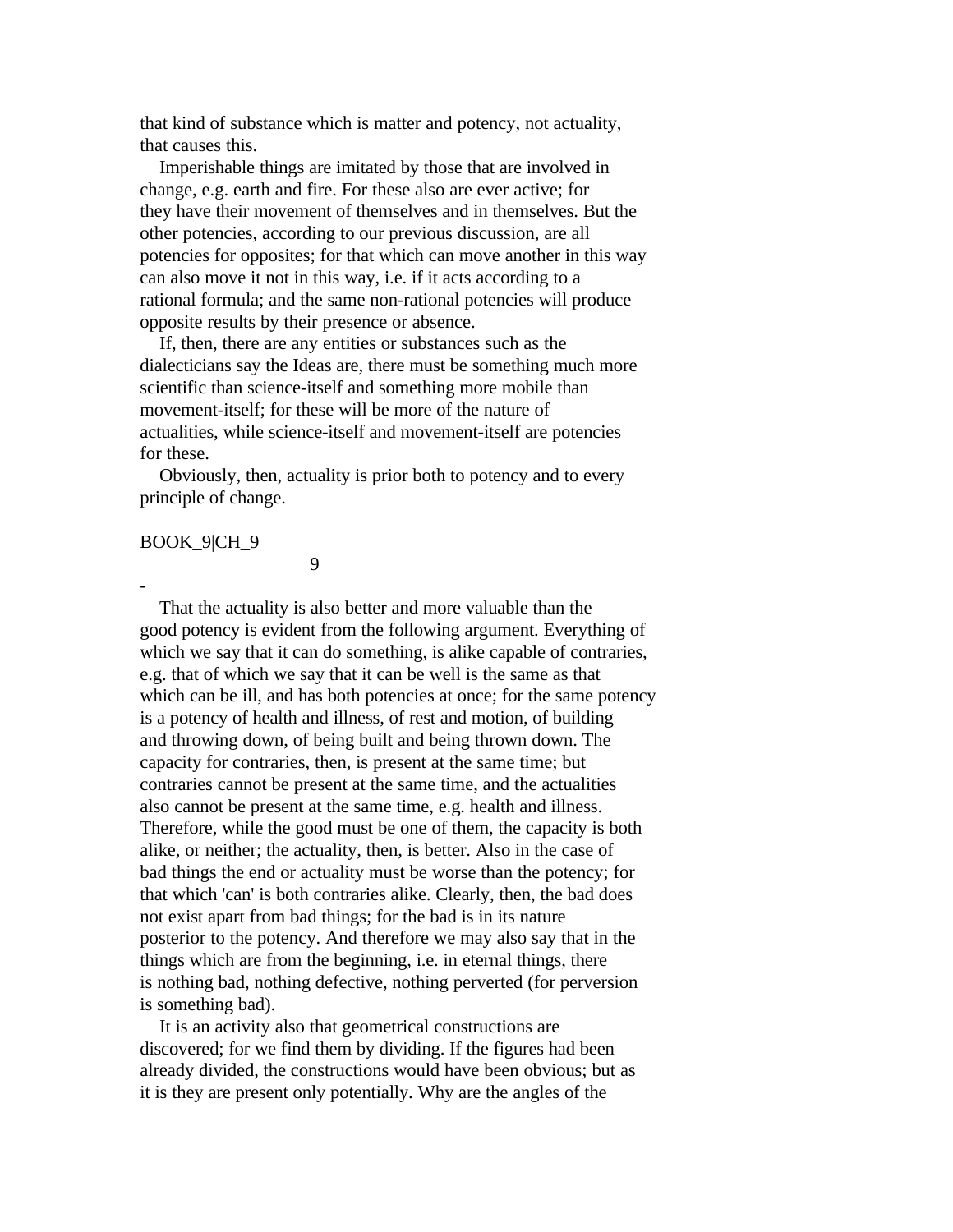triangle equal to two right angles? Because the angles about one point are equal to two right angles. If, then, the line parallel to the side had been already drawn upwards, the reason would have been evident to any one as soon as he saw the figure. Why is the angle in a semicircle in all cases a right angle? If three lines are equal the two which form the base, and the perpendicular from the centre-the conclusion is evident at a glance to one who knows the former proposition. Obviously, therefore, the potentially existing constructions are discovered by being brought to actuality; the reason is that the geometer's thinking is an actuality; so that the potency proceeds from an actuality; and therefore it is by making constructions that people come to know them (though the single actuality is later in generation than the corresponding potency). (See diagram.)

## BOOK\_9|CH\_10

-

10

 The terms 'being' and 'non-being' are employed firstly with reference to the categories, and secondly with reference to the potency or actuality of these or their non-potency or nonactuality, and thirdly in the sense of true and false. This depends, on the side of the objects, on their being combined or separated, so that he who thinks the separated to be separated and the combined to be combined has the truth, while he whose thought is in a state contrary to that of the objects is in error. This being so, when is what is called truth or falsity present, and when is it not? We must consider what we mean by these terms. It is not because we think truly that you are pale, that you are pale, but because you are pale we who say this have the truth. If, then, some things are always combined and cannot be separated, and others are always separated and cannot be combined, while others are capable either of combination or of separation, 'being' is being combined and one, and 'not being' is being not combined but more than one. Regarding contingent facts, then, the same opinion or the same statement comes to be false and true, and it is possible for it to be at one time correct and at another erroneous; but regarding things that cannot be otherwise opinions are not at one time true and at another false, but the same opinions are always true or always false.

 But with regard to incomposites, what is being or not being, and truth or falsity? A thing of this sort is not composite, so as to 'be' when it is compounded, and not to 'be' if it is separated, like 'that the wood is white' or 'that the diagonal is incommensurable'; nor will truth and falsity be still present in the same way as in the previous cases. In fact, as truth is not the same in these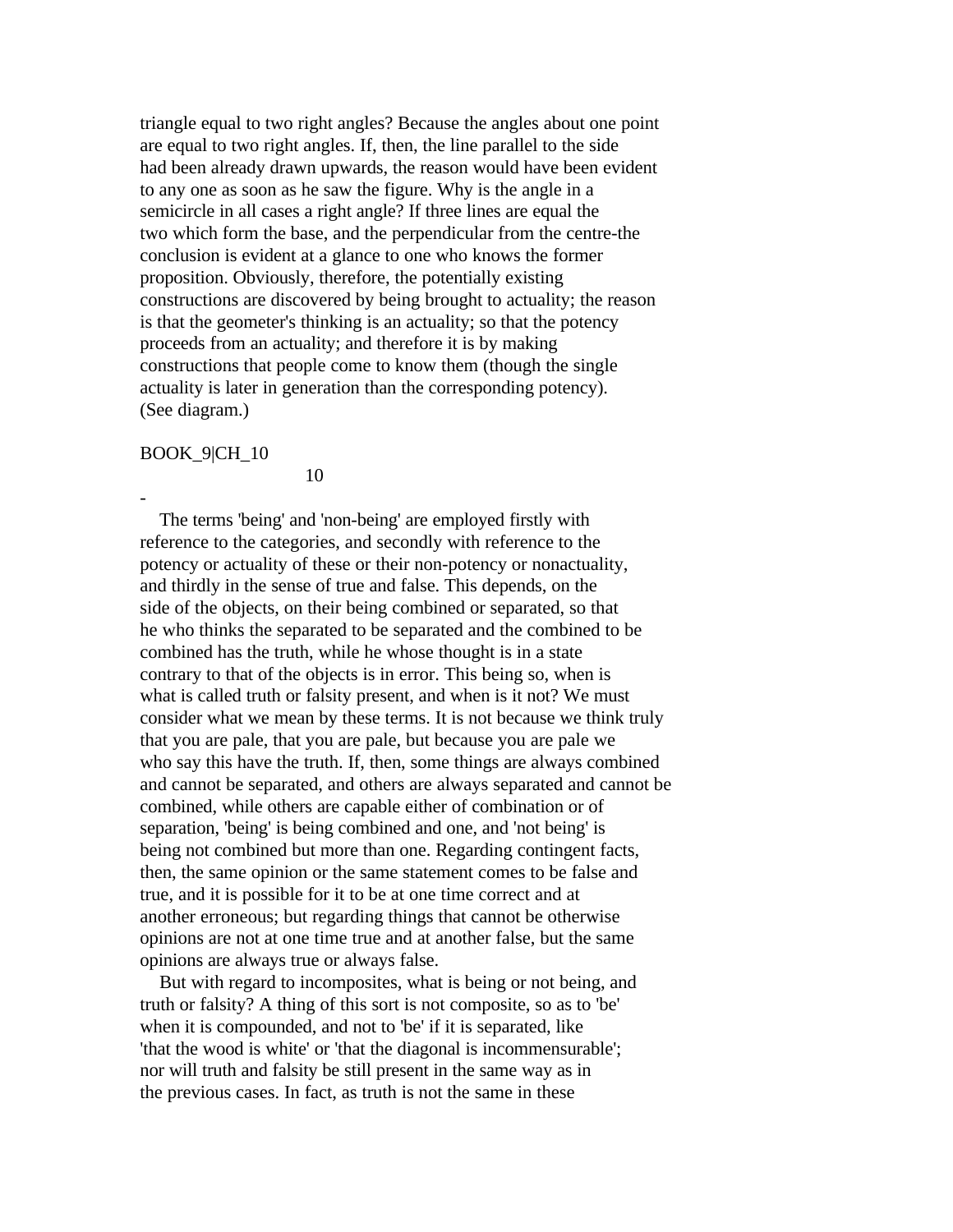cases, so also being is not the same; but (a) truth or falsity is as follows--contact and assertion are truth (assertion not being the same as affirmation), and ignorance is non-contact. For it is not possible to be in error regarding the question what a thing is, save in an accidental sense; and the same holds good regarding non-composite substances (for it is not possible to be in error about them). And they all exist actually, not potentially; for otherwise they would have come to be and ceased to be; but, as it is, being itself does not come to be (nor cease to be); for if it had done so it would have had to come out of something. About the things, then, which are essences and actualities, it is not possible to be in error, but only to know them or not to know them. But we do inquire what they are, viz. whether they are of such and such a nature or not.

 (b) As regards the 'being' that answers to truth and the 'non-being' that answers to falsity, in one case there is truth if the subject and the attribute are really combined, and falsity if they are not combined; in the other case, if the object is existent it exists in a particular way, and if it does not exist in this way does not exist at all. And truth means knowing these objects, and falsity does not exist, nor error, but only ignorance-and not an ignorance which is like blindness; for blindness is akin to a total absence of the faculty of thinking.

 It is evident also that about unchangeable things there can be no error in respect of time, if we assume them to be unchangeable. E.g. if we suppose that the triangle does not change, we shall not suppose that at one time its angles are equal to two right angles while at another time they are not (for that would imply change). It is possible, however, to suppose that one member of such a class has a certain attribute and another has not; e.g. while we may suppose that no even number is prime, we may suppose that some are and some are not. But regarding a numerically single number not even this form of error is possible; for we cannot in this case suppose that one instance has an attribute and another has not, but whether our judgement be true or false, it is implied that the fact is eternal.

BOOK\_10|CH\_1

-

 Book X 1

 WE have said previously, in our distinction of the various meanings of words, that 'one' has several meanings; the things that are directly and of their own nature and not accidentally called one may be summarized under four heads, though the word is used in more senses. (1) There is the continuous, either in general, or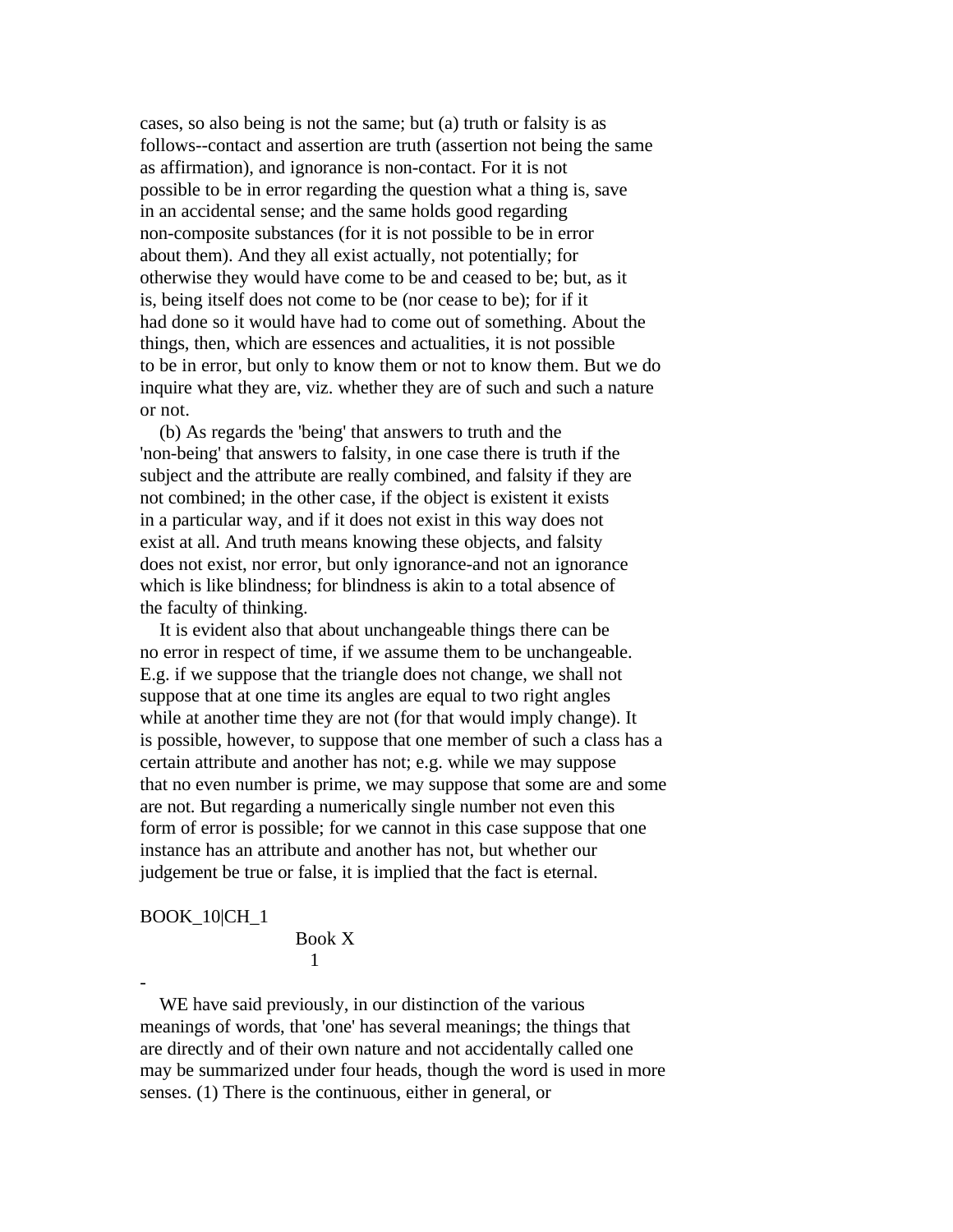especially that which is continuous by nature and not by contact nor by being together; and of these, that has more unity and is prior, whose movement is more indivisible and simpler. (2) That which is a whole and has a certain shape and form is one in a still higher degree; and especially if a thing is of this sort by nature, and not by force like the things which are unified by glue or nails or by being tied together, i.e. if it has in itself the cause of its continuity. A thing is of this sort because its movement is one and indivisible in place and time; so that evidently if a thing has by nature a principle of movement that is of the first kind (i.e. local movement) and the first in that kind (i.e. circular movement), this is in the primary sense one extended thing. Some things, then, are one in this way, qua continuous or whole, and the other things that are one are those whose definition is one. Of this sort are the things the thought of which is one, i.e. those the thought of which is indivisible; and it is indivisible if the thing is indivisible in kind or in number. (3) In number, then, the individual is indivisible, and (4) in kind, that which in intelligibility and in knowledge is indivisible, so that that which causes substances to be one must be one in the primary sense. 'One', then, has all these meanings-the naturally continuous and the whole, and the individual and the universal. And all these are one because in some cases the movement, in others the thought or the definition is indivisible.

 But it must be observed that the questions, what sort of things are said to be one, and what it is to be one and what is the definition of it, should not be assumed to be the same. 'One' has all these meanings, and each of the things to which one of these kinds of unity belongs will be one; but 'to be one' will sometimes mean being one of these things, and sometimes being something else which is even nearer to the meaning of the word 'one' while these other things approximate to its application. This is also true of 'element' or 'cause', if one had both to specify the things of which it is predicable and to render the definition of the word. For in a sense fire is an element (and doubtless also 'the indefinite' or something else of the sort is by its own nature the element), but in a sense it is not; for it is not the same thing to be fire and to be an element, but while as a particular thing with a nature of its own fire is an element, the name 'element' means that it has this attribute, that there is something which is made of it as a primary constituent. And so with 'cause' and 'one' and all such terms. For this reason, too, 'to be one' means 'to be indivisible, being essentially one means a "this" and capable of being isolated either in place, or in form or thought'; or perhaps 'to be whole and indivisible'; but it means especially 'to be the first measure of a kind', and most strictly of quantity; for it is from this that it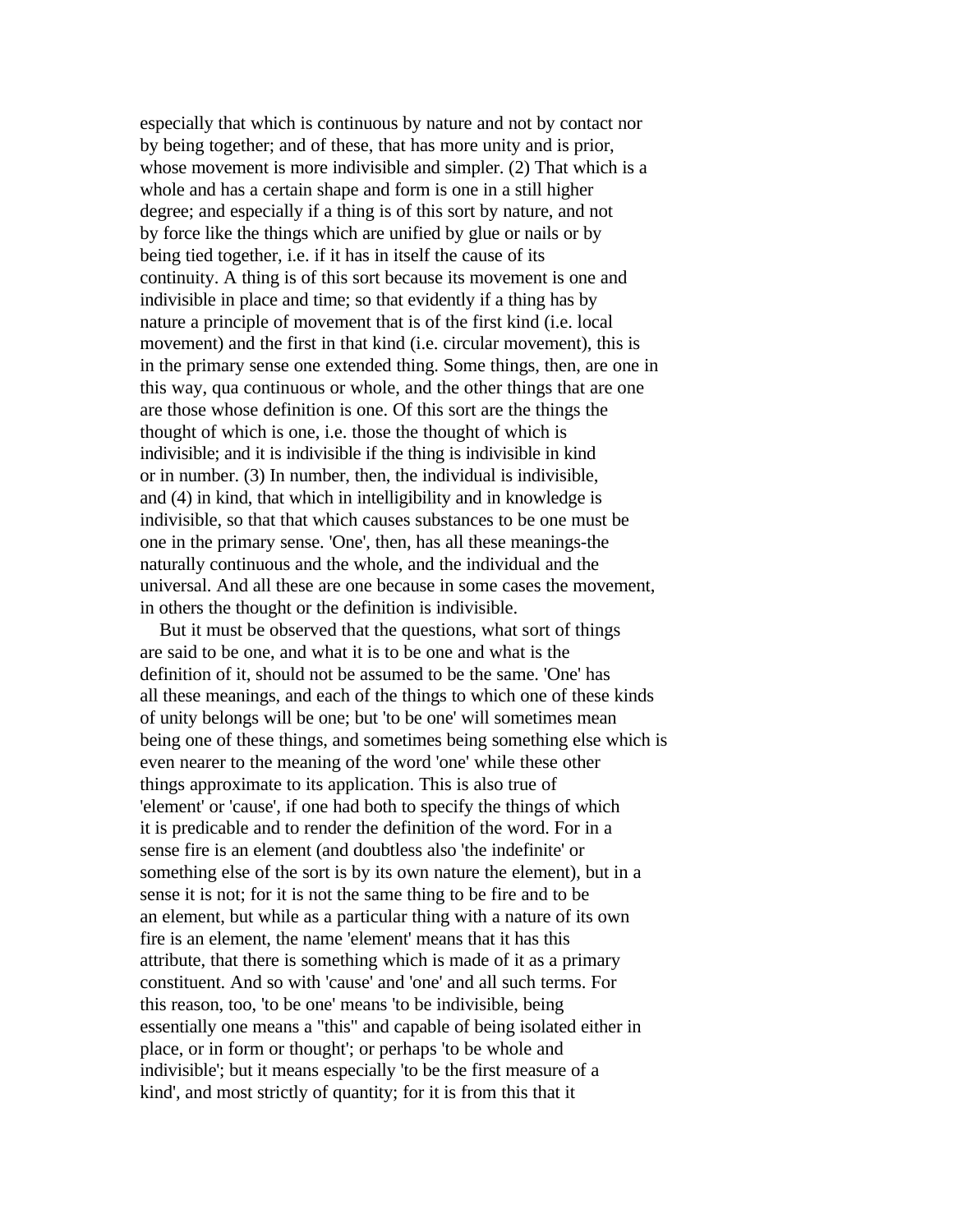has been extended to the other categories. For measure is that by which quantity is known; and quantity qua quantity is known either by a 'one' or by a number, and all number is known by a 'one'. Therefore all quantity qua quantity is known by the one, and that by which quantities are primarily known is the one itself; and so the one is the starting-point of number qua number. And hence in the other classes too 'measure' means that by which each is first known, and the measure of each is a unit-in length, in breadth, in depth, in weight, in speed. (The words 'weight' and 'speed' are common to both contraries; for each of them has two meanings-'weight' means both that which has any amount of gravity and that which has an excess of gravity, and 'speed' both that which has any amount of movement and that which has an excess of movement; for even the slow has a certain speed and the comparatively light a certain weight.)

 In all these, then, the measure and starting-point is something one and indivisible, since even in lines we treat as indivisible the line a foot long. For everywhere we seek as the measure something one and indivisible; and this is that which is simple either in quality or in quantity. Now where it is thought impossible to take away or to add, there the measure is exact (hence that of number is most exact; for we posit the unit as indivisible in every respect); but in all other cases we imitate this sort of measure. For in the case of a furlong or a talent or of anything comparatively large any addition or subtraction might more easily escape our notice than in the case of something smaller; so that the first thing from which, as far as our perception goes, nothing can be subtracted, all men make the measure, whether of liquids or of solids, whether of weight or of size; and they think they know the quantity when they know it by means of this measure. And indeed they know movement too by the simple movement and the quickest; for this occupies least time. And so in astronomy a 'one' of this sort is the starting-point and measure (for they assume the movement of the heavens to be uniform and the quickest, and judge the others by reference to it), and in music the quarter-tone (because it is the least interval), and in speech the letter. And all these are ones in this sense--not that 'one' is something predicable in the same sense of all of these, but in the sense we have mentioned.

 But the measure is not always one in number--sometimes there are several; e.g. the quarter-tones (not to the ear, but as determined by the ratios) are two, and the articulate sounds by which we measure are more than one, and the diagonal of the square and its side are measured by two quantities, and all spatial magnitudes reveal similar varieties of unit. Thus, then, the one is the measure of all things, because we come to know the elements in the substance by dividing the things either in respect of quantity or in respect of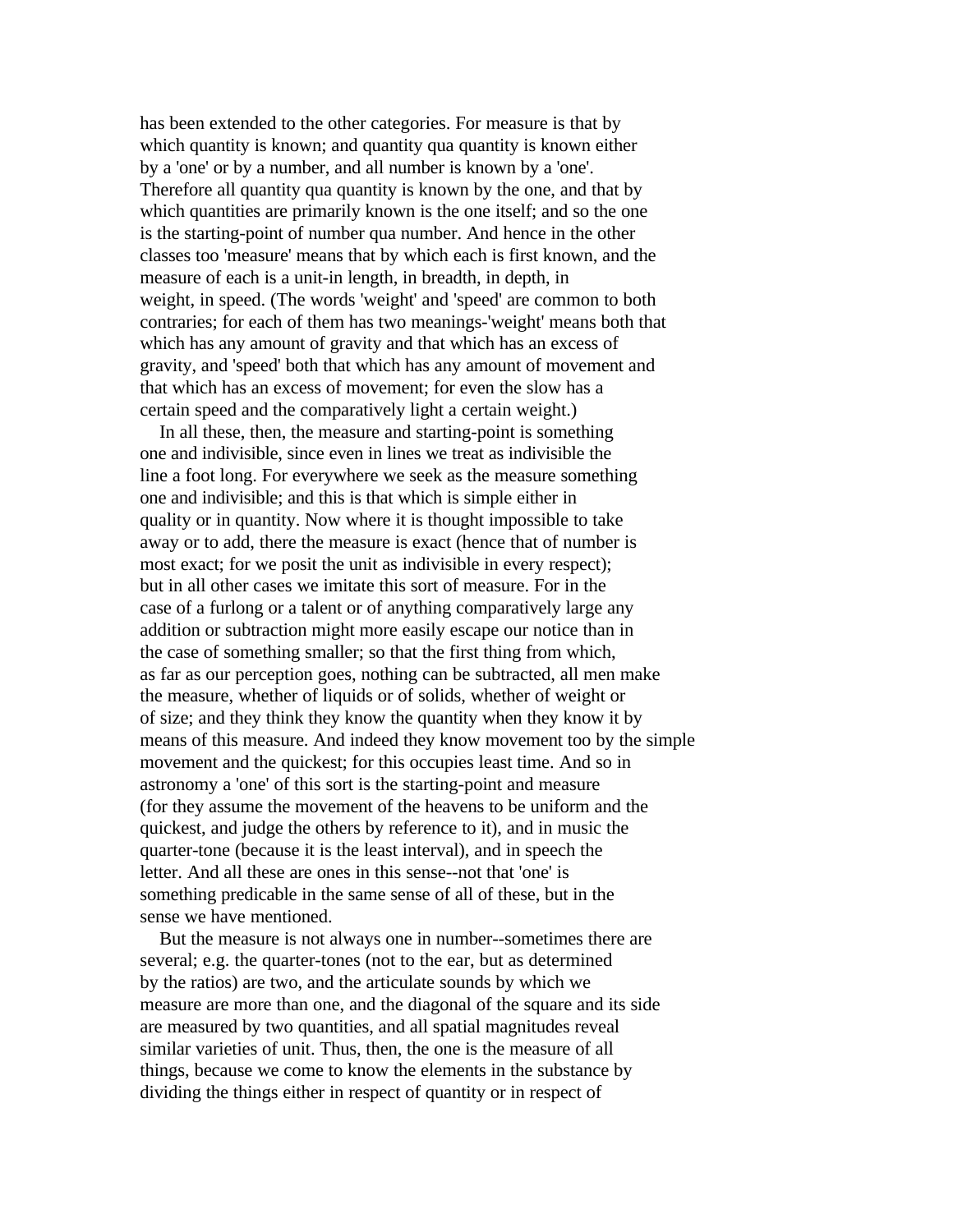kind. And the one is indivisible just because the first of each class of things is indivisible. But it is not in the same way that every 'one' is indivisible e.g. a foot and a unit; the latter is indivisible in every respect, while the former must be placed among things which are undivided to perception, as has been said already-only to perception, for doubtless every continuous thing is divisible.

 The measure is always homogeneous with the thing measured; the measure of spatial magnitudes is a spatial magnitude, and in particular that of length is a length, that of breadth a breadth, that of articulate sound an articulate sound, that of weight a weight, that of units a unit. (For we must state the matter so, and not say that the measure of numbers is a number; we ought indeed to say this if we were to use the corresponding form of words, but the claim does not really correspond-it is as if one claimed that the measure of units is units and not a unit; number is a plurality of units.)

 Knowledge, also, and perception, we call the measure of things for the same reason, because we come to know something by them-while as a matter of fact they are measured rather than measure other things. But it is with us as if some one else measured us and we came to know how big we are by seeing that he applied the cubit-measure to such and such a fraction of us. But Protagoras says 'man is the measure of all things', as if he had said 'the man who knows' or 'the man who perceives'; and these because they have respectively knowledge and perception, which we say are the measures of objects. Such thinkers are saying nothing, then, while they appear to be saying something remarkable.

 Evidently, then, unity in the strictest sense, if we define it according to the meaning of the word, is a measure, and most properly of quantity, and secondly of quality. And some things will be one if they are indivisible in quantity, and others if they are indivisible in quality; and so that which is one is indivisible, either absolutely or qua one.

## BOOK\_10|CH\_2

-

2

 With regard to the substance and nature of the one we must ask in which of two ways it exists. This is the very question that we reviewed in our discussion of problems, viz. what the one is and how we must conceive of it, whether we must take the one itself as being a substance (as both the Pythagoreans say in earlier and Plato in later times), or there is, rather, an underlying nature and the one should be described more intelligibly and more in the manner of the physical philosophers, of whom one says the one is love, another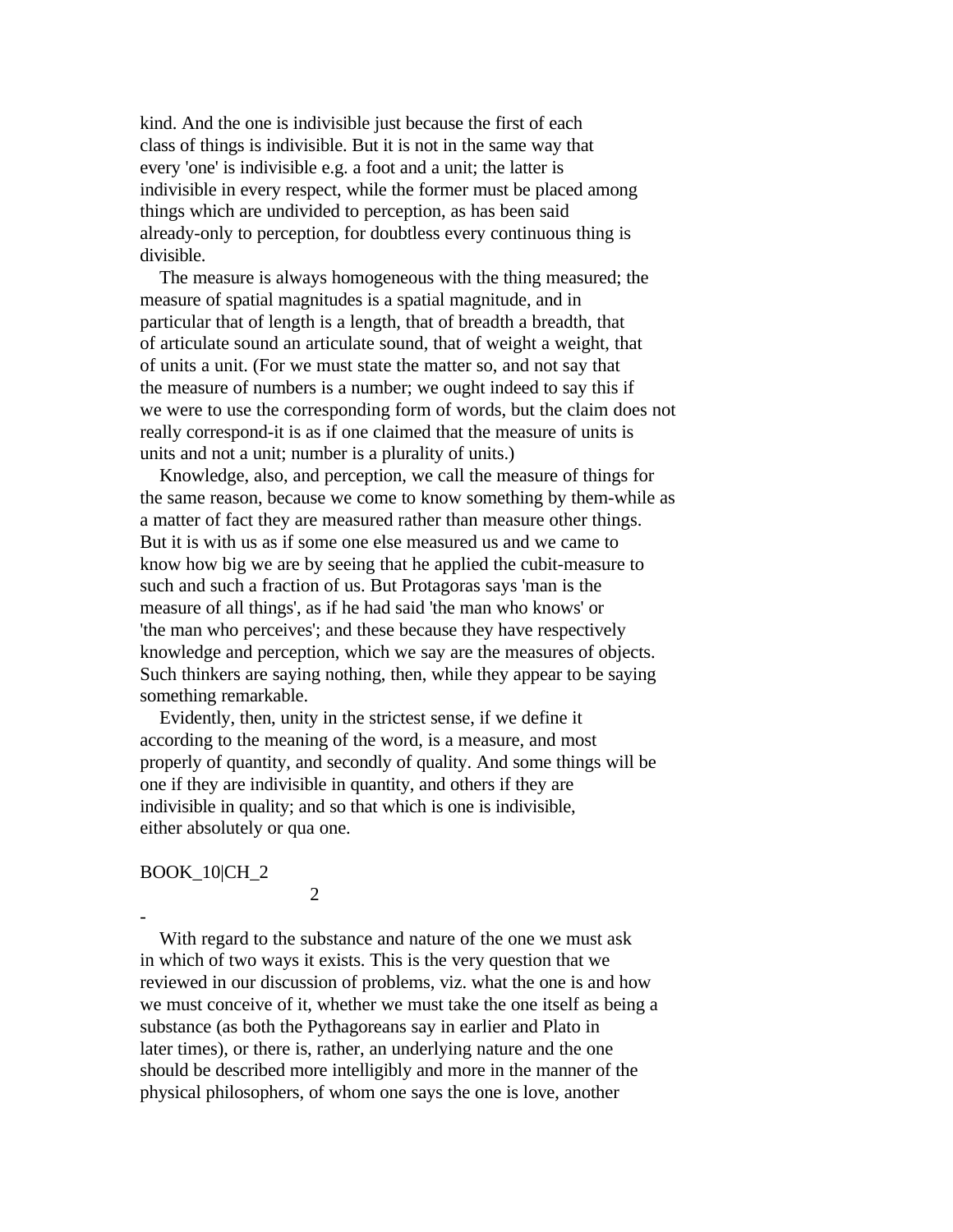says it is air, and another the indefinite.

 If, then, no universal can be a substance, as has been said our discussion of substance and being, and if being itself cannot be a substance in the sense of a one apart from the many (for it is common to the many), but is only a predicate, clearly unity also cannot be a substance; for being and unity are the most universal of all predicates. Therefore, on the one hand, genera are not certain entities and substances separable from other things; and on the other hand the one cannot be a genus, for the same reasons for which being and substance cannot be genera.

 Further, the position must be similar in all the kinds of unity. Now 'unity' has just as many meanings as 'being'; so that since in the sphere of qualities the one is something definite-some particular kind of thing-and similarly in the sphere of quantities, clearly we must in every category ask what the one is, as we must ask what the existent is, since it is not enough to say that its nature is just to be one or existent. But in colours the one is a colour, e.g. white, and then the other colours are observed to be produced out of this and black, and black is the privation of white, as darkness of light. Therefore if all existent things were colours, existent things would have been a number, indeed, but of what? Clearly of colours; and the 'one' would have been a particular 'one', i.e. white. And similarly if all existing things were tunes, they would have been a number, but a number of quarter-tones, and their essence would not have been number; and the one would have been something whose substance was not to be one but to be the quarter-tone. And similarly if all existent things had been articulate sounds, they would have been a number of letters, and the one would have been a vowel. And if all existent things were rectilinear figures, they would have been a number of figures, and the one would have been the triangle. And the same argument applies to all other classes. Since, therefore, while there are numbers and a one both in affections and in qualities and in quantities and in movement, in all cases the number is a number of particular things and the one is one something, and its substance is not just to be one, the same must be true of substances also; for it is true of all cases alike.

 That the one, then, in every class is a definite thing, and in no case is its nature just this, unity, is evident; but as in colours the one-itself which we must seek is one colour, so too in substance the one-itself is one substance. That in a sense unity means the same as being is clear from the facts that its meanings correspond to the categories one to one, and it is not comprised within any category (e.g. it is comprised neither in 'what a thing is' nor in quality, but is related to them just as being is); that in 'one man' nothing more is predicated than in 'man' (just as being is nothing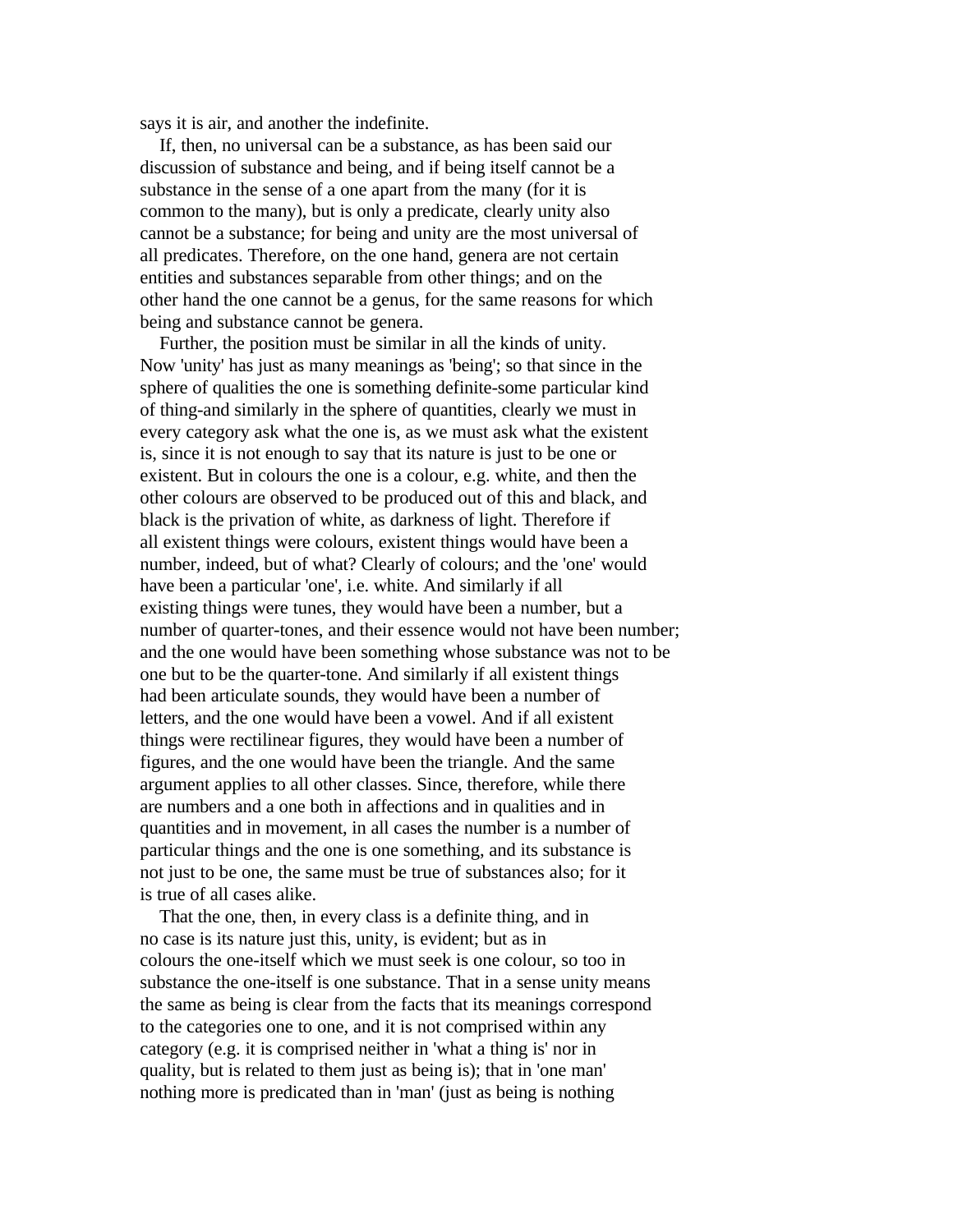apart from substance or quality or quantity); and that to be one is just to be a particular thing.

### BOOK\_10|CH\_3

-

3

 The one and the many are opposed in several ways, of which one is the opposition of the one and plurality as indivisible and divisible; for that which is either divided or divisible is called a plurality, and that which is indivisible or not divided is called one. Now since opposition is of four kinds, and one of these two terms is privative in meaning, they must be contraries, and neither contradictory nor correlative in meaning. And the one derives its name and its explanation from its contrary, the indivisible from the divisible, because plurality and the divisible is more perceptible than the indivisible, so that in definition plurality is prior to the indivisible, because of the conditions of perception.

 To the one belong, as we indicated graphically in our distinction of the contraries, the same and the like and the equal, and to plurality belong the other and the unlike and the unequal. 'The same' has several meanings; (1) we sometimes mean 'the same numerically'; again, (2) we call a thing the same if it is one both in definition and in number, e.g. you are one with yourself both in form and in matter; and again, (3) if the definition of its primary essence is one; e.g. equal straight lines are the same, and so are equal and equal-angled quadrilaterals; there are many such, but in these equality constitutes unity.

 Things are like if, not being absolutely the same, nor without difference in respect of their concrete substance, they are the same in form; e.g. the larger square is like the smaller, and unequal straight lines are like; they are like, but not absolutely the same. Other things are like, if, having the same form, and being things in which difference of degree is possible, they have no difference of degree. Other things, if they have a quality that is in form one and same-e.g. whiteness-in a greater or less degree, are called like because their form is one. Other things are called like if the qualities they have in common are more numerous than those in which they differ-either the qualities in general or the prominent qualities; e.g. tin is like silver, qua white, and gold is like fire, qua yellow and red.

 Evidently, then, 'other' and 'unlike' also have several meanings. And the other in one sense is the opposite of the same (so that everything is either the same as or other than everything else). In another sense things are other unless both their matter and their definition are one (so that you are other than your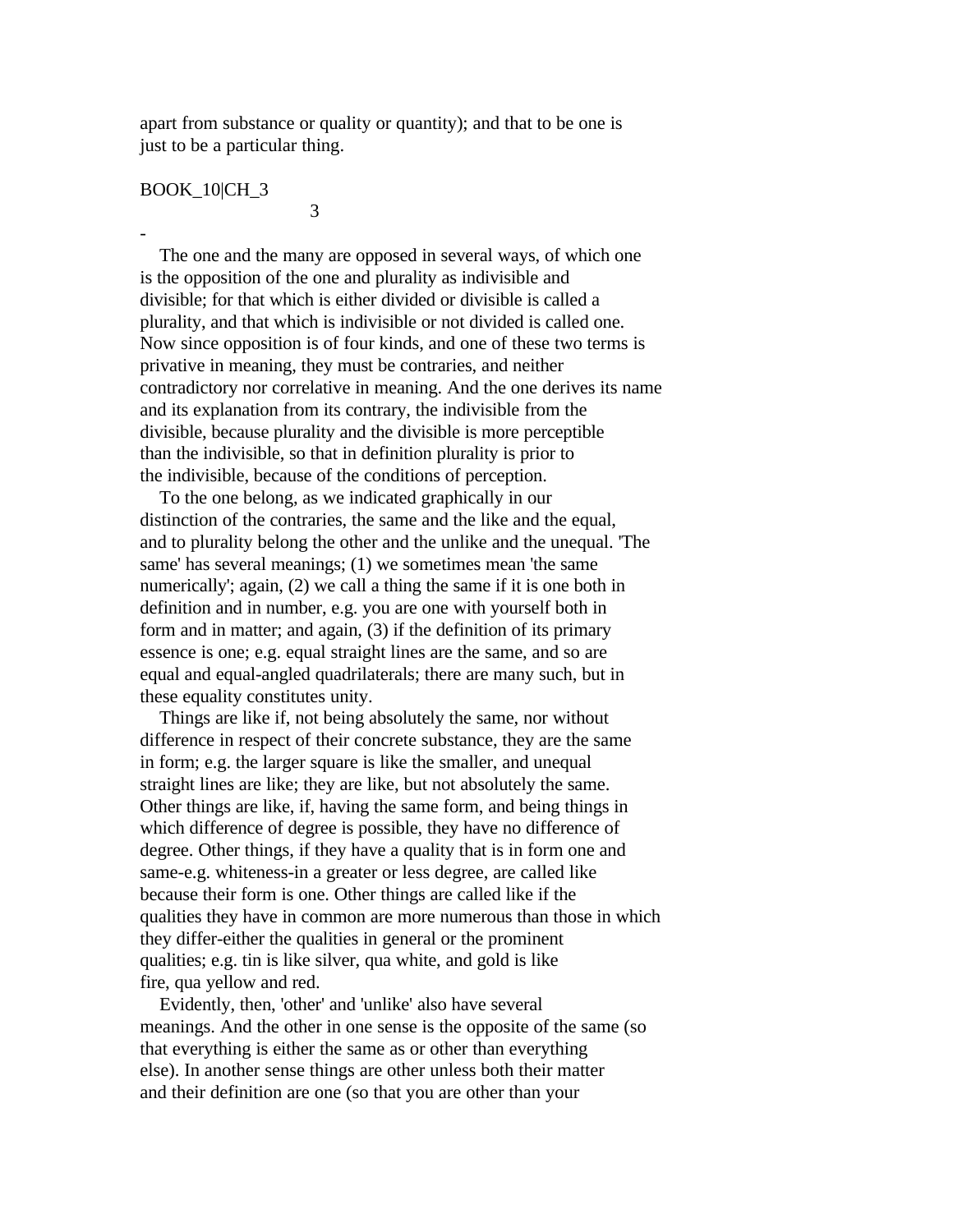neighbour). The other in the third sense is exemplified in the objects of mathematics. 'Other or the same' can therefore be predicated of everything with regard to everything else-but only if the things are one and existent, for 'other' is not the contradictory of 'the same'; which is why it is not predicated of non-existent things (while 'not the same' is so predicated). It is predicated of all existing things; for everything that is existent and one is by its very nature either one or not one with anything else.

 The other, then, and the same are thus opposed. But difference is not the same as otherness. For the other and that which it is other than need not be other in some definite respect (for everything that is existent is either other or the same), but that which is different is different from some particular thing in some particular respect, so that there must be something identical whereby they differ. And this identical thing is genus or species; for everything that differs differs either in genus or in species, in genus if the things have not their matter in common and are not generated out of each other (i.e. if they belong to different figures of predication), and in species if they have the same genus ('genus' meaning that identical thing which is essentially predicated of both the different things).

 Contraries are different, and contrariety is a kind of difference. That we are right in this supposition is shown by induction. For all of these too are seen to be different; they are not merely other, but some are other in genus, and others are in the same line of predication, and therefore in the same genus, and the same in genus. We have distinguished elsewhere what sort of things are the same or other in genus.

BOOK\_10|CH\_4

-

4

 Since things which differ may differ from one another more or less, there is also a greatest difference, and this I call contrariety. That contrariety is the greatest difference is made clear by induction. For things which differ in genus have no way to one another, but are too far distant and are not comparable; and for things that differ in species the extremes from which generation takes place are the contraries, and the distance between extremes-and therefore that between the contraries-is the greatest.

 But surely that which is greatest in each class is complete. For that is greatest which cannot be exceeded, and that is complete beyond which nothing can be found. For the complete difference marks the end of a series (just as the other things which are called complete are so called because they have attained an end), and beyond the end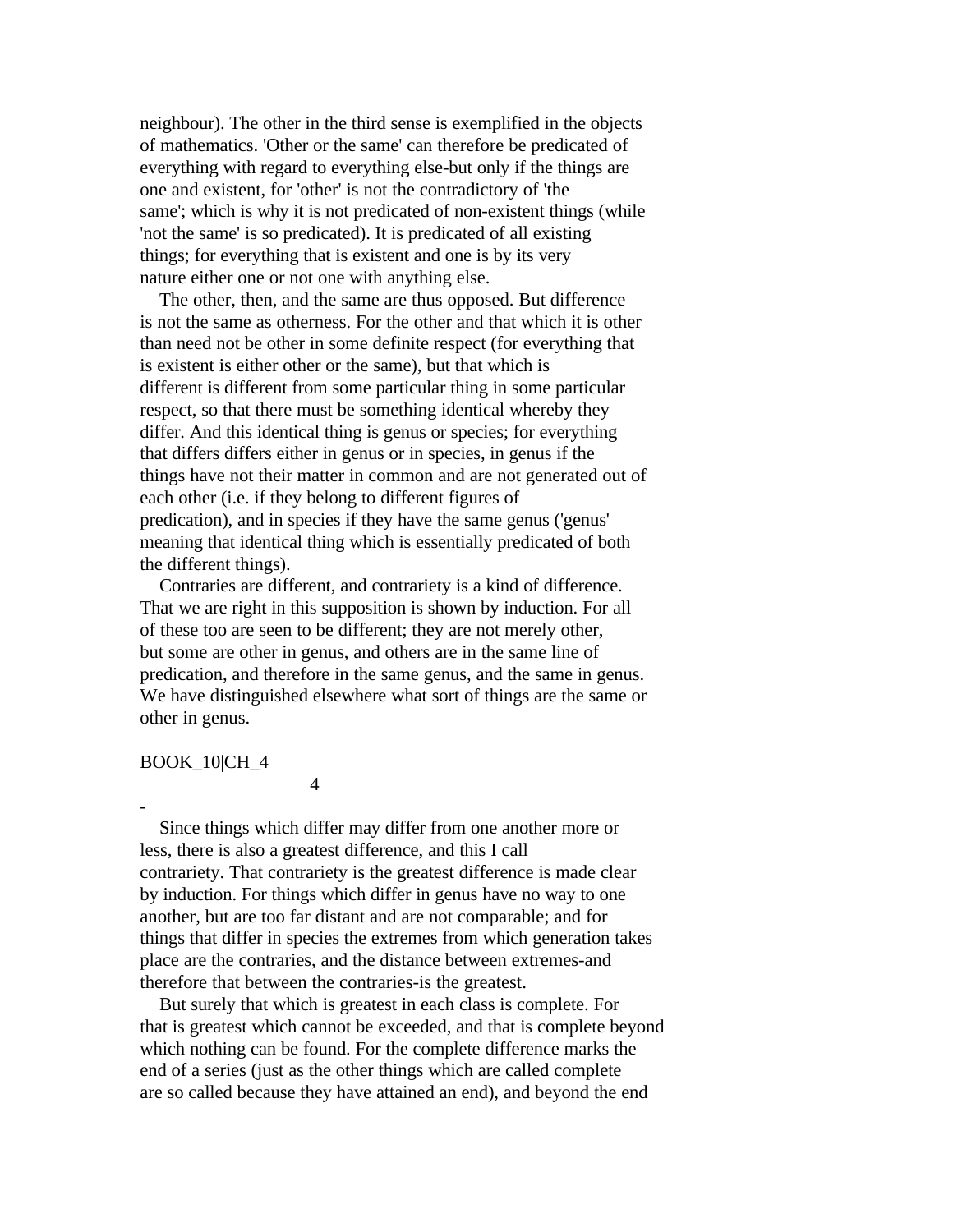there is nothing; for in everything it is the extreme and includes all else, and therefore there is nothing beyond the end, and the complete needs nothing further. From this, then, it is clear that contrariety is complete difference; and as contraries are so called in several senses, their modes of completeness will answer to the various modes of contrariety which attach to the contraries.

 This being so, it is clear that one thing have more than one contrary (for neither can there be anything more extreme than the extreme, nor can there be more than two extremes for the one interval), and, to put the matter generally, this is clear if contrariety is a difference, and if difference, and therefore also the complete difference, must be between two things.

 And the other commonly accepted definitions of contraries are also necessarily true. For not only is (1) the complete difference the greatest difference (for we can get no difference beyond it of things differing either in genus or in species; for it has been shown that there is no 'difference' between anything and the things outside its genus, and among the things which differ in species the complete difference is the greatest); but also (2) the things in the same genus which differ most are contrary (for the complete difference is the greatest difference between species of the same genus); and (3) the things in the same receptive material which differ most are contrary (for the matter is the same for contraries); and (4) of the things which fall under the same faculty the most different are contrary (for one science deals with one class of things, and in these the complete difference is the greatest).

 The primary contrariety is that between positive state and privation-not every privation, however (for 'privation' has several meanings), but that which is complete. And the other contraries must be called so with reference to these, some because they possess these, others because they produce or tend to produce them, others because they are acquisitions or losses of these or of other contraries. Now if the kinds of opposition are contradiction and privation and contrariety and relation, and of these the first is contradiction, and contradiction admits of no intermediate, while contraries admit of one, clearly contradiction and contrariety are not the same. But privation is a kind of contradiction; for what suffers privation, either in general or in some determinate way, either that which is quite incapable of having some attribute or that which, being of such a nature as to have it, has it not; here we have already a variety of meanings, which have been distinguished elsewhere. Privation, therefore, is a contradiction or incapacity which is determinate or taken along with the receptive material. This is the reason why, while contradiction does not admit of an intermediate, privation sometimes does; for everything is equal or not equal, but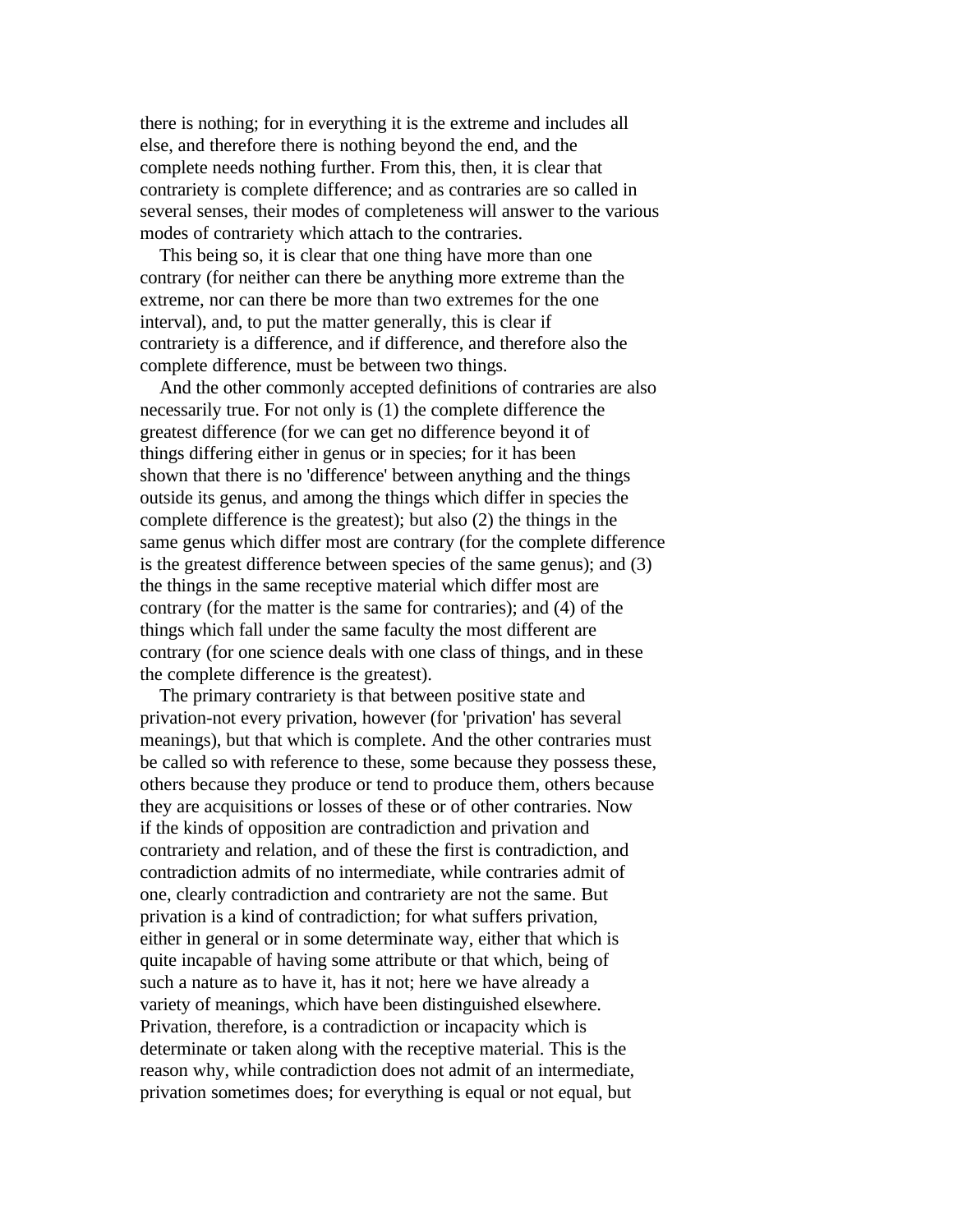not everything is equal or unequal, or if it is, it is only within the sphere of that which is receptive of equality. If, then, the comings-to-be which happen to the matter start from the contraries, and proceed either from the form and the possession of the form or from a privation of the form or shape, clearly all contrariety must be privation, but presumably not all privation is contrariety (the reason being that that has suffered privation may have suffered it in several ways); for it is only the extremes from which changes proceed that are contraries.

 And this is obvious also by induction. For every contrariety involves, as one of its terms, a privation, but not all cases are alike; inequality is the privation of equality and unlikeness of likeness, and on the other hand vice is the privation of virtue. But the cases differ in a way already described; in one case we mean simply that the thing has suffered privation, in another case that it has done so either at a certain time or in a certain part (e.g. at a certain age or in the dominant part), or throughout. This is why in some cases there is a mean (there are men who are neither good nor bad), and in others there is not (a number must be either odd or even). Further, some contraries have their subject defined, others have not. Therefore it is evident that one of the contraries is always privative; but it is enough if this is true of the first-i.e. the generic-contraries, e.g. the one and the many; for the others can be reduced to these.

#### BOOK\_10|CH\_5

-

5

 Since one thing has one contrary, we might raise the question how the one is opposed to the many, and the equal to the great and the small. For if we used the word 'whether' only in an antithesis such as 'whether it is white or black', or 'whether it is white or not white' (we do not ask 'whether it is a man or white'), unless we are proceeding on a prior assumption and asking something such as 'whether it was Cleon or Socrates that came' as this is not a necessary disjunction in any class of things; yet even this is an extension from the case of opposites; for opposites alone cannot be present together; and we assume this incompatibility here too in asking which of the two came; for if they might both have come, the question would have been absurd; but if they might, even so this falls just as much into an antithesis, that of the 'one or many', i.e. 'whether both came or one of the two':-if, then, the question 'whether' is always concerned with opposites, and we can ask 'whether it is greater or less or equal', what is the opposition of the equal to the other two? It is not contrary either to one alone or to both; for why should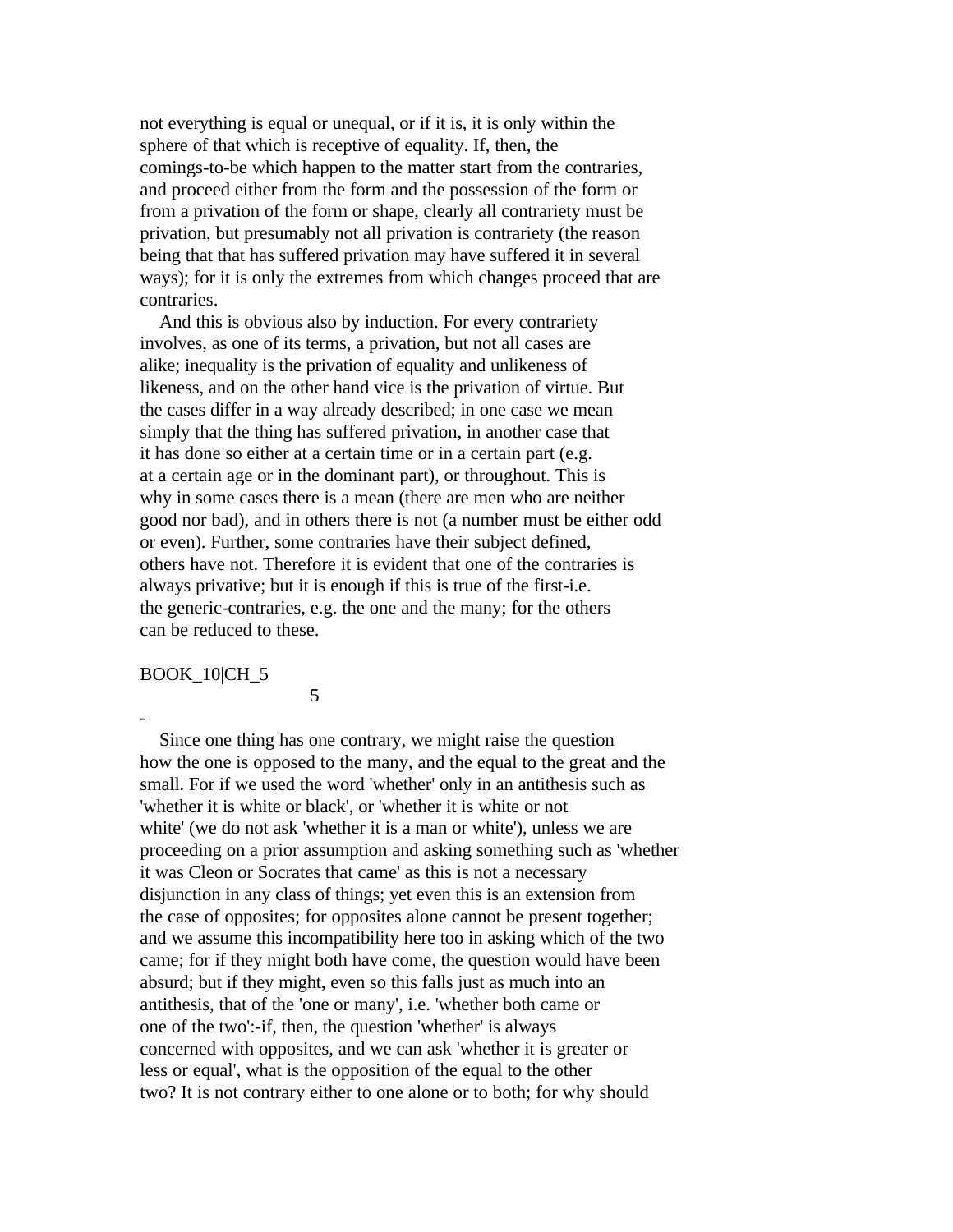it be contrary to the greater rather than to the less? Further, the equal is contrary to the unequal. Therefore if it is contrary to the greater and the less, it will be contrary to more things than one. But if the unequal means the same as both the greater and the less together, the equal will be opposite to both (and the difficulty supports those who say the unequal is a 'two'), but it follows that one thing is contrary to two others, which is impossible. Again, the equal is evidently intermediate between the great and the small, but no contrariety is either observed to be intermediate, or, from its definition, can be so; for it would not be complete if it were intermediate between any two things, but rather it always has something intermediate between its own terms.

 It remains, then, that it is opposed either as negation or as privation. It cannot be the negation or privation of one of the two; for why of the great rather than of the small? It is, then, the privative negation of both. This is why 'whether' is said with reference to both, not to one of the two (e.g. 'whether it is greater or equal' or 'whether it is equal or less'); there are always three cases. But it is not a necessary privation; for not everything which is not greater or less is equal, but only the things which are of such a nature as to have these attributes.

 The equal, then, is that which is neither great nor small but is naturally fitted to be either great or small; and it is opposed to both as a privative negation (and therefore is also intermediate). And that which is neither good nor bad is opposed to both, but has no name; for each of these has several meanings and the recipient subject is not one; but that which is neither white nor black has more claim to unity. Yet even this has not one name, though the colours of which this negation is privatively predicated are in a way limited; for they must be either grey or yellow or something else of the kind. Therefore it is an incorrect criticism that is passed by those who think that all such phrases are used in the same way, so that that which is neither a shoe nor a hand would be intermediate between a shoe and a hand, since that which is neither good nor bad is intermediate between the good and the bad-as if there must be an intermediate in all cases. But this does not necessarily follow. For the one phrase is a joint denial of opposites between which there is an intermediate and a certain natural interval; but between the other two there is no 'difference'; for the things, the denials of which are combined, belong to different classes, so that the substratum is not one.

BOOK 10|CH\_6

-

6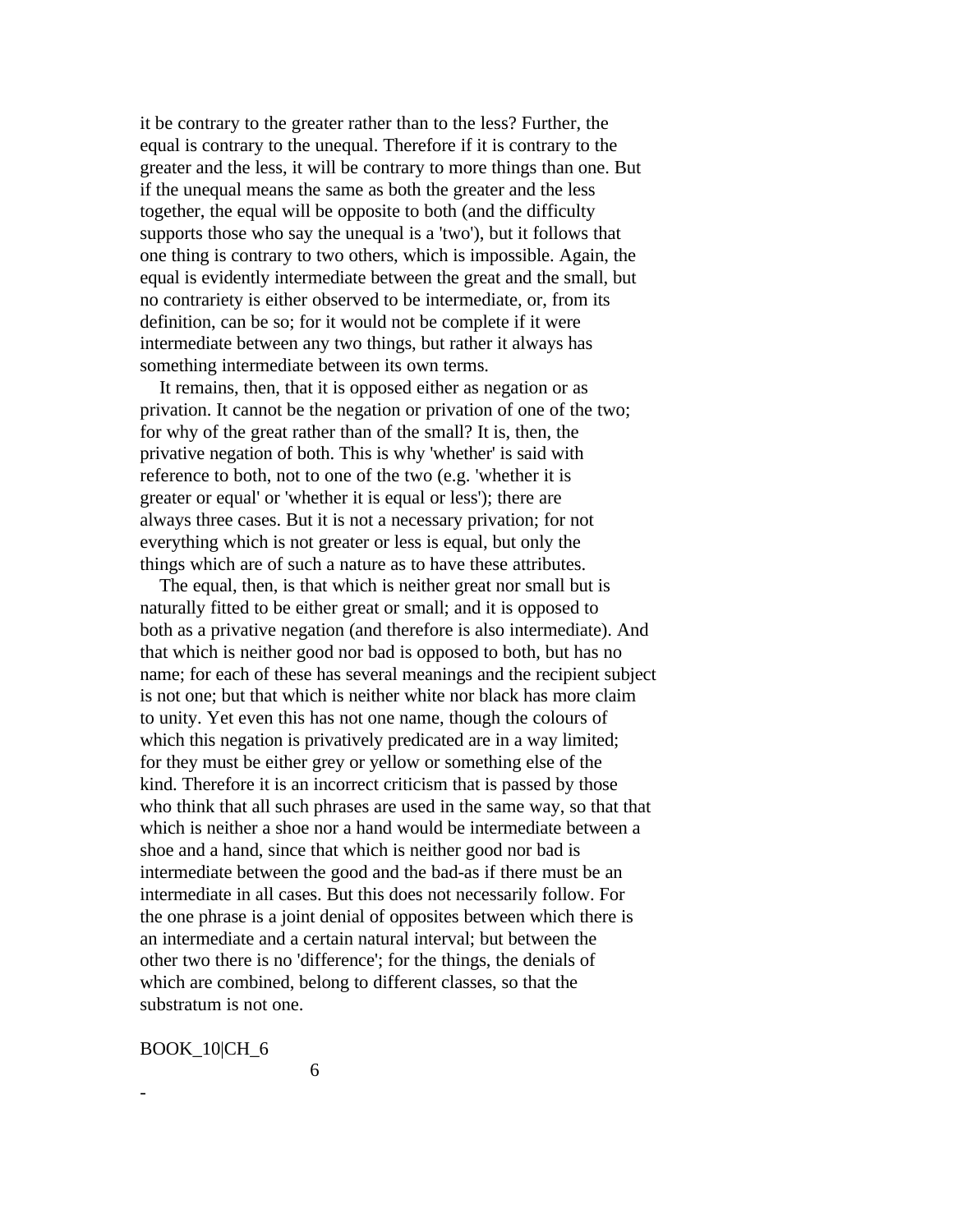We might raise similar questions about the one and the many. For if the many are absolutely opposed to the one, certain impossible results follow. One will then be few, whether few be treated here as singular or plural; for the many are opposed also to the few. Further, two will be many, since the double is multiple and 'double' derives its meaning from 'two'; therefore one will be few; for what is that in comparison with which two are many, except one, which must therefore be few? For there is nothing fewer. Further, if the much and the little are in plurality what the long and the short are in length, and whatever is much is also many, and the many are much (unless, indeed, there is a difference in the case of an easily-bounded continuum), the little (or few) will be a plurality. Therefore one is a plurality if it is few; and this it must be, if two are many. But perhaps, while the 'many' are in a sense said to be also 'much', it is with a difference; e.g. water is much but not many. But 'many' is applied to the things that are divisible; in the one sense it means a plurality which is excessive either absolutely or relatively (while 'few' is similarly a plurality which is deficient), and in another sense it means number, in which sense alone it is opposed to the one. For we say 'one or many', just as if one were to say 'one and ones' or 'white thing and white things', or to compare the things that have been measured with the measure. It is in this sense also that multiples are so called. For each number is said to be many because it consists of ones and because each number is measurable by one; and it is 'many' as that which is opposed to one, not to the few. In this sense, then, even two is many-not, however, in the sense of a plurality which is excessive either relatively or absolutely; it is the first plurality. But without qualification two is few; for it is first plurality which is deficient (for this reason Anaxagoras was not right in leaving the subject with the statement that 'all things were together, boundless both in plurality and in smallness'-where for 'and in smallness' he should have said 'and in fewness'; for they could not have been boundless in fewness), since it is not one, as some say, but two, that make a few.

 The one is opposed then to the many in numbers as measure to thing measurable; and these are opposed as are the relatives which are not from their very nature relatives. We have distinguished elsewhere the two senses in which relatives are so called:-(1) as contraries; (2) as knowledge to thing known, a term being called relative because another is relative to it. There is nothing to prevent one from being fewer than something, e.g. than two; for if one is fewer, it is not therefore few. Plurality is as it were the class to which number belongs; for number is plurality measurable by one, and one and number are in a sense opposed, not as contrary, but as we have said some relative terms are opposed; for inasmuch as one is measure and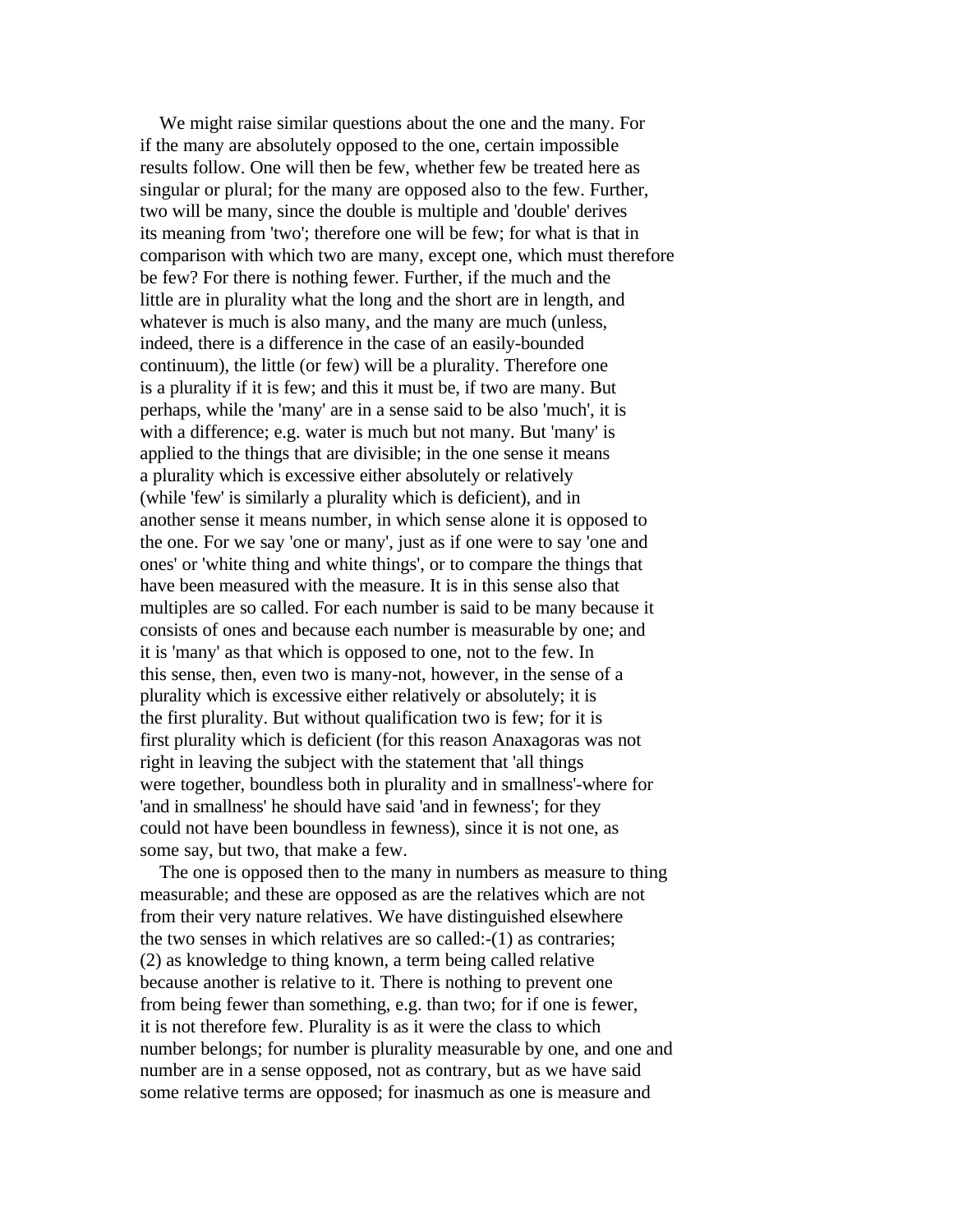the other measurable, they are opposed. This is why not everything that is one is a number; i.e. if the thing is indivisible it is not a number. But though knowledge is similarly spoken of as relative to the knowable, the relation does not work out similarly; for while knowledge might be thought to be the measure, and the knowable the thing measured, the fact that all knowledge is knowable, but not all that is knowable is knowledge, because in a sense knowledge is measured by the knowable.-Plurality is contrary neither to the few (the many being contrary to this as excessive plurality to plurality exceeded), nor to the one in every sense; but in the one sense these are contrary, as has been said, because the former is divisible and the latter indivisible, while in another sense they are relative as knowledge is to knowable, if plurality is number and the one is a measure.

### BOOK\_10|CH\_7

-

7

 Since contraries admit of an intermediate and in some cases have it, intermediates must be composed of the contraries. For (1) all intermediates are in the same genus as the things between which they stand. For we call those things intermediates, into which that which changes must change first; e.g. if we were to pass from the highest string to the lowest by the smallest intervals, we should come sooner to the intermediate notes, and in colours if we were to pass from white to black, we should come sooner to crimson and grey than to black; and similarly in all other cases. But to change from one genus to another genus is not possible except in an incidental way, as from colour to figure. Intermediates, then, must be in the same genus both as one another and as the things they stand between.

 But (2) all intermediates stand between opposites of some kind; for only between these can change take place in virtue of their own nature (so that an intermediate is impossible between things which are not opposite; for then there would be change which was not from one opposite towards the other). Of opposites, contradictories admit of no middle term; for this is what contradiction is-an opposition, one or other side of which must attach to anything whatever, i.e. which has no intermediate. Of other opposites, some are relative, others privative, others contrary. Of relative terms, those which are not contrary have no intermediate; the reason is that they are not in the same genus. For what intermediate could there be between knowledge and knowable? But between great and small there is one.

 (3) If intermediates are in the same genus, as has been shown, and stand between contraries, they must be composed of these contraries. For either there will be a genus including the contraries or there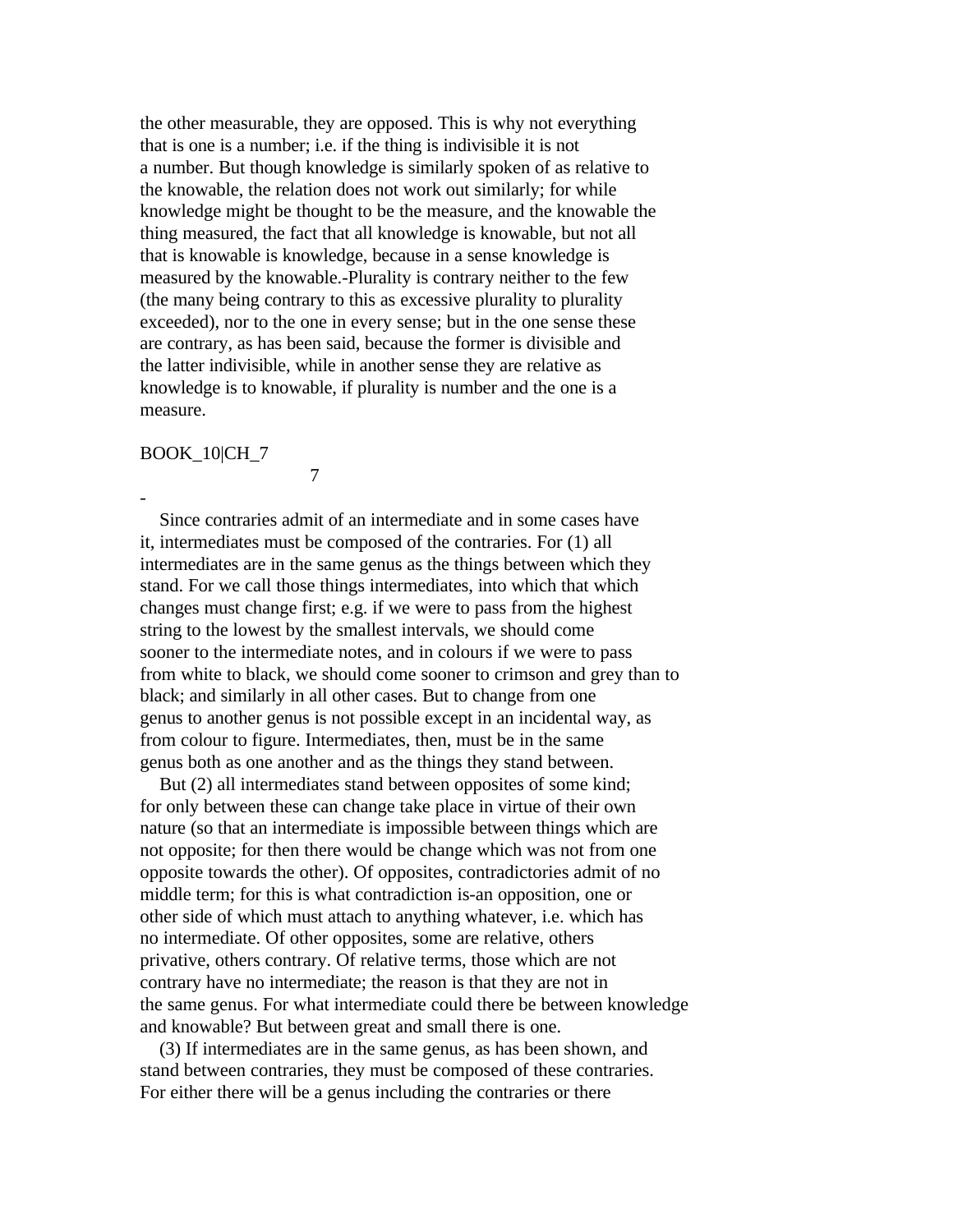will be none. And if (a) there is to be a genus in such a way that it is something prior to the contraries, the differentiae which constituted the contrary species-of-a-genus will be contraries prior to the species; for species are composed of the genus and the differentiae. (E.g. if white and black are contraries, and one is a piercing colour and the other a compressing colour, these differentiae-'piercing' and 'compressing'-are prior; so that these are prior contraries of one another.) But, again, the species which differ contrariwise are the more truly contrary species. And the other.species, i.e. the intermediates, must be composed of their genus and their differentiae. (E.g. all colours which are between white and black must be said to be composed of the genus, i.e. colour, and certain differentiae. But these differentiae will not be the primary contraries; otherwise every colour would be either white or black. They are different, then, from the primary contraries; and therefore they will be between the primary contraries; the primary differentiae are 'piercing' and 'compressing'.)

 Therefore it is (b) with regard to these contraries which do not fall within a genus that we must first ask of what their intermediates are composed. (For things which are in the same genus must be composed of terms in which the genus is not an element, or else be themselves incomposite.) Now contraries do not involve one another in their composition, and are therefore first principles; but the intermediates are either all incomposite, or none of them. But there is something compounded out of the contraries, so that there can be a change from a contrary to it sooner than to the other contrary; for it will have less of the quality in question than the one contrary and more than the other. This also, then, will come between the contraries. All the other intermediates also, therefore, are composite; for that which has more of a quality than one thing and less than another is compounded somehow out of the things than which it is said to have more and less respectively of the quality. And since there are no other things prior to the contraries and homogeneous with the intermediates, all intermediates must be compounded out of the contraries. Therefore also all the inferior classes, both the contraries and their intermediates, will be compounded out of the primary contraries. Clearly, then, intermediates are (1) all in the same genus and (2) intermediate between contraries, and (3) all compounded out of the contraries.

## BOOK\_10|CH\_8

-

8

 That which is other in species is other than something in something, and this must belong to both; e.g. if it is an animal other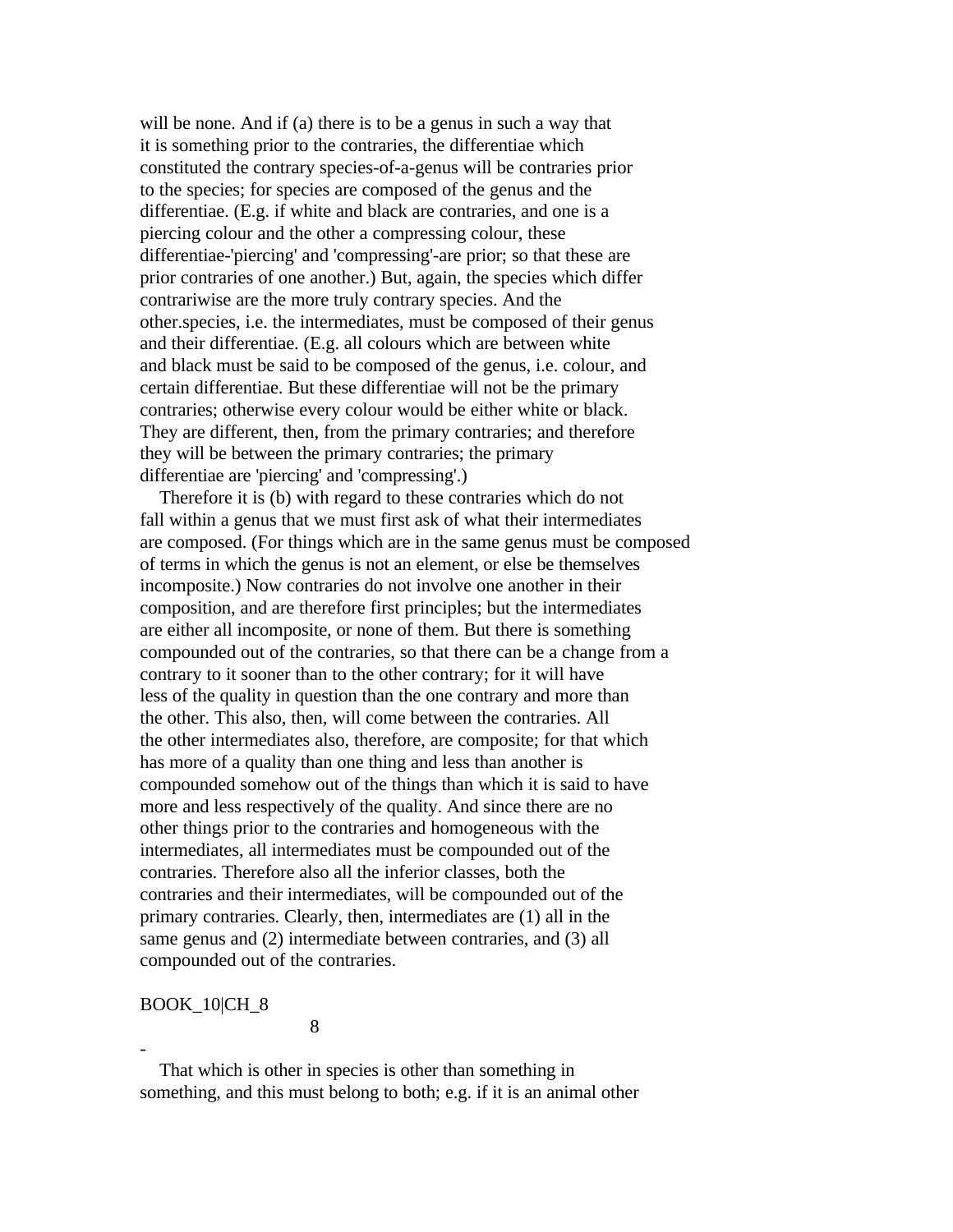in species, both are animals. The things, then, which are other in species must be in the same genus. For by genus I mean that one identical thing which is predicated of both and is differentiated in no merely accidental way, whether conceived as matter or otherwise. For not only must the common nature attach to the different things, e.g. not only must both be animals, but this very animality must also be different for each (e.g. in the one case equinity, in the other humanity), and so this common nature is specifically different for each from what it is for the other. One, then, will be in virtue of its own nature one sort of animal, and the other another, e.g. one a horse and the other a man. This difference, then, must be an otherness of the genus. For I give the name of 'difference in the genus' an otherness which makes the genus itself other.

 This, then, will be a contrariety (as can be shown also by induction). For all things are divided by opposites, and it has been proved that contraries are in the same genus. For contrariety was seen to be complete difference; and all difference in species is a difference from something in something; so that this is the same for both and is their genus. (Hence also all contraries which are different in species and not in genus are in the same line of predication, and other than one another in the highest degree-for the difference is complete-, and cannot be present along with one another.) The difference, then, is a contrariety.

 This, then, is what it is to be 'other in species'-to have a contrariety, being in the same genus and being indivisible (and those things are the same in species which have no contrariety, being indivisible); we say 'being indivisible', for in the process of division contrarieties arise in the intermediate stages before we come to the indivisibles. Evidently, therefore, with reference to that which is called the genus, none of the species-of-a-genus is either the same as it or other than it in species (and this is fitting; for the matter is indicated by negation, and the genus is the matter of that of which it is called the genus, not in the sense in which we speak of the genus or family of the Heraclidae, but in that in which the genus is an element in a thing's nature), nor is it so with reference to things which are not in the same genus, but it will differ in genus from them, and in species from things in the same genus. For a thing's difference from that from which it differs in species must be a contrariety; and this belongs only to things in the same genus.

BOOK\_10|CH\_9

-

9

One might raise the question, why woman does not differ from man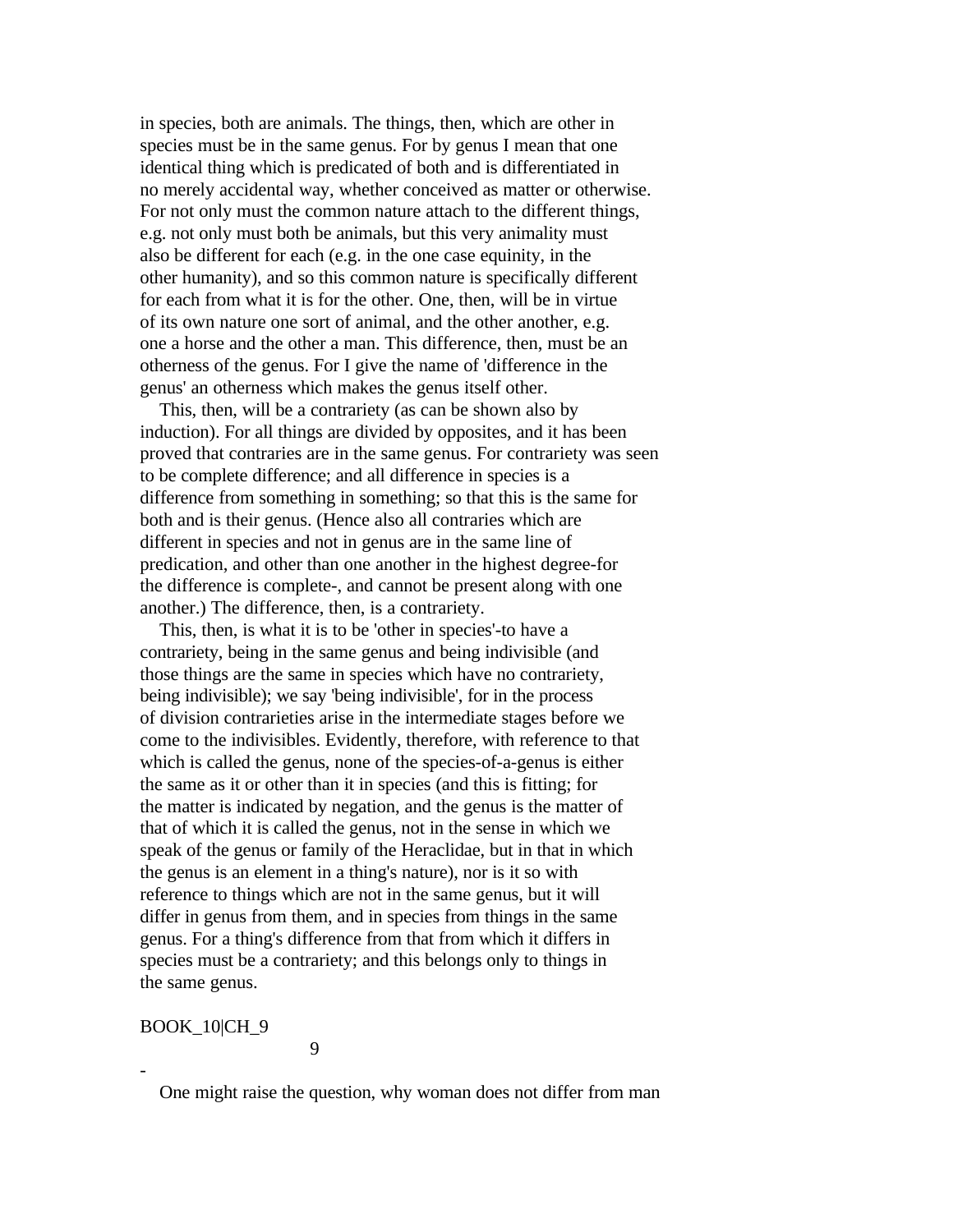in species, when female and male are contrary and their difference is a contrariety; and why a female and a male animal are not different in species, though this difference belongs to animal in virtue of its own nature, and not as paleness or darkness does; both 'female' and 'male' belong to it qua animal. This question is almost the same as the other, why one contrariety makes things different in species and another does not, e.g. 'with feet' and 'with wings' do, but paleness and darkness do not. Perhaps it is because the former are modifications peculiar to the genus, and the latter are less so. And since one element is definition and one is matter, contrarieties which are in the definition make a difference in species, but those which are in the thing taken as including its matter do not make one. And so paleness in a man, or darkness, does not make one, nor is there a difference in species between the pale man and the dark man, not even if each of them be denoted by one word. For man is here being considered on his material side, and matter does not create a difference; for it does not make individual men species of man, though the flesh and the bones of which this man and that man consist are other. The concrete thing is other, but not other in species, because in the definition there is no contrariety. This is the ultimate indivisible kind. Callias is definition  $+$  matter, the pale man, then, is so also, because it is the individual Callias that is pale; man, then, is pale only incidentally. Neither do a brazen and a wooden circle, then, differ in species; and if a brazen triangle and a wooden circle differ in species, it is not because of the matter, but because there is a contrariety in the definition. But does the matter not make things other in species, when it is other in a certain way, or is there a sense in which it does? For why is this horse other than this man in species, although their matter is included with their definitions? Doubtless because there is a contrariety in the definition. For while there is a contrariety also between pale man and dark horse, and it is a contrariety in species, it does not depend on the paleness of the one and the darkness of the other, since even if both had been pale, yet they would have been other in species. But male and female, while they are modifications peculiar to 'animal', are so not in virtue of its essence but in the matter, ie. the body. This is why the same seed becomes female or male by being acted on in a certain way. We have stated, then, what it is to be other in species, and why some things differ in species and others do not.

BOOK\_10|CH\_10

-

10

Since contraries are other in form, and the perishable and the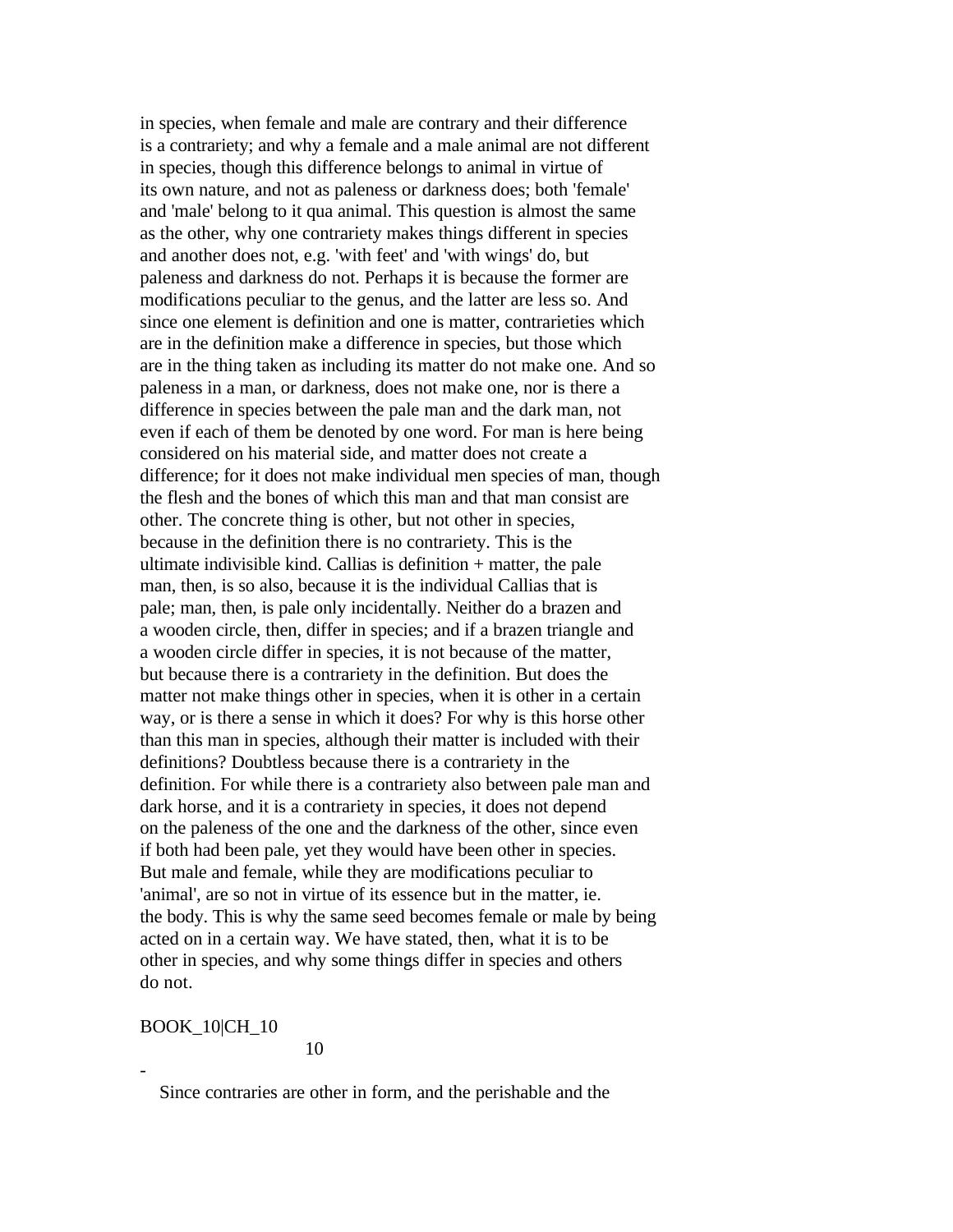imperishable are contraries (for privation is a determinate incapacity), the perishable and the imperishable must be different in kind.

 Now so far we have spoken of the general terms themselves, so that it might be thought not to be necessary that every imperishable thing should be different from every perishable thing in form, just as not every pale thing is different in form from every dark thing. For the same thing can be both, and even at the same time if it is a universal (e.g. man can be both pale and dark), and if it is an individual it can still be both; for the same man can be, though not at the same time, pale and dark. Yet pale is contrary to dark.

 But while some contraries belong to certain things by accident (e.g. both those now mentioned and many others), others cannot, and among these are 'perishable' and 'imperishable'. For nothing is by accident perishable. For what is accidental is capable of not being present, but perishableness is one of the attributes that belong of necessity to the things to which they belong; or else one and the same thing may be perishable and imperishable, if perishableness is capable of not belonging to it. Perishableness then must either be the essence or be present in the essence of each perishable thing. The same account holds good for imperishableness also; for both are attributes which are present of necessity. The characteristics, then, in respect of which and in direct consequence of which one thing is perishable and another imperishable, are opposite, so that the things must be different in kind.

 Evidently, then, there cannot be Forms such as some maintain, for then one man would be perishable and another imperishable. Yet the Forms are said to be the same in form with the individuals and not merely to have the same name; but things which differ in kind are farther apart than those which differ in form.

BOOK\_11|CH\_1

-

# Book XI 1

 THAT Wisdom is a science of first principles is evident from the introductory chapters, in which we have raised objections to the statements of others about the first principles; but one might ask the question whether Wisdom is to be conceived as one science or as several. If as one, it may be objected that one science always deals with contraries, but the first principles are not contrary. If it is not one, what sort of sciences are those with which it is to be identified?

 Further, is it the business of one science, or of more than one, to examine the first principles of demonstration? If of one, why of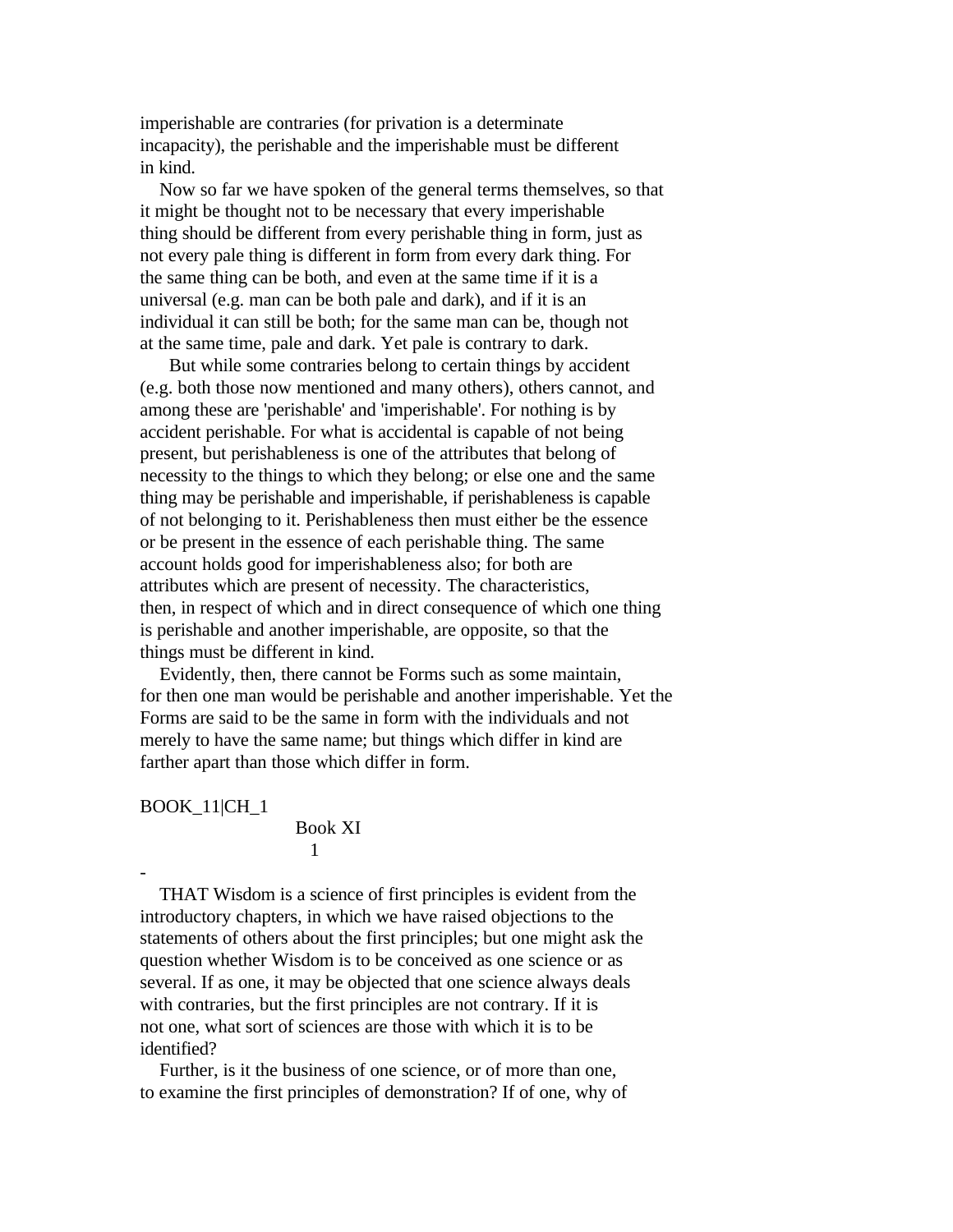this rather than of any other? If of more, what sort of sciences must these be said to be?

 Further, does Wisdom investigate all substances or not? If not all, it is hard to say which; but if, being one, it investigates them all, it is doubtful how the same science can embrace several subject-matters.

 Further, does it deal with substances only or also with their attributes? If in the case of attributes demonstration is possible, in that of substances it is not. But if the two sciences are different, what is each of them and which is Wisdom? If we think of it as demonstrative, the science of the attributes is Wisdom, but if as dealing with what is primary, the science of substances claims the title.

 But again the science we are looking for must not be supposed to deal with the causes which have been mentioned in the Physics. For (A) it does not deal with the final cause (for that is the nature of the good, and this is found in the field of action and movement; and it is the first mover-for that is the nature of the end-but in the case of things unmovable there is nothing that moved them first), and (B) in general it is hard to say whether perchance the science we are now looking for deals with perceptible substances or not with them, but with certain others. If with others, it must deal either with the Forms or with the objects of mathematics. Now (a) evidently the Forms do not exist. (But it is hard to say, even if one suppose them to exist, why in the world the same is not true of the other things of which there are Forms, as of the objects of mathematics. I mean that these thinkers place the objects of mathematics between the Forms and perceptible things, as a kind of third set of things apart both from the Forms and from the things in this world; but there is not a third man or horse besides the ideal and the individuals. If on the other hand it is not as they say, with what sort of things must the mathematician be supposed to deal? Certainly not with the things in this world; for none of these is the sort of thing which the mathematical sciences demand.) Nor (b) does the science which we are now seeking treat of the objects of mathematics; for none of them can exist separately. But again it does not deal with perceptible substances; for they are perishable.

 In general one might raise the question, to what kind of science it belongs to discuss the difficulties about the matter of the objects of mathematics. Neither to physics (because the whole inquiry of the physicist is about the things that have in themselves a principle. of movement and rest), nor yet to the science which inquires into demonstration and science; for this is just the subject which it investigates. It remains then that it is the philosophy which we have set before ourselves that treats of those subjects.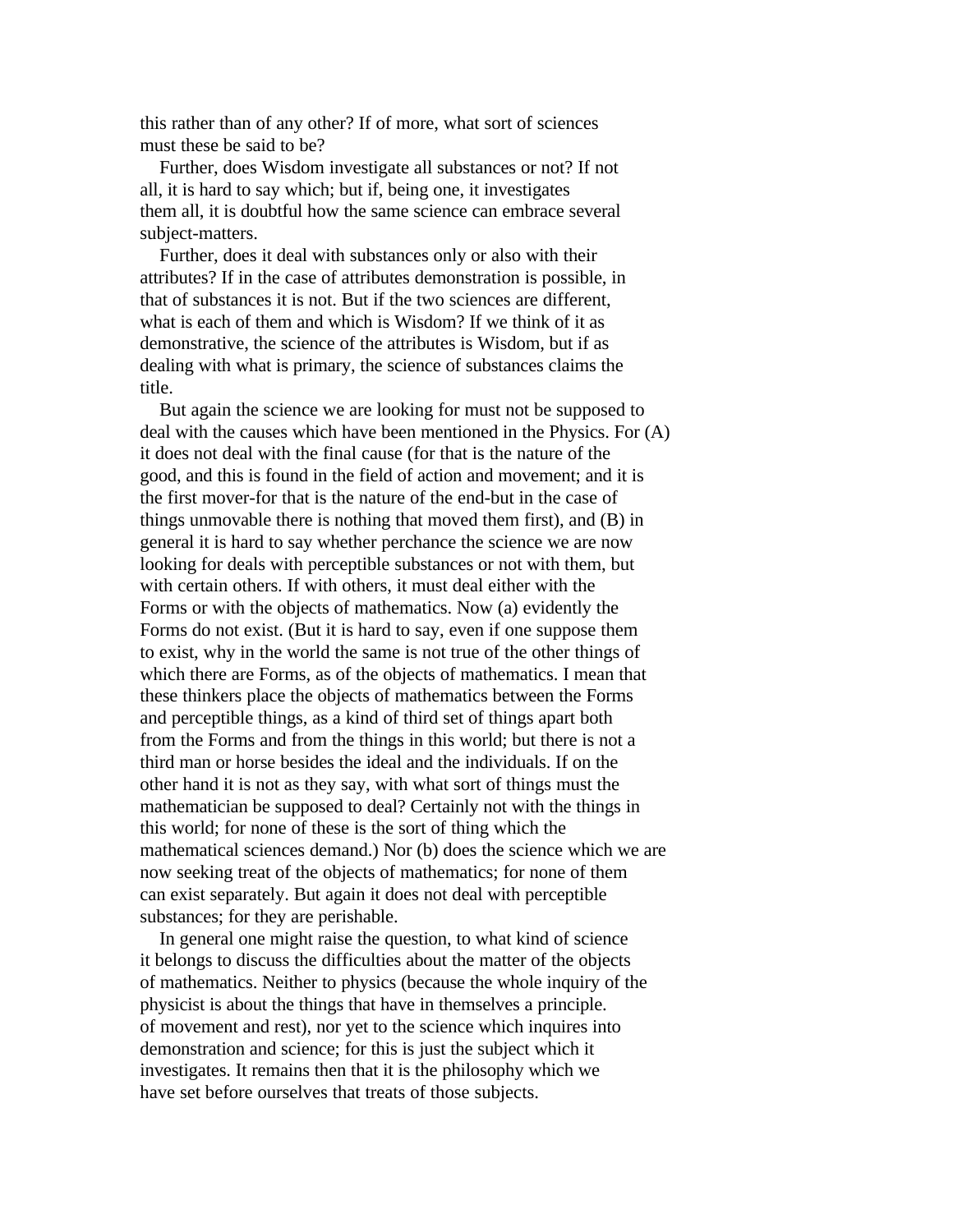One might discuss the question whether the science we are seeking should be said to deal with the principles which are by some called elements; all men suppose these to be present in composite things. But it might be thought that the science we seek should treat rather of universals; for every definition and every science is of universals and not of infimae species, so that as far as this goes it would deal with the highest genera. These would turn out to be being and unity; for these might most of all be supposed to contain all things that are, and to be most like principles because they are by nature; for if they perish all other things are destroyed with them; for everything is and is one. But inasmuch as, if one is to suppose them to be genera, they must be predicable of their differentiae, and no genus is predicable of any of its differentiae, in this way it would seem that we should not make them genera nor principles. Further, if the simpler is more of a principle than the less simple, and the ultimate members of the genus are simpler than the genera (for they are indivisible, but the genera are divided into many and differing species), the species might seem to be the principles, rather than the genera. But inasmuch as the species are involved in the destruction of the genera, the genera are more like principles; for that which involves another in its destruction is a principle of it. These and others of the kind are the subjects that involve difficulties.

#### BOOK\_11|CH\_2

-

2

 Further, must we suppose something apart from individual things, or is it these that the science we are seeking treats of? But these are infinite in number. Yet the things that are apart from the individuals are genera or species; but the science we now seek treats of neither of these. The reason why this is impossible has been stated. Indeed, it is in general hard to say whether one must assume that there is a separable substance besides the sensible substances (i.e. the substances in this world), or that these are the real things and Wisdom is concerned with them. For we seem to seek another kind of substance, and this is our problem, i.e. to see if there is something which can exist apart by itself and belongs to no sensible thing.-Further, if there is another substance apart from and corresponding to sensible substances, which kinds of sensible substance must be supposed to have this corresponding to them? Why should one suppose men or horses to have it, more than either the other animals or even all lifeless things? On the other hand to set up other and eternal substances equal in number to the sensible and perishable substances would seem to fall beyond the bounds of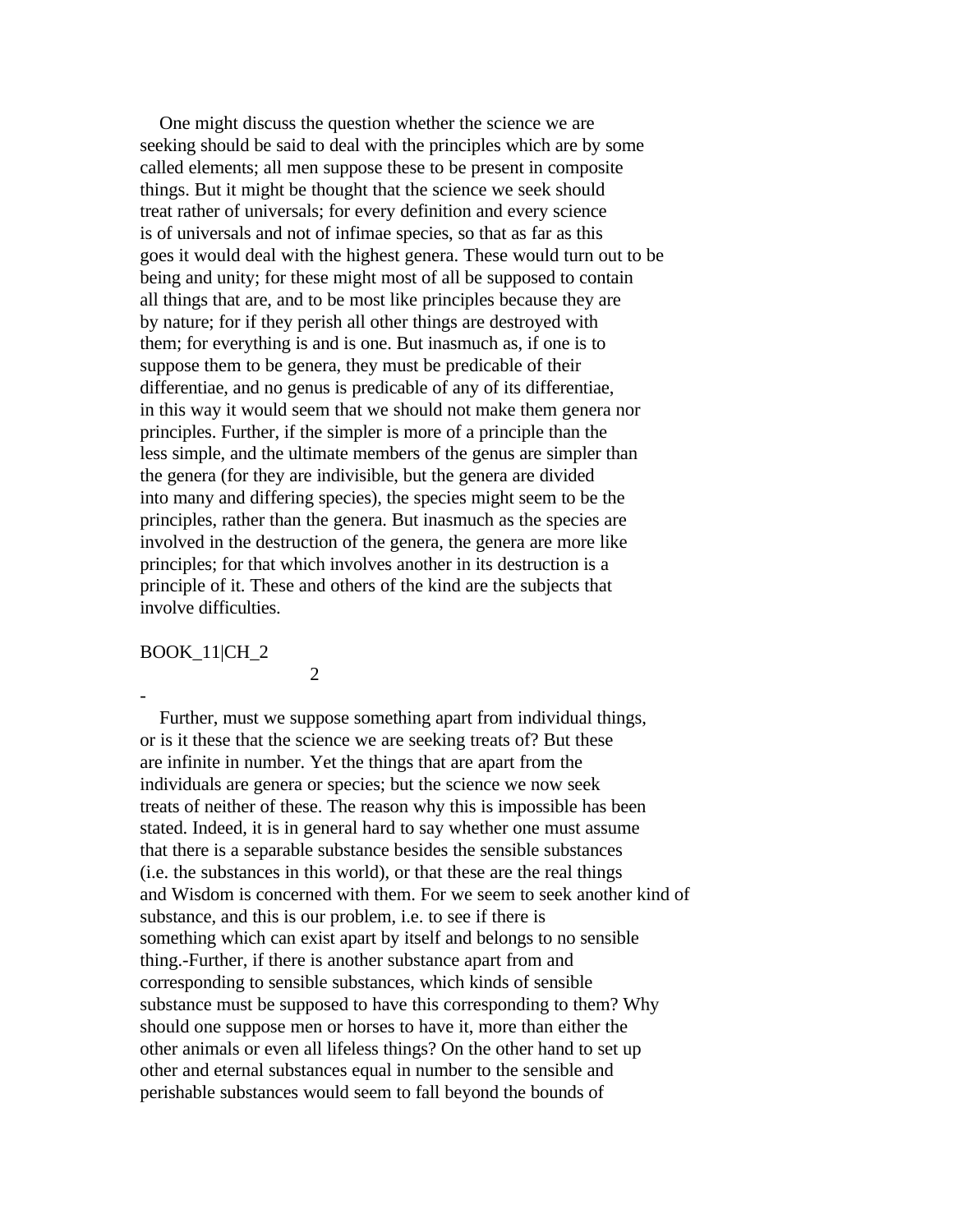probability.-But if the principle we now seek is not separable from corporeal things, what has a better claim to the name matter? This, however, does not exist in actuality, but exists in potency. And it would seem rather that the form or shape is a more important principle than this; but the form is perishable, so that there is no eternal substance at all which can exist apart and independent. But this is paradoxical; for such a principle and substance seems to exist and is sought by nearly all the most refined thinkers as something that exists; for how is there to be order unless there is something eternal and independent and permanent?

 Further, if there is a substance or principle of such a nature as that which we are now seeking, and if this is one for all things, and the same for eternal and for perishable things, it is hard to say why in the world, if there is the same principle, some of the things that fall under the principle are eternal, and others are not eternal; this is paradoxical. But if there is one principle of perishable and another of eternal things, we shall be in a like difficulty if the principle of perishable things, as well as that of eternal, is eternal; for why, if the principle is eternal, are not the things that fall under the principle also eternal? But if it is perishable another principle is involved to account for it, and another to account for that, and this will go on to infinity.

 If on the other hand we are to set up what are thought to be the most unchangeable principles, being and unity, firstly, if each of these does not indicate a 'this' or substance, how will they be separable and independent? Yet we expect the eternal and primary principles to be so. But if each of them does signify a 'this' or substance, all things that are are substances; for being is predicated of all things (and unity also of some); but that all things that are are substance is false. Further, how can they be right who say that the first principle is unity and this is substance, and generate number as the first product from unity and from matter, assert that number is substance? How are we to think of 'two', and each of the other numbers composed of units, as one? On this point neither do they say anything nor is it easy to say anything. But if we are to suppose lines or what comes after these (I mean the primary surfaces) to be principles, these at least are not separable substances, but sections and divisions-the former of surfaces, the latter of bodies (while points are sections and divisions of lines); and further they are limits of these same things; and all these are in other things and none is separable. Further, how are we to suppose that there is a substance of unity and the point? Every substance comes into being by a gradual process, but a point does not; for the point is a division.

A further difficulty is raised by the fact that all knowledge is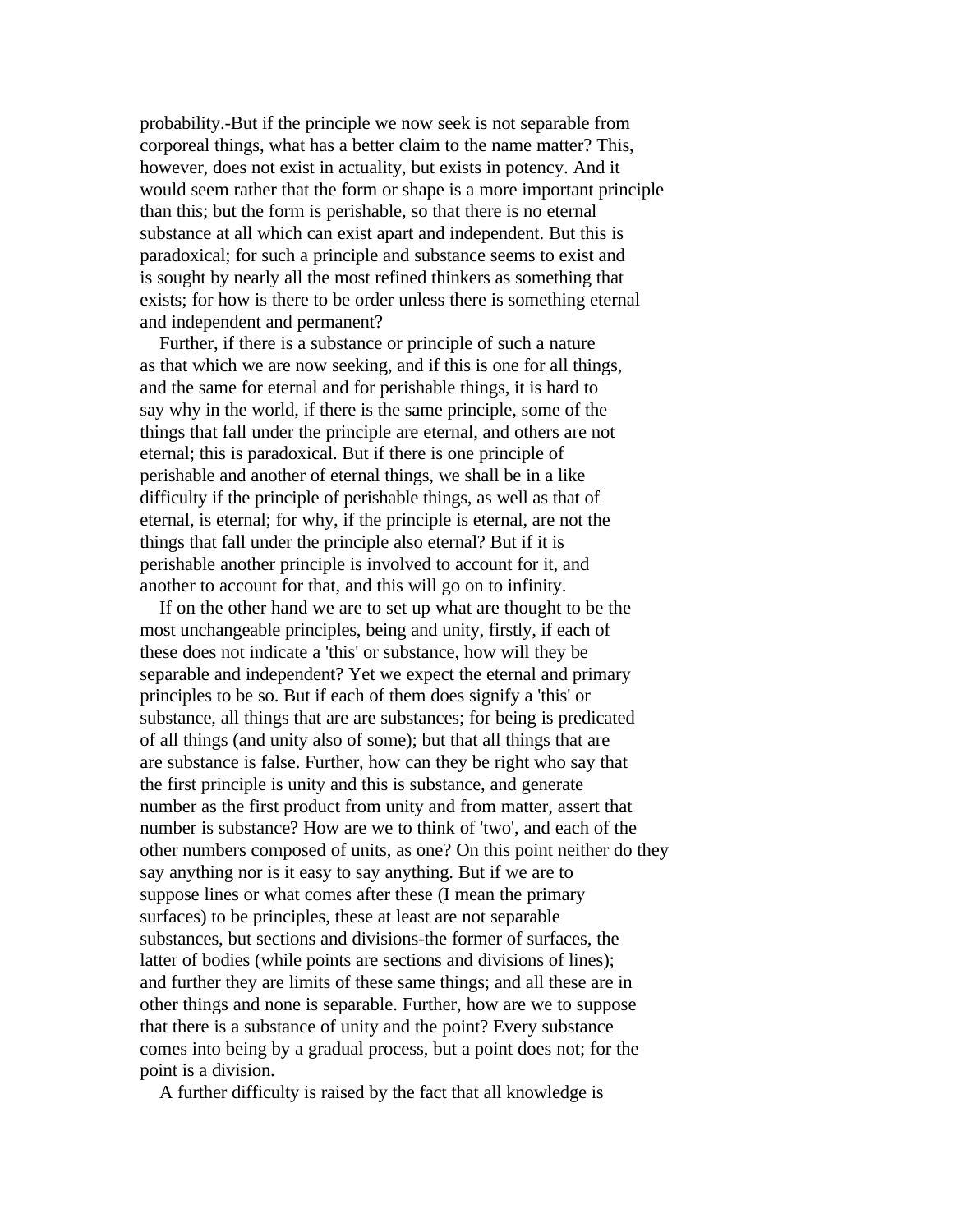of universals and of the 'such', but substance is not a universal, but is rather a 'this'-a separable thing, so that if there is knowledge about the first principles, the question arises, how are we to suppose the first principle to be substance?

 Further, is there anything apart from the concrete thing (by which I mean the matter and that which is joined with it), or not? If not, we are met by the objection that all things that are in matter are perishable. But if there is something, it must be the form or shape. Now it is hard to determine in which cases this exists apart and in which it does not; for in some cases the form is evidently not separable, e.g. in the case of a house.

 Further, are the principles the same in kind or in number? If they are one in number, all things will be the same.

# BOOK\_11|CH\_3

3

- Since the science of the philosopher treats of being qua being universally and not in respect of a part of it, and 'being' has many senses and is not used in one only, it follows that if the word is used equivocally and in virtue of nothing common to its various uses, being does not fall under one science (for the meanings of an equivocal term do not form one genus); but if the word is used in virtue of something common, being will fall under one science. The term seems to be used in the way we have mentioned, like 'medical' and 'healthy'. For each of these also we use in many senses. Terms are used in this way by virtue of some kind of reference, in the one case to medical science, in the other to health, in others to something else, but in each case to one identical concept. For a discussion and a knife are called medical because the former proceeds from medical science, and the latter is useful to it. And a thing is called healthy in a similar way; one thing because it is indicative of health, another because it is productive of it. And the same is true in the other cases. Everything that is, then, is said to 'be' in this same way; each thing that is is said to 'be' because it is a modification of being qua being or a permanent or a transient state or a movement of it, or something else of the sort. And since everything that is may be referred to something single and common, each of the contrarieties also may be referred to the first differences and contrarieties of being, whether the first differences of being are plurality and unity, or likeness and unlikeness, or some other differences; let these be taken as already discussed. It makes no difference whether that which is be referred to being or to unity. For even if they are not the same but different, at least they are convertible; for that which is one is also somehow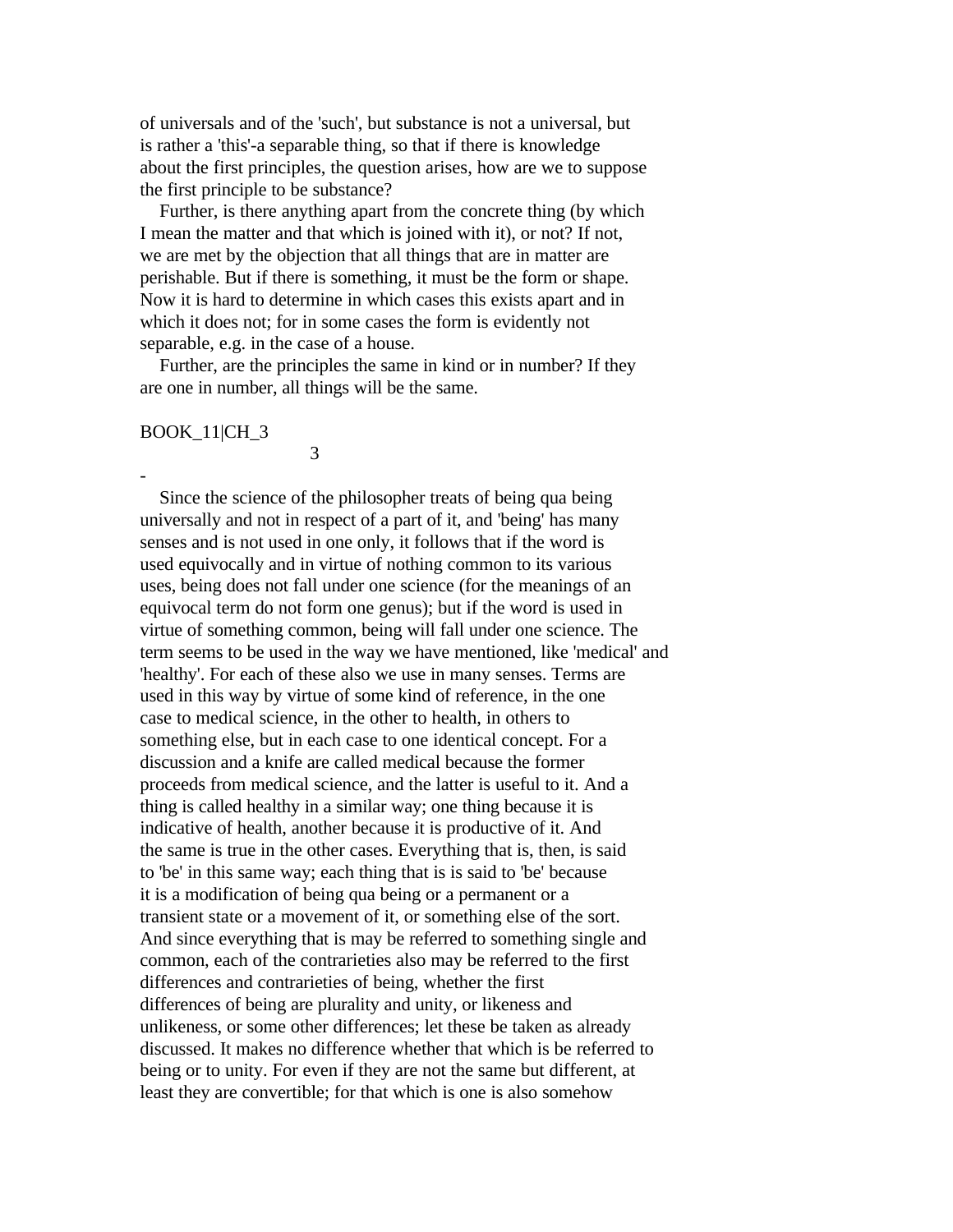being, and that which is being is one.

 But since every pair of contraries falls to be examined by one and the same science, and in each pair one term is the privative of the other though one might regarding some contraries raise the question, how they can be privately related, viz. those which have an intermediate, e.g. unjust and just-in all such cases one must maintain that the privation is not of the whole definition, but of the infima species. if the just man is 'by virtue of some permanent disposition obedient to the laws', the unjust man will not in every case have the whole definition denied of him, but may be merely 'in some respect deficient in obedience to the laws', and in this respect the privation will attach to him; and similarly in all other cases.

 As the mathematician investigates abstractions (for before beginning his investigation he strips off all the sensible qualities, e.g. weight and lightness, hardness and its contrary, and also heat and cold and the other sensible contrarieties, and leaves only the quantitative and continuous, sometimes in one, sometimes in two, sometimes in three dimensions, and the attributes of these qua quantitative and continuous, and does not consider them in any other respect, and examines the relative positions of some and the attributes of these, and the commensurabilities and incommensurabilities of others, and the ratios of others; but yet we posit one and the same science of all these things--geometry)--the same is true with regard to being. For the attributes of this in so far as it is being, and the contrarieties in it qua being, it is the business of no other science than philosophy to investigate; for to physics one would assign the study of things not qua being, but rather qua sharing in movement; while dialectic and sophistic deal with the attributes of things that are, but not of things qua being, and not with being itself in so far as it is being; therefore it remains that it is the philosopher who studies the things we have named, in so far as they are being. Since all that is is to 'be' in virtue of something single and common, though the term has many meanings, and contraries are in the same case (for they are referred to the first contrarieties and differences of being), and things of this sort can fall under one science, the difficulty we stated at the beginning appears to be solved,-I mean the question how there can be a single science of things which are many and different in genus.

BOOK\_11|CH\_4

-

4

 Since even the mathematician uses the common axioms only in a special application, it must be the business of first philosophy to examine the principles of mathematics also. That when equals are taken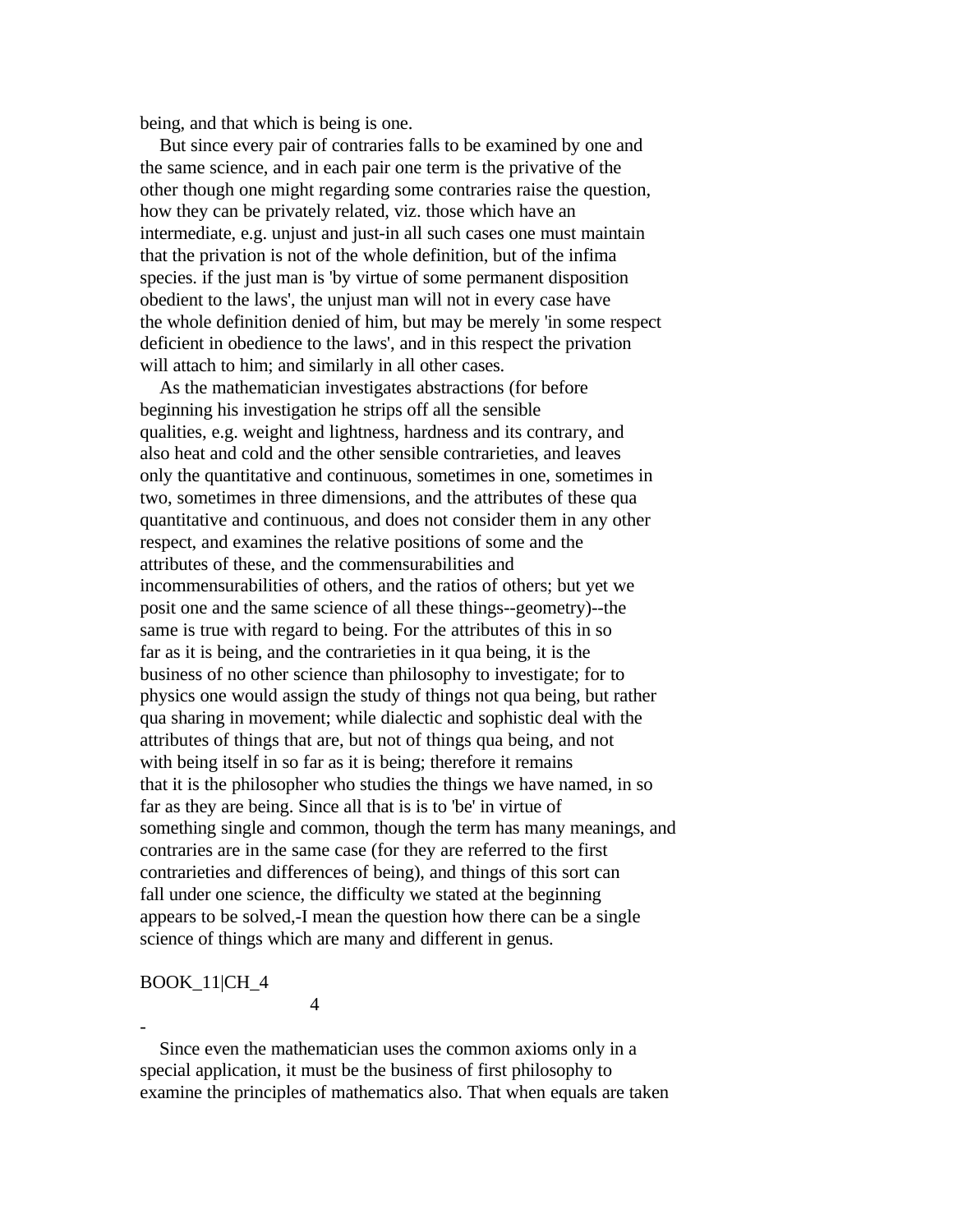from equals the remainders are equal, is common to all quantities, but mathematics studies a part of its proper matter which it has detached, e.g. lines or angles or numbers or some other kind of quantity-not, however, qua being but in so far as each of them is continuous in one or two or three dimensions; but philosophy does not inquire about particular subjects in so far as each of them has some attribute or other, but speculates about being, in so far as each particular thing is.-Physics is in the same position as mathematics; for physics studies the attributes and the principles of the things that are, qua moving and not qua being (whereas the primary science, we have said, deals with these, only in so far as the underlying subjects are existent, and not in virtue of any other character); and so both physics and mathematics must be classed as parts of Wisdom.

#### BOOK\_11|CH\_5

5

- There is a principle in things, about which we cannot be deceived, but must always, on the contrary recognize the truth,-viz. that the same thing cannot at one and the same time be and not be, or admit any other similar pair of opposites. About such matters there is no proof in the full sense, though there is proof ad hominem. For it is not possible to infer this truth itself from a more certain principle, yet this is necessary if there is to be completed proof of it in the full sense. But he who wants to prove to the asserter of opposites that he is wrong must get from him an admission which shall be identical with the principle that the same thing cannot be and not be at one and the same time, but shall not seem to be identical; for thus alone can his thesis be demonstrated to the man who asserts that opposite statements can be truly made about the same subject. Those, then, who are to join in argument with one another must to some extent understand one another; for if this does not happen how are they to join in argument with one another? Therefore every word must be intelligible and indicate something, and not many things but only one; and if it signifies more than one thing, it must be made plain to which of these the word is being applied. He, then, who says 'this is and is not' denies what he affirms, so that what the word signifies, he says it does not signify; and this is impossible. Therefore if 'this is' signifies something, one cannot truly assert its contradictory.

 Further, if the word signifies something and this is asserted truly, this connexion must be necessary; and it is not possible that that which necessarily is should ever not be; it is not possible therefore to make the opposed affirmations and negations truly of the same subject. Further, if the affirmation is no more true than the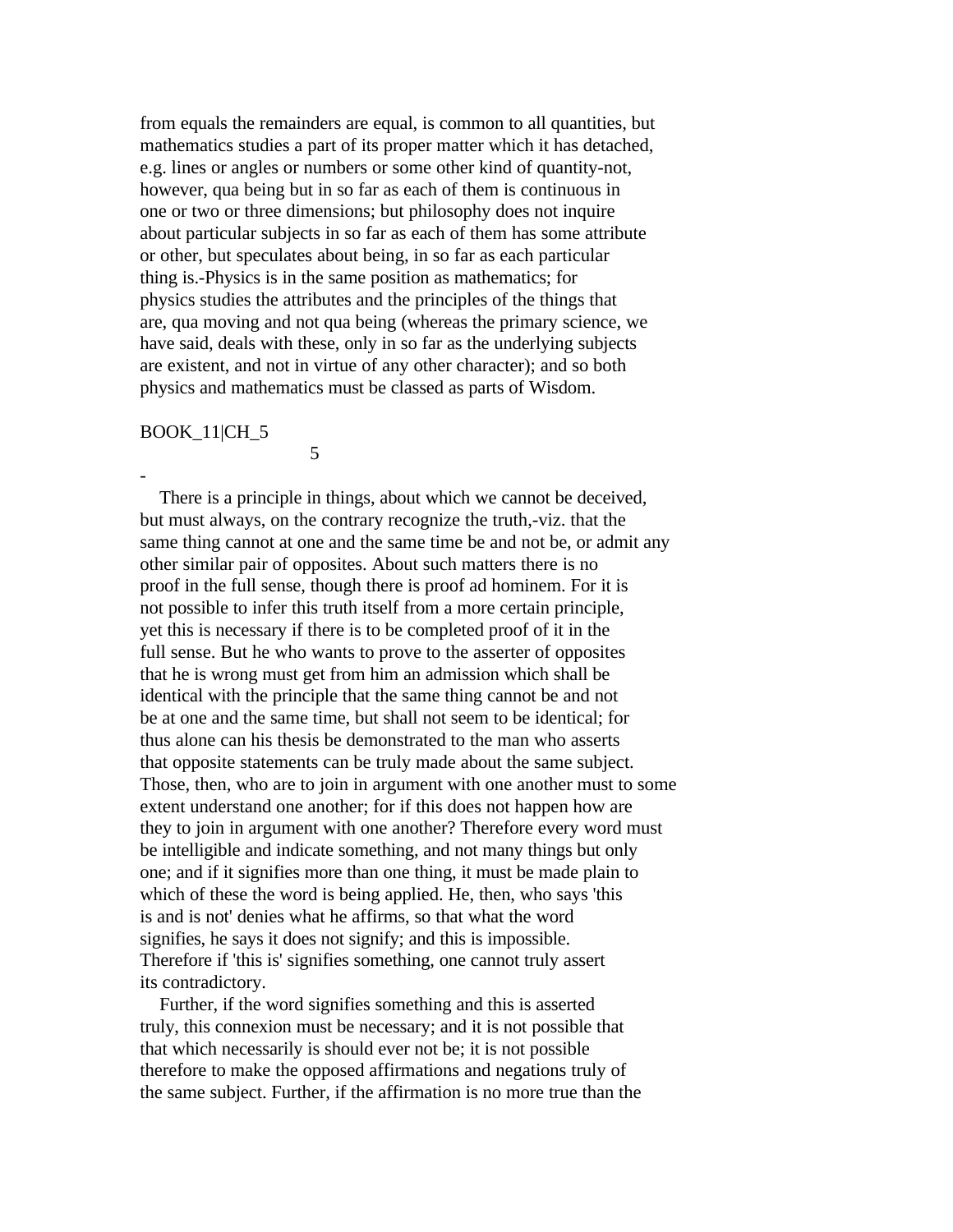negation, he who says 'man' will be no more right than he who says 'not-man'. It would seem also that in saying the man is not a horse one would be either more or not less right than in saying he is not a man, so that one will also be right in saying that the same person is a horse; for it was assumed to be possible to make opposite statements equally truly. It follows then that the same person is a man and a horse, or any other animal.

 While, then, there is no proof of these things in the full sense, there is a proof which may suffice against one who will make these suppositions. And perhaps if one had questioned Heraclitus himself in this way one might have forced him to confess that opposite statements can never be true of the same subjects. But, as it is, he adopted this opinion without understanding what his statement involves. But in any case if what is said by him is true, not even this itself will be true-viz. that the same thing can at one and the same time both be and not be. For as, when the statements are separated, the affirmation is no more true than the negation, in the same way-the combined and complex statement being like a single affirmation-the whole taken as an affirmation will be no more true than the negation. Further, if it is not possible to affirm anything truly, this itself will be false-the assertion that there is no true affirmation. But if a true affirmation exists, this appears to refute what is said by those who raise such objections and utterly destroy rational discourse.

#### BOOK\_11|CH\_6

-

6

 The saying of Protagoras is like the views we have mentioned; he said that man is the measure of all things, meaning simply that that which seems to each man also assuredly is. If this is so, it follows that the same thing both is and is not, and is bad and good, and that the contents of all other opposite statements are true, because often a particular thing appears beautiful to some and the contrary of beautiful to others, and that which appears to each man is the measure. This difficulty may be solved by considering the source of this opinion. It seems to have arisen in some cases from the doctrine of the natural philosophers, and in others from the fact that all men have not the same views about the same things, but a particular thing appears pleasant to some and the contrary of pleasant to others.

 That nothing comes to be out of that which is not, but everything out of that which is, is a dogma common to nearly all the natural philosophers. Since, then, white cannot come to be if the perfectly white and in no respect not-white existed before, that which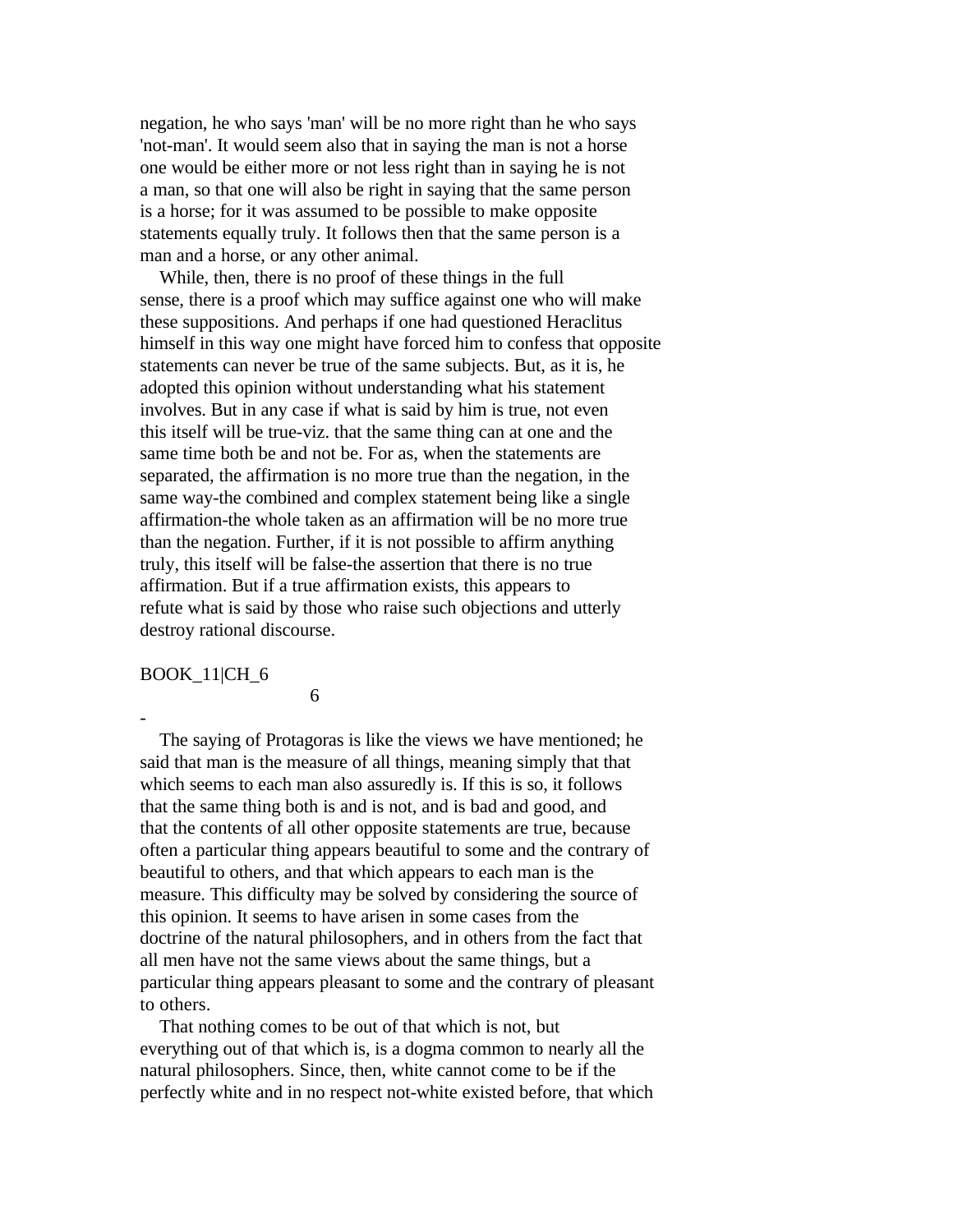becomes white must come from that which is not white; so that it must come to be out of that which is not (so they argue), unless the same thing was at the beginning white and not-white. But it is not hard to solve this difficulty; for we have said in our works on physics in what sense things that come to be come to be from that which is not, and in what sense from that which is.

 But to attend equally to the opinions and the fancies of disputing parties is childish; for clearly one of them must be mistaken. And this is evident from what happens in respect of sensation; for the same thing never appears sweet to some and the contrary of sweet to others, unless in the one case the sense-organ which discriminates the aforesaid flavours has been perverted and injured. And if this is so the one party must be taken to be the measure, and the other must not. And say the same of good and bad, and beautiful and ugly, and all other such qualities. For to maintain the view we are opposing is just like maintaining that the things that appear to people who put their finger under their eye and make the object appear two instead of one must be two (because they appear to be of that number) and again one (for to those who do not interfere with their eye the one object appears one).

 In general, it is absurd to make the fact that the things of this earth are observed to change and never to remain in the same state, the basis of our judgement about the truth. For in pursuing the truth one must start from the things that are always in the same state and suffer no change. Such are the heavenly bodies; for these do not appear to be now of one nature and again of another, but are manifestly always the same and share in no change.

 Further, if there is movement, there is also something moved, and everything is moved out of something and into something; it follows that that that which is moved must first be in that out of which it is to be moved, and then not be in it, and move into the other and come to be in it, and that the contradictory statements are not true at the same time, as these thinkers assert they are.

 And if the things of this earth continuously flow and move in respect of quantity-if one were to suppose this, although it is not true-why should they not endure in respect of quality? For the assertion of contradictory statements about the same thing seems to have arisen largely from the belief that the quantity of bodies does not endure, which, our opponents hold, justifies them in saying that the same thing both is and is not four cubits long. But essence depends on quality, and this is of determinate nature, though quantity is of indeterminate.

 Further, when the doctor orders people to take some particular food, why do they take it? In what respect is 'this is bread' truer than 'this is not bread'? And so it would make no difference whether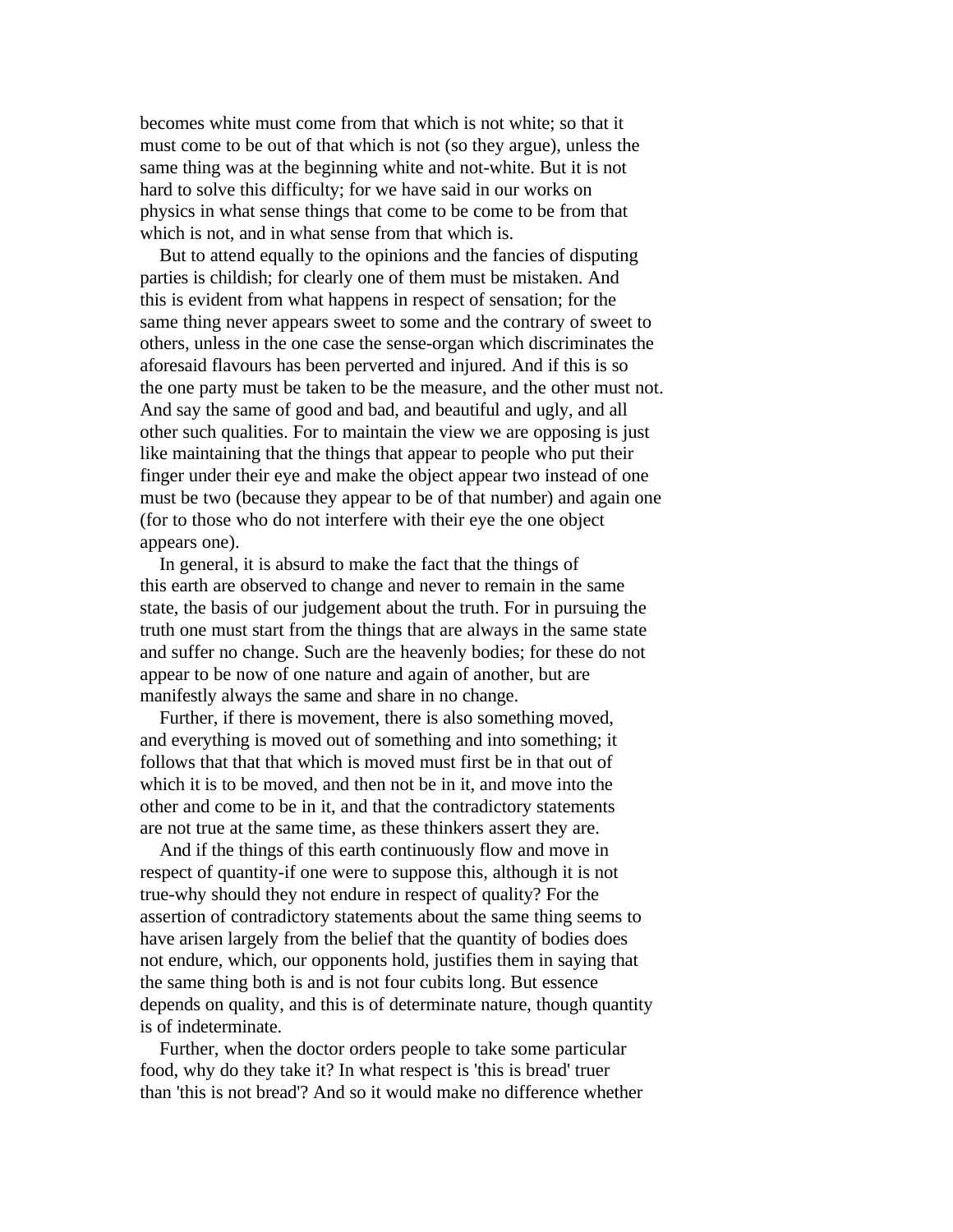one ate or not. But as a matter of fact they take the food which is ordered, assuming that they know the truth about it and that it is bread. Yet they should not, if there were no fixed constant nature in sensible things, but all natures moved and flowed for ever.

 Again, if we are always changing and never remain the same, what wonder is it if to us, as to the sick, things never appear the same? (For to them also, because they are not in the same condition as when they were well, sensible qualities do not appear alike; yet, for all that, the sensible things themselves need not share in any change, though they produce different, and not identical, sensations in the sick. And the same must surely happen to the healthy if the afore-said change takes place.) But if we do not change but remain the same, there will be something that endures.

 As for those to whom the difficulties mentioned are suggested by reasoning, it is not easy to solve the difficulties to their satisfaction, unless they will posit something and no longer demand a reason for it; for it is only thus that all reasoning and all proof is accomplished; if they posit nothing, they destroy discussion and all reasoning. Therefore with such men there is no reasoning. But as for those who are perplexed by the traditional difficulties, it is easy to meet them and to dissipate the causes of their perplexity. This is evident from what has been said.

 It is manifest, therefore, from these arguments that contradictory statements cannot be truly made about the same subject at one time, nor can contrary statements, because every contrariety depends on privation. This is evident if we reduce the definitions of contraries to their principle.

 Similarly, no intermediate between contraries can be predicated of one and the same subject, of which one of the contraries is predicated. If the subject is white we shall be wrong in saying it is neither black nor white, for then it follows that it is and is not white; for the second of the two terms we have put together is true of it, and this is the contradictory of white.

 We could not be right, then, in accepting the views either of Heraclitus or of Anaxagoras. If we were, it would follow that contraries would be predicated of the same subject; for when Anaxagoras says that in everything there is a part of everything, he says nothing is sweet any more than it is bitter, and so with any other pair of contraries, since in everything everything is present not potentially only, but actually and separately. And similarly all statements cannot be false nor all true, both because of many other difficulties which might be adduced as arising from this position, and because if all are false it will not be true to say even this, and if all are true it will not be false to say all are false.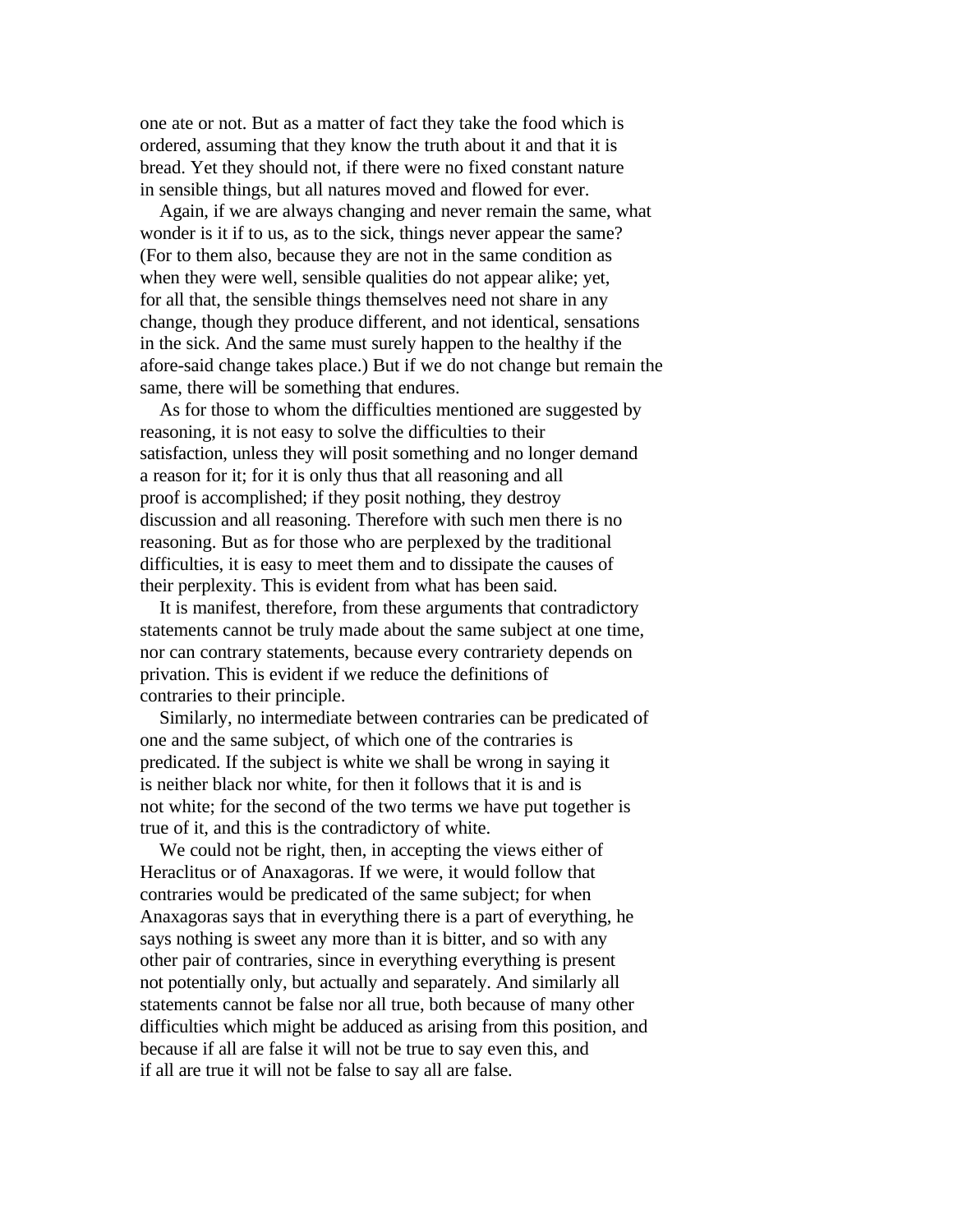-

7

 Every science seeks certain principles and causes for each of its objects-e.g. medicine and gymnastics and each of the other sciences, whether productive or mathematical. For each of these marks off a certain class of things for itself and busies itself about this as about something existing and real,-not however qua real; the science that does this is another distinct from these. Of the sciences mentioned each gets somehow the 'what' in some class of things and tries to prove the other truths, with more or less precision. Some get the 'what' through perception, others by hypothesis; so that it is clear from an induction of this sort that there is no demonstration. of the substance or 'what'.

 There is a science of nature, and evidently it must be different both from practical and from productive science. For in the case of productive science the principle of movement is in the producer and not in the product, and is either an art or some other faculty. And similarly in practical science the movement is not in the thing done, but rather in the doers. But the science of the natural philosopher deals with the things that have in themselves a principle of movement. It is clear from these facts, then, that natural science must be neither practical nor productive, but theoretical (for it must fall into some one of these classes). And since each of the sciences must somehow know the 'what' and use this as a principle, we must not fall to observe how the natural philosopher should define things and how he should state the definition of the essence-whether as akin to 'snub' or rather to 'concave'. For of these the definition of 'snub' includes the matter of the thing, but that of 'concave' is independent of the matter; for snubness is found in a nose, so that we look for its definition without eliminating the nose, for what is snub is a concave nose. Evidently then the definition of flesh also and of the eye and of the other parts must always be stated without eliminating the matter.

 Since there is a science of being qua being and capable of existing apart, we must consider whether this is to be regarded as the same as physics or rather as different. Physics deals with the things that have a principle of movement in themselves; mathematics is theoretical, and is a science that deals with things that are at rest, but its subjects cannot exist apart. Therefore about that which can exist apart and is unmovable there is a science different from both of these, if there is a substance of this nature (I mean separable and unmovable), as we shall try to prove there is. And if there is such a kind of thing in the world, here must surely be the divine, and this must be the first and most dominant principle. Evidently, then,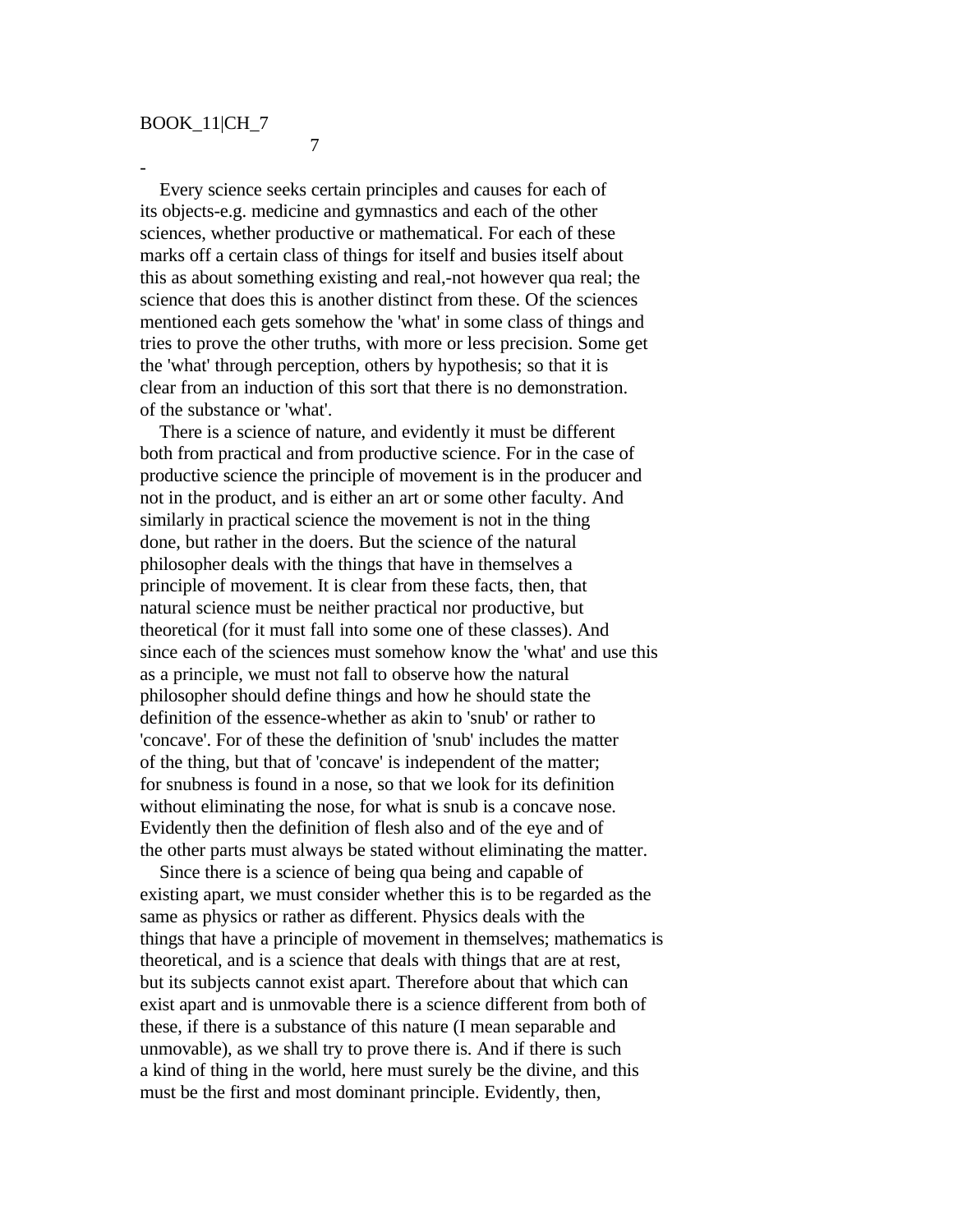there are three kinds of theoretical sciences-physics, mathematics, theology. The class of theoretical sciences is the best, and of these themselves the last named is best; for it deals with the highest of existing things, and each science is called better or worse in virtue of its proper object.

 One might raise the question whether the science of being qua being is to be regarded as universal or not. Each of the mathematical sciences deals with some one determinate class of things, but universal mathematics applies alike to all. Now if natural substances are the first of existing things, physics must be the first of sciences; but if there is another entity and substance, separable and unmovable, the knowledge of it must be different and prior to physics and universal because it is prior.

#### BOOK\_11|CH\_8

-

8

 Since 'being' in general has several senses, of which one is 'being by accident', we must consider first that which 'is' in this sense. Evidently none of the traditional sciences busies itself about the accidental. For neither does architecture consider what will happen to those who are to use the house (e.g. whether they have a painful life in it or not), nor does weaving, or shoemaking, or the confectioner's art, do the like; but each of these sciences considers only what is peculiar to it, i.e. its proper end. And as for the argument that 'when he who is musical becomes lettered he'll be both at once, not having been both before; and that which is, not always having been, must have come to be; therefore he must have at once become musical and lettered',-this none of the recognized sciences considers, but only sophistic; for this alone busies itself about the accidental, so that Plato is not far wrong when he says that the sophist spends his time on non-being.

 That a science of the accidental is not even possible will be evident if we try to see what the accidental really is. We say that everything either is always and of necessity (necessity not in the sense of violence, but that which we appeal to in demonstrations), or is for the most part, or is neither for the most part, nor always and of necessity, but merely as it chances; e.g. there might be cold in the dogdays, but this occurs neither always and of necessity, nor for the most part, though it might happen sometimes. The accidental, then, is what occurs, but not always nor of necessity, nor for the most part. Now we have said what the accidental is, and it is obvious why there is no science of such a thing; for all science is of that which is always or for the most part, but the accidental is in neither of these classes.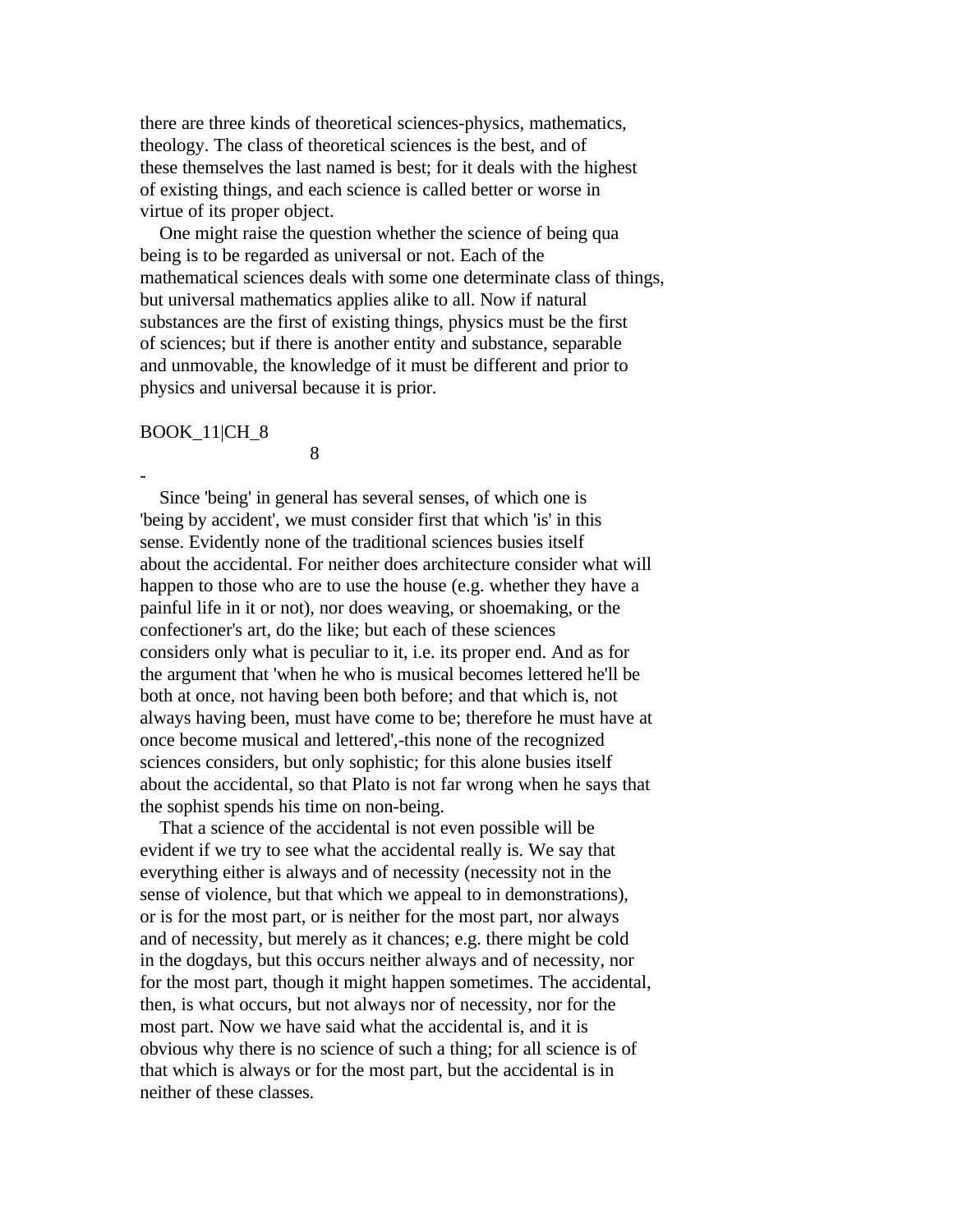Evidently there are not causes and principles of the accidental, of the same kind as there are of the essential; for if there were, everything would be of necessity. If A is when B is, and B is when C is, and if C exists not by chance but of necessity, that also of which C was cause will exist of necessity, down to the last causatum as it is called (but this was supposed to be accidental). Therefore all things will be of necessity, and chance and the possibility of a thing's either occurring or not occurring are removed entirely from the range of events. And if the cause be supposed not to exist but to be coming to be, the same results will follow; everything will occur of necessity. For to-morrow's eclipse will occur if A occurs, and A if B occurs, and B if C occurs; and in this way if we subtract time from the limited time between now and to-morrow we shall come sometime to the already existing condition. Therefore since this exists, everything after this will occur of necessity, so that all things occur of necessity.

 As to that which 'is' in the sense of being true or of being by accident, the former depends on a combination in thought and is an affection of thought (which is the reason why it is the principles, not of that which 'is' in this sense, but of that which is outside and can exist apart, that are sought); and the latter is not necessary but indeterminate (I mean the accidental); and of such a thing the causes are unordered and indefinite.

 Adaptation to an end is found in events that happen by nature or as the result of thought. It is 'luck' when one of these events happens by accident. For as a thing may exist, so it may be a cause, either by its own nature or by accident. Luck is an accidental cause at work in such events adapted to an end as are usually effected in accordance with purpose. And so luck and thought are concerned with the same sphere; for purpose cannot exist without thought. The causes from which lucky results might happen are indeterminate; and so luck is obscure to human calculation and is a cause by accident, but in the unqualified sense a cause of nothing. It is good or bad luck when the result is good or evil; and prosperity or misfortune when the scale of the results is large.

 Since nothing accidental is prior to the essential, neither are accidental causes prior. If, then, luck or spontaneity is a cause of the material universe, reason and nature are causes before it.

BOOK\_11|CH\_9

-

# 9

 Some things are only actually, some potentially, some potentially and actually, what they are, viz. in one case a particular reality, in another, characterized by a particular quantity, or the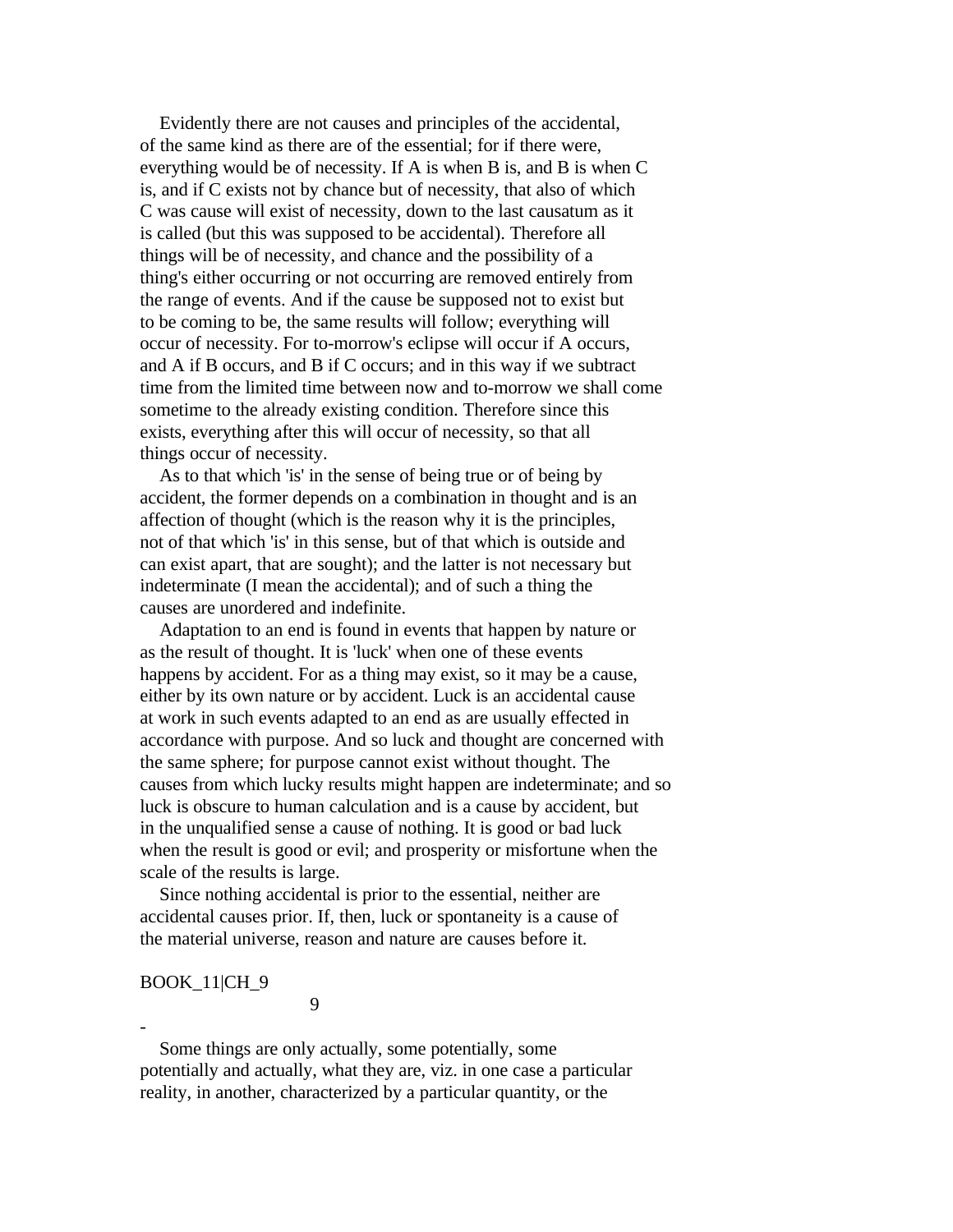like. There is no movement apart from things; for change is always according to the categories of being, and there is nothing common to these and in no one category. But each of the categories belongs to all its subjects in either of two ways (e.g. 'this-ness'-for one kind of it is 'positive form', and the other is 'privation'; and as regards quality one kind is 'white' and the other 'black', and as regards quantity one kind is 'complete' and the other 'incomplete', and as regards spatial movement one is 'upwards' and the other 'downwards', or one thing is 'light' and another 'heavy'); so that there are as many kinds of movement and change as of being. There being a distinction in each class of things between the potential and the completely real, I call the actuality of the potential as such, movement. That what we say is true, is plain from the following facts. When the 'buildable', in so far as it is what we mean by 'buildable', exists actually, it is being built, and this is the process of building. Similarly with learning, healing, walking, leaping, ageing, ripening. Movement takes when the complete reality itself exists, and neither earlier nor later. The complete reality, then, of that which exists potentially, when it is completely real and actual, not qua itself, but qua movable, is movement. By qua I mean this: bronze is potentially a statue; but yet it is not the complete reality of bronze qua bronze that is movement. For it is not the same thing to be bronze and to be a certain potency. If it were absolutely the same in its definition, the complete reality of bronze would have been a movement. But it is not the same. (This is evident in the case of contraries; for to be capable of being well and to be capable of being ill are not the same-for if they were, being well and being ill would have been the same-it is that which underlies and is healthy or diseased, whether it is moisture or blood, that is one and the same.) And since it is not. the same, as colour and the visible are not the same, it is the complete reality of the potential, and as potential, that is movement. That it is this, and that movement takes place when the complete reality itself exists, and neither earlier nor later, is evident. For each thing is capable of being sometimes actual, sometimes not, e.g. the buildable qua buildable; and the actuality of the buildable qua buildable is building. For the actuality is either this-the act of building-or the house. But when the house exists, it is no longer buildable; the buildable is what is being built. The actuality, then, must be the act of building, and this is a movement. And the same account applies to all other movements.

 That what we have said is right is evident from what all others say about movement, and from the fact that it is not easy to define it otherwise. For firstly one cannot put it in any class. This is evident from what people say. Some call it otherness and inequality and the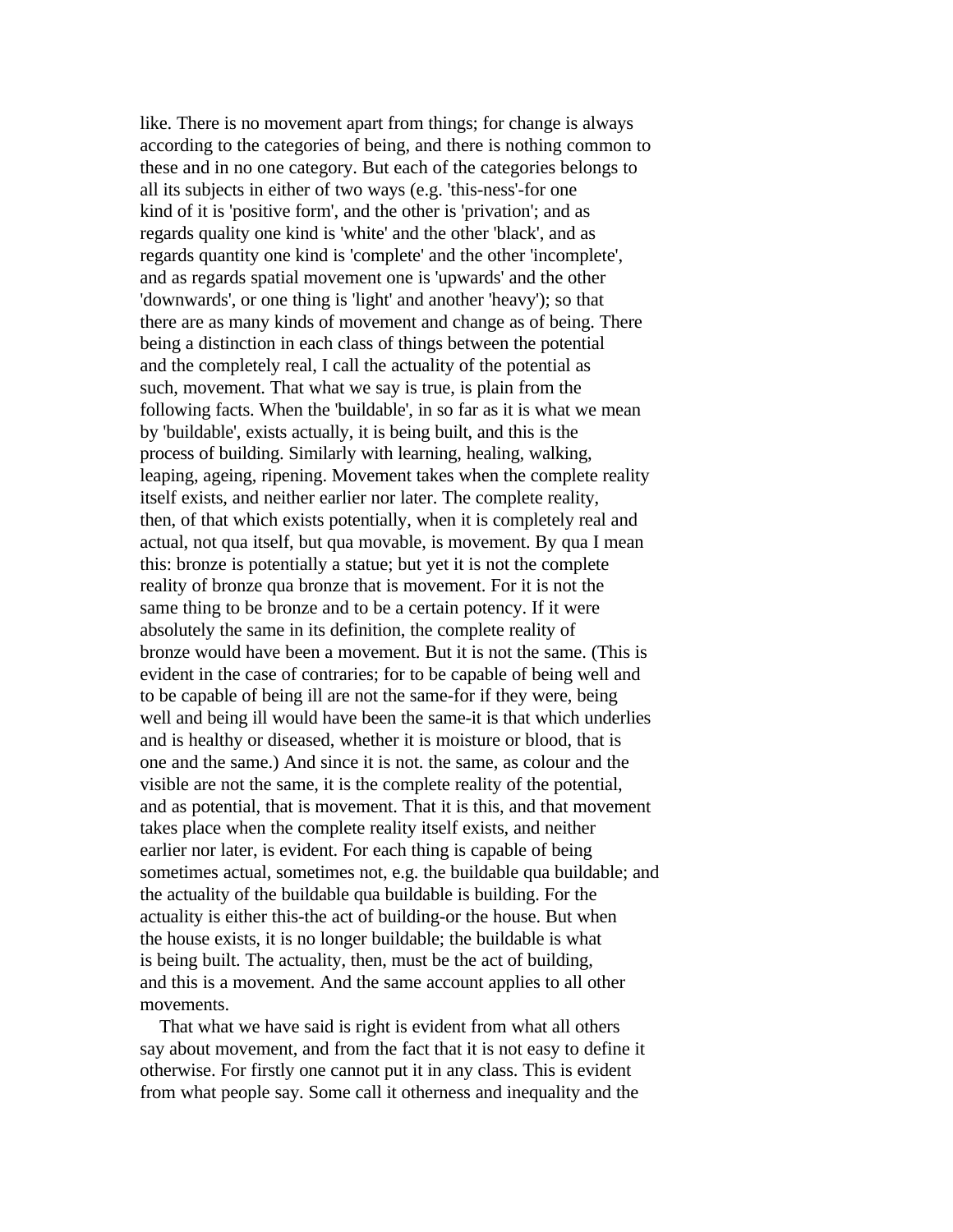unreal; none of these, however, is necessarily moved, and further, change is not either to these or from these any more than from their opposites. The reason why people put movement in these classes is that it is thought to be something indefinite, and the principles in one of the two 'columns of contraries' are indefinite because they are privative, for none of them is either a 'this' or a 'such' or in any of the other categories. And the reason why movement is thought to be indefinite is that it cannot be classed either with the potency of things or with their actuality; for neither that which is capable of being of a certain quantity, nor that which is actually of a certain quantity, is of necessity moved, and movement is thought to be an actuality, but incomplete; the reason is that the potential, whose actuality it is, is incomplete. And therefore it is hard to grasp what movement is; for it must be classed either under privation or under potency or under absolute actuality, but evidently none of these is possible. Therefore what remains is that it must be what we said-both actuality and the actuality we have described-which is hard to detect but capable of existing.

 And evidently movement is in the movable; for it is the complete realization of this by that which is capable of causing movement. And the actuality of that which is capable of causing movement is no other than that of the movable. For it must be the complete reality of both. For while a thing is capable of causing movement because it can do this, it is a mover because it is active; but it is on the movable that it is capable of acting, so that the actuality of both is one, just as there is the same interval from one to two as from two to one, and as the steep ascent and the steep descent are one, but the being of them is not one; the case of the mover and the moved is similar.

# BOOK\_11|CH\_10

-

#### 10

 The infinite is either that which is incapable of being traversed because it is not its nature to be traversed (this corresponds to the sense in which the voice is 'invisible'), or that which admits only of incomplete traverse or scarcely admits of traverse, or that which, though it naturally admits of traverse, is not traversed or limited; further, a thing may be infinite in respect of addition or of subtraction, or both. The infinite cannot be a separate, independent thing. For if it is neither a spatial magnitude nor a plurality, but infinity itself is its substance and not an accident of it, it will be indivisible; for the divisible is either magnitude or plurality. But if indivisible, it is not infinite, except as the voice is invisible; but people do not mean this, nor are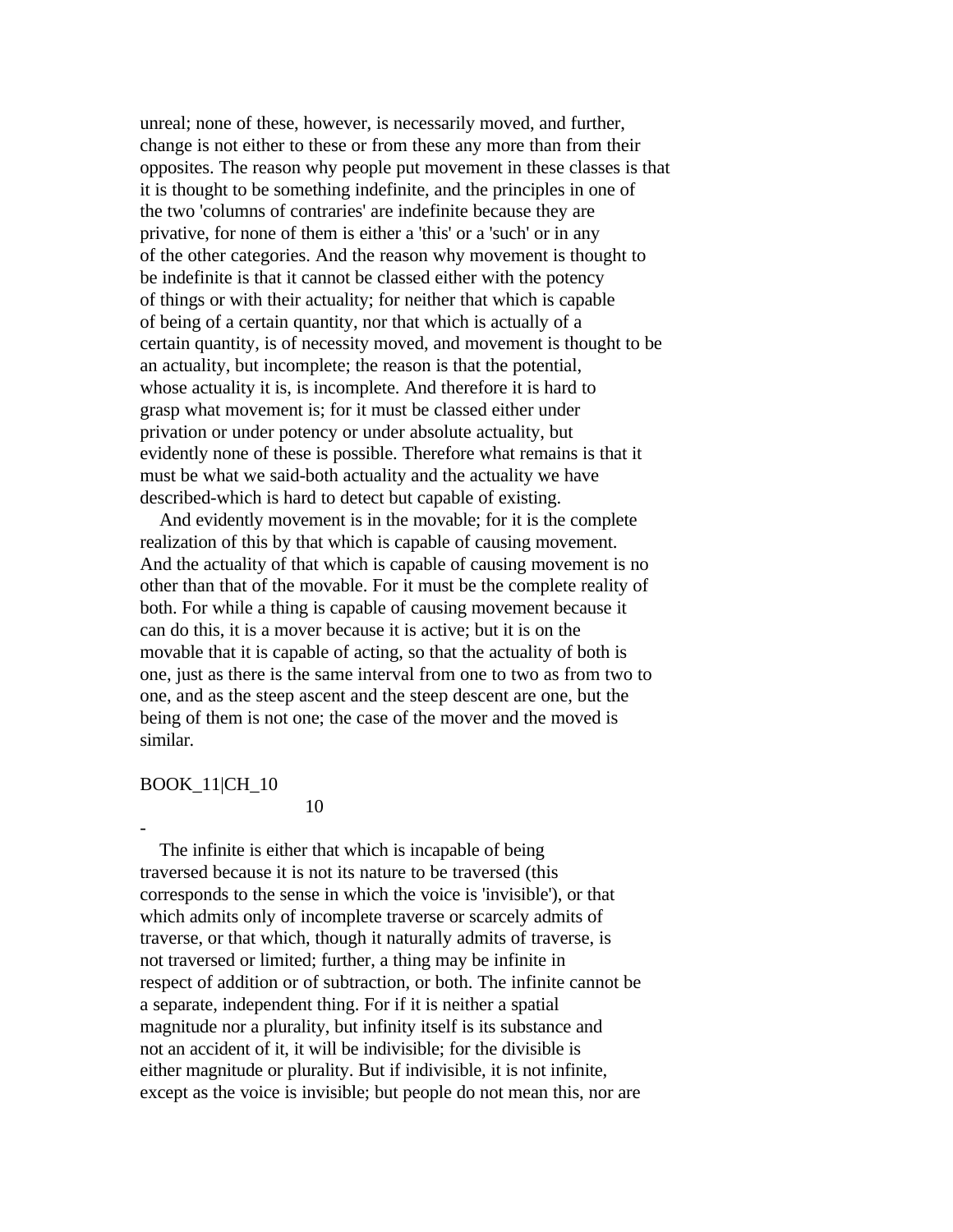we examining this sort of infinite, but the infinite as untraversable. Further, how can an infinite exist by itself, unless number and magnitude also exist by themselvess-since infinity is an attribute of these? Further, if the infinite is an accident of something else, it cannot be qua infinite an element in things, as the invisible is not an element in speech, though the voice is invisible. And evidently the infinite cannot exist actually. For then any part of it that might be taken would be infinite (for 'to be infinite' and 'the infinite' are the same, if the infinite is substance and not predicated of a subject). Therefore it is either indivisible, or if it is partible, it is divisible into infinites; but the same thing cannot be many infinites (as a part of air is air, so a part of the infinite would be infinite, if the infinite is substance and a principle). Therefore it must be impartible and indivisible. But the actually infinite cannot be indivisible; for it must be of a certain quantity. Therefore infinity belongs to its subject incidentally. But if so, then (as we have said) it cannot be it that is a principle, but that of which it is an accident-the air or the even number.

 This inquiry is universal; but that the infinite is not among sensible things, is evident from the following argument. If the definition of a body is 'that which is bounded by planes', there cannot be an infinite body either sensible or intelligible; nor a separate and infinite number, for number or that which has a number is numerable. Concretely, the truth is evident from the following argument. The infinite can neither be composite nor simple. For (a) it cannot be a composite body, since the elements are limited in multitude. For the contraries must be equal and no one of them must be infinite; for if one of the two bodies falls at all short of the other in potency, the finite will be destroyed by the infinite. And that each should be infinite is impossible. For body is that which has extension in all directions, and the infinite is the boundlessly extended, so that if the infinite is a body it will be infinite in every direction. Nor (b) can the infinite body be one and simple-neither, as some say, something apart from the elements, from which they generate these (for there is no such body apart from the elements; for everything can be resolved into that of which it consists, but no such product of analysis is observed except the simple bodies), nor fire nor any other of the elements. For apart from the question how any of them could be infinite, the All, even if it is finite, cannot either be or become any one of them, as Heraclitus says all things sometime become fire. The same argument applies to this as to the One which the natural philosophers posit besides the elements. For everything changes from contrary to contrary, e.g. from hot to cold.

Further, a sensible body is somewhere, and whole and part have the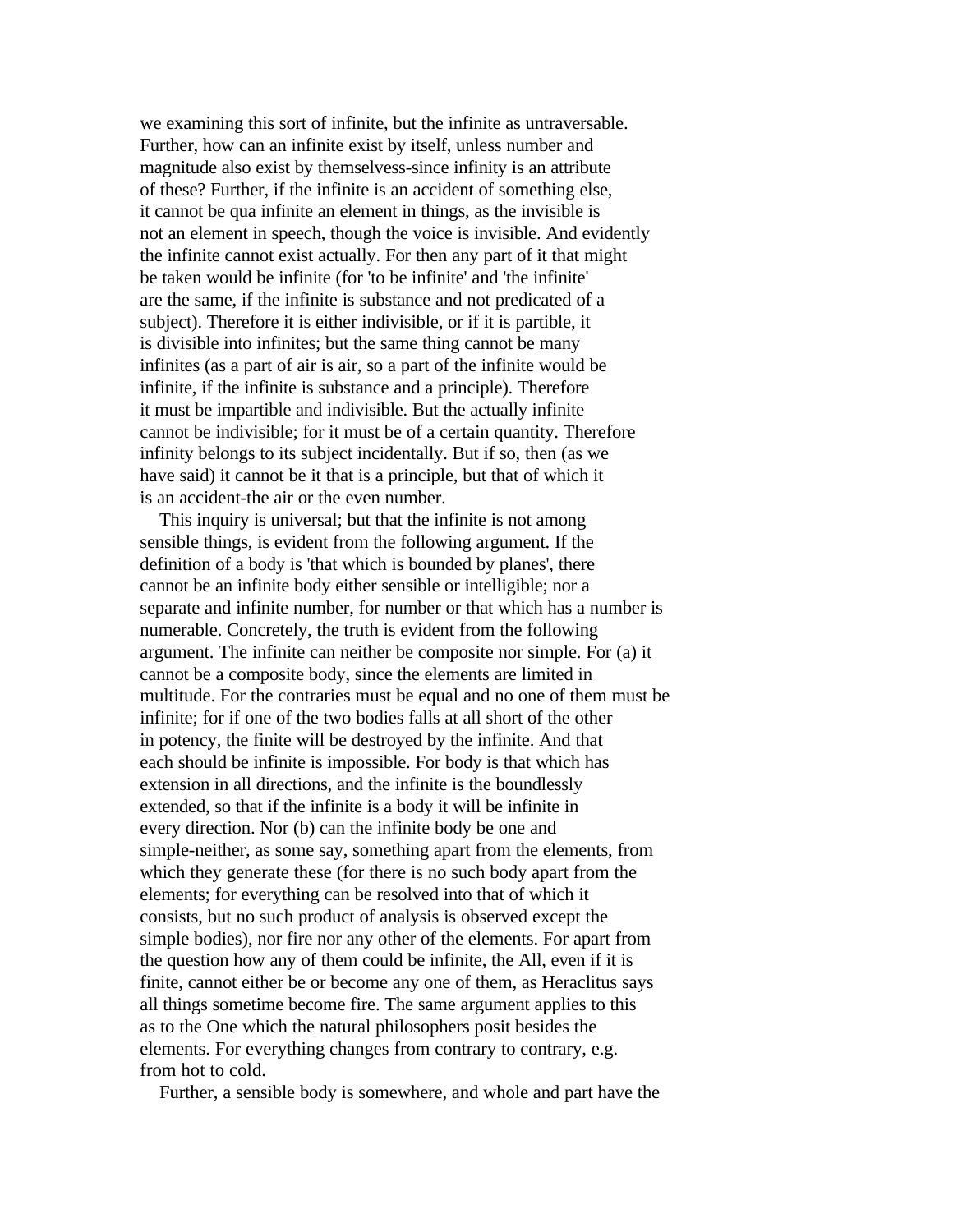same proper place, e.g. the whole earth and part of the earth. Therefore if (a) the infinite body is homogeneous, it will be unmovable or it will be always moving. But this is impossible; for why should it rather rest, or move, down, up, or anywhere, rather than anywhere else? E.g. if there were a clod which were part of an infinite body, where will this move or rest? The proper place of the body which is homogeneous with it is infinite. Will the clod occupy the whole place, then? And how? (This is impossible.) What then is its rest or its movement? It will either rest everywhere, and then it cannot move; or it will move everywhere, and then it cannot be still. But (b) if the All has unlike parts, the proper places of the parts are unlike also, and, firstly, the body of the All is not one except by contact, and, secondly, the parts will be either finite or infinite in variety of kind. Finite they cannot be; for then those of one kind will be infinite in quantity and those of another will not (if the All is infinite), e.g. fire or water would be infinite, but such an infinite element would be destruction to the contrary elements. But if the parts are infinite and simple, their places also are infinite and there will be an infinite number of elements; and if this is impossible, and the places are finite, the All also must be limited.

 In general, there cannot be an infinite body and also a proper place for bodies, if every sensible body has either weight or lightness. For it must move either towards the middle or upwards, and the infinite either the whole or the half of it-cannot do either; for how will you divide it? Or how will part of the infinite be down and part up, or part extreme and part middle? Further, every sensible body is in a place, and there are six kinds of place, but these cannot exist in an infinite body. In general, if there cannot be an infinite place, there cannot be an infinite body; (and there cannot be an infinite place,) for that which is in a place is somewhere, and this means either up or down or in one of the other directions, and each of these is a limit.

 The infinite is not the same in the sense that it is a single thing whether exhibited in distance or in movement or in time, but the posterior among these is called infinite in virtue of its relation to the prior; i.e. a movement is called infinite in virtue of the distance covered by the spatial movement or alteration or growth, and a time is called infinite because of the movement which occupies it.

BOOK\_11|CH\_11

-

11

Of things which change, some change in an accidental sense, like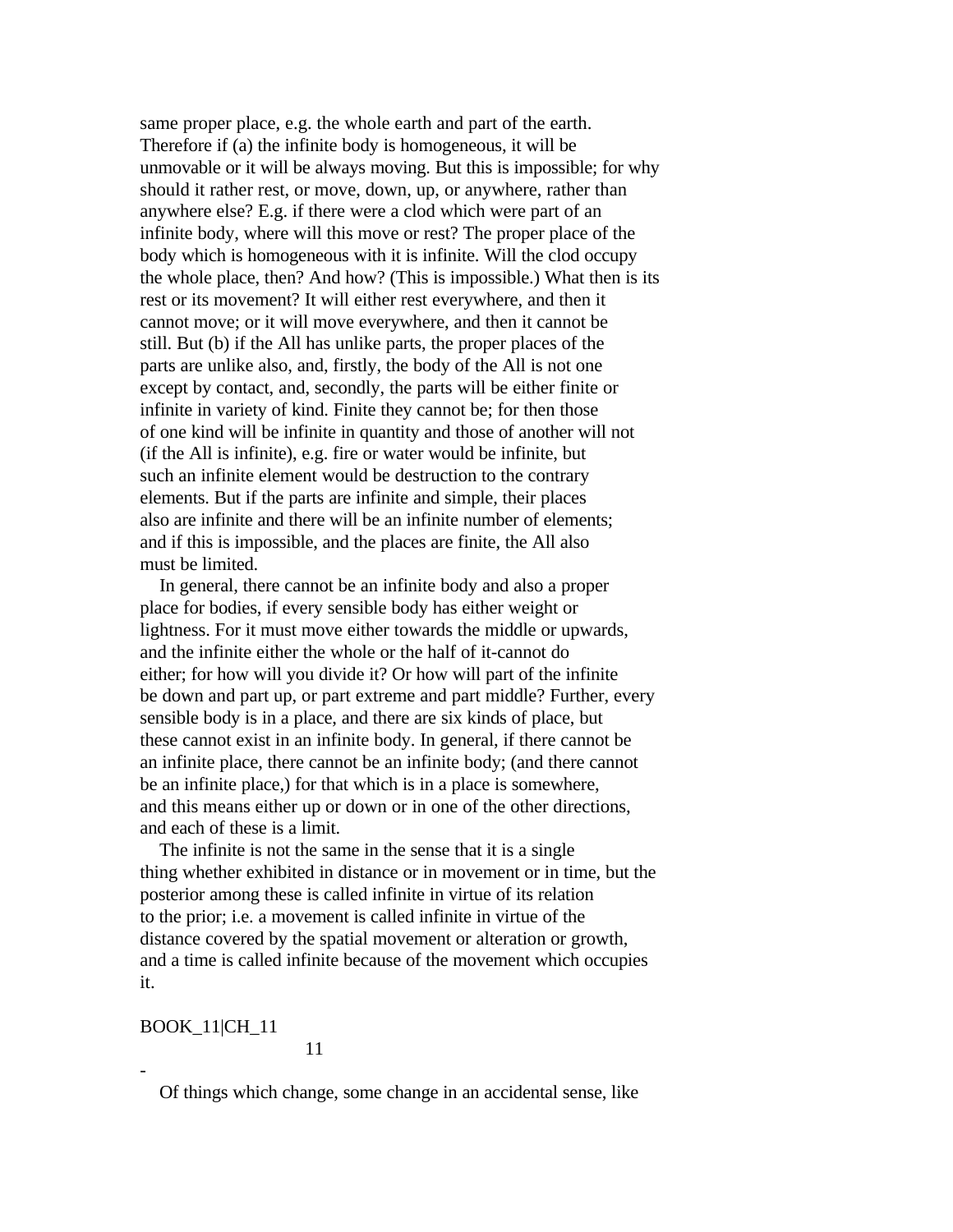that in which 'the musical' may be said to walk, and others are said, without qualification, to change, because something in them changes, i.e. the things that change in parts; the body becomes healthy, because the eye does. But there is something which is by its own nature moved directly, and this is the essentially movable. The same distinction is found in the case of the mover; for it causes movement either in an accidental sense or in respect of a part of itself or essentially. There is something that directly causes movement; and there is something that is moved, also the time in which it is moved, and that from which and that into which it is moved. But the forms and the affections and the place, which are the terminals of the movement of moving things, are unmovable, e.g. knowledge or heat; it is not heat that is a movement, but heating. Change which is not accidental is found not in all things, but between contraries, and their intermediates, and between contradictories. We may convince ourselves of this by induction.

 That which changes changes either from positive into positive, or from negative into negative, or from positive into negative, or from negative into positive. (By positive I mean that which is expressed by an affirmative term.) Therefore there must be three changes; that from negative into negative is not change, because (since the terms are neither contraries nor contradictories) there is no opposition. The change from the negative into the positive which is its contradictory is generation-absolute change absolute generation, and partial change partial generation; and the change from positive to negative is destruction-absolute change absolute destruction, and partial change partial destruction. If, then, 'that which is not' has several senses, and movement can attach neither to that which implies putting together or separating, nor to that which implies potency and is opposed to that which is in the full sense (true, the not-white or not-good can be moved incidentally, for the not-white might be a man; but that which is not a particular thing at all can in no wise be moved), that which is not cannot be moved (and if this is so, generation cannot be movement; for that which is not is generated; for even if we admit to the full that its generation is accidental, yet it is true to say that 'not-being' is predicable of that which is generated absolutely). Similarly rest cannot be long to that which is not. These consequences, then, turn out to be awkward, and also this, that everything that is moved is in a place, but that which is not is not in a place; for then it would be somewhere. Nor is destruction movement; for the contrary of movement is rest, but the contrary of destruction is generation. Since every movement is a change, and the kinds of change are the three named above, and of these those in the way of generation and destruction are not movements, and these are the changes from a thing to its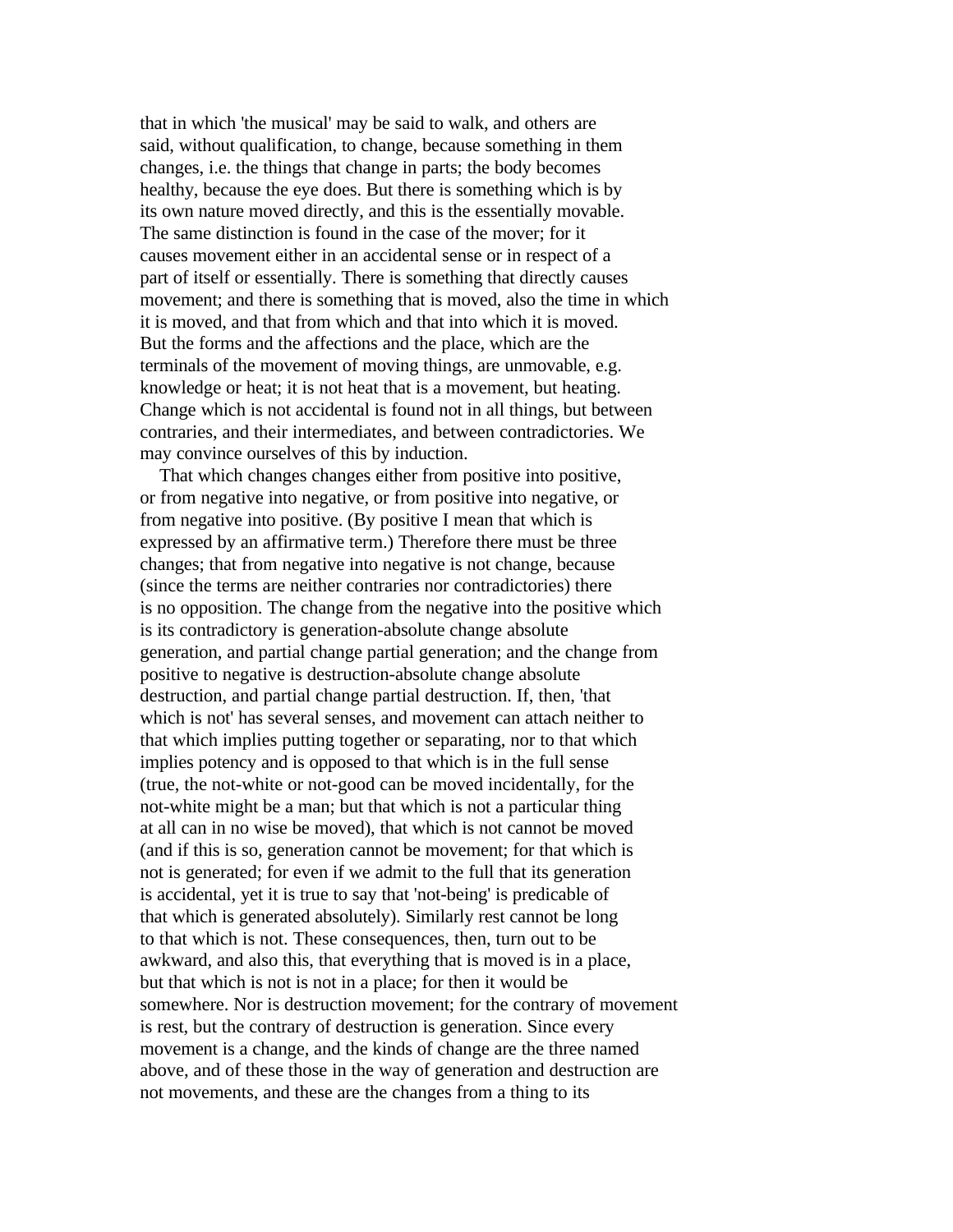contradictory, it follows that only the change from positive into positive is movement. And the positives are either contrary or intermediate (for even privation must be regarded as contrary), and are expressed by an affirmative term, e.g. 'naked' or 'toothless' or 'black'.

# BOOK\_11|CH\_12

-

12

 If the categories are classified as substance, quality, place, acting or being acted on, relation, quantity, there must be three kinds of movement-of quality, of quantity, of place. There is no movement in respect of substance (because there is nothing contrary to substance), nor of relation (for it is possible that if one of two things in relation changes, the relative term which was true of the other thing ceases to be true, though this other does not change at all,-so that their movement is accidental), nor of agent and patient, or mover and moved, because there is no movement of movement nor generation of generation, nor, in general, change of change. For there might be movement of movement in two senses; (1) movement might be the subject moved, as a man is moved because he changes from pale to dark,-so that on this showing movement, too, may be either heated or cooled or change its place or increase. But this is impossible; for change is not a subject. Or (2) some other subject might change from change into some other form of existence (e.g. a man from disease into health). But this also is not possible except incidentally. For every movement is change from something into something. (And so are generation and destruction; only, these are changes into things opposed in certain ways while the other, movement, is into things opposed in another way.) A thing changes, then, at the same time from health into illness, and from this change itself into another. Clearly, then, if it has become ill, it will have changed into whatever may be the other change concerned (though it may be at rest), and, further, into a determinate change each time; and that new change will be from something definite into some other definite thing; therefore it will be the opposite change, that of growing well. We answer that this happens only incidentally; e.g. there is a change from the process of recollection to that of forgetting, only because that to which the process attaches is changing, now into a state of knowledge, now into one of ignorance.

 Further, the process will go on to infinity, if there is to be change of change and coming to be of coming to be. What is true of the later, then, must be true of the earlier; e.g. if the simple coming to be was once coming to be, that which comes to be something was also once coming to be; therefore that which simply comes to be something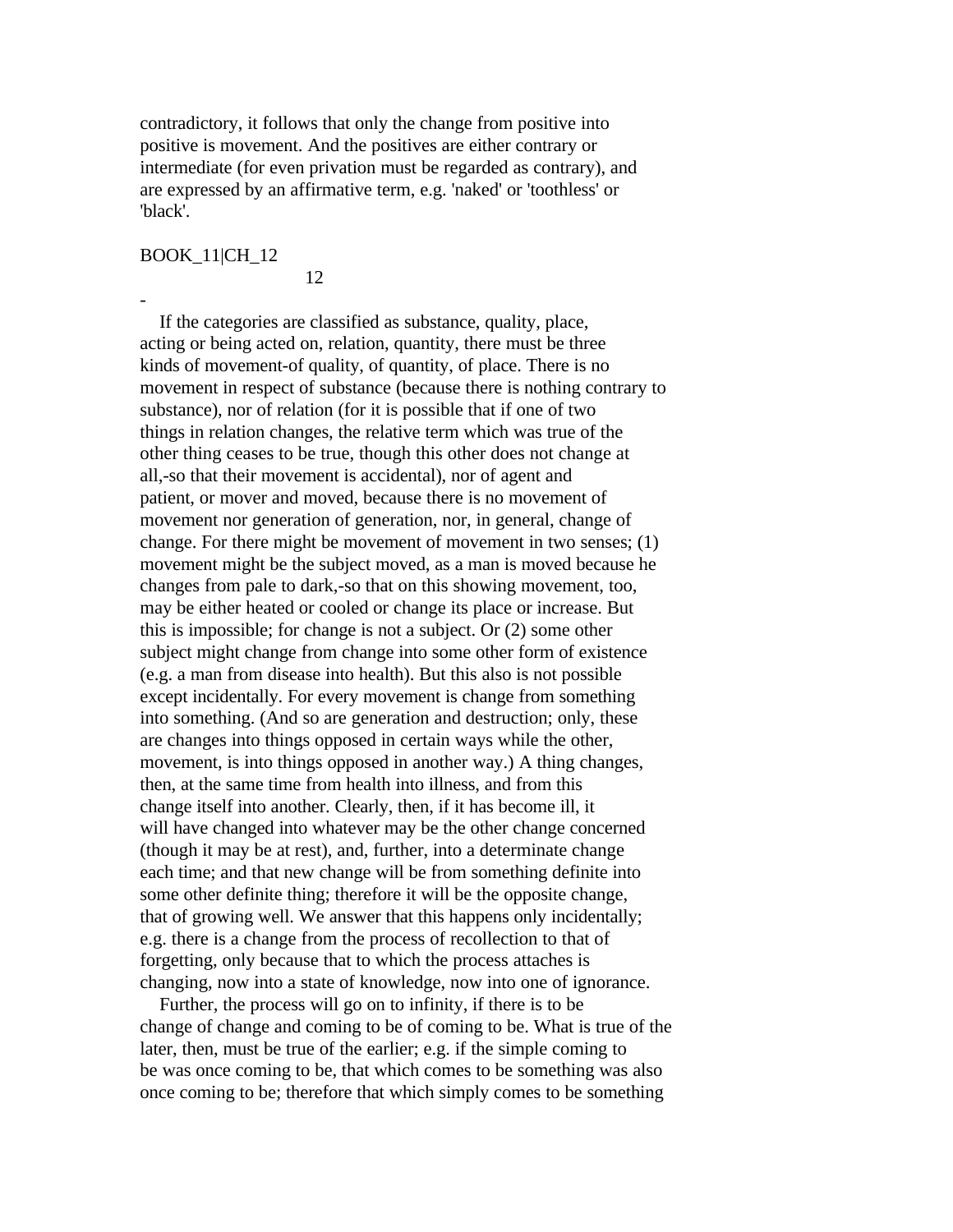was not yet in existence, but something which was coming to be coming to be something was already in existence. And this was once coming to be, so that at that time it was not yet coming to be something else. Now since of an infinite number of terms there is not a first, the first in this series will not exist, and therefore no following term exist. Nothing, then, can either come term wi to be or move or change. Further, that which is capable of a movement is also capable of the contrary movement and rest, and that which comes to be also ceases to be. Therefore that which is coming to be is ceasing to be when it has come to be coming to be; for it cannot cease to be as soon as it is coming to be coming to be, nor after it has come to be; for that which is ceasing to be must be. Further, there must be a matter underlying that which comes to be and changes. What will this be, then,-what is it that becomes movement or becoming, as body or soul is that which suffers alteration? And; again, what is it that they move into? For it must be the movement or becoming of something from something into something. How, then, can this condition be fulfilled? There can be no learning of learning, and therefore no becoming of becoming. Since there is not movement either of substance or of relation or of activity and passivity, it remains that movement is in respect of quality and quantity and place; for each of these admits of contrariety. By quality I mean not that which is in the substance (for even the differentia is a quality), but the passive quality, in virtue of which a thing is said to be acted on or to be incapable of being acted on. The immobile is either that which is wholly incapable of being moved, or that which is moved with difficulty in a long time or begins slowly, or that which is of a nature to be moved and can be moved but is not moved when and where and as it would naturally be moved. This alone among immobiles I describe as being at rest; for rest is contrary to movement, so that it must be a privation in that which is receptive of movement.

 Things which are in one proximate place are together in place, and things which are in different places are apart: things whose extremes are together touch: that at which a changing thing, if it changes continuously according to its nature, naturally arrives before it arrives at the extreme into which it is changing, is between. That which is most distant in a straight line is contrary in place. That is successive which is after the beginning (the order being determined by position or form or in some other way) and has nothing of the same class between it and that which it succeeds, e.g. lines in the case of a line, units in that of a unit, or a house in that of a house. (There is nothing to prevent a thing of some other class from being between.) For the successive succeeds something and is something later; 'one' does not succeed 'two', nor the first day of the month the second. That which, being successive, touches, is contiguous.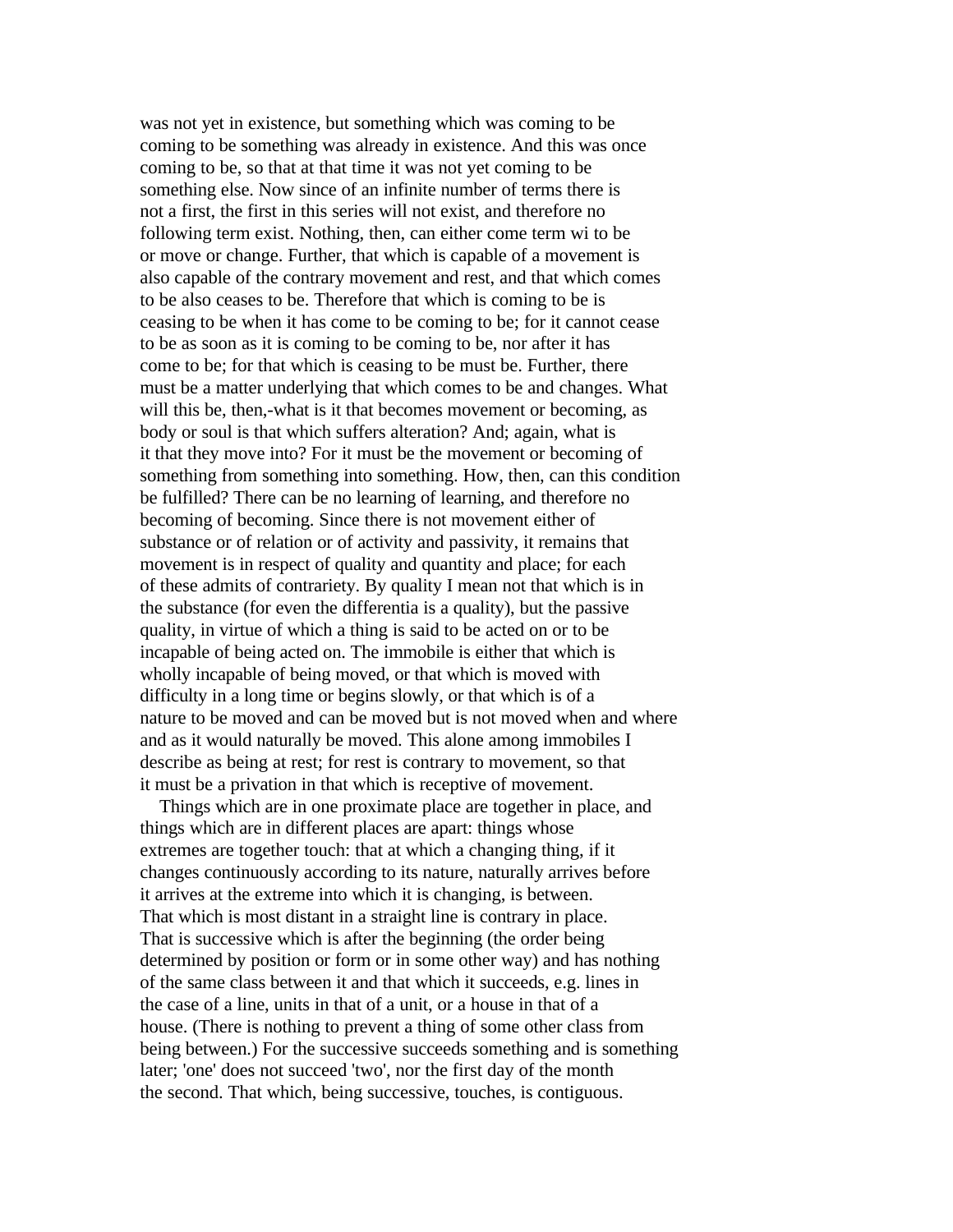(Since all change is between opposites, and these are either contraries or contradictories, and there is no middle term for contradictories, clearly that which is between is between contraries.) The continuous is a species of the contiguous. I call two things continuous when the limits of each, with which they touch and by which they are kept together, become one and the same, so that plainly the continuous is found in the things out of which a unity naturally arises in virtue of their contact. And plainly the successive is the first of these concepts (for the successive does not necessarily touch, but that which touches is successive; and if a thing is continuous, it touches, but if it touches, it is not necessarily continuous; and in things in which there is no touching, there is no organic unity); therefore a point is not the same as a unit; for contact belongs to points, but not to units, which have only succession; and there is something between two of the former, but not between two of the latter.

### BOOK\_12|CH\_1

-

 Book XII 1

 The subject of our inquiry is substance; for the principles and the causes we are seeking are those of substances. For if the universe is of the nature of a whole, substance is its first part; and if it coheres merely by virtue of serial succession, on this view also substance is first, and is succeeded by quality, and then by quantity. At the same time these latter are not even being in the full sense, but are qualities and movements of it,-or else even the not-white and the not-straight would be being; at least we say even these are, e.g. 'there is a not-white'. Further, none of the categories other than substance can exist apart. And the early philosophers also in practice testify to the primacy of substance; for it was of substance that they sought the principles and elements and causes. The thinkers of the present day tend to rank universals as substances (for genera are universals, and these they tend to describe as principles and substances, owing to the abstract nature of their inquiry); but the thinkers of old ranked particular things as substances, e.g. fire and earth, not what is common to both, body.

 There are three kinds of substance-one that is sensible (of which one subdivision is eternal and another is perishable; the latter is recognized by all men, and includes e.g. plants and animals), of which we must grasp the elements, whether one or many; and another that is immovable, and this certain thinkers assert to be capable of existing apart, some dividing it into two, others identifying the Forms and the objects of mathematics, and others positing, of these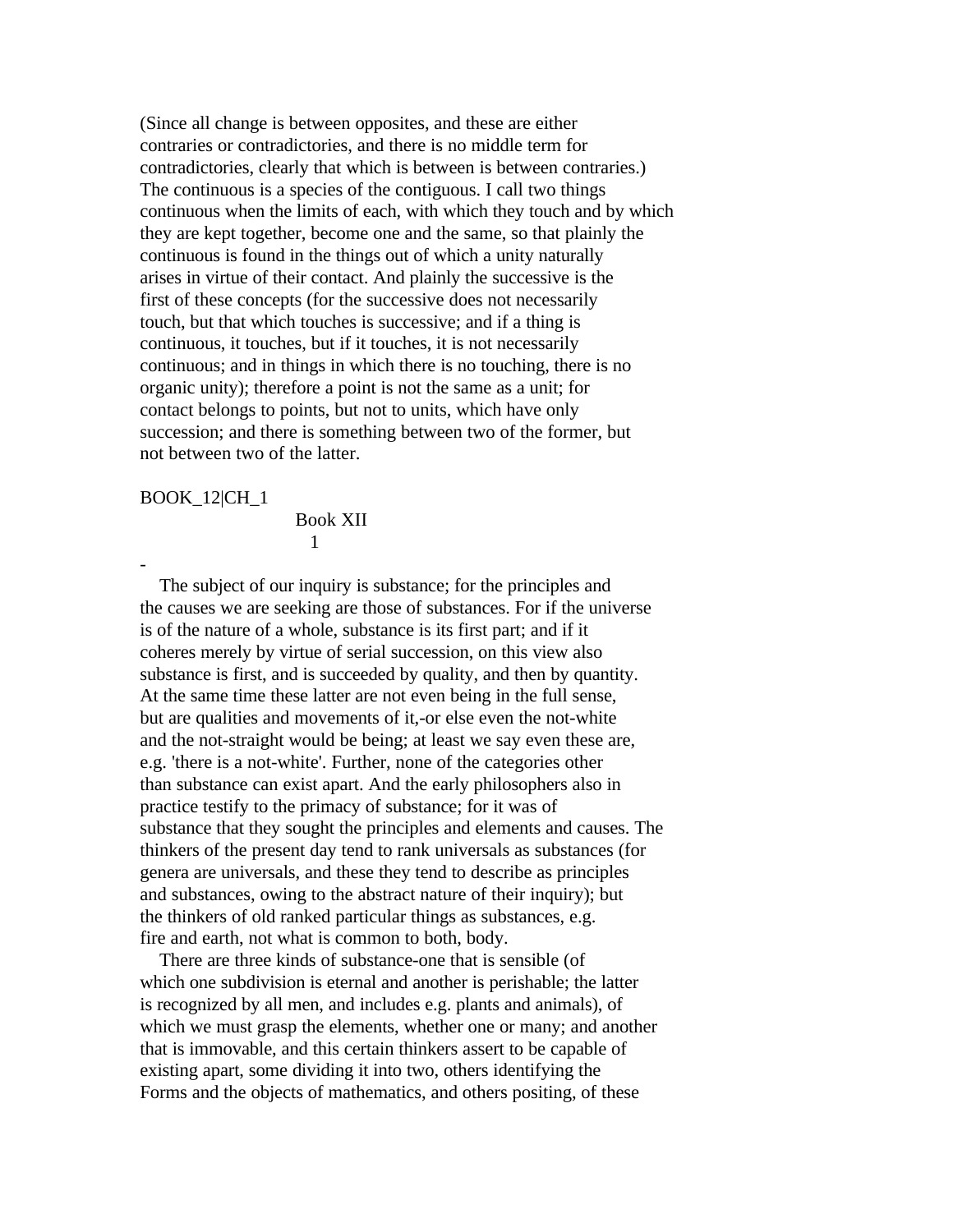two, only the objects of mathematics. The former two kinds of substance are the subject of physics (for they imply movement); but the third kind belongs to another science, if there is no principle common to it and to the other kinds.

# BOOK\_12|CH\_2

-

2

 Sensible substance is changeable. Now if change proceeds from opposites or from intermediates, and not from all opposites (for the voice is not-white<, but it does not therefore change to white>), but from the contrary, there must be something underlying which changes into the contrary state; for the contraries do not change. Further, something persists, but the contrary does not persist; there is, then, some third thing besides the contraries, viz. the matter. Now since changes are of four kinds-either in respect of the 'what' or of the quality or of the quantity or of the place, and change in respect of 'thisness' is simple generation and destruction, and change in quantity is increase and diminution, and change in respect of an affection is alteration, and change of place is motion, changes will be from given states into those contrary to them in these several respects. The matter, then, which changes must be capable of both states. And since that which 'is' has two senses, we must say that everything changes from that which is potentially to that which is actually, e.g. from potentially white to actually white, and similarly in the case of increase and diminution. Therefore not only can a thing come to be, incidentally, out of that which is not, but also all things come to be out of that which is, but is potentially, and is not actually. And this is the 'One' of Anaxagoras; for instead of 'all things were together'-and the 'Mixture' of Empedocles and Anaximander and the account given by Democritus-it is better to say 'all things were together potentially but not actually'. Therefore these thinkers seem to have had some notion of matter. Now all things that change have matter, but different matter; and of eternal things those which are not generable but are movable in space have matter-not matter for generation, however, but for motion from one place to another.

 One might raise the question from what sort of non-being generation proceeds; for 'non-being' has three senses. If, then, one form of non-being exists potentially, still it is not by virtue of a potentiality for any and every thing, but different things come from different things; nor is it satisfactory to say that 'all things were together'; for they differ in their matter, since otherwise why did an infinity of things come to be, and not one thing? For 'reason' is one, so that if matter also were one, that must have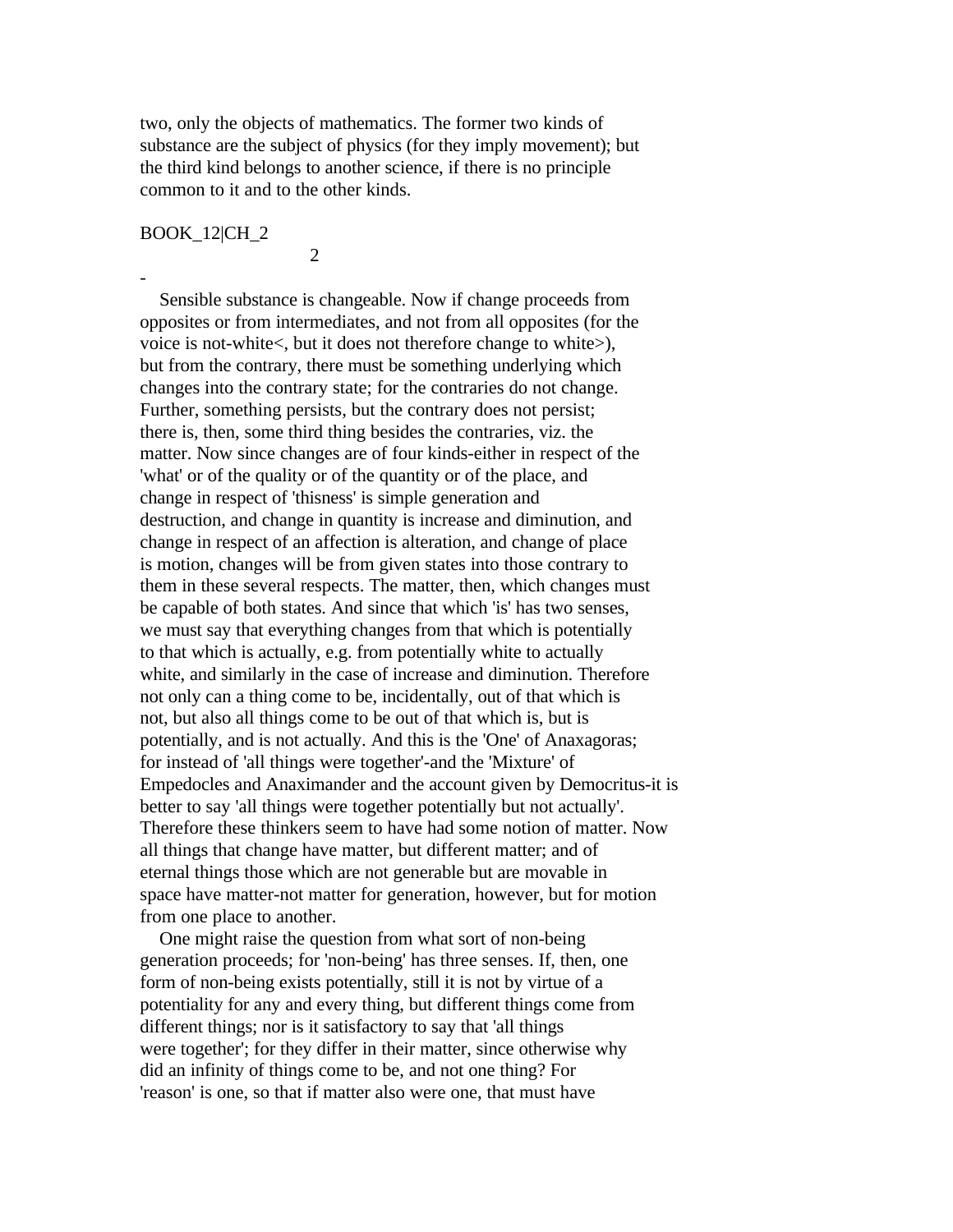come to be in actuality which the matter was in potency. The causes and the principles, then, are three, two being the pair of contraries of which one is definition and form and the other is privation, and the third being the matter.

# BOOK\_12|CH\_3

-

3

 Note, next, that neither the matter nor the form comes to be-and I mean the last matter and form. For everything that changes is something and is changed by something and into something. That by which it is changed is the immediate mover; that which is changed, the matter; that into which it is changed, the form. The process, then, will go on to infinity, if not only the bronze comes to be round but also the round or the bronze comes to be; therefore there must be a stop.

 Note, next, that each substance comes into being out of something that shares its name. (Natural objects and other things both rank as substances.) For things come into being either by art or by nature or by luck or by spontaneity. Now art is a principle of movement in something other than the thing moved, nature is a principle in the thing itself (for man begets man), and the other causes are privations of these two.

 There are three kinds of substance-the matter, which is a 'this' in appearance (for all things that are characterized by contact and not, by organic unity are matter and substratum, e.g. fire, flesh, head; for these are all matter, and the last matter is the matter of that which is in the full sense substance); the nature, which is a 'this' or positive state towards which movement takes place; and again, thirdly, the particular substance which is composed of these two, e.g. Socrates or Callias. Now in some cases the 'this' does not exist apart from the composite substance, e.g. the form of house does not so exist, unless the art of building exists apart (nor is there generation and destruction of these forms, but it is in another way that the house apart from its matter, and health, and all ideals of art, exist and do not exist); but if the 'this' exists apart from the concrete thing, it is only in the case of natural objects. And so Plato was not far wrong when he said that there are as many Forms as there are kinds of natural object (if there are Forms distinct from the things of this earth). The moving causes exist as things preceding the effects, but causes in the sense of definitions are simultaneous with their effects. For when a man is healthy, then health also exists; and the shape of a bronze sphere exists at the same time as the bronze sphere. (But we must examine whether any form also survives afterwards. For in some cases there is nothing to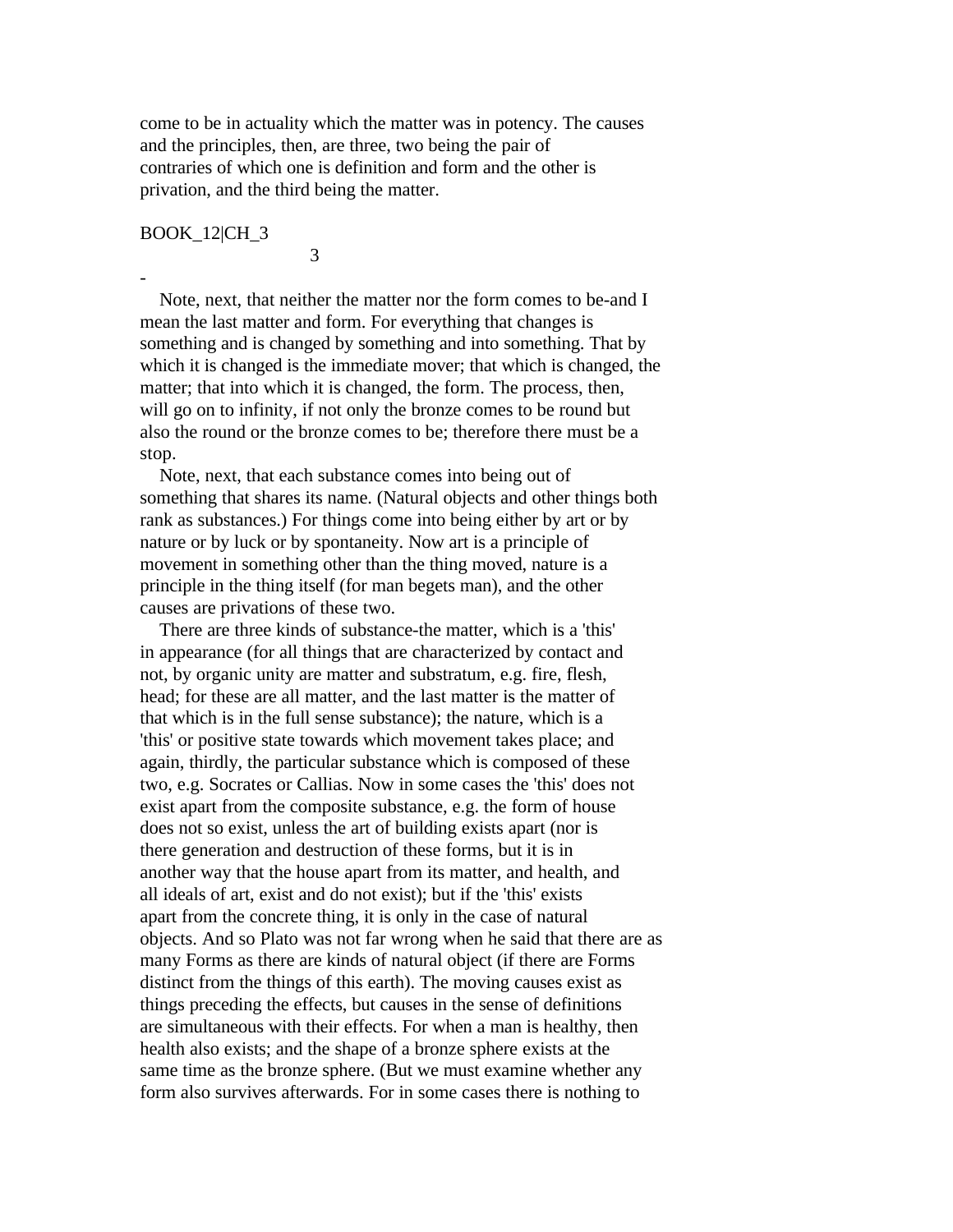prevent this; e.g. the soul may be of this sort-not all soul but the reason; for presumably it is impossible that all soul should survive.) Evidently then there is no necessity, on this ground at least, for the existence of the Ideas. For man is begotten by man, a given man by an individual father; and similarly in the arts; for the medical art is the formal cause of health.

BOOK\_12|CH\_4

-

4

 The causes and the principles of different things are in a sense different, but in a sense, if one speaks universally and analogically, they are the same for all. For one might raise the question whether the principles and elements are different or the same for substances and for relative terms, and similarly in the case of each of the categories. But it would be paradoxical if they were the same for all. For then from the same elements will proceed relative terms and substances. What then will this common element be? For (1) (a) there is nothing common to and distinct from substance and the other categories, viz. those which are predicated; but an element is prior to the things of which it is an element. But again (b) substance is not an element in relative terms, nor is any of these an element in substance. Further, (2) how can all things have the same elements? For none of the elements can be the same as that which is composed of elements, e.g. b or a cannot be the same as ba. (None, therefore, of the intelligibles, e.g. being or unity, is an element; for these are predicable of each of the compounds as well.) None of the elements, then, will be either a substance or a relative term; but it must be one or other. All things, then, have not the same elements.

 Or, as we are wont to put it, in a sense they have and in a sense they have not; e.g. perhaps the elements of perceptible bodies are, as form, the hot, and in another sense the cold, which is the privation; and, as matter, that which directly and of itself potentially has these attributes; and substances comprise both these and the things composed of these, of which these are the principles, or any unity which is produced out of the hot and the cold, e.g. flesh or bone; for the product must be different from the elements. These things then have the same elements and principles (though specifically different things have specifically different elements); but all things have not the same elements in this sense, but only analogically; i.e. one might say that there are three principles-the form, the privation, and the matter. But each of these is different for each class; e.g. in colour they are white, black, and surface, and in day and night they are light, darkness, and air.

Since not only the elements present in a thing are causes, but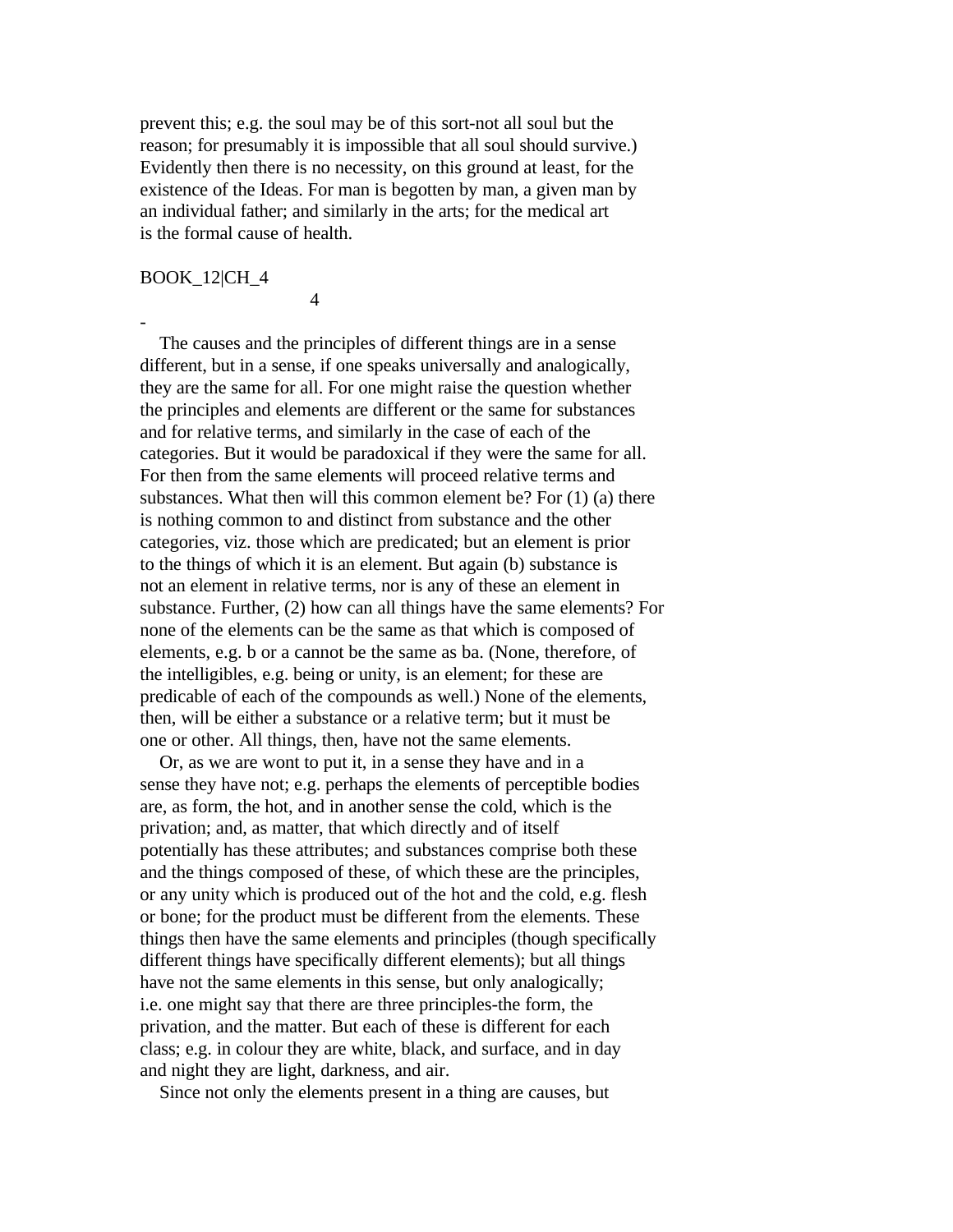also something external, i.e. the moving cause, clearly while 'principle' and 'element' are different both are causes, and 'principle' is divided into these two kinds; and that which acts as producing movement or rest is a principle and a substance. Therefore analogically there are three elements, and four causes and principles; but the elements are different in different things, and the proximate moving cause is different for different things. Health, disease, body; the moving cause is the medical art. Form, disorder of a particular kind, bricks; the moving cause is the building art. And since the moving cause in the case of natural things is-for man, for instance, man, and in the products of thought the form or its contrary, there will be in a sense three causes, while in a sense there are four. For the medical art is in some sense health, and the building art is the form of the house, and man begets man; further, besides these there is that which as first of all things moves all things.

### BOOK 12|CH\_5

-

5

 Some things can exist apart and some cannot, and it is the former that are substances. And therefore all things have the same causes, because, without substances, modifications and movements do not exist. Further, these causes will probably be soul and body, or reason and desire and body.

 And in yet another way, analogically identical things are principles, i.e. actuality and potency; but these also are not only different for different things but also apply in different ways to them. For in some cases the same thing exists at one time actually and at another potentially, e.g. wine or flesh or man does so. (And these too fall under the above-named causes. For the form exists actually, if it can exist apart, and so does the complex of form and matter, and the privation, e.g. darkness or disease; but the matter exists potentially; for this is that which can become qualified either by the form or by the privation.) But the distinction of actuality and potentiality applies in another way to cases where the matter of cause and of effect is not the same, in some of which cases the form is not the same but different; e.g. the cause of man is (1) the elements in man (viz. fire and earth as matter, and the peculiar form), and further (2) something else outside, i.e. the father, and (3) besides these the sun and its oblique course, which are neither matter nor form nor privation of man nor of the same species with him, but moving causes.

 Further, one must observe that some causes can be expressed in universal terms, and some cannot. The proximate principles of all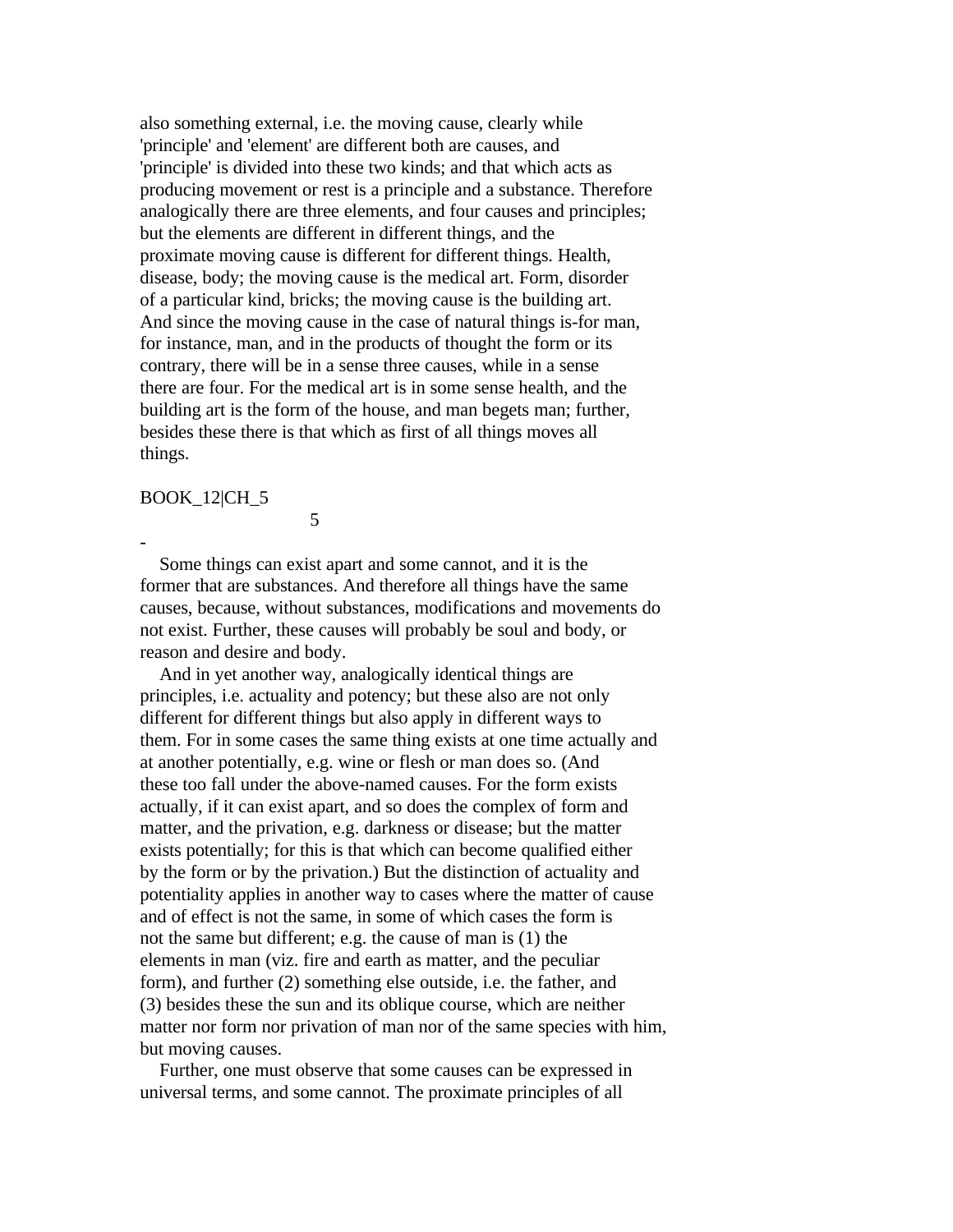things are the 'this' which is proximate in actuality, and another which is proximate in potentiality. The universal causes, then, of which we spoke do not exist. For it is the individual that is the originative principle of the individuals. For while man is the originative principle of man universally, there is no universal man, but Peleus is the originative principle of Achilles, and your father of you, and this particular b of this particular ba, though b in general is the originative principle of ba taken without qualification.

 Further, if the causes of substances are the causes of all things, yet different things have different causes and elements, as was said; the causes of things that are not in the same class, e.g. of colours and sounds, of substances and quantities, are different except in an analogical sense; and those of things in the same species are different, not in species, but in the sense that the causes of different individuals are different, your matter and form and moving cause being different from mine, while in their universal definition they are the same. And if we inquire what are the principles or elements of substances and relations and qualities-whether they are the same or different-clearly when the names of the causes are used in several senses the causes of each are the same, but when the senses are distinguished the causes are not the same but different, except that in the following senses the causes of all are the same. They are (1) the same or analogous in this sense, that matter, form, privation, and the moving cause are common to all things; and (2) the causes of substances may be treated as causes of all things in this sense, that when substances are removed all things are removed; further, (3) that which is first in respect of complete reality is the cause of all things. But in another sense there are different first causes, viz. all the contraries which are neither generic nor ambiguous terms; and, further, the matters of different things are different. We have stated, then, what are the principles of sensible things and how many they are, and in what sense they are the same and in what sense different.

#### BOOK\_12|CH\_6

-

6

 Since there were three kinds of substance, two of them physical and one unmovable, regarding the latter we must assert that it is necessary that there should be an eternal unmovable substance. For substances are the first of existing things, and if they are all destructible, all things are destructible. But it is impossible that movement should either have come into being or cease to be (for it must always have existed), or that time should. For there could not be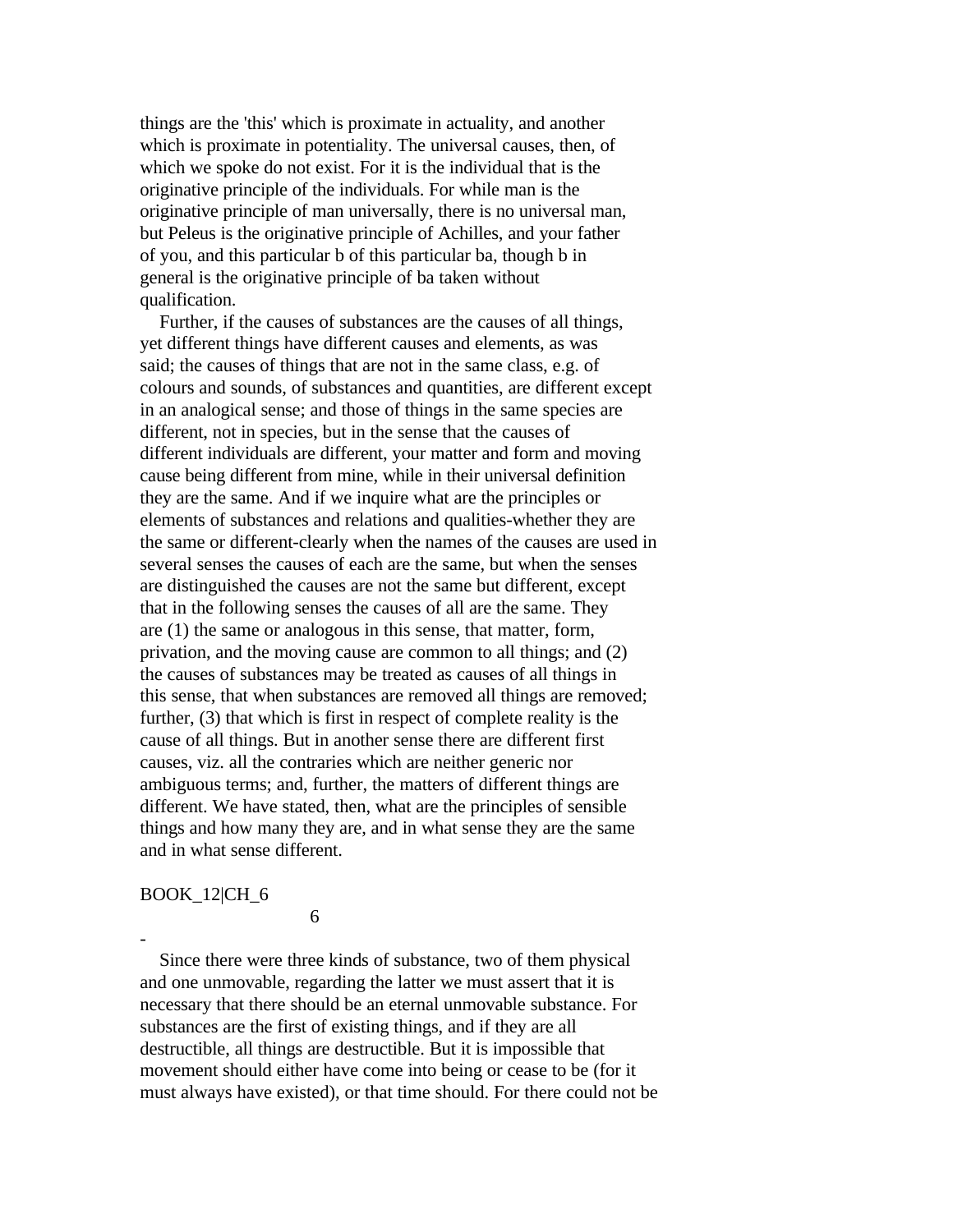a before and an after if time did not exist. Movement also is continuous, then, in the sense in which time is; for time is either the same thing as movement or an attribute of movement. And there is no continuous movement except movement in place, and of this only that which is circular is continuous.

 But if there is something which is capable of moving things or acting on them, but is not actually doing so, there will not necessarily be movement; for that which has a potency need not exercise it. Nothing, then, is gained even if we suppose eternal substances, as the believers in the Forms do, unless there is to be in them some principle which can cause change; nay, even this is not enough, nor is another substance besides the Forms enough; for if it is not to act, there will be no movement. Further even if it acts, this will not be enough, if its essence is potency; for there will not be eternal movement, since that which is potentially may possibly not be. There must, then, be such a principle, whose very essence is actuality. Further, then, these substances must be without matter; for they must be eternal, if anything is eternal. Therefore they must be actuality.

 Yet there is a difficulty; for it is thought that everything that acts is able to act, but that not everything that is able to act acts, so that the potency is prior. But if this is so, nothing that is need be; for it is possible for all things to be capable of existing but not yet to exist.

 Yet if we follow the theologians who generate the world from night, or the natural philosophers who say that 'all things were together', the same impossible result ensues. For how will there be movement, if there is no actually existing cause? Wood will surely not move itself-the carpenter's art must act on it; nor will the menstrual blood nor the earth set themselves in motion, but the seeds must act on the earth and the semen on the menstrual blood.

 This is why some suppose eternal actuality-e.g. Leucippus and Plato; for they say there is always movement. But why and what this movement is they do say, nor, if the world moves in this way or that, do they tell us the cause of its doing so. Now nothing is moved at random, but there must always be something present to move it; e.g. as a matter of fact a thing moves in one way by nature, and in another by force or through the influence of reason or something else. (Further, what sort of movement is primary? This makes a vast difference.) But again for Plato, at least, it is not permissible to name here that which he sometimes supposes to be the source of movement-that which moves itself; for the soul is later, and coeval with the heavens, according to his account. To suppose potency prior to actuality, then, is in a sense right, and in a sense not; and we have specified these senses. That actuality is prior is testified by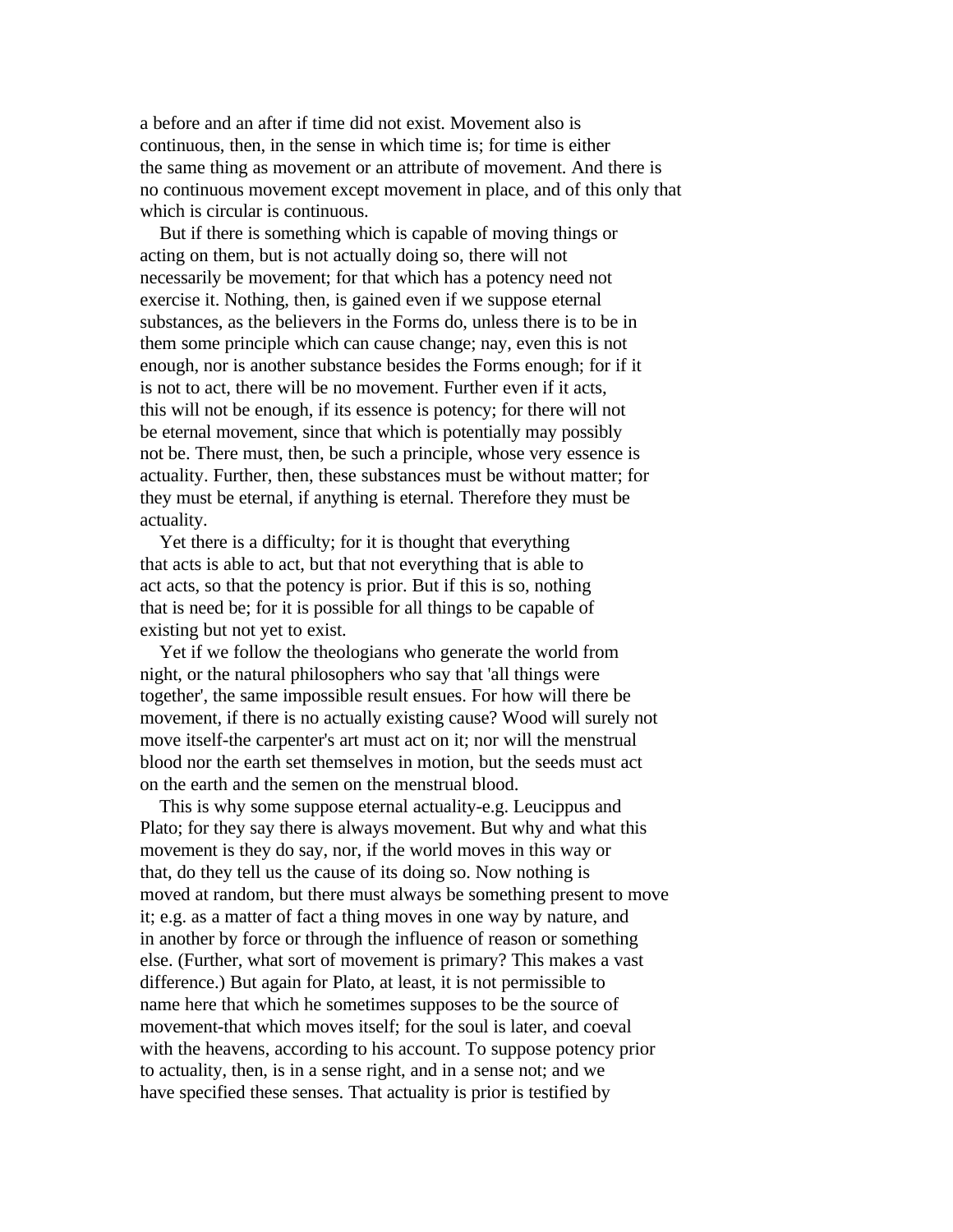Anaxagoras (for his 'reason' is actuality) and by Empedocles in his doctrine of love and strife, and by those who say that there is always movement, e.g. Leucippus. Therefore chaos or night did not exist for an infinite time, but the same things have always existed (either passing through a cycle of changes or obeying some other law), since actuality is prior to potency. If, then, there is a constant cycle, something must always remain, acting in the same way. And if there is to be generation and destruction, there must be something else which is always acting in different ways. This must, then, act in one way in virtue of itself, and in another in virtue of something else-either of a third agent, therefore, or of the first. Now it must be in virtue of the first. For otherwise this again causes the motion both of the second agent and of the third. Therefore it is better to say 'the first'. For it was the cause of eternal uniformity; and something else is the cause of variety, and evidently both together are the cause of eternal variety. This, accordingly, is the character which the motions actually exhibit. What need then is there to seek for other principles?

### BOOK\_12|CH\_7

7

-

 Since (1) this is a possible account of the matter, and (2) if it were not true, the world would have proceeded out of night and 'all things together' and out of non-being, these difficulties may be taken as solved. There is, then, something which is always moved with an unceasing motion, which is motion in a circle; and this is plain not in theory only but in fact. Therefore the first heaven must be eternal. There is therefore also something which moves it. And since that which moves and is moved is intermediate, there is something which moves without being moved, being eternal, substance, and actuality. And the object of desire and the object of thought move in this way; they move without being moved. The primary objects of desire and of thought are the same. For the apparent good is the object of appetite, and the real good is the primary object of rational wish. But desire is consequent on opinion rather than opinion on desire; for the thinking is the starting-point. And thought is moved by the object of thought, and one of the two columns of opposites is in itself the object of thought; and in this, substance is first, and in substance, that which is simple and exists actually. (The one and the simple are not the same; for 'one' means a measure, but 'simple' means that the thing itself has a certain nature.) But the beautiful, also, and that which is in itself desirable are in the same column; and the first in any class is always best, or analogous to the best.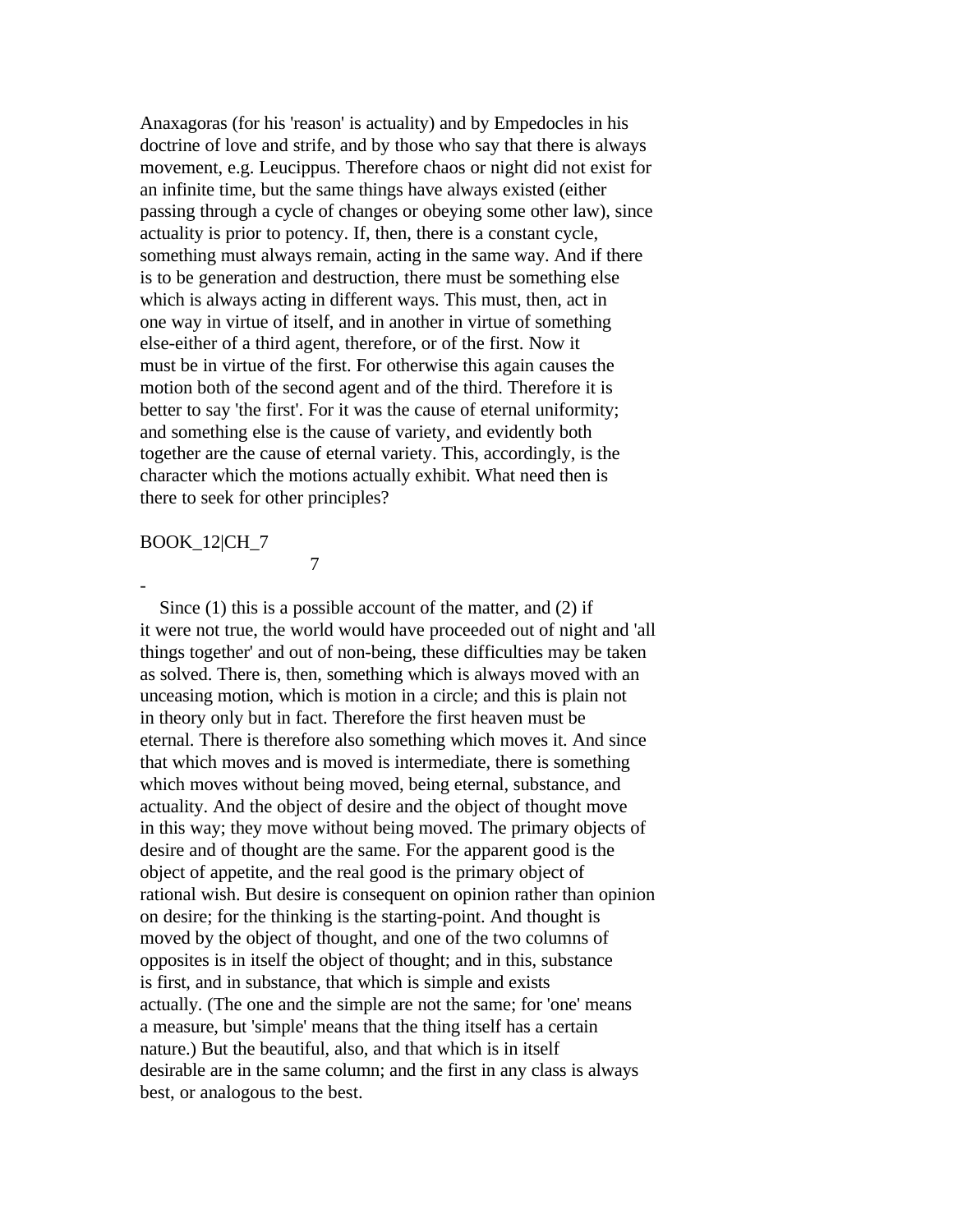That a final cause may exist among unchangeable entities is shown by the distinction of its meanings. For the final cause is (a) some being for whose good an action is done, and (b) something at which the action aims; and of these the latter exists among unchangeable entities though the former does not. The final cause, then, produces motion as being loved, but all other things move by being moved. Now if something is moved it is capable of being otherwise than as it is. Therefore if its actuality is the primary form of spatial motion, then in so far as it is subject to change, in this respect it is capable of being otherwise,-in place, even if not in substance. But since there is something which moves while itself unmoved, existing actually, this can in no way be otherwise than as it is. For motion in space is the first of the kinds of change, and motion in a circle the first kind of spatial motion; and this the first mover produces. The first mover, then, exists of necessity; and in so far as it exists by necessity, its mode of being is good, and it is in this sense a first principle. For the necessary has all these senses-that which is necessary perforce because it is contrary to the natural impulse, that without which the good is impossible, and that which cannot be otherwise but can exist only in a single way.

 On such a principle, then, depend the heavens and the world of nature. And it is a life such as the best which we enjoy, and enjoy for but a short time (for it is ever in this state, which we cannot be), since its actuality is also pleasure. (And for this reason are waking, perception, and thinking most pleasant, and hopes and memories are so on account of these.) And thinking in itself deals with that which is best in itself, and that which is thinking in the fullest sense with that which is best in the fullest sense. And thought thinks on itself because it shares the nature of the object of thought; for it becomes an object of thought in coming into contact with and thinking its objects, so that thought and object of thought are the same. For that which is capable of receiving the object of thought, i.e. the essence, is thought. But it is active when it possesses this object. Therefore the possession rather than the receptivity is the divine element which thought seems to contain, and the act of contemplation is what is most pleasant and best. If, then, God is always in that good state in which we sometimes are, this compels our wonder; and if in a better this compels it yet more. And God is in a better state. And life also belongs to God; for the actuality of thought is life, and God is that actuality; and God's self-dependent actuality is life most good and eternal. We say therefore that God is a living being, eternal, most good, so that life and duration continuous and eternal belong to God; for this is God.

Those who suppose, as the Pythagoreans and Speusippus do, that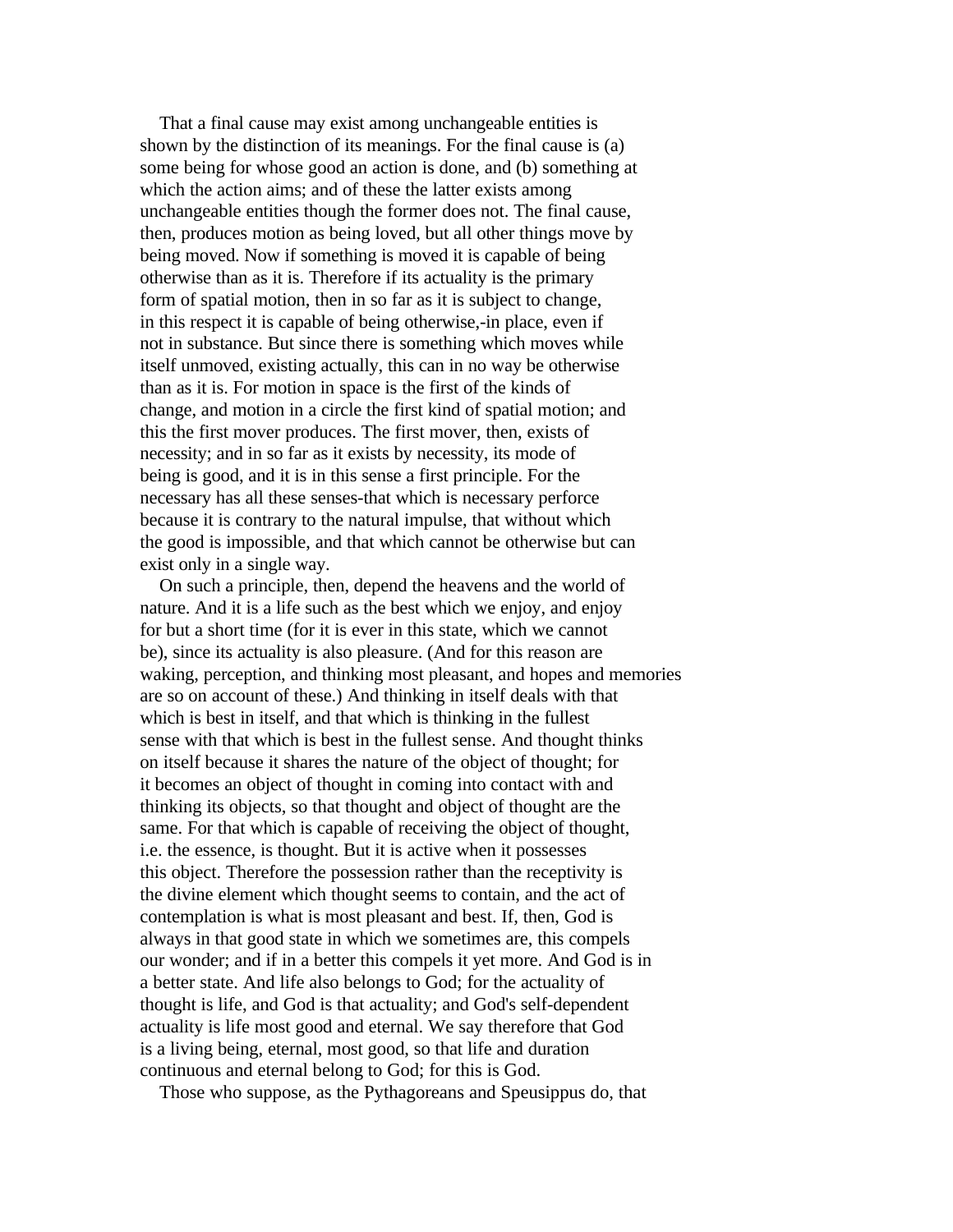supreme beauty and goodness are not present in the beginning, because the beginnings both of plants and of animals are causes, but beauty and completeness are in the effects of these, are wrong in their opinion. For the seed comes from other individuals which are prior and complete, and the first thing is not seed but the complete being; e.g. we must say that before the seed there is a man,-not the man produced from the seed, but another from whom the seed comes.

 It is clear then from what has been said that there is a substance which is eternal and unmovable and separate from sensible things. It has been shown also that this substance cannot have any magnitude, but is without parts and indivisible (for it produces movement through infinite time, but nothing finite has infinite power; and, while every magnitude is either infinite or finite, it cannot, for the above reason, have finite magnitude, and it cannot have infinite magnitude because there is no infinite magnitude at all). But it has also been shown that it is impassive and unalterable; for all the other changes are posterior to change of place.

### BOOK\_12|CH\_8

-

8

 It is clear, then, why these things are as they are. But we must not ignore the question whether we have to suppose one such substance or more than one, and if the latter, how many; we must also mention, regarding the opinions expressed by others, that they have said nothing about the number of the substances that can even be clearly stated. For the theory of Ideas has no special discussion of the subject; for those who speak of Ideas say the Ideas are numbers, and they speak of numbers now as unlimited, now as limited by the number 10; but as for the reason why there should be just so many numbers, nothing is said with any demonstrative exactness. We however must discuss the subject, starting from the presuppositions and distinctions we have mentioned. The first principle or primary being is not movable either in itself or accidentally, but produces the primary eternal and single movement. But since that which is moved must be moved by something, and the first mover must be in itself unmovable, and eternal movement must be produced by something eternal and a single movement by a single thing, and since we see that besides the simple spatial movement of the universe, which we say the first and unmovable substance produces, there are other spatial movements-those of the planets-which are eternal (for a body which moves in a circle is eternal and unresting; we have proved these points in the physical treatises), each of these movements also must be caused by a substance both unmovable in itself and eternal. For the nature of the stars is eternal just because it is a certain kind of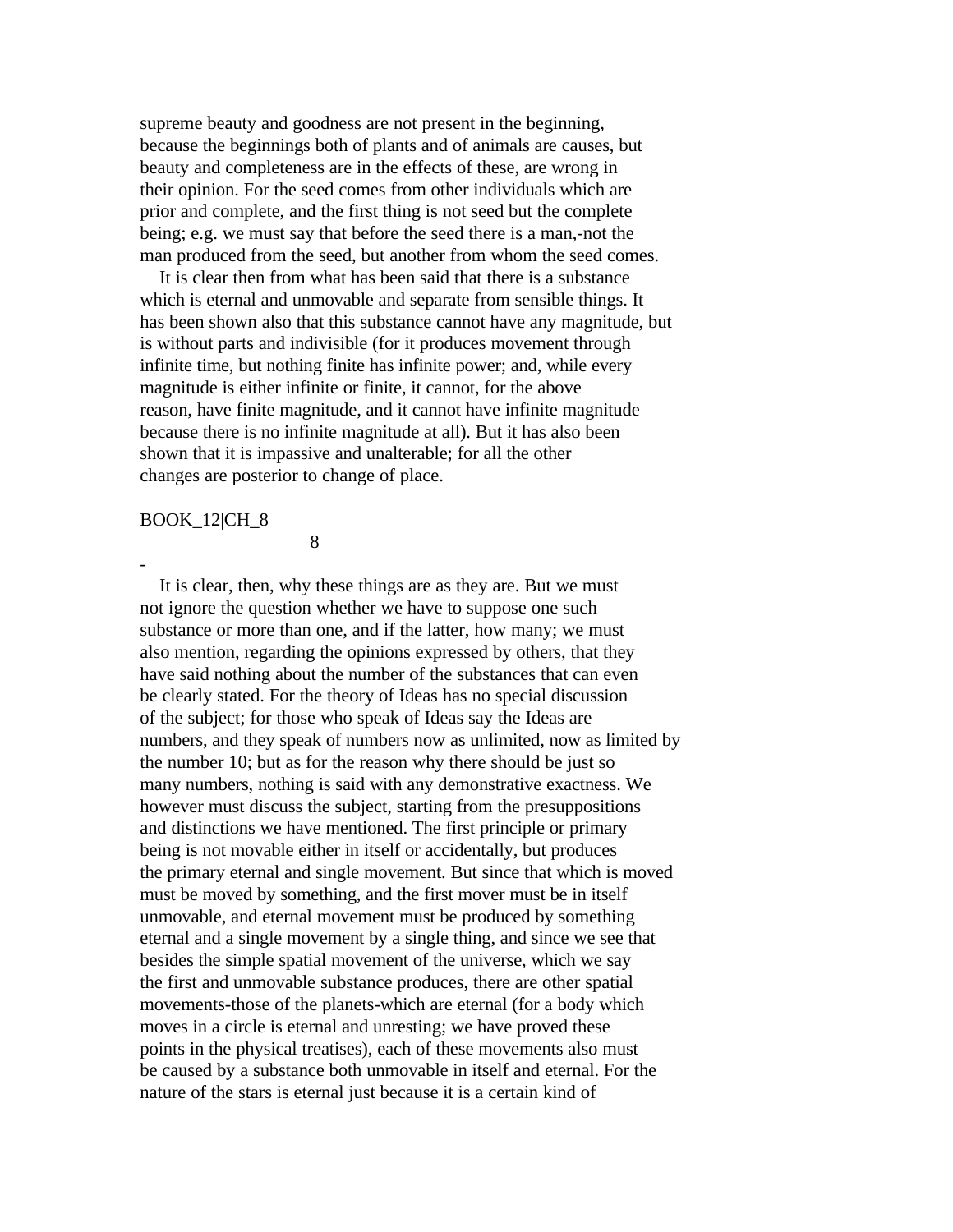substance, and the mover is eternal and prior to the moved, and that which is prior to a substance must be a substance. Evidently, then, there must be substances which are of the same number as the movements of the stars, and in their nature eternal, and in themselves unmovable, and without magnitude, for the reason before mentioned. That the movers are substances, then, and that one of these is first and another second according to the same order as the movements of the stars, is evident. But in the number of the movements we reach a problem which must be treated from the standpoint of that one of the mathematical sciences which is most akin to philosophy-viz. of astronomy; for this science speculates about substance which is perceptible but eternal, but the other mathematical sciences, i.e. arithmetic and geometry, treat of no substance. That the movements are more numerous than the bodies that are moved is evident to those who have given even moderate attention to the matter; for each of the planets has more than one movement. But as to the actual number of these movements, we now-to give some notion of the subject-quote what some of the mathematicians say, that our thought may have some definite number to grasp; but, for the rest, we must partly investigate for ourselves, Partly learn from other investigators, and if those who study this subject form an opinion contrary to what we have now stated, we must esteem both parties indeed, but follow the more accurate.

 Eudoxus supposed that the motion of the sun or of the moon involves, in either case, three spheres, of which the first is the sphere of the fixed stars, and the second moves in the circle which runs along the middle of the zodiac, and the third in the circle which is inclined across the breadth of the zodiac; but the circle in which the moon moves is inclined at a greater angle than that in which the sun moves. And the motion of the planets involves, in each case, four spheres, and of these also the first and second are the same as the first two mentioned above (for the sphere of the fixed stars is that which moves all the other spheres, and that which is placed beneath this and has its movement in the circle which bisects the zodiac is common to all), but the poles of the third sphere of each planet are in the circle which bisects the zodiac, and the motion of the fourth sphere is in the circle which is inclined at an angle to the equator of the third sphere; and the poles of the third sphere are different for each of the other planets, but those of Venus and Mercury are the same.

 Callippus made the position of the spheres the same as Eudoxus did, but while he assigned the same number as Eudoxus did to Jupiter and to Saturn, he thought two more spheres should be added to the sun and two to the moon, if one is to explain the observed facts; and one more to each of the other planets.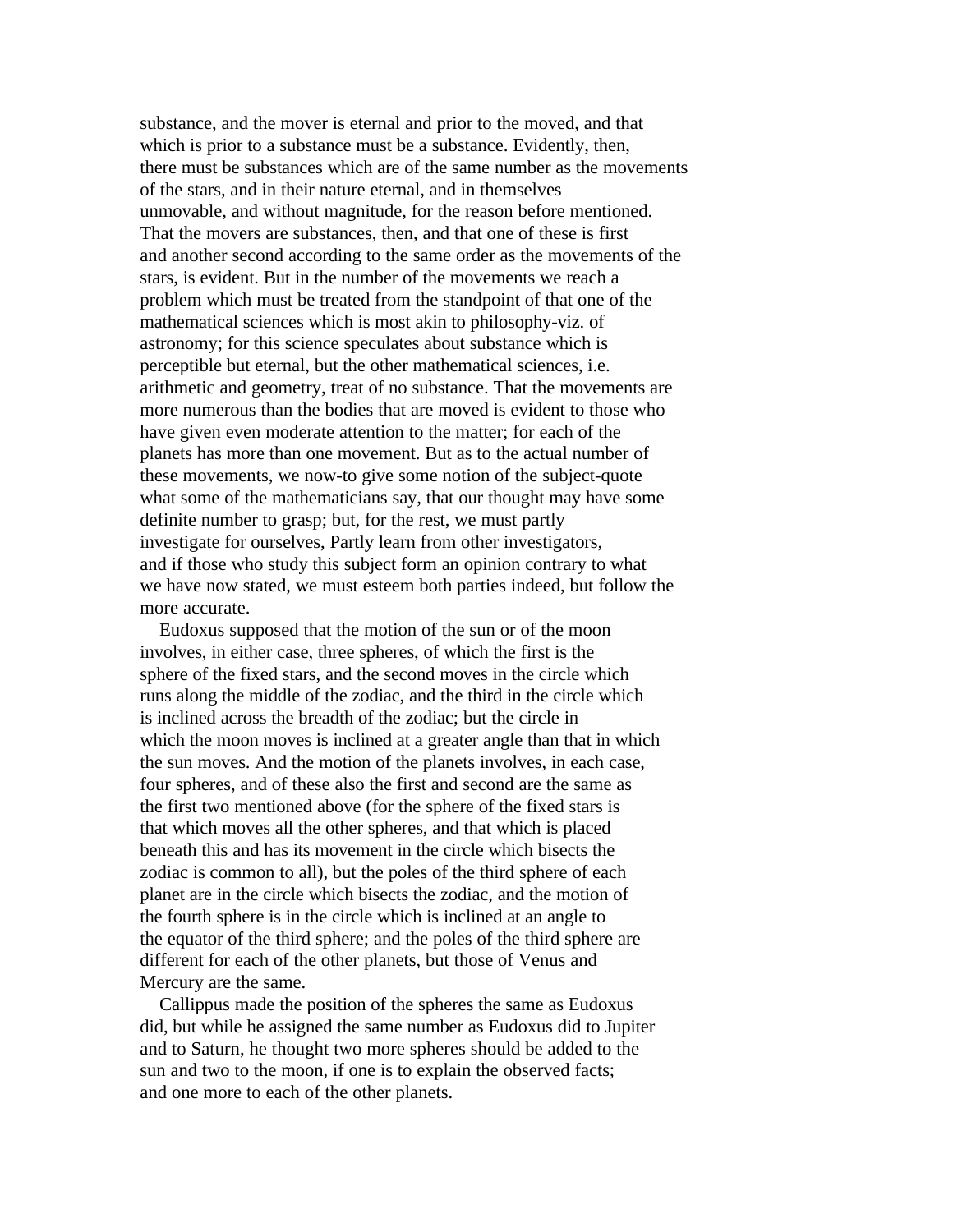But it is necessary, if all the spheres combined are to explain the observed facts, that for each of the planets there should be other spheres (one fewer than those hitherto assigned) which counteract those already mentioned and bring back to the same position the outermost sphere of the star which in each case is situated below the star in question; for only thus can all the forces at work produce the observed motion of the planets. Since, then, the spheres involved in the movement of the planets themselves are--eight for Saturn and Jupiter and twenty-five for the others, and of these only those involved in the movement of the lowest-situated planet need not be counteracted the spheres which counteract those of the outermost two planets will be six in number, and the spheres which counteract those of the next four planets will be sixteen; therefore the number of all the spheres--both those which move the planets and those which counteract these--will be fifty-five. And if one were not to add to the moon and to the sun the movements we mentioned, the whole set of spheres will be forty-seven in number.

 Let this, then, be taken as the number of the spheres, so that the unmovable substances and principles also may probably be taken as just so many; the assertion of necessity must be left to more powerful thinkers. But if there can be no spatial movement which does not conduce to the moving of a star, and if further every being and every substance which is immune from change and in virtue of itself has attained to the best must be considered an end, there can be no other being apart from these we have named, but this must be the number of the substances. For if there are others, they will cause change as being a final cause of movement; but there cannot he other movements besides those mentioned. And it is reasonable to infer this from a consideration of the bodies that are moved; for if everything that moves is for the sake of that which is moved, and every movement belongs to something that is moved, no movement can be for the sake of itself or of another movement, but all the movements must be for the sake of the stars. For if there is to be a movement for the sake of a movement, this latter also will have to be for the sake of something else; so that since there cannot be an infinite regress, the end of every movement will be one of the divine bodies which move through the heaven.

 (Evidently there is but one heaven. For if there are many heavens as there are many men, the moving principles, of which each heaven will have one, will be one in form but in number many. But all things that are many in number have matter; for one and the same definition, e.g. that of man, applies to many things, while Socrates is one. But the primary essence has not matter; for it is complete reality. So the unmovable first mover is one both in definition and in number; so too, therefore, is that which is moved always and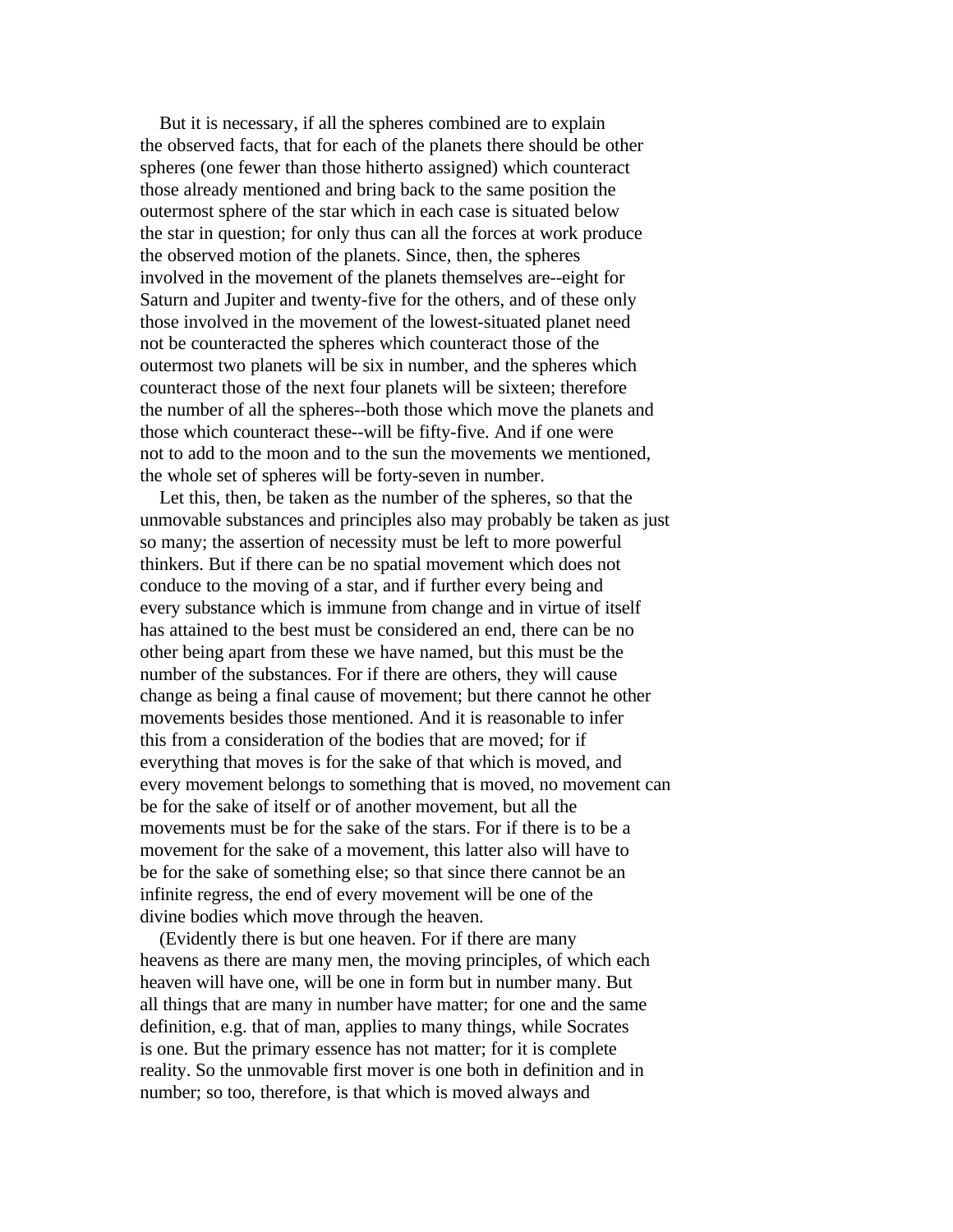continuously; therefore there is one heaven alone.) Our forefathers in the most remote ages have handed down to their posterity a tradition, in the form of a myth, that these bodies are gods, and that the divine encloses the whole of nature. The rest of the tradition has been added later in mythical form with a view to the persuasion of the multitude and to its legal and utilitarian expediency; they say these gods are in the form of men or like some of the other animals, and they say other things consequent on and similar to these which we have mentioned. But if one were to separate the first point from these additions and take it alone-that they thought the first substances to be gods, one must regard this as an inspired utterance, and reflect that, while probably each art and each science has often been developed as far as possible and has again perished, these opinions, with others, have been preserved until the present like relics of the ancient treasure. Only thus far, then, is the opinion of our ancestors and of our earliest predecessors clear to us.

BOOK\_12|CH\_9

9

- The nature of the divine thought involves certain problems; for while thought is held to be the most divine of things observed by us, the question how it must be situated in order to have that character involves difficulties. For if it thinks of nothing, what is there here of dignity? It is just like one who sleeps. And if it thinks, but this depends on something else, then (since that which is its substance is not the act of thinking, but a potency) it cannot be the best substance; for it is through thinking that its value belongs to it. Further, whether its substance is the faculty of thought or the act of thinking, what does it think of? Either of itself or of something else; and if of something else, either of the same thing always or of something different. Does it matter, then, or not, whether it thinks of the good or of any chance thing? Are there not some things about which it is incredible that it should think? Evidently, then, it thinks of that which is most divine and precious, and it does not change; for change would be change for the worse, and this would be already a movement. First, then, if 'thought' is not the act of thinking but a potency, it would be reasonable to suppose that the continuity of its thinking is wearisome to it. Secondly, there would evidently be something else more precious than thought, viz. that which is thought of. For both thinking and the act of thought will belong even to one who thinks of the worst thing in the world, so that if this ought to be avoided (and it ought, for there are even some things which it is better not to see than to see),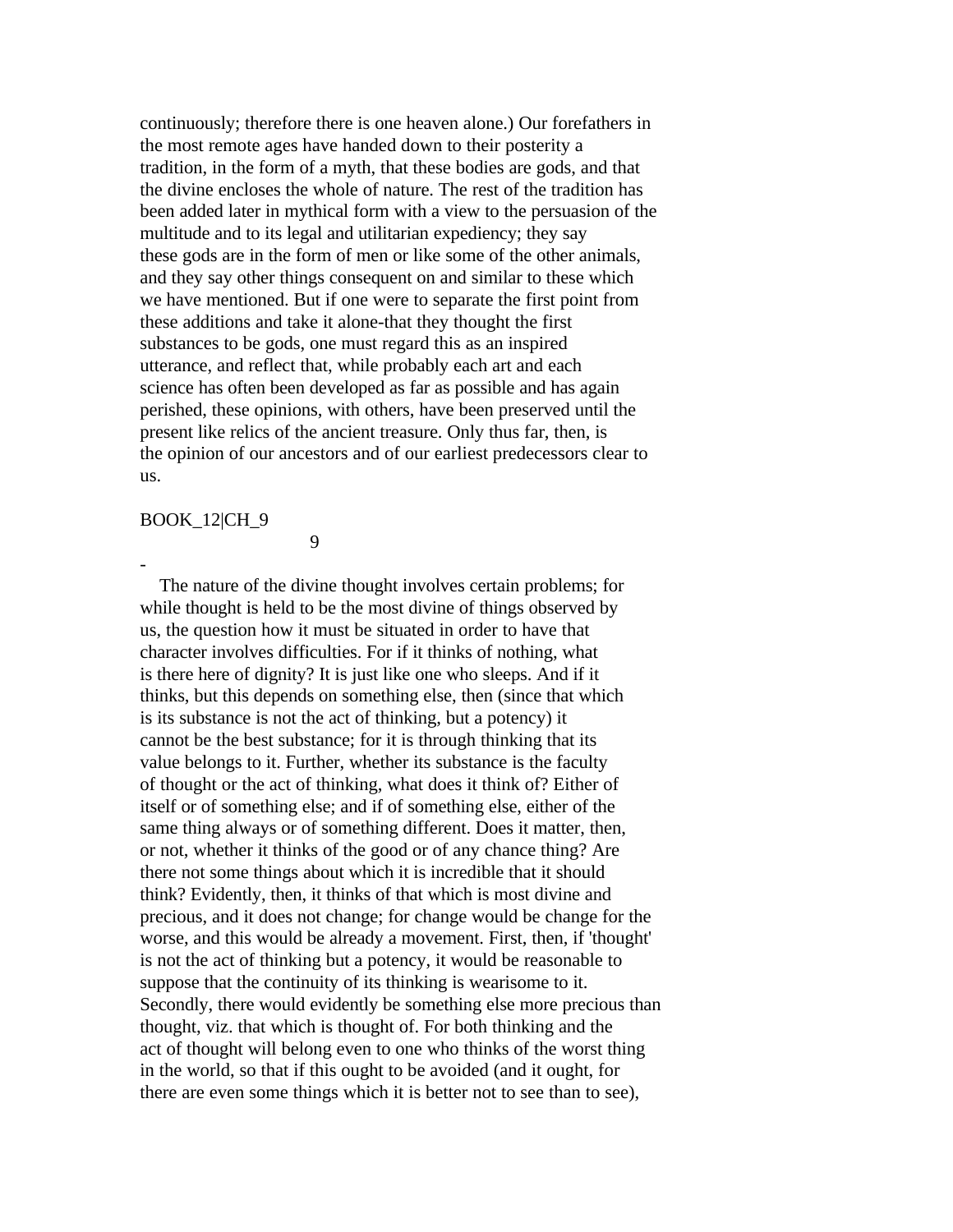the act of thinking cannot be the best of things. Therefore it must be of itself that the divine thought thinks (since it is the most excellent of things), and its thinking is a thinking on thinking.

 But evidently knowledge and perception and opinion and understanding have always something else as their object, and themselves only by the way. Further, if thinking and being thought of are different, in respect of which does goodness belong to thought? For to he an act of thinking and to he an object of thought are not the same thing. We answer that in some cases the knowledge is the object. In the productive sciences it is the substance or essence of the object, matter omitted, and in the theoretical sciences the definition or the act of thinking is the object. Since, then, thought and the object of thought are not different in the case of things that have not matter, the divine thought and its object will be the same, i.e. the thinking will be one with the object of its thought.

 A further question is left-whether the object of the divine thought is composite; for if it were, thought would change in passing from part to part of the whole. We answer that everything which has not matter is indivisible-as human thought, or rather the thought of composite beings, is in a certain period of time (for it does not possess the good at this moment or at that, but its best, being something different from it, is attained only in a whole period of time), so throughout eternity is the thought which has itself for its object.

### BOOK\_12|CH\_10

-

10

 We must consider also in which of two ways the nature of the universe contains the good, and the highest good, whether as something separate and by itself, or as the order of the parts. Probably in both ways, as an army does; for its good is found both in its order and in its leader, and more in the latter; for he does not depend on the order but it depends on him. And all things are ordered together somehow, but not all alike,-both fishes and fowls and plants; and the world is not such that one thing has nothing to do with another, but they are connected. For all are ordered together to one end, but it is as in a house, where the freemen are least at liberty to act at random, but all things or most things are already ordained for them, while the slaves and the animals do little for the common good, and for the most part live at random; for this is the sort of principle that constitutes the nature of each. I mean, for instance, that all must at least come to be dissolved into their elements, and there are other functions similarly in which all share for the good of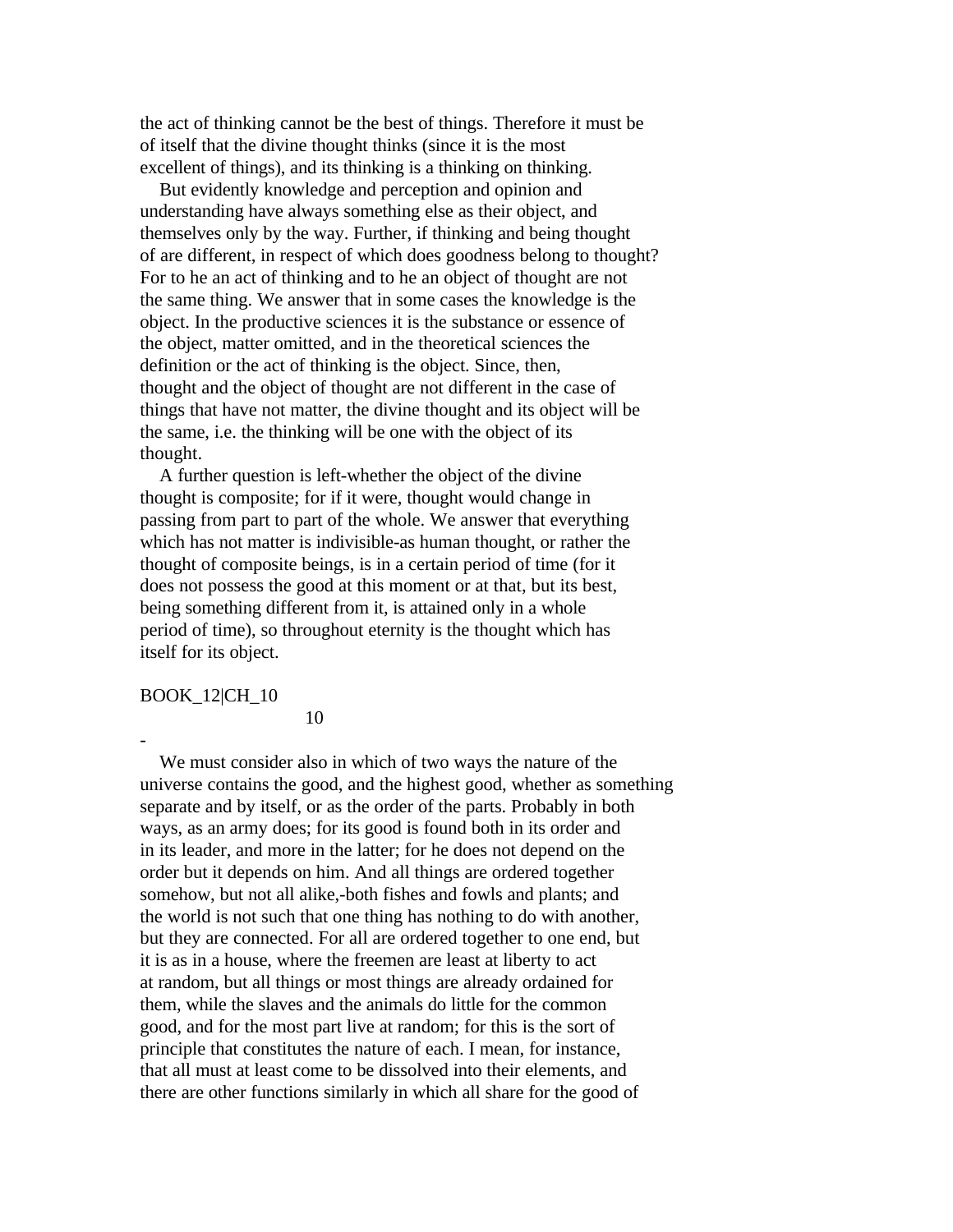the whole.

 We must not fail to observe how many impossible or paradoxical results confront those who hold different views from our own, and what are the views of the subtler thinkers, and which views are attended by fewest difficulties. All make all things out of contraries. But neither 'all things' nor 'out of contraries' is right; nor do these thinkers tell us how all the things in which the contraries are present can be made out of the contraries; for contraries are not affected by one another. Now for us this difficulty is solved naturally by the fact that there is a third element. These thinkers however make one of the two contraries matter; this is done for instance by those who make the unequal matter for the equal, or the many matter for the one. But this also is refuted in the same way; for the one matter which underlies any pair of contraries is contrary to nothing. Further, all things, except the one, will, on the view we are criticizing, partake of evil; for the bad itself is one of the two elements. But the other school does not treat the good and the bad even as principles; yet in all things the good is in the highest degree a principle. The school we first mentioned is right in saying that it is a principle, but how the good is a principle they do not say-whether as end or as mover or as form.

 Empedocles also has a paradoxical view; for he identifies the good with love, but this is a principle both as mover (for it brings things together) and as matter (for it is part of the mixture). Now even if it happens that the same thing is a principle both as matter and as mover, still the being, at least, of the two is not the same. In which respect then is love a principle? It is paradoxical also that strife should be imperishable; the nature of his 'evil' is just strife.

 Anaxagoras makes the good a motive principle; for his 'reason' moves things. But it moves them for an end, which must be something other than it, except according to our way of stating the case; for, on our view, the medical art is in a sense health. It is paradoxical also not to suppose a contrary to the good, i.e. to reason. But all who speak of the contraries make no use of the contraries, unless we bring their views into shape. And why some things are perishable and others imperishable, no one tells us; for they make all existing things out of the same principles. Further, some make existing things out of the nonexistent; and others to avoid the necessity of this make all things one.

 Further, why should there always be becoming, and what is the cause of becoming?-this no one tells us. And those who suppose two principles must suppose another, a superior principle, and so must those who believe in the Forms; for why did things come to participate, or why do they participate, in the Forms? And all other thinkers are confronted by the necessary consequence that there is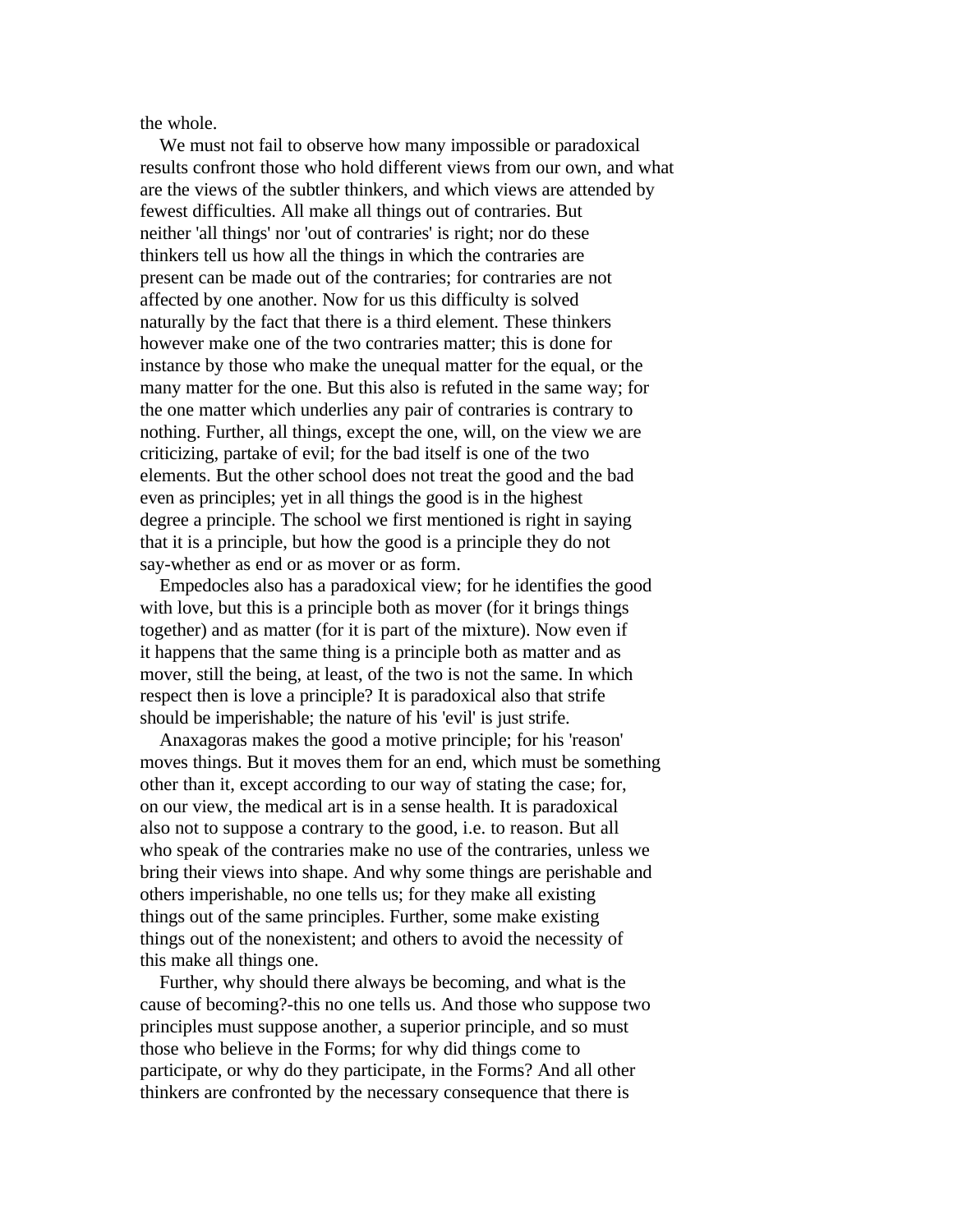something contrary to Wisdom, i.e. to the highest knowledge; but we are not. For there is nothing contrary to that which is primary; for all contraries have matter, and things that have matter exist only potentially; and the ignorance which is contrary to any knowledge leads to an object contrary to the object of the knowledge; but what is primary has no contrary.

 Again, if besides sensible things no others exist, there will be no first principle, no order, no becoming, no heavenly bodies, but each principle will have a principle before it, as in the accounts of the theologians and all the natural philosophers. But if the Forms or the numbers are to exist, they will be causes of nothing; or if not that, at least not of movement. Further, how is extension, i.e. a continuum, to be produced out of unextended parts? For number will not, either as mover or as form, produce a continuum. But again there cannot be any contrary that is also essentially a productive or moving principle; for it would be possible for it not to be. Or at least its action would be posterior to its potency. The world, then, would not be eternal. But it is; one of these premisses, then, must be denied. And we have said how this must be done. Further, in virtue of what the numbers, or the soul and the body, or in general the form and the thing, are one-of this no one tells us anything; nor can any one tell, unless he says, as we do, that the mover makes them one. And those who say mathematical number is first and go on to generate one kind of substance after another and give different principles for each, make the substance of the universe a mere series of episodes (for one substance has no influence on another by its existence or nonexistence), and they give us many governing principles; but the world refuses to be governed badly.

'The rule of many is not good; one ruler let there be.'

BOOK\_13|CH\_1

-

-

 Book XIII 1

 WE have stated what is the substance of sensible things, dealing in the treatise on physics with matter, and later with the substance which has actual existence. Now since our inquiry is whether there is or is not besides the sensible substances any which is immovable and eternal, and, if there is, what it is, we must first consider what is said by others, so that, if there is anything which they say wrongly, we may not be liable to the same objections, while, if there is any opinion common to them and us, we shall have no private grievance against ourselves on that account; for one must be content to state some points better than one's predecessors, and others no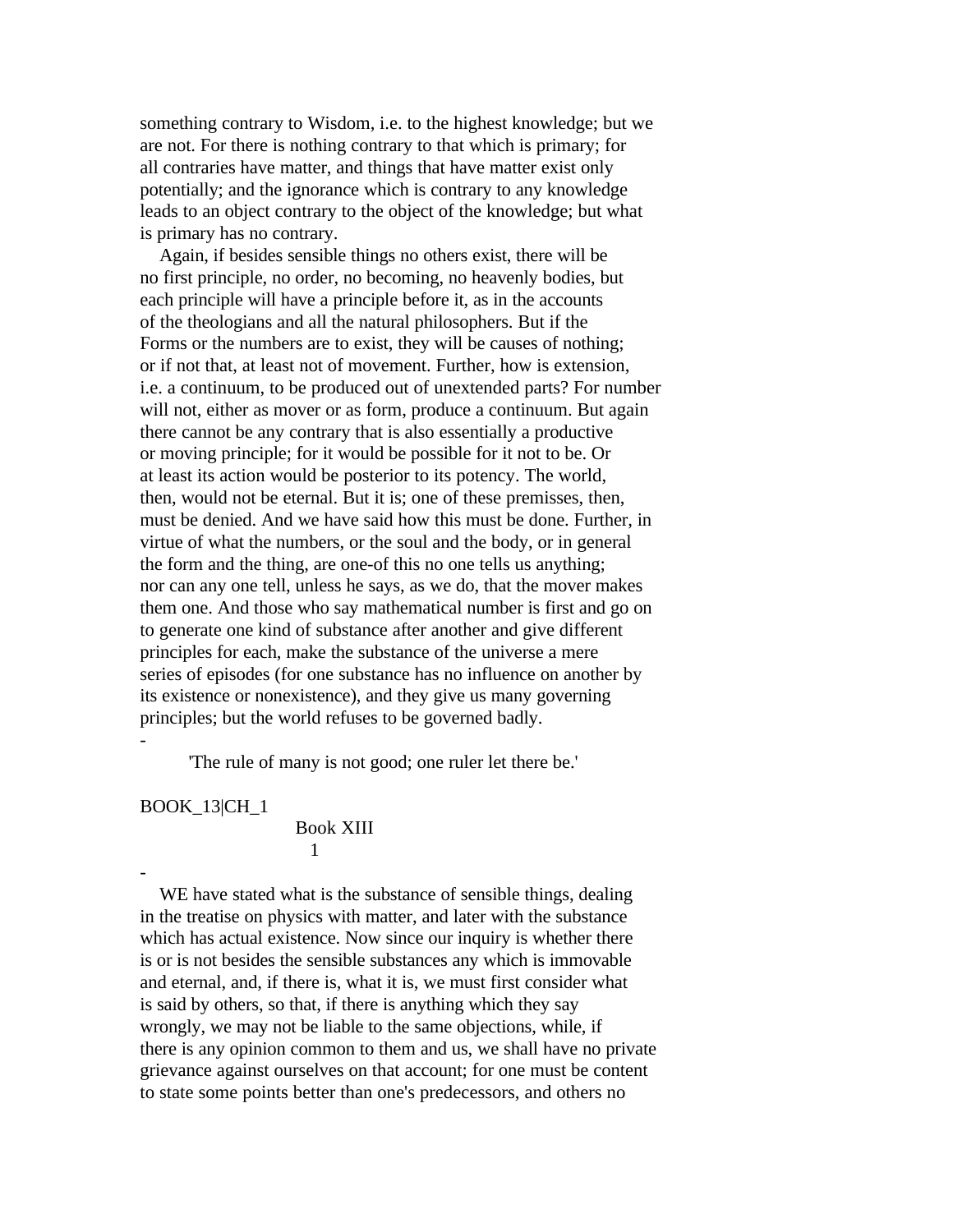worse.

 Two opinions are held on this subject; it is said that the objects of mathematics-i.e. numbers and lines and the like-are substances, and again that the Ideas are substances. And (1) since some recognize these as two different classes-the Ideas and the mathematical numbers, and (2) some recognize both as having one nature, while (3) some others say that the mathematical substances are the only substances, we must consider first the objects of mathematics, not qualifying them by any other characteristic-not asking, for instance, whether they are in fact Ideas or not, or whether they are the principles and substances of existing things or not, but only whether as objects of mathematics they exist or not, and if they exist, how they exist. Then after this we must separately consider the Ideas themselves in a general way, and only as far as the accepted mode of treatment demands; for most of the points have been repeatedly made even by the discussions outside our school, and, further, the greater part of our account must finish by throwing light on that inquiry, viz. when we examine whether the substances and the principles of existing things are numbers and Ideas; for after the discussion of the Ideas this remans as a third inquiry.

 If the objects of mathematics exist, they must exist either in sensible objects, as some say, or separate from sensible objects (and this also is said by some); or if they exist in neither of these ways, either they do not exist, or they exist only in some special sense. So that the subject of our discussion will be not whether they exist but how they exist.

#### BOOK\_13|CH\_2

-

2

 That it is impossible for mathematical objects to exist in sensible things, and at the same time that the doctrine in question is an artificial one, has been said already in our discussion of difficulties we have pointed out that it is impossible for two solids to be in the same place, and also that according to the same argument the other powers and characteristics also should exist in sensible things and none of them separately. This we have said already. But, further, it is obvious that on this theory it is impossible for any body whatever to be divided; for it would have to be divided at a plane, and the plane at a line, and the line at a point, so that if the point cannot be divided, neither can the line, and if the line cannot, neither can the plane nor the solid. What difference, then, does it make whether sensible things are such indivisible entities, or, without being so themselves, have indivisible entities in them? The result will be the same; if the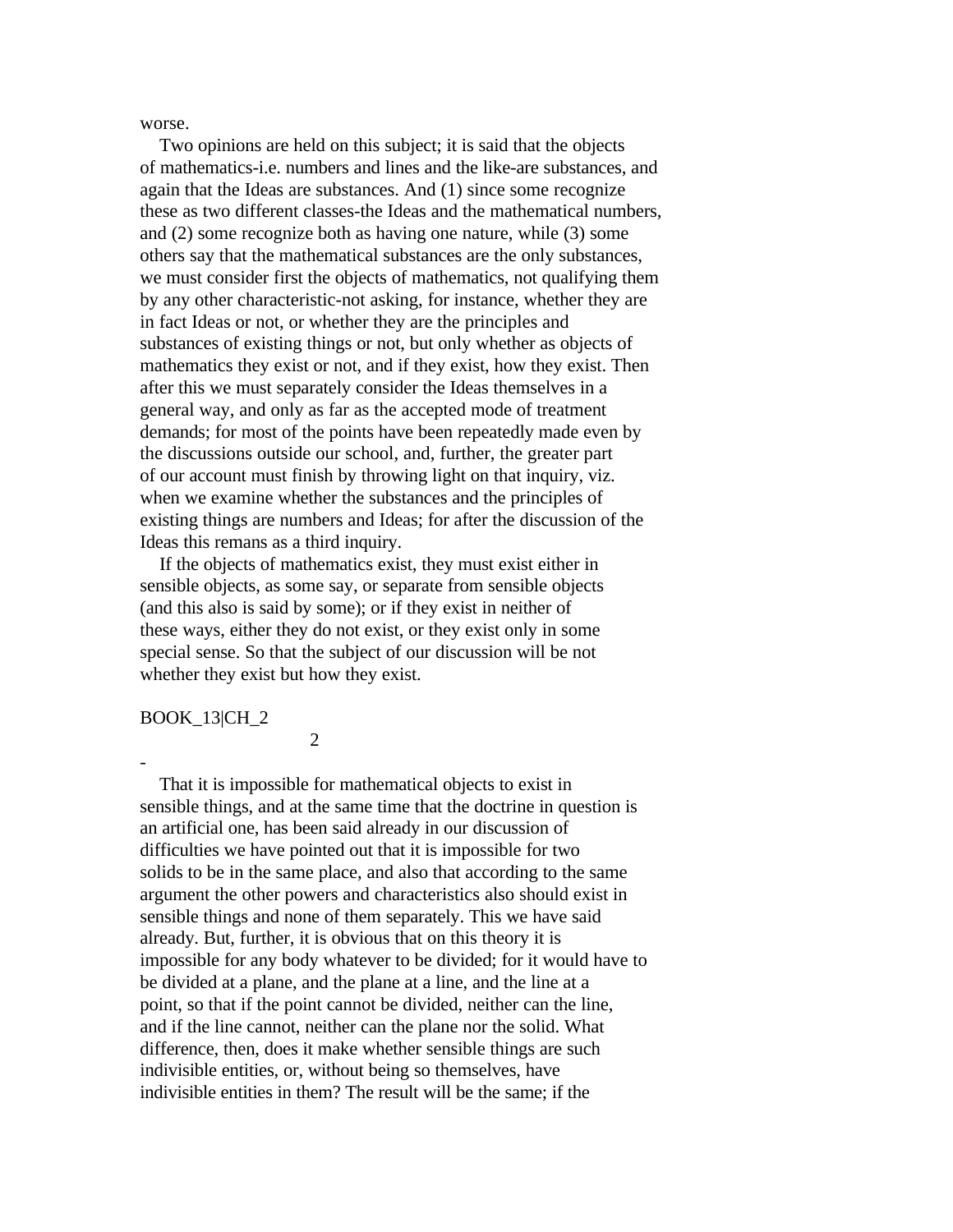sensible entities are divided the others will be divided too, or else not even the sensible entities can be divided.

 But, again, it is not possible that such entities should exist separately. For if besides the sensible solids there are to be other solids which are separate from them and prior to the sensible solids, it is plain that besides the planes also there must be other and separate planes and points and lines; for consistency requires this. But if these exist, again besides the planes and lines and points of the mathematical solid there must be others which are separate. (For incomposites are prior to compounds; and if there are, prior to the sensible bodies, bodies which are not sensible, by the same argument the planes which exist by themselves must be prior to those which are in the motionless solids. Therefore these will be planes and lines other than those that exist along with the mathematical solids to which these thinkers assign separate existence; for the latter exist along with the mathematical solids, while the others are prior to the mathematical solids.) Again, therefore, there will be, belonging to these planes, lines, and prior to them there will have to be, by the same argument, other lines and points; and prior to these points in the prior lines there will have to be other points, though there will be no others prior to these. Now (1) the accumulation becomes absurd; for we find ourselves with one set of solids apart from the sensible solids; three sets of planes apart from the sensible planes-those which exist apart from the sensible planes, and those in the mathematical solids, and those which exist apart from those in the mathematical solids; four sets of lines, and five sets of points. With which of these, then, will the mathematical sciences deal? Certainly not with the planes and lines and points in the motionless solid; for science always deals with what is prior. And (the same account will apply also to numbers; for there will be a different set of units apart from each set of points, and also apart from each set of realities, from the objects of sense and again from those of thought; so that there will be various classes of mathematical numbers.

 Again, how is it possible to solve the questions which we have already enumerated in our discussion of difficulties? For the objects of astronomy will exist apart from sensible things just as the objects of geometry will; but how is it possible that a heaven and its parts-or anything else which has movement-should exist apart? Similarly also the objects of optics and of harmonics will exist apart; for there will be both voice and sight besides the sensible or individual voices and sights. Therefore it is plain that the other senses as well, and the other objects of sense, will exist apart; for why should one set of them do so and another not? And if this is so, there will also be animals existing apart, since there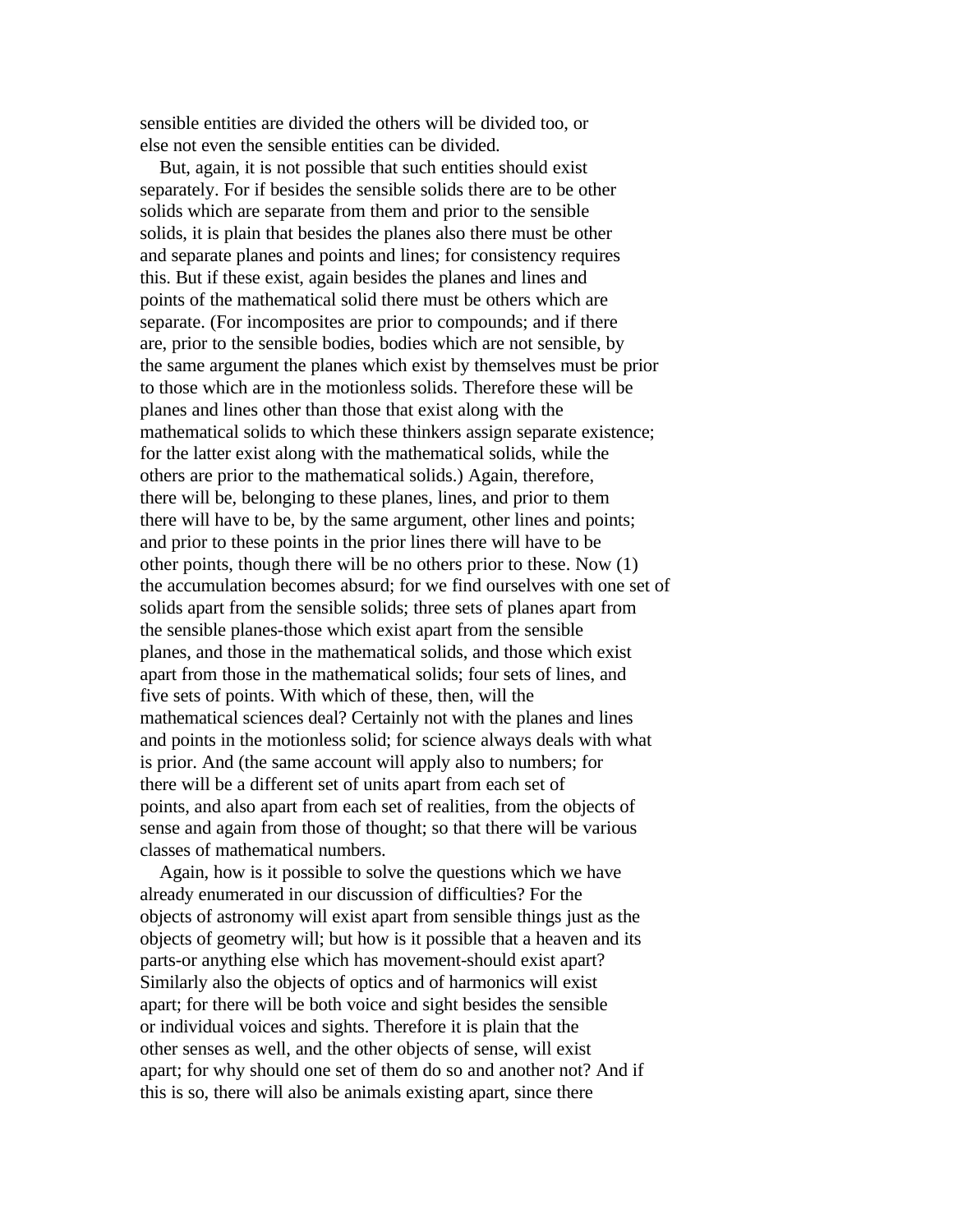will be senses.

 Again, there are certain mathematical theorems that are universal, extending beyond these substances. Here then we shall have another intermediate substance separate both from the Ideas and from the intermediates,-a substance which is neither number nor points nor spatial magnitude nor time. And if this is impossible, plainly it is also impossible that the former entities should exist separate from sensible things.

 And, in general, conclusion contrary alike to the truth and to the usual views follow, if one is to suppose the objects of mathematics to exist thus as separate entities. For because they exist thus they must be prior to sensible spatial magnitudes, but in truth they must be posterior; for the incomplete spatial magnitude is in the order of generation prior, but in the order of substance posterior, as the lifeless is to the living.

 Again, by virtue of what, and when, will mathematical magnitudes be one? For things in our perceptible world are one in virtue of soul, or of a part of soul, or of something else that is reasonable enough; when these are not present, the thing is a plurality, and splits up into parts. But in the case of the subjects of mathematics, which are divisible and are quantities, what is the cause of their being one and holding together?

 Again, the modes of generation of the objects of mathematics show that we are right. For the dimension first generated is length, then comes breadth, lastly depth, and the process is complete. If, then, that which is posterior in the order of generation is prior in the order of substantiality, the solid will be prior to the plane and the line. And in this way also it is both more complete and more whole, because it can become animate. How, on the other hand, could a line or a plane be animate? The supposition passes the power of our senses.

 Again, the solid is a sort of substance; for it already has in a sense completeness. But how can lines be substances? Neither as a form or shape, as the soul perhaps is, nor as matter, like the solid; for we have no experience of anything that can be put together out of lines or planes or points, while if these had been a sort of material substance, we should have observed things which could be put together out of them.

 Grant, then, that they are prior in definition. Still not all things that are prior in definition are also prior in substantiality. For those things are prior in substantiality which when separated from other things surpass them in the power of independent existence, but things are prior in definition to those whose definitions are compounded out of their definitions; and these two properties are not coextensive. For if attributes do not exist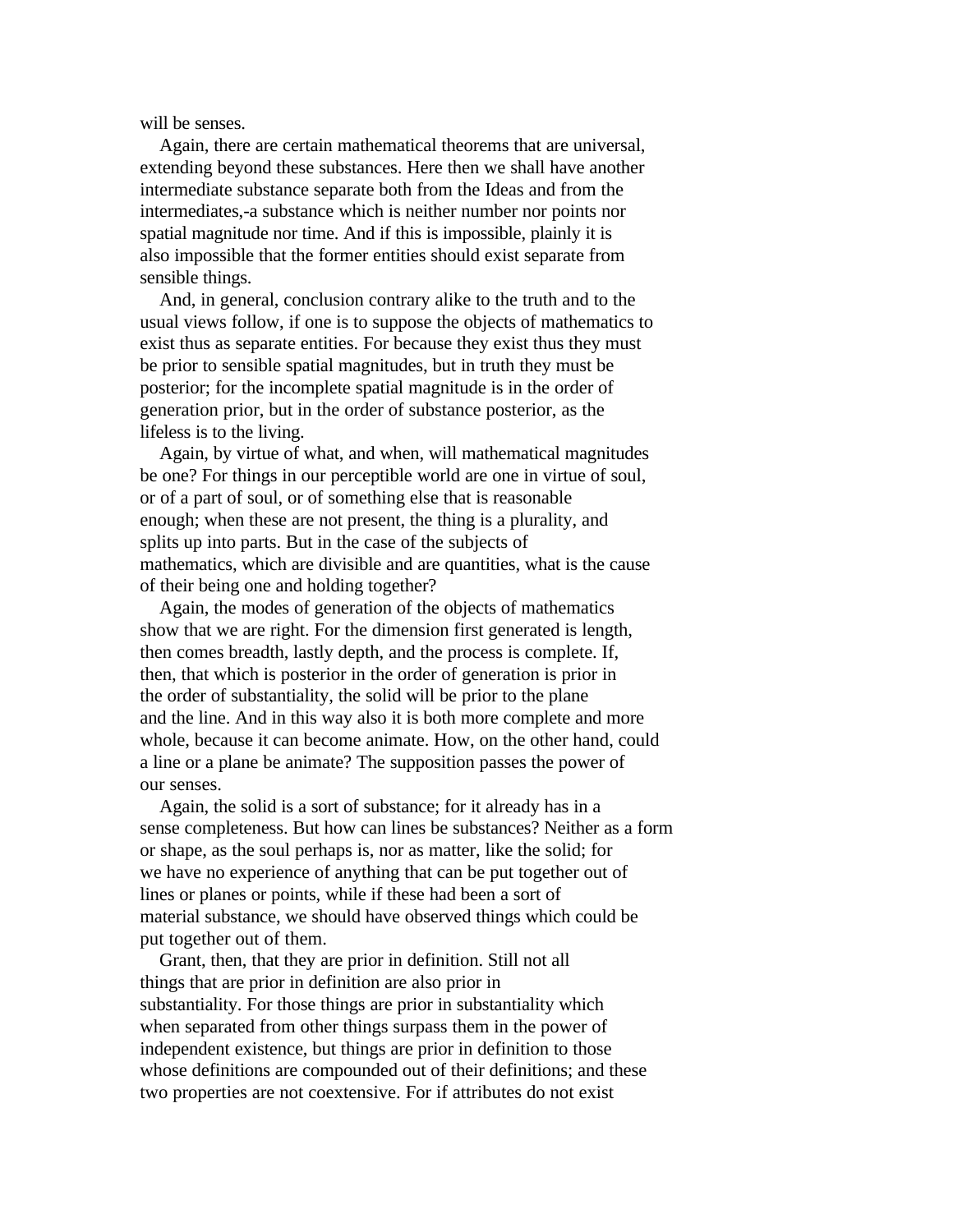apart from the substances (e.g. a 'mobile' or a pale'), pale is prior to the pale man in definition, but not in substantiality. For it cannot exist separately, but is always along with the concrete thing; and by the concrete thing I mean the pale man. Therefore it is plain that neither is the result of abstraction prior nor that which is produced by adding determinants posterior; for it is by adding a determinant to pale that we speak of the pale man.

 It has, then, been sufficiently pointed out that the objects of mathematics are not substances in a higher degree than bodies are, and that they are not prior to sensibles in being, but only in definition, and that they cannot exist somewhere apart. But since it was not possible for them to exist in sensibles either, it is plain that they either do not exist at all or exist in a special sense and therefore do not 'exist' without qualification. For 'exist' has many senses.

# BOOK\_13|CH\_3

3

- For just as the universal propositions of mathematics deal not with objects which exist separately, apart from extended magnitudes and from numbers, but with magnitudes and numbers, not however qua such as to have magnitude or to be divisible, clearly it is possible that there should also be both propositions and demonstrations about sensible magnitudes, not however qua sensible but qua possessed of certain definite qualities. For as there are many propositions about things merely considered as in motion, apart from what each such thing is and from their accidents, and as it is not therefore necessary that there should be either a mobile separate from sensibles, or a distinct mobile entity in the sensibles, so too in the case of mobiles there will be propositions and sciences, which treat them however not qua mobile but only qua bodies, or again only qua planes, or only qua lines, or qua divisibles, or qua indivisibles having position, or only qua indivisibles. Thus since it is true to say without qualification that not only things which are separable but also things which are inseparable exist (for instance, that mobiles exist), it is true also to say without qualification that the objects of mathematics exist, and with the character ascribed to them by mathematicians. And as it is true to say of the other sciences too, without qualification, that they deal with such and such a subject-not with what is accidental to it (e.g. not with the pale, if the healthy thing is pale, and the science has the healthy as its subject), but with that which is the subject of each science-with the healthy if it treats its object qua healthy, with man if qua man:-so too is it with geometry; if its subjects happen to be sensible, though it does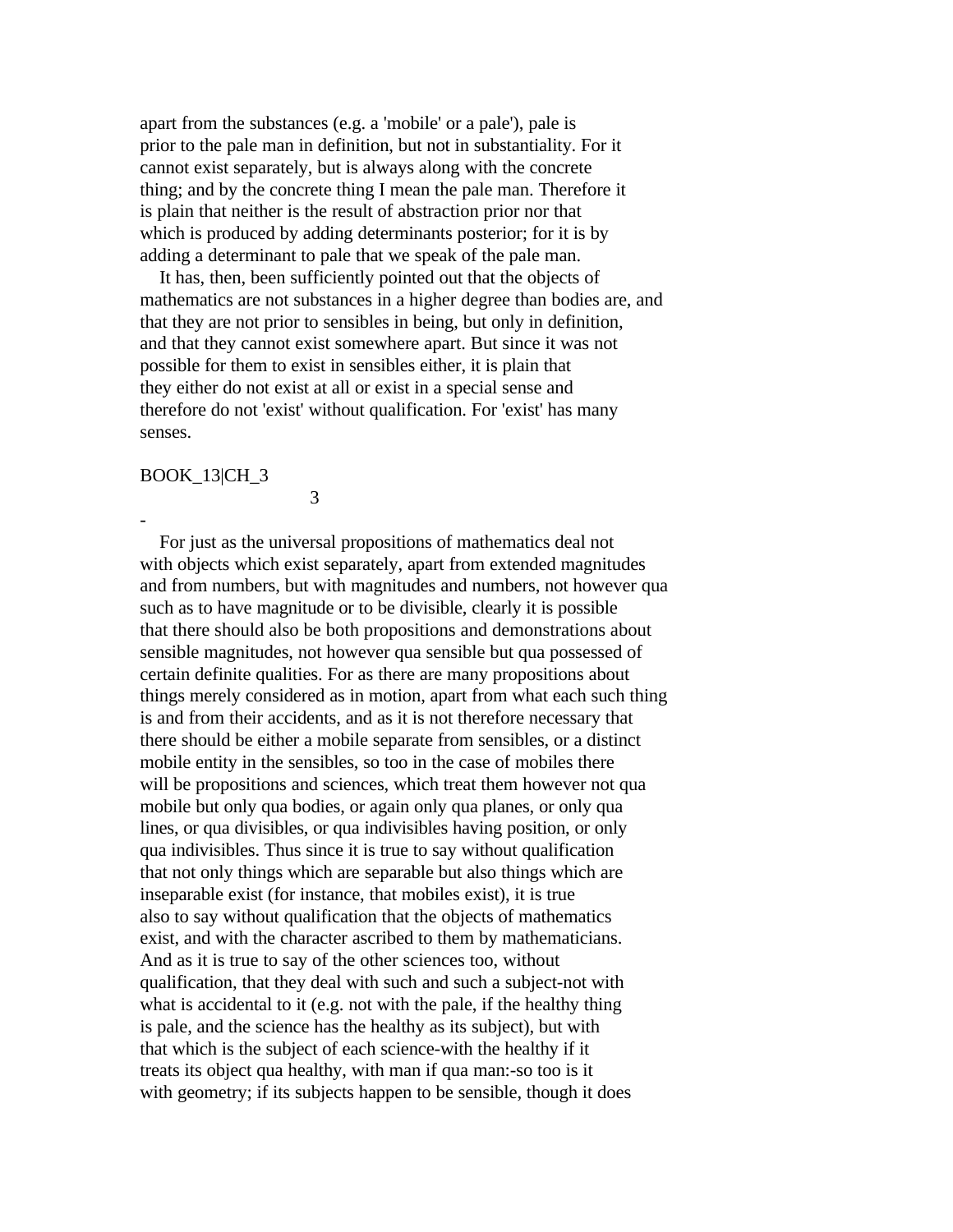not treat them qua sensible, the mathematical sciences will not for that reason be sciences of sensibles-nor, on the other hand, of other things separate from sensibles. Many properties attach to things in virtue of their own nature as possessed of each such character; e.g. there are attributes peculiar to the animal qua female or qua male (yet there is no 'female' nor 'male' separate from animals); so that there are also attributes which belong to things merely as lengths or as planes. And in proportion as we are dealing with things which are prior in definition and simpler, our knowledge has more accuracy, i.e. simplicity. Therefore a science which abstracts from spatial magnitude is more precise than one which takes it into account; and a science is most precise if it abstracts from movement, but if it takes account of movement, it is most precise if it deals with the primary movement, for this is the simplest; and of this again uniform movement is the simplest form.

 The same account may be given of harmonics and optics; for neither considers its objects qua sight or qua voice, but qua lines and numbers; but the latter are attributes proper to the former. And mechanics too proceeds in the same way. Therefore if we suppose attributes separated from their fellow attributes and make any inquiry concerning them as such, we shall not for this reason be in error, any more than when one draws a line on the ground and calls it a foot long when it is not; for the error is not included in the premisses.

 Each question will be best investigated in this way-by setting up by an act of separation what is not separate, as the arithmetician and the geometer do. For a man qua man is one indivisible thing; and the arithmetician supposed one indivisible thing, and then considered whether any attribute belongs to a man qua indivisible. But the geometer treats him neither qua man nor qua indivisible, but as a solid. For evidently the properties which would have belonged to him even if perchance he had not been indivisible, can belong to him even apart from these attributes. Thus, then, geometers speak correctly; they talk about existing things, and their subjects do exist; for being has two forms-it exists not only in complete reality but also materially.

 Now since the good and the beautiful are different (for the former always implies conduct as its subject, while the beautiful is found also in motionless things), those who assert that the mathematical sciences say nothing of the beautiful or the good are in error. For these sciences say and prove a great deal about them; if they do not expressly mention them, but prove attributes which are their results or their definitions, it is not true to say that they tell us nothing about them. The chief forms of beauty are order and symmetry and definiteness, which the mathematical sciences demonstrate in a special degree. And since these (e.g. order and definiteness) are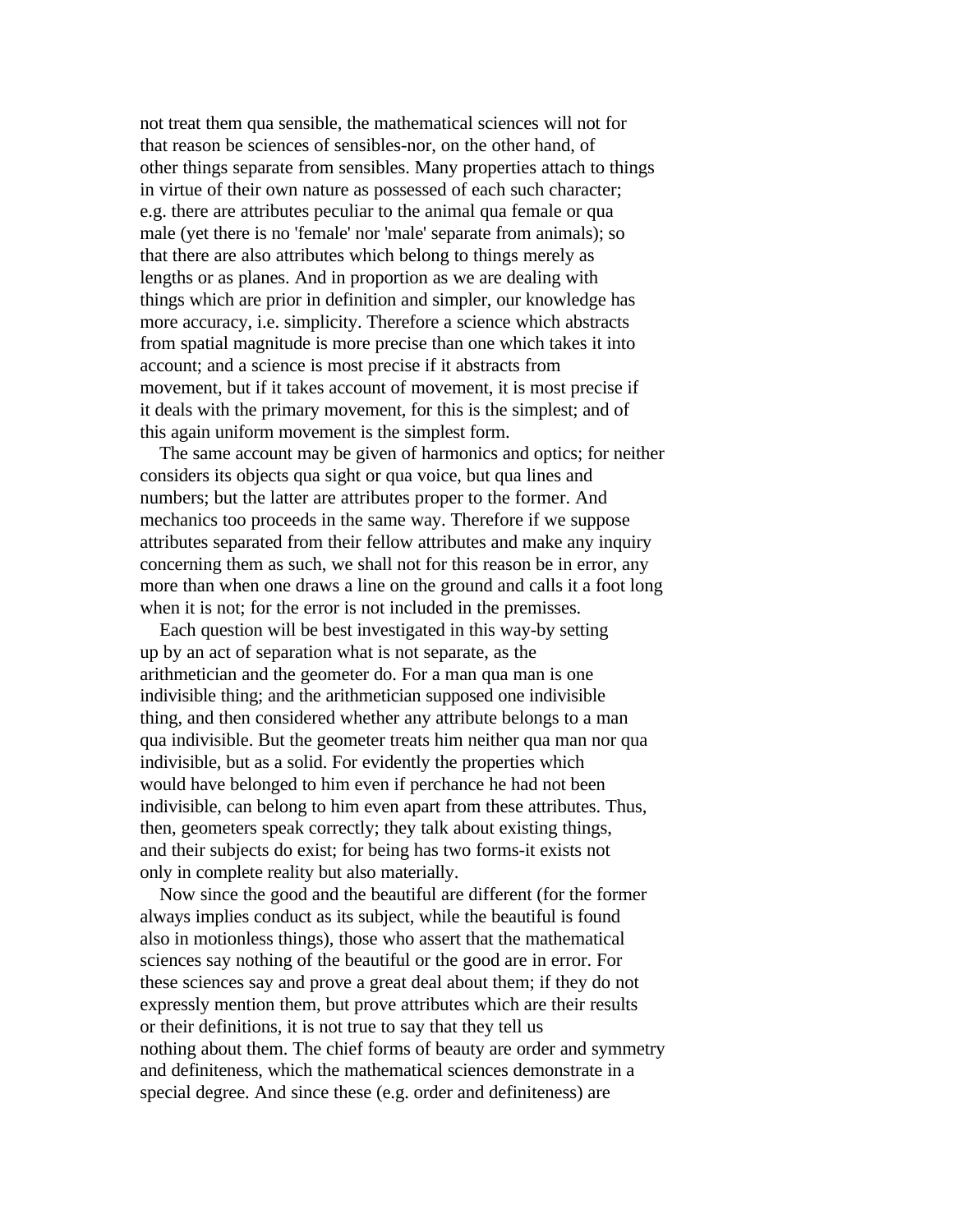obviously causes of many things, evidently these sciences must treat this sort of causative principle also (i.e. the beautiful) as in some sense a cause. But we shall speak more plainly elsewhere about these matters.

# BOOK\_13|CH\_4

-

4

 So much then for the objects of mathematics; we have said that they exist and in what sense they exist, and in what sense they are prior and in what sense not prior. Now, regarding the Ideas, we must first examine the ideal theory itself, not connecting it in any way with the nature of numbers, but treating it in the form in which it was originally understood by those who first maintained the existence of the Ideas. The supporters of the ideal theory were led to it because on the question about the truth of things they accepted the Heraclitean sayings which describe all sensible things as ever passing away, so that if knowledge or thought is to have an object, there must be some other and permanent entities, apart from those which are sensible; for there could be no knowledge of things which were in a state of flux. But when Socrates was occupying himself with the excellences of character, and in connexion with them became the first to raise the problem of universal definition (for of the physicists Democritus only touched on the subject to a small extent, and defined, after a fashion, the hot and the cold; while the Pythagoreans had before this treated of a few things, whose definitions-e.g. those of opportunity, justice, or marriage-they connected with numbers; but it was natural that Socrates should be seeking the essence, for he was seeking to syllogize, and 'what a thing is' is the starting-point of syllogisms; for there was as yet none of the dialectical power which enables people even without knowledge of the essence to speculate about contraries and inquire whether the same science deals with contraries; for two things may be fairly ascribed to Socrates-inductive arguments and universal definition, both of which are concerned with the starting-point of science):-but Socrates did not make the universals or the definitions exist apart: they, however, gave them separate existence, and this was the kind of thing they called Ideas. Therefore it followed for them, almost by the same argument, that there must be Ideas of all things that are spoken of universally, and it was almost as if a man wished to count certain things, and while they were few thought he would not be able to count them, but made more of them and then counted them; for the Forms are, one may say, more numerous than the particular sensible things, yet it was in seeking the causes of these that they proceeded from them to the Forms. For to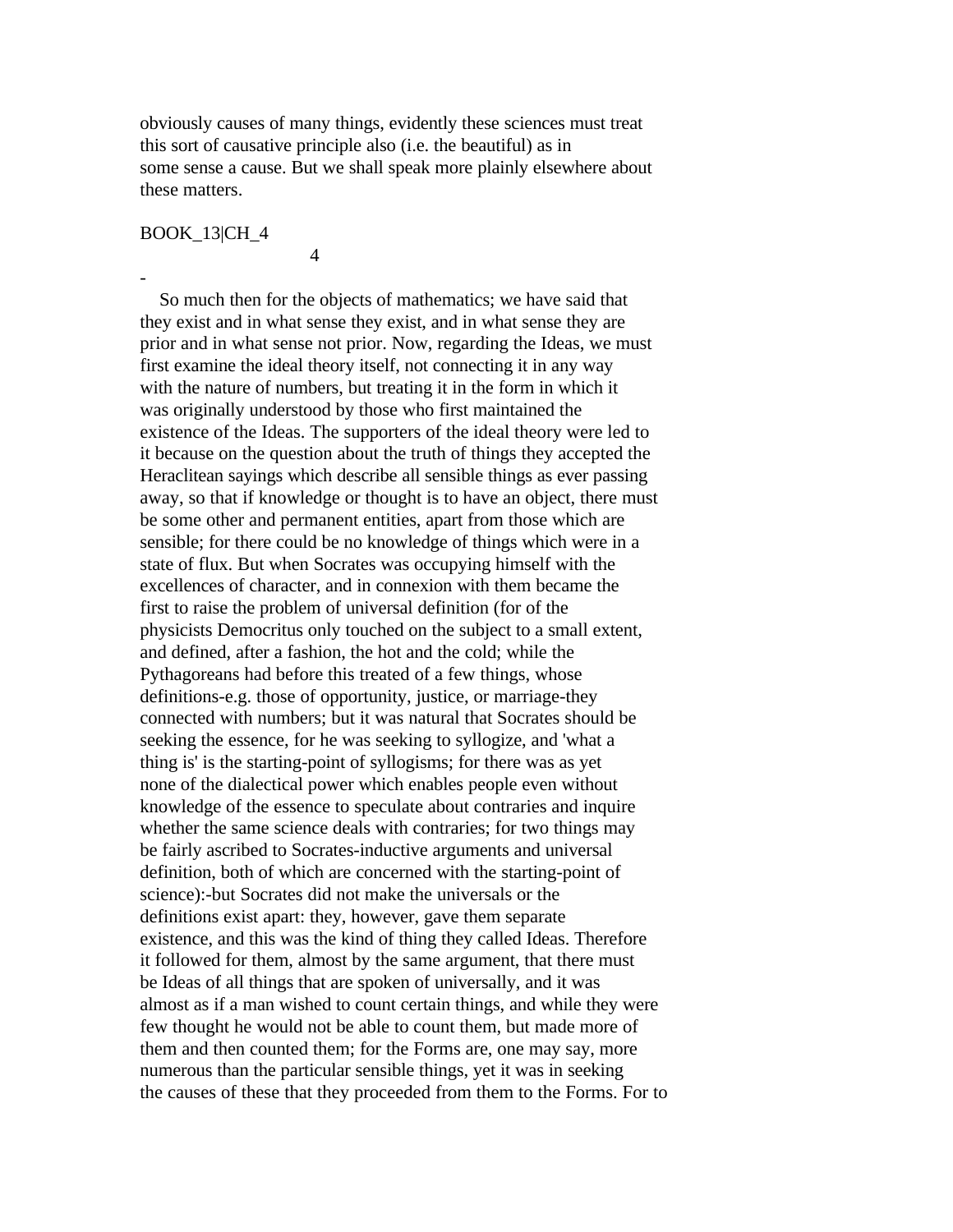each thing there answers an entity which has the same name and exists apart from the substances, and so also in the case of all other groups there is a one over many, whether these be of this world or eternal.

 Again, of the ways in which it is proved that the Forms exist, none is convincing; for from some no inference necessarily follows, and from some arise Forms even of things of which they think there are no Forms. For according to the arguments from the sciences there will be Forms of all things of which there are sciences, and according to the argument of the 'one over many' there will be Forms even of negations, and according to the argument that thought has an object when the individual object has perished, there will be Forms of perishable things; for we have an image of these. Again, of the most accurate arguments, some lead to Ideas of relations, of which they say there is no independent class, and others introduce the 'third man'.

 And in general the arguments for the Forms destroy things for whose existence the believers in Forms are more zealous than for the existence of the Ideas; for it follows that not the dyad but number is first, and that prior to number is the relative, and that this is prior to the absolute-besides all the other points on which certain people, by following out the opinions held about the Forms, came into conflict with the principles of the theory.

 Again, according to the assumption on the belief in the Ideas rests, there will be Forms not only of substances but also of many other things; for the concept is single not only in the case of substances, but also in that of non-substances, and there are sciences of other things than substance; and a thousand other such difficulties confront them. But according to the necessities of the case and the opinions about the Forms, if they can be shared in there must be Ideas of substances only. For they are not shared in incidentally, but each Form must be shared in as something not predicated of a subject. (By 'being shared in incidentally' I mean that if a thing shares in 'double itself', it shares also in 'eternal', but incidentally; for 'the double' happens to be eternal.) Therefore the Forms will be substance. But the same names indicate substance in this and in the ideal world (or what will be the meaning of saying that there is something apart from the particulars-the one over many?). And if the Ideas and the things that share in them have the same form, there will be something common: for why should '2' be one and the same in the perishable 2's, or in the 2's which are many but eternal, and not the same in the '2 itself' as in the individual 2? But if they have not the same form, they will have only the name in common, and it is as if one were to call both Callias and a piece of wood a 'man', without observing any community between them.

But if we are to suppose that in other respects the common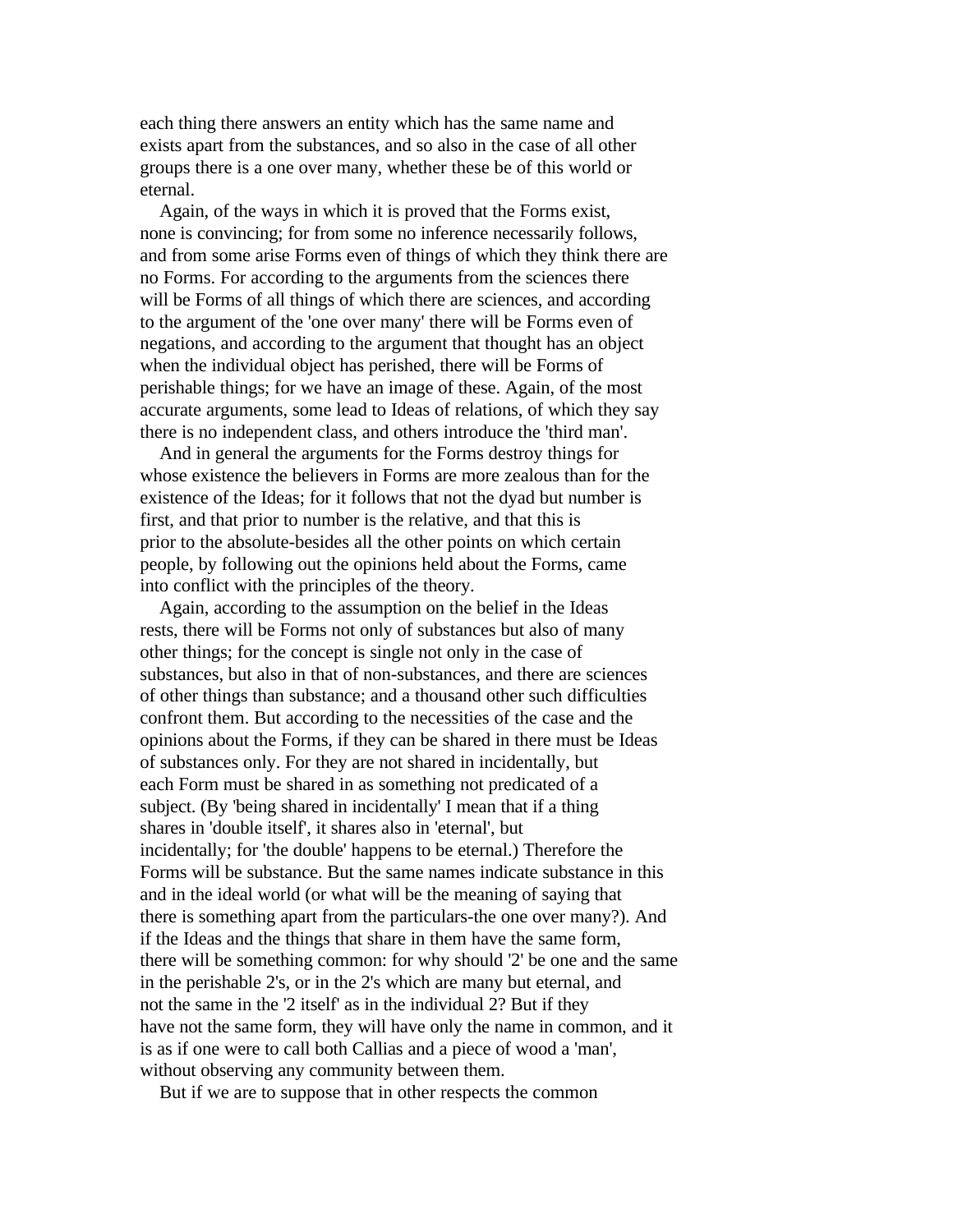definitions apply to the Forms, e.g. that 'plane figure' and the other parts of the definition apply to the circle itself, but 'what really is' has to be added, we must inquire whether this is not absolutely meaningless. For to what is this to be added? To 'centre' or to 'plane' or to all the parts of the definition? For all the elements in the essence are Ideas, e.g. 'animal' and 'two-footed'. Further, there must be some Ideal answering to 'plane' above, some nature which will be present in all the Forms as their genus.

# BOOK\_13|CH\_5

5

- Above all one might discuss the question what in the world the Forms contribute to sensible things, either to those that are eternal or to those that come into being and cease to be; for they cause neither movement nor any change in them. But again they help in no wise either towards the knowledge of other things (for they are not even the substance of these, else they would have been in them), or towards their being, if they are not in the individuals which share in them; though if they were, they might be thought to be causes, as white causes whiteness in a white object by entering into its composition. But this argument, which was used first by Anaxagoras, and later by Eudoxus in his discussion of difficulties and by certain others, is very easily upset; for it is easy to collect many and insuperable objections to such a view.

 But, further, all other things cannot come from the Forms in any of the usual senses of 'from'. And to say that they are patterns and the other things share in them is to use empty words and poetical metaphors. For what is it that works, looking to the Ideas? And any thing can both be and come into being without being copied from something else, so that, whether Socrates exists or not, a man like Socrates might come to be. And evidently this might be so even if Socrates were eternal. And there will be several patterns of the same thing, and therefore several Forms; e.g. 'animal' and 'two-footed', and also 'man-himself', will be Forms of man. Again, the Forms are patterns not only of sensible things, but of Forms themselves also; i.e. the genus is the pattern of the various forms-of-a-genus; therefore the same thing will be pattern and copy.

 Again, it would seem impossible that substance and that whose substance it is should exist apart; how, therefore, could the Ideas, being the substances of things, exist apart?

 In the Phaedo the case is stated in this way-that the Forms are causes both of being and of becoming. Yet though the Forms exist, still things do not come into being, unless there is something to originate movement; and many other things come into being (e.g. a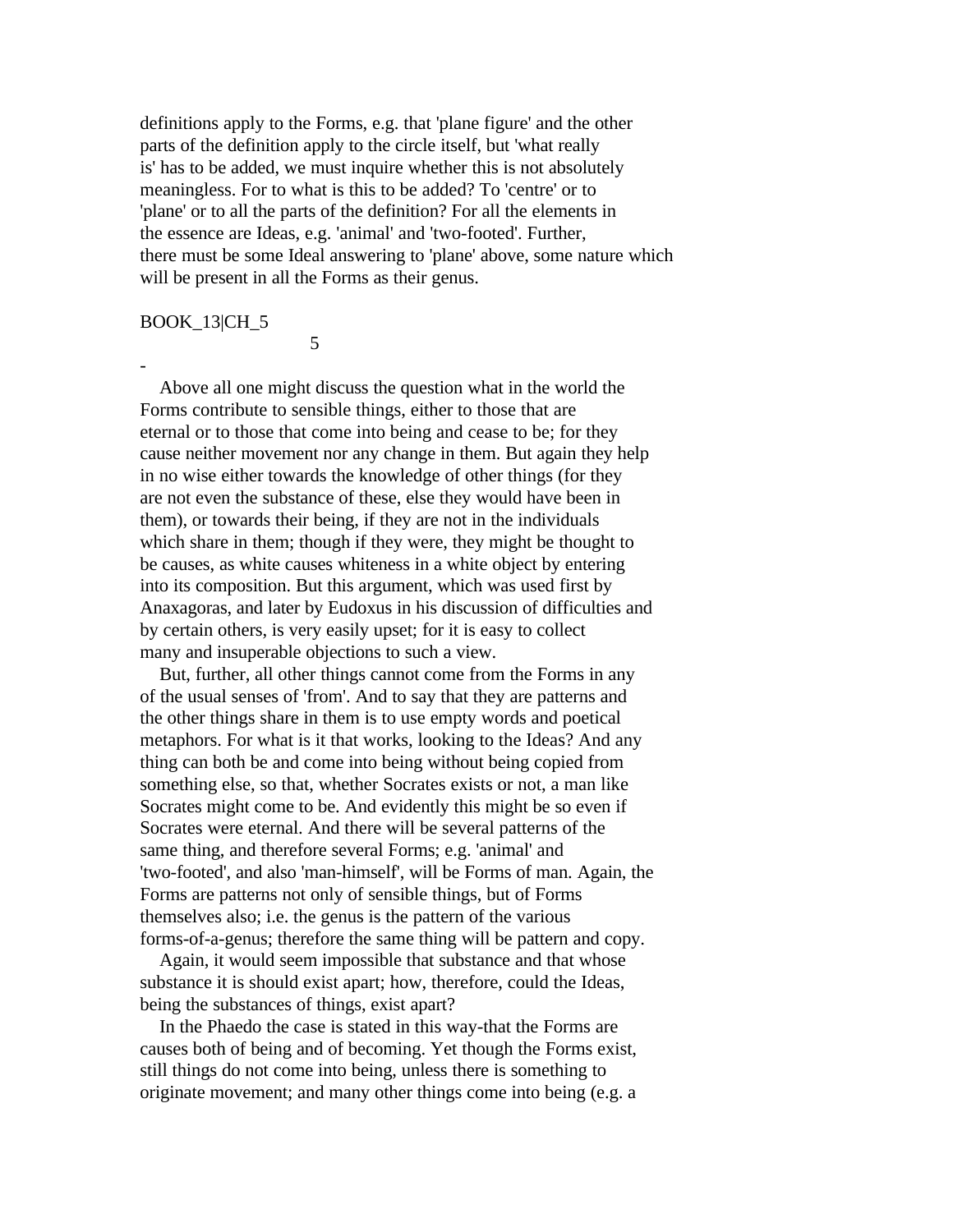house or a ring) of which they say there are no Forms. Clearly therefore even the things of which they say there are Ideas can both be and come into being owing to such causes as produce the things just mentioned, and not owing to the Forms. But regarding the Ideas it is possible, both in this way and by more abstract and accurate arguments, to collect many objections like those we have considered.

## BOOK 13|CH 6

6

- Since we have discussed these points, it is well to consider again the results regarding numbers which confront those who say that numbers are separable substances and first causes of things. If number is an entity and its substance is nothing other than just number, as some say, it follows that either (1) there is a first in it and a second, each being different in species,-and either (a) this is true of the units without exception, and any unit is inassociable with any unit, or (b) they are all without exception successive, and any of them are associable with any, as they say is the case with mathematical number; for in mathematical number no one unit is in any way different from another. Or (c) some units must be associable and some not; e.g. suppose that 2 is first after 1, and then comes 3 and then the rest of the number series, and the units in each number are associable, e.g. those in the first 2 are associable with one another, and those in the first 3 with one another, and so with the other numbers; but the units in the '2-itself' are inassociable with those in the '3-itself'; and similarly in the case of the other successive numbers. And so while mathematical number is counted thus-after 1, 2 (which consists of another 1 besides the former 1), and 3 which consists of another 1 besides these two), and the other numbers similarly, ideal number is counted thus-after 1, a distinct 2 which does not include the first 1, and a 3 which does not include the 2 and the rest of the number series similarly. Or (2) one kind of number must be like the first that was named, one like that which the mathematicians speak of, and that which we have named last must be a third kind.

 Again, these kinds of numbers must either be separable from things, or not separable but in objects of perception (not however in the way which we first considered, in the sense that objects of perception consists of numbers which are present in them)-either one kind and not another, or all of them.

 These are of necessity the only ways in which the numbers can exist. And of those who say that the 1 is the beginning and substance and element of all things, and that number is formed from the 1 and something else, almost every one has described number in one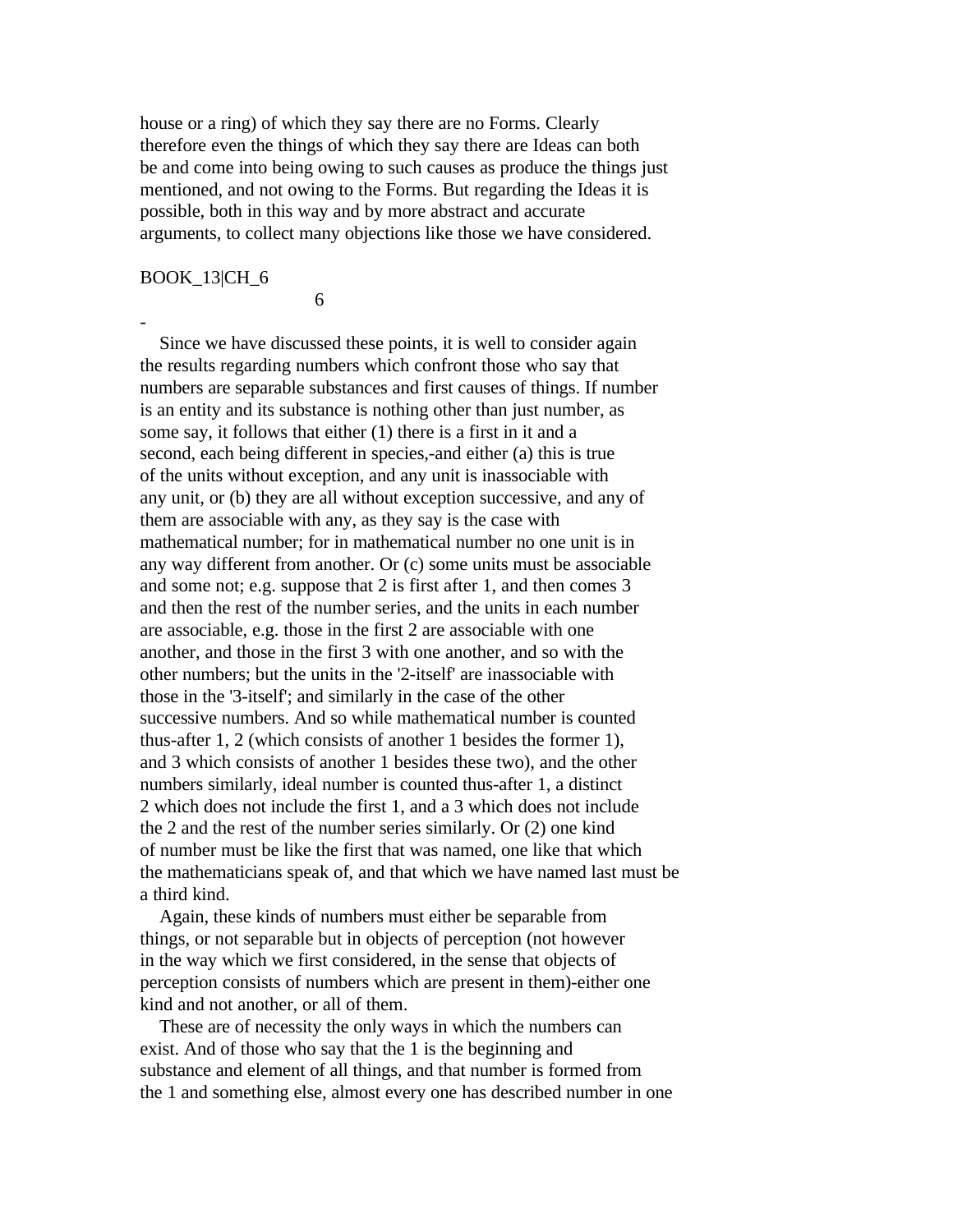of these ways; only no one has said all the units are inassociable. And this has happened reasonably enough; for there can be no way besides those mentioned. Some say both kinds of number exist, that which has a before and after being identical with the Ideas, and mathematical number being different from the Ideas and from sensible things, and both being separable from sensible things; and others say mathematical number alone exists, as the first of realities, separate from sensible things. And the Pythagoreans, also, believe in one kind of number-the mathematical; only they say it is not separate but sensible substances are formed out of it. For they construct the whole universe out of numbers-only not numbers consisting of abstract units; they suppose the units to have spatial magnitude. But how the first 1 was constructed so as to have magnitude, they seem unable to say.

 Another thinker says the first kind of number, that of the Forms, alone exists, and some say mathematical number is identical with this.

 The case of lines, planes, and solids is similar. For some think that those which are the objects of mathematics are different from those which come after the Ideas; and of those who express themselves otherwise some speak of the objects of mathematics and in a mathematical way-viz. those who do not make the Ideas numbers nor say that Ideas exist; and others speak of the objects of mathematics, but not mathematically; for they say that neither is every spatial magnitude divisible into magnitudes, nor do any two units taken at random make 2. All who say the 1 is an element and principle of things suppose numbers to consist of abstract units, except the Pythagoreans; but they suppose the numbers to have magnitude, as has been said before. It is clear from this statement, then, in how many ways numbers may be described, and that all the ways have been mentioned; and all these views are impossible, but some perhaps more than others.

# BOOK 13|CH\_7

-

7

 First, then, let us inquire if the units are associable or inassociable, and if inassociable, in which of the two ways we distinguished. For it is possible that any unity is inassociable with any, and it is possible that those in the 'itself' are inassociable with those in the 'itself', and, generally, that those in each ideal number are inassociable with those in other ideal numbers. Now (1) all units are associable and without difference, we get mathematical number-only one kind of number, and the Ideas cannot be the numbers. For what sort of number will man-himself or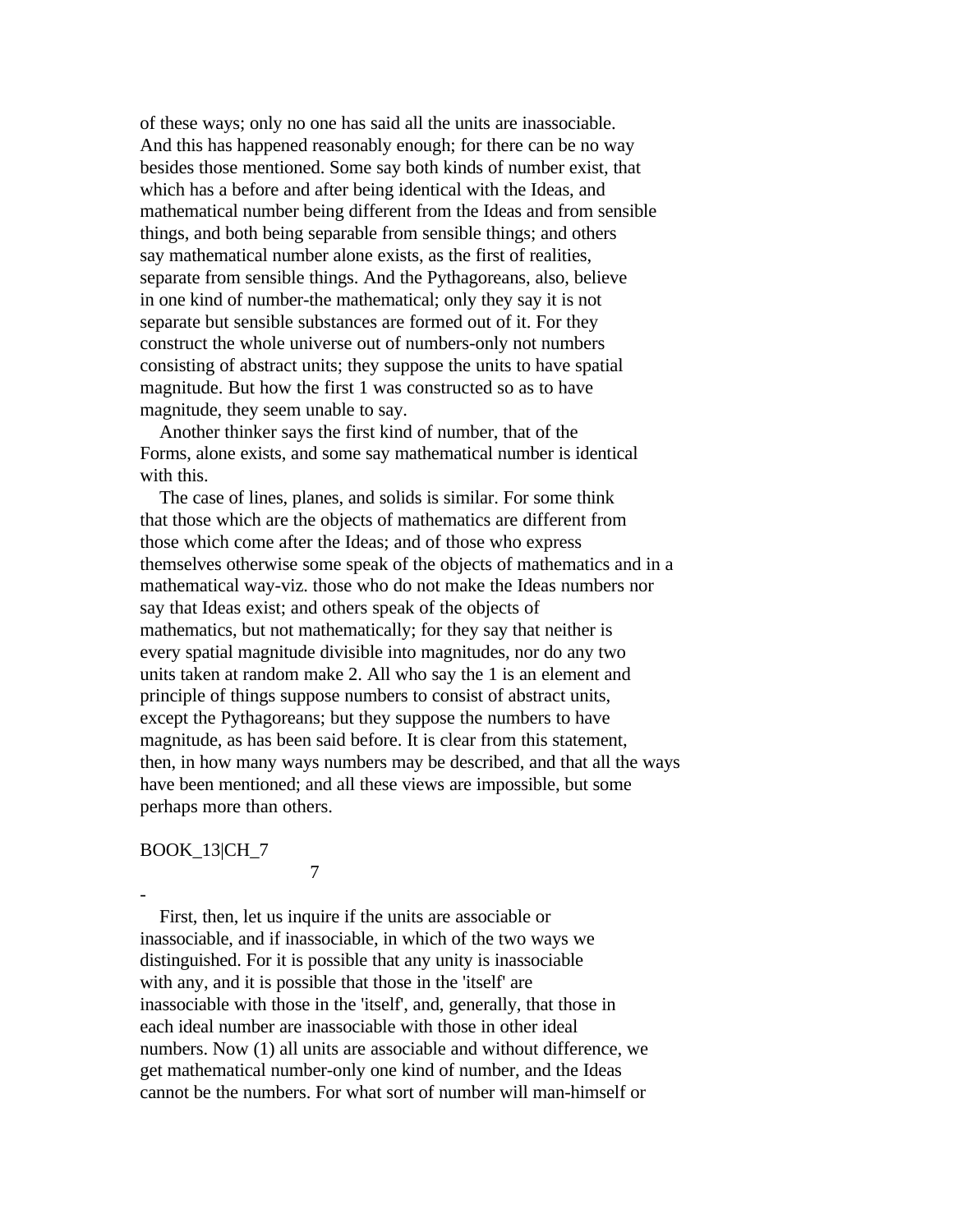animal-itself or any other Form be? There is one Idea of each thing e.g. one of man-himself and another one of animal-itself; but the similar and undifferentiated numbers are infinitely many, so that any particular 3 is no more man-himself than any other 3. But if the Ideas are not numbers, neither can they exist at all. For from what principles will the Ideas come? It is number that comes from the 1 and the indefinite dyad, and the principles or elements are said to be principles and elements of number, and the Ideas cannot be ranked as either prior or posterior to the numbers.

 But (2) if the units are inassociable, and inassociable in the sense that any is inassociable with any other, number of this sort cannot be mathematical number; for mathematical number consists of undifferentiated units, and the truths proved of it suit this character. Nor can it be ideal number. For 2 will not proceed immediately from 1 and the indefinite dyad, and be followed by the successive numbers, as they say '2,3,4' for the units in the ideal are generated at the same time, whether, as the first holder of the theory said, from unequals (coming into being when these were equalized) or in some other way-since, if one unit is to be prior to the other, it will be prior also to 2 the composed of these; for when there is one thing prior and another posterior, the resultant of these will be prior to one and posterior to the other. Again, since the 1-itself is first, and then there is a particular 1 which is first among the others and next after the 1-itself, and again a third which is next after the second and next but one after the first 1,-so the units must be prior to the numbers after which they are named when we count them; e.g. there will be a third unit in 2 before 3 exists, and a fourth and a fifth in 3 before the numbers 4 and 5 exist.-Now none of these thinkers has said the units are inassociable in this way, but according to their principles it is reasonable that they should be so even in this way, though in truth it is impossible. For it is reasonable both that the units should have priority and posteriority if there is a first unit or first 1, and also that the 2's should if there is a first 2; for after the first it is reasonable and necessary that there should be a second, and if a second, a third, and so with the others successively. (And to say both things at the same time, that a unit is first and another unit is second after the ideal 1, and that a 2 is first after it, is impossible.) But they make a first unit or 1, but not also a second and a third, and a first 2, but not also a second and a third. Clearly, also, it is not possible, if all the units are inassociable, that there should be a 2-itself and a 3-itself; and so with the other numbers. For whether the units are undifferentiated or different each from each, number must be counted by addition, e.g. 2 by adding another 1 to the one, 3 by adding another 1 to the two, and similarly. This being so, numbers cannot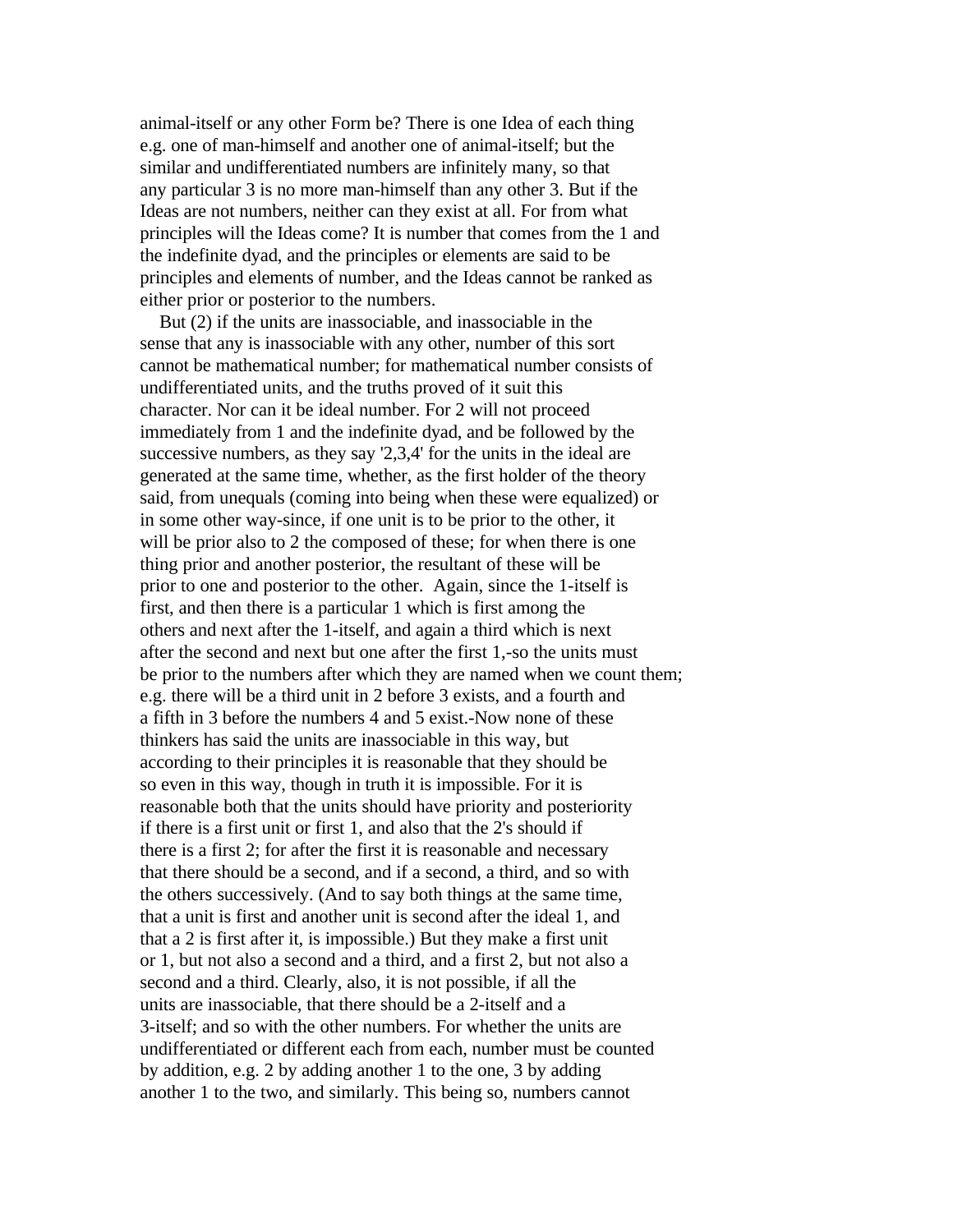be generated as they generate them, from the 2 and the 1; for 2 becomes part of 3 and 3 of 4 and the same happens in the case of the succeeding numbers, but they say 4 came from the first 2 and the indefinite which makes it two 2's other than the 2-itself; if not, the 2-itself will be a part of 4 and one other 2 will be added. And similarly 2 will consist of the 1-itself and another 1; but if this is so, the other element cannot be an indefinite 2; for it generates one unit, not, as the indefinite 2 does, a definite 2.

 Again, besides the 3-itself and the 2-itself how can there be other 3's and 2's? And how do they consist of prior and posterior units? All this is absurd and fictitious, and there cannot be a first 2 and then a 3-itself. Yet there must, if the 1 and the indefinite dyad are to be the elements. But if the results are impossible, it is also impossible that these are the generating principles.

 If the units, then, are differentiated, each from each, these results and others similar to these follow of necessity. But (3) if those in different numbers are differentiated, but those in the same number are alone undifferentiated from one another, even so the difficulties that follow are no less. E.g. in the 10-itself their are ten units, and the 10 is composed both of them and of two 5's. But since the 10-itself is not any chance number nor composed of any chance 5's--or, for that matter, units--the units in this 10 must differ. For if they do not differ, neither will the 5's of which the 10 consists differ; but since these differ, the units also will differ. But if they differ, will there be no other 5's in the 10 but only these two, or will there be others? If there are not, this is paradoxical; and if there are, what sort of 10 will consist of them? For there is no other in the 10 but the 10 itself. But it is actually necessary on their view that the 4 should not consist of any chance 2's; for the indefinite as they say, received the definite 2 and made two 2's; for its nature was to double what it received.

 Again, as to the 2 being an entity apart from its two units, and the 3 an entity apart from its three units, how is this possible? Either by one's sharing in the other, as 'pale man' is different from 'pale' and 'man' (for it shares in these), or when one is a differentia of the other, as 'man' is different from 'animal' and 'two-footed'.

 Again, some things are one by contact, some by intermixture, some by position; none of which can belong to the units of which the 2 or the 3 consists; but as two men are not a unity apart from both, so must it be with the units. And their being indivisible will make no difference to them; for points too are indivisible, but yet a pair of them is nothing apart from the two.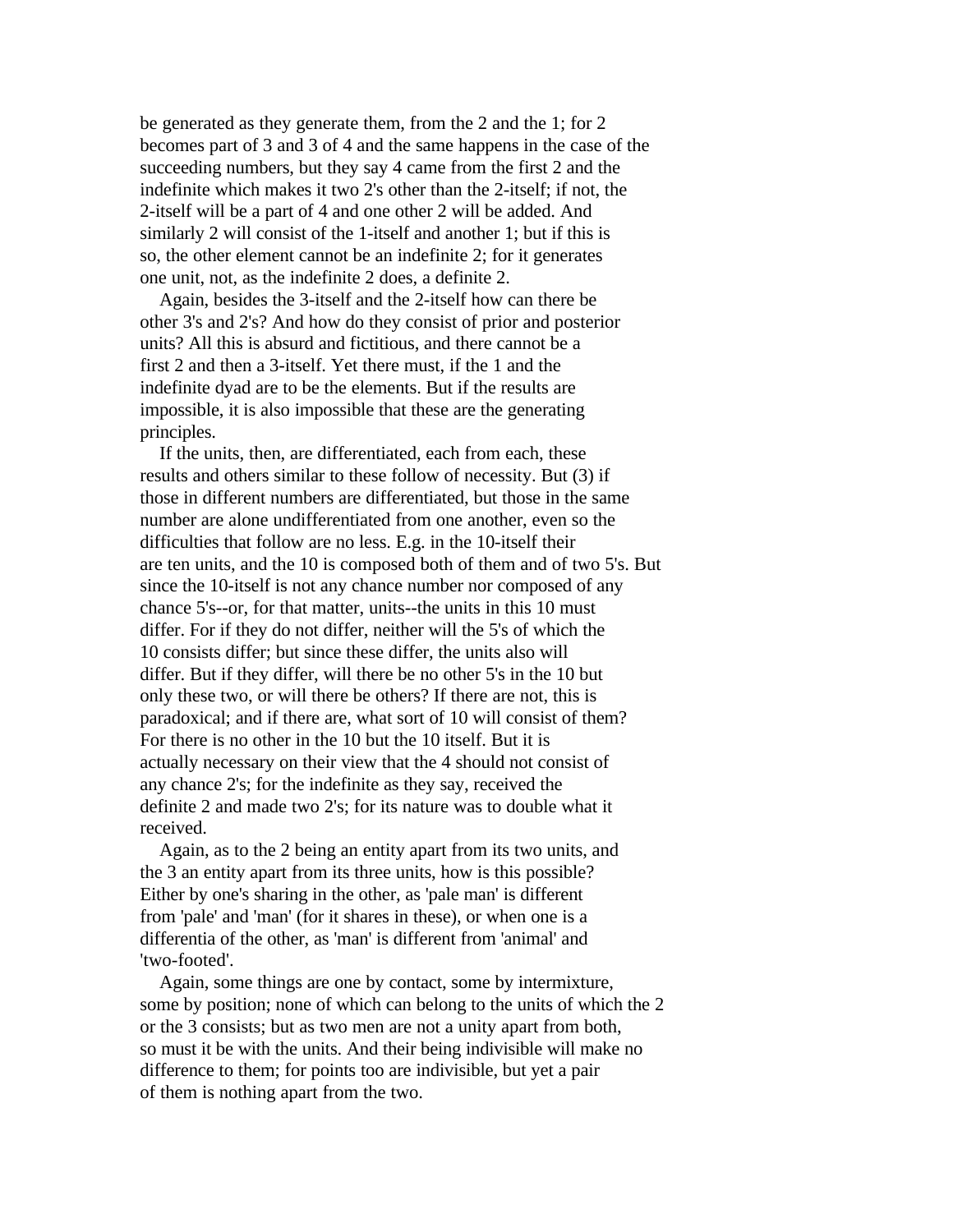But this consequence also we must not forget, that it follows that there are prior and posterior 2 and similarly with the other numbers. For let the 2's in the 4 be simultaneous; yet these are prior to those in the 8 and as the 2 generated them, they generated the 4's in the 8-itself. Therefore if the first 2 is an Idea, these 2's also will be Ideas of some kind. And the same account applies to the units; for the units in the first 2 generate the four in 4, so that all the units come to be Ideas and an Idea will be composed of Ideas. Clearly therefore those things also of which these happen to be the Ideas will be composite, e.g. one might say that animals are composed of animals, if there are Ideas of them.

 In general, to differentiate the units in any way is an absurdity and a fiction; and by a fiction I mean a forced statement made to suit a hypothesis. For neither in quantity nor in quality do we see unit differing from unit, and number must be either equal or unequal-all number but especially that which consists of abstract units-so that if one number is neither greater nor less than another, it is equal to it; but things that are equal and in no wise differentiated we take to be the same when we are speaking of numbers. If not, not even the 2 in the 10-itself will be undifferentiated, though they are equal; for what reason will the man who alleges that they are not differentiated be able to give?

Again, if every unit  $+$  another unit makes two, a unit from the 2-itself and one from the 3-itself will make a 2. Now (a) this will consist of differentiated units; and will it be prior to the 3 or posterior? It rather seems that it must be prior; for one of the units is simultaneous with the 3 and the other is simultaneous with the 2. And we, for our part, suppose that in general 1 and 1, whether the things are equal or unequal, is 2, e.g. the good and the bad, or a man and a horse; but those who hold these views say that not even two units are 2.

 If the number of the 3-itself is not greater than that of the 2, this is surprising; and if it is greater, clearly there is also a number in it equal to the 2, so that this is not different from the 2-itself. But this is not possible, if there is a first and a second number.

 Nor will the Ideas be numbers. For in this particular point they are right who claim that the units must be different, if there are to be Ideas; as has been said before. For the Form is unique; but if the units are not different, the 2's and the 3's also will not be different. This is also the reason why they must say that when we count thus-'1,2'-we do not proceed by adding to the given number; for if we do, neither will the numbers be generated from the indefinite dyad, nor can a number be an Idea; for then one Idea will be in another, and all Forms will be parts of one Form. And so with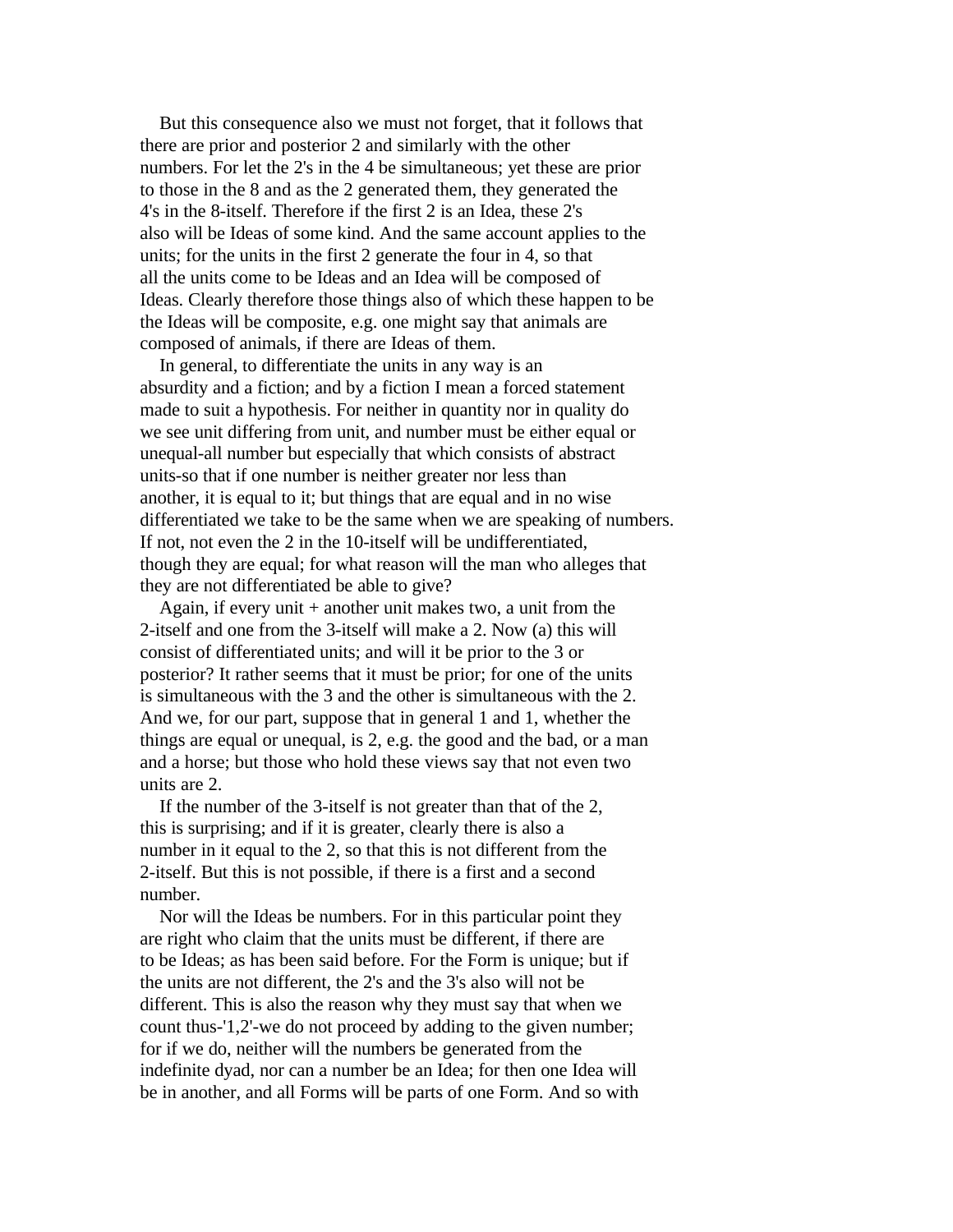a view to their hypothesis their statements are right, but as a whole they are wrong; for their view is very destructive, since they will admit that this question itself affords some difficulty-whether, when we count and say -1,2,3-we count by addition or by separate portions. But we do both; and so it is absurd to reason back from this problem to so great a difference of essence.

BOOK\_13|CH\_8

-

8

 First of all it is well to determine what is the differentia of a number-and of a unit, if it has a differentia. Units must differ either in quantity or in quality; and neither of these seems to be possible. But number qua number differs in quantity. And if the units also did differ in quantity, number would differ from number, though equal in number of units. Again, are the first units greater or smaller, and do the later ones increase or diminish? All these are irrational suppositions. But neither can they differ in quality. For no attribute can attach to them; for even to numbers quality is said to belong after quantity. Again, quality could not come to them either from the 1 or the dyad; for the former has no quality, and the latter gives quantity; for this entity is what makes things to be many. If the facts are really otherwise, they should state this quite at the beginning and determine if possible, regarding the differentia of the unit, why it must exist, and, failing this, what differentia they mean.

 Evidently then, if the Ideas are numbers, the units cannot all be associable, nor can they be inassociable in either of the two ways. But neither is the way in which some others speak about numbers correct. These are those who do not think there are Ideas, either without qualification or as identified with certain numbers, but think the objects of mathematics exist and the numbers are the first of existing things, and the 1-itself is the starting-point of them. It is paradoxical that there should be a 1 which is first of 1's, as they say, but not a 2 which is first of 2's, nor a 3 of 3's; for the same reasoning applies to all. If, then, the facts with regard to number are so, and one supposes mathematical number alone to exist, the 1 is not the starting-point (for this sort of 1 must differ from the-other units; and if this is so, there must also be a 2 which is first of 2's, and similarly with the other successive numbers). But if the 1 is the starting-point, the truth about the numbers must rather be what Plato used to say, and there must be a first 2 and 3 and numbers must not be associable with one another. But if on the other hand one supposes this, many impossible results, as we have said,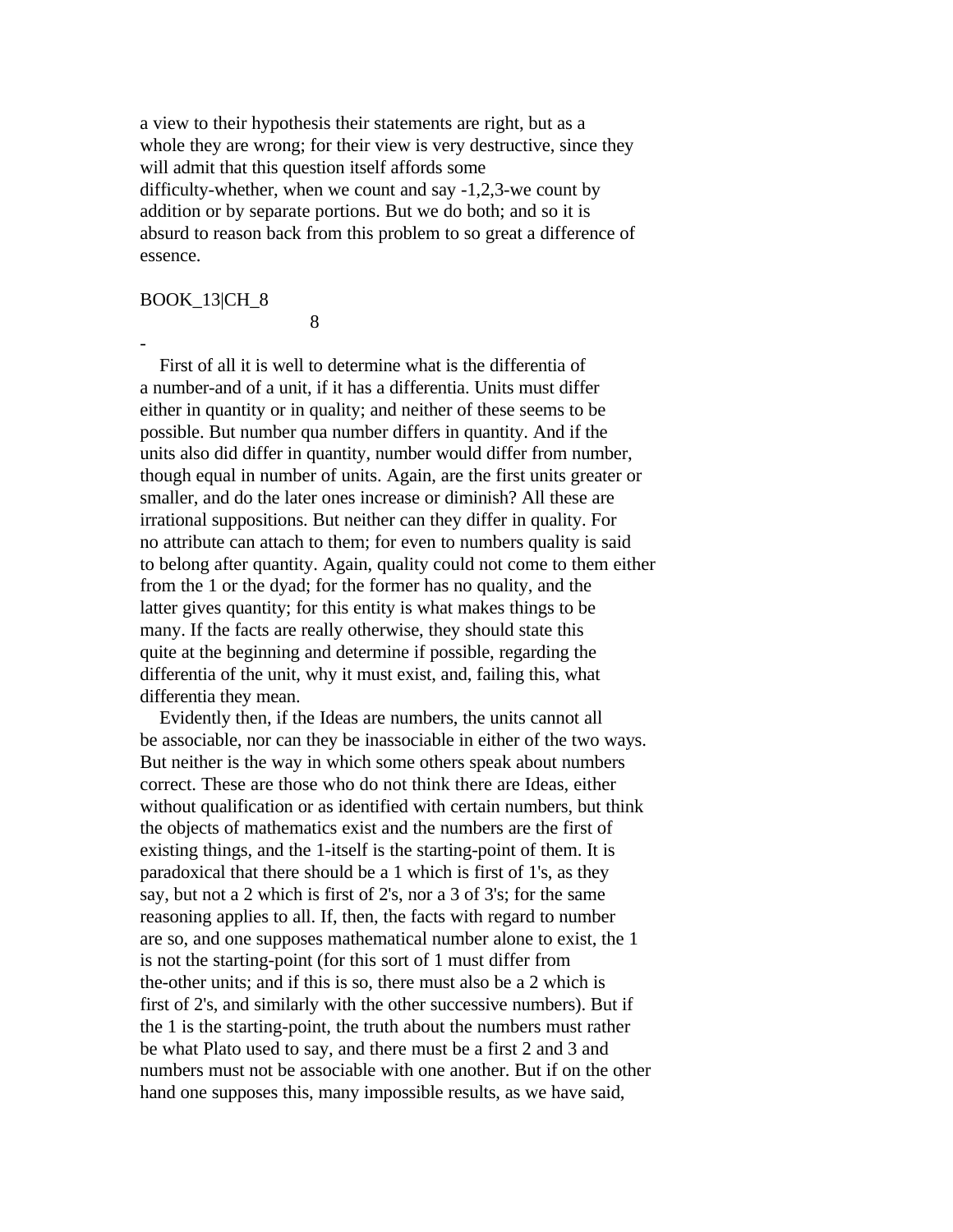follow. But either this or the other must be the case, so that if neither is, number cannot exist separately.

 It is evident, also, from this that the third version is the worst,-the view ideal and mathematical number is the same. For two mistakes must then meet in the one opinion. (1) Mathematical number cannot be of this sort, but the holder of this view has to spin it out by making suppositions peculiar to himself. And (2) he must also admit all the consequences that confront those who speak of number in the sense of 'Forms'.

 The Pythagorean version in one way affords fewer difficulties than those before named, but in another way has others peculiar to itself. For not thinking of number as capable of existing separately removes many of the impossible consequences; but that bodies should be composed of numbers, and that this should be mathematical number, is impossible. For it is not true to speak of indivisible spatial magnitudes; and however much there might be magnitudes of this sort, units at least have not magnitude; and how can a magnitude be composed of indivisibles? But arithmetical number, at least, consists of units, while these thinkers identify number with real things; at any rate they apply their propositions to bodies as if they consisted of those numbers.

 If, then, it is necessary, if number is a self-subsistent real thing, that it should exist in one of these ways which have been mentioned, and if it cannot exist in any of these, evidently number has no such nature as those who make it separable set up for it.

 Again, does each unit come from the great and the small, equalized, or one from the small, another from the great? (a) If the latter, neither does each thing contain all the elements, nor are the units without difference; for in one there is the great and in another the small, which is contrary in its nature to the great. Again, how is it with the units in the 3-itself? One of them is an odd unit. But perhaps it is for this reason that they give 1-itself the middle place in odd numbers. (b) But if each of the two units consists of both the great and the small, equalized, how will the 2 which is a single thing, consist of the great and the small? Or how will it differ from the unit? Again, the unit is prior to the 2; for when it is destroyed the 2 is destroyed. It must, then, be the Idea of an Idea since it is prior to an Idea, and it must have come into being before it. From what, then? Not from the indefinite dyad, for its function was to double.

 Again, number must be either infinite or finite; for these thinkers think of number as capable of existing separately, so that it is not possible that neither of those alternatives should be true. Clearly it cannot be infinite; for infinite number is neither odd nor even, but the generation of numbers is always the generation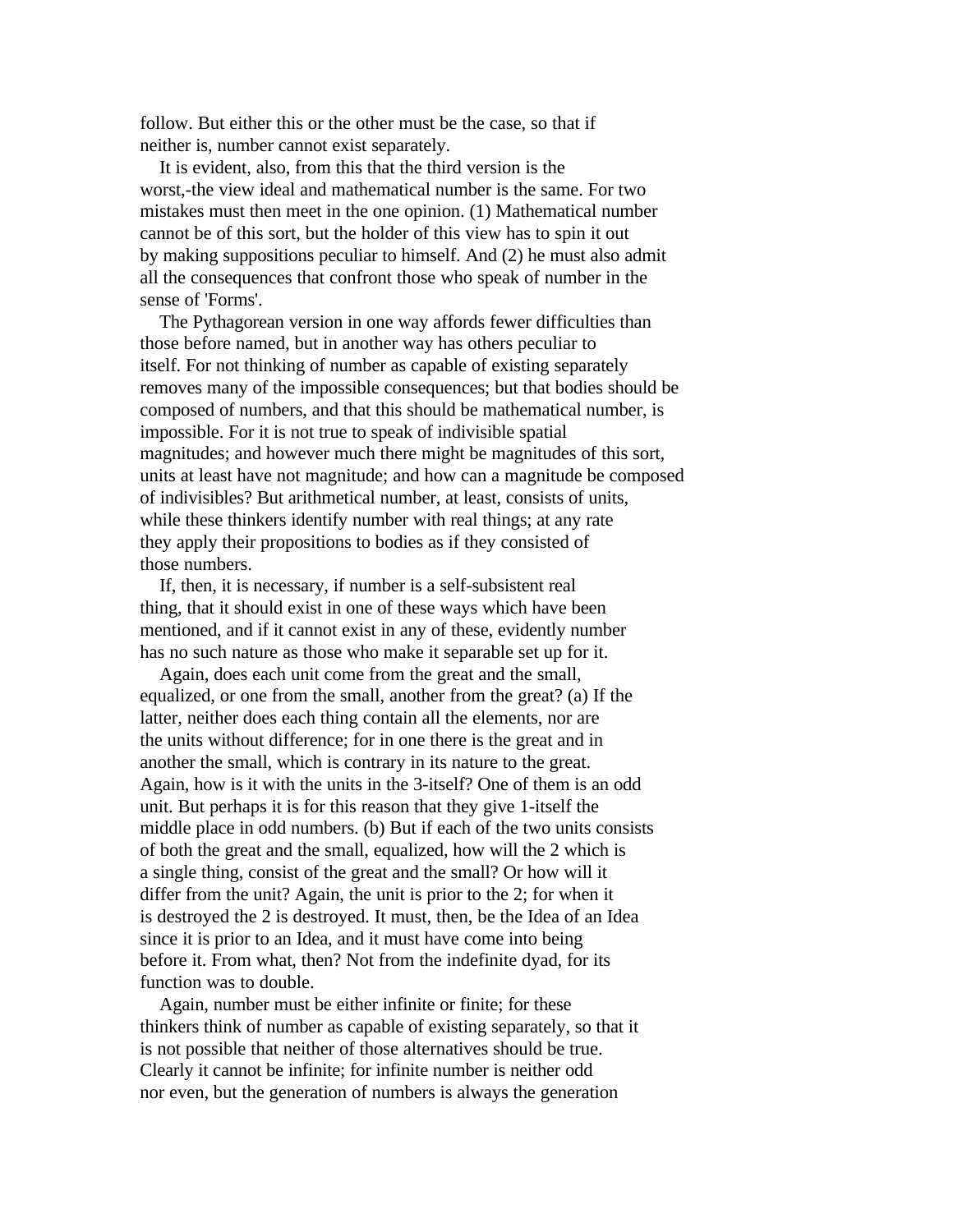either of an odd or of an even number; in one way, when 1 operates on an even number, an odd number is produced; in another way, when 2 operates, the numbers got from 1 by doubling are produced; in another way, when the odd numbers operate, the other even numbers are produced. Again, if every Idea is an Idea of something, and the numbers are Ideas, infinite number itself will be an Idea of something, either of some sensible thing or of something else. Yet this is not possible in view of their thesis any more than it is reasonable in itself, at least if they arrange the Ideas as they do.

 But if number is finite, how far does it go? With regard to this not only the fact but the reason should be stated. But if number goes only up to 10 as some say, firstly the Forms will soon run short; e.g. if 3 is man-himself, what number will be the horse-itself? The series of the numbers which are the several things-themselves goes up to 10. It must, then, be one of the numbers within these limits; for it is these that are substances and Ideas. Yet they will run short; for the various forms of animal will outnumber them. At the same time it is clear that if in this way the 3 is man-himself, the other 3's are so also (for those in identical numbers are similar), so that there will be an infinite number of men; if each 3 is an Idea, each of the numbers will be man-himself, and if not, they will at least be men. And if the smaller number is part of the greater (being number of such a sort that the units in the same number are associable), then if the 4-itself is an Idea of something, e.g. of 'horse' or of 'white', man will be a part of horse, if man is It is paradoxical also that there should be an Idea of 10 but not of 11, nor of the succeeding numbers. Again, there both are and come to be certain things of which there are no Forms; why, then, are there not Forms of them also? We infer that the Forms are not causes. Again, it is paradoxical-if the number series up to 10 is more of a real thing and a Form than 10 itself. There is no generation of the former as one thing, and there is of the latter. But they try to work on the assumption that the series of numbers up to 10 is a complete series. At least they generate the derivatives-e.g. the void, proportion, the odd, and the others of this kind-within the decade. For some things, e.g. movement and rest, good and bad, they assign to the originative principles, and the others to the numbers. This is why they identify the odd with 1; for if the odd implied 3 how would 5 be odd? Again, spatial magnitudes and all such things are explained without going beyond a definite number; e.g. the first, the indivisible, line, then the  $2 \&c$ ; these entities also extend only up to 10.

 Again, if number can exist separately, one might ask which is prior- 1, or 3 or 2? Inasmuch as the number is composite, 1 is prior, but inasmuch as the universal and the form is prior, the number is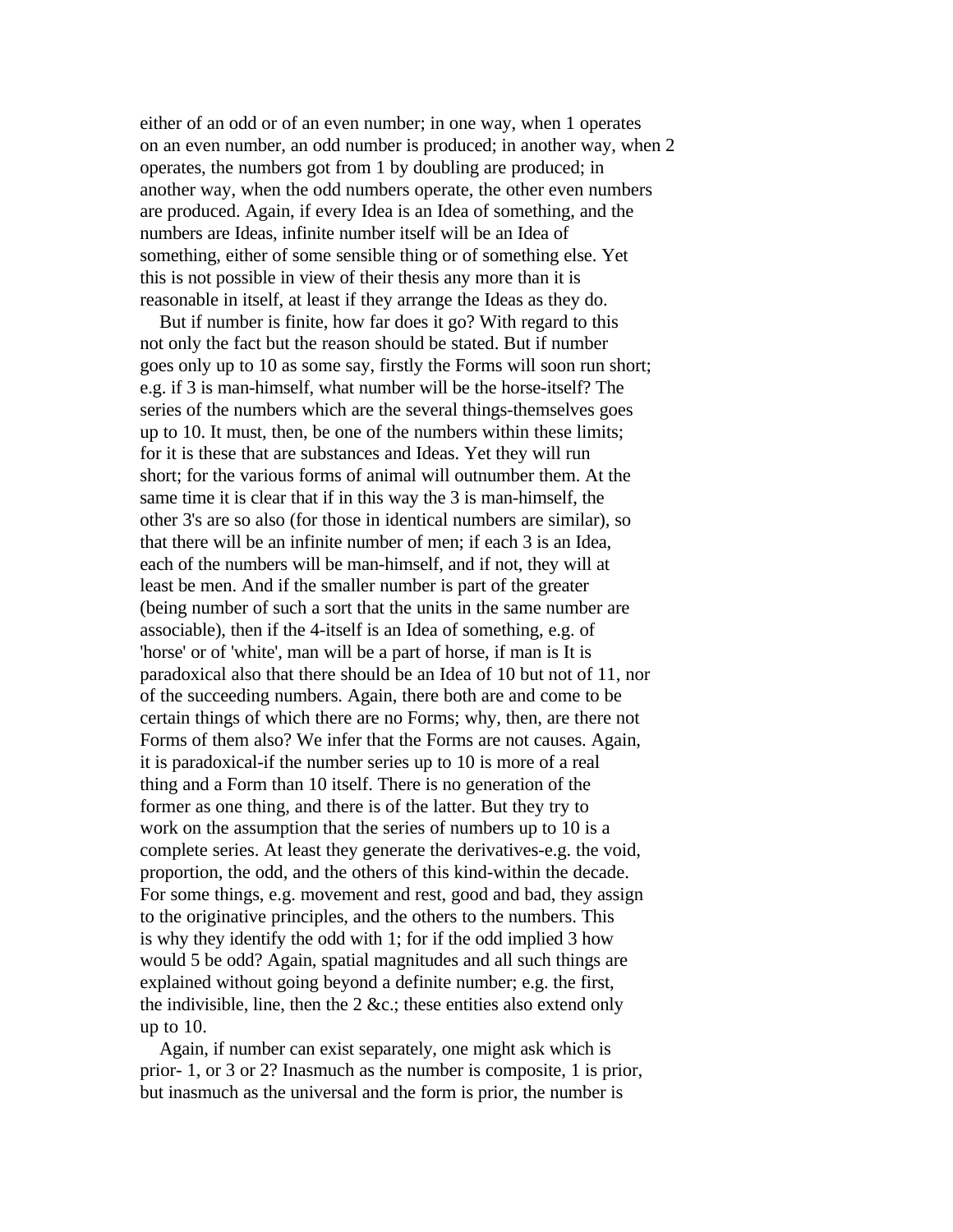prior; for each of the units is part of the number as its matter, and the number acts as form. And in a sense the right angle is prior to the acute, because it is determinate and in virtue of its definition; but in a sense the acute is prior, because it is a part and the right angle is divided into acute angles. As matter, then, the acute angle and the element and the unit are prior, but in respect of the form and of the substance as expressed in the definition, the right angle, and the whole consisting of the matter and the form, are prior; for the concrete thing is nearer to the form and to what is expressed in the definition, though in generation it is later. How then is 1 the starting-point? Because it is not divisiable, they say; but both the universal, and the particular or the element, are indivisible. But they are starting-points in different ways, one in definition and the other in time. In which way, then, is 1 the starting-point? As has been said, the right angle is thought to be prior to the acute, and the acute to the right, and each is one. Accordingly they make 1 the starting-point in both ways. But this is impossible. For the universal is one as form or substance, while the element is one as a part or as matter. For each of the two is in a sense one-in truth each of the two units exists potentially (at least if the number is a unity and not like a heap, i.e. if different numbers consist of differentiated units, as they say), but not in complete reality; and the cause of the error they fell into is that they were conducting their inquiry at the same time from the standpoint of mathematics and from that of universal definitions, so that (1) from the former standpoint they treated unity, their first principle, as a point; for the unit is a point without position. They put things together out of the smallest parts, as some others also have done. Therefore the unit becomes the matter of numbers and at the same time prior to 2; and again posterior, 2 being treated as a whole, a unity, and a form. But (2) because they were seeking the universal they treated the unity which can be predicated of a number, as in this sense also a part of the number. But these characteristics cannot belong at the same time to the same thing.

 If the 1-itself must be unitary (for it differs in nothing from other 1's except that it is the starting-point), and the 2 is divisible but the unit is not, the unit must be liker the 1-itself than the 2 is. But if the unit is liker it, it must be liker to the unit than to the 2; therefore each of the units in 2 must be prior to the 2. But they deny this; at least they generate the 2 first. Again, if the 2-itself is a unity and the 3-itself is one also, both form a 2. From what, then, is this 2 produced?

BOOK\_13|CH\_9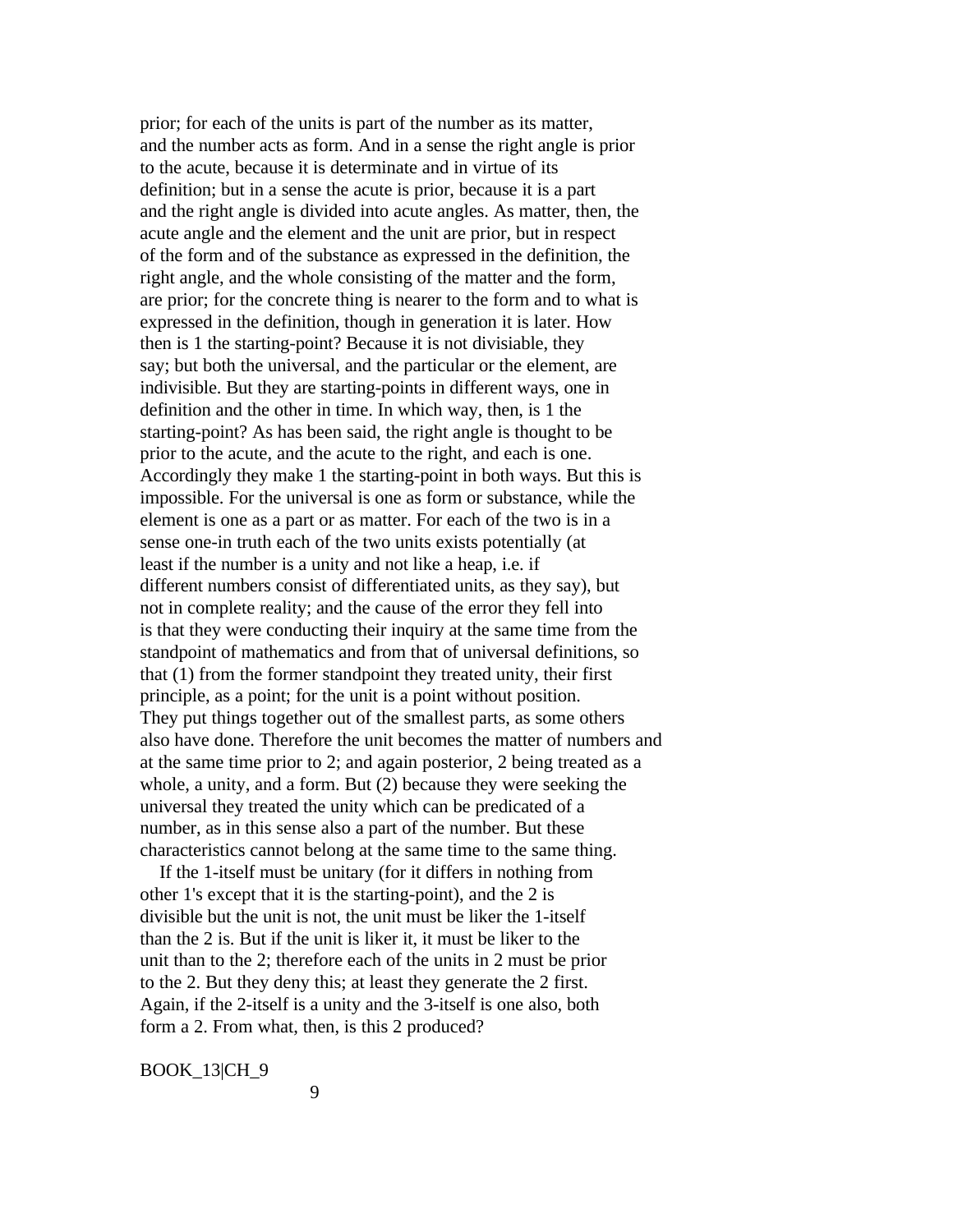Since there is not contact in numbers, but succession, viz. between the units between which there is nothing, e.g. between those in 2 or in 3 one might ask whether these succeed the 1-itself or not, and whether, of the terms that succeed it, 2 or either of the units in 2 is prior.

-

 Similar difficulties occur with regard to the classes of things posterior to number,-the line, the plane, and the solid. For some construct these out of the species of the 'great and small'; e.g. lines from the 'long and short', planes from the 'broad and narrow', masses from the 'deep and shallow'; which are species of the 'great and small'. And the originative principle of such things which answers to the 1 different thinkers describe in different ways, And in these also the impossibilities, the fictions, and the contradictions of all probability are seen to be innumerable. For (i) geometrical classes are severed from one another, unless the principles of these are implied in one another in such a way that the 'broad and narrow' is also 'long and short' (but if this is so, the plane will be line and the solid a plane; again, how will angles and figures and such things be explained?). And (ii) the same happens as in regard to number; for 'long and short', &c., are attributes of magnitude, but magnitude does not consist of these, any more than the line consists of 'straight and curved', or solids of 'smooth and rough'.

 (All these views share a difficulty which occurs with regard to species-of-a-genus, when one posits the universals, viz. whether it is animal-itself or something other than animal-itself that is in the particular animal. True, if the universal is not separable from sensible things, this will present no difficulty; but if the 1 and the numbers are separable, as those who express these views say, it is not easy to solve the difficulty, if one may apply the words 'not easy' to the impossible. For when we apprehend the unity in 2, or in general in a number, do we apprehend a thing-itself or something else?).

 Some, then, generate spatial magnitudes from matter of this sort, others from the point -and the point is thought by them to be not 1 but something like 1-and from other matter like plurality, but not identical with it; about which principles none the less the same difficulties occur. For if the matter is one, line and plane-and soli will be the same; for from the same elements will come one and the same thing. But if the matters are more than one, and there is one for the line and a second for the plane and another for the solid, they either are implied in one another or not, so that the same results will follow even so; for either the plane will not contain a line or it will he a line.

 Again, how number can consist of the one and plurality, they make no attempt to explain; but however they express themselves, the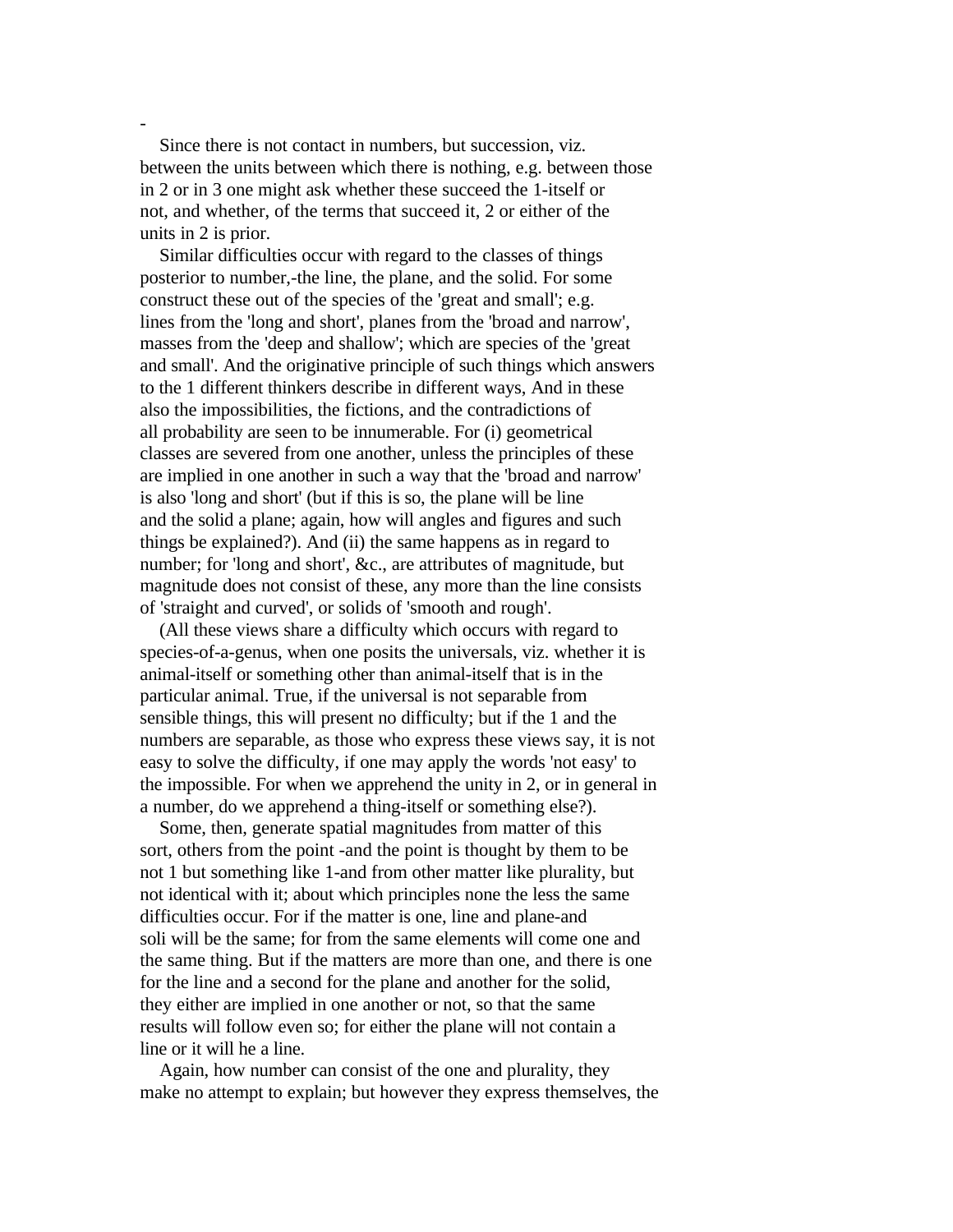same objections arise as confront those who construct number out of the one and the indefinite dyad. For the one view generates number from the universally predicated plurality, and not from a particular plurality; and the other generates it from a particular plurality, but the first; for 2 is said to be a 'first plurality'. Therefore there is practically no difference, but the same difficulties will follow,-is it intermixture or position or blending or generation? and so on. Above all one might press the question 'if each unit is one, what does it come from?' Certainly each is not the one-itself. It must, then, come from the one itself and plurality, or a part of plurality. To say that the unit is a plurality is impossible, for it is indivisible; and to generate it from a part of plurality involves many other objections; for (a) each of the parts must be indivisible (or it will be a plurality and the unit will be divisible) and the elements will not be the one and plurality; for the single units do not come from plurality and the one. Again, (,the holder of this view does nothing but presuppose another number; for his plurality of indivisibles is a number. Again, we must inquire, in view of this theory also, whether the number is infinite or finite. For there was at first, as it seems, a plurality that was itself finite, from which and from the one comes the finite number of units. And there is another plurality that is plurality-itself and infinite plurality; which sort of plurality, then, is the element which co-operates with the one? One might inquire similarly about the point, i.e. the element out of which they make spatial magnitudes. For surely this is not the one and only point; at any rate, then, let them say out of what each of the points is formed. Certainly not of some distance + the point-itself. Nor again can there be indivisible parts of a distance, as the elements out of which the units are said to be made are indivisible parts of plurality; for number consists of indivisibles, but spatial magnitudes do not.

 All these objections, then, and others of the sort make it evident that number and spatial magnitudes cannot exist apart from things. Again, the discord about numbers between the various versions is a sign that it is the incorrectness of the alleged facts themselves that brings confusion into the theories. For those who make the objects of mathematics alone exist apart from sensible things, seeing the difficulty about the Forms and their fictitiousness, abandoned ideal number and posited mathematical. But those who wished to make the Forms at the same time also numbers, but did not see, if one assumed these principles, how mathematical number was to exist apart from ideal, made ideal and mathematical number the same-in words, since in fact mathematical number has been destroyed; for they state hypotheses peculiar to themselves and not those of mathematics. And he who first supposed that the Forms exist and that the Forms are numbers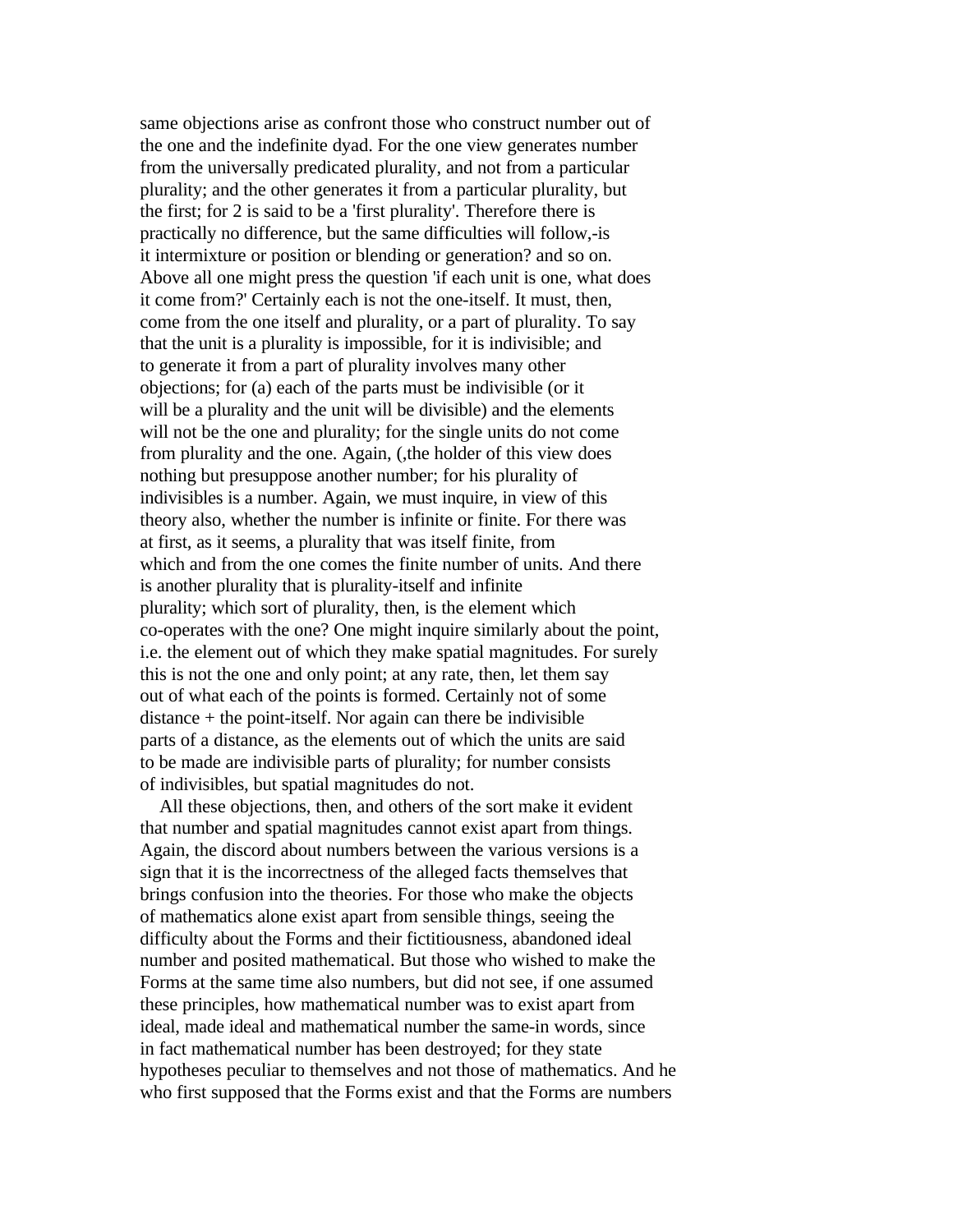and that the objects of mathematics exist, naturally separated the two. Therefore it turns out that all of them are right in some respect, but on the whole not right. And they themselves confirm this, for their statements do not agree but conflict. The cause is that their hypotheses and their principles are false. And it is hard to make a good case out of bad materials, according to Epicharmus: 'as soon as 'tis said, 'tis seen to be wrong.'

 But regarding numbers the questions we have raised and the conclusions we have reached are sufficient (for while he who is already convinced might be further convinced by a longer discussion, one not yet convinced would not come any nearer to conviction); regarding the first principles and the first causes and elements, the views expressed by those who discuss only sensible substance have been partly stated in our works on nature, and partly do not belong to the present inquiry; but the views of those who assert that there are other substances besides the sensible must be considered next after those we have been mentioning. Since, then, some say that the Ideas and the numbers are such substances, and that the elements of these are elements and principles of real things, we must inquire regarding these what they say and in what sense they say it.

 Those who posit numbers only, and these mathematical, must be considered later; but as regards those who believe in the Ideas one might survey at the same time their way of thinking and the difficulty into which they fall. For they at the same time make the Ideas universal and again treat them as separable and as individuals. That this is not possible has been argued before. The reason why those who described their substances as universal combined these two characteristics in one thing, is that they did not make substances identical with sensible things. They thought that the particulars in the sensible world were a state of flux and none of them remained, but that the universal was apart from these and something different. And Socrates gave the impulse to this theory, as we said in our earlier discussion, by reason of his definitions, but he did not separate universals from individuals; and in this he thought rightly, in not separating them. This is plain from the results; for without the universal it is not possible to get knowledge, but the separation is the cause of the objections that arise with regard to the Ideas. His successors, however, treating it as necessary, if there are to be any substances besides the sensible and transient substances, that they must be separable, had no others, but gave separate existence to these universally predicated substances, so that it followed that universals and individuals were almost the same sort of thing. This in itself, then, would be one difficulty in the view we have mentioned.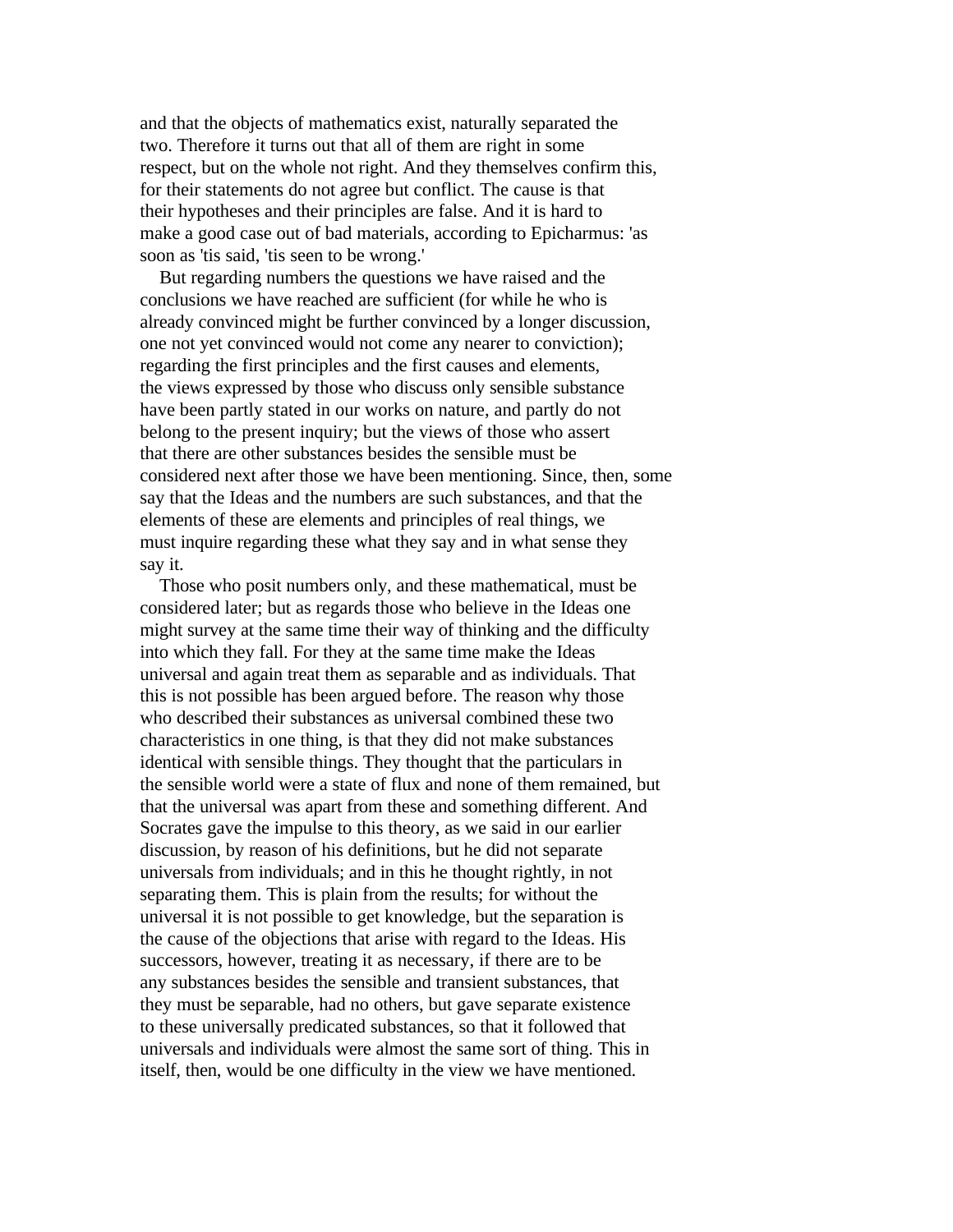-

10

 Let us now mention a point which presents a certain difficulty both to those who believe in the Ideas and to those who do not, and which was stated before, at the beginning, among the problems. If we do not suppose substances to be separate, and in the way in which individual things are said to be separate, we shall destroy substance in the sense in which we understand 'substance'; but if we conceive substances to be separable, how are we to conceive their elements and their principles?

 If they are individual and not universal, (a) real things will be just of the same number as the elements, and (b) the elements will not be knowable. For (a) let the syllables in speech be substances, and their elements elements of substances; then there must be only one 'ba' and one of each of the syllables, since they are not universal and the same in form but each is one in number and a 'this' and not a kind possessed of a common name (and again they suppose that the 'just what a thing is' is in each case one). And if the syllables are unique, so too are the parts of which they consist; there will not, then, be more a's than one, nor more than one of any of the other elements, on the same principle on which an identical syllable cannot exist in the plural number. But if this is so, there will not be other things existing besides the elements, but only the elements.

 (b) Again, the elements will not be even knowable; for they are not universal, and knowledge is of universals. This is clear from demonstrations and from definitions; for we do not conclude that this triangle has its angles equal to two right angles, unless every triangle has its angles equal to two right angles, nor that this man is an animal, unless every man is an animal.

 But if the principles are universal, either the substances composed of them are also universal, or non-substance will be prior to substance; for the universal is not a substance, but the element or principle is universal, and the element or principle is prior to the things of which it is the principle or element.

 All these difficulties follow naturally, when they make the Ideas out of elements and at the same time claim that apart from the substances which have the same form there are Ideas, a single separate entity. But if, e.g. in the case of the elements of speech, the a's and the b's may quite well be many and there need be no a-itself and b-itself besides the many, there may be, so far as this goes, an infinite number of similar syllables. The statement that an knowledge is universal, so that the principles of things must also be universal and not separate substances, presents indeed, of all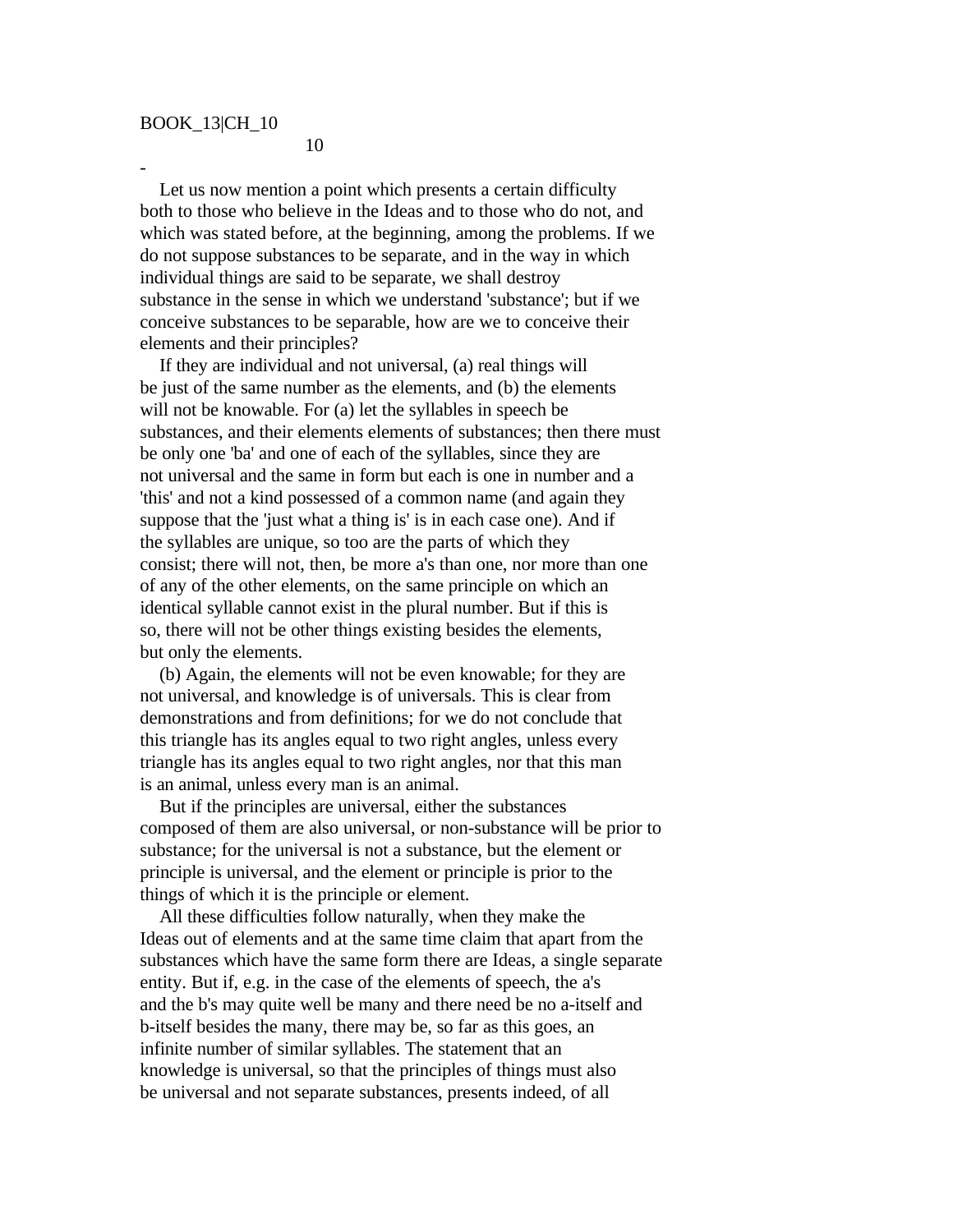the points we have mentioned, the greatest difficulty, but yet the statement is in a sense true, although in a sense it is not. For knowledge, like the verb 'to know', means two things, of which one is potential and one actual. The potency, being, as matter, universal and indefinite, deals with the universal and indefinite; but the actuality, being definite, deals with a definite object, being a 'this', it deals with a 'this'. But per accidens sight sees universal colour, because this individual colour which it sees is colour; and this individual a which the grammarian investigates is an a. For if the principles must be universal, what is derived from them must also be universal, as in demonstrations; and if this is so, there will be nothing capable of separate existence-i.e. no substance. But evidently in a sense knowledge is universal, and in a sense it is not.

### BOOK\_14|CH\_1

-

# Book XIV 1

 REGARDING this kind of substance, what we have said must be taken as sufficient. All philosophers make the first principles contraries: as in natural things, so also in the case of unchangeable substances. But since there cannot be anything prior to the first principle of all things, the principle cannot be the principle and yet be an attribute of something else. To suggest this is like saying that the white is a first principle, not qua anything else but qua white, but yet that it is predicable of a subject, i.e. that its being white presupposes its being something else; this is absurd, for then that subject will be prior. But all things which are generated from their contraries involve an underlying subject; a subject, then, must be present in the case of contraries, if anywhere. All contraries, then, are always predicable of a subject, and none can exist apart, but just as appearances suggest that there is nothing contrary to substance, argument confirms this. No contrary, then, is the first principle of all things in the full sense; the first principle is something different.

 But these thinkers make one of the contraries matter, some making the unequal which they take to be the essence of plurality-matter for the One, and others making plurality matter for the One. (The former generate numbers out of the dyad of the unequal, i.e. of the great and small, and the other thinker we have referred to generates them out of plurality, while according to both it is generated by the essence of the One.) For even the philosopher who says the unequal and the One are the elements, and the unequal is a dyad composed of the great and small, treats the unequal, or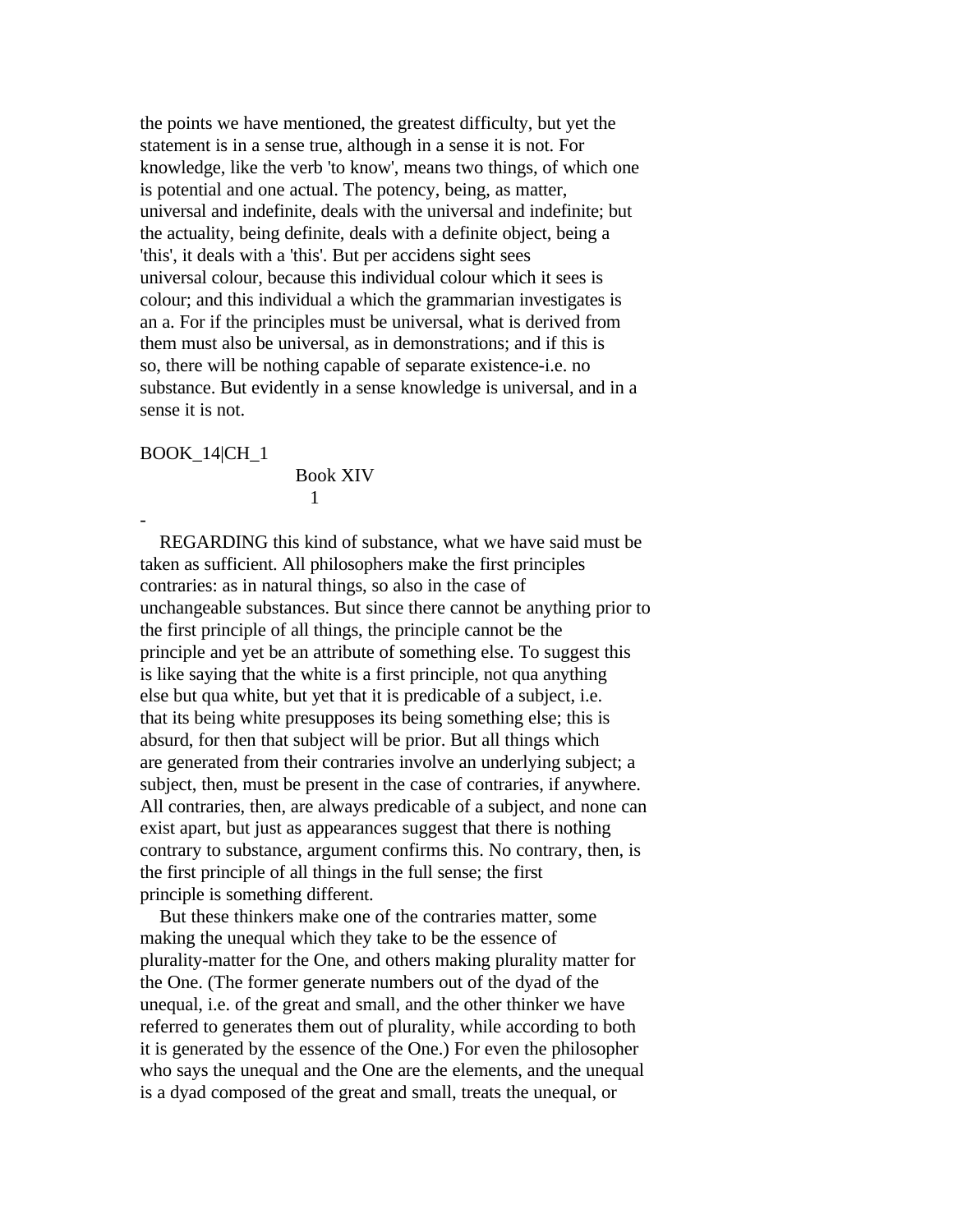the great and the small, as being one, and does not draw the distinction that they are one in definition, but not in number. But they do not describe rightly even the principles which they call elements, for some name the great and the small with the One and treat these three as elements of numbers, two being matter, one the form; while others name the many and few, because the great and the small are more appropriate in their nature to magnitude than to number; and others name rather the universal character common to these-'that which exceeds and that which is exceeded'. None of these varieties of opinion makes any difference to speak of, in view of some of the consequences; they affect only the abstract objections, which these thinkers take care to avoid because the demonstrations they themselves offer are abstract,-with this exception, that if the exceeding and the exceeded are the principles, and not the great and the small, consistency requires that number should come from the elements before does; for number is more universal than as the exceeding and the exceeded are more universal than the great and the small. But as it is, they say one of these things but do not say the other. Others oppose the different and the other to the One, and others oppose plurality to the One. But if, as they claim, things consist of contraries, and to the One either there is nothing contrary, or if there is to be anything it is plurality, and the unequal is contrary to the equal, and the different to the same, and the other to the thing itself, those who oppose the One to plurality have most claim to plausibility, but even their view is inadequate, for the One would on their view be a few; for plurality is opposed to fewness, and the many to the few.

 'The one' evidently means a measure. And in every case there is some underlying thing with a distinct nature of its own, e.g. in the scale a quarter-tone, in spatial magnitude a finger or a foot or something of the sort, in rhythms a beat or a syllable; and similarly in gravity it is a definite weight; and in the same way in all cases, in qualities a quality, in quantities a quantity (and the measure is indivisible, in the former case in kind, and in the latter to the sense); which implies that the one is not in itself the substance of anything. And this is reasonable; for 'the one' means the measure of some plurality, and 'number' means a measured plurality and a plurality of measures. (Thus it is natural that one is not a number; for the measure is not measures, but both the measure and the one are starting-points.) The measure must always be some identical thing predicable of all the things it measures, e.g. if the things are horses, the measure is 'horse', and if they are men, 'man'. If they are a man, a horse, and a god, the measure is perhaps 'living being', and the number of them will be a number of living beings. If the things are 'man' and 'pale' and 'walking', these will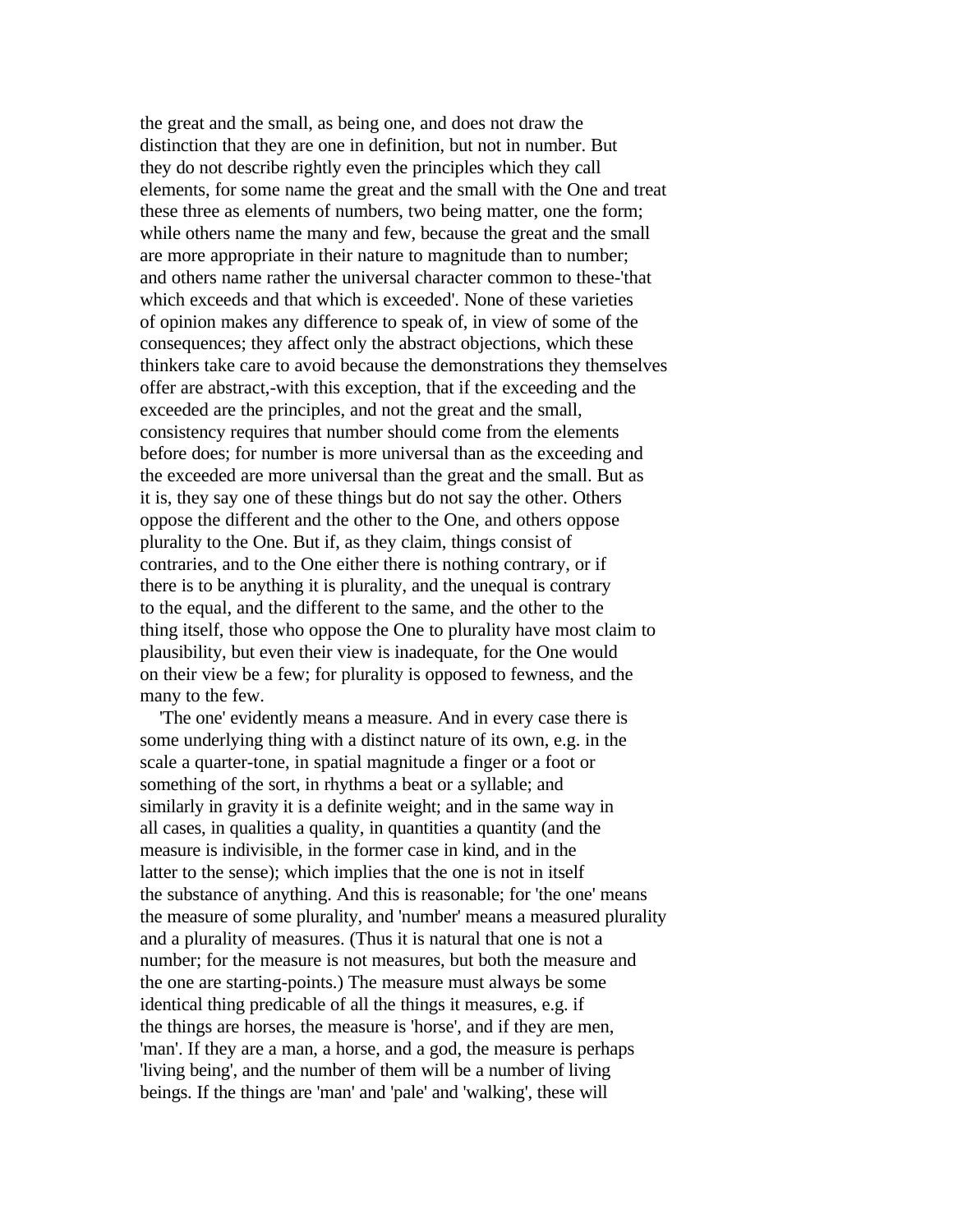scarcely have a number, because all belong to a subject which is one and the same in number, yet the number of these will be a number of 'kinds' or of some such term.

 Those who treat the unequal as one thing, and the dyad as an indefinite compound of great and small, say what is very far from being probable or possible. For (a) these are modifications and accidents, rather than substrata, of numbers and magnitudes-the many and few of number, and the great and small of magnitude-like even and odd, smooth and rough, straight and curved. Again, (b) apart from this mistake, the great and the small, and so on, must be relative to something; but what is relative is least of all things a kind of entity or substance, and is posterior to quality and quantity; and the relative is an accident of quantity, as was said, not its matter, since something with a distinct nature of its own must serve as matter both to the relative in general and to its parts and kinds. For there is nothing either great or small, many or few, or, in general, relative to something else, which without having a nature of its own is many or few, great or small, or relative to something else. A sign that the relative is least of all a substance and a real thing is the fact that it alone has no proper generation or destruction or movement, as in respect of quantity there is increase and diminution, in respect of quality alteration, in respect of place locomotion, in respect of substance simple generation and destruction. In respect of relation there is no proper change; for, without changing, a thing will be now greater and now less or equal, if that with which it is compared has changed in quantity. And (c) the matter of each thing, and therefore of substance, must be that which is potentially of the nature in question; but the relative is neither potentially nor actually substance. It is strange, then, or rather impossible, to make not-substance an element in, and prior to, substance; for all the categories are posterior to substance. Again, (d) elements are not predicated of the things of which they are elements, but many and few are predicated both apart and together of number, and long and short of the line, and both broad and narrow apply to the plane. If there is a plurality, then, of which the one term, viz. few, is always predicated, e.g. 2 (which cannot be many, for if it were many, 1 would be few), there must be also one which is absolutely many, e.g. 10 is many (if there is no number which is greater than 10), or 10,000. How then, in view of this, can number consist of few and many? Either both ought to be predicated of it, or neither; but in fact only the one or the other is predicated.

BOOK\_14|CH\_2

-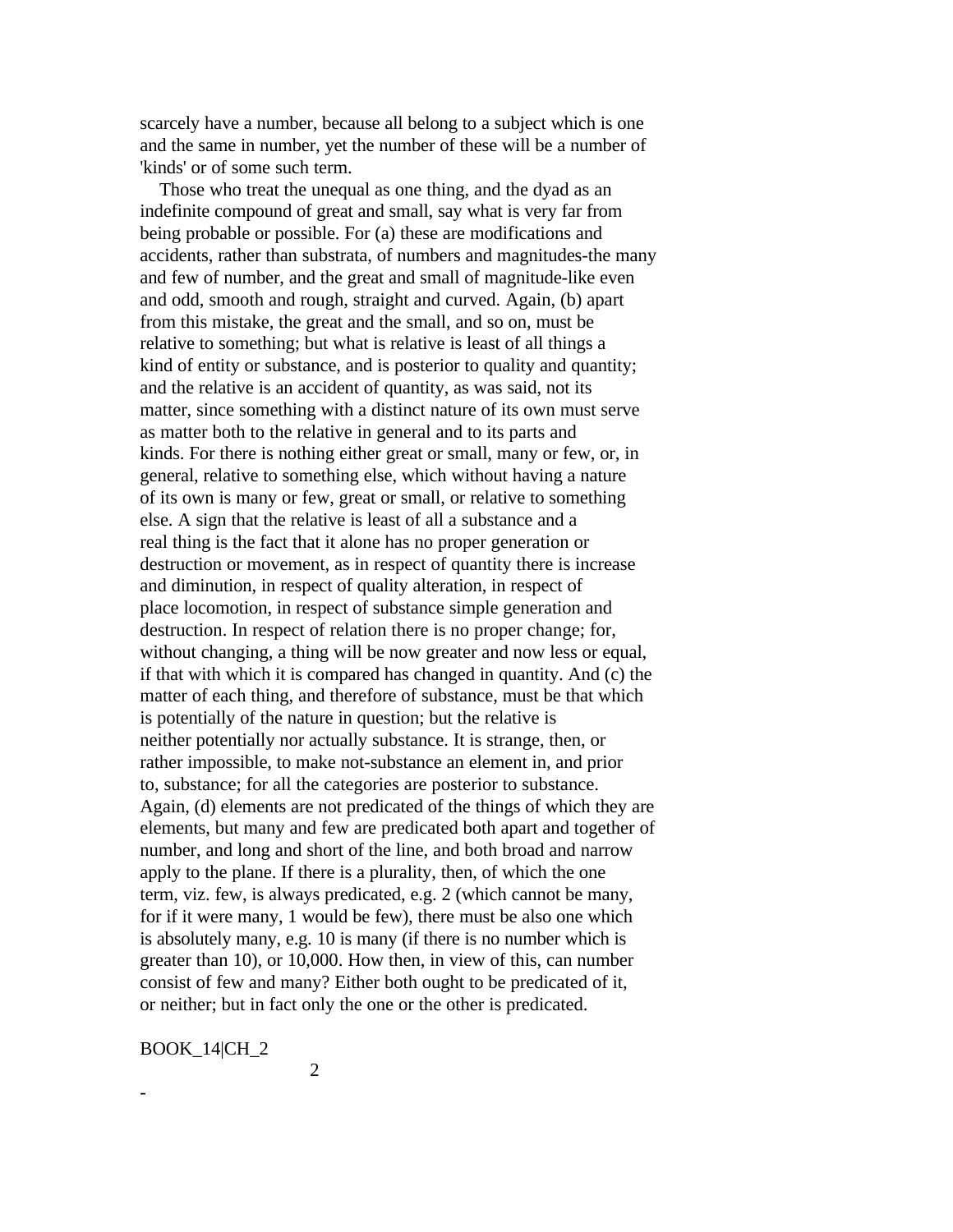We must inquire generally, whether eternal things can consist of elements. If they do, they will have matter; for everything that consists of elements is composite. Since, then, even if a thing exists for ever, out of that of which it consists it would necessarily also, if it had come into being, have come into being, and since everything comes to be what it comes to be out of that which is it potentially (for it could not have come to be out of that which had not this capacity, nor could it consist of such elements), and since the potential can be either actual or not,-this being so, however everlasting number or anything else that has matter is, it must be capable of not existing, just as that which is any number of years old is as capable of not existing as that which is a day old; if this is capable of not existing, so is that which has lasted for a time so long that it has no limit. They cannot, then, be eternal, since that which is capable of not existing is not eternal, as we had occasion to show in another context. If that which we are now saying is true universally-that no substance is eternal unless it is actuality-and if the elements are matter that underlies substance, no eternal substance can have elements present in it, of which it consists.

 There are some who describe the element which acts with the One as an indefinite dyad, and object to 'the unequal', reasonably enough, because of the ensuing difficulties; but they have got rid only of those objections which inevitably arise from the treatment of the unequal, i.e. the relative, as an element; those which arise apart from this opinion must confront even these thinkers, whether it is ideal number, or mathematical, that they construct out of those elements.

 There are many causes which led them off into these explanations, and especially the fact that they framed the difficulty in an obsolete form. For they thought that all things that are would be one (viz. Being itself), if one did not join issue with and refute the saying of Parmenides:

'For never will this he proved, that things that are not are.'

-

-

They thought it necessary to prove that that which is not is; for only thus-of that which is and something else-could the things that are be composed, if they are many.

 But, first, if 'being' has many senses (for it means sometimes substance, sometimes that it is of a certain quality, sometimes that it is of a certain quantity, and at other times the other categories), what sort of 'one', then, are all the things that are, if non-being is to be supposed not to be? Is it the substances that are one, or the affections and similarly the other categories as well, or all together-so that the 'this' and the 'such' and the 'so much' and the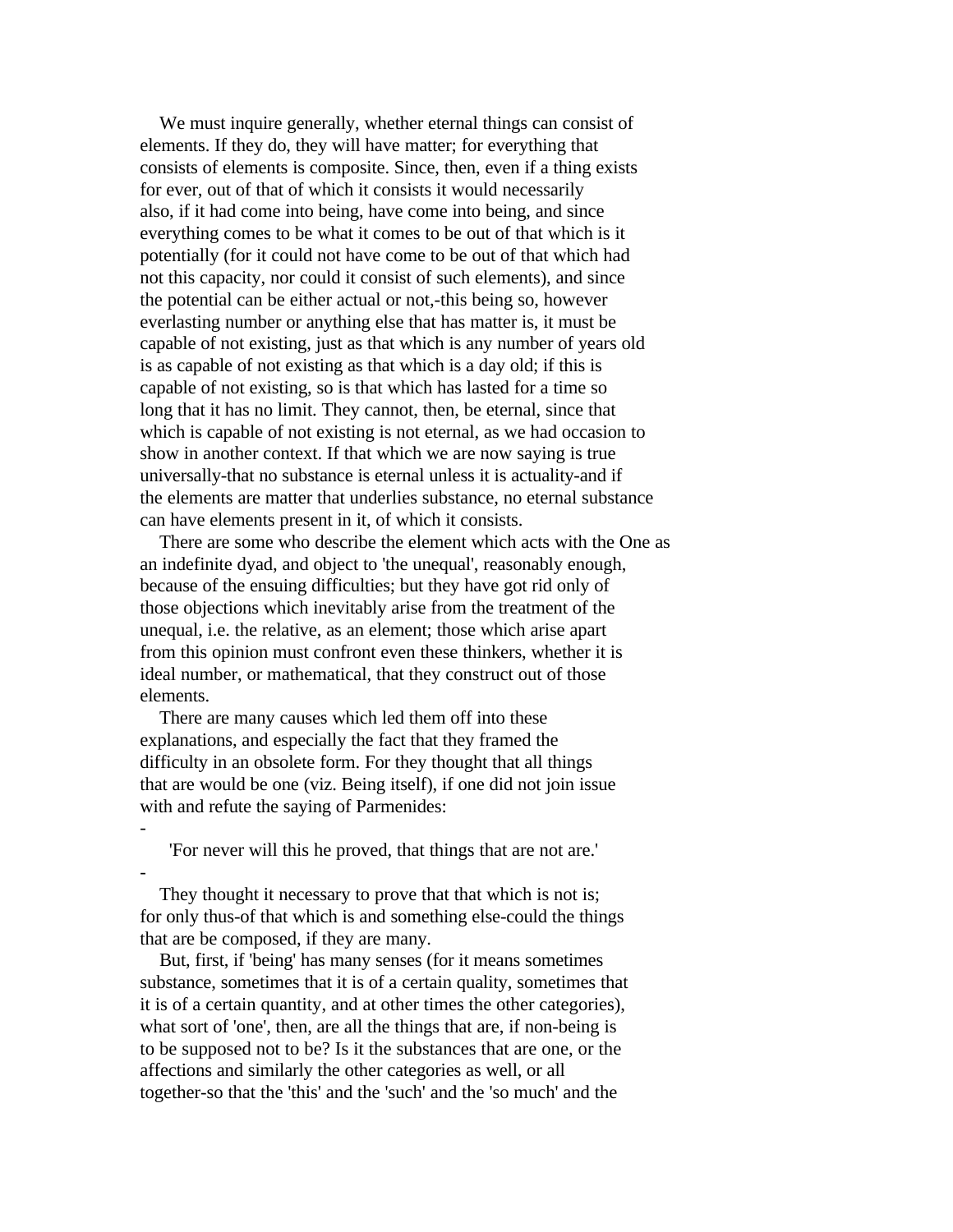other categories that indicate each some one class of being will all be one? But it is strange, or rather impossible, that the coming into play of a single thing should bring it about that part of that which is is a 'this', part a 'such', part a 'so much', part a 'here'.

 Secondly, of what sort of non-being and being do the things that are consist? For 'nonbeing' also has many senses, since 'being' has; and 'not being a man' means not being a certain substance, 'not being straight' not being of a certain quality, 'not being three cubits long' not being of a certain quantity. What sort of being and non-being, then, by their union pluralize the things that are? This thinker means by the non-being the union of which with being pluralizes the things that are, the false and the character of falsity. This is also why it used to be said that we must assume something that is false, as geometers assume the line which is not a foot long to be a foot long. But this cannot be so. For neither do geometers assume anything false (for the enunciation is extraneous to the inference), nor is it non-being in this sense that the things that are are generated from or resolved into. But since 'non-being' taken in its various cases has as many senses as there are categories, and besides this the false is said not to be, and so is the potential, it is from this that generation proceeds, man from that which is not man but potentially man, and white from that which is not white but potentially white, and this whether it is some one thing that is generated or many.

 The question evidently is, how being, in the sense of 'the substances', is many; for the things that are generated are numbers and lines and bodies. Now it is strange to inquire how being in the sense of the 'what' is many, and not how either qualities or quantities are many. For surely the indefinite dyad or 'the great and the small' is not a reason why there should be two kinds of white or many colours or flavours or shapes; for then these also would be numbers and units. But if they had attacked these other categories, they would have seen the cause of the plurality in substances also; for the same thing or something analogous is the cause. This aberration is the reason also why in seeking the opposite of being and the one, from which with being and the one the things that are proceed, they posited the relative term (i.e. the unequal), which is neither the contrary nor the contradictory of these, and is one kind of being as 'what' and quality also are.

 They should have asked this question also, how relative terms are many and not one. But as it is, they inquire how there are many units besides the first 1, but do not go on to inquire how there are many unequals besides the unequal. Yet they use them and speak of great and small, many and few (from which proceed numbers), long and short (from which proceeds the line), broad and narrow (from which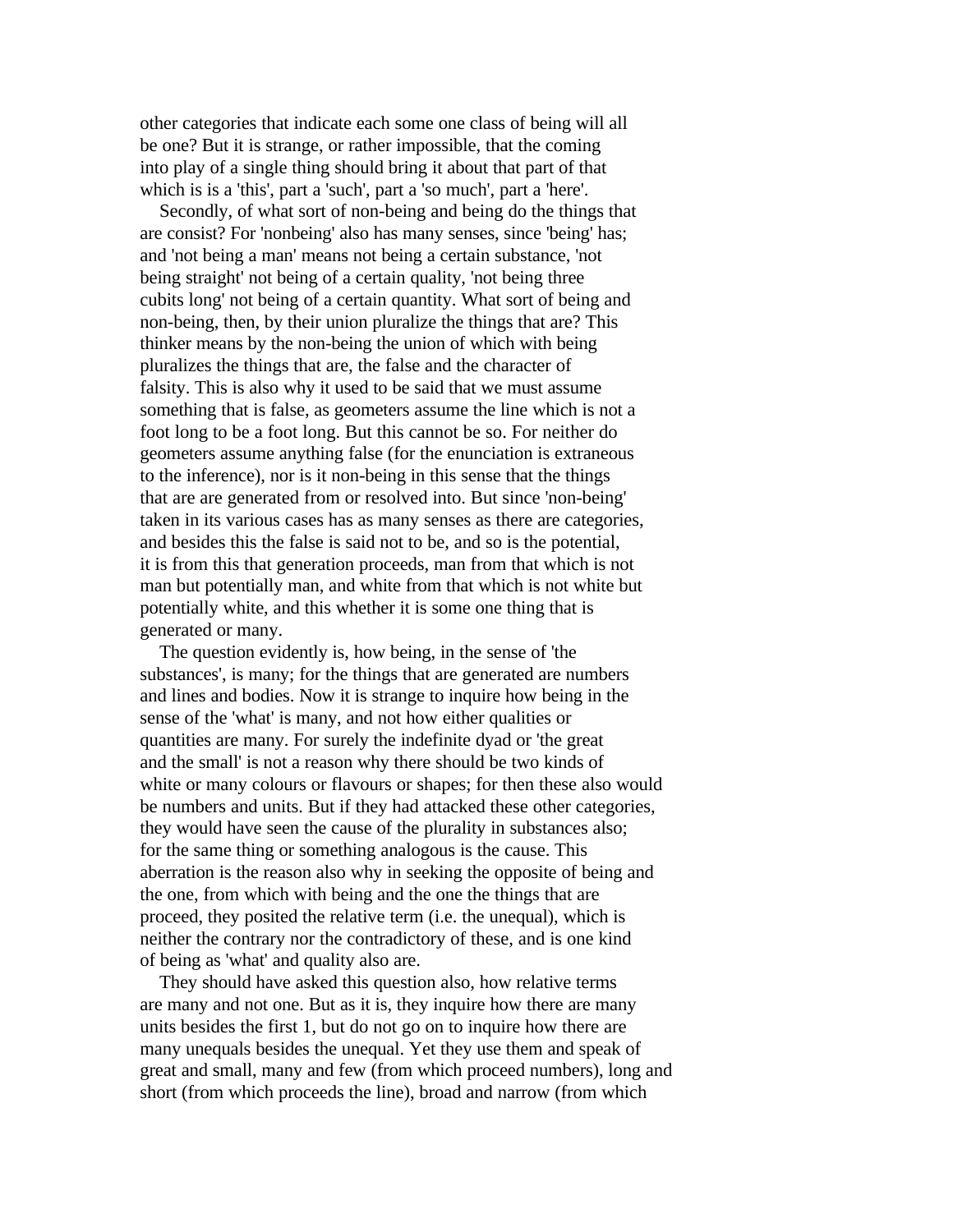proceeds the plane), deep and shallow (from which proceed solids); and they speak of yet more kinds of relative term. What is the reason, then, why there is a plurality of these?

 It is necessary, then, as we say, to presuppose for each thing that which is it potentially; and the holder of these views further declared what that is which is potentially a 'this' and a substance but is not in itself being-viz. that it is the relative (as if he had said 'the qualitative'), which is neither potentially the one or being, nor the negation of the one nor of being, but one among beings. And it was much more necessary, as we said, if he was inquiring how beings are many, not to inquire about those in the same category-how there are many substances or many qualities-but how beings as a whole are many; for some are substances, some modifications, some relations. In the categories other than substance there is yet another problem involved in the existence of plurality. Since they are not separable from substances, qualities and quantities are many just because their substratum becomes and is many; yet there ought to be a matter for each category; only it cannot be separable from substances. But in the case of 'thises', it is possible to explain how the 'this' is many things, unless a thing is to be treated as both a 'this' and a general character. The difficulty arising from the facts about substances is rather this, how there are actually many substances and not one.

 But further, if the 'this' and the quantitative are not the same, we are not told how and why the things that are are many, but how quantities are many. For all 'number' means a quantity, and so does the 'unit', unless it means a measure or the quantitatively indivisible. If, then, the quantitative and the 'what' are different, we are not told whence or how the 'what' is many; but if any one says they are the same, he has to face many inconsistencies.

 One might fix one's attention also on the question, regarding the numbers, what justifies the belief that they exist. To the believer in Ideas they provide some sort of cause for existing things, since each number is an Idea, and the Idea is to other things somehow or other the cause of their being; for let this supposition be granted them. But as for him who does not hold this view because he sees the inherent objections to the Ideas (so that it is not for this reason that he posits numbers), but who posits mathematical number, why must we believe his statement that such number exists, and of what use is such number to other things? Neither does he who says it exists maintain that it is the cause of anything (he rather says it is a thing existing by itself), nor is it observed to be the cause of anything; for the theorems of arithmeticians will all be found true even of sensible things, as was said before.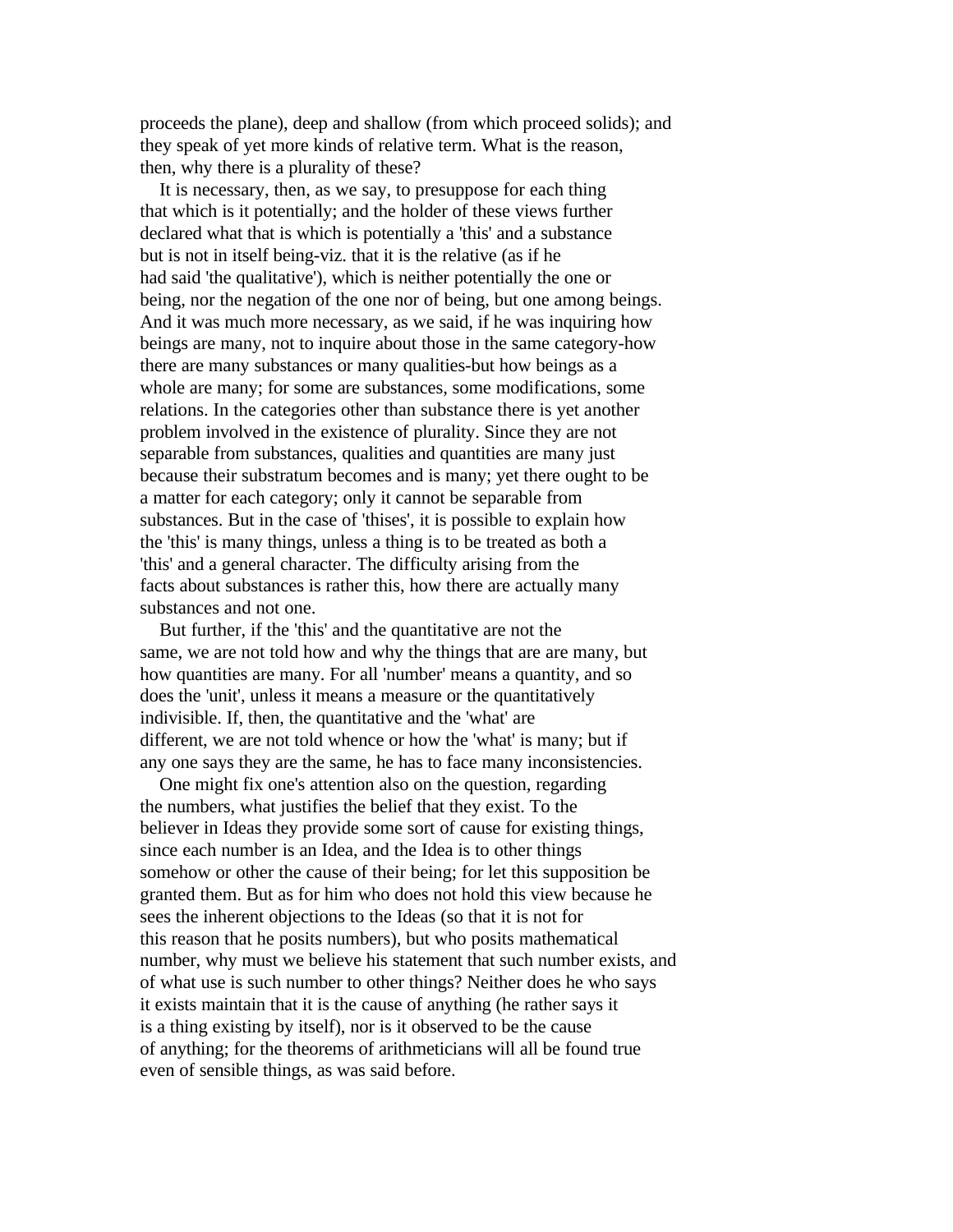-

3

 As for those, then, who suppose the Ideas to exist and to be numbers, by their assumption in virtue of the method of setting out each term apart from its instances-of the unity of each general term they try at least to explain somehow why number must exist. Since their reasons, however, are neither conclusive nor in themselves possible, one must not, for these reasons at least, assert the existence of number. Again, the Pythagoreans, because they saw many attributes of numbers belonging te sensible bodies, supposed real things to be numbers-not separable numbers, however, but numbers of which real things consist. But why? Because the attributes of numbers are present in a musical scale and in the heavens and in many other things. Those, however, who say that mathematical number alone exists cannot according to their hypotheses say anything of this sort, but it used to be urged that these sensible things could not be the subject of the sciences. But we maintain that they are, as we said before. And it is evident that the objects of mathematics do not exist apart; for if they existed apart their attributes would not have been present in bodies. Now the Pythagoreans in this point are open to no objection; but in that they construct natural bodies out of numbers, things that have lightness and weight out of things that have not weight or lightness, they seem to speak of another heaven and other bodies, not of the sensible. But those who make number separable assume that it both exists and is separable because the axioms would not be true of sensible things, while the statements of mathematics are true and 'greet the soul'; and similarly with the spatial magnitudes of mathematics. It is evident, then, both that the rival theory will say the contrary of this, and that the difficulty we raised just now, why if numbers are in no way present in sensible things their attributes are present in sensible things, has to be solved by those who hold these views.

 There are some who, because the point is the limit and extreme of the line, the line of the plane, and the plane of the solid, think there must be real things of this sort. We must therefore examine this argument too, and see whether it is not remarkably weak. For (i) extremes are not substances, but rather all these things are limits. For even walking, and movement in general, has a limit, so that on their theory this will be a 'this' and a substance. But that is absurd. Not but what (ii) even if they are substances, they will all be the substances of the sensible things in this world; for it is to these that the argument applied. Why then should they be capable of existing apart?

Again, if we are not too easily satisfied, we may, regarding all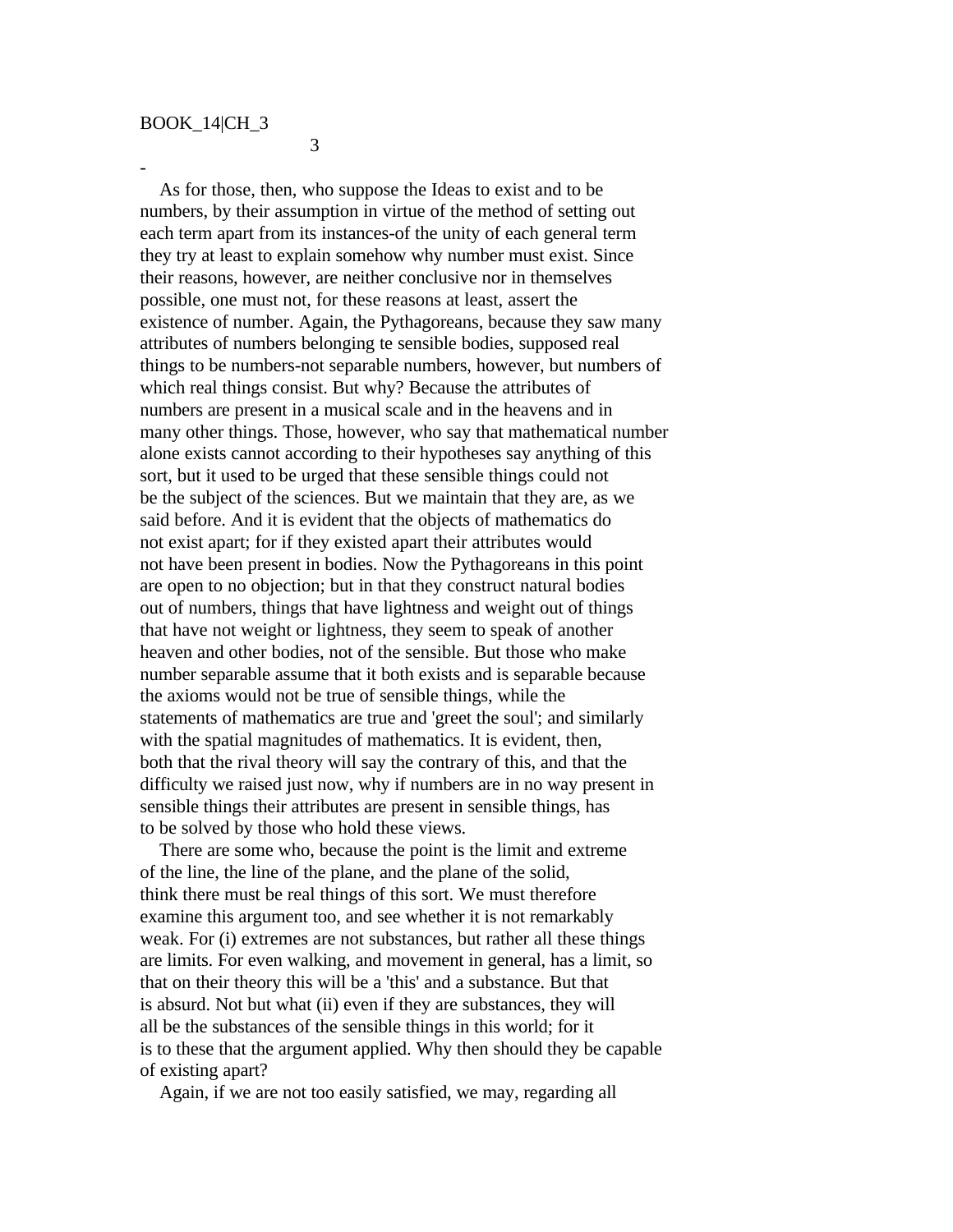number and the objects of mathematics, press this difficulty, that they contribute nothing to one another, the prior to the posterior; for if number did not exist, none the less spatial magnitudes would exist for those who maintain the existence of the objects of mathematics only, and if spatial magnitudes did not exist, soul and sensible bodies would exist. But the observed facts show that nature is not a series of episodes, like a bad tragedy. As for the believers in the Ideas, this difficulty misses them; for they construct spatial magnitudes out of matter and number, lines out of the number planes doubtless out of solids out of or they use other numbers, which makes no difference. But will these magnitudes be Ideas, or what is their manner of existence, and what do they contribute to things? These contribute nothing, as the objects of mathematics contribute nothing. But not even is any theorem true of them, unless we want to change the objects of mathematics and invent doctrines of our own. But it is not hard to assume any random hypotheses and spin out a long string of conclusions. These thinkers, then, are wrong in this way, in wanting to unite the objects of mathematics with the Ideas. And those who first posited two kinds of number, that of the Forms and that which is mathematical, neither have said nor can say how mathematical number is to exist and of what it is to consist. For they place it between ideal and sensible number. If (i) it consists of the great and small, it will be the same as the other-ideal-number (he makes spatial magnitudes out of some other small and great). And if (ii) he names some other element, he will be making his elements rather many. And if the principle of each of the two kinds of number is a 1, unity will be something common to these, and we must inquire how the one is these many things, while at the same time number, according to him, cannot be generated except from one and an indefinite dyad.

 All this is absurd, and conflicts both with itself and with the probabilities, and we seem to see in it Simonides 'long rigmarole' for the long rigmarole comes into play, like those of slaves, when men have nothing sound to say. And the very elements-the great and the small-seem to cry out against the violence that is done to them; for they cannot in any way generate numbers other than those got from 1 by doubling.

 It is strange also to attribute generation to things that are eternal, or rather this is one of the things that are impossible. There need be no doubt whether the Pythagoreans attribute generation to them or not; for they say plainly that when the one had been constructed, whether out of planes or of surface or of seed or of elements which they cannot express, immediately the nearest part of the unlimited began to be constrained and limited by the limit. But since they are constructing a world and wish to speak the language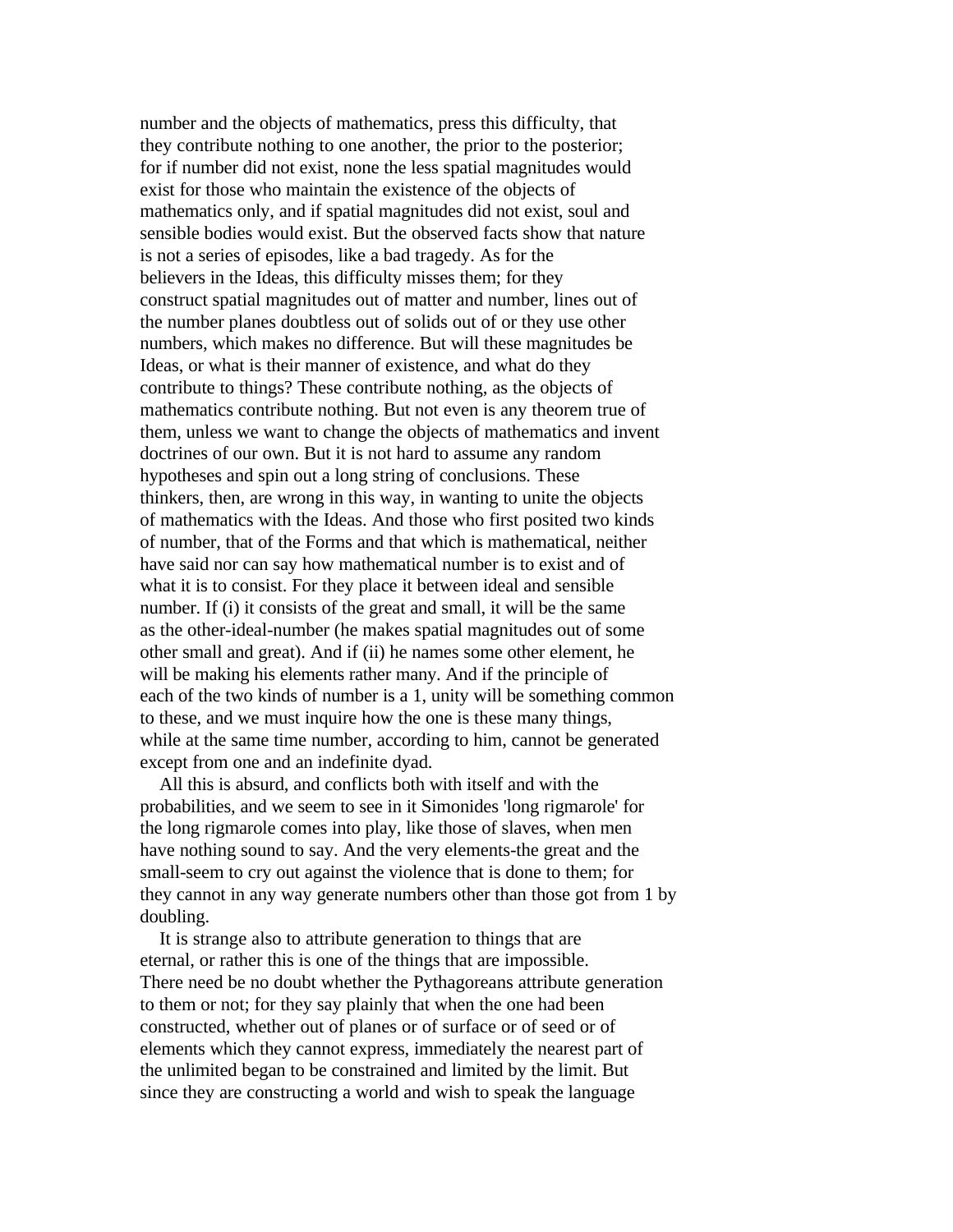of natural science, it is fair to make some examination of their physical theorics, but to let them off from the present inquiry; for we are investigating the principles at work in unchangeable things, so that it is numbers of this kind whose genesis we must study.

## BOOK\_14|CH\_4

-

4

 These thinkers say there is no generation of the odd number, which evidently implies that there is generation of the even; and some present the even as produced first from unequals-the great and the small-when these are equalized. The inequality, then, must belong to them before they are equalized. If they had always been equalized, they would not have been unequal before; for there is nothing before that which is always. Therefore evidently they are not giving their account of the generation of numbers merely to assist contemplation of their nature.

 A difficulty, and a reproach to any one who finds it no difficulty, are contained in the question how the elements and the principles are related to the good and the beautiful; the difficulty is this, whether any of the elements is such a thing as we mean by the good itself and the best, or this is not so, but these are later in origin than the elements. The theologians seem to agree with some thinkers of the present day, who answer the question in the negative, and say that both the good and the beautiful appear in the nature of things only when that nature has made some progress. (This they do to avoid a real objection which confronts those who say, as some do, that the one is a first principle. The objection arises not from their ascribing goodness to the first principle as an attribute, but from their making the one a principle-and a principle in the sense of an element-and generating number from the one.) The old poets agree with this inasmuch as they say that not those who are first in time, e.g. Night and Heaven or Chaos or Ocean, reign and rule, but Zeus. These poets, however, are led to speak thus only because they think of the rulers of the world as changing; for those of them who combine the two characters in that they do not use mythical language throughout, e.g. Pherecydes and some others, make the original generating agent the Best, and so do the Magi, and some of the later sages also, e.g. both Empedocles and Anaxagoras, of whom one made love an element, and the other made reason a principle. Of those who maintain the existence of the unchangeable substances some say the One itself is the good itself; but they thought its substance lay mainly in its unity.

 This, then, is the problem,-which of the two ways of speaking is right. It would be strange if to that which is primary and eternal and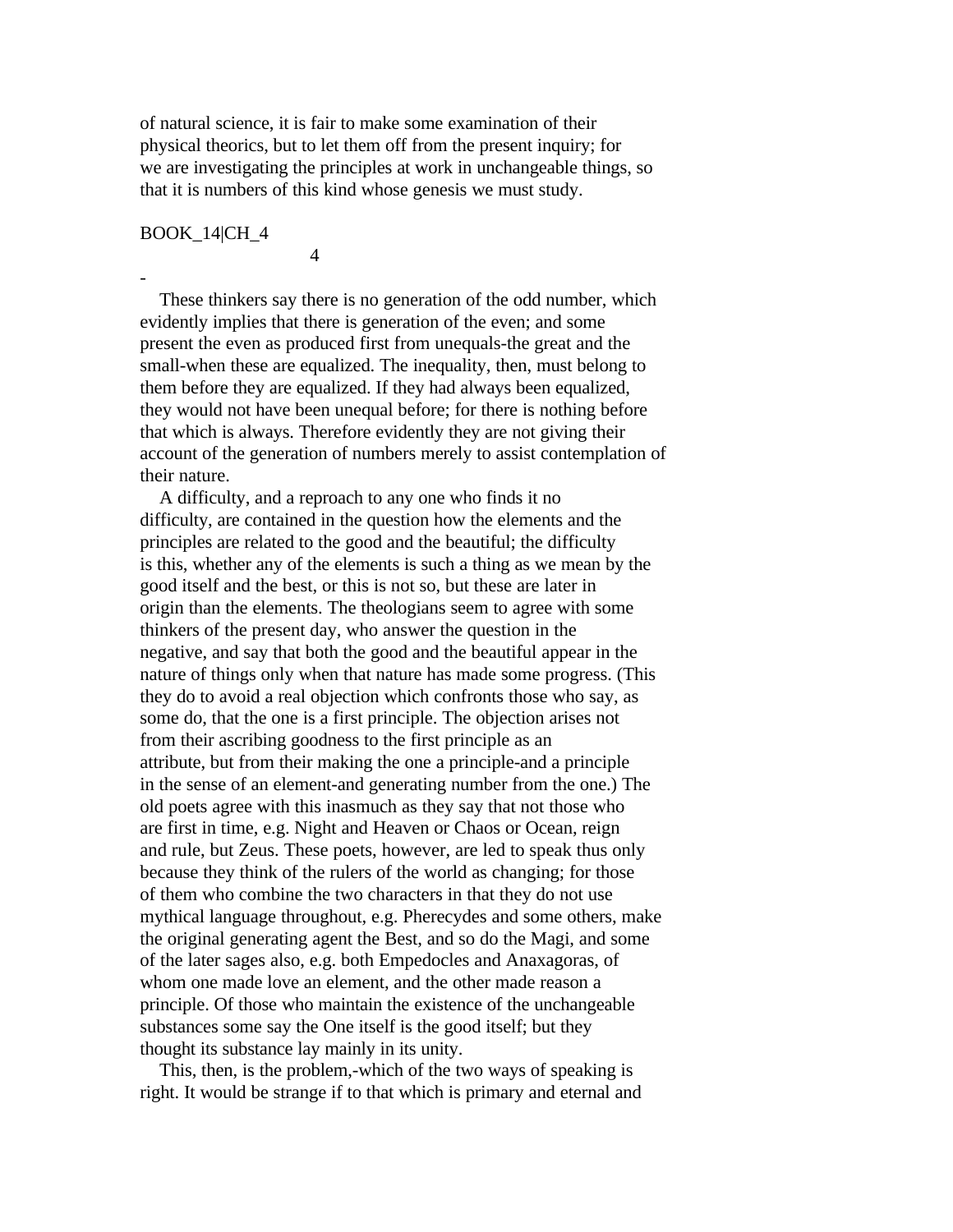most self-sufficient this very quality--self-sufficiency and self-maintenance--belongs primarily in some other way than as a good. But indeed it can be for no other reason indestructible or self-sufficient than because its nature is good. Therefore to say that the first principle is good is probably correct; but that this principle should be the One or, if not that, at least an element, and an element of numbers, is impossible. Powerful objections arise, to avoid which some have given up the theory (viz. those who agree that the One is a first principle and element, but only of mathematical number). For on this view all the units become identical with species of good, and there is a great profusion of goods. Again, if the Forms are numbers, all the Forms are identical with species of good. But let a man assume Ideas of anything he pleases. If these are Ideas only of goods, the Ideas will not be substances; but if the Ideas are also Ideas of substances, all animals and plants and all individuals that share in Ideas will be good.

 These absurdities follow, and it also follows that the contrary element, whether it is plurality or the unequal, i.e. the great and small, is the bad-itself. (Hence one thinker avoided attaching the good to the One, because it would necessarily follow, since generation is from contraries, that badness is the fundamental nature of plurality; while others say inequality is the nature of the bad.) It follows, then, that all things partake of the bad except one--the One itself, and that numbers partake of it in a more undiluted form than spatial magnitudes, and that the bad is the space in which the good is realized, and that it partakes in and desires that which tends to destroy it; for contrary tends to destroy contrary. And if, as we were saying, the matter is that which is potentially each thing, e.g. that of actual fire is that which is potentially fire, the bad will be just the potentially good.

 All these objections, then, follow, partly because they make every principle an element, partly because they make contraries principles, partly because they make the One a principle, partly because they treat the numbers as the first substances, and as capable of existing apart, and as Forms.

BOOK\_14|CH\_5

-

5

 If, then, it is equally impossible not to put the good among the first principles and to put it among them in this way, evidently the principles are not being correctly described, nor are the first substances. Nor does any one conceive the matter correctly if he compares the principles of the universe to that of animals and plants, on the ground that the more complete always comes from the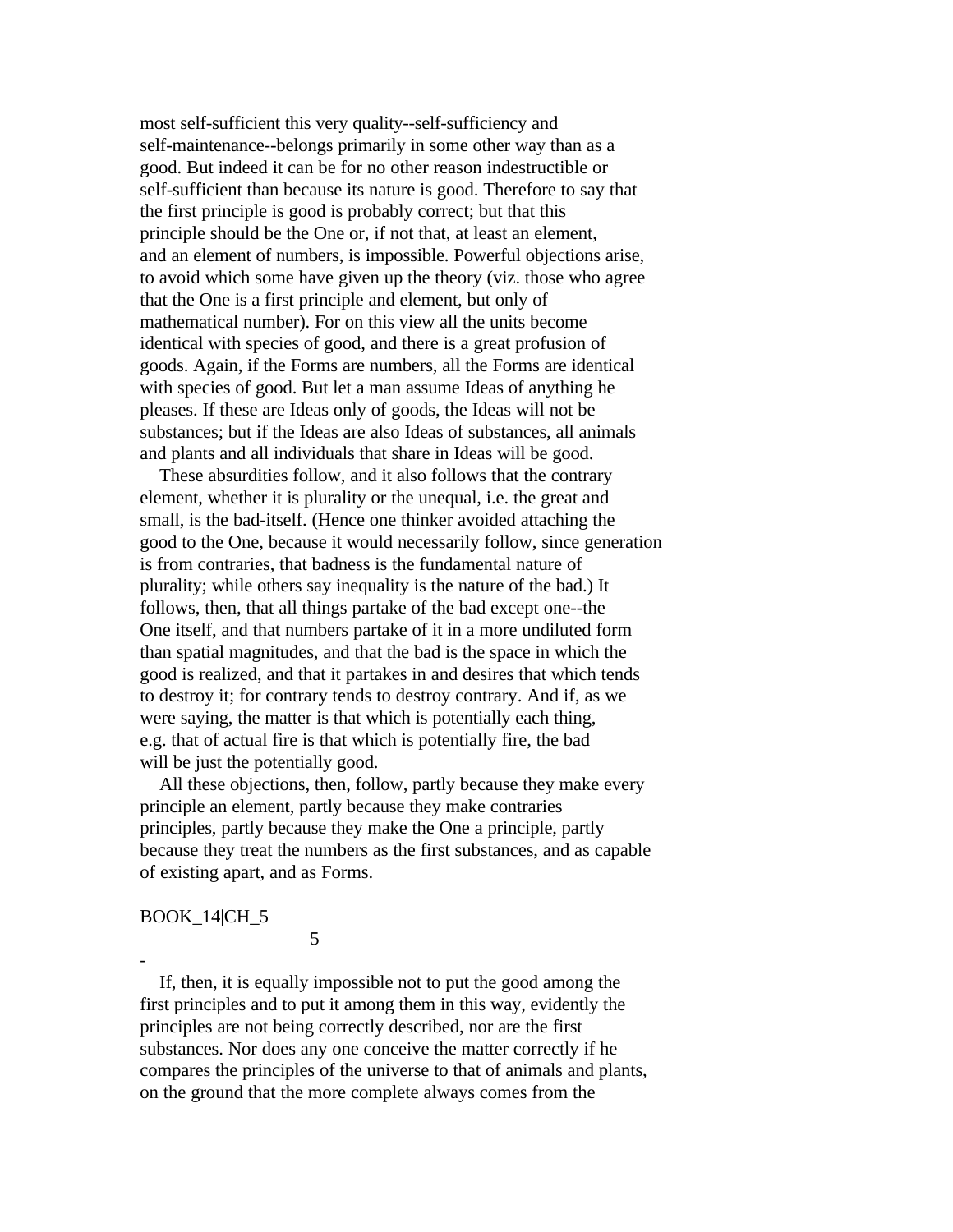indefinite and incomplete-which is what leads this thinker to say that this is also true of the first principles of reality, so that the One itself is not even an existing thing. This is incorrect, for even in this world of animals and plants the principles from which these come are complete; for it is a man that produces a man, and the seed is not first.

 It is out of place, also, to generate place simultaneously with the mathematical solids (for place is peculiar to the individual things, and hence they are separate in place; but mathematical objects are nowhere), and to say that they must be somewhere, but not say what kind of thing their place is.

 Those who say that existing things come from elements and that the first of existing things are the numbers, should have first distinguished the senses in which one thing comes from another, and then said in which sense number comes from its first principles.

 By intermixture? But (1) not everything is capable of intermixture, and (2) that which is produced by it is different from its elements, and on this view the one will not remain separate or a distinct entity; but they want it to be so.

 By juxtaposition, like a syllable? But then (1) the elements must have position; and (2) he who thinks of number will be able to think of the unity and the plurality apart; number then will be this-a unit and plurality, or the one and the unequal.

 Again, coming from certain things means in one sense that these are still to be found in the product, and in another that they are not; which sense does number come from these elements? Only things that are generated can come from elements which are present in them. Does number come, then, from its elements as from seed? But nothing can be excreted from that which is indivisible. Does it come from its contrary, its contrary not persisting? But all things that come in this way come also from something else which does persist. Since, then, one thinker places the 1 as contrary to plurality, and another places it as contrary to the unequal, treating the 1 as equal, number must be being treated as coming from contraries. There is, then, something else that persists, from which and from one contrary the compound is or has come to be. Again, why in the world do the other things that come from contraries, or that have contraries, perish (even when all of the contrary is used to produce them), while number does not? Nothing is said about this. Yet whether present or not present in the compound the contrary destroys it, e.g. 'strife' destroys the 'mixture' (yet it should not; for it is not to that that is contrary).

 Once more, it has not been determined at all in which way numbers are the causes of substances and of being-whether (1) as boundaries (as points are of spatial magnitudes). This is how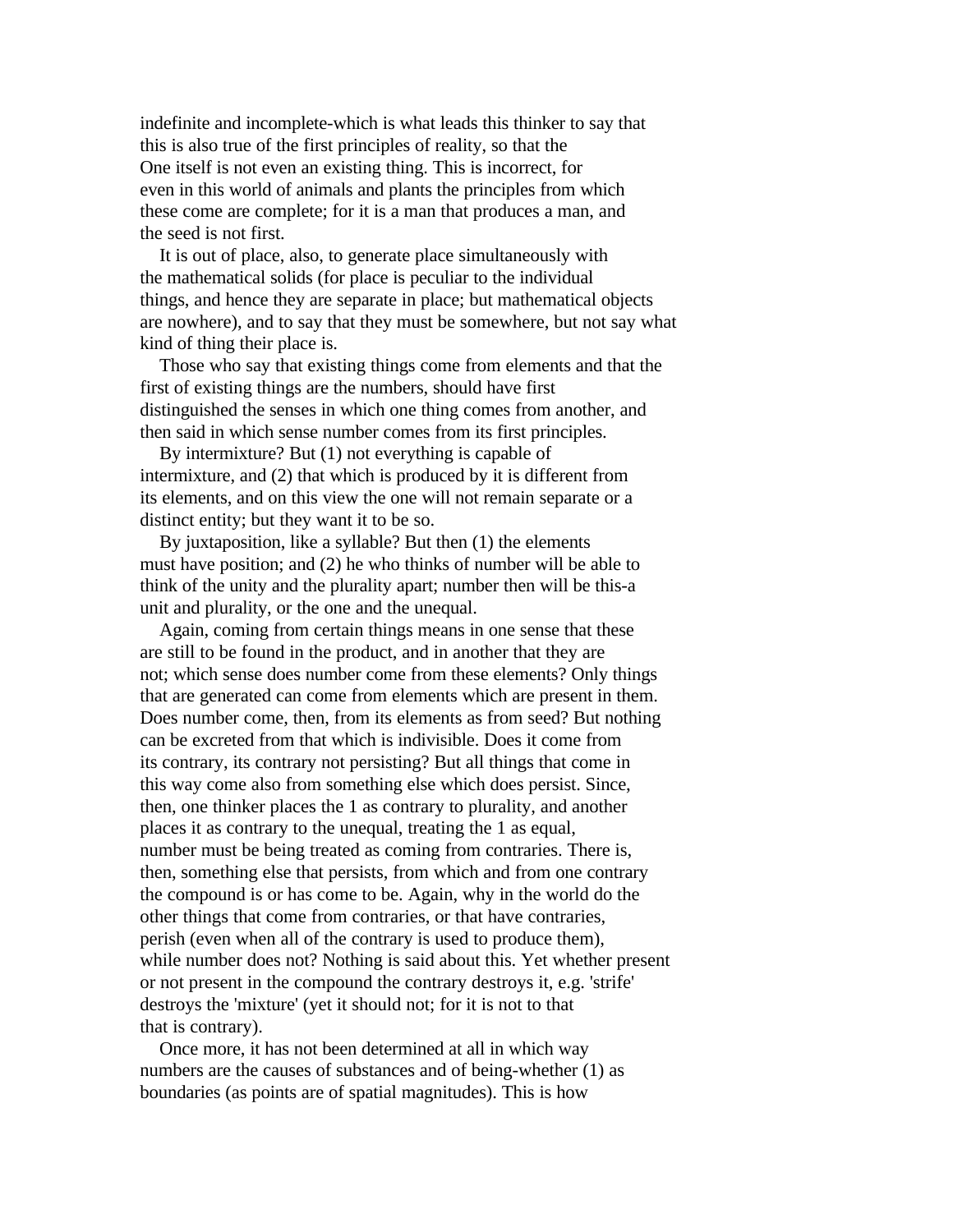Eurytus decided what was the number of what (e.g. one of man and another of horse), viz. by imitating the figures of living things with pebbles, as some people bring numbers into the forms of triangle and square. Or (2) is it because harmony is a ratio of numbers, and so is man and everything else? But how are the attributes-white and sweet and hot-numbers? Evidently it is not the numbers that are the essence or the causes of the form; for the ratio is the essence, while the number the causes of the form; for the ratio is the essence, while the number is the matter. E.g. the essence of flesh or bone is number only in this way, 'three parts of fire and two of earth'. And a number, whatever number it is, is always a number of certain things, either of parts of fire or earth or of units; but the essence is that there is so much of one thing to so much of another in the mixture; and this is no longer a number but a ratio of mixture of numbers, whether these are corporeal or of any other kind.

 Number, then, whether it be number in general or the number which consists of abstract units, is neither the cause as agent, nor the matter, nor the ratio and form of things. Nor, of course, is it the final cause.

## BOOK\_14|CH\_6

-

6

 One might also raise the question what the good is that things get from numbers because their composition is expressible by a number, either by one which is easily calculable or by an odd number. For in fact honey-water is no more wholesome if it is mixed in the proportion of three times three, but it would do more good if it were in no particular ratio but well diluted than if it were numerically expressible but strong. Again, the ratios of mixtures are expressed by the adding of numbers, not by mere numbers; e.g. it is 'three parts to two', not 'three times two'. For in any multiplication the genus of the things multiplied must be the same; therefore the product 1X2X3 must be measurable by 1, and 4X5X6 by 4 and therefore all products into which the same factor enters must be measurable by that factor. The number of fire, then, cannot be 2X5X3X6 and at the same time that of water 2X3.

 If all things must share in number, it must follow that many things are the same, and the same number must belong to one thing and to another. Is number the cause, then, and does the thing exist because of its number, or is this not certain? E.g. the motions of the sun have a number, and again those of the moon,-yes, and the life and prime of each animal. Why, then, should not some of these numbers be squares, some cubes, and some equal, others double? There is no reason why they should not, and indeed they must move within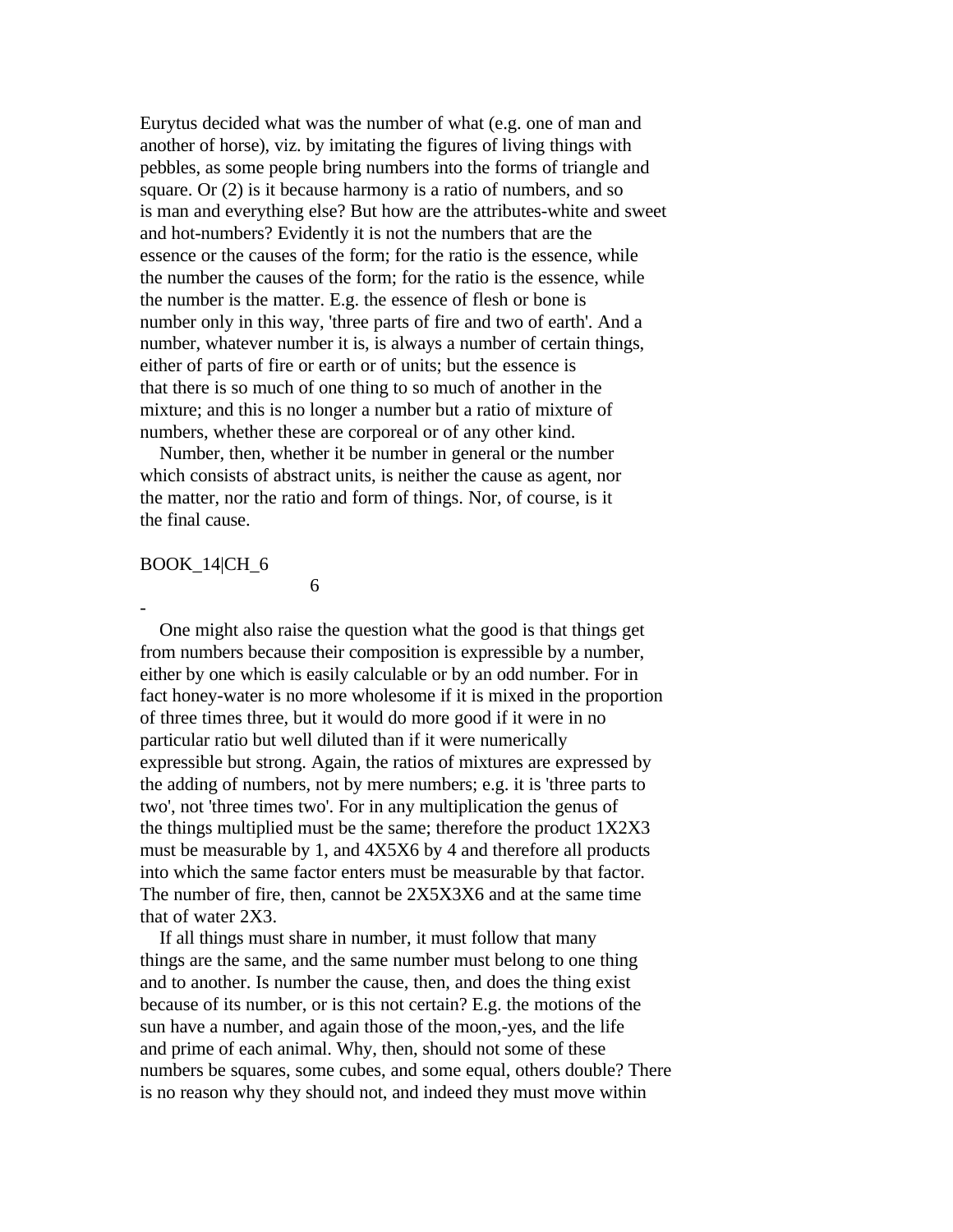these limits, since all things were assumed to share in number. And it was assumed that things that differed might fall under the same number. Therefore if the same number had belonged to certain things, these would have been the same as one another, since they would have had the same form of number; e.g. sun and moon would have been the same. But why need these numbers be causes? There are seven vowels, the scale consists of seven strings, the Pleiades are seven, at seven animals lose their teeth (at least some do, though some do not), and the champions who fought against Thebes were seven. Is it then because the number is the kind of number it is, that the champions were seven or the Pleiad consists of seven stars? Surely the champions were seven because there were seven gates or for some other reason, and the Pleiad we count as seven, as we count the Bear as twelve, while other peoples count more stars in both. Nay they even say that X, Ps and Z are concords and that because there are three concords, the double consonants also are three. They quite neglect the fact that there might be a thousand such letters; for one symbol might be assigned to GP. But if they say that each of these three is equal to two of the other letters, and no other is so, and if the cause is that there are three parts of the mouth and one letter is in each applied to sigma, it is for this reason that there are only three, not because the concords are three; since as a matter of fact the concords are more than three, but of double consonants there cannot be more.

 These people are like the old-fashioned Homeric scholars, who see small resemblances but neglect great ones. Some say that there are many such cases, e.g. that the middle strings are represented by nine and eight, and that the epic verse has seventeen syllables, which is equal in number to the two strings, and that the scansion is, in the right half of the line nine syllables, and in the left eight. And they say that the distance in the letters from alpha to omega is equal to that from the lowest note of the flute to the highest, and that the number of this note is equal to that of the whole choir of heaven. It may be suspected that no one could find difficulty either in stating such analogies or in finding them in eternal things, since they can be found even in perishable things.

 But the lauded characteristics of numbers, and the contraries of these, and generally the mathematical relations, as some describe them, making them causes of nature, seem, when we inspect them in this way, to vanish; for none of them is a cause in any of the senses that have been distinguished in reference to the first principles. In a sense, however, they make it plain that goodness belongs to numbers, and that the odd, the straight, the square, the potencies of certain numbers, are in the column of the beautiful. For the seasons and a particular kind of number go together; and the other agreements that they collect from the theorems of mathematics all have